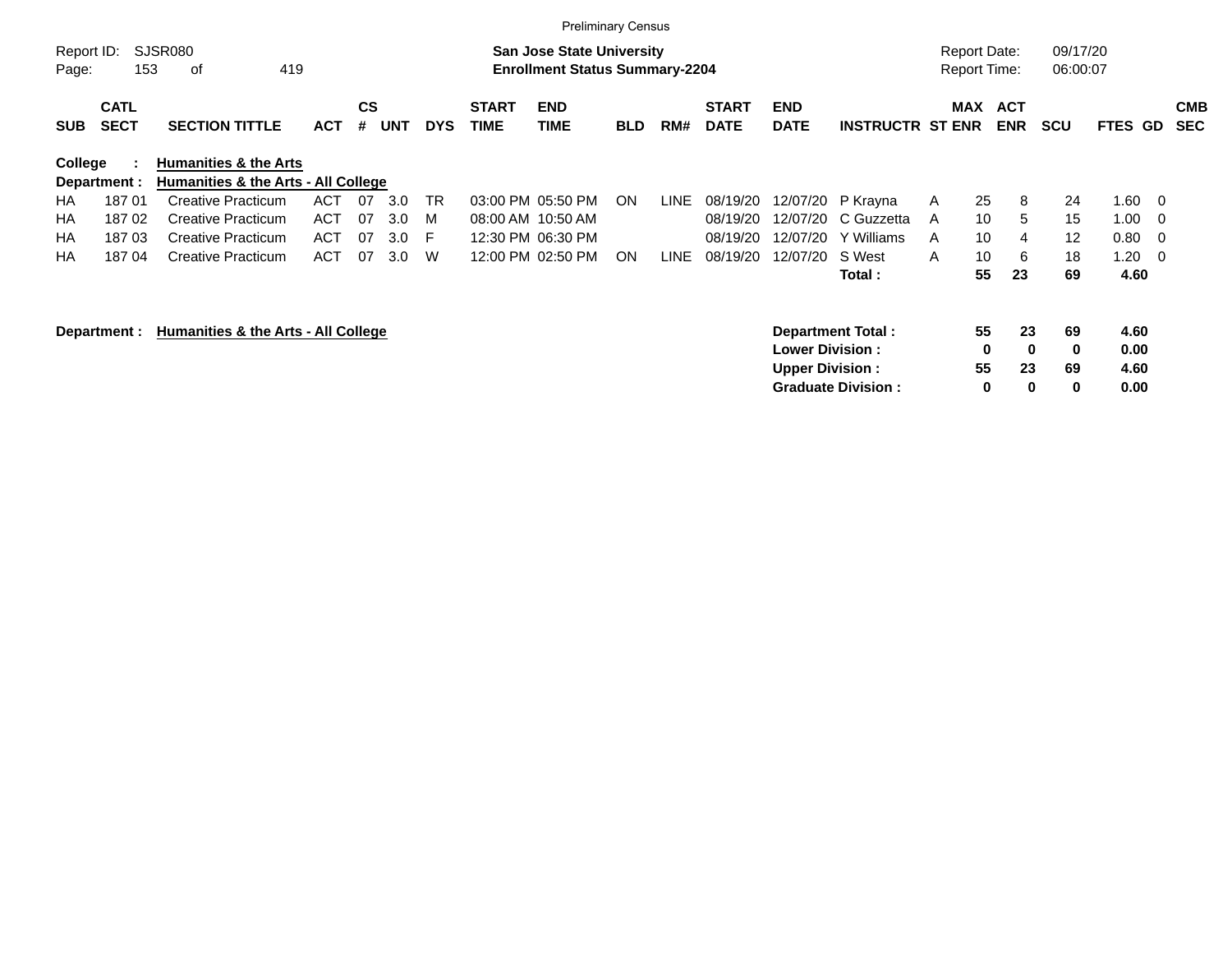|                     |                            |                                                         |                          |               |            |            |                             |                                                                           | <b>Preliminary Census</b> |                            |                             |                                 |                                       |                                     |                       |                      |                       |                          |                          |
|---------------------|----------------------------|---------------------------------------------------------|--------------------------|---------------|------------|------------|-----------------------------|---------------------------------------------------------------------------|---------------------------|----------------------------|-----------------------------|---------------------------------|---------------------------------------|-------------------------------------|-----------------------|----------------------|-----------------------|--------------------------|--------------------------|
| Report ID:<br>Page: | 154                        | <b>SJSR080</b><br>of<br>419                             |                          |               |            |            |                             | <b>San Jose State University</b><br><b>Enrollment Status Summary-2204</b> |                           |                            |                             |                                 |                                       | <b>Report Date:</b><br>Report Time: |                       | 09/17/20<br>06:00:07 |                       |                          |                          |
| SUB                 | <b>CATL</b><br><b>SECT</b> | <b>SECTION TITTLE</b>                                   | <b>ACT</b>               | $\mathsf{cs}$ | # UNT      | <b>DYS</b> | <b>START</b><br><b>TIME</b> | <b>END</b><br><b>TIME</b>                                                 | <b>BLD</b>                | RM#                        | <b>START</b><br><b>DATE</b> | <b>END</b><br><b>DATE</b>       | <b>INSTRUCTR ST ENR</b>               |                                     | MAX ACT<br><b>ENR</b> | <b>SCU</b>           | FTES GD               |                          | <b>CMB</b><br><b>SEC</b> |
| <b>College</b>      |                            | <b>Humanities &amp; the Arts</b>                        |                          |               |            |            |                             |                                                                           |                           |                            |                             |                                 |                                       |                                     |                       |                      |                       |                          |                          |
|                     | Department :               | <b>Art and Art History</b><br>ARED 184Y 01 Stdt Tchg II | <b>SUP</b>               | 25            | 4.0        | TBA        |                             |                                                                           | ΟN                        | <b>LINE</b>                |                             | 08/19/20 12/07/20               | J Roark<br>Total:                     | Α                                   | 5<br>3<br>5<br>3      | 12<br>12             | $0.80 \ 0$<br>0.80    |                          |                          |
|                     | ARED 184Z 01               | Stdt Tchg III                                           | <b>SUP</b>               | 25            | 4.0        | <b>TBA</b> |                             |                                                                           | ON                        | <b>LINE</b>                |                             | 08/19/20 12/07/20               | J Roark<br>Total:                     | Α                                   | 5<br>3<br>5<br>3      | 12<br>12             | $0.80 \ 0$<br>0.80    |                          |                          |
|                     | ARED 238 01                | Prin Art Educ                                           | SEM                      | 05            | 3.0        | $\top$     |                             | 04:30 PM 07:15 PM                                                         | <b>ON</b>                 | <b>LINE</b>                | 08/19/20 12/07/20           |                                 | <b>B</b> Hughes<br>Total:             | 15<br>Α<br>15                       | 12<br>12              | 36<br>36             | $2.40 \ 0$<br>2.40    |                          |                          |
|                     | ARED 365 01                | <b>Field Exp Seminar</b>                                | SEM                      | 05            | 1.0        | $\top$     |                             | 04:00 PM 05:30 PM                                                         | ΟN                        | LINE                       |                             | 08/19/20 12/07/20               | S Trimingham A<br>Total:              |                                     | 3<br>8<br>3<br>8      | 3<br>3               | $0.20 \ 0$<br>0.20    |                          |                          |
| ART                 | 1 0 1                      | Prof Prep in Art                                        | LEC                      | 01            | 1.0        | Т          |                             | 06:30 PM 07:20 PM                                                         | OΝ                        | <b>LINE</b>                |                             | 08/19/20 12/07/20               | J Funa                                | 70<br>A                             | 70                    | 70                   | 4.67                  | $\overline{\phantom{0}}$ |                          |
| ART                 | 1 0 2                      | Prof Prep in Art                                        | <b>LEC</b>               | 01            | 1.0        | R          |                             | 06:30 PM 07:20 PM                                                         | ΟN                        | <b>LINE</b>                |                             | 08/19/20 12/07/20               | J Fung<br>Total:                      | 70<br>A<br>140                      | 64<br>134             | 64<br>134            | $4.27$ 0<br>8.93      |                          |                          |
|                     |                            |                                                         |                          |               |            |            |                             |                                                                           |                           |                            |                             |                                 |                                       |                                     |                       |                      |                       |                          |                          |
| ART<br>ART          | 201<br>202                 | <b>Artist in Culture</b><br>Artist in Culture           | <b>SEM</b><br><b>SEM</b> | 05<br>05      | 3.0<br>3.0 | MW<br>MW   |                             | 09:00 AM 10:15 AM<br>10:30 AM 11:45 AM                                    | ON<br>ON                  | <b>LINE</b><br><b>LINE</b> | 08/19/20                    | 08/19/20 12/07/20 M Wilson      | 12/07/20 M Wilson                     | 24<br>A<br>A<br>24                  | 24<br>24              | 72<br>72             | $4.80$ 0<br>$4.80\ 0$ |                          |                          |
| ART                 | 203                        | <b>Artist in Culture</b>                                | <b>SEM</b>               | 05            | 3.0        | <b>TR</b>  |                             | 09:00 AM 10:15 AM                                                         | OΝ                        | <b>LINE</b>                | 08/19/20                    | 12/07/20                        | L Guver                               | 24<br>A                             | 24                    | 72                   | 4.80                  | $\overline{\phantom{0}}$ |                          |
| ART                 | 2 0 4                      | <b>Artist in Culture</b>                                | <b>SEM</b>               | 05            | 3.0        | <b>TR</b>  |                             | 10:30 AM 11:45 AM                                                         | ΟN                        | LINE                       |                             | 08/19/20 12/07/20               | L Guyer                               | 24<br>A                             | 23                    | 69                   | $4.60 \ 0$            |                          |                          |
|                     |                            |                                                         |                          |               |            |            |                             |                                                                           |                           |                            |                             |                                 | Total:                                | 96                                  | 95                    | 285                  | 19.00                 |                          |                          |
| ART                 | 301                        | Medium and Message SEM                                  |                          | 05            | 3.0        | <b>MW</b>  |                             | 09:00 AM 10:15 AM                                                         | ON                        | <b>LINE</b>                |                             | 08/19/20 12/07/20               | P Jayavant                            | 24<br>A                             | 24                    | 72                   | $4.80$ 0              |                          |                          |
| ART                 | 302                        | Medium and Message SEM                                  |                          | 05            | 3.0        | <b>TR</b>  |                             | 09:00 AM 10:15 AM                                                         | ON                        | <b>LINE</b>                | 08/19/20                    | 12/07/20                        | L Fung                                | A<br>24                             | 24                    | 72                   | $4.80\ 0$             |                          |                          |
| ART                 | 303                        | Medium and Message SEM                                  |                          | 05            | 3.0        | <b>TR</b>  |                             | 10:30 AM 11:45 AM                                                         | OΝ                        | <b>LINE</b>                | 08/19/20                    | 12/07/20                        | L Fung                                | 24<br>A                             | 24                    | 72                   | 4.80                  | $\overline{\mathbf{0}}$  |                          |
| ART                 | 3 0 4                      | Medium and Message SEM                                  |                          |               | 05 3.0     | TR         |                             | 10:30 AM 11:45 AM                                                         | ON                        | <b>LINE</b>                |                             | 08/19/20 12/07/20               | I Carvajal                            | 24<br>A<br>96                       | 24<br>96              | 72                   | $4.80$ 0              |                          |                          |
|                     |                            |                                                         |                          |               |            |            |                             |                                                                           |                           |                            |                             |                                 | Total:                                |                                     |                       | 288                  | 19.20                 |                          |                          |
| <b>ART</b>          | 12 01                      | 2-D Des and Color Co ACT                                |                          |               | 3.0        |            |                             |                                                                           |                           |                            |                             |                                 |                                       | Х                                   | 0<br>0                | 0                    | $0.00 \t 0$           |                          |                          |
| ART                 | 1202                       | 2-D Des and Color Co ACT                                |                          | 07            | 3.0        | TR         |                             | 08:00 AM 10:50 AM                                                         | <b>ON</b>                 |                            |                             |                                 | LINE 08/19/20 12/07/20 E Friedman     | A<br>24                             | 23                    | 69                   | $4.60$ 0              |                          |                          |
| ART                 | 12 03                      | 2-D Des and Color Co ACT                                |                          |               | 07 3.0     | MW         |                             | 12:00 PM 02:50 PM                                                         | <b>ON</b>                 |                            |                             |                                 | LINE 08/19/20 12/07/20 E Harris Sin A | 24                                  | 23                    | 69                   | $4.60$ 0              |                          |                          |
|                     |                            |                                                         |                          |               |            |            |                             |                                                                           |                           |                            |                             |                                 | Total:                                | 48                                  | 46                    | 138                  | 9.20                  |                          |                          |
| ART                 | 1301                       | 3-D Concepts                                            | <b>ACT</b>               |               | 3.0        |            |                             |                                                                           |                           |                            |                             |                                 |                                       | X                                   | 0<br>0                | 0                    | $0.00 \t 0$           |                          |                          |
| ART                 | 1302                       | 3-D Concepts                                            | <b>ACT</b>               | 07            | 3.0        | MW         |                             | 12:00 PM 02:50 PM                                                         | ON                        |                            |                             | LINE 08/19/20 12/07/20 S Wright |                                       | Α<br>25                             | 23                    | 69                   | $4.60$ 0              |                          |                          |
| ART                 | 1303                       | 3-D Concepts                                            | <b>ACT</b>               | 07            | 3.0        | TR         |                             | 12:00 PM 02:50 PM                                                         | <b>ON</b>                 |                            |                             | LINE 08/19/20 12/07/20 S Wright |                                       | 25<br>Α                             | 22                    | 66                   | 4.40 0                |                          |                          |
| ART                 | 1304                       | 3-D Concepts                                            | <b>ACT</b>               |               | 07 3.0 TR  |            |                             | 03:00 PM 05:50 PM                                                         | <b>ON</b>                 |                            |                             |                                 | LINE 08/19/20 12/07/20 C Straubing    | 25<br>Α                             | 21                    | 63                   | $4.20 \ 0$            |                          |                          |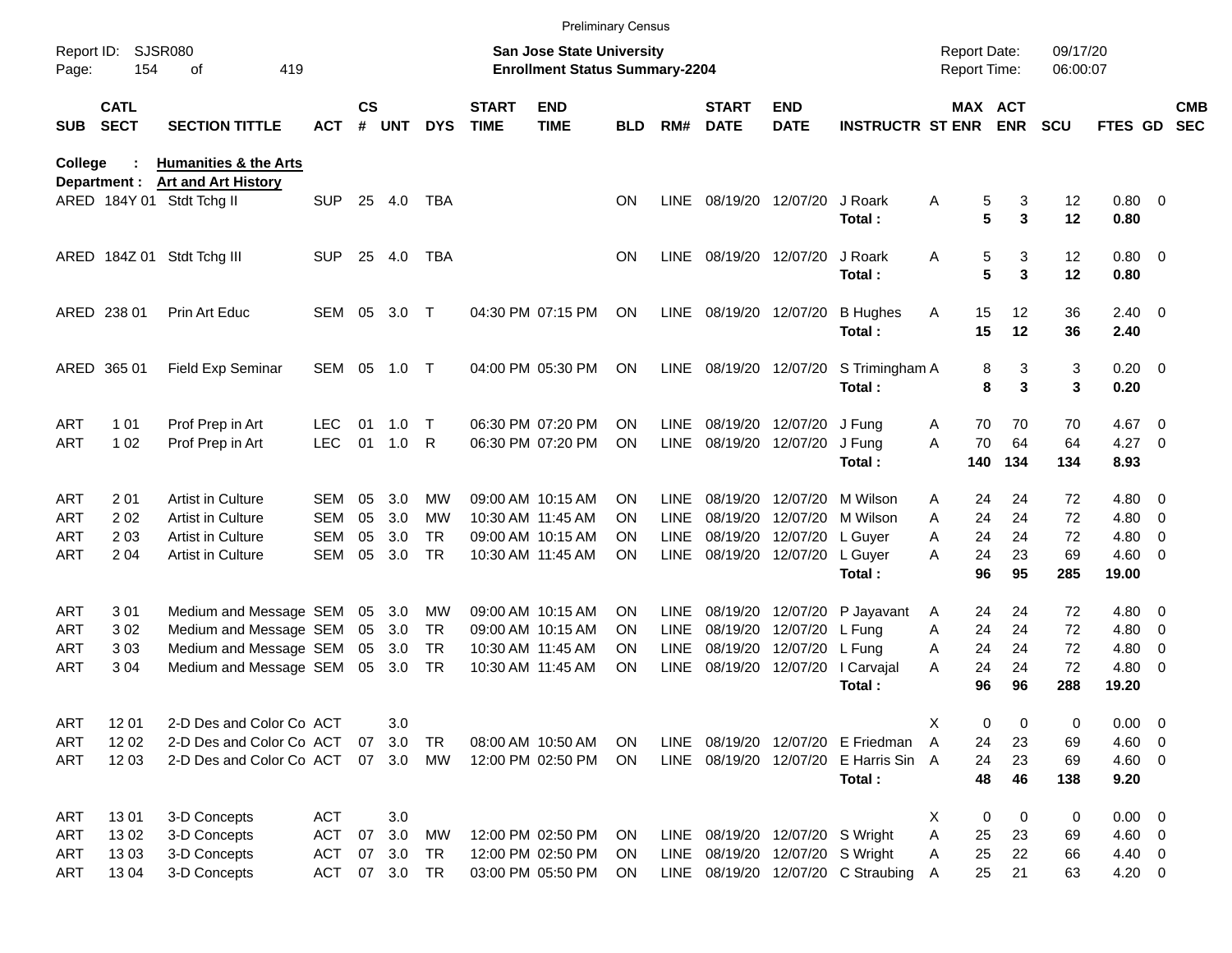| Report ID:<br>Page:                    | 155                        | SJSR080<br>419<br>οf                                        |                                        |                |                   |                        |                             |                                                                           |            |                            |                             |                                                 |                              |                                            |                           |                      |                                     |                                                                                |                          |
|----------------------------------------|----------------------------|-------------------------------------------------------------|----------------------------------------|----------------|-------------------|------------------------|-----------------------------|---------------------------------------------------------------------------|------------|----------------------------|-----------------------------|-------------------------------------------------|------------------------------|--------------------------------------------|---------------------------|----------------------|-------------------------------------|--------------------------------------------------------------------------------|--------------------------|
|                                        |                            |                                                             |                                        |                |                   |                        |                             | <b>San Jose State University</b><br><b>Enrollment Status Summary-2204</b> |            |                            |                             |                                                 |                              | <b>Report Date:</b><br><b>Report Time:</b> |                           | 09/17/20<br>06:00:07 |                                     |                                                                                |                          |
| <b>SUB</b>                             | <b>CATL</b><br><b>SECT</b> | <b>SECTION TITTLE</b>                                       | <b>ACT</b>                             | <b>CS</b><br># | <b>UNT</b>        | <b>DYS</b>             | <b>START</b><br><b>TIME</b> | <b>END</b><br><b>TIME</b>                                                 | <b>BLD</b> | RM#                        | <b>START</b><br><b>DATE</b> | <b>END</b><br><b>DATE</b>                       | <b>INSTRUCTR ST ENR</b>      | MAX ACT                                    | <b>ENR</b>                | <b>SCU</b>           | FTES GD                             |                                                                                | <b>CMB</b><br><b>SEC</b> |
|                                        |                            |                                                             |                                        |                |                   |                        |                             |                                                                           |            |                            |                             |                                                 | Total:                       | 75                                         | 66                        | 198                  | 13.20                               |                                                                                |                          |
| <b>ART</b>                             | 14 01                      | Color                                                       | ACT                                    |                | $07 \quad 3.0$    | MW                     |                             | 12:00 PM 02:50 PM                                                         | ON         | LINE                       | 08/19/20 12/07/20           |                                                 | L Guyer<br>Total:            | Α<br>24<br>24                              | 21<br>21                  | 63<br>63             | $4.20 \ 0$<br>4.20                  |                                                                                |                          |
| <b>ART</b><br><b>ART</b>               | 24 01<br>24 02             | Drawing I<br>Drawing I                                      | ACT<br><b>ACT</b>                      | 07<br>07       | 3.0<br>3.0        | MW<br>MW               |                             | 08:00 AM 10:50 AM<br>12:00 PM 02:50 PM                                    | ΟN<br>ON   | <b>LINE</b><br><b>LINE</b> |                             | 08/19/20 12/07/20<br>08/19/20 12/07/20 D Feasel | D Feasel                     | 24<br>Α<br>24<br>A                         | 22<br>24                  | 66<br>72             | $4.40 \quad 0$<br>$4.80\ 0$         |                                                                                |                          |
| <b>ART</b><br><b>ART</b><br><b>ART</b> | 24 03<br>24 04<br>24 05    | Drawing I<br>Drawing I<br>Drawing I                         | <b>ACT</b><br><b>ACT</b><br><b>ACT</b> | 07<br>07       | 3.0<br>3.0<br>3.0 | <b>TR</b><br><b>TR</b> |                             | 12:00 PM 02:50 PM<br>03:00 PM 05:50 PM                                    | ON<br>ON   | <b>LINE</b><br><b>LINE</b> |                             | 08/19/20 12/07/20 R Foster                      | 08/19/20 12/07/20 E Friedman | Х<br>$\mathbf 0$<br>A<br>24<br>24<br>A     | $\Omega$<br>25<br>20      | 0<br>75<br>60        | 0.00<br>5.00<br>4.00                | $\overline{\mathbf{0}}$<br>$\overline{\phantom{0}}$<br>$\overline{\mathbf{0}}$ |                          |
| ART                                    | 24 06                      | Drawing I                                                   | <b>ACT</b>                             |                | 3.0               |                        |                             |                                                                           |            |                            |                             |                                                 | Total:                       | X<br>$\mathbf 0$<br>96                     | $\mathbf 0$<br>91         | 0<br>273             | $0.00 \t 0$<br>18.20                |                                                                                |                          |
| ART                                    | 25 01                      | <b>Expressive Drawing</b>                                   | ACT                                    |                | 07 3.0            | MW                     |                             | 12:00 PM 02:50 PM                                                         | ON         | LINE                       | 08/19/20 12/07/20           |                                                 | S O'Dell<br>Total:           | 24<br>Α<br>24                              | 16<br>16                  | 48<br>48             | $3.20 \ 0$<br>3.20                  |                                                                                |                          |
| ART                                    | 26 01                      | Drawing II                                                  | ACT                                    |                | 07 3.0            | TR                     |                             | 12:00 PM 02:50 PM                                                         | ON         | LINE                       | 08/19/20 12/07/20           |                                                 | M Taylor<br>Total:           | Α<br>24<br>24                              | 23<br>23                  | 69<br>69             | $4.60$ 0<br>4.60                    |                                                                                |                          |
| <b>ART</b>                             | 39 01                      | Multi Arts/Children                                         | LAB                                    | 07             | 3.0               | TR                     |                             | 12:00 PM 02:50 PM                                                         | ON         | <b>LINE</b>                |                             | 08/19/20 12/07/20                               | S Trimingham A<br>Total:     | 15<br>15                                   | 13<br>13                  | 39<br>39             | $2.60 \t 0$<br>2.60                 |                                                                                |                          |
| <b>ART</b><br><b>ART</b>               | 46 01<br>46 02             | Intro to Ceramics<br>Intro to Ceramics                      | ACT<br><b>ACT</b>                      | 07             | 3.0<br>3.0        | MW                     |                             | 12:00 PM 02:50 PM                                                         |            |                            |                             | 08/19/20 12/07/20                               | A Shiverdeck A               | 24<br>0<br>х                               | 16<br>0                   | 48<br>0              | $3.20 \ 0$<br>$0.00 \t 0$           |                                                                                |                          |
| <b>ART</b><br><b>ART</b><br><b>ART</b> | 46 03<br>46 04<br>46 05    | Intro to Ceramics<br>Intro to Ceramics<br>Intro to Ceramics | <b>ACT</b><br><b>ACT</b><br><b>ACT</b> | 07             | 3.0<br>3.0<br>3.0 | TR                     |                             | 12:00 PM 02:50 PM                                                         |            |                            |                             | 08/19/20 12/07/20                               | M Van Den DoA<br>Total:      | X<br>$\Omega$<br>24<br>X<br>0<br>48        | $\Omega$<br>20<br>0<br>36 | 0<br>60<br>0<br>108  | 0.00<br>4.00<br>$0.00 \t 0$<br>7.20 | $\overline{\mathbf{0}}$<br>$\overline{\mathbf{0}}$                             |                          |
| ART                                    | 47 01                      | Intro Metal Smithing                                        | ACT                                    |                | 3.0               |                        |                             |                                                                           |            |                            |                             |                                                 | Total:                       | X<br>0<br>0                                | 0<br>0                    | 0<br>0               | $0.00 \t 0$<br>0.00                 |                                                                                |                          |
| ART                                    | 61 01                      | <b>Beginning Painting</b>                                   | ACT 07 3.0                             |                |                   | MW                     |                             | 03:00 PM 05:50 PM                                                         | ON         |                            |                             | LINE 08/19/20 12/07/20                          | <b>T</b> Powers<br>Total:    | 24<br>A<br>24                              | 23<br>23                  | 69<br>69             | $4.60$ 0<br>4.60                    |                                                                                |                          |
| ART<br>ART                             | 68 01<br>68 02             | Beg. Sculpture<br>Beg. Sculpture                            | ACT 07 3.0<br>ACT 07 3.0 TR            |                |                   | МW                     | 09:00 AM 11:50 AM           | 09:00 AM 11:50 AM                                                         |            |                            |                             | 08/19/20 12/07/20 L Dau<br>08/19/20 12/07/20    | L Dau<br>Total:              | 24<br>A<br>24<br>Α<br>48                   | 23<br>24<br>47            | 69<br>72<br>141      | $4.60$ 0<br>4.80 0<br>9.40          |                                                                                |                          |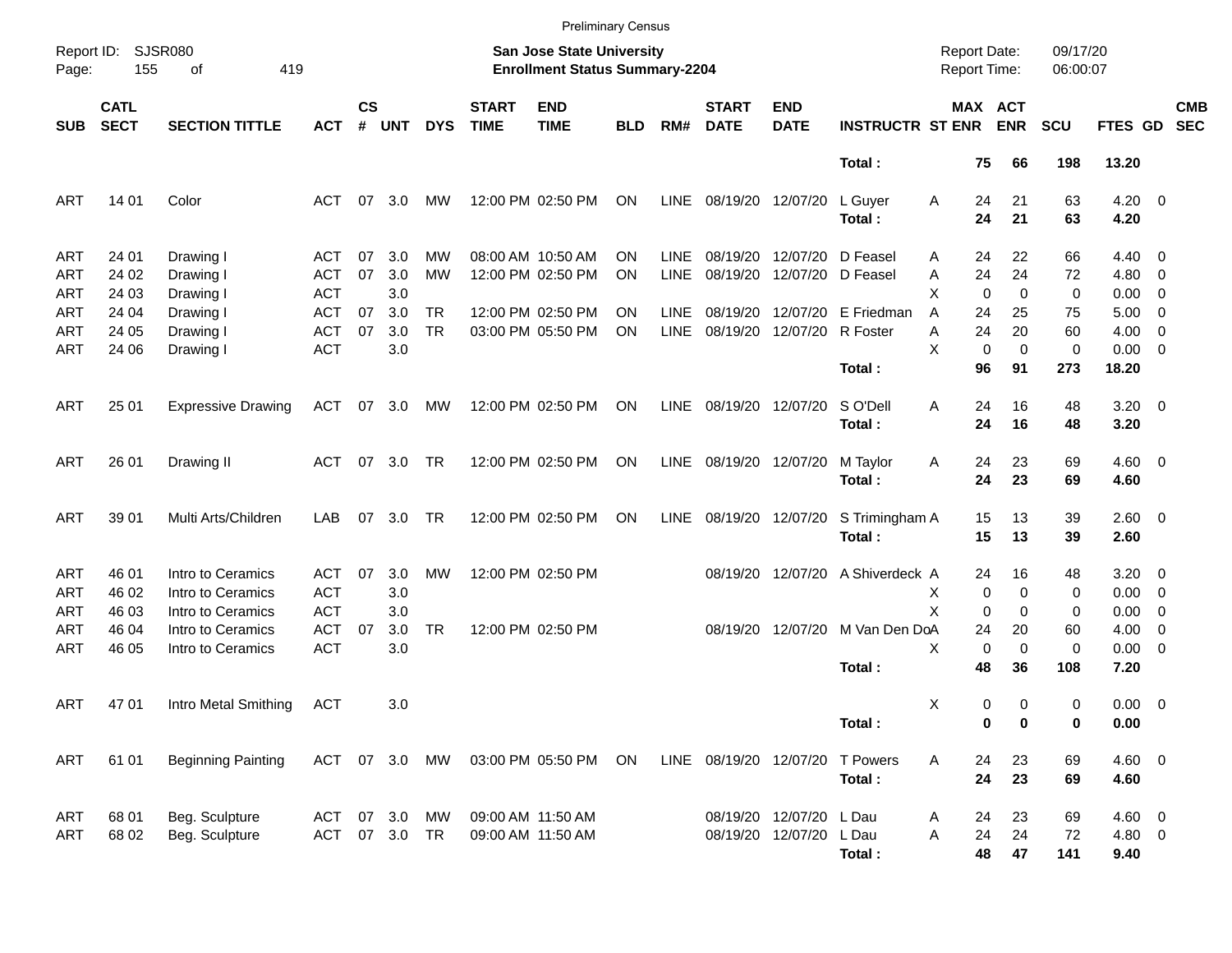|                     |                            |                                                                                        |            |                    |            |            |                             | <b>Preliminary Census</b>                                                 |            |             |                             |                           |                                                                     |                                     |     |                       |                      |             |                         |            |
|---------------------|----------------------------|----------------------------------------------------------------------------------------|------------|--------------------|------------|------------|-----------------------------|---------------------------------------------------------------------------|------------|-------------|-----------------------------|---------------------------|---------------------------------------------------------------------|-------------------------------------|-----|-----------------------|----------------------|-------------|-------------------------|------------|
| Report ID:<br>Page: | SJSR080<br>156             | 419<br>οf                                                                              |            |                    |            |            |                             | <b>San Jose State University</b><br><b>Enrollment Status Summary-2204</b> |            |             |                             |                           |                                                                     | <b>Report Date:</b><br>Report Time: |     |                       | 09/17/20<br>06:00:07 |             |                         |            |
| <b>SUB</b>          | <b>CATL</b><br><b>SECT</b> | <b>SECTION TITTLE</b>                                                                  | <b>ACT</b> | $\mathsf{cs}$<br># | <b>UNT</b> | <b>DYS</b> | <b>START</b><br><b>TIME</b> | <b>END</b><br><b>TIME</b>                                                 | <b>BLD</b> | RM#         | <b>START</b><br><b>DATE</b> | <b>END</b><br><b>DATE</b> | <b>INSTRUCTR ST ENR</b>                                             |                                     |     | MAX ACT<br><b>ENR</b> | <b>SCU</b>           | FTES GD SEC |                         | <b>CMB</b> |
| <b>ART</b>          | 74 01                      | Intro to Digital Med                                                                   | <b>ACT</b> | 07                 | 3.0        | МW         |                             | 09:00 AM 11:50 AM                                                         | ON         | <b>LINE</b> | 08/19/20                    | 12/07/20 L Nein           |                                                                     | A                                   | 24  | 24                    | 72                   | 4.80        | 0                       |            |
| <b>ART</b>          | 74 02                      | Intro to Digital Med                                                                   | <b>ACT</b> | 07                 | 3.0        | МW         |                             | 03:00 PM 05:50 PM                                                         | ON         | <b>LINE</b> | 08/19/20                    | 12/07/20                  | J Morgan                                                            | Α                                   | 24  | 24                    | 72                   | 4.80        | 0                       |            |
| <b>ART</b>          | 74 03                      | Intro to Digital Med                                                                   | <b>ACT</b> | 07                 | 3.0        | МW         |                             | 03:00 PM 05:50 PM                                                         | ON         | <b>LINE</b> | 08/19/20                    |                           | 12/07/20 C Thompto                                                  | A                                   | 24  | 24                    | 72                   | 4.80        | 0                       |            |
| <b>ART</b>          | 74 04                      | Intro to Digital Med                                                                   | <b>ACT</b> | 07                 | 3.0        | МW         |                             | 06:00 PM 08:50 PM                                                         | ON         | <b>LINE</b> | 08/19/20                    |                           | 12/07/20 D Hanson                                                   | A                                   | 24  | 22                    | 66                   | 4.45        | -1                      |            |
| <b>ART</b>          | 74 05                      | Intro to Digital Med                                                                   | <b>ACT</b> | 07                 | 3.0        | <b>TR</b>  |                             | 09:00 AM 11:50 AM                                                         | ΟN         | <b>LINE</b> | 08/19/20                    | 12/07/20                  | T Stannard                                                          | A                                   | 24  | 22                    | 66                   | 4.40        | $\overline{0}$          |            |
|                     |                            |                                                                                        |            |                    |            |            |                             |                                                                           |            |             |                             |                           | Total:                                                              |                                     | 120 | 116                   | 348                  | 23.25       |                         |            |
| <b>ART</b>          | 75 01                      | Intro Digital Video                                                                    | <b>ACT</b> | 07                 | 3.0        | МW         |                             | 06:00 PM 08:50 PM                                                         | ON         | <b>LINE</b> | 08/19/20                    | 12/07/20                  | K Wu                                                                | A                                   | 24  | 21                    | 63                   | 4.20        | - 0                     |            |
| <b>ART</b>          | 75 02                      | Intro Digital Video                                                                    | <b>ACT</b> | 07                 | 3.0        | <b>MW</b>  |                             | 12:00 PM 02:50 PM                                                         | ON         | <b>LINE</b> | 08/19/20                    | 12/07/20                  | Y Harris                                                            | A                                   | 24  | 24                    | 72                   | 4.80        | $\overline{0}$          |            |
|                     |                            |                                                                                        |            |                    |            |            |                             |                                                                           |            |             |                             |                           | Total:                                                              |                                     | 48  | 45                    | 135                  | 9.00        |                         |            |
| <b>ART</b>          |                            | 100W 01 Writng Wrkshp FA                                                               | SEM        | 04                 | 3.0        | МW         |                             | 12:00 PM 01:15 PM                                                         | ON         | <b>LINE</b> | 08/19/20                    | 12/07/20                  | J Reznick                                                           | Α                                   | 25  | 25                    | 75                   | 5.00        | - 0                     |            |
| ART                 |                            | 100W 02 Writng Wrkshp FA                                                               | SEM        | 04                 | 3.0        | МW         |                             | 03:00 PM 04:15 PM                                                         | ON         | <b>LINE</b> | 08/19/20                    | 12/07/20                  | J Reznick                                                           | Α                                   | 25  | 26                    | 78                   | 5.20        | 0                       |            |
| <b>ART</b>          |                            | 100W 03 Writng Wrkshp FA                                                               | SEM        | 04                 | 3.0        | <b>TR</b>  |                             | 12:00 PM 01:15 PM                                                         | ON         | <b>LINE</b> | 08/19/20                    | 12/07/20                  | J Silk                                                              | А                                   | 25  | 26                    | 78                   | 5.20        | 0                       |            |
| <b>ART</b>          |                            | 100W 04 Writng Wrkshp FA                                                               | SEM        | 04                 | 3.0        | <b>TR</b>  |                             | 10:30 AM 11:45 AM                                                         | ΟN         | <b>LINE</b> | 08/19/20                    | 12/07/20                  | M Salzman                                                           | A                                   | 25  | 11                    | 33                   | 2.20        | $\mathbf 0$             |            |
|                     |                            |                                                                                        |            |                    |            |            |                             |                                                                           |            |             |                             |                           | Total:                                                              |                                     | 100 | 88                    | 264                  | 17.60       |                         |            |
| <b>ART</b>          | 101 01                     | Digital Media Art                                                                      | <b>ACT</b> | 07                 | 3.0        | МW         |                             | 12:00 PM 02:50 PM                                                         | ON         | <b>LINE</b> | 08/19/20                    | 12/07/20                  | S Durie                                                             | A                                   | 24  | 23                    | 69                   | 4.60        | $\overline{0}$          |            |
| <b>ART</b>          | 101 02                     | Digital Media Art                                                                      | <b>ACT</b> | 07                 | 3.0        | <b>TR</b>  |                             | 03:00 PM 05:50 PM                                                         | ON         | <b>LINE</b> | 08/19/20                    | 12/07/20                  | L Alder                                                             | A                                   | 24  | 24                    | 72                   | 4.80        | $\overline{0}$          |            |
|                     |                            |                                                                                        |            |                    |            |            |                             |                                                                           |            |             |                             |                           | Total:                                                              |                                     | 48  | 47                    | 141                  | 9.40        |                         |            |
| <b>ART</b>          | 102 01                     | 3D Model and Print                                                                     | ACT        | 07                 | 3.0        | TR         |                             | 12:00 PM 02:50 PM                                                         |            |             | 08/19/20                    | 12/07/20                  | R Holberton                                                         | A                                   | 24  | 27                    | 81                   | $5.40 \ 0$  |                         |            |
|                     |                            |                                                                                        |            |                    |            |            |                             |                                                                           |            |             |                             |                           | Total:                                                              |                                     | 24  | 27                    | 81                   | 5.40        |                         |            |
| ART                 | 103 01                     | Art as System                                                                          | ACT        | 13                 | 3.0        | TR         |                             | 03:00 PM 05:50 PM                                                         |            |             | 08/19/20                    | 12/07/20                  | S Durie                                                             | A                                   | 24  | 25                    | 75                   | $5.00 \t 0$ |                         |            |
|                     |                            |                                                                                        |            |                    |            |            |                             |                                                                           |            |             |                             |                           | Total:                                                              |                                     | 24  | 25                    | 75                   | 5.00        |                         |            |
| <b>ART</b>          | 104 01                     | Interdisc Sem Dig Me SEM 05                                                            |            |                    | 3.0        | W          |                             | 03:00 PM 05:50 PM                                                         | ON         | <b>LINE</b> | 08/19/20                    | 12/07/20                  | A Blanton                                                           | A                                   | 24  | 28                    | 84                   | 5.60        | $\overline{\mathbf{0}}$ |            |
| <b>ART</b>          | 104 02                     | Interdisc Sem Dig Me SEM                                                               |            |                    | 3.0        |            |                             |                                                                           |            |             |                             |                           |                                                                     | X                                   | 0   | $\mathbf 0$           | 0                    | 0.00        | 0                       |            |
|                     |                            |                                                                                        |            |                    |            |            |                             |                                                                           |            |             |                             |                           | Total:                                                              |                                     | 24  | 28                    | 84                   | 5.60        |                         |            |
| ART                 | 105 01                     | Advanced Digit Video ACT 07 3.0 MW 12:00 PM 02:50 PM ON LINE 08/19/20 12/07/20 D Bayus |            |                    |            |            |                             |                                                                           |            |             |                             |                           |                                                                     | A                                   | 24  | 25                    | 75                   | $5.00 \t 0$ |                         |            |
|                     |                            |                                                                                        |            |                    |            |            |                             |                                                                           |            |             |                             |                           | Total:                                                              |                                     | 24  | 25                    | 75                   | 5.00        |                         |            |
| ART                 | 106 01                     | Tpcs:Human/Mach In LAB 13 3.0 MW 03:00 PM 05:50 PM                                     |            |                    |            |            |                             |                                                                           |            |             |                             | 08/19/20 12/07/20 S Durie |                                                                     | A                                   | 24  | 19                    | 57                   | $3.80\ 0$   |                         |            |
|                     |                            |                                                                                        |            |                    |            |            |                             |                                                                           |            |             |                             |                           | Total:                                                              |                                     | 24  | 19                    | 57                   | 3.80        |                         |            |
|                     |                            |                                                                                        |            |                    |            |            |                             |                                                                           |            |             |                             |                           |                                                                     |                                     |     |                       |                      |             |                         |            |
| ART                 | 107 01                     | Proj Digital Media                                                                     |            |                    |            |            |                             |                                                                           |            |             |                             |                           | ACT 07 3.0 MW 12:00 PM 02:50 PM ON LINE 08/19/20 12/07/20 C Thompto | A                                   | 24  | 23                    | 69                   | 4.60 0      |                         |            |
|                     |                            |                                                                                        |            |                    |            |            |                             |                                                                           |            |             |                             |                           | Total:                                                              |                                     | 24  | 23                    | 69                   | 4.60        |                         |            |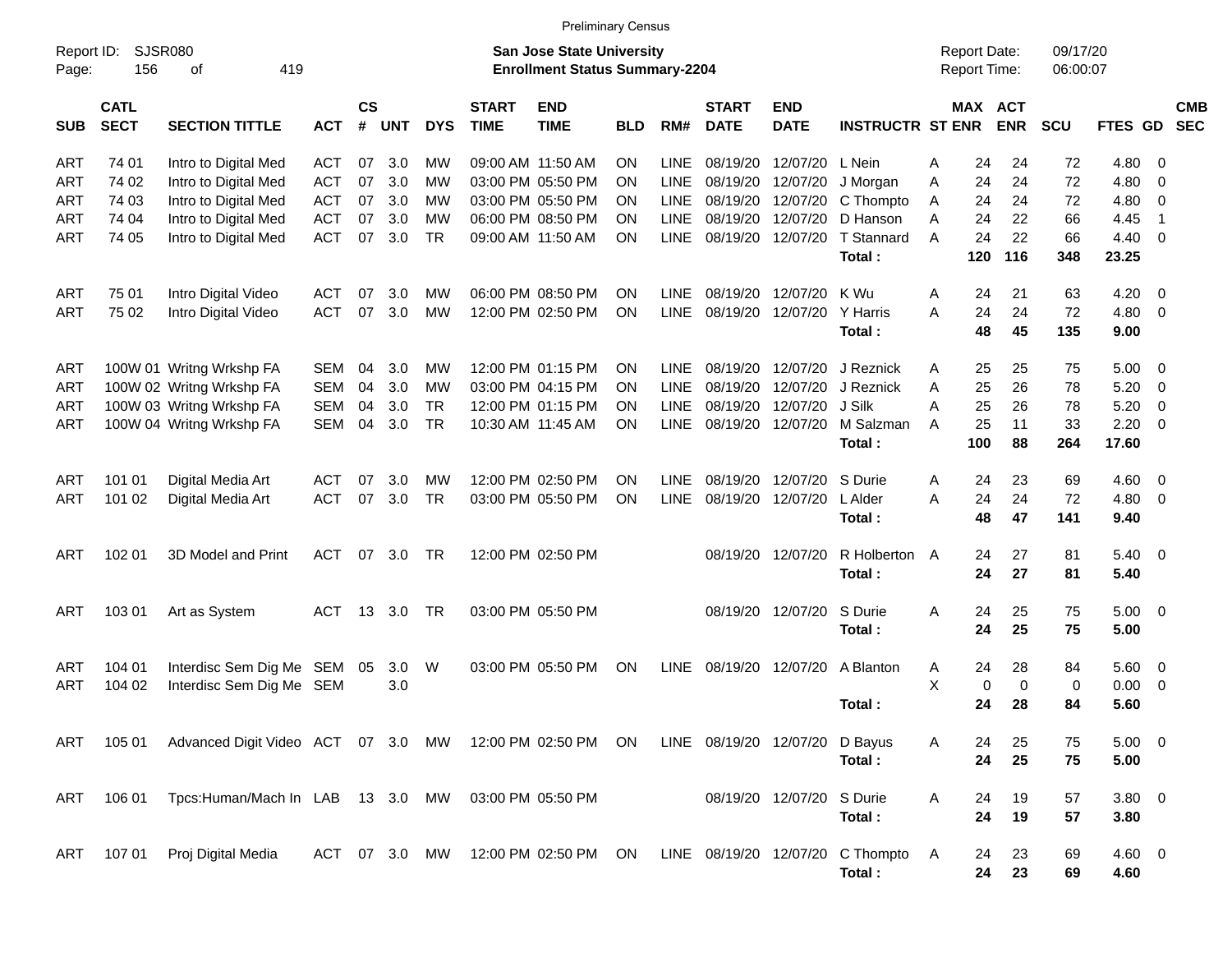|                                      |                                      |                                                                                      |                                                      |                      |                          |                        |                             | <b>Preliminary Census</b>                                                        |                             |                                                   |                                  |                                                       |                                                        |                                                                  |                                        |                            |                                       |                                        |                          |
|--------------------------------------|--------------------------------------|--------------------------------------------------------------------------------------|------------------------------------------------------|----------------------|--------------------------|------------------------|-----------------------------|----------------------------------------------------------------------------------|-----------------------------|---------------------------------------------------|----------------------------------|-------------------------------------------------------|--------------------------------------------------------|------------------------------------------------------------------|----------------------------------------|----------------------------|---------------------------------------|----------------------------------------|--------------------------|
| Report ID:<br>Page:                  | <b>SJSR080</b><br>157                | 419<br>οf                                                                            |                                                      |                      |                          |                        |                             | <b>San Jose State University</b><br><b>Enrollment Status Summary-2204</b>        |                             |                                                   |                                  |                                                       |                                                        | <b>Report Date:</b><br><b>Report Time:</b>                       |                                        | 09/17/20<br>06:00:07       |                                       |                                        |                          |
| <b>SUB</b>                           | <b>CATL</b><br><b>SECT</b>           | <b>SECTION TITTLE</b>                                                                | <b>ACT</b>                                           | <b>CS</b><br>$\#$    | <b>UNT</b>               | <b>DYS</b>             | <b>START</b><br><b>TIME</b> | <b>END</b><br><b>TIME</b>                                                        | <b>BLD</b>                  | RM#                                               | <b>START</b><br><b>DATE</b>      | <b>END</b><br><b>DATE</b>                             | <b>INSTRUCTR ST ENR</b>                                |                                                                  | MAX ACT<br><b>ENR</b>                  | SCU                        | <b>FTES GD</b>                        |                                        | <b>CMB</b><br><b>SEC</b> |
| ART<br><b>CS</b><br>ART<br><b>CS</b> | 108 01<br>108 01<br>108 02<br>108 02 | Intro Game Studies<br>Intro Game Studies<br>Intro Game Studies<br>Intro Game Studies | <b>LEC</b><br><b>LEC</b><br><b>LEC</b><br><b>LEC</b> | 01<br>01<br>01<br>01 | 3.0<br>3.0<br>3.0<br>3.0 | МW<br>MW<br>F<br>F     |                             | 06:00 PM 07:15 PM<br>06:00 PM 07:15 PM<br>12:30 PM 03:15 PM<br>12:30 PM 03:15 PM | ΟN<br>ΟN<br>ΟN<br><b>ON</b> | <b>LINE</b><br>LINE<br><b>LINE</b><br><b>LINE</b> | 08/19/20<br>08/19/20<br>08/19/20 | 08/19/20 12/07/20<br>12/07/20<br>12/07/20<br>12/07/20 | J Morgan<br>J Morgan<br>J Morgan<br>J Morgan<br>Total: | 30<br>A<br>Α<br>$\mathbf 0$<br>A<br>30<br>A<br>$\mathbf 0$<br>60 | 10<br>25<br>30<br>$\overline{c}$<br>67 | 30<br>75<br>90<br>6<br>201 | 2.00<br>5.00<br>6.05<br>0.40<br>13.45 | 0 C<br>0 <sup>o</sup><br>1 C<br>$0\,C$ |                          |
| ART                                  | 132 01                               | <b>TpcsInterCeramics</b>                                                             | <b>ACT</b>                                           | 07                   | 3.0                      | МW                     |                             | 03:00 PM 05:50 PM                                                                |                             |                                                   |                                  | 08/19/20 12/07/20                                     | A Shiverdeck A<br>Total:                               | 24<br>24                                                         | 15<br>15                               | 45<br>45                   | 3.05<br>3.05                          | $\overline{\phantom{1}}$               |                          |
| ART                                  | 13301                                | Tpcs:Ceramic Sculptu ACT 07 3.0 TR                                                   |                                                      |                      |                          |                        |                             | 03:00 PM 05:50 PM                                                                |                             |                                                   |                                  | 08/19/20 12/07/20                                     | M Van Den DoA<br>Total:                                | 18<br>18                                                         | 11<br>11                               | 33<br>33                   | 2.30<br>2.30                          | $\overline{2}$                         |                          |
| ART                                  | 134 01                               | Tpcs:Advanced CeramiACT 13 3.0 TR                                                    |                                                      |                      |                          |                        |                             | 03:00 PM 05:50 PM                                                                |                             |                                                   |                                  | 08/19/20 12/07/20                                     | M Van Den DoA<br>Total:                                | $\overline{7}$<br>$\overline{7}$                                 | 5<br>$5\phantom{.0}$                   | 15<br>15                   | 1.15<br>1.15                          | $\overline{\mathbf{3}}$                |                          |
| ART                                  | 135 01                               | Moldmaking                                                                           | <b>ACT</b>                                           |                      | 3.0                      |                        |                             |                                                                                  |                             |                                                   |                                  |                                                       | Total:                                                 | X<br>0<br>0                                                      | 0<br>0                                 | $\mathbf 0$<br>$\bf{0}$    | $0.00 \quad 0$<br>0.00                |                                        |                          |
| ART<br>CА                            | 139 01<br>139 01                     | <b>Teach Diversity Art</b><br><b>Teach Diversity Art</b>                             | ACT<br><b>ACT</b>                                    | 07<br>07             | 3.0<br>3.0               | <b>TR</b><br><b>TR</b> |                             | 12:00 PM 02:50 PM<br>12:00 PM 02:50 PM                                           | <b>ON</b><br><b>ON</b>      | <b>LINE</b><br><b>LINE</b>                        | 08/19/20                         | 08/19/20 12/07/20<br>12/07/20                         | S Trimingham A<br>S Trimingham A<br>Total:             | 10<br>0<br>10                                                    | 9<br>$\mathbf{1}$<br>10                | 27<br>3<br>30              | 1.85<br>0.20<br>2.05                  | $0\,C$                                 | 1 C                      |
| ART<br>ART                           | 140 01<br>140 02                     | Glass<br>Glass                                                                       | <b>ACT</b><br><b>ACT</b>                             | 07                   | 3.0<br>3.0               | MW                     |                             | 09:00 AM 11:50 AM                                                                |                             |                                                   |                                  | 08/19/20 12/07/20                                     | C Straubing<br>Total:                                  | 20<br>$\mathsf{A}$<br>X<br>0<br>20                               | 10<br>0<br>10                          | 30<br>$\overline{0}$<br>30 | 2.05<br>$0.00 \t 0$<br>2.05           | $\overline{\phantom{1}}$               |                          |
| ART                                  | 14701                                | Tpcs: Mtlsmithing/Je                                                                 | ACT                                                  | 07                   | 3.0                      | TR                     |                             | 09:00 AM 11:50 AM                                                                |                             |                                                   |                                  | 08/19/20 12/07/20                                     | Y Escalante<br>Total:                                  | 24<br>A<br>24                                                    | 15<br>15                               | 45<br>45                   | 3.25<br>3.25                          | $-5$                                   |                          |
| ART                                  |                                      | 149 01 Tpcs:JewelSmSculp ACT 07 3.0 TR                                               |                                                      |                      |                          |                        | 12:00 PM 02:50 PM           |                                                                                  |                             |                                                   |                                  |                                                       | 08/19/20 12/07/20 Y Escalante A<br>Total:              | 24<br>24                                                         | 11<br>11                               | 33<br>33                   | $2.25$ 1<br>2.25                      |                                        |                          |
| ART                                  |                                      | 150 01 Topics Printmaking                                                            | ACT 07 3.0 TR                                        |                      |                          |                        |                             | 03:00 PM 05:50 PM                                                                |                             |                                                   |                                  |                                                       | 08/19/20 12/07/20   Carvajal<br>Total:                 | A<br>24<br>24                                                    | 11<br>11                               | 33<br>33                   | $2.25$ 1<br>2.25                      |                                        |                          |
| ART                                  |                                      | 151 01 Screen-Printing                                                               | ACT 07 3.0 TR                                        |                      |                          |                        |                             | 12:00 PM 02:50 PM                                                                |                             |                                                   |                                  |                                                       | 08/19/20 12/07/20 I Carvajal<br>Total:                 | A<br>24<br>24                                                    | 21<br>21                               | 63<br>63                   | $4.25$ 1<br>4.25                      |                                        |                          |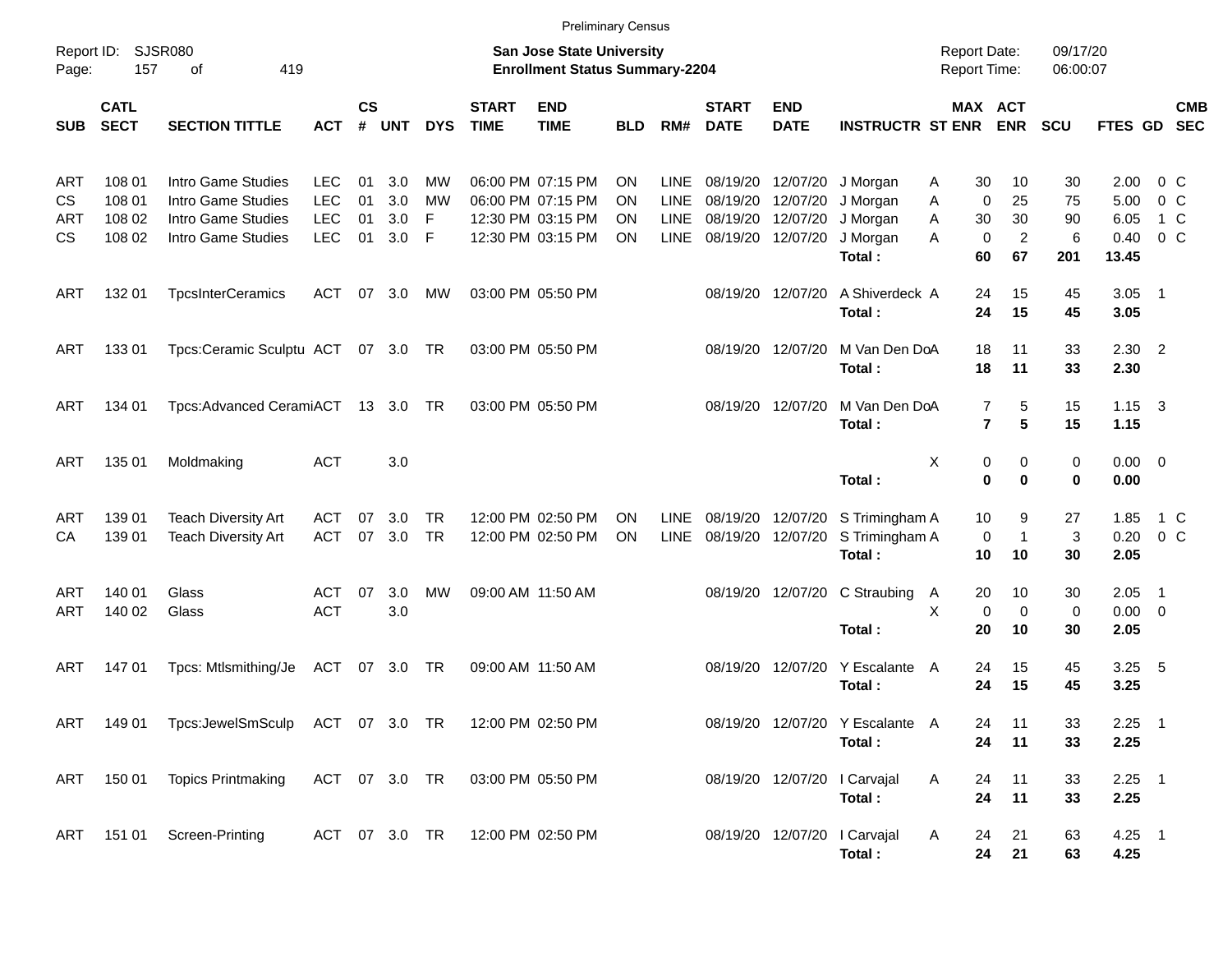|                     |                            |                                                                                                                                                                     |                                 |          |                   |            |             | <b>Preliminary Census</b>              |            |                            |                                |                           |                                                          |                    |                                             |                      |                                    |                          |
|---------------------|----------------------------|---------------------------------------------------------------------------------------------------------------------------------------------------------------------|---------------------------------|----------|-------------------|------------|-------------|----------------------------------------|------------|----------------------------|--------------------------------|---------------------------|----------------------------------------------------------|--------------------|---------------------------------------------|----------------------|------------------------------------|--------------------------|
| Report ID:<br>Page: | 158                        | SJSR080<br>San Jose State University<br>419<br><b>Enrollment Status Summary-2204</b><br>οf<br><b>CS</b><br><b>START</b><br><b>END</b><br><b>START</b><br><b>END</b> |                                 |          |                   |            |             |                                        |            |                            |                                |                           |                                                          |                    |                                             | 09/17/20<br>06:00:07 |                                    |                          |
| <b>SUB</b>          | <b>CATL</b><br><b>SECT</b> | <b>SECTION TITTLE</b>                                                                                                                                               | <b>ACT</b>                      | #        | <b>UNT</b>        | <b>DYS</b> | <b>TIME</b> | <b>TIME</b>                            | <b>BLD</b> | RM#                        | <b>DATE</b>                    | <b>DATE</b>               | <b>INSTRUCTR ST ENR</b>                                  |                    | MAX ACT<br><b>ENR</b>                       | <b>SCU</b>           | FTES GD SEC                        | <b>CMB</b>               |
| ART                 | 155 01                     | Tpcs: Monotype                                                                                                                                                      | ACT 07 3.0 F                    |          |                   |            |             | 12:00 PM 06:00 PM                      |            |                            | 08/19/20                       | 12/07/20                  | P Surgalski<br>Total:                                    | A<br>24<br>24      | 7<br>$\overline{7}$                         | 21<br>21             | $1.40 \ 0$<br>1.40                 |                          |
| ART                 | 158 01                     | Tpcs: Adv Drawing                                                                                                                                                   | ACT                             |          | 07 3.0            | TR         |             | 03:00 PM 05:50 PM                      | ON         | LINE                       | 08/19/20 12/07/20              |                           | E Friedman<br>Total:                                     | 24<br>A<br>24      | 19<br>19                                    | 57<br>57             | $3.90$ 2<br>3.90                   |                          |
| <b>ART</b>          | 162 01                     | Watercolor                                                                                                                                                          | ACT                             |          | 07 3.0            | TR         |             | 03:00 PM 05:50 PM                      | ON         |                            | LINE 08/19/20 12/07/20         |                           | M Taylor<br>Total:                                       | Α<br>24<br>24      | 23<br>23                                    | 69<br>69             | $4.65$ 1<br>4.65                   |                          |
| <b>ART</b>          | 164A 01                    | <b>Intermed Painting</b>                                                                                                                                            | ACT                             |          | 07 3.0            | MW         |             | 12:00 PM 02:50 PM                      | ON         |                            | LINE 08/19/20 12/07/20         |                           | <b>T</b> Powers<br>Total:                                | 24<br>A<br>24      | 20<br>20                                    | 60<br>60             | $4.15 \quad 3$<br>4.15             |                          |
| <b>ART</b>          | 165 01                     | <b>Tpcs: Figure Paintin</b>                                                                                                                                         | ACT 07 3.0 TR                   |          |                   |            |             | 03:00 PM 05:50 PM                      | ON         | LINE                       | 08/19/20 12/07/20              |                           | D Feasel<br>Total:                                       | A<br>24<br>24      | 13<br>13                                    | 39<br>39             | $2.60 \t 0$<br>2.60                |                          |
| <b>ART</b>          | 166 01                     | Tpcs:Advanced Painti LAB                                                                                                                                            |                                 |          | 15 3.0 MW         |            |             | 03:00 PM 05:50 PM                      |            |                            |                                | 08/19/20 12/07/20 SO'Dell | Total:                                                   | A<br>24<br>24      | 14<br>14                                    | 42<br>42             | $3.15$ 7<br>3.15                   |                          |
| <b>ART</b>          | 168 01                     | Topics in Woodworkin LAB                                                                                                                                            |                                 |          | 15 3.0 F          |            |             | 09:30 AM 03:30 PM                      | ON         | LINE                       |                                | 08/19/20 12/07/20         | L Damiani<br>Total:                                      | A<br>24<br>24      | 15<br>15                                    | 45<br>45             | $3.15 \quad 3$<br>3.15             |                          |
| <b>ART</b>          | 169 01                     | <b>Metal Sculpture</b>                                                                                                                                              | ACT                             |          | 07 3.0            | MW         |             | 06:00 PM 08:50 PM                      |            |                            |                                | 08/19/20 12/07/20 S Davis | Total:                                                   | 24<br>A<br>24      | 11<br>11                                    | 33<br>33             | $2.40 \quad 4$<br>2.40             |                          |
| ART                 | 174A 01<br>ARTH 174A 01    | Mus & Gall Oper<br>Mus & Gall Oper                                                                                                                                  | SEM<br>SEM                      | 05<br>05 | 3.0<br>3.0        | R<br>R     |             | 03:00 PM 05:45 PM<br>03:00 PM 05:45 PM | ΟN<br>ON   | <b>LINE</b><br><b>LINE</b> | 08/19/20                       | 08/19/20 12/07/20         | 12/07/20 A Sauzade<br>A Sauzade<br>Total:                | 20<br>A<br>A<br>20 | $\overline{7}$<br>$\overline{7}$<br>0<br>14 | 21<br>21<br>42       | 1.55<br>1.55<br>3.10               | 3 C<br>$3\,C$            |
| ART<br><b>ART</b>   | 175 01<br>175 02           | Sp Top Studio Art<br>Sp Top Studio Art<br>ART 175 03 Sp Top Studio Art                                                                                              | <b>ACT</b><br>ACT<br><b>ACT</b> | 07       | 3.0<br>3.0<br>3.0 | TR         |             | 12:00 PM 02:50 PM                      | ON         |                            | LINE 08/19/20 12/07/20 G Hobbs |                           |                                                          | Х<br>A<br>24<br>х  | 0<br>0<br>12<br>0<br>0                      | 0<br>36<br>0         | $0.00 \t 0$<br>2.45<br>$0.00 \t 0$ | $\overline{\phantom{0}}$ |
|                     | ART 178 01                 | Art Field Work                                                                                                                                                      | SUP 78 3.0 TBA                  |          |                   |            |             |                                        | ON         |                            |                                |                           | Total:<br>LINE 08/19/20 12/07/20 A Raynsford A<br>Total: | 24<br>10<br>10     | 12<br>0<br>$\bf{0}$                         | 36<br>0<br>0         | 2.45<br>$0.00 \t 0$<br>0.00        |                          |
|                     |                            | ART 179 01 Spec Prob in Art                                                                                                                                         | SUP 78 3.0 TBA                  |          |                   |            |             |                                        | ON.        |                            |                                |                           | LINE 08/19/20 12/07/20 A Raynsford A<br>Total:           | 10<br>10           | 0<br>0                                      | 0<br>0               | $0.00 \t 0$<br>0.00                |                          |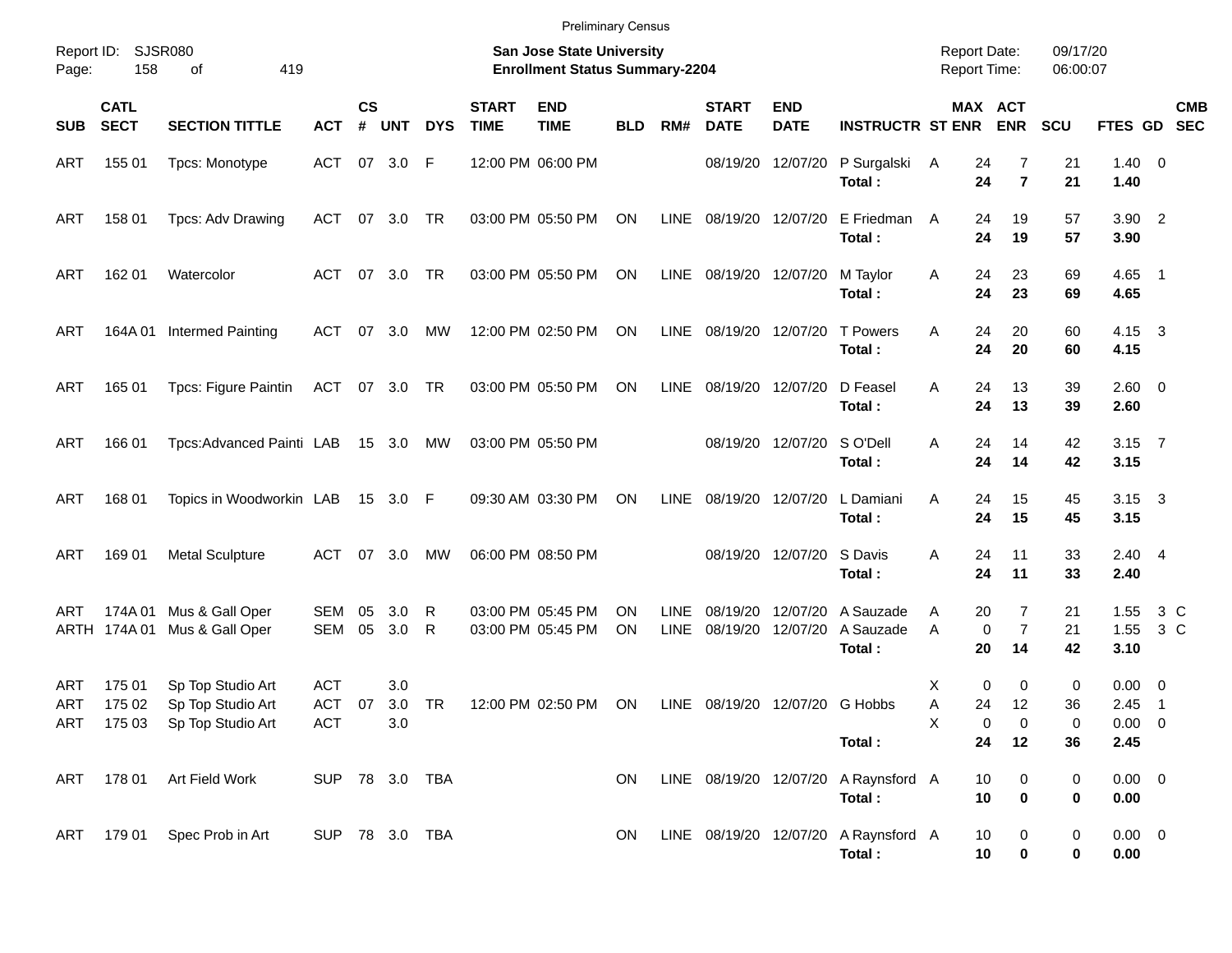|                     |                            |                                           |                |                |            |            |                             | <b>Preliminary Census</b>                                                 |            |             |                             |                           |                                 |                                            |                       |                      |                  |            |
|---------------------|----------------------------|-------------------------------------------|----------------|----------------|------------|------------|-----------------------------|---------------------------------------------------------------------------|------------|-------------|-----------------------------|---------------------------|---------------------------------|--------------------------------------------|-----------------------|----------------------|------------------|------------|
| Report ID:<br>Page: | 159                        | <b>SJSR080</b><br>419<br>οf               |                |                |            |            |                             | <b>San Jose State University</b><br><b>Enrollment Status Summary-2204</b> |            |             |                             |                           |                                 | <b>Report Date:</b><br><b>Report Time:</b> |                       | 09/17/20<br>06:00:07 |                  |            |
| <b>SUB</b>          | <b>CATL</b><br><b>SECT</b> | <b>SECTION TITTLE</b>                     | <b>ACT</b>     | <b>CS</b><br># | <b>UNT</b> | <b>DYS</b> | <b>START</b><br><b>TIME</b> | <b>END</b><br><b>TIME</b>                                                 | <b>BLD</b> | RM#         | <b>START</b><br><b>DATE</b> | <b>END</b><br><b>DATE</b> | <b>INSTRUCTR ST ENR</b>         |                                            | MAX ACT<br><b>ENR</b> | <b>SCU</b>           | FTES GD SEC      | <b>CMB</b> |
| ART                 | 180 01                     | <b>Indiv Studies</b>                      | <b>SUP</b>     | 78             | $-1.0$     | <b>TBA</b> |                             |                                                                           | ΟN         | <b>LINE</b> | 08/19/20                    |                           | 12/07/20 A Raynsford A          | 36                                         | 0                     | 0                    | $0.00 \t 0$      |            |
| ART                 | 180 02                     | <b>Indiv Studies</b>                      | <b>SUP</b>     | 78             | 2.0        | <b>TBA</b> |                             |                                                                           | ON         | LINE        | 08/19/20                    |                           | 12/07/20 A Raynsford A          | 36                                         | 0                     | 0                    | $0.00 \t 0$      |            |
| ART                 | 180 03                     | <b>Indiv Studies</b>                      | <b>SUP</b>     |                | 78 3.0     | <b>TBA</b> |                             |                                                                           | ΟN         | <b>LINE</b> |                             | 08/19/20 12/07/20         | A Raynsford A                   | 36                                         | 1                     | 3                    | $0.20 \ 0$       |            |
|                     |                            |                                           |                |                |            |            |                             |                                                                           |            |             |                             |                           | Total:                          | 108                                        | $\mathbf 1$           | 3                    | 0.20             |            |
| ART                 | 195 01                     | <b>BFA Exhibition</b>                     | ACT            | 20             | 3.0        | W          |                             | 06:00 PM 08:50 PM                                                         | ON         | <b>LINE</b> | 08/19/20                    | 12/07/20                  | A Blanton                       | 15<br>A                                    | 16                    | 48                   | $3.20 \ 0$       |            |
| <b>ART</b>          | 195 02                     | <b>BFA Exhibition</b>                     | <b>ACT</b>     | 20             | 3.0        | W          |                             | 06:00 PM 08:50 PM                                                         | ON         | <b>LINE</b> | 08/19/20                    | 12/07/20                  | L Alder                         | 15<br>A                                    | 15                    | 45                   | $3.00 \ 0$       |            |
|                     |                            |                                           |                |                |            |            |                             |                                                                           |            |             |                             |                           | Total:                          | 30                                         | 31                    | 93                   | 6.20             |            |
| ART                 | 197 01                     | <b>BA Senior Project</b>                  | LAB            | 78             | 3.0 T      |            |                             | 09:00 AM 11:45 AM                                                         | <b>ON</b>  | LINE        | 08/19/20 12/07/20           |                           | M Day                           | Α<br>24                                    | 11                    | 33                   | $2.20 \t 0$      |            |
|                     |                            |                                           |                |                |            |            |                             |                                                                           |            |             |                             |                           | Total:                          | 24                                         | 11                    | 33                   | 2.20             |            |
| ART                 | 198 01                     | <b>B.F.A. Seminar</b>                     | SEM            | 05             | 3.0        | $\top$     |                             | 12:00 PM 02:45 PM                                                         | ON         | <b>LINE</b> | 08/19/20                    |                           | 12/07/20 V Mendoza              | 20<br>A                                    | 22                    | 66                   | $4.40 \quad 0$   |            |
| <b>ART</b>          | 198 02                     | B.F.A. Seminar                            | SEM            | 05             | 3.0        | R          |                             | 03:00 PM 05:45 PM                                                         | ON         | <b>LINE</b> | 08/19/20                    | 12/07/20                  | L Fung                          | 20<br>A                                    | 20                    | 60                   | $4.00 \ 0$       |            |
|                     |                            |                                           |                |                |            |            |                             |                                                                           |            |             |                             |                           | Total:                          | 40                                         | 42                    | 126                  | 8.40             |            |
| <b>ART</b>          | 199 01                     | <b>BFA Project</b>                        | <b>SUP</b>     |                | 78 3.0     | TBA        |                             |                                                                           | <b>ON</b>  | LINE        |                             | 08/19/20 12/07/20         | A Raynsford A                   | 35                                         | 16                    | 48                   | $3.20 \ 0$       |            |
|                     |                            |                                           |                |                |            |            |                             |                                                                           |            |             |                             |                           | Total:                          | 35                                         | 16                    | 48                   | 3.20             |            |
| ART                 |                            | 200W 01 Prof Writing Worksho SEM 05 3.0 T |                |                |            |            |                             | 03:00 PM 05:45 PM                                                         | ON         | LINE        | 08/19/20 12/07/20           |                           | J Silk                          | 15<br>Α                                    | 11                    | 33                   | 2.75 11          |            |
|                     |                            |                                           |                |                |            |            |                             |                                                                           |            |             |                             |                           | Total:                          | 15                                         | 11                    | 33                   | 2.75             |            |
| <b>ART</b>          | 208 01                     | <b>Grad Photo Crit</b>                    | LAB            |                | 15 3.0 T   |            |                             | 06:00 PM 08:50 PM                                                         | ON         | LINE        | 08/19/20 12/07/20           |                           | <b>B</b> Danh                   | 15                                         | 9                     | 27                   | $2.25$ 9         |            |
|                     |                            |                                           |                |                |            |            |                             |                                                                           |            |             |                             |                           | Total:                          | Α<br>15                                    | 9                     | 27                   | 2.25             |            |
|                     |                            |                                           |                |                |            |            |                             |                                                                           |            |             |                             |                           |                                 |                                            |                       |                      |                  |            |
| ART                 | 210 01                     | Sem Digital Media                         | SEM 05 3.0 T   |                |            |            |                             | 03:00 PM 05:45 PM                                                         | ON         | <b>LINE</b> |                             | 08/19/20 12/07/20         | R Holberton                     | 15<br>A                                    | 13                    | 39                   | 3.10 10          |            |
|                     |                            |                                           |                |                |            |            |                             |                                                                           |            |             |                             |                           | Total:                          | 15                                         | 13                    | 39                   | 3.10             |            |
| <b>ART</b>          | 21701                      | <b>Tutrls Pictorial</b>                   | LAB            |                | 78 3.0     | TBA        |                             |                                                                           |            |             |                             | 08/19/20 12/07/20         | A Raynsford A                   | 20                                         | 4                     | 12                   | 1.004            |            |
|                     |                            |                                           |                |                |            |            |                             |                                                                           |            |             |                             |                           | Total:                          | 20                                         | 4                     | 12                   | 1.00             |            |
|                     |                            | ART 219 01 Tutrls Spatial Art             | LAB 78 3.0 TBA |                |            |            |                             |                                                                           |            |             |                             |                           | 08/19/20 12/07/20 A Raynsford A | 20                                         | 3                     | 9                    | $0.75$ 3         |            |
|                     |                            |                                           |                |                |            |            |                             |                                                                           |            |             |                             |                           | Total:                          | 20                                         | $\mathbf{3}$          | 9                    | 0.75             |            |
| ART                 | 220 01                     | <b>Tutrls Digital Art</b>                 | LAB 78 3.0 TBA |                |            |            |                             |                                                                           |            |             |                             |                           | 08/19/20 12/07/20 A Raynsford A | 20                                         | 5                     | 15                   | $1.25 - 5$       |            |
|                     |                            |                                           |                |                |            |            |                             |                                                                           |            |             |                             |                           | Total:                          | 20                                         | $\sqrt{5}$            | 15                   | 1.25             |            |
|                     |                            |                                           |                |                |            |            |                             |                                                                           |            |             |                             |                           | 08/19/20 12/07/20 A Raynsford A |                                            |                       |                      |                  |            |
| ART                 | 222 01                     | <b>Grad Tutrls Photog</b>                 | LAB 78 3.0 TBA |                |            |            |                             |                                                                           |            |             |                             |                           | Total:                          | 20<br>20                                   | 3<br>3                | 9<br>9               | $0.75$ 3<br>0.75 |            |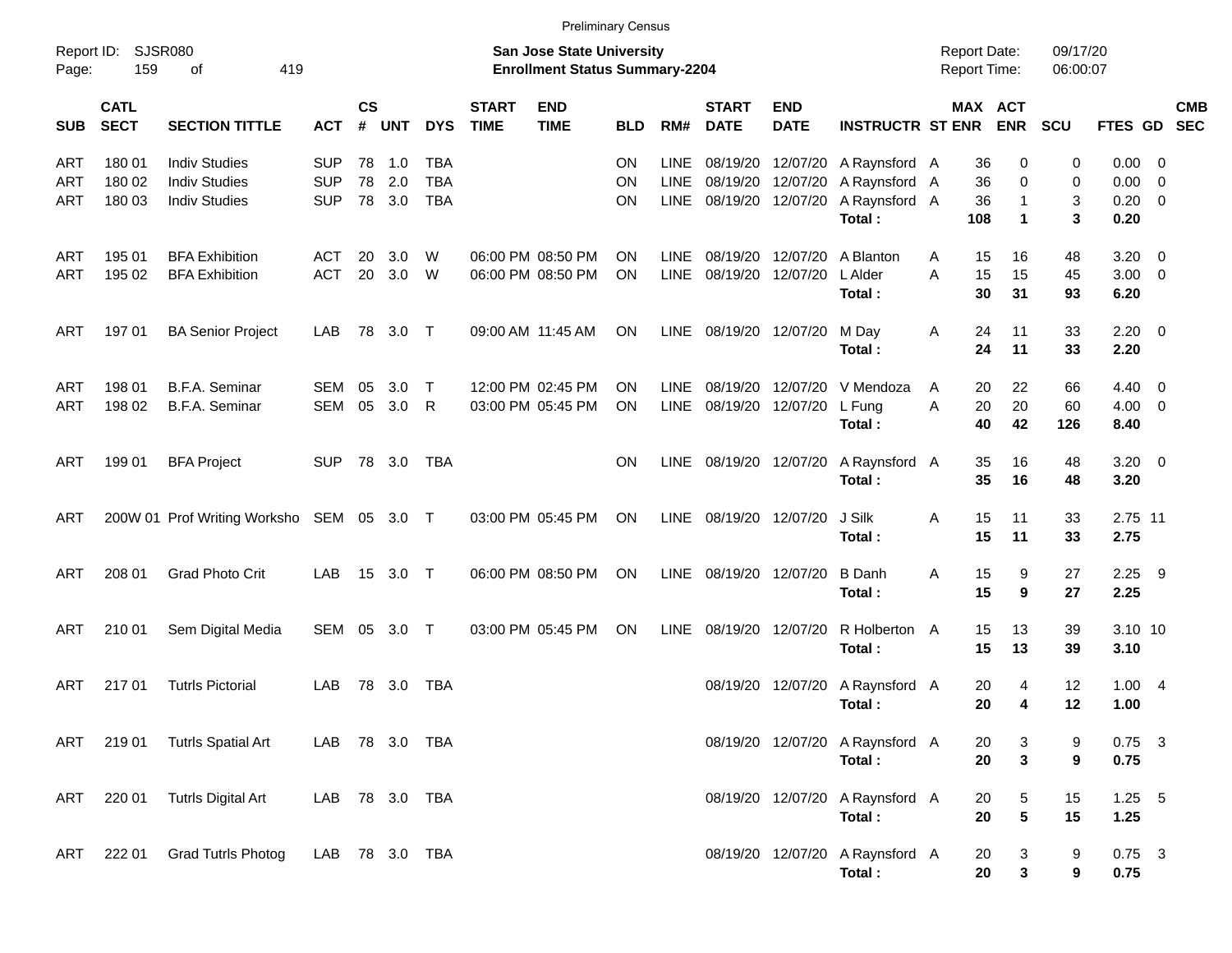|                          |                            |                                                                                                              |                                                      |               |                                |                                               |                             |                                                                           | <b>Preliminary Census</b> |                                                   |                                  |                                                             |                                                                                        |                                     |                            |                                     |                        |                                                                  |                         |            |
|--------------------------|----------------------------|--------------------------------------------------------------------------------------------------------------|------------------------------------------------------|---------------|--------------------------------|-----------------------------------------------|-----------------------------|---------------------------------------------------------------------------|---------------------------|---------------------------------------------------|----------------------------------|-------------------------------------------------------------|----------------------------------------------------------------------------------------|-------------------------------------|----------------------------|-------------------------------------|------------------------|------------------------------------------------------------------|-------------------------|------------|
| Page:                    | Report ID: SJSR080<br>160  | of<br>419                                                                                                    |                                                      |               |                                |                                               |                             | <b>San Jose State University</b><br><b>Enrollment Status Summary-2204</b> |                           |                                                   |                                  |                                                             |                                                                                        | <b>Report Date:</b><br>Report Time: |                            |                                     | 09/17/20<br>06:00:07   |                                                                  |                         |            |
| SUB                      | <b>CATL</b><br><b>SECT</b> | <b>SECTION TITTLE</b>                                                                                        | <b>ACT</b>                                           | $\mathsf{cs}$ | # UNT                          | <b>DYS</b>                                    | <b>START</b><br><b>TIME</b> | <b>END</b><br><b>TIME</b>                                                 | <b>BLD</b>                | RM#                                               | <b>START</b><br><b>DATE</b>      | <b>END</b><br><b>DATE</b>                                   | <b>INSTRUCTR ST ENR ENR</b>                                                            |                                     | MAX ACT                    |                                     | <b>SCU</b>             | FTES GD SEC                                                      |                         | <b>CMB</b> |
| ART                      | 260 01                     | Spec Tutrls in Art                                                                                           | LAB                                                  |               | 78 3.0                         | TBA                                           |                             |                                                                           |                           |                                                   |                                  | 08/19/20 12/07/20                                           | A Raynsford A<br>Total:                                                                |                                     | 20<br>20                   | 7<br>$\overline{7}$                 | 21<br>21               | $1.75$ 7<br>1.75                                                 |                         |            |
| ART                      | 281 01                     | Interdis Critique                                                                                            |                                                      |               | SEM 05 3.0 T                   |                                               |                             | 06:00 PM 08:45 PM                                                         | ON                        |                                                   | LINE 08/19/20 12/07/20           |                                                             | G Hobbs<br>Total:                                                                      | A                                   | 15<br>15                   | 13<br>13                            | 39<br>39               | 3.25 13<br>3.25                                                  |                         |            |
| ART                      |                            | 282A 01 Sem Theory & Crit                                                                                    |                                                      |               | SEM 05 3.0                     | R                                             |                             | 03:00 PM 05:45 PM                                                         | <b>ON</b>                 |                                                   | LINE 08/19/20 12/07/20           |                                                             | J Silk<br>Total:                                                                       | Α                                   | 20<br>20                   | 10<br>10                            | 30<br>30               | 2.50 10<br>2.50                                                  |                         |            |
| ART<br>ART<br>ART<br>ART |                            | 297A 01 MA Special Study<br>297A 02 MA Special Study<br>297A 03 MA Special Study<br>297A 04 MA Special Study | <b>SUP</b><br><b>SUP</b><br><b>SUP</b><br><b>SUP</b> | 78<br>78      | 78 3.0<br>3.0<br>3.0<br>78 3.0 | TBA<br><b>TBA</b><br><b>TBA</b><br><b>TBA</b> |                             |                                                                           | ΟN<br>ΟN<br>ΟN<br>ΟN      | <b>LINE</b><br><b>LINE</b><br><b>LINE</b><br>LINE | 08/19/20 12/07/20                | 08/19/20 12/07/20<br>08/19/20 12/07/20<br>08/19/20 12/07/20 | A Raynsford A<br>A Raynsford A<br>A Raynsford A<br>A Raynsford A<br>Total:             |                                     | 10<br>10<br>10<br>10<br>40 | 0<br>0<br>0<br>0<br>0               | 0<br>0<br>0<br>0<br>0  | $0.00 \t 0$<br>$0.00 \t 0$<br>$0.00 \t 0$<br>$0.00 \t 0$<br>0.00 |                         |            |
| ART                      |                            | 297B 01 Masters Project                                                                                      | SUP.                                                 |               | 78 3.0                         | TBA                                           |                             |                                                                           | ΟN                        |                                                   | LINE 08/19/20 12/07/20           |                                                             | A Raynsford A<br>Total:                                                                |                                     | 10<br>10                   | 0<br>$\bf{0}$                       | 0<br>0                 | $0.00 \t 0$<br>0.00                                              |                         |            |
| ART                      |                            | 298A 01 MFA Special Study                                                                                    | <b>SUP</b>                                           |               | 78 3.0 TBA                     |                                               |                             |                                                                           | ΟN                        |                                                   | LINE 08/19/20 12/07/20           |                                                             | A Raynsford A<br>Total:                                                                |                                     | 25<br>25                   | 6<br>6                              | 18<br>18               | 1.506<br>1.50                                                    |                         |            |
| ART                      |                            | 298B 01 MFA Project                                                                                          | SUP.                                                 |               | 78 3.0                         | TBA                                           |                             |                                                                           | ΟN                        |                                                   | LINE 08/19/20 12/07/20           |                                                             | A Raynsford A<br>Total:                                                                |                                     | 25<br>25                   | 1<br>1                              | 3<br>3                 | $0.25$ 1<br>0.25                                                 |                         |            |
| ART                      | 299 01                     | Master's Thesis                                                                                              | SUP.                                                 |               | 78 3.0                         | TBA                                           |                             |                                                                           | ΟN                        | LINE                                              | 08/19/20 12/07/20                |                                                             | A Raynsford A<br>Total:                                                                |                                     | 5<br>5                     | 0<br>0                              | 0<br>0                 | $0.00 \t 0$<br>0.00                                              |                         |            |
|                          | ARTH 1501<br>ARTH 1502     | <b>Visual Culture</b><br><b>Visual Culture</b>                                                               | LEC<br><b>LEC</b>                                    | 02<br>$02\,$  | 3.0<br>3.0                     | MW<br>МW                                      |                             | 09:00 AM 10:15 AM<br>10:30 AM 11:45 AM                                    | OΝ<br>ON                  | <b>LINE</b><br>LINE                               | 08/19/20                         | 12/07/20<br>08/19/20 12/07/20 I Pafford                     | I Pafford<br>Total:                                                                    | A<br>Α                              | 70<br>70<br>140 149        | 77<br>72                            | 231<br>216<br>447      | 15.40<br>14.40 0<br>29.80                                        | $\overline{\mathbf{0}}$ |            |
|                          |                            | ARTH 70A 01 Art Hist Prehis-Med                                                                              |                                                      |               |                                |                                               |                             | LEC 02 3.0 MW 04:30 PM 05:45 PM                                           | ON.                       |                                                   | LINE 08/19/20 12/07/20 I Pafford |                                                             | Total:                                                                                 | A                                   | 50<br>50                   | 52<br>52                            | 156<br>156             | $10.40 \t 0$<br>10.40                                            |                         |            |
|                          |                            | ARTH 70B 01 Art Hist Ren-Mod<br>ARTH 70B 02 Art Hist Ren-Mod<br>ARTH 70B 03 Art Hist Ren-Mod                 | LEC<br>LEC.<br><b>LEC</b>                            |               | 02 3.0<br>02 3.0<br>3.0        | МW<br>TR                                      |                             | 03:00 PM 04:15 PM ON<br>10:30 AM 11:45 AM                                 | ON.                       |                                                   |                                  |                                                             | LINE 08/19/20 12/07/20 E Consavari A<br>LINE 08/19/20 12/07/20 E Consavari A<br>Total: | X                                   | 70<br>70<br>0<br>140 137   | 70<br>67<br>$\overline{\mathbf{0}}$ | 210<br>201<br>0<br>411 | $14.00 \t 0$<br>13.40 0<br>$0.00 \t 0$<br>27.40                  |                         |            |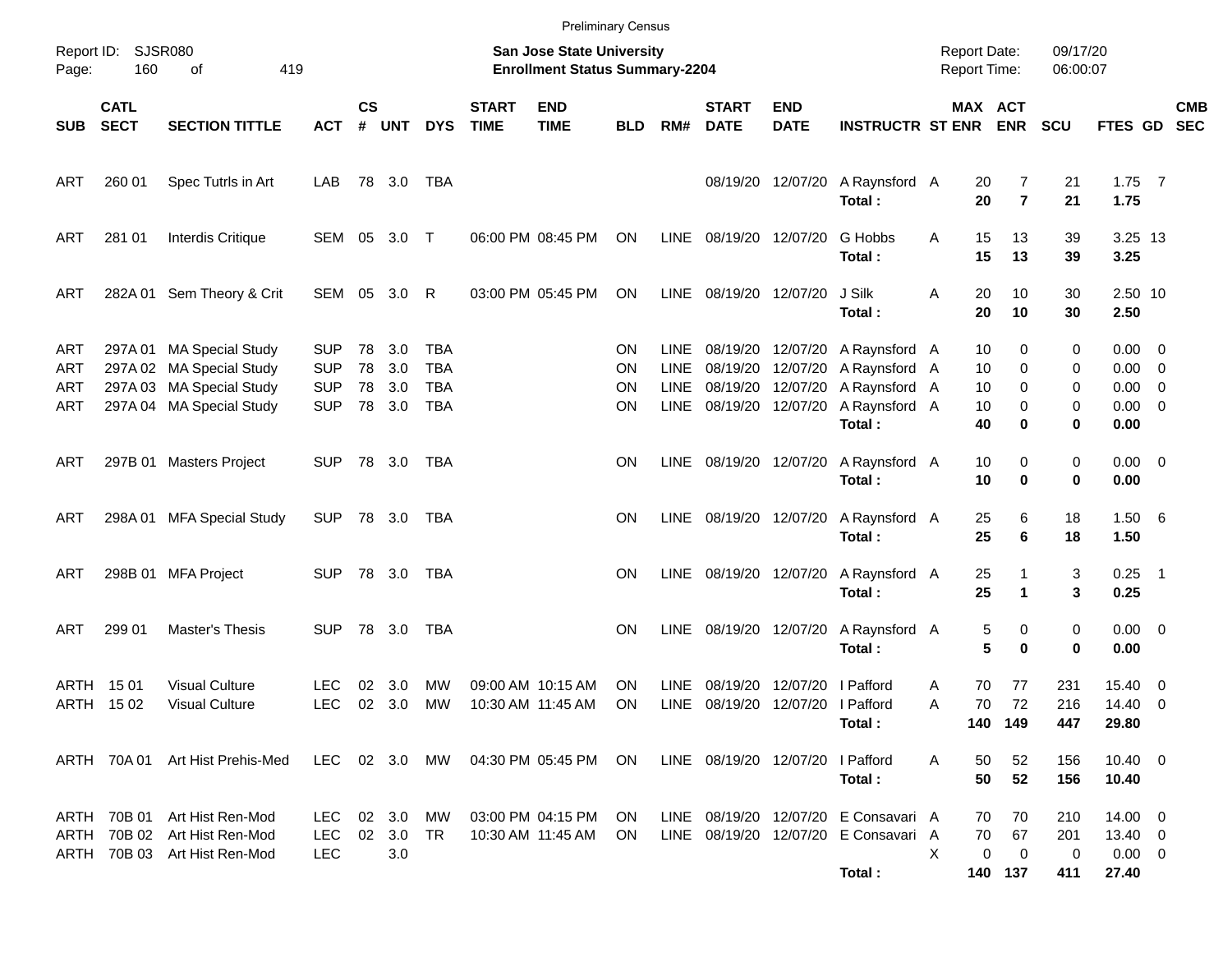|                     |                                        |                                                                                                                                          |                                               |                      |                          |                             |                             | <b>Preliminary Census</b>                                                        |                             |                                                          |                                              |                            |                                                                                                                |                                            |                                        |                              |                                                   |                                                    |                          |
|---------------------|----------------------------------------|------------------------------------------------------------------------------------------------------------------------------------------|-----------------------------------------------|----------------------|--------------------------|-----------------------------|-----------------------------|----------------------------------------------------------------------------------|-----------------------------|----------------------------------------------------------|----------------------------------------------|----------------------------|----------------------------------------------------------------------------------------------------------------|--------------------------------------------|----------------------------------------|------------------------------|---------------------------------------------------|----------------------------------------------------|--------------------------|
| Report ID:<br>Page: | 161                                    | SJSR080<br>οf<br>419                                                                                                                     |                                               |                      |                          |                             |                             | <b>San Jose State University</b><br><b>Enrollment Status Summary-2204</b>        |                             |                                                          |                                              |                            |                                                                                                                | <b>Report Date:</b><br><b>Report Time:</b> |                                        | 09/17/20<br>06:00:07         |                                                   |                                                    |                          |
| <b>SUB</b>          | <b>CATL</b><br><b>SECT</b>             | <b>SECTION TITTLE</b>                                                                                                                    | <b>ACT</b>                                    | $\mathsf{cs}$<br>#   | UNT                      | <b>DYS</b>                  | <b>START</b><br><b>TIME</b> | <b>END</b><br><b>TIME</b>                                                        | <b>BLD</b>                  | RM#                                                      | <b>START</b><br><b>DATE</b>                  | <b>END</b><br><b>DATE</b>  | <b>INSTRUCTR ST ENR</b>                                                                                        |                                            | MAX ACT<br><b>ENR</b>                  | <b>SCU</b>                   | FTES GD                                           |                                                    | <b>CMB</b><br><b>SEC</b> |
|                     | ARTH 72 01<br>ARTH 72 02<br>ARTH 72 03 | Design in Society<br>Design in Society<br>Design in Society                                                                              | LEC<br><b>LEC</b><br><b>LEC</b>               | 01<br>01<br>01       | 3.0<br>3.0<br>3.0        | МW<br><b>TR</b><br>TR       |                             | 12:00 PM 01:15 PM<br>09:00 AM 10:15 AM<br>01:30 PM 02:45 PM                      | OΝ<br>ON<br><b>ON</b>       | <b>LINE</b><br><b>LINE</b><br><b>LINE</b>                | 08/19/20<br>08/19/20<br>08/19/20             | 12/07/20                   | 12/07/20 E Consavari A<br>12/07/20 M Hankwitz<br>M Hankwitz<br>Total:                                          | 70<br>70<br>A<br>50<br>A<br>190            | 72<br>71<br>50<br>193                  | 216<br>213<br>150<br>579     | $14.40 \quad 0$<br>14.20<br>$10.00 \t 0$<br>38.60 | $\overline{\phantom{0}}$                           |                          |
| ART                 | ARTH 110 01<br>110 01                  | Hst/Thry New Media<br>Hst/Thry New Media                                                                                                 | <b>LEC</b><br><b>LEC</b>                      | 01<br>01             | 3.0<br>3.0               | TR<br><b>TR</b>             |                             | 10:30 AM 11:45 AM<br>10:30 AM 11:45 AM                                           | OΝ<br>OΝ                    | LINE<br><b>LINE</b>                                      | 08/19/20<br>08/19/20                         | 12/07/20<br>12/07/20       | M Hankwitz<br>M Hankwitz<br>Total:                                                                             | 50<br>$\mathsf{A}$<br>A<br>50              | 24<br>$\mathbf 0$<br>24<br>48          | 72<br>72<br>144              | 4.90<br>4.85<br>9.75                              | 2 C<br>1 C                                         |                          |
|                     | ARTH 126 01<br>PHOT 126 01             | History of Photo<br>History of Photo                                                                                                     | LEC<br><b>LEC</b>                             | 02<br>02             | 3.0<br>3.0               | МW<br>МW                    |                             | 03:00 PM 04:15 PM<br>03:00 PM 04:15 PM                                           | <b>ON</b><br><b>ON</b>      | LINE<br><b>LINE</b>                                      | 08/19/20<br>08/19/20                         | 12/07/20 E Linden          | 12/07/20 E Linden<br>Total:                                                                                    | 50<br>A<br>A<br>50                         | 23<br>26<br>0<br>49                    | 69<br>78<br>147              | 4.90<br>5.30<br>10.20                             | 6 C<br>2 C                                         |                          |
|                     | ARTH 160 01                            | <b>Modern Architecture</b>                                                                                                               | <b>LEC</b>                                    |                      | $02 \quad 3.0$           | MW                          |                             | 12:00 PM 01:15 PM                                                                | <b>ON</b>                   | LINE                                                     | 08/19/20 12/07/20                            |                            | A Raynsford A<br>Total:                                                                                        | 50<br>50                                   | 49<br>49                               | 147<br>147                   | 9.80 0<br>9.80                                    |                                                    |                          |
|                     | ARTH 175 01                            | Thry Art His/Crit                                                                                                                        | <b>LEC</b>                                    | 02                   | 3.0                      | MW                          |                             | 10:30 AM 11:45 AM                                                                | <b>ON</b>                   | <b>LINE</b>                                              |                                              | 08/19/20 12/07/20 E Linden | Total:                                                                                                         | 12<br>A<br>12                              | 12<br>12                               | 36<br>36                     | $2.45$ 1<br>2.45                                  |                                                    |                          |
|                     |                                        | ARTH 176A 01 Gr Des Hist/Theory<br>DSGD 176A 01 Gr Des Hist/Theory<br>ARTH 176A 02 Gr Des Hist/Theory<br>DSGD 176A 02 Gr Des Hist/Theory | LEC<br><b>LEC</b><br><b>LEC</b><br><b>LEC</b> | 01<br>01<br>01<br>01 | 3.0<br>3.0<br>3.0<br>3.0 | МW<br>МW<br>МW<br><b>MW</b> |                             | 01:30 PM 02:45 PM<br>01:30 PM 02:45 PM<br>04:30 PM 05:45 PM<br>04:30 PM 05:45 PM | <b>ON</b><br>OΝ<br>OΝ<br>OΝ | <b>LINE</b><br><b>LINE</b><br><b>LINE</b><br><b>LINE</b> | 08/19/20<br>08/19/20<br>08/19/20<br>08/19/20 |                            | 12/07/20 H Sadikoglu A<br>12/07/20 H Sadikoglu A<br>12/07/20 H Sadikoglu A<br>12/07/20 H Sadikoglu A<br>Total: | 70<br>70<br>140                            | 14<br>0<br>44<br>14<br>0<br>29<br>101  | 42<br>132<br>42<br>87<br>303 | 2.80<br>8.80<br>2.85<br>5.80<br>20.25             | $0\,$ C<br>0 <sup>o</sup><br>1 C<br>0 <sup>o</sup> |                          |
|                     | ARTH 178 01                            | Arth Field Work                                                                                                                          | <b>SUP</b>                                    |                      | 78 3.0                   | TBA                         |                             |                                                                                  | <b>ON</b>                   | <b>LINE</b>                                              |                                              | 08/19/20 12/07/20          | A Raynsford A<br>Total:                                                                                        |                                            | 5<br>0<br>5<br>0                       | 0<br>0                       | $0.00 \t 0$<br>0.00                               |                                                    |                          |
|                     | ARTH 180 01                            | Indiv Studies ArtH<br>ARTH 180 02 Indiv Studies ArtH                                                                                     | <b>SUP</b>                                    |                      | 78 1.0<br>SUP 78 3.0 TBA | TBA                         |                             |                                                                                  | <b>ON</b><br>ON             | LINE.                                                    |                                              |                            | 08/19/20 12/07/20 A Raynsford A<br>LINE 08/19/20 12/07/20 A Raynsford A<br>Total:                              | 10<br>10<br>20                             | 1<br>1                                 | 1<br>0<br>1                  | 0.08<br>$0.00 \t 0$<br>0.08                       | $\overline{\phantom{1}}$                           |                          |
|                     |                                        | ARTH 181 01 Sp Top Art History                                                                                                           | <b>LEC</b>                                    |                      | 3.0                      |                             |                             |                                                                                  |                             |                                                          |                                              |                            | Total:                                                                                                         | Х                                          | 0<br>$\boldsymbol{0}$<br>$\bf{0}$<br>0 | 0<br>0                       | $0.00 \t 0$<br>0.00                               |                                                    |                          |
|                     | ARTH 185 01                            | <b>Classical World</b>                                                                                                                   |                                               |                      |                          |                             |                             | LEC 01 3.0 MW 01:30 PM 02:45 PM ON                                               |                             |                                                          | LINE 08/19/20 12/07/20 I Pafford             |                            | Total:                                                                                                         | 24<br>A<br>24                              | 23<br>23                               | 69<br>69                     | 4.80 4<br>4.80                                    |                                                    |                          |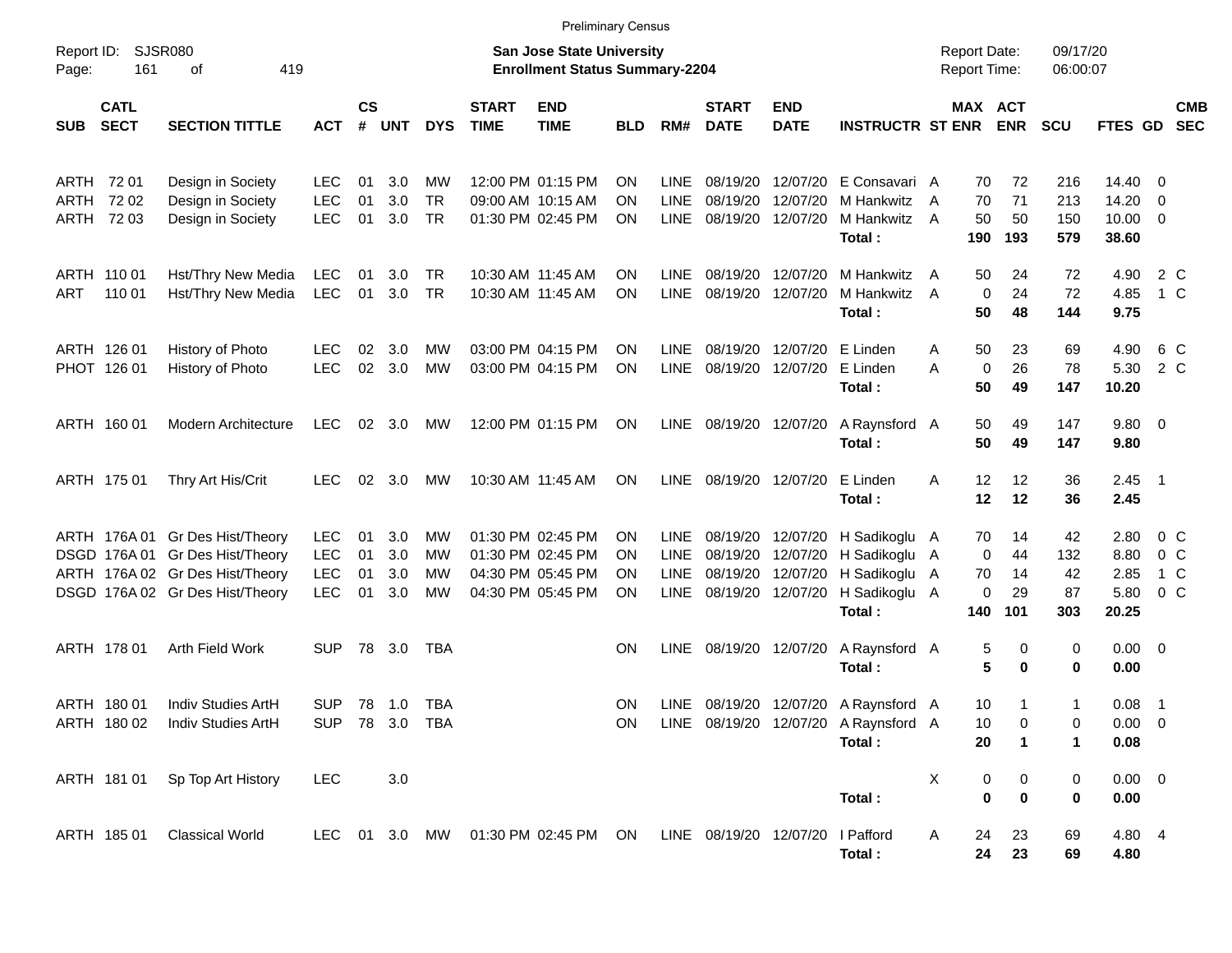|                                                                      |                                                                   |                                        |                |                   |                              |                             | <b>Preliminary Census</b>                                                 |                |                                           |                                  |                                          |                                                                     |                                     |                              |                      |                                      |                                                         |                          |
|----------------------------------------------------------------------|-------------------------------------------------------------------|----------------------------------------|----------------|-------------------|------------------------------|-----------------------------|---------------------------------------------------------------------------|----------------|-------------------------------------------|----------------------------------|------------------------------------------|---------------------------------------------------------------------|-------------------------------------|------------------------------|----------------------|--------------------------------------|---------------------------------------------------------|--------------------------|
| Report ID:<br>162<br>Page:                                           | <b>SJSR080</b><br>419<br>оf                                       |                                        |                |                   |                              |                             | <b>San Jose State University</b><br><b>Enrollment Status Summary-2204</b> |                |                                           |                                  |                                          |                                                                     | <b>Report Date:</b><br>Report Time: |                              | 09/17/20<br>06:00:07 |                                      |                                                         |                          |
| <b>CATL</b><br><b>SECT</b><br><b>SUB</b>                             | <b>SECTION TITTLE</b>                                             | <b>ACT</b>                             | <b>CS</b><br># | <b>UNT</b>        | <b>DYS</b>                   | <b>START</b><br><b>TIME</b> | <b>END</b><br><b>TIME</b>                                                 | <b>BLD</b>     | RM#                                       | <b>START</b><br><b>DATE</b>      | <b>END</b><br><b>DATE</b>                | <b>INSTRUCTR ST ENR</b>                                             |                                     | <b>MAX ACT</b><br><b>ENR</b> | <b>SCU</b>           | FTES GD                              |                                                         | <b>CMB</b><br><b>SEC</b> |
| ARTH 187C 01 Venice                                                  |                                                                   | <b>LEC</b>                             | 01             | 3.0               | TR                           |                             | 01:30 PM 02:45 PM                                                         | ON             | LINE                                      | 08/19/20                         | 12/07/20                                 | E Consavari A<br>Total:                                             | 24<br>24                            | 18<br>18                     | 54<br>54             | 3.75<br>3.75                         | $\overline{\mathbf{3}}$                                 |                          |
| ARTH 190A 01 Art 19th Cen                                            |                                                                   | <b>LEC</b>                             | 01             | 3.0               | TR                           |                             | 12:00 PM 01:15 PM                                                         | ON             | LINE                                      | 08/19/20 12/07/20                |                                          | J Smits<br>Total:                                                   | 35<br>A<br>35                       | 20<br>20                     | 60<br>60             | 4.05<br>4.05                         | - 1                                                     |                          |
|                                                                      | ARTH 190C 01 20th C Dada to Pop                                   | LEC                                    |                | 01 3.0            | TR                           |                             | 01:30 PM 02:45 PM                                                         | ON             | LINE                                      | 08/19/20 12/07/20                |                                          | J Reznick<br>Total:                                                 | 70<br>A<br>70                       | 46<br>46                     | 138<br>138           | 9.40 4<br>9.40                       |                                                         |                          |
| <b>DSIT</b>                                                          | ARTH 192C 01 Interior Design Hist<br>192C 01 Interior Design Hist | <b>LEC</b><br><b>LEC</b>               | 01<br>01       | 3.0<br>3.0        | МW<br>MW                     |                             | 09:00 AM 10:15 AM<br>09:00 AM 10:15 AM                                    | ΟN<br>ΟN       | <b>LINE</b><br>LINE                       | 08/19/20<br>08/19/20             | 12/07/20<br>12/07/20                     | E Consavari A<br>E Consavari A<br>Total:                            | 50<br>$\mathbf 0$<br>50             | 23<br>$\overline{7}$<br>30   | 69<br>21<br>90       | 4.65<br>1.40<br>6.05                 | 1 C<br>0 <sup>o</sup>                                   |                          |
| ARTH 193A 01                                                         | Worlds Art/Culture<br>ARTH 193A 02 Worlds Art/Culture             | <b>LEC</b><br><b>LEC</b>               | 02<br>02       | 3.0<br>3.0        | <b>TR</b><br><b>TR</b>       |                             | 09:00 AM 10:15 AM<br>03:00 PM 04:15 PM                                    | ON<br>ON       | <b>LINE</b><br>LINE                       | 08/19/20<br>08/19/20             | 12/07/20<br>12/07/20                     | J Smits<br>J Smits<br>Total:                                        | 50<br>Α<br>50<br>Α<br>100           | 52<br>48<br>100              | 156<br>144<br>300    | 10.40<br>9.702<br>20.10              | $\overline{\phantom{0}}$                                |                          |
| ARTH 275 01                                                          | Sem: 20th Cent Art                                                | SEM                                    | 05             | 3.0               | MW                           |                             | 10:30 AM 11:45 AM                                                         | ON.            | <b>LINE</b>                               |                                  | 08/19/20 12/07/20                        | E Linden<br>Total:                                                  | Α<br>12<br>12                       | 6<br>6                       | 18<br>18             | $1.40 \quad 4$<br>1.40               |                                                         |                          |
| ARTH 291 01                                                          | <b>Grad Prob Art Hist</b>                                         | SEM                                    |                | 78 3.0            | TBA                          |                             |                                                                           | <b>ON</b>      | LINE                                      |                                  | 08/19/20 12/07/20                        | A Raynsford A<br>Total:                                             | 5                                   | 5<br>1                       | 3<br>3               | $0.25$ 1<br>0.25                     |                                                         |                          |
| PHOT 40 01<br><b>PHOT</b><br>40 02<br><b>PHOT</b><br>40 03           | Beg Photography<br>Beg Photography<br>Beg Photography             | <b>ACT</b><br><b>ACT</b><br><b>ACT</b> | 13<br>13<br>13 | 3.0<br>3.0<br>3.0 | МW<br>МW<br>МW               |                             | 08:00 AM 10:50 AM<br>12:00 PM 02:50 PM<br>03:00 PM 05:50 PM               | ON<br>ON<br>ON | <b>LINE</b><br><b>LINE</b><br><b>LINE</b> | 08/19/20<br>08/19/20<br>08/19/20 | 12/07/20<br>12/07/20<br>12/07/20 K Bauer | D Herrera<br>I Fabre                                                | 24<br>Α<br>Α<br>24<br>24<br>A       | 22<br>19<br>17               | 66<br>57<br>51       | $4.40 \quad 0$<br>3.80<br>3.40       | $\overline{\mathbf{0}}$<br>- 0                          |                          |
| <b>PHOT</b><br>40 04<br><b>PHOT</b><br>40 05<br><b>PHOT</b><br>40 06 | Beg Photography<br>Beg Photography<br>Beg Photography             | <b>ACT</b><br><b>ACT</b><br><b>ACT</b> | 13<br>13<br>13 | 3.0<br>3.0<br>3.0 | TR<br><b>TR</b><br><b>TR</b> |                             | 08:00 AM 10:50 AM<br>12:00 PM 02:50 PM<br>03:00 PM 05:50 PM               | ON<br>ΟN<br>ΟN | <b>LINE</b><br><b>LINE</b><br><b>LINE</b> | 08/19/20<br>08/19/20<br>08/19/20 |                                          | 12/07/20 F Quintana<br>12/07/20 K Jacobs<br>12/07/20 G Tahmooresi A | 24<br>A<br>Α<br>24<br>24            | 11<br>24<br>15               | 33<br>72<br>45       | 2.20<br>4.80<br>3.00                 | 0<br>$\overline{\mathbf{0}}$<br>$\overline{\mathbf{0}}$ |                          |
| PHOT 40 07                                                           | Beg Photography                                                   | <b>ACT</b>                             |                | 3.0               |                              |                             |                                                                           |                |                                           |                                  |                                          | Total :                                                             | 0<br>х                              | $\Omega$<br>144 108          | 0<br>324             | 0.00<br>21.60                        | $\overline{\phantom{0}}$                                |                          |
| PHOT 110 01<br>PHOT 110 02                                           | Black & White Photo<br>Black & White Photo                        | ACT<br>ACT 13 3.0 TR                   |                | 3.0               |                              |                             | 03:00 PM 05:50 PM                                                         |                |                                           |                                  |                                          | 08/19/20 12/07/20 V Heilweil<br>Total:                              | 0<br>X<br>24<br>Α<br>24             | 0<br>9<br>9                  | 0<br>27<br>27        | $0.00 \t 0$<br>1.80 0<br>1.80        |                                                         |                          |
| PHOT 11201<br>PHOT 112 02<br>PHOT 112 03                             | <b>Color Photo</b><br>Color Photo<br>Color Photo                  | ACT 13 3.0<br>ACT<br><b>ACT</b>        |                | 13 3.0<br>3.0     | МW<br>TR                     |                             | 06:00 PM 08:50 PM<br>12:00 PM 02:50 PM                                    |                |                                           |                                  |                                          | 08/19/20 12/07/20 Y Williams<br>08/19/20 12/07/20 V Heilweil        | 24<br>A<br>24<br>A<br>X<br>0        | 24<br>25<br>0                | 72<br>75<br>0        | 4.80 0<br>$5.00 \t 0$<br>$0.00 \t 0$ |                                                         |                          |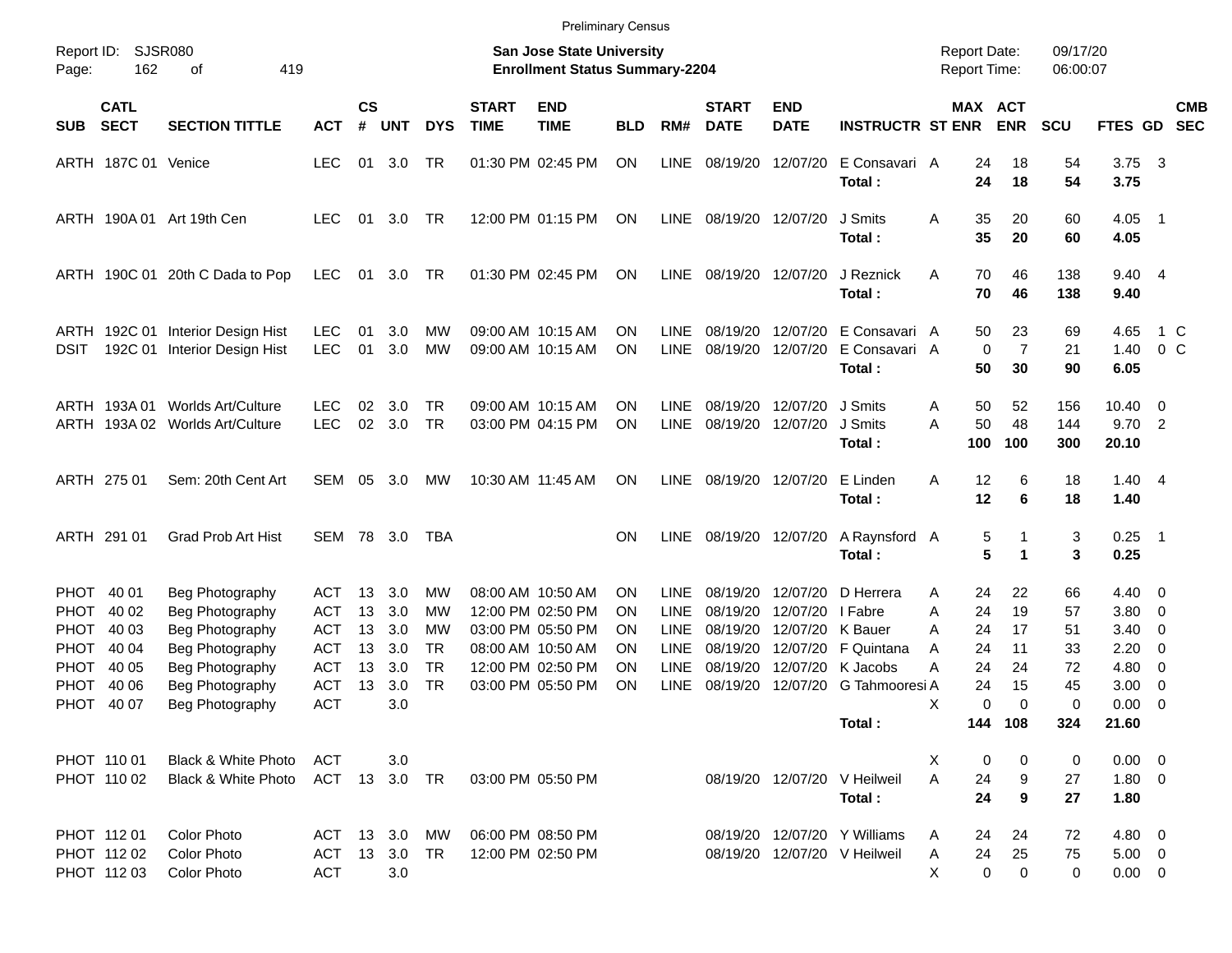|            |                                           |                                                                      |                                        |                    |                   |                        |                             | <b>Preliminary Census</b>                                          |                 |                            |                             |                           |                                                                                        |                                            |                                                 |                                                    |                                                  |                          |                          |
|------------|-------------------------------------------|----------------------------------------------------------------------|----------------------------------------|--------------------|-------------------|------------------------|-----------------------------|--------------------------------------------------------------------|-----------------|----------------------------|-----------------------------|---------------------------|----------------------------------------------------------------------------------------|--------------------------------------------|-------------------------------------------------|----------------------------------------------------|--------------------------------------------------|--------------------------|--------------------------|
| Page:      | Report ID: SJSR080<br>163                 | 419<br>of                                                            |                                        |                    |                   |                        |                             | San Jose State University<br><b>Enrollment Status Summary-2204</b> |                 |                            |                             |                           |                                                                                        | <b>Report Date:</b><br><b>Report Time:</b> |                                                 |                                                    | 09/17/20<br>06:00:07                             |                          |                          |
| <b>SUB</b> | <b>CATL</b><br><b>SECT</b>                | <b>SECTION TITTLE</b>                                                | <b>ACT</b>                             | $\mathsf{cs}$<br># | <b>UNT</b>        | <b>DYS</b>             | <b>START</b><br><b>TIME</b> | <b>END</b><br><b>TIME</b>                                          | <b>BLD</b>      | RM#                        | <b>START</b><br><b>DATE</b> | <b>END</b><br><b>DATE</b> | <b>INSTRUCTR ST ENR</b>                                                                |                                            | MAX ACT<br><b>ENR</b>                           | <b>SCU</b>                                         | <b>FTES GD</b>                                   |                          | <b>CMB</b><br><b>SEC</b> |
|            |                                           |                                                                      |                                        |                    |                   |                        |                             |                                                                    |                 |                            |                             |                           | Total:                                                                                 |                                            | 48<br>49                                        | 147                                                | 9.80                                             |                          |                          |
|            | PHOT 114 01                               | Adv Blk/Wht Photo                                                    | ACT                                    |                    | 13 3.0            | MW                     |                             | 12:00 PM 02:50 PM                                                  |                 |                            | 08/19/20 12/07/20           |                           | D Herrera<br>Total:                                                                    | Α                                          | 21<br>21                                        | $\overline{7}$<br>21<br>$\overline{7}$<br>21       | $1.40 \ 0$<br>1.40                               |                          |                          |
|            | PHOT 115 01<br>PHOT 115 02                | Int Digital Imaging<br>Int Digital Imaging                           | ACT<br><b>ACT</b>                      | 13<br>13           | 3.0<br>3.0        | MW<br>MW               |                             | 12:00 PM 02:50 PM<br>03:00 PM 05:50 PM                             |                 |                            | 08/19/20<br>08/19/20        | 12/07/20<br>12/07/20      | V Mendoza<br>J Fung<br>Total:                                                          | A<br>A                                     | 24<br>17<br>24<br>48<br>33                      | 16<br>48<br>51<br>99                               | 3.20<br>$3.40 \ 0$<br>6.60                       | $\overline{\phantom{0}}$ |                          |
|            | PHOT 116 01                               | Cont Issues Photog                                                   | SEM                                    |                    | 04 3.0            | W                      |                             | 12:00 PM 02:45 PM                                                  | ON              | <b>LINE</b>                | 08/19/20 12/07/20           |                           | J Fung<br>Total:                                                                       | Α                                          | 24<br>24<br>24<br>24                            | 72<br>72                                           | 4.90 2<br>4.90                                   |                          |                          |
|            | PHOT 120 01<br>PHOT 120 02                | Image and Idea<br>Image and Idea                                     | ACT<br><b>ACT</b>                      | 13                 | 3.0<br>13 3.0     | <b>TR</b><br><b>TR</b> |                             | 12:00 PM 02:50 PM<br>03:00 PM 05:50 PM                             | ΟN<br><b>ON</b> | <b>LINE</b><br><b>LINE</b> | 08/19/20<br>08/19/20        | 12/07/20<br>12/07/20      | R Lasser<br>R Lasser<br>Total:                                                         | Α<br>A                                     | 23<br>24<br>17<br>24<br>48<br>40                | 69<br>51<br>120                                    | 4.65<br>$3.40 \ 0$<br>8.05                       | $\overline{\phantom{1}}$ |                          |
|            | PHOT 121 01<br>PHOT 121 02<br>PHOT 121 03 | Intro to Studio Ligh<br>Intro to Studio Ligh<br>Intro to Studio Ligh | <b>ACT</b><br><b>ACT</b><br><b>ACT</b> | 13<br>13           | 3.0<br>3.0<br>3.0 | <b>MW</b><br><b>TR</b> |                             | 03:00 PM 05:50 PM<br>12:00 PM 02:50 PM                             |                 |                            | 08/19/20<br>08/19/20        | 12/07/20<br>12/07/20      | Y Williams<br>Y Williams<br>Total:                                                     | Χ<br>A<br>A                                | $\mathbf 0$<br>18<br>10<br>18<br>12<br>36<br>22 | 0<br>0<br>30<br>36<br>66                           | $0.00 \t 0$<br>$2.00 \t 0$<br>$2.40 \ 0$<br>4.40 |                          |                          |
|            | PHOT 122 01                               | Adv Studio Lighting                                                  | <b>ACT</b>                             |                    | 3.0               |                        |                             |                                                                    |                 |                            |                             |                           | Total:                                                                                 | Χ                                          | 0<br>$\bf{0}$                                   | 0<br>0<br>$\bf{0}$<br>0                            | $0.00 \t 0$<br>0.00                              |                          |                          |
|            | PHOT 123 01                               | Photo Illustration                                                   | <b>ACT</b>                             |                    | 3.0               |                        |                             |                                                                    |                 |                            |                             |                           | Total:                                                                                 | Χ                                          | 0<br>$\bf{0}$                                   | 0<br>0<br>$\bf{0}$<br>0                            | $0.00 \t 0$<br>0.00                              |                          |                          |
|            | PHOT 125 01                               | Special Topics: Phot                                                 | ACT 13 3.0 MW                          |                    |                   |                        |                             | 08:00 AM 10:50 AM                                                  |                 |                            | 08/19/20 12/07/20           |                           | J Aguilar-Di<br>Total:                                                                 | A                                          | 18<br>14<br>18<br>14                            | 42<br>42                                           | $2.80 \t 0$<br>2.80                              |                          |                          |
|            | PHOT 180 01<br>PHOT 180 02                | Indiv St Photo<br>Indiv St Photo                                     | SUP 78 1.0 TBA<br><b>SUP</b>           |                    | 78 3.0 TBA        |                        |                             |                                                                    | ON<br>ON        |                            |                             |                           | LINE 08/19/20 12/07/20 A Raynsford A<br>LINE 08/19/20 12/07/20 A Raynsford A<br>Total: |                                            | 36<br>36<br>72                                  | 0<br>0<br>$\overline{c}$<br>6<br>$\mathbf{2}$<br>6 | $0.00 \t 0$<br>$0.40 \ 0$<br>0.40                |                          |                          |
|            | PHOT 197 01<br>PHOT 197 02                | Sr Project Photograp<br>Sr Project Photograp SEM 05 3.0 TR           | SEM                                    |                    | 3.0               |                        |                             | 03:00 PM 05:50 PM                                                  |                 |                            |                             | 08/19/20 12/07/20 B Danh  | Total:                                                                                 | X<br>Α                                     | $\boldsymbol{0}$<br>24<br>23<br>24<br>23        | 0<br>0<br>69<br>69                                 | $0.00 \t 0$<br>$4.60$ 0<br>4.60                  |                          |                          |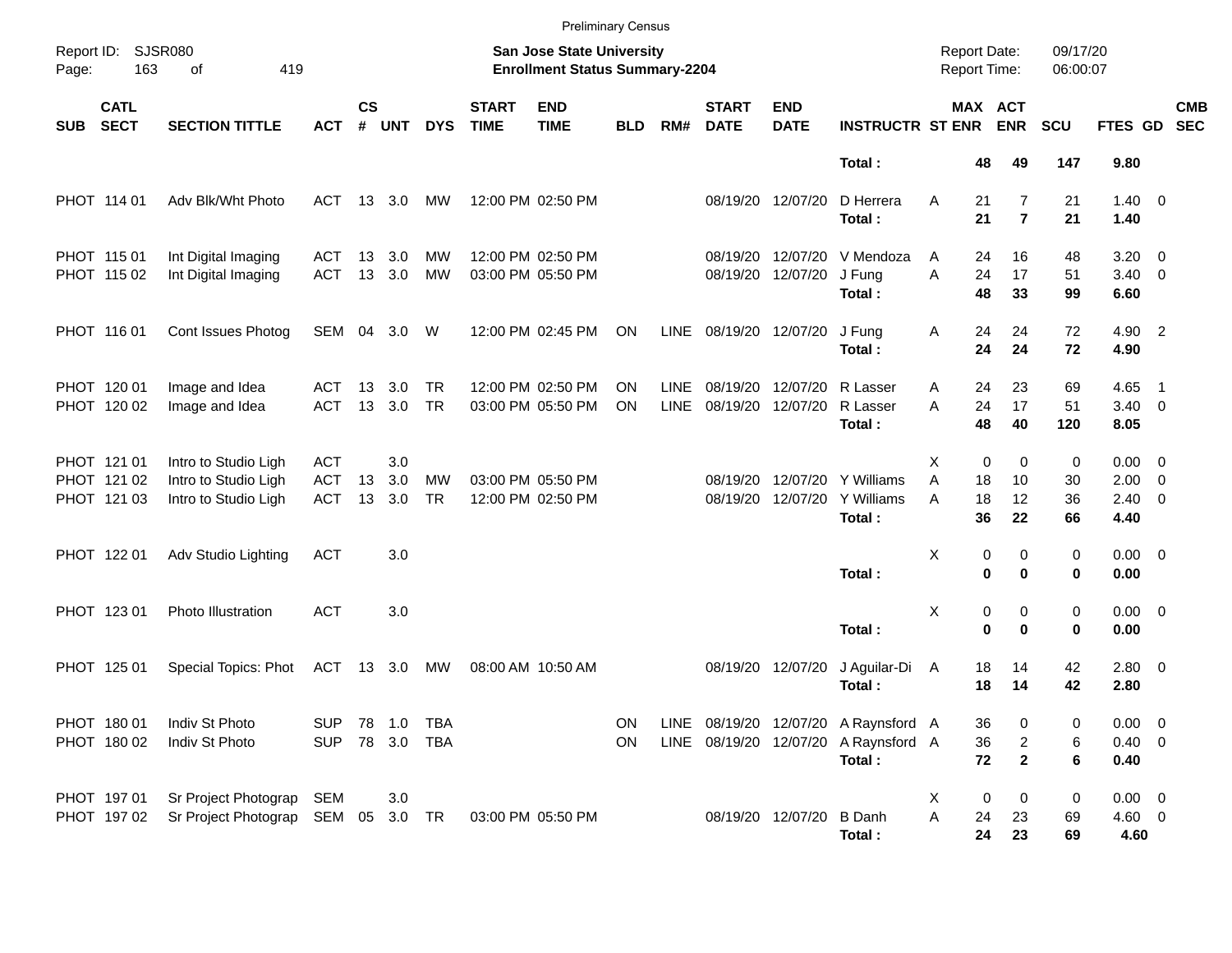|                                          |                            |            |                       |            |                      |                                                                           | <b>Preliminary Census</b> |     |                             |                           |                                             |                                     |                      |                      |                            |            |
|------------------------------------------|----------------------------|------------|-----------------------|------------|----------------------|---------------------------------------------------------------------------|---------------------------|-----|-----------------------------|---------------------------|---------------------------------------------|-------------------------------------|----------------------|----------------------|----------------------------|------------|
| Report ID: SJSR080<br>164<br>Page:       | 419<br>of                  |            |                       |            |                      | <b>San Jose State University</b><br><b>Enrollment Status Summary-2204</b> |                           |     |                             |                           |                                             | Report Date:<br><b>Report Time:</b> |                      | 09/17/20<br>06:00:07 |                            |            |
| <b>CATL</b><br><b>SECT</b><br><b>SUB</b> | <b>SECTION TITTLE</b>      | <b>ACT</b> | CS<br>#<br><b>UNT</b> | <b>DYS</b> | <b>START</b><br>TIME | <b>END</b><br>TIME                                                        | <b>BLD</b>                | RM# | <b>START</b><br><b>DATE</b> | <b>END</b><br><b>DATE</b> | <b>INSTRUCTR ST ENR</b>                     | MAX ACT                             | <b>ENR</b>           | <b>SCU</b>           | FTES GD SEC                | <b>CMB</b> |
| Department :                             | <b>Art and Art History</b> |            |                       |            |                      |                                                                           |                           |     |                             | <b>Upper Division:</b>    | Department Total:<br><b>Lower Division:</b> | 3938<br>1590<br>2038                | 3047<br>1507<br>1444 | 8871<br>4253<br>4336 | 599.57<br>283.58<br>293.38 |            |

**Graduate Division : 310 96 282 22.60**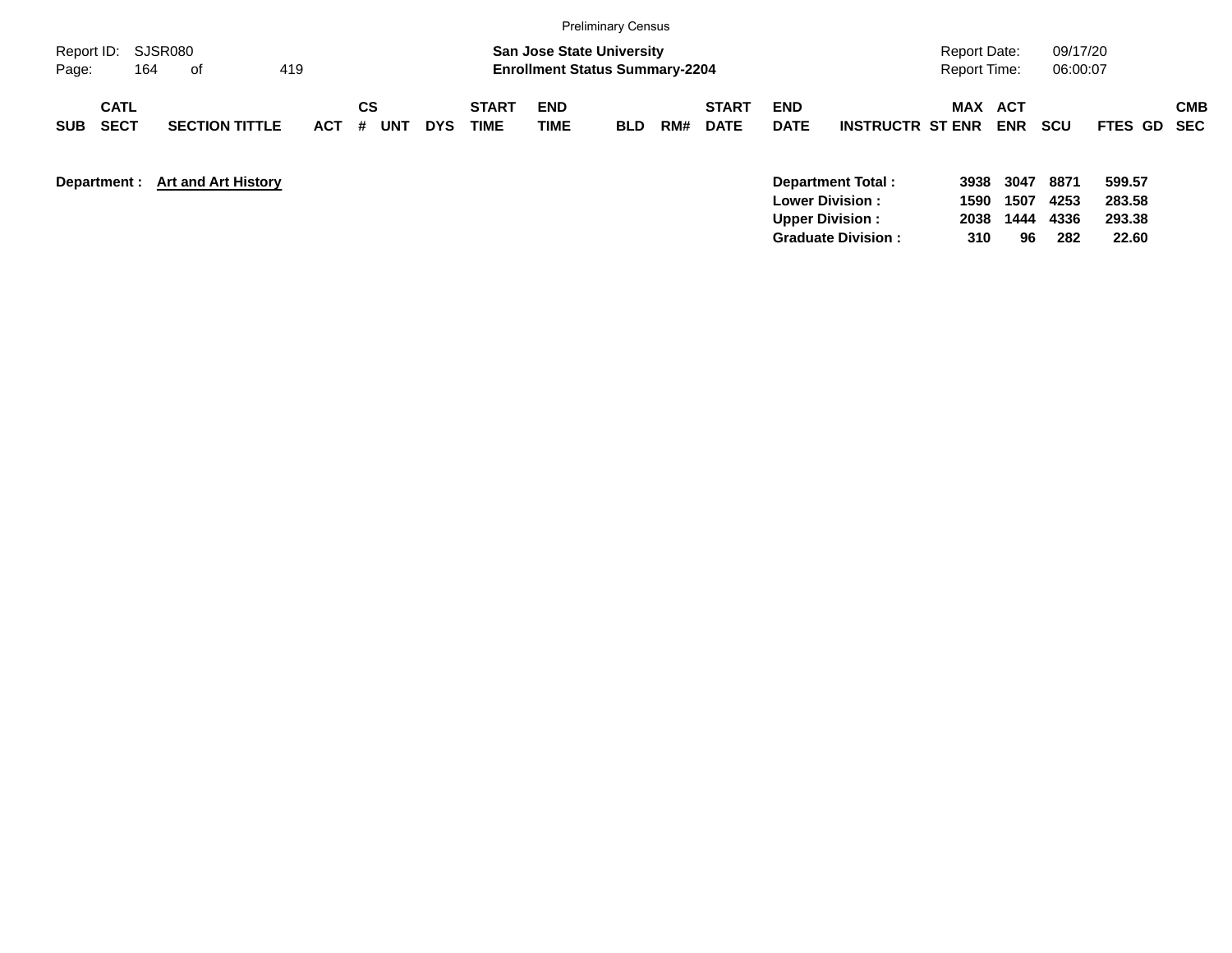| SJSR080<br>San Jose State University<br>09/17/20<br>Report ID:<br><b>Report Date:</b><br>165<br><b>Enrollment Status Summary-2204</b><br>Report Time:<br>06:00:07<br>419<br>οf<br>Page:<br>$\mathsf{cs}$<br><b>START</b><br><b>CATL</b><br><b>START</b><br><b>END</b><br>MAX ACT<br><b>CMB</b><br><b>END</b><br><b>SECT</b><br>#<br><b>TIME</b><br><b>INSTRUCTR ST ENR</b><br><b>ENR</b><br><b>SEC</b><br><b>SECTION TITTLE</b><br><b>UNT</b><br><b>DYS</b><br><b>TIME</b><br><b>BLD</b><br>RM#<br><b>DATE</b><br><b>DATE</b><br><b>SCU</b><br><b>FTES GD</b><br><b>SUB</b><br><b>ACT</b><br>College<br><b>Humanities &amp; the Arts</b><br><b>Design</b><br>Department :<br><b>Light and Optics</b><br><b>ACT</b><br>3.0<br>12:00 PM 02:50 PM<br><b>LINE</b><br>24<br>72<br>10 01<br>07<br>МW<br><b>ON</b><br>08/19/20<br>12/07/20<br>J Clapp<br>25<br>4.80<br>- 0<br>ANI<br>Α<br>25<br>22<br>66<br><b>Light and Optics</b><br><b>ACT</b><br>3.0<br>03:00 PM 05:50 PM<br>LINE<br>08/19/20<br>12/07/20<br>10 02<br>07<br>МW<br><b>ON</b><br>J Clapp<br>Α<br>4.40<br>0<br>ANI<br>22<br><b>Light and Optics</b><br><b>ACT</b><br>07<br>3.0<br><b>TR</b><br>03:00 PM 05:50 PM<br>LINE<br>08/19/20<br>12/07/20<br>25<br>66<br>10 03<br><b>ON</b><br>I Poslitur<br>4.40<br>0<br>ANI<br>A<br><b>TR</b><br><b>Light and Optics</b><br><b>ACT</b><br>07<br>3.0<br>06:00 PM 08:50 PM<br>LINE<br>08/19/20<br>12/07/20<br>25<br>21<br>63<br>4.20<br><b>ON</b><br>I Poslitur<br>0<br>ANI<br>10 04<br>A<br><b>ACT</b><br>07<br>3.0<br><b>LINE</b><br>08/19/20<br>25<br>16<br>48<br>3.20<br>10 05<br><b>Light and Optics</b><br>МW<br>08:00 AM 10:50 AM<br><b>ON</b><br>12/07/20<br>J Clapp<br>A<br>0<br>ANI<br>125<br>105<br>315<br>21.00<br>Total:<br><b>ACT</b><br>3.0<br>12:00 PM 02:50 PM<br>08/19/20<br>L Hill<br>23<br>4.60<br>11 01<br>Illus Fundamentl I<br>07<br>МW<br><b>ON</b><br><b>LINE</b><br>12/07/20<br>25<br>69<br>0<br>ANI<br>Α<br>25<br>25<br><b>ACT</b><br>3.0<br>03:00 PM 05:50 PM<br>LINE<br>08/19/20<br>L Hill<br>75<br>5.00<br>11 02<br>Illus Fundamentl I<br>07<br>МW<br><b>ON</b><br>12/07/20<br>A<br>0<br>ANI<br><b>ACT</b><br>3.0<br>06:00 PM 08:50 PM<br>LINE<br>08/19/20<br>25<br>24<br>72<br>4.80<br>11 03<br>Illus Fundamentl I<br>07<br>МW<br><b>ON</b><br>12/07/20<br>Beverleigh<br>0<br>ANI<br>A<br>L<br><b>ACT</b><br>3.0<br><b>TR</b><br>LINE<br>08/19/20<br>12/07/20<br>25<br>23<br>69<br>4.60<br>Illus Fundamentl I<br>07<br>08:00 AM 10:50 AM<br><b>ON</b><br>I Hoover<br>Α<br>0<br>ANI<br>11 04<br><b>TR</b><br><b>ACT</b><br>07<br>3.0<br>06:00 PM 08:50 PM<br>LINE<br>08/19/20<br>12/07/20<br>25<br>22<br>66<br>4.40<br>$\mathbf 0$<br>11 05<br>Illus Fundamentl I<br>ON<br>L Beverleigh A<br>ANI<br>3.0<br>F<br><b>ACT</b><br>07<br>LINE<br>08/19/20<br>12/07/20<br>L Beverleigh A<br>25<br>10<br>2.00<br>11 06<br>Illus Fundamentl I<br>08:30 AM 02:10 PM<br><b>ON</b><br>30<br>0<br>ANI<br><b>TR</b><br>E Li<br>25<br><b>ACT</b><br>07<br>3.0<br>06:00 PM 08:50 PM<br><b>ON</b><br><b>LINE</b><br>08/19/20<br>12/07/20<br>13<br>2.60<br>$\mathbf 0$<br>11 07<br>Illus Fundamentl I<br>A<br>39<br>ANI<br>Total:<br>175<br>140<br>420<br>28.00<br><b>ACT</b><br>3.0<br>12:00 PM 02:50 PM<br>08/19/20<br><b>B</b> Moore<br>27<br>31 01<br>2D Animation I<br>07<br>МW<br><b>ON</b><br>LINE<br>12/07/20<br>25<br>81<br>5.40<br>0<br>ANI<br>Α<br><b>ACT</b><br>3.0<br>25<br>28<br>07<br>03:00 PM 05:50 PM<br>LINE<br>08/19/20<br><b>B</b> Moore<br>5.60<br>31 02<br>2D Animation I<br>МW<br><b>ON</b><br>12/07/20<br>Α<br>84<br>0<br>ANI<br><b>ACT</b><br>3.0<br><b>TR</b><br>12:00 PM 02:50 PM<br>LINE<br>08/19/20<br>25<br>26<br>5.20<br>31 03<br>2D Animation I<br>07<br><b>ON</b><br>12/07/20<br>J Jackson<br>78<br>0<br>ANI<br>A<br><b>TR</b><br><b>ACT</b><br>3.0<br>03:00 PM 05:50 PM<br>LINE<br>08/19/20<br>12/07/20<br>25<br>27<br>5.40<br>31 04<br>2D Animation I<br>07<br><b>ON</b><br>J Jackson<br>A<br>81<br>0<br>ANI<br><b>TR</b><br><b>ACT</b><br>07<br>3.0<br>06:00 PM 08:50 PM<br>LINE<br>08/19/20<br>12/07/20<br>25<br>25<br>75<br>5.00<br>31 05<br>2D Animation I<br><b>ON</b><br>J Jackson<br>Α<br>0<br>ANI<br><b>B</b> Lind<br><b>ACT</b><br>07<br>3.0<br>06:00 PM 08:50 PM<br>LINE<br>08/19/20<br>12/07/20<br>25<br>26<br>78<br>5.20<br>31 06<br>2D Animation I<br>МW<br><b>ON</b><br>Α<br>0<br>ANI<br>24<br><b>ACT</b><br>07<br>3.0<br>12:00 PM 02:50 PM<br>LINE<br>08/19/20<br>12/07/20<br><b>B</b> Lind<br>25<br>75<br>5.00<br>$\mathbf 0$<br>31 07<br>2D Animation I<br>МW<br><b>ON</b><br>Α<br>ANI<br>24<br>26<br><b>ACT</b><br>07<br>3.0<br>06:00 PM 08:50 PM<br><b>ON</b><br>LINE<br>08/19/20<br>S Khalaf<br>78<br>5.20<br>31 08<br>2D Animation I<br>МW<br>12/07/20<br>Α<br>0<br>ANI<br>198<br>210<br>630<br>42.00<br>Total:<br>Intro 3D Modeling<br><b>ACT</b><br><b>LINE</b><br>08/19/20<br>41 01<br>07<br>3.0<br>МW<br>08:00 AM 10:50 AM<br><b>ON</b><br>12/07/20<br>D Gustlin<br>20<br>17<br>51<br>3.40<br>0<br>ANI<br>A<br><b>ACT</b><br>3.0<br>12:00 PM 02:50 PM<br>ON<br><b>LINE</b><br>08/19/20<br>20<br>19<br>41 02<br>Intro 3D Modeling<br>07<br>МW<br>12/07/20<br>D Gustlin<br>A<br>57<br>3.80<br>0<br>ANI<br>Total:<br>40<br>36<br>108<br>7.20<br>Intro 3D Animation<br><b>ACT</b><br>07<br>3.0<br>MW<br>08:00 AM 10:50 AM<br>LINE<br>08/19/20 12/07/20<br>R Coelho<br>21<br>$4.20 \ 0$<br>ANI<br>61 01<br>ON<br>17<br>63<br>A<br>07<br>3.0<br><b>TR</b><br><b>ACT</b><br>12:00 PM 02:50 PM<br>LINE 08/19/20 12/07/20<br>16<br>18<br>54<br>$3.60 \ 0$<br>61 02<br>Intro 3D Animation<br>ON<br>M Meeker<br>ANI<br>A<br>07 3.0<br><b>TR</b><br>Intro 3D Animation<br><b>ACT</b><br>03:00 PM 05:50 PM<br>LINE 08/19/20 12/07/20<br>M Meeker<br>16<br>19<br>57<br>$3.80\ 0$<br>61 03<br>ON.<br>A<br>ANI<br>Total:<br>49<br>58<br>174<br>11.60<br>71 01<br><b>Visual Principles</b><br><b>ACT</b><br>07<br>3.0<br>MW<br>08:00 AM 10:50 AM<br>LINE 08/19/20 12/07/20<br>L Hill<br>25<br>23<br>4.60 0<br>ANI<br>ON<br>A<br>69<br>07 3.0<br>12:00 PM 02:50 PM<br>LINE 08/19/20 12/07/20 T Austin<br>25<br>71 02<br><b>Visual Principles</b><br>ACT<br>MW<br>26<br>$5.20 \ 0$<br>ANI<br>ON<br>A<br>78 |  |  |  |  | <b>Preliminary Census</b> |  |  |  |  |  |  |
|-------------------------------------------------------------------------------------------------------------------------------------------------------------------------------------------------------------------------------------------------------------------------------------------------------------------------------------------------------------------------------------------------------------------------------------------------------------------------------------------------------------------------------------------------------------------------------------------------------------------------------------------------------------------------------------------------------------------------------------------------------------------------------------------------------------------------------------------------------------------------------------------------------------------------------------------------------------------------------------------------------------------------------------------------------------------------------------------------------------------------------------------------------------------------------------------------------------------------------------------------------------------------------------------------------------------------------------------------------------------------------------------------------------------------------------------------------------------------------------------------------------------------------------------------------------------------------------------------------------------------------------------------------------------------------------------------------------------------------------------------------------------------------------------------------------------------------------------------------------------------------------------------------------------------------------------------------------------------------------------------------------------------------------------------------------------------------------------------------------------------------------------------------------------------------------------------------------------------------------------------------------------------------------------------------------------------------------------------------------------------------------------------------------------------------------------------------------------------------------------------------------------------------------------------------------------------------------------------------------------------------------------------------------------------------------------------------------------------------------------------------------------------------------------------------------------------------------------------------------------------------------------------------------------------------------------------------------------------------------------------------------------------------------------------------------------------------------------------------------------------------------------------------------------------------------------------------------------------------------------------------------------------------------------------------------------------------------------------------------------------------------------------------------------------------------------------------------------------------------------------------------------------------------------------------------------------------------------------------------------------------------------------------------------------------------------------------------------------------------------------------------------------------------------------------------------------------------------------------------------------------------------------------------------------------------------------------------------------------------------------------------------------------------------------------------------------------------------------------------------------------------------------------------------------------------------------------------------------------------------------------------------------------------------------------------------------------------------------------------------------------------------------------------------------------------------------------------------------------------------------------------------------------------------------------------------------------------------------------------------------------------------------------------------------------------------------------------------------------------------------------------------------------------------------------------------------------------------------------------------------------------------------------------------------------------------------------------------------------------------------------------------------------------------------------------------------------------------------------------------------------------------------------------------------------------------------------------------------------------------------------------------------------------------------------------------------------------------------------------------------------------------------------------------------------------------------------------------------------------------------------------------------------------------------------------------------------------------------------------------------------------------------------------------------------------------------------------------------------------------------------------------------------------------------------------------------------------------------------------------------------------------------------------------------------------------------------------------------------------------------------------------------------------------------------------------------------------------------------------------------------------------------------------------|--|--|--|--|---------------------------|--|--|--|--|--|--|
|                                                                                                                                                                                                                                                                                                                                                                                                                                                                                                                                                                                                                                                                                                                                                                                                                                                                                                                                                                                                                                                                                                                                                                                                                                                                                                                                                                                                                                                                                                                                                                                                                                                                                                                                                                                                                                                                                                                                                                                                                                                                                                                                                                                                                                                                                                                                                                                                                                                                                                                                                                                                                                                                                                                                                                                                                                                                                                                                                                                                                                                                                                                                                                                                                                                                                                                                                                                                                                                                                                                                                                                                                                                                                                                                                                                                                                                                                                                                                                                                                                                                                                                                                                                                                                                                                                                                                                                                                                                                                                                                                                                                                                                                                                                                                                                                                                                                                                                                                                                                                                                                                                                                                                                                                                                                                                                                                                                                                                                                                                                                                                                                                                                                                                                                                                                                                                                                                                                                                                                                                                                                                                                                                                   |  |  |  |  |                           |  |  |  |  |  |  |
|                                                                                                                                                                                                                                                                                                                                                                                                                                                                                                                                                                                                                                                                                                                                                                                                                                                                                                                                                                                                                                                                                                                                                                                                                                                                                                                                                                                                                                                                                                                                                                                                                                                                                                                                                                                                                                                                                                                                                                                                                                                                                                                                                                                                                                                                                                                                                                                                                                                                                                                                                                                                                                                                                                                                                                                                                                                                                                                                                                                                                                                                                                                                                                                                                                                                                                                                                                                                                                                                                                                                                                                                                                                                                                                                                                                                                                                                                                                                                                                                                                                                                                                                                                                                                                                                                                                                                                                                                                                                                                                                                                                                                                                                                                                                                                                                                                                                                                                                                                                                                                                                                                                                                                                                                                                                                                                                                                                                                                                                                                                                                                                                                                                                                                                                                                                                                                                                                                                                                                                                                                                                                                                                                                   |  |  |  |  |                           |  |  |  |  |  |  |
|                                                                                                                                                                                                                                                                                                                                                                                                                                                                                                                                                                                                                                                                                                                                                                                                                                                                                                                                                                                                                                                                                                                                                                                                                                                                                                                                                                                                                                                                                                                                                                                                                                                                                                                                                                                                                                                                                                                                                                                                                                                                                                                                                                                                                                                                                                                                                                                                                                                                                                                                                                                                                                                                                                                                                                                                                                                                                                                                                                                                                                                                                                                                                                                                                                                                                                                                                                                                                                                                                                                                                                                                                                                                                                                                                                                                                                                                                                                                                                                                                                                                                                                                                                                                                                                                                                                                                                                                                                                                                                                                                                                                                                                                                                                                                                                                                                                                                                                                                                                                                                                                                                                                                                                                                                                                                                                                                                                                                                                                                                                                                                                                                                                                                                                                                                                                                                                                                                                                                                                                                                                                                                                                                                   |  |  |  |  |                           |  |  |  |  |  |  |
|                                                                                                                                                                                                                                                                                                                                                                                                                                                                                                                                                                                                                                                                                                                                                                                                                                                                                                                                                                                                                                                                                                                                                                                                                                                                                                                                                                                                                                                                                                                                                                                                                                                                                                                                                                                                                                                                                                                                                                                                                                                                                                                                                                                                                                                                                                                                                                                                                                                                                                                                                                                                                                                                                                                                                                                                                                                                                                                                                                                                                                                                                                                                                                                                                                                                                                                                                                                                                                                                                                                                                                                                                                                                                                                                                                                                                                                                                                                                                                                                                                                                                                                                                                                                                                                                                                                                                                                                                                                                                                                                                                                                                                                                                                                                                                                                                                                                                                                                                                                                                                                                                                                                                                                                                                                                                                                                                                                                                                                                                                                                                                                                                                                                                                                                                                                                                                                                                                                                                                                                                                                                                                                                                                   |  |  |  |  |                           |  |  |  |  |  |  |
|                                                                                                                                                                                                                                                                                                                                                                                                                                                                                                                                                                                                                                                                                                                                                                                                                                                                                                                                                                                                                                                                                                                                                                                                                                                                                                                                                                                                                                                                                                                                                                                                                                                                                                                                                                                                                                                                                                                                                                                                                                                                                                                                                                                                                                                                                                                                                                                                                                                                                                                                                                                                                                                                                                                                                                                                                                                                                                                                                                                                                                                                                                                                                                                                                                                                                                                                                                                                                                                                                                                                                                                                                                                                                                                                                                                                                                                                                                                                                                                                                                                                                                                                                                                                                                                                                                                                                                                                                                                                                                                                                                                                                                                                                                                                                                                                                                                                                                                                                                                                                                                                                                                                                                                                                                                                                                                                                                                                                                                                                                                                                                                                                                                                                                                                                                                                                                                                                                                                                                                                                                                                                                                                                                   |  |  |  |  |                           |  |  |  |  |  |  |
|                                                                                                                                                                                                                                                                                                                                                                                                                                                                                                                                                                                                                                                                                                                                                                                                                                                                                                                                                                                                                                                                                                                                                                                                                                                                                                                                                                                                                                                                                                                                                                                                                                                                                                                                                                                                                                                                                                                                                                                                                                                                                                                                                                                                                                                                                                                                                                                                                                                                                                                                                                                                                                                                                                                                                                                                                                                                                                                                                                                                                                                                                                                                                                                                                                                                                                                                                                                                                                                                                                                                                                                                                                                                                                                                                                                                                                                                                                                                                                                                                                                                                                                                                                                                                                                                                                                                                                                                                                                                                                                                                                                                                                                                                                                                                                                                                                                                                                                                                                                                                                                                                                                                                                                                                                                                                                                                                                                                                                                                                                                                                                                                                                                                                                                                                                                                                                                                                                                                                                                                                                                                                                                                                                   |  |  |  |  |                           |  |  |  |  |  |  |
|                                                                                                                                                                                                                                                                                                                                                                                                                                                                                                                                                                                                                                                                                                                                                                                                                                                                                                                                                                                                                                                                                                                                                                                                                                                                                                                                                                                                                                                                                                                                                                                                                                                                                                                                                                                                                                                                                                                                                                                                                                                                                                                                                                                                                                                                                                                                                                                                                                                                                                                                                                                                                                                                                                                                                                                                                                                                                                                                                                                                                                                                                                                                                                                                                                                                                                                                                                                                                                                                                                                                                                                                                                                                                                                                                                                                                                                                                                                                                                                                                                                                                                                                                                                                                                                                                                                                                                                                                                                                                                                                                                                                                                                                                                                                                                                                                                                                                                                                                                                                                                                                                                                                                                                                                                                                                                                                                                                                                                                                                                                                                                                                                                                                                                                                                                                                                                                                                                                                                                                                                                                                                                                                                                   |  |  |  |  |                           |  |  |  |  |  |  |
|                                                                                                                                                                                                                                                                                                                                                                                                                                                                                                                                                                                                                                                                                                                                                                                                                                                                                                                                                                                                                                                                                                                                                                                                                                                                                                                                                                                                                                                                                                                                                                                                                                                                                                                                                                                                                                                                                                                                                                                                                                                                                                                                                                                                                                                                                                                                                                                                                                                                                                                                                                                                                                                                                                                                                                                                                                                                                                                                                                                                                                                                                                                                                                                                                                                                                                                                                                                                                                                                                                                                                                                                                                                                                                                                                                                                                                                                                                                                                                                                                                                                                                                                                                                                                                                                                                                                                                                                                                                                                                                                                                                                                                                                                                                                                                                                                                                                                                                                                                                                                                                                                                                                                                                                                                                                                                                                                                                                                                                                                                                                                                                                                                                                                                                                                                                                                                                                                                                                                                                                                                                                                                                                                                   |  |  |  |  |                           |  |  |  |  |  |  |
|                                                                                                                                                                                                                                                                                                                                                                                                                                                                                                                                                                                                                                                                                                                                                                                                                                                                                                                                                                                                                                                                                                                                                                                                                                                                                                                                                                                                                                                                                                                                                                                                                                                                                                                                                                                                                                                                                                                                                                                                                                                                                                                                                                                                                                                                                                                                                                                                                                                                                                                                                                                                                                                                                                                                                                                                                                                                                                                                                                                                                                                                                                                                                                                                                                                                                                                                                                                                                                                                                                                                                                                                                                                                                                                                                                                                                                                                                                                                                                                                                                                                                                                                                                                                                                                                                                                                                                                                                                                                                                                                                                                                                                                                                                                                                                                                                                                                                                                                                                                                                                                                                                                                                                                                                                                                                                                                                                                                                                                                                                                                                                                                                                                                                                                                                                                                                                                                                                                                                                                                                                                                                                                                                                   |  |  |  |  |                           |  |  |  |  |  |  |
|                                                                                                                                                                                                                                                                                                                                                                                                                                                                                                                                                                                                                                                                                                                                                                                                                                                                                                                                                                                                                                                                                                                                                                                                                                                                                                                                                                                                                                                                                                                                                                                                                                                                                                                                                                                                                                                                                                                                                                                                                                                                                                                                                                                                                                                                                                                                                                                                                                                                                                                                                                                                                                                                                                                                                                                                                                                                                                                                                                                                                                                                                                                                                                                                                                                                                                                                                                                                                                                                                                                                                                                                                                                                                                                                                                                                                                                                                                                                                                                                                                                                                                                                                                                                                                                                                                                                                                                                                                                                                                                                                                                                                                                                                                                                                                                                                                                                                                                                                                                                                                                                                                                                                                                                                                                                                                                                                                                                                                                                                                                                                                                                                                                                                                                                                                                                                                                                                                                                                                                                                                                                                                                                                                   |  |  |  |  |                           |  |  |  |  |  |  |
|                                                                                                                                                                                                                                                                                                                                                                                                                                                                                                                                                                                                                                                                                                                                                                                                                                                                                                                                                                                                                                                                                                                                                                                                                                                                                                                                                                                                                                                                                                                                                                                                                                                                                                                                                                                                                                                                                                                                                                                                                                                                                                                                                                                                                                                                                                                                                                                                                                                                                                                                                                                                                                                                                                                                                                                                                                                                                                                                                                                                                                                                                                                                                                                                                                                                                                                                                                                                                                                                                                                                                                                                                                                                                                                                                                                                                                                                                                                                                                                                                                                                                                                                                                                                                                                                                                                                                                                                                                                                                                                                                                                                                                                                                                                                                                                                                                                                                                                                                                                                                                                                                                                                                                                                                                                                                                                                                                                                                                                                                                                                                                                                                                                                                                                                                                                                                                                                                                                                                                                                                                                                                                                                                                   |  |  |  |  |                           |  |  |  |  |  |  |
|                                                                                                                                                                                                                                                                                                                                                                                                                                                                                                                                                                                                                                                                                                                                                                                                                                                                                                                                                                                                                                                                                                                                                                                                                                                                                                                                                                                                                                                                                                                                                                                                                                                                                                                                                                                                                                                                                                                                                                                                                                                                                                                                                                                                                                                                                                                                                                                                                                                                                                                                                                                                                                                                                                                                                                                                                                                                                                                                                                                                                                                                                                                                                                                                                                                                                                                                                                                                                                                                                                                                                                                                                                                                                                                                                                                                                                                                                                                                                                                                                                                                                                                                                                                                                                                                                                                                                                                                                                                                                                                                                                                                                                                                                                                                                                                                                                                                                                                                                                                                                                                                                                                                                                                                                                                                                                                                                                                                                                                                                                                                                                                                                                                                                                                                                                                                                                                                                                                                                                                                                                                                                                                                                                   |  |  |  |  |                           |  |  |  |  |  |  |
|                                                                                                                                                                                                                                                                                                                                                                                                                                                                                                                                                                                                                                                                                                                                                                                                                                                                                                                                                                                                                                                                                                                                                                                                                                                                                                                                                                                                                                                                                                                                                                                                                                                                                                                                                                                                                                                                                                                                                                                                                                                                                                                                                                                                                                                                                                                                                                                                                                                                                                                                                                                                                                                                                                                                                                                                                                                                                                                                                                                                                                                                                                                                                                                                                                                                                                                                                                                                                                                                                                                                                                                                                                                                                                                                                                                                                                                                                                                                                                                                                                                                                                                                                                                                                                                                                                                                                                                                                                                                                                                                                                                                                                                                                                                                                                                                                                                                                                                                                                                                                                                                                                                                                                                                                                                                                                                                                                                                                                                                                                                                                                                                                                                                                                                                                                                                                                                                                                                                                                                                                                                                                                                                                                   |  |  |  |  |                           |  |  |  |  |  |  |
|                                                                                                                                                                                                                                                                                                                                                                                                                                                                                                                                                                                                                                                                                                                                                                                                                                                                                                                                                                                                                                                                                                                                                                                                                                                                                                                                                                                                                                                                                                                                                                                                                                                                                                                                                                                                                                                                                                                                                                                                                                                                                                                                                                                                                                                                                                                                                                                                                                                                                                                                                                                                                                                                                                                                                                                                                                                                                                                                                                                                                                                                                                                                                                                                                                                                                                                                                                                                                                                                                                                                                                                                                                                                                                                                                                                                                                                                                                                                                                                                                                                                                                                                                                                                                                                                                                                                                                                                                                                                                                                                                                                                                                                                                                                                                                                                                                                                                                                                                                                                                                                                                                                                                                                                                                                                                                                                                                                                                                                                                                                                                                                                                                                                                                                                                                                                                                                                                                                                                                                                                                                                                                                                                                   |  |  |  |  |                           |  |  |  |  |  |  |
|                                                                                                                                                                                                                                                                                                                                                                                                                                                                                                                                                                                                                                                                                                                                                                                                                                                                                                                                                                                                                                                                                                                                                                                                                                                                                                                                                                                                                                                                                                                                                                                                                                                                                                                                                                                                                                                                                                                                                                                                                                                                                                                                                                                                                                                                                                                                                                                                                                                                                                                                                                                                                                                                                                                                                                                                                                                                                                                                                                                                                                                                                                                                                                                                                                                                                                                                                                                                                                                                                                                                                                                                                                                                                                                                                                                                                                                                                                                                                                                                                                                                                                                                                                                                                                                                                                                                                                                                                                                                                                                                                                                                                                                                                                                                                                                                                                                                                                                                                                                                                                                                                                                                                                                                                                                                                                                                                                                                                                                                                                                                                                                                                                                                                                                                                                                                                                                                                                                                                                                                                                                                                                                                                                   |  |  |  |  |                           |  |  |  |  |  |  |
|                                                                                                                                                                                                                                                                                                                                                                                                                                                                                                                                                                                                                                                                                                                                                                                                                                                                                                                                                                                                                                                                                                                                                                                                                                                                                                                                                                                                                                                                                                                                                                                                                                                                                                                                                                                                                                                                                                                                                                                                                                                                                                                                                                                                                                                                                                                                                                                                                                                                                                                                                                                                                                                                                                                                                                                                                                                                                                                                                                                                                                                                                                                                                                                                                                                                                                                                                                                                                                                                                                                                                                                                                                                                                                                                                                                                                                                                                                                                                                                                                                                                                                                                                                                                                                                                                                                                                                                                                                                                                                                                                                                                                                                                                                                                                                                                                                                                                                                                                                                                                                                                                                                                                                                                                                                                                                                                                                                                                                                                                                                                                                                                                                                                                                                                                                                                                                                                                                                                                                                                                                                                                                                                                                   |  |  |  |  |                           |  |  |  |  |  |  |
|                                                                                                                                                                                                                                                                                                                                                                                                                                                                                                                                                                                                                                                                                                                                                                                                                                                                                                                                                                                                                                                                                                                                                                                                                                                                                                                                                                                                                                                                                                                                                                                                                                                                                                                                                                                                                                                                                                                                                                                                                                                                                                                                                                                                                                                                                                                                                                                                                                                                                                                                                                                                                                                                                                                                                                                                                                                                                                                                                                                                                                                                                                                                                                                                                                                                                                                                                                                                                                                                                                                                                                                                                                                                                                                                                                                                                                                                                                                                                                                                                                                                                                                                                                                                                                                                                                                                                                                                                                                                                                                                                                                                                                                                                                                                                                                                                                                                                                                                                                                                                                                                                                                                                                                                                                                                                                                                                                                                                                                                                                                                                                                                                                                                                                                                                                                                                                                                                                                                                                                                                                                                                                                                                                   |  |  |  |  |                           |  |  |  |  |  |  |
|                                                                                                                                                                                                                                                                                                                                                                                                                                                                                                                                                                                                                                                                                                                                                                                                                                                                                                                                                                                                                                                                                                                                                                                                                                                                                                                                                                                                                                                                                                                                                                                                                                                                                                                                                                                                                                                                                                                                                                                                                                                                                                                                                                                                                                                                                                                                                                                                                                                                                                                                                                                                                                                                                                                                                                                                                                                                                                                                                                                                                                                                                                                                                                                                                                                                                                                                                                                                                                                                                                                                                                                                                                                                                                                                                                                                                                                                                                                                                                                                                                                                                                                                                                                                                                                                                                                                                                                                                                                                                                                                                                                                                                                                                                                                                                                                                                                                                                                                                                                                                                                                                                                                                                                                                                                                                                                                                                                                                                                                                                                                                                                                                                                                                                                                                                                                                                                                                                                                                                                                                                                                                                                                                                   |  |  |  |  |                           |  |  |  |  |  |  |
|                                                                                                                                                                                                                                                                                                                                                                                                                                                                                                                                                                                                                                                                                                                                                                                                                                                                                                                                                                                                                                                                                                                                                                                                                                                                                                                                                                                                                                                                                                                                                                                                                                                                                                                                                                                                                                                                                                                                                                                                                                                                                                                                                                                                                                                                                                                                                                                                                                                                                                                                                                                                                                                                                                                                                                                                                                                                                                                                                                                                                                                                                                                                                                                                                                                                                                                                                                                                                                                                                                                                                                                                                                                                                                                                                                                                                                                                                                                                                                                                                                                                                                                                                                                                                                                                                                                                                                                                                                                                                                                                                                                                                                                                                                                                                                                                                                                                                                                                                                                                                                                                                                                                                                                                                                                                                                                                                                                                                                                                                                                                                                                                                                                                                                                                                                                                                                                                                                                                                                                                                                                                                                                                                                   |  |  |  |  |                           |  |  |  |  |  |  |
|                                                                                                                                                                                                                                                                                                                                                                                                                                                                                                                                                                                                                                                                                                                                                                                                                                                                                                                                                                                                                                                                                                                                                                                                                                                                                                                                                                                                                                                                                                                                                                                                                                                                                                                                                                                                                                                                                                                                                                                                                                                                                                                                                                                                                                                                                                                                                                                                                                                                                                                                                                                                                                                                                                                                                                                                                                                                                                                                                                                                                                                                                                                                                                                                                                                                                                                                                                                                                                                                                                                                                                                                                                                                                                                                                                                                                                                                                                                                                                                                                                                                                                                                                                                                                                                                                                                                                                                                                                                                                                                                                                                                                                                                                                                                                                                                                                                                                                                                                                                                                                                                                                                                                                                                                                                                                                                                                                                                                                                                                                                                                                                                                                                                                                                                                                                                                                                                                                                                                                                                                                                                                                                                                                   |  |  |  |  |                           |  |  |  |  |  |  |
|                                                                                                                                                                                                                                                                                                                                                                                                                                                                                                                                                                                                                                                                                                                                                                                                                                                                                                                                                                                                                                                                                                                                                                                                                                                                                                                                                                                                                                                                                                                                                                                                                                                                                                                                                                                                                                                                                                                                                                                                                                                                                                                                                                                                                                                                                                                                                                                                                                                                                                                                                                                                                                                                                                                                                                                                                                                                                                                                                                                                                                                                                                                                                                                                                                                                                                                                                                                                                                                                                                                                                                                                                                                                                                                                                                                                                                                                                                                                                                                                                                                                                                                                                                                                                                                                                                                                                                                                                                                                                                                                                                                                                                                                                                                                                                                                                                                                                                                                                                                                                                                                                                                                                                                                                                                                                                                                                                                                                                                                                                                                                                                                                                                                                                                                                                                                                                                                                                                                                                                                                                                                                                                                                                   |  |  |  |  |                           |  |  |  |  |  |  |
|                                                                                                                                                                                                                                                                                                                                                                                                                                                                                                                                                                                                                                                                                                                                                                                                                                                                                                                                                                                                                                                                                                                                                                                                                                                                                                                                                                                                                                                                                                                                                                                                                                                                                                                                                                                                                                                                                                                                                                                                                                                                                                                                                                                                                                                                                                                                                                                                                                                                                                                                                                                                                                                                                                                                                                                                                                                                                                                                                                                                                                                                                                                                                                                                                                                                                                                                                                                                                                                                                                                                                                                                                                                                                                                                                                                                                                                                                                                                                                                                                                                                                                                                                                                                                                                                                                                                                                                                                                                                                                                                                                                                                                                                                                                                                                                                                                                                                                                                                                                                                                                                                                                                                                                                                                                                                                                                                                                                                                                                                                                                                                                                                                                                                                                                                                                                                                                                                                                                                                                                                                                                                                                                                                   |  |  |  |  |                           |  |  |  |  |  |  |
|                                                                                                                                                                                                                                                                                                                                                                                                                                                                                                                                                                                                                                                                                                                                                                                                                                                                                                                                                                                                                                                                                                                                                                                                                                                                                                                                                                                                                                                                                                                                                                                                                                                                                                                                                                                                                                                                                                                                                                                                                                                                                                                                                                                                                                                                                                                                                                                                                                                                                                                                                                                                                                                                                                                                                                                                                                                                                                                                                                                                                                                                                                                                                                                                                                                                                                                                                                                                                                                                                                                                                                                                                                                                                                                                                                                                                                                                                                                                                                                                                                                                                                                                                                                                                                                                                                                                                                                                                                                                                                                                                                                                                                                                                                                                                                                                                                                                                                                                                                                                                                                                                                                                                                                                                                                                                                                                                                                                                                                                                                                                                                                                                                                                                                                                                                                                                                                                                                                                                                                                                                                                                                                                                                   |  |  |  |  |                           |  |  |  |  |  |  |
|                                                                                                                                                                                                                                                                                                                                                                                                                                                                                                                                                                                                                                                                                                                                                                                                                                                                                                                                                                                                                                                                                                                                                                                                                                                                                                                                                                                                                                                                                                                                                                                                                                                                                                                                                                                                                                                                                                                                                                                                                                                                                                                                                                                                                                                                                                                                                                                                                                                                                                                                                                                                                                                                                                                                                                                                                                                                                                                                                                                                                                                                                                                                                                                                                                                                                                                                                                                                                                                                                                                                                                                                                                                                                                                                                                                                                                                                                                                                                                                                                                                                                                                                                                                                                                                                                                                                                                                                                                                                                                                                                                                                                                                                                                                                                                                                                                                                                                                                                                                                                                                                                                                                                                                                                                                                                                                                                                                                                                                                                                                                                                                                                                                                                                                                                                                                                                                                                                                                                                                                                                                                                                                                                                   |  |  |  |  |                           |  |  |  |  |  |  |
|                                                                                                                                                                                                                                                                                                                                                                                                                                                                                                                                                                                                                                                                                                                                                                                                                                                                                                                                                                                                                                                                                                                                                                                                                                                                                                                                                                                                                                                                                                                                                                                                                                                                                                                                                                                                                                                                                                                                                                                                                                                                                                                                                                                                                                                                                                                                                                                                                                                                                                                                                                                                                                                                                                                                                                                                                                                                                                                                                                                                                                                                                                                                                                                                                                                                                                                                                                                                                                                                                                                                                                                                                                                                                                                                                                                                                                                                                                                                                                                                                                                                                                                                                                                                                                                                                                                                                                                                                                                                                                                                                                                                                                                                                                                                                                                                                                                                                                                                                                                                                                                                                                                                                                                                                                                                                                                                                                                                                                                                                                                                                                                                                                                                                                                                                                                                                                                                                                                                                                                                                                                                                                                                                                   |  |  |  |  |                           |  |  |  |  |  |  |
|                                                                                                                                                                                                                                                                                                                                                                                                                                                                                                                                                                                                                                                                                                                                                                                                                                                                                                                                                                                                                                                                                                                                                                                                                                                                                                                                                                                                                                                                                                                                                                                                                                                                                                                                                                                                                                                                                                                                                                                                                                                                                                                                                                                                                                                                                                                                                                                                                                                                                                                                                                                                                                                                                                                                                                                                                                                                                                                                                                                                                                                                                                                                                                                                                                                                                                                                                                                                                                                                                                                                                                                                                                                                                                                                                                                                                                                                                                                                                                                                                                                                                                                                                                                                                                                                                                                                                                                                                                                                                                                                                                                                                                                                                                                                                                                                                                                                                                                                                                                                                                                                                                                                                                                                                                                                                                                                                                                                                                                                                                                                                                                                                                                                                                                                                                                                                                                                                                                                                                                                                                                                                                                                                                   |  |  |  |  |                           |  |  |  |  |  |  |
|                                                                                                                                                                                                                                                                                                                                                                                                                                                                                                                                                                                                                                                                                                                                                                                                                                                                                                                                                                                                                                                                                                                                                                                                                                                                                                                                                                                                                                                                                                                                                                                                                                                                                                                                                                                                                                                                                                                                                                                                                                                                                                                                                                                                                                                                                                                                                                                                                                                                                                                                                                                                                                                                                                                                                                                                                                                                                                                                                                                                                                                                                                                                                                                                                                                                                                                                                                                                                                                                                                                                                                                                                                                                                                                                                                                                                                                                                                                                                                                                                                                                                                                                                                                                                                                                                                                                                                                                                                                                                                                                                                                                                                                                                                                                                                                                                                                                                                                                                                                                                                                                                                                                                                                                                                                                                                                                                                                                                                                                                                                                                                                                                                                                                                                                                                                                                                                                                                                                                                                                                                                                                                                                                                   |  |  |  |  |                           |  |  |  |  |  |  |
|                                                                                                                                                                                                                                                                                                                                                                                                                                                                                                                                                                                                                                                                                                                                                                                                                                                                                                                                                                                                                                                                                                                                                                                                                                                                                                                                                                                                                                                                                                                                                                                                                                                                                                                                                                                                                                                                                                                                                                                                                                                                                                                                                                                                                                                                                                                                                                                                                                                                                                                                                                                                                                                                                                                                                                                                                                                                                                                                                                                                                                                                                                                                                                                                                                                                                                                                                                                                                                                                                                                                                                                                                                                                                                                                                                                                                                                                                                                                                                                                                                                                                                                                                                                                                                                                                                                                                                                                                                                                                                                                                                                                                                                                                                                                                                                                                                                                                                                                                                                                                                                                                                                                                                                                                                                                                                                                                                                                                                                                                                                                                                                                                                                                                                                                                                                                                                                                                                                                                                                                                                                                                                                                                                   |  |  |  |  |                           |  |  |  |  |  |  |
|                                                                                                                                                                                                                                                                                                                                                                                                                                                                                                                                                                                                                                                                                                                                                                                                                                                                                                                                                                                                                                                                                                                                                                                                                                                                                                                                                                                                                                                                                                                                                                                                                                                                                                                                                                                                                                                                                                                                                                                                                                                                                                                                                                                                                                                                                                                                                                                                                                                                                                                                                                                                                                                                                                                                                                                                                                                                                                                                                                                                                                                                                                                                                                                                                                                                                                                                                                                                                                                                                                                                                                                                                                                                                                                                                                                                                                                                                                                                                                                                                                                                                                                                                                                                                                                                                                                                                                                                                                                                                                                                                                                                                                                                                                                                                                                                                                                                                                                                                                                                                                                                                                                                                                                                                                                                                                                                                                                                                                                                                                                                                                                                                                                                                                                                                                                                                                                                                                                                                                                                                                                                                                                                                                   |  |  |  |  |                           |  |  |  |  |  |  |
|                                                                                                                                                                                                                                                                                                                                                                                                                                                                                                                                                                                                                                                                                                                                                                                                                                                                                                                                                                                                                                                                                                                                                                                                                                                                                                                                                                                                                                                                                                                                                                                                                                                                                                                                                                                                                                                                                                                                                                                                                                                                                                                                                                                                                                                                                                                                                                                                                                                                                                                                                                                                                                                                                                                                                                                                                                                                                                                                                                                                                                                                                                                                                                                                                                                                                                                                                                                                                                                                                                                                                                                                                                                                                                                                                                                                                                                                                                                                                                                                                                                                                                                                                                                                                                                                                                                                                                                                                                                                                                                                                                                                                                                                                                                                                                                                                                                                                                                                                                                                                                                                                                                                                                                                                                                                                                                                                                                                                                                                                                                                                                                                                                                                                                                                                                                                                                                                                                                                                                                                                                                                                                                                                                   |  |  |  |  |                           |  |  |  |  |  |  |
|                                                                                                                                                                                                                                                                                                                                                                                                                                                                                                                                                                                                                                                                                                                                                                                                                                                                                                                                                                                                                                                                                                                                                                                                                                                                                                                                                                                                                                                                                                                                                                                                                                                                                                                                                                                                                                                                                                                                                                                                                                                                                                                                                                                                                                                                                                                                                                                                                                                                                                                                                                                                                                                                                                                                                                                                                                                                                                                                                                                                                                                                                                                                                                                                                                                                                                                                                                                                                                                                                                                                                                                                                                                                                                                                                                                                                                                                                                                                                                                                                                                                                                                                                                                                                                                                                                                                                                                                                                                                                                                                                                                                                                                                                                                                                                                                                                                                                                                                                                                                                                                                                                                                                                                                                                                                                                                                                                                                                                                                                                                                                                                                                                                                                                                                                                                                                                                                                                                                                                                                                                                                                                                                                                   |  |  |  |  |                           |  |  |  |  |  |  |
|                                                                                                                                                                                                                                                                                                                                                                                                                                                                                                                                                                                                                                                                                                                                                                                                                                                                                                                                                                                                                                                                                                                                                                                                                                                                                                                                                                                                                                                                                                                                                                                                                                                                                                                                                                                                                                                                                                                                                                                                                                                                                                                                                                                                                                                                                                                                                                                                                                                                                                                                                                                                                                                                                                                                                                                                                                                                                                                                                                                                                                                                                                                                                                                                                                                                                                                                                                                                                                                                                                                                                                                                                                                                                                                                                                                                                                                                                                                                                                                                                                                                                                                                                                                                                                                                                                                                                                                                                                                                                                                                                                                                                                                                                                                                                                                                                                                                                                                                                                                                                                                                                                                                                                                                                                                                                                                                                                                                                                                                                                                                                                                                                                                                                                                                                                                                                                                                                                                                                                                                                                                                                                                                                                   |  |  |  |  |                           |  |  |  |  |  |  |
|                                                                                                                                                                                                                                                                                                                                                                                                                                                                                                                                                                                                                                                                                                                                                                                                                                                                                                                                                                                                                                                                                                                                                                                                                                                                                                                                                                                                                                                                                                                                                                                                                                                                                                                                                                                                                                                                                                                                                                                                                                                                                                                                                                                                                                                                                                                                                                                                                                                                                                                                                                                                                                                                                                                                                                                                                                                                                                                                                                                                                                                                                                                                                                                                                                                                                                                                                                                                                                                                                                                                                                                                                                                                                                                                                                                                                                                                                                                                                                                                                                                                                                                                                                                                                                                                                                                                                                                                                                                                                                                                                                                                                                                                                                                                                                                                                                                                                                                                                                                                                                                                                                                                                                                                                                                                                                                                                                                                                                                                                                                                                                                                                                                                                                                                                                                                                                                                                                                                                                                                                                                                                                                                                                   |  |  |  |  |                           |  |  |  |  |  |  |
|                                                                                                                                                                                                                                                                                                                                                                                                                                                                                                                                                                                                                                                                                                                                                                                                                                                                                                                                                                                                                                                                                                                                                                                                                                                                                                                                                                                                                                                                                                                                                                                                                                                                                                                                                                                                                                                                                                                                                                                                                                                                                                                                                                                                                                                                                                                                                                                                                                                                                                                                                                                                                                                                                                                                                                                                                                                                                                                                                                                                                                                                                                                                                                                                                                                                                                                                                                                                                                                                                                                                                                                                                                                                                                                                                                                                                                                                                                                                                                                                                                                                                                                                                                                                                                                                                                                                                                                                                                                                                                                                                                                                                                                                                                                                                                                                                                                                                                                                                                                                                                                                                                                                                                                                                                                                                                                                                                                                                                                                                                                                                                                                                                                                                                                                                                                                                                                                                                                                                                                                                                                                                                                                                                   |  |  |  |  |                           |  |  |  |  |  |  |
|                                                                                                                                                                                                                                                                                                                                                                                                                                                                                                                                                                                                                                                                                                                                                                                                                                                                                                                                                                                                                                                                                                                                                                                                                                                                                                                                                                                                                                                                                                                                                                                                                                                                                                                                                                                                                                                                                                                                                                                                                                                                                                                                                                                                                                                                                                                                                                                                                                                                                                                                                                                                                                                                                                                                                                                                                                                                                                                                                                                                                                                                                                                                                                                                                                                                                                                                                                                                                                                                                                                                                                                                                                                                                                                                                                                                                                                                                                                                                                                                                                                                                                                                                                                                                                                                                                                                                                                                                                                                                                                                                                                                                                                                                                                                                                                                                                                                                                                                                                                                                                                                                                                                                                                                                                                                                                                                                                                                                                                                                                                                                                                                                                                                                                                                                                                                                                                                                                                                                                                                                                                                                                                                                                   |  |  |  |  |                           |  |  |  |  |  |  |
|                                                                                                                                                                                                                                                                                                                                                                                                                                                                                                                                                                                                                                                                                                                                                                                                                                                                                                                                                                                                                                                                                                                                                                                                                                                                                                                                                                                                                                                                                                                                                                                                                                                                                                                                                                                                                                                                                                                                                                                                                                                                                                                                                                                                                                                                                                                                                                                                                                                                                                                                                                                                                                                                                                                                                                                                                                                                                                                                                                                                                                                                                                                                                                                                                                                                                                                                                                                                                                                                                                                                                                                                                                                                                                                                                                                                                                                                                                                                                                                                                                                                                                                                                                                                                                                                                                                                                                                                                                                                                                                                                                                                                                                                                                                                                                                                                                                                                                                                                                                                                                                                                                                                                                                                                                                                                                                                                                                                                                                                                                                                                                                                                                                                                                                                                                                                                                                                                                                                                                                                                                                                                                                                                                   |  |  |  |  |                           |  |  |  |  |  |  |
|                                                                                                                                                                                                                                                                                                                                                                                                                                                                                                                                                                                                                                                                                                                                                                                                                                                                                                                                                                                                                                                                                                                                                                                                                                                                                                                                                                                                                                                                                                                                                                                                                                                                                                                                                                                                                                                                                                                                                                                                                                                                                                                                                                                                                                                                                                                                                                                                                                                                                                                                                                                                                                                                                                                                                                                                                                                                                                                                                                                                                                                                                                                                                                                                                                                                                                                                                                                                                                                                                                                                                                                                                                                                                                                                                                                                                                                                                                                                                                                                                                                                                                                                                                                                                                                                                                                                                                                                                                                                                                                                                                                                                                                                                                                                                                                                                                                                                                                                                                                                                                                                                                                                                                                                                                                                                                                                                                                                                                                                                                                                                                                                                                                                                                                                                                                                                                                                                                                                                                                                                                                                                                                                                                   |  |  |  |  |                           |  |  |  |  |  |  |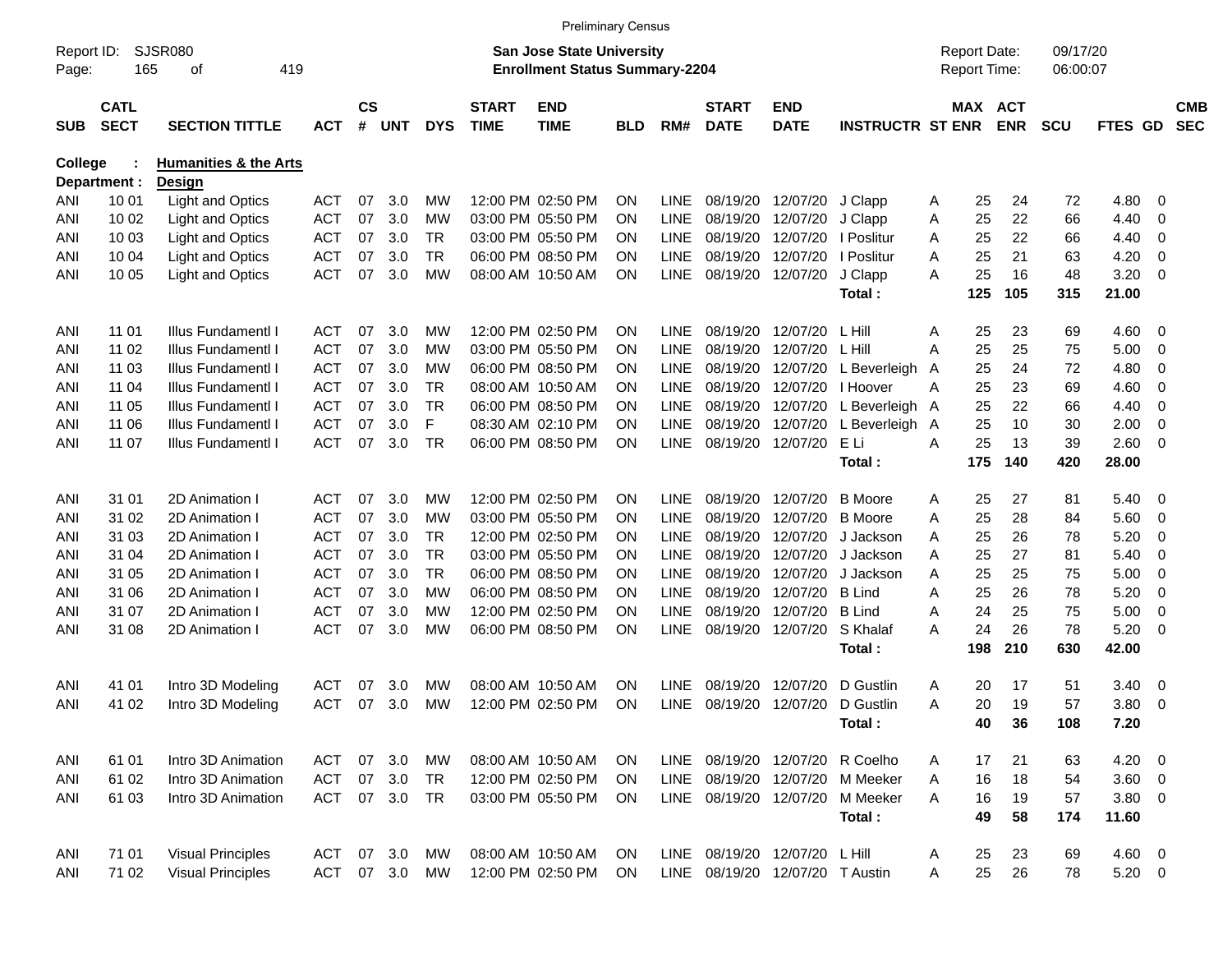|                     |                            |                          |               |                    |            |            |                             | <b>Preliminary Census</b>                                                 |            |             |                             |                                 |                         |                                     |                       |                      |                |                          |                          |
|---------------------|----------------------------|--------------------------|---------------|--------------------|------------|------------|-----------------------------|---------------------------------------------------------------------------|------------|-------------|-----------------------------|---------------------------------|-------------------------|-------------------------------------|-----------------------|----------------------|----------------|--------------------------|--------------------------|
| Report ID:<br>Page: | 166                        | SJSR080<br>419<br>οf     |               |                    |            |            |                             | <b>San Jose State University</b><br><b>Enrollment Status Summary-2204</b> |            |             |                             |                                 |                         | <b>Report Date:</b><br>Report Time: |                       | 09/17/20<br>06:00:07 |                |                          |                          |
| <b>SUB</b>          | <b>CATL</b><br><b>SECT</b> | <b>SECTION TITTLE</b>    | <b>ACT</b>    | $\mathsf{cs}$<br># | <b>UNT</b> | <b>DYS</b> | <b>START</b><br><b>TIME</b> | <b>END</b><br><b>TIME</b>                                                 | <b>BLD</b> | RM#         | <b>START</b><br><b>DATE</b> | <b>END</b><br><b>DATE</b>       | <b>INSTRUCTR ST ENR</b> |                                     | MAX ACT<br><b>ENR</b> | <b>SCU</b>           | FTES GD        |                          | <b>CMB</b><br><b>SEC</b> |
| ANI                 | 71 03                      | <b>Visual Principles</b> | ACT           | 07                 | 3.0        | МW         |                             | 03:00 PM 05:50 PM                                                         | <b>ON</b>  | <b>LINE</b> | 08/19/20                    | 12/07/20 T Austin               |                         | Α                                   | 25<br>25              | 75                   | 5.00           | - 0                      |                          |
| ANI                 | 71 04                      | <b>Visual Principles</b> | <b>ACT</b>    | 07                 | 3.0        | МW         |                             | 06:00 PM 08:50 PM                                                         | <b>ON</b>  | <b>LINE</b> | 08/19/20                    | 12/07/20 C Zollna               |                         | Α                                   | 25<br>24              | 72                   | 4.80           | 0                        |                          |
| ANI                 | 71 05                      | <b>Visual Principles</b> | <b>ACT</b>    | 07                 | 3.0        | MW         |                             | 12:00 PM 02:50 PM                                                         | <b>ON</b>  | <b>LINE</b> | 08/19/20                    | 12/07/20                        | C Zollna                | A                                   | 24<br>27              | 81                   | 5.40           | - 0                      |                          |
|                     |                            |                          |               |                    |            |            |                             |                                                                           |            |             |                             |                                 | Total:                  | 124                                 | 125                   | 375                  | 25.00          |                          |                          |
| ANI                 | 111 01                     | Drawing Ani/III II       | <b>ACT</b>    | 07                 | 3.0        | F          |                             | 08:30 AM 02:10 PM                                                         | <b>ON</b>  | LINE        | 08/19/20                    |                                 | 12/07/20 S Borenstein A |                                     | 25<br>25              | 75                   | $5.00 \quad 0$ |                          |                          |
| ANI                 | 111 02                     | Drawing Ani/III II       | <b>ACT</b>    | 07                 | 3.0        | F          |                             | 02:20 PM 08:00 PM                                                         | ON         | <b>LINE</b> | 08/19/20                    |                                 | 12/07/20 S Borenstein A |                                     | 25<br>20              | 60                   | 4.00           | $\overline{\mathbf{0}}$  |                          |
| ANI                 | 111 03                     | Drawing Ani/III II       | <b>ACT</b>    | 07                 | 3.0        | МW         |                             | 08:00 AM 10:50 AM                                                         | ΟN         | <b>LINE</b> | 08/19/20                    | 12/07/20                        | S Borenstein A          |                                     | 25<br>24              | 72                   | 4.80           | 0                        |                          |
| ANI                 | 111 04                     | Drawing Ani/III II       | <b>ACT</b>    | 07                 | 3.0        | <b>TR</b>  |                             | 12:00 PM 02:50 PM                                                         | <b>ON</b>  | <b>LINE</b> | 08/19/20                    | 12/07/20                        | I Poslitur              | A                                   | 25<br>26              | 78                   | 5.20           | - 0                      |                          |
|                     |                            |                          |               |                    |            |            |                             |                                                                           |            |             |                             |                                 | Total:                  | 100                                 | 95                    | 285                  | 19.00          |                          |                          |
| ANI                 | 112 01                     | <b>Conceptual Illus</b>  | <b>ACT</b>    | 07                 | 3.0        | TR         |                             | 06:00 PM 08:50 PM                                                         | <b>ON</b>  | <b>LINE</b> | 08/19/20                    | 12/07/20                        | C Fix                   | Α                                   | 25<br>13              | 39                   | 2.60 0         |                          |                          |
|                     |                            |                          |               |                    |            |            |                             |                                                                           |            |             |                             |                                 | Total:                  |                                     | 25<br>13              | 39                   | 2.60           |                          |                          |
| ANI                 | 121 01                     | Illus Fundamntl II       | <b>ACT</b>    | 07                 | 3.0        | МW         |                             | 12:00 PM 02:50 PM                                                         | ON         | LINE        | 08/19/20                    | 12/07/20 C Chun                 |                         | Α                                   | 25<br>24              | 72                   | 4.80           | $\overline{\phantom{0}}$ |                          |
| ANI                 | 121 02                     | Illus Fundamntl II       | <b>ACT</b>    | 07                 | 3.0        | МW         |                             | 03:00 PM 05:50 PM                                                         | ON         | <b>LINE</b> | 08/19/20                    | 12/07/20 C Chun                 |                         | A                                   | 25<br>23              | 69                   | 4.60           | $\overline{\mathbf{0}}$  |                          |
| ANI                 | 121 03                     | Illus Fundamntl II       | <b>ACT</b>    | 07                 | 3.0        | МW         |                             | 06:00 PM 08:50 PM                                                         | ON         | <b>LINE</b> | 08/19/20                    | 12/07/20 C Chun                 |                         | A                                   | 25<br>21              | 63                   | 4.20           | 0                        |                          |
| ANI                 | 121 04                     | Illus Fundamntl II       | <b>ACT</b>    | 07                 | 3.0        | <b>TR</b>  |                             | 08:00 AM 10:50 AM                                                         | <b>ON</b>  | <b>LINE</b> | 08/19/20                    | 12/07/20                        | O Aurelio               | Α                                   | 25<br>28              | 84                   | $5.60 \quad 0$ |                          |                          |
|                     |                            |                          |               |                    |            |            |                             |                                                                           |            |             |                             |                                 | Total:                  | 100                                 | 96                    | 288                  | 19.20          |                          |                          |
| ANI                 | 122 01                     | Illus Fundmntl III       | <b>ACT</b>    | 07                 | 3.0        | TR         |                             | 12:00 PM 02:50 PM                                                         | ON         | <b>LINE</b> |                             | 08/19/20 12/07/20               | O Aurelio               | Α                                   | 20<br>14              | 42                   | 2.80 0         |                          |                          |
|                     |                            |                          |               |                    |            |            |                             |                                                                           |            |             |                             |                                 | Total:                  |                                     | 20<br>14              | 42                   | 2.80           |                          |                          |
| ANI                 | 124 01                     | Visual Dev II            | <b>ACT</b>    | 07                 | 3.0        | TR         |                             | 03:00 PM 05:50 PM                                                         | ON         | LINE        | 08/19/20                    | 12/07/20                        | C Tang                  | Α                                   | 20<br>23              | 69                   | $4.60$ 0       |                          |                          |
|                     |                            |                          |               |                    |            |            |                             |                                                                           |            |             |                             |                                 | Total:                  |                                     | 20<br>23              | 69                   | 4.60           |                          |                          |
| ANI                 | 131 01                     | 2D Animation II          | <b>ACT</b>    | 07                 | 3.0        | МW         |                             | 08:00 AM 10:50 AM                                                         | ON         | <b>LINE</b> | 08/19/20                    | 12/07/20                        | <b>B</b> Moore          | Α                                   | 25<br>14              | 42                   | 2.80 0         |                          |                          |
|                     |                            |                          |               |                    |            |            |                             |                                                                           |            |             |                             |                                 | Total:                  |                                     | 25<br>14              | 42                   | 2.80           |                          |                          |
| ANI                 | 132 01                     | 2D Animation III         | <b>ACT</b>    | 07                 | 3.0        | TR         |                             | 08:00 AM 10:50 AM                                                         | ON         | LINE        |                             | 08/19/20 12/07/20               | D Chai                  | Α                                   | 25<br>21              | 63                   | $4.20 \ 0$     |                          |                          |
| ANI                 | 132 02                     | 2D Animation III         | <b>ACT</b>    |                    | 07 3.0     | TR         |                             | 12:00 PM 02:50 PM                                                         | <b>ON</b>  |             |                             | LINE 08/19/20 12/07/20 A Wu     |                         | Α                                   | 25<br>24              | 72                   | 4.80           | $\overline{\phantom{0}}$ |                          |
| ANI                 | 132 03                     | 2D Animation III         | <b>ACT</b>    |                    | 07 3.0 TR  |            |                             | 03:00 PM 05:50 PM                                                         | ON.        |             |                             | LINE 08/19/20 12/07/20 A Wu     |                         | Α                                   | 25<br>17              | 51                   | $3.40 \ 0$     |                          |                          |
|                     |                            |                          |               |                    |            |            |                             |                                                                           |            |             |                             |                                 | Total:                  |                                     | 75<br>62              | 186                  | 12.40          |                          |                          |
| ANI                 | 133 01                     | Storyboarding            | ACT           |                    | 07 3.0     | MW         |                             | 12:00 PM 02:50 PM                                                         | ON         |             |                             | LINE 08/19/20 12/07/20 D Yee    |                         | Α                                   | 20<br>23              | 69                   | $4.60$ 0       |                          |                          |
| ANI                 | 133 02                     | Storyboarding            | ACT           |                    | 07 3.0     | MW         |                             | 03:00 PM 05:50 PM                                                         | ON         |             |                             | LINE 08/19/20 12/07/20 D Yee    |                         | A                                   | 20<br>21              | 63                   | $4.20 \ 0$     |                          |                          |
|                     |                            |                          |               |                    |            |            |                             |                                                                           |            |             |                             |                                 | Total:                  |                                     | 40<br>44              | 132                  | 8.80           |                          |                          |
| ANI                 | 141 01                     | Digital Modeling I       | ACT 07 3.0 TR |                    |            |            |                             | 08:00 AM 10:50 AM ON                                                      |            |             |                             | LINE 08/19/20 12/07/20 T Austin |                         | A                                   | 20<br>19              | 57                   | 3.80 0         |                          |                          |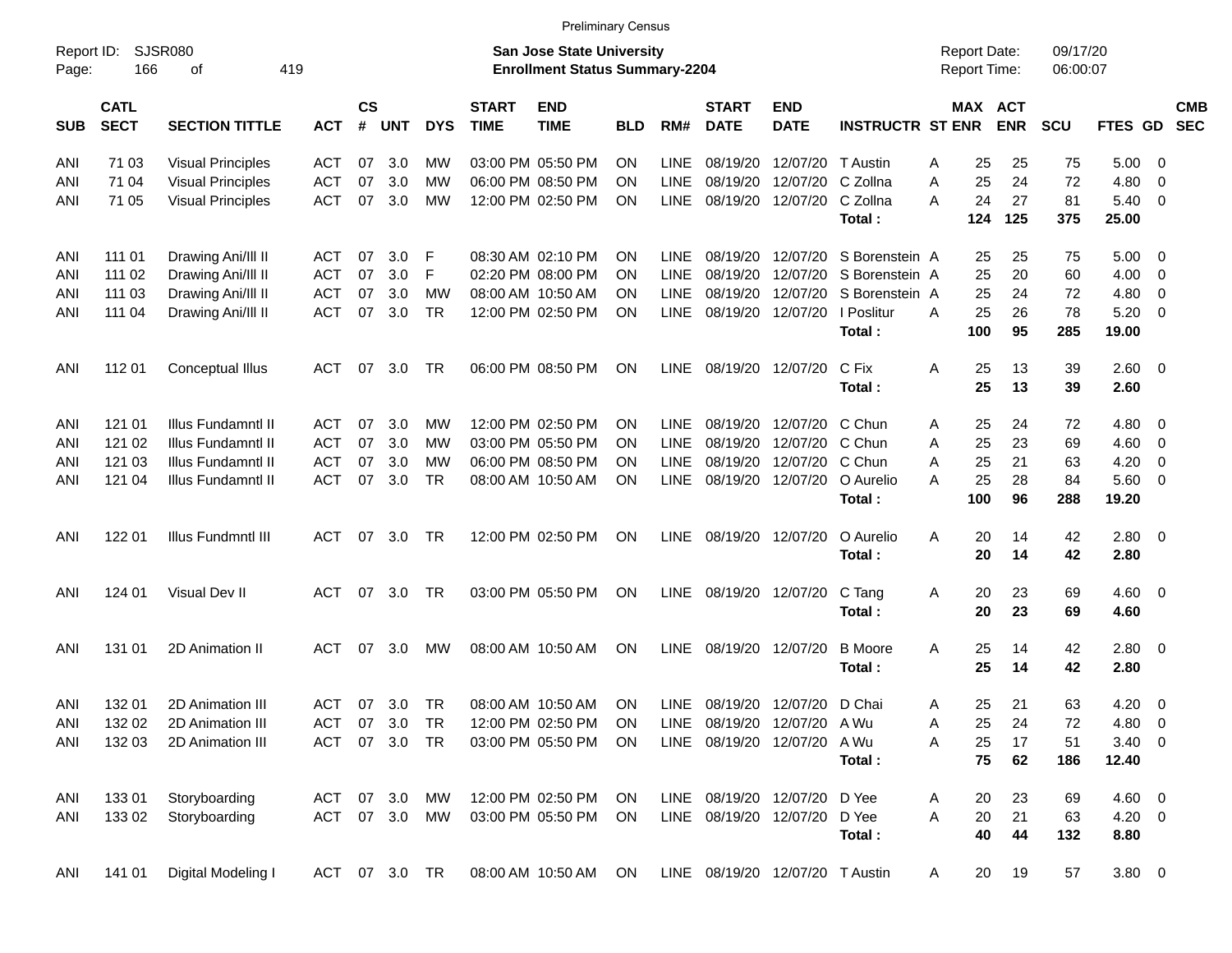|                     |                            |                                                          |                          |                    |            |            |                             |                                                                           | <b>Preliminary Census</b> |                            |                                 |                           |                                   |                                     |                       |                      |                        |                                                     |                          |
|---------------------|----------------------------|----------------------------------------------------------|--------------------------|--------------------|------------|------------|-----------------------------|---------------------------------------------------------------------------|---------------------------|----------------------------|---------------------------------|---------------------------|-----------------------------------|-------------------------------------|-----------------------|----------------------|------------------------|-----------------------------------------------------|--------------------------|
| Report ID:<br>Page: | 167                        | SJSR080<br>419<br>оf                                     |                          |                    |            |            |                             | <b>San Jose State University</b><br><b>Enrollment Status Summary-2204</b> |                           |                            |                                 |                           |                                   | <b>Report Date:</b><br>Report Time: |                       | 09/17/20<br>06:00:07 |                        |                                                     |                          |
| <b>SUB</b>          | <b>CATL</b><br><b>SECT</b> | <b>SECTION TITTLE</b>                                    | <b>ACT</b>               | $\mathsf{cs}$<br># | <b>UNT</b> | <b>DYS</b> | <b>START</b><br><b>TIME</b> | <b>END</b><br><b>TIME</b>                                                 | BLD                       | RM#                        | <b>START</b><br><b>DATE</b>     | <b>END</b><br><b>DATE</b> | <b>INSTRUCTR ST ENR</b>           |                                     | MAX ACT<br><b>ENR</b> | <b>SCU</b>           | FTES GD                |                                                     | <b>CMB</b><br><b>SEC</b> |
|                     |                            |                                                          |                          |                    |            |            |                             |                                                                           |                           |                            |                                 |                           | Total:                            | 20                                  | 19                    | 57                   | 3.80                   |                                                     |                          |
| ANI                 | 162 01                     | Digital Anim II                                          | ACT                      | 07                 | 3.0        | TR         |                             | 08:00 AM 10:50 AM                                                         | ON                        | <b>LINE</b>                | 08/19/20 12/07/20               |                           | R Coelho<br>Total:                | Α<br>20<br>20                       | 23<br>23              | 69<br>69             | $4.60$ 0<br>4.60       |                                                     |                          |
| ANI                 | 180 01                     | <b>Indiv Studies</b>                                     | <b>SUP</b>               |                    | 78 3.0     | TBA        |                             |                                                                           | ΟN                        | <b>LINE</b>                | 08/19/20 12/07/20               |                           | D Chai<br>Total:                  | 50<br>Α<br>50                       | 37<br>37              | 111<br>111           | $7.40 \quad 0$<br>7.40 |                                                     |                          |
| ANI                 | 198 01                     | Senior Seminar ANI                                       | ACT                      | 07                 | 3.0        | F          |                             | 09:30 AM 03:10 PM                                                         | ΟN                        | <b>LINE</b>                | 08/19/20                        | 12/07/20                  | J Sangalli                        | 17<br>A                             | 19                    | 57                   | 3.80 0                 |                                                     |                          |
| ANI<br>ANI          | 198 02<br>198 03           | Senior Seminar ANI<br><b>Senior Seminar ANI</b>          | <b>ACT</b><br><b>ACT</b> | 07<br>07           | 3.0<br>3.0 | F<br>F     |                             | 09:30 AM 03:10 PM<br>09:30 AM 03:10 PM                                    | OΝ<br>ΟN                  | <b>LINE</b><br><b>LINE</b> | 08/19/20<br>08/19/20            | 12/07/20<br>12/07/20      | R Coelho<br>D Yee<br>Total:       | A<br>17<br>A<br>17<br>51            | 14<br>15<br>48        | 42<br>45<br>144      | 2.80<br>3.00<br>9.60   | $\overline{\mathbf{0}}$<br>$\overline{\phantom{0}}$ |                          |
|                     | DSGD 6301                  | <b>Fund Graphic Visual</b>                               | <b>ACT</b>               | 07                 | 3.0        | MW         |                             | 12:00 PM 02:50 PM                                                         | ON                        | <b>LINE</b>                |                                 | 08/19/20 12/07/20         | J Levy                            | 25<br>Α                             | 21                    | 63                   | 4.20                   | $\overline{\phantom{0}}$                            |                          |
|                     | DSGD 6302                  | <b>Fund Graphic Visual</b>                               | <b>ACT</b>               |                    | 3.0        |            |                             |                                                                           |                           |                            |                                 |                           |                                   | х<br>$\mathbf 0$                    | $\mathbf 0$           | 0                    | 0.00                   | $\overline{\mathbf{0}}$                             |                          |
|                     | DSGD 63 03<br>DSGD 63 04   | <b>Fund Graphic Visual</b><br><b>Fund Graphic Visual</b> | <b>ACT</b><br><b>ACT</b> | 07<br>07           | 3.0<br>3.0 | MW<br>MW   |                             | 08:00 AM 10:50 AM<br>08:00 AM 10:50 AM                                    | OΝ<br>ΟN                  | <b>LINE</b><br><b>LINE</b> | 08/19/20 12/07/20               | 08/19/20 12/07/20         | J Levy<br>J Martinez              | A<br>25<br>25<br>А                  | 24<br>25              | 72<br>75             | 4.80<br>$5.00 \t 0$    | $\overline{\mathbf{0}}$                             |                          |
|                     |                            |                                                          |                          |                    |            |            |                             |                                                                           |                           |                            |                                 |                           | Total:                            | 75                                  | 70                    | 210                  | 14.00                  |                                                     |                          |
|                     | DSGD 8301                  | Digital Apps Basic                                       | ACT                      |                    | 3.0        |            |                             |                                                                           |                           |                            |                                 |                           |                                   | X<br>0                              | 0                     | 0                    | $0.00 \t 0$            |                                                     |                          |
|                     | DSGD 8302                  | Digital Apps Basic                                       | <b>ACT</b>               | 07                 | 3.0        | TR         |                             | 06:00 PM 08:50 PM                                                         | OΝ                        | <b>LINE</b>                | 08/19/20                        | 12/07/20                  | G Hom                             | 25<br>Α                             | 25                    | 75                   | 5.00                   | $\overline{\phantom{0}}$                            |                          |
|                     | DSGD 8303                  | Digital Apps Basic                                       | <b>ACT</b>               | 07                 | 3.0        | F          |                             | 10:00 AM 04:00 PM                                                         | ON                        | LINE                       |                                 | 08/19/20 12/07/20         | P Krayna                          | 25<br>Α                             | 23                    | 69                   | 4.60                   | $\overline{\mathbf{0}}$                             |                          |
|                     | DSGD 8304                  | Digital Apps Basic                                       | <b>ACT</b>               |                    | 3.0        |            |                             |                                                                           |                           |                            |                                 |                           |                                   | X<br>$\mathbf 0$                    | 0                     | 0                    | 0.00                   | - 0                                                 |                          |
|                     | DSGD 83 05                 | Digital Apps Basic                                       | <b>ACT</b>               | 07                 | 3.0        | <b>TR</b>  |                             | 08:00 AM 10:50 AM                                                         | ON                        | <b>LINE</b>                | 08/19/20                        | 12/07/20                  | T Lee                             | A<br>24                             | 25                    | 75                   | 5.00                   | $\overline{\mathbf{0}}$                             |                          |
|                     | DSGD 8306                  | Digital Apps Basic                                       | <b>ACT</b>               | 07                 | 3.0        | F          |                             | 09:00 AM 03:00 PM                                                         | OΝ                        | <b>LINE</b>                | 08/19/20                        | 12/07/20                  | T Lee                             | 25<br>Α                             | 25                    | 75                   | 5.00                   | $\overline{\mathbf{0}}$                             |                          |
|                     | DSGD 8307                  | Digital Apps Basic                                       | <b>ACT</b>               | 07                 | 3.0        | <b>MW</b>  |                             | 03:00 PM 05:50 PM                                                         | ΟN                        | <b>LINE</b>                | 08/19/20                        | 12/07/20                  | Y Han                             | А<br>25                             | 27                    | 81                   | 5.40                   | $\overline{\phantom{0}}$                            |                          |
|                     |                            |                                                          |                          |                    |            |            |                             |                                                                           |                           |                            |                                 |                           | Total:                            | 124                                 | 125                   | 375                  | 25.00                  |                                                     |                          |
|                     | DSGD 9901                  | Intro Typography                                         | <b>ACT</b>               |                    | 3.0        |            |                             |                                                                           |                           |                            |                                 |                           |                                   | х                                   | 0<br>0                | 0                    | $0.00 \t 0$            |                                                     |                          |
|                     | DSGD 99 02                 | Intro Typography                                         | <b>ACT</b>               | 07                 | 3.0        | TR         |                             | 12:00 PM 02:50 PM                                                         | ON                        | <b>LINE</b>                |                                 | 08/19/20 12/07/20 E Gee   |                                   | Α<br>25                             | 16                    | 48                   | 3.20                   | $\overline{\phantom{0}}$                            |                          |
|                     | DSGD 99 03                 | Intro Typography                                         | <b>ACT</b>               | 07                 | 3.0        | MW         |                             | 03:00 PM 05:50 PM                                                         | ON                        |                            |                                 |                           | LINE 08/19/20 12/07/20 J Martinez | 25<br>Α                             | 19                    | 57                   | $3.80\ 0$              |                                                     |                          |
|                     | DSGD 99 04                 | Intro Typography                                         | <b>ACT</b>               |                    | 07 3.0     | МW         |                             | 03:00 PM 05:50 PM                                                         | ON.                       |                            | LINE 08/19/20 12/07/20          |                           | D Lee                             | Α<br>25                             | 18                    | 54                   | 3.60 0                 |                                                     |                          |
|                     |                            |                                                          |                          |                    |            |            |                             |                                                                           |                           |                            |                                 |                           | Total:                            | 75                                  | 53                    | 159                  | 10.60                  |                                                     |                          |
|                     | DSGD 100 01                | Vis Comm & Process ACT                                   |                          |                    | 07 3.0     | MW         |                             | 08:00 AM 10:50 AM                                                         | ON.                       |                            | LINE 08/19/20 12/07/20 C Hwang  |                           |                                   | 25<br>Α                             | 25                    | 75                   | $5.00 \t 0$            |                                                     |                          |
|                     | DSGD 100 02                | Vis Comm & Process                                       | ACT                      |                    | 07 3.0     | МW         |                             | 12:00 PM 02:50 PM                                                         | ON                        |                            |                                 |                           | LINE 08/19/20 12/07/20 C Hwang    | 25<br>Α                             | 26                    | 78                   | $5.20 \ 0$             |                                                     |                          |
|                     | DSGD 100 03                | Vis Comm & Process ACT                                   |                          |                    | 3.0        |            |                             |                                                                           |                           |                            |                                 |                           |                                   | 0<br>X                              | $\mathbf 0$           | 0                    | $0.00 \t 0$            |                                                     |                          |
|                     | DSGD 100 04                | Vis Comm & Process ACT                                   |                          |                    | 07 3.0     | TR         |                             | 12:00 PM 02:50 PM                                                         | ON                        |                            | LINE 08/19/20 12/07/20 R Sexton |                           |                                   | 25<br>Α                             | 25                    | 75                   | $5.00 \t 0$            |                                                     |                          |
|                     | DSGD 100 05                | Vis Comm & Process ACT                                   |                          |                    | 07 3.0     | TR         |                             | 03:00 PM 05:50 PM                                                         | ON                        |                            | LINE 08/19/20 12/07/20 R Sexton |                           |                                   | 25<br>Α                             | 22                    | 66                   | 4.40 0                 |                                                     |                          |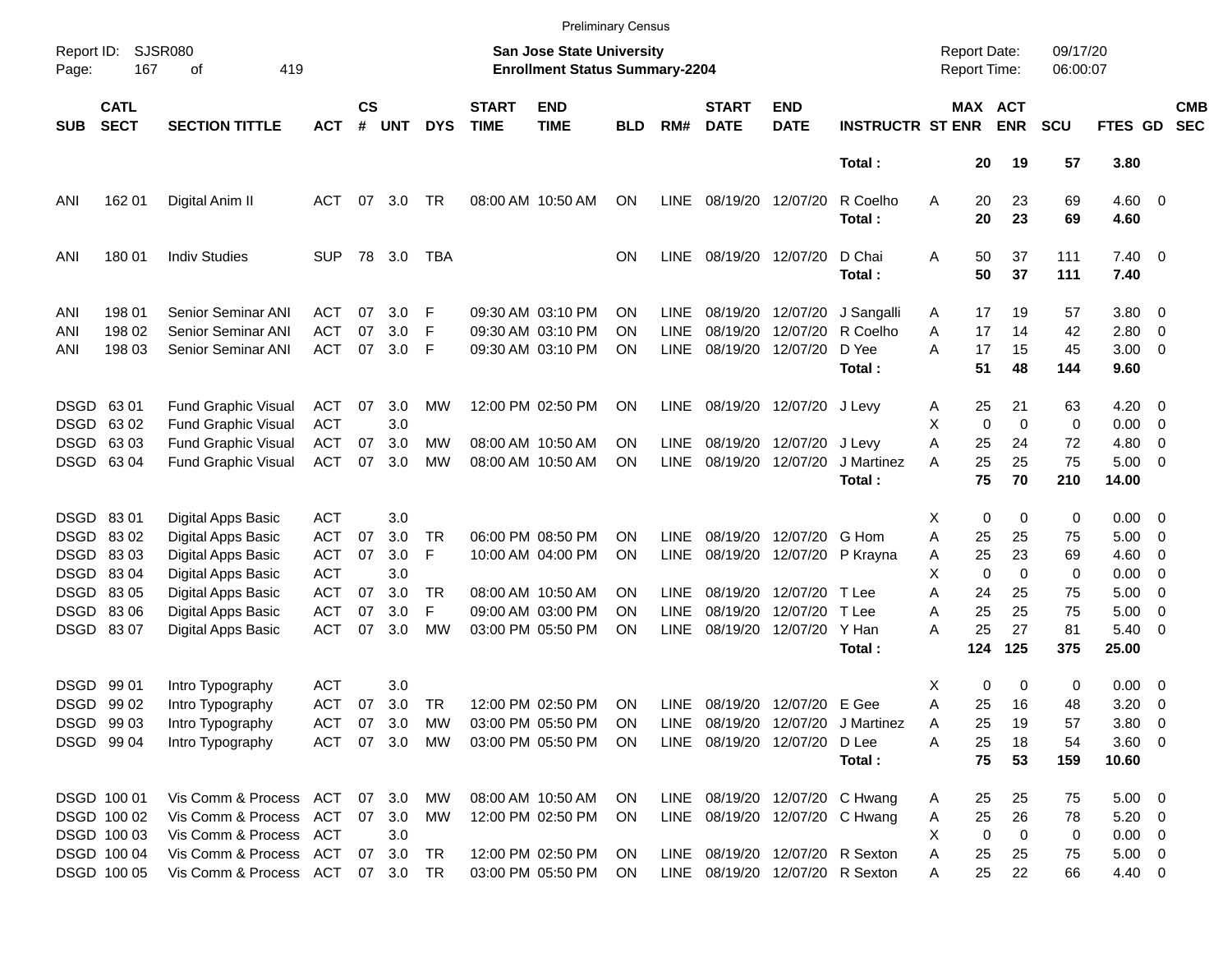DSGD 100 06 Vis Comm & Process ACT 3.0 X 0 0 0 0.00 0 DSGD 100 07 Vis Comm & Process ACT 07 3.0 MW 12:00 PM 02:50 PM ON LINE 08/19/20 12/07/20 D Lee A 25 25 75 5.00 0 DSGD 100 08 Vis Comm & Process ACT 07 3.0 TR 12:00 PM 02:50 PM ON LINE 08/19/20 12/07/20 Y Han A 25 25 75 5.00 0 DSGD 100 09 Vis Comm & Process ACT 07 3.0 MW 03:00 PM 05:50 PM ON LINE 08/19/20 12/07/20 C Kim A 25 25 75 5.00 0 **Total : 175 173 519 34.60** DSGD 102 01 Interm Typography ACT 3.0 X 0 0 0 0.00 0 DSGD 102 02 Interm Typography ACT 07 3.0 MW 08:00 AM 10:50 AM ON LINE 08/19/20 12/07/20 C Kim A 25 24 72 4.80 0 **Total : 25 24 72 4.80** DSGD 106 01 Adv Graphic Design ACT 07 3.0 TR 08:00 AM 10:50 AM ON LINE 08/19/20 12/07/20 R Sexton A 25 21 63 4.20 0 **Total : 25 21 63 4.20** DSGD 110 01 Image Making ACT 3.0 X 0 0 0 0.00 0 DSGD 110 02 Image Making ACT 07 3.0 MW 12:00 PM 02:50 PM ON LINE 08/19/20 12/07/20 J Martinez A 25 24 72 4.80 0 **Total : 25 24 72 4.80** DSGD 111 01 Design Practices ACT 07 3.0 TR 08:00 AM 10:50 AM ON LINE 08/19/20 12/07/20 J Miller A 25 25 75 5.00 0 DSGD 111 02 Design Practices ACT 07 3.0 TR 03:00 PM 05:50 PM ON LINE 08/19/20 12/07/20 J Miller A 25 25 75 5.00 0 DSGD 111 03 Design Practices ACT 3.0 X 0 0 0 0.00 0 DSGD 111 04 Design Practices ACT 07 3.0 MW 06:00 PM 08:50 PM ON LINE 08/19/20 12/07/20 G Hom A 25 25 75 5.00 0 **Total : 75 75 225 15.00** DSGD 120 01 Exhibition Design ACT 07 3.0 MW 03:00 PM 05:50 PM ON LINE 08/19/20 12/07/20 C Hwang A 25 21 63 4.20 0 **Total : 25 21 63 4.20** DSGD 141 01 3D B& P Design ACT 07 3.0 TR 12:00 PM 02:50 PM ON LINE 08/19/20 12/07/20 J Miller A 25 21 63 4.20 0 **Total : 25 21 63 4.20** DSGD 186 01 Digi Apps Method ACT 07 3.0 TR 03:00 PM 05:50 PM ON LINE 08/19/20 12/07/20 Y Han A 25 25 75 5.00 0 **Total : 25 25 75 5.00** DSGN 100W 01 Writing Workshop: De LEC 3.0 X 0 0 0 0.00 0 DSGN 100W 02 Writing Workshop: De LEC 04 3.0 MW 09:00 AM 10:15 AM ON LINE 08/19/20 12/07/20 A Tran A 25 25 75 5.00 0 DSGN 100W 03 Writing Workshop: De LEC 04 3.0 TR 09:00 AM 10:15 AM ON LINE 08/19/20 12/07/20 J Loomis A 25 24 72 4.80 0 DSGN 100W 04 Writing Workshop: De LEC 04 3.0 TR 01:30 PM 02:45 PM ON LINE 08/19/20 12/07/20 S Domingo A 25 25 75 5.00 0 DSGN 100W 05 Writing Workshop: De LEC 04 3.0 TR 03:00 PM 04:15 PM ON LINE 08/19/20 12/07/20 V Rounti A 24 24 72 4.80 0 DSGN 100W 06 Writing Workshop: De LEC 04 3.0 TR 07:30 AM 08:45 AM ON LINE 08/19/20 12/07/20 J Loomis A 25 23 69 4.60 0 DSGN 100W 07 Writing Workshop: De LEC 04 3.0 TR 10:30 AM 11:45 AM ON LINE 08/19/20 12/07/20 J Loomis A 25 24 72 4.80 0 Report ID: SJSR080 **San Jose State University San Jose State University** Report Date: 09/17/20 Page: 168 of 419 **Enrollment Status Summary-2204** Report Time: 06:00:07 **CATL CS START END START END MAX ACT CMB** SUB SECT SECTION TITTLE ACT # UNT DYS TIME TIME BLD RM# DATE DATE INSTRUCTR STENR ENR SCU FTES GD SEC Preliminary Census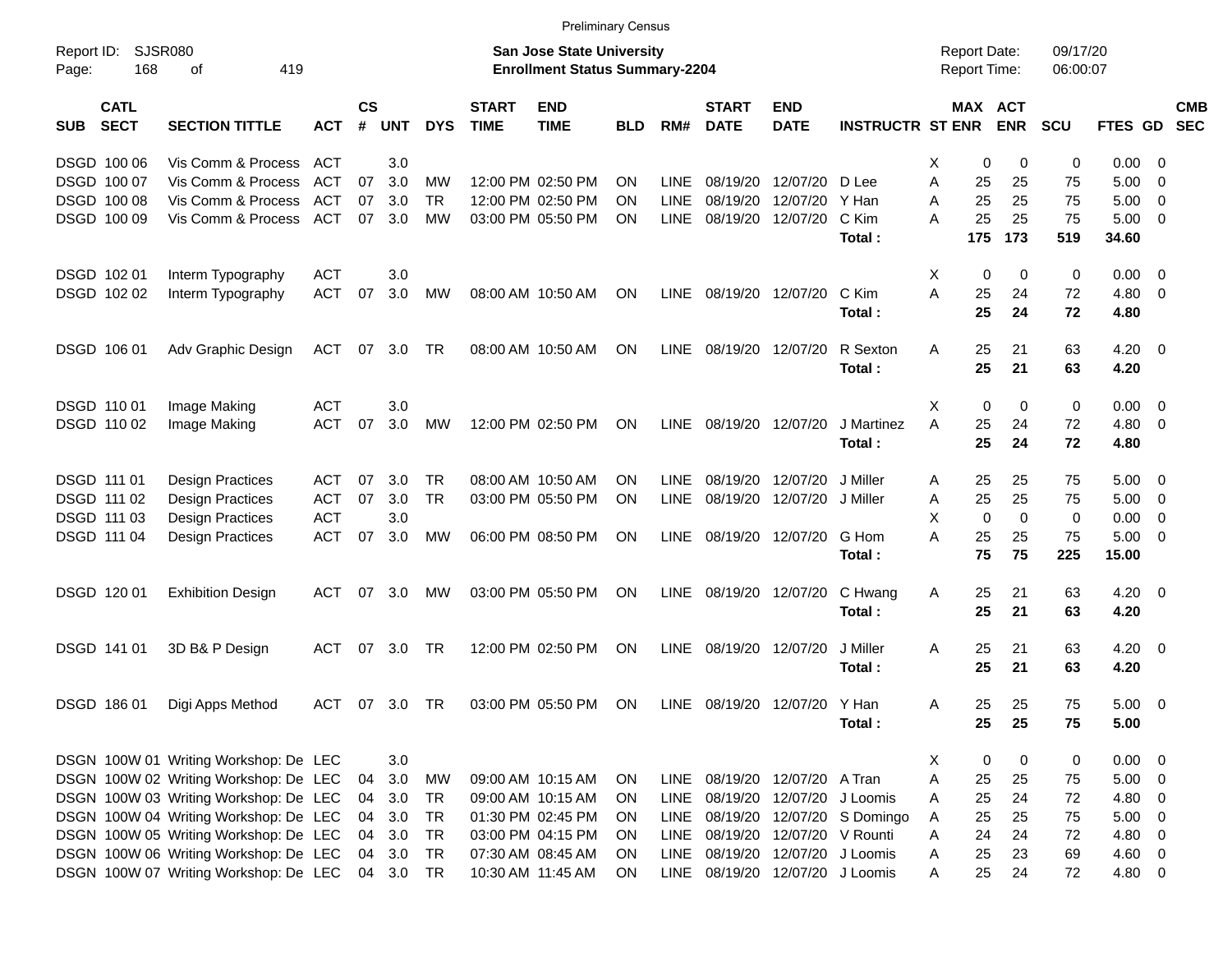|                                    |                                                                            |                                                                                  |                                                      |                      |                          |                                 |                             |                                                                           | <b>Preliminary Census</b>                 |                                                          |                                                  |                                                       |                                                                                |             |                                            |                                     |                                       |                                      |                                                                                                          |                          |
|------------------------------------|----------------------------------------------------------------------------|----------------------------------------------------------------------------------|------------------------------------------------------|----------------------|--------------------------|---------------------------------|-----------------------------|---------------------------------------------------------------------------|-------------------------------------------|----------------------------------------------------------|--------------------------------------------------|-------------------------------------------------------|--------------------------------------------------------------------------------|-------------|--------------------------------------------|-------------------------------------|---------------------------------------|--------------------------------------|----------------------------------------------------------------------------------------------------------|--------------------------|
| Report ID:<br>Page:                | SJSR080<br>169                                                             | 419<br>оf                                                                        |                                                      |                      |                          |                                 |                             | <b>San Jose State University</b><br><b>Enrollment Status Summary-2204</b> |                                           |                                                          |                                                  |                                                       |                                                                                |             | <b>Report Date:</b><br><b>Report Time:</b> |                                     | 09/17/20<br>06:00:07                  |                                      |                                                                                                          |                          |
| <b>SUB</b>                         | <b>CATL</b><br><b>SECT</b>                                                 | <b>SECTION TITTLE</b>                                                            | <b>ACT</b>                                           | $\mathsf{cs}$<br>#   | <b>UNT</b>               | <b>DYS</b>                      | <b>START</b><br><b>TIME</b> | <b>END</b><br><b>TIME</b>                                                 | <b>BLD</b>                                | RM#                                                      | <b>START</b><br><b>DATE</b>                      | <b>END</b><br><b>DATE</b>                             | <b>INSTRUCTR ST ENR</b>                                                        |             | MAX ACT                                    | <b>ENR</b>                          | <b>SCU</b>                            | <b>FTES GD</b>                       |                                                                                                          | <b>CMB</b><br><b>SEC</b> |
|                                    |                                                                            | DSGN 100W 08 Writing Workshop: De LEC<br>DSGN 100W 09 Writing Workshop: De LEC   |                                                      |                      | 04 3.0<br>04 3.0         | TBA<br>TBA                      |                             |                                                                           | <b>ON</b><br>ON                           | <b>LINE</b><br><b>LINE</b>                               | 08/19/20                                         | 12/07/20<br>08/19/20 12/07/20                         | S Domingo<br>A Tran<br>Total:                                                  | A<br>A      | 25<br>25<br>199                            | 25<br>25<br>195                     | 75<br>75<br>585                       | 5.00<br>5.00<br>39.00                | - 0<br>- 0                                                                                               |                          |
|                                    | <b>DSGN 12701</b><br><b>DSGN 12702</b><br><b>DSGN 12703</b><br>DSGN 127 04 | Intern<br>Intern<br>Intern<br>Intern                                             | <b>SUP</b><br><b>SUP</b><br><b>SUP</b><br><b>SUP</b> | 36<br>36<br>36<br>36 | 3.0<br>2.0<br>4.0<br>1.0 | TBA<br>TBA<br>TBA<br><b>TBA</b> |                             |                                                                           | <b>ON</b><br><b>ON</b><br><b>ON</b><br>ΟN | <b>LINE</b><br><b>LINE</b><br><b>LINE</b><br><b>LINE</b> | 08/19/20<br>08/19/20<br>08/19/20                 | 12/07/20<br>12/07/20<br>12/07/20<br>08/19/20 12/07/20 | V San Fratel A<br>V San Fratel A<br>V San Fratel A<br>V San Fratel A<br>Total: |             | 45<br>15<br>25<br>15<br>100                | 4<br>7<br>0<br>$\overline{2}$<br>13 | 12<br>14<br>0<br>$\overline{2}$<br>28 | 0.80<br>0.93<br>0.00<br>0.13<br>1.87 | $\overline{\mathbf{0}}$<br>$\overline{\mathbf{0}}$<br>$\overline{\mathbf{0}}$<br>$\overline{\mathbf{0}}$ |                          |
|                                    | DSGN 180 01                                                                | <b>Indiv Studies</b>                                                             | <b>SUP</b>                                           | 78                   | 3.0                      | TBA                             |                             |                                                                           | <b>ON</b>                                 | <b>LINE</b>                                              | 08/19/20 12/07/20                                |                                                       | V San Fratel A<br>Total:                                                       |             | 45<br>45                                   | 4<br>4                              | 12<br>12                              | 0.80 0<br>0.80                       |                                                                                                          |                          |
|                                    | DSGN 197 01<br>DSGN 197 02<br>DSGN 197 03                                  | <b>BA Senior Project</b><br><b>BA Senior Project</b><br><b>BA Senior Project</b> | ACT<br><b>ACT</b><br><b>ACT</b>                      | 07<br>07<br>07       | 3.0<br>3.0<br>3.0        | TR<br>TR<br><b>TR</b>           |                             | 08:00 AM 10:50 AM<br>12:00 PM 02:50 PM<br>03:00 PM 05:50 PM               | <b>ON</b><br>ON<br>ΟN                     | <b>LINE</b><br>LINE<br><b>LINE</b>                       | 08/19/20                                         | 08/19/20 12/07/20<br>12/07/20<br>08/19/20 12/07/20    | A English<br>A English<br>A English<br>Total:                                  | A<br>A<br>A | 25<br>25<br>25<br>75                       | 21<br>24<br>15<br>60                | 63<br>72<br>45<br>180                 | 4.20<br>4.80<br>3.00<br>12.00        | $\overline{\mathbf{0}}$<br>$\mathbf 0$<br>- 0                                                            |                          |
| DSID<br><b>DSID</b><br><b>DSID</b> | 21 01<br>21 02<br>21 03                                                    | Visualization I<br>Visualization I<br>Visualization I                            | ACT<br><b>ACT</b><br><b>ACT</b>                      | 07<br>07<br>07       | 3.0<br>3.0<br>3.0        | TR.<br><b>TR</b><br>MW          |                             | 12:00 PM 02:50 PM<br>03:00 PM 05:50 PM<br>12:00 PM 02:50 PM               | ΟN<br>ΟN<br>ON                            | <b>LINE</b><br>LINE<br><b>LINE</b>                       | 08/19/20<br>08/19/20<br>08/19/20 12/07/20        | 12/07/20<br>12/07/20                                  | D Peralta<br>K Scott<br>J McClusky<br>Total:                                   | A<br>A<br>A | 20<br>20<br>20<br>60                       | 14<br>11<br>13<br>38                | 42<br>33<br>39<br>114                 | 2.80<br>2.20<br>2.60<br>7.60         | $\overline{\mathbf{0}}$<br>$\overline{\mathbf{0}}$<br>$\overline{\mathbf{0}}$                            |                          |
| DSID<br><b>DSID</b><br><b>DSID</b> | 31 01<br>31 02<br>31 03                                                    | <b>ID Foundation I</b><br><b>ID Foundation I</b><br><b>ID Foundation I</b>       | ACT<br><b>ACT</b><br><b>ACT</b>                      | 13<br>13<br>13       | 3.0<br>3.0<br>3.0        | MW<br>MW<br>MW                  |                             | 08:00 AM 10:50 AM<br>12:00 PM 02:50 PM<br>03:00 PM 05:50 PM               | <b>ON</b><br>ON<br>ΟN                     | LINE.<br>LINE<br><b>LINE</b>                             | 08/19/20<br>08/19/20 12/07/20                    | 08/19/20 12/07/20<br>12/07/20                         | A Armstrong A<br>A Armstrong A<br>J McClusky<br>Total:                         | A           | 20<br>20<br>20<br>60                       | 14<br>10<br>12<br>36                | 42<br>30<br>36<br>108                 | 2.80<br>2.00<br>2.40<br>7.20         | $\overline{\mathbf{0}}$<br>$\overline{\mathbf{0}}$<br>- 0                                                |                          |
| DSID<br><b>DSID</b>                | 41 01<br>41 02                                                             | Matls & Process I<br>Matls & Process I                                           | ACT<br><b>ACT</b>                                    | 07<br>07             | 3.0<br>3.0               | TR<br><b>TR</b>                 |                             | 03:00 PM 05:50 PM<br>12:00 PM 02:50 PM                                    | ON<br>ΟN                                  | LINE<br><b>LINE</b>                                      | 08/19/20                                         | 12/07/20                                              | R Boeder<br>08/19/20 12/07/20 R Boeder<br>Total:                               | A<br>A      | 24<br>24<br>48                             | 23<br>22<br>45                      | 69<br>66<br>135                       | 4.60<br>4.40<br>9.00                 | $\overline{\mathbf{0}}$<br>0                                                                             |                          |
|                                    | DSID 121 01                                                                | <b>ID Process</b>                                                                | ACT 07 3.0 MW                                        |                      |                          |                                 |                             | 12:00 PM 02:50 PM                                                         | ON                                        |                                                          | LINE 08/19/20 12/07/20                           |                                                       | J Hildebrand A<br>Total:                                                       |             | 24<br>24                                   | 18<br>18                            | 54<br>54                              | 3.60 0<br>3.60                       |                                                                                                          |                          |
| DSID                               | DSID 122 01<br>122 02                                                      | C&CS: Ind. Design<br>C&CS: Ind. Design                                           | LEC.<br>ACT 07 0.0 MW                                |                      | 02 3.0                   | МW                              |                             | 03:00 PM 04:10 PM<br>04:30 PM 05:05 PM                                    | ON<br><b>ON</b>                           |                                                          | LINE 08/19/20 12/07/20<br>LINE 08/19/20 12/07/20 |                                                       | M Skov<br>M Skov<br>Total:                                                     | A<br>Α      | 24<br>24<br>48                             | 21<br>21<br>42                      | 53<br>11<br>63                        | $4.20 \ 0$<br>$0.00 \t 0$<br>4.20    |                                                                                                          |                          |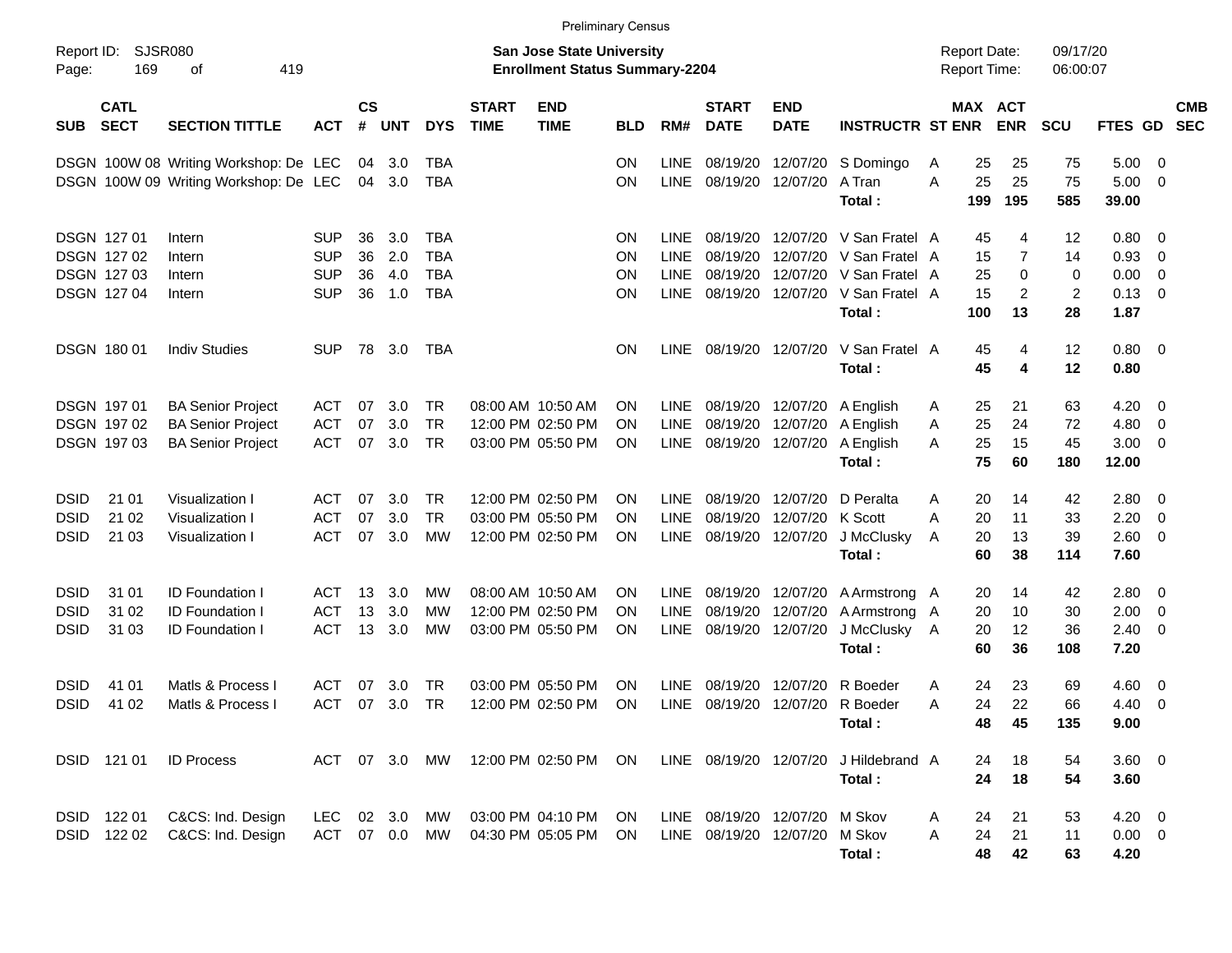|                            |                            |                                                                           |                                |                |            |                  |                             | <b>Preliminary Census</b>                                          |                 |                     |                                                              |                           |                              |                                            |                       |                      |                                     |                           |
|----------------------------|----------------------------|---------------------------------------------------------------------------|--------------------------------|----------------|------------|------------------|-----------------------------|--------------------------------------------------------------------|-----------------|---------------------|--------------------------------------------------------------|---------------------------|------------------------------|--------------------------------------------|-----------------------|----------------------|-------------------------------------|---------------------------|
| Report ID:<br>Page:        | 170                        | SJSR080<br>419<br>οf                                                      |                                |                |            |                  |                             | San Jose State University<br><b>Enrollment Status Summary-2204</b> |                 |                     |                                                              |                           |                              | <b>Report Date:</b><br><b>Report Time:</b> |                       | 09/17/20<br>06:00:07 |                                     |                           |
| <b>SUB</b>                 | <b>CATL</b><br><b>SECT</b> | <b>SECTION TITTLE</b>                                                     | <b>ACT</b>                     | <b>CS</b><br># | <b>UNT</b> | <b>DYS</b>       | <b>START</b><br><b>TIME</b> | <b>END</b><br><b>TIME</b>                                          | <b>BLD</b>      | RM#                 | <b>START</b><br><b>DATE</b>                                  | <b>END</b><br><b>DATE</b> | <b>INSTRUCTR ST ENR</b>      |                                            | MAX ACT<br><b>ENR</b> | <b>SCU</b>           |                                     | <b>CMB</b><br>FTES GD SEC |
| <b>DSID</b>                | 123 01                     | Intermed Indus Des                                                        | ACT                            |                | 07 3.0     | МW               |                             | 08:00 AM 10:50 AM                                                  | <b>ON</b>       | LINE                | 08/19/20                                                     | 12/07/20                  | J Nelson<br>Total:           | Α<br>24<br>24                              | 23<br>23              | 69<br>69             | $4.60$ 0<br>4.60                    |                           |
| <b>DSID</b>                | 125 01                     | Adv Industrial Des                                                        | ACT                            |                | 07 3.0     | TR               |                             | 12:00 PM 02:50 PM                                                  |                 |                     |                                                              | 08/19/20 12/07/20         | J Guenther<br>Total:         | 24<br>A<br>24                              | 21<br>21              | 63<br>63             | $4.20 \ 0$<br>4.20                  |                           |
| <b>DSID</b>                | 128 01                     | Adv Projects in ID                                                        | ACT                            |                | 13 3.0     | R                |                             | 03:00 PM 08:50 PM                                                  | ON              | <b>LINE</b>         |                                                              | 08/19/20 12/07/20         | C Whittall<br>Total:         | Α<br>24<br>24                              | 18<br>18              | 54<br>54             | $3.60 \ 0$<br>3.60                  |                           |
| <b>DSID</b><br><b>DSID</b> | 129 01<br>129 02           | Visualization III<br>Visualization III                                    | ACT<br>ACT                     | 07<br>07       | 3.0<br>3.0 | <b>TBA</b><br>MW |                             | 12:00 PM 02:50 PM                                                  | ON<br><b>ON</b> | <b>LINE</b><br>LINE | 08/19/20<br>08/19/20                                         | 12/07/20<br>12/07/20      | M Mathe<br>M Mathe<br>Total: | 24<br>A<br>A<br>25<br>49                   | 17<br>14<br>31        | 51<br>42<br>93       | $3.40 \quad 0$<br>2.80 0<br>6.20    |                           |
| <b>DSID</b><br><b>DSID</b> | 130 01<br>130 02           | Sustainable Design<br>Sustainable Design                                  | ACT<br>ACT                     | 07             | 3.0<br>3.0 | TR               |                             | 08:00 AM 11:50 AM                                                  | ON              | LINE                | 08/19/20 12/07/20                                            |                           | K Scott<br>Total:            | 0<br>Х<br>A<br>24<br>24                    | 0<br>16<br>16         | 0<br>48<br>48        | $0.00 \t 0$<br>$3.20 \ 0$<br>3.20   |                           |
| <b>DSID</b>                | 134 01                     | Design and Meaning                                                        | ACT 07 3.0                     |                |            | МW               |                             | 08:00 AM 10:50 AM                                                  | ON              | LINE                |                                                              | 08/19/20 12/07/20         | J McClusky<br>Total:         | 24<br>A<br>24                              | 24<br>24              | 72<br>72             | $4.80\ 0$<br>4.80                   |                           |
| <b>DSID</b>                | 136 01                     | Adv Digital Workshop ACT 07 3.0                                           |                                |                |            | TBA              |                             |                                                                    | <b>ON</b>       | <b>LINE</b>         |                                                              | 08/19/20 12/07/20         | M Mathe<br>Total:            | Α<br>24<br>24                              | 24<br>24              | 72<br>72             | $4.80\ 0$<br>4.80                   |                           |
| <b>DSID</b>                | 13701                      | <b>Adv Physical Prototy</b>                                               | ACT 07 3.0 F                   |                |            |                  |                             | 08:00 AM 02:50 PM                                                  |                 |                     |                                                              | 08/19/20 12/07/20         | R Zuchowski A<br>Total:      | 24<br>24                                   | 23<br>23              | 69<br>69             | $4.60$ 0<br>4.60                    |                           |
| <b>DSIT</b>                | 501                        | Intro Int Dsn+Arch                                                        | ACT                            | 07             | 3.0        | МW               |                             | 03:00 PM 05:50 PM                                                  | ON              | <b>LINE</b>         | 08/19/20                                                     | 12/07/20                  | D Seah<br>Total:             | 25<br>Α<br>25                              | 25<br>25              | 75<br>75             | $5.00 \t 0$<br>5.00                 |                           |
| <b>DSIT</b>                | 10 01<br>DSIT 10 02        | Sketch+Draw+Model<br>Sketch+Draw+Model ACT 07 3.0 MW 06:00 PM 09:00 PM ON | ACT 07 3.0 TR                  |                |            |                  |                             | 06:00 PM 08:50 PM                                                  | ON              | LINE                | 08/19/20 12/07/20 M Cheng<br>LINE 08/19/20 12/07/20 M Cheng  |                           | Total:                       | 25<br>A<br>Α<br>25<br>50                   | 24<br>24<br>48        | 72<br>72<br>144      | 4.80 0<br>$4.80\ 0$<br>9.60         |                           |
| DSIT<br><b>DSIT</b>        | 29 01<br>29 02             | Design Process<br>Design Process                                          | ACT 07 3.0 TR<br>ACT 07 3.0 TR |                |            |                  |                             | 12:00 PM 02:50 PM<br>03:30 PM 05:50 PM                             | ON<br>ON        |                     | LINE 08/19/20 12/07/20 K Kim<br>LINE 08/19/20 12/07/20 K Kim |                           | Total:                       | 25<br>A<br>25<br>A<br>50                   | 25<br>25<br>50        | 75<br>75<br>150      | $5.00 \t 0$<br>$5.00 \t 0$<br>10.00 |                           |
| DSIT                       | 33 01                      | <b>Arch Presentation</b>                                                  |                                |                |            | ACT 07 3.0 MW    |                             | 12:00 PM 02:50 PM ON                                               |                 |                     | LINE 08/19/20 12/07/20                                       |                           | M Medved<br>Total:           | A<br>24<br>24                              | 23<br>23              | 69<br>69             | $4.60$ 0<br>4.60                    |                           |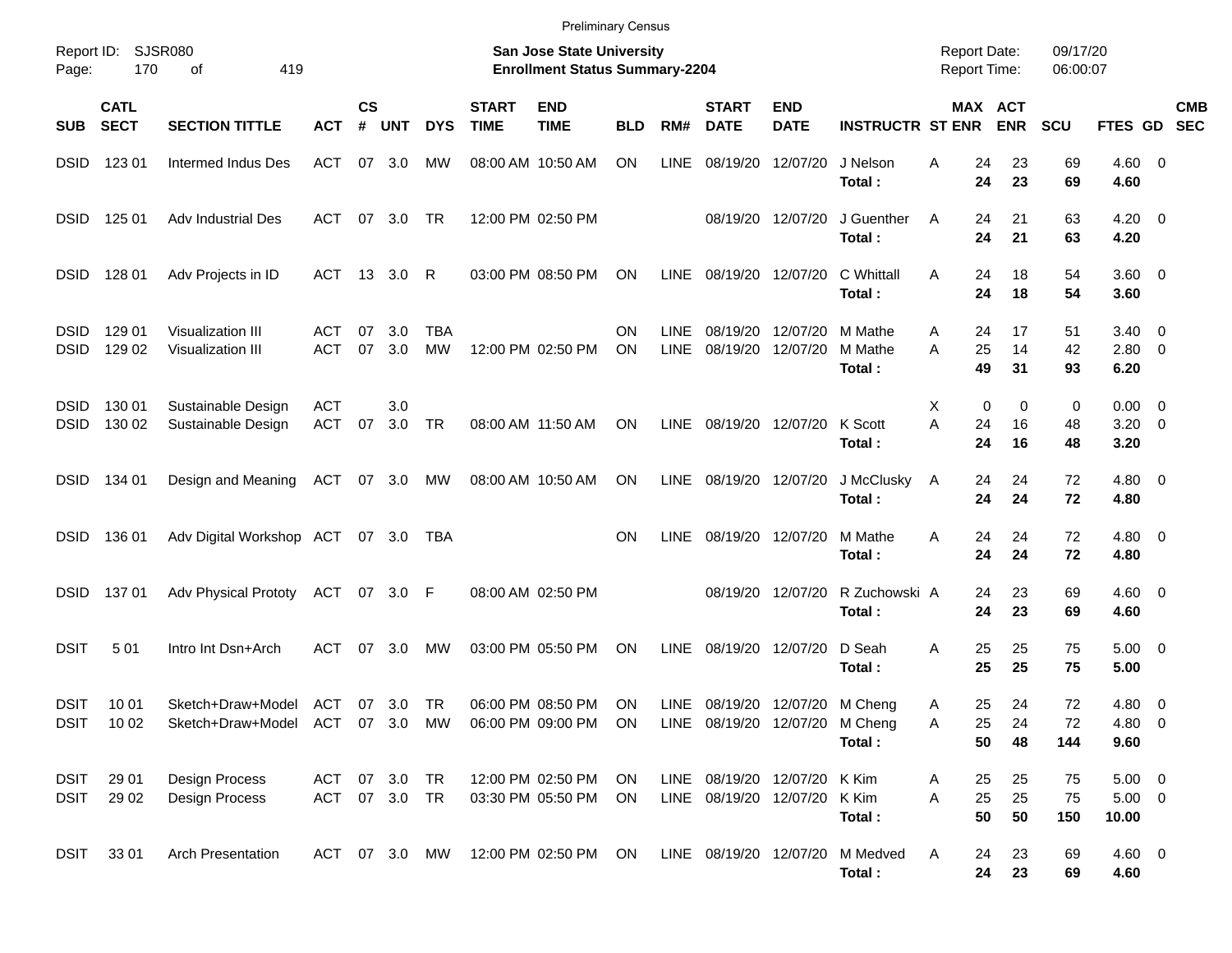|                                           |                            |                                                                |                                        |                |                   |            |                             | <b>Preliminary Census</b>                                                 |            |             |                             |                                                  |                                                       |                                             |                                |                                  |                                       |                          |            |
|-------------------------------------------|----------------------------|----------------------------------------------------------------|----------------------------------------|----------------|-------------------|------------|-----------------------------|---------------------------------------------------------------------------|------------|-------------|-----------------------------|--------------------------------------------------|-------------------------------------------------------|---------------------------------------------|--------------------------------|----------------------------------|---------------------------------------|--------------------------|------------|
| Page:                                     | Report ID: SJSR080<br>171  | 419<br>οf                                                      |                                        |                |                   |            |                             | <b>San Jose State University</b><br><b>Enrollment Status Summary-2204</b> |            |             |                             |                                                  |                                                       | <b>Report Date:</b><br><b>Report Time:</b>  |                                | 09/17/20<br>06:00:07             |                                       |                          |            |
| <b>SUB</b>                                | <b>CATL</b><br><b>SECT</b> | <b>SECTION TITTLE</b>                                          | <b>ACT</b>                             | <b>CS</b><br># | <b>UNT</b>        | <b>DYS</b> | <b>START</b><br><b>TIME</b> | <b>END</b><br><b>TIME</b>                                                 | <b>BLD</b> | RM#         | <b>START</b><br><b>DATE</b> | <b>END</b><br><b>DATE</b>                        | <b>INSTRUCTR ST ENR</b>                               | MAX ACT                                     | <b>ENR</b>                     | SCU                              | FTES GD SEC                           |                          | <b>CMB</b> |
| <b>DSIT</b>                               | 34 01                      | Int Arch Fdn Stud                                              | ACT                                    | 07             | 3.0               | MW         |                             | 08:00 AM 10:50 AM                                                         | <b>ON</b>  | LINE        | 08/19/20 12/07/20           |                                                  | B Tan<br>Total:                                       | A<br>24<br>24                               | 24<br>24                       | 72<br>72                         | 4.80 0<br>4.80                        |                          |            |
| <b>DSIT</b>                               | 8301                       | Vis communicatn 1                                              | <b>ACT</b>                             |                | 07 3.0            | <b>TR</b>  |                             | 08:00 AM 10:50 AM                                                         | <b>ON</b>  | LINE        | 08/19/20 12/07/20           |                                                  | V Maiya<br>Total:                                     | 25<br>Α<br>25                               | 25<br>25                       | 75<br>75                         | $5.00 \t 0$<br>5.00                   |                          |            |
| <b>DSIT</b>                               | 100 01                     | <b>Building Codes</b>                                          | <b>ACT</b>                             | 07             | 3.0               | MW         |                             | 03:00 PM 05:50 PM                                                         | <b>ON</b>  | LINE        | 08/19/20 12/07/20           |                                                  | M Medved<br>Total:                                    | A<br>25<br>25                               | 23<br>23                       | 69<br>69                         | $4.60$ 0<br>4.60                      |                          |            |
| <b>DSIT</b><br><b>DSIT</b><br><b>DSIT</b> | 102 01<br>102 02<br>102 03 | Comp Graph Int Arc<br>Comp Graph Int Arc<br>Comp Graph Int Arc | <b>ACT</b><br><b>ACT</b><br><b>ACT</b> | 07             | 3.0<br>3.0<br>3.0 | MW         |                             | 08:00 AM 10:50 AM                                                         | <b>ON</b>  | <b>LINE</b> | 08/19/20 12/07/20           |                                                  | M Marizad<br>Total:                                   | Х<br>0<br>X<br>$\mathbf 0$<br>25<br>A<br>25 | 0<br>$\mathbf 0$<br>18<br>18   | 0<br>0<br>54<br>54               | $0.00 \t 0$<br>0.00<br>3.60 0<br>3.60 | $\overline{\phantom{0}}$ |            |
| <b>DSIT</b>                               | 103 01                     | Arch. Studio                                                   | <b>ACT</b>                             | 07             | 3.0               | MW         |                             | 12:00 PM 02:50 PM                                                         | ON         | LINE        | 08/19/20 12/07/20           |                                                  | D Seah<br>Total:                                      | A<br>25<br>25                               | 18<br>18                       | 54<br>54                         | $3.60 \ 0$<br>3.60                    |                          |            |
| <b>DSIT</b>                               | 105 01                     | Int Arc Adv Studio                                             | <b>ACT</b>                             | 07             | 3.0               | F          |                             | 08:00 AM 02:50 PM                                                         | ON         | LINE        | 08/19/20 12/07/20           |                                                  | M RajabzadehA<br>Total:                               | 25<br>25                                    | 13<br>13                       | 39<br>39                         | $2.60 \t 0$<br>2.60                   |                          |            |
| <b>DSIT</b>                               | 107 01                     | Furniture Design                                               | <b>ACT</b>                             | 07             | 3.0               | <b>TR</b>  |                             | 12:00 PM 02:50 PM                                                         | <b>ON</b>  | LINE        | 08/19/20                    | 12/07/20                                         | V Maiya<br>Total:                                     | 25<br>Α<br>25                               | 24<br>24                       | 72<br>72                         | $4.80\ 0$<br>4.80                     |                          |            |
| <b>DSIT</b>                               | 108 01                     | Arch Lighting Des                                              | <b>ACT</b>                             |                | 3.0               |            |                             |                                                                           |            |             |                             |                                                  | Total:                                                | X<br>0<br>$\mathbf 0$                       | 0<br>0                         | 0<br>$\bf{0}$                    | $0.00 \t 0$<br>0.00                   |                          |            |
| <b>DSIT</b>                               | 109 01                     | Object Des Interior                                            | <b>ACT</b>                             | 07             | 3.0               | <b>TBA</b> |                             |                                                                           | <b>ON</b>  | LINE        | 08/19/20 12/07/20           |                                                  | M RajabzadehA<br>Total:                               | 24<br>24                                    | 26<br>26                       | 78<br>78                         | $5.20 \ 0$<br>5.20                    |                          |            |
|                                           | DSIT 110 01                | <b>Capstone Thesis</b>                                         | ACT                                    | 07             | 3.0 F             |            |                             | 08:00 AM 02:50 PM                                                         | ON         |             |                             | LINE 08/19/20 12/07/20 E Pries                   | Total:                                                | 25<br>Α<br>25                               | 18<br>18                       | 54<br>54                         | 3.60 0<br>3.60                        |                          |            |
|                                           | Department : Design        |                                                                |                                        |                |                   |            |                             |                                                                           |            |             |                             | <b>Lower Division:</b><br><b>Upper Division:</b> | <b>Department Total:</b><br><b>Graduate Division:</b> | 1351<br>1828<br>0                           | 3179 2760<br>1236<br>1524<br>0 | 8206<br>3708<br>4498<br>$\bf{0}$ | 547.07<br>247.20<br>299.87<br>0.00    |                          |            |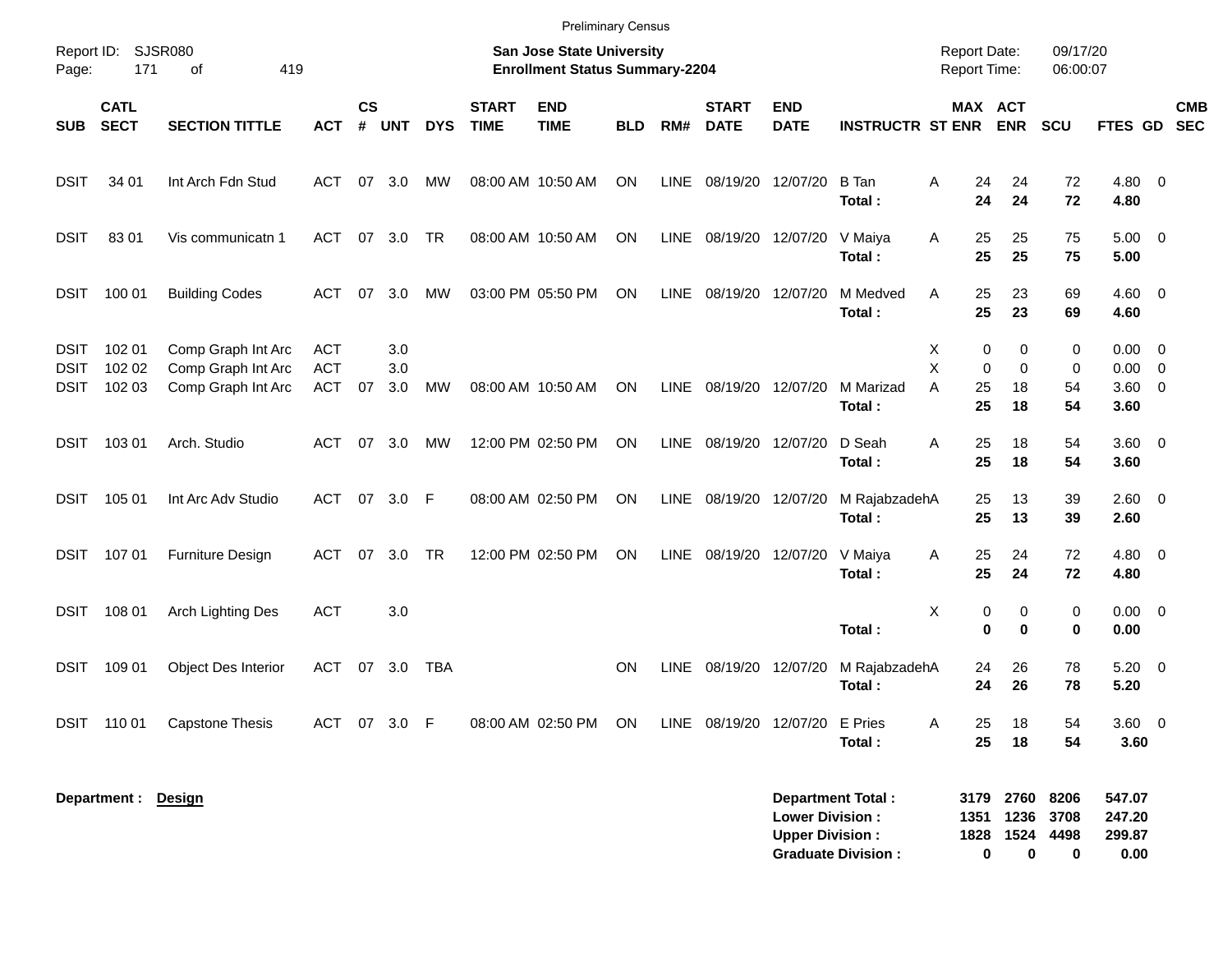|                     |                            |                                  |                |                |            |              |                             |                                                                           | <b>Preliminary Census</b> |             |                             |                                |                                     |   |                                     |            |                      |                |                            |                          |
|---------------------|----------------------------|----------------------------------|----------------|----------------|------------|--------------|-----------------------------|---------------------------------------------------------------------------|---------------------------|-------------|-----------------------------|--------------------------------|-------------------------------------|---|-------------------------------------|------------|----------------------|----------------|----------------------------|--------------------------|
| Report ID:<br>Page: | 172                        | SJSR080<br>419<br>οf             |                |                |            |              |                             | <b>San Jose State University</b><br><b>Enrollment Status Summary-2204</b> |                           |             |                             |                                |                                     |   | <b>Report Date:</b><br>Report Time: |            | 09/17/20<br>06:00:07 |                |                            |                          |
| <b>SUB</b>          | <b>CATL</b><br><b>SECT</b> | <b>SECTION TITTLE</b>            | <b>ACT</b>     | <b>CS</b><br># | <b>UNT</b> | <b>DYS</b>   | <b>START</b><br><b>TIME</b> | <b>END</b><br><b>TIME</b>                                                 | <b>BLD</b>                | RM#         | <b>START</b><br><b>DATE</b> | <b>END</b><br><b>DATE</b>      | <b>INSTRUCTR ST ENR</b>             |   | MAX ACT                             | <b>ENR</b> | <b>SCU</b>           | <b>FTES GD</b> |                            | <b>CMB</b><br><b>SEC</b> |
| <b>College</b>      |                            | <b>Humanities &amp; the Arts</b> |                |                |            |              |                             |                                                                           |                           |             |                             |                                |                                     |   |                                     |            |                      |                |                            |                          |
|                     | Department :               | Film & Theatre                   |                |                |            |              |                             |                                                                           |                           |             |                             |                                |                                     |   |                                     |            |                      |                |                            |                          |
| <b>RTVF</b>         | 10 01                      | Art of Film                      | <b>LEC</b>     | 02             | 3.0        | <b>TBA</b>   |                             |                                                                           | <b>ON</b>                 | <b>LINE</b> | 08/19/20                    | 12/07/20                       | E Perez                             | A | 35                                  | 35         | 105                  | 7.00           | $\overline{\mathbf{0}}$    |                          |
| <b>RTVF</b>         | 10 02                      | Art of Film                      | <b>LEC</b>     | 02             | 3.0        | <b>TBA</b>   |                             |                                                                           | <b>ON</b>                 | <b>LINE</b> | 08/19/20                    | 12/07/20                       | L Walker                            | A | 35                                  | 35         | 105                  | 7.00           | $\overline{0}$             |                          |
| <b>RTVF</b>         | 10 03                      | Art of Film                      | <b>LEC</b>     | 02             | 3.0        | <b>TBA</b>   |                             |                                                                           | <b>ON</b>                 | <b>LINE</b> | 08/19/20                    | 12/07/20                       | <b>H</b> Gilchrist                  | A | 35                                  | 35         | 105                  | 7.00           | $\overline{0}$             |                          |
| <b>RTVF</b>         | 10 04                      | Art of Film                      | <b>LEC</b>     | 02             | 3.0        | <b>TBA</b>   |                             |                                                                           | ON                        | <b>LINE</b> | 08/19/20                    | 12/07/20                       | L Walker                            | A | 35                                  | 35         | 105                  | 7.00           | $\overline{0}$             |                          |
| <b>RTVF</b>         | 10 05                      | Art of Film                      | <b>LEC</b>     | 02             | 3.0        | <b>TBA</b>   |                             |                                                                           | ON                        | <b>LINE</b> | 08/19/20                    | 12/07/20                       | L Walker                            | A | 35                                  | 33         | 99                   | 6.60           | $\overline{0}$             |                          |
| <b>RTVF</b>         | 1080                       | Art of Film                      | <b>LEC</b>     | 02             | 3.0        | <b>TBA</b>   |                             |                                                                           | ON                        | <b>LINE</b> | 08/19/20                    | 12/07/20                       | A McKee                             | A | 35                                  | 35         | 105                  | 7.00           | $\overline{0}$             |                          |
| <b>RTVF</b>         | 1081                       | Art of Film                      | <b>LEC</b>     | 02             | 3.0        | <b>TBA</b>   |                             |                                                                           | ON                        | <b>LINE</b> | 08/19/20                    | 12/07/20                       | S Burtnett                          | A | 35                                  | 35         | 105                  | 7.00           | $\overline{0}$             |                          |
| <b>RTVF</b>         | 1082                       | Art of Film                      | <b>LEC</b>     | 02             | 3.0        | <b>TBA</b>   |                             |                                                                           | ON                        | <b>LINE</b> | 08/19/20                    | 12/07/20                       | S Burtnett                          | A | 35                                  | 35         | 105                  | 7.00           | $\overline{0}$             |                          |
| <b>RTVF</b>         | 1083                       | Art of Film                      | <b>LEC</b>     | 02             | 3.0        | <b>TBA</b>   |                             |                                                                           | ON                        | <b>LINE</b> | 08/19/20                    | 12/07/20                       | H Gilchrist                         | A | 35                                  | 29         | 87                   | 5.80           | $\overline{\mathbf{0}}$    |                          |
|                     |                            |                                  |                |                |            |              |                             |                                                                           |                           |             |                             |                                | Total:                              |   | 315                                 | 307        | 921                  | 61.40          |                            |                          |
| <b>RTVF</b>         | 20 01                      | Intro Audio FilmTV               | <b>LEC</b>     | 02             | 3.0        | M            |                             | 06:00 PM 07:45 PM                                                         | <b>ON</b>                 | <b>LINE</b> | 08/19/20                    | 12/07/20                       | J Abramson                          | A | 18                                  | 17         | 34                   | 3.40           | $\overline{\mathbf{0}}$    |                          |
| <b>RTVF</b>         | 20 02                      | Intro Audio FilmTV               | <b>ACT</b>     | 12             | 0.0        | <b>TBA</b>   |                             |                                                                           | <b>ON</b>                 | <b>LINE</b> | 08/19/20                    | 12/07/20                       | J Abramson                          | A | 18                                  | 17         | 17                   | 0.00           | $\overline{0}$             |                          |
| <b>RTVF</b>         | 20 03                      | Intro Audio FilmTV               | <b>LEC</b>     | 02             | 3.0        | т            |                             | 01:30 PM 03:15 PM                                                         | ON                        | <b>LINE</b> | 08/19/20                    | 12/07/20                       | R Shojaei                           | A | 18                                  | 17         | 34                   | 3.40           | $\overline{0}$             |                          |
| <b>RTVF</b>         | 20 04                      | Intro Audio FilmTV               | <b>ACT</b>     | 12             | 0.0        | <b>TBA</b>   |                             |                                                                           | <b>ON</b>                 | <b>LINE</b> | 08/19/20                    | 12/07/20                       | R Shojaei                           | A | 18                                  | 17         | 17                   | 0.00           | $\overline{0}$             |                          |
| <b>RTVF</b>         | 20 05                      | Intro Audio FilmTV               | <b>LEC</b>     | 02             | 3.0        | R            |                             | 06:00 PM 07:45 PM                                                         | <b>ON</b>                 | <b>LINE</b> | 08/19/20                    | 12/07/20                       | J Abramson                          | A | 18                                  | 17         | 34                   | 3.40           | $\overline{0}$             |                          |
| <b>RTVF</b>         | 20 06                      | Intro Audio FilmTV               | <b>ACT</b>     | 12             | 0.0        | <b>TBA</b>   |                             |                                                                           | <b>ON</b>                 | <b>LINE</b> | 08/19/20                    | 12/07/20                       | J Abramson                          | A | 18                                  | 17         | 17                   | 0.00           | $\overline{0}$             |                          |
| <b>RTVF</b>         | 2080                       | Intro Audio FilmTV               | <b>LEC</b>     | 02             | 3.0        | <b>TBA</b>   |                             |                                                                           | ON                        | <b>LINE</b> | 08/19/20                    | 12/07/20                       | S Miller                            | A | 18                                  | 17         | 34                   | 3.40           | $\overline{0}$             |                          |
| <b>RTVF</b>         | 2081                       | Intro Audio FilmTV               | <b>ACT</b>     | 12             | 0.0        | <b>TBA</b>   |                             |                                                                           | <b>ON</b>                 | <b>LINE</b> | 08/19/20                    | 12/07/20                       | S Miller                            | A | 18                                  | 17         | 17                   | 0.00           | $\overline{\mathbf{0}}$    |                          |
|                     |                            |                                  |                |                |            |              |                             |                                                                           |                           |             |                             |                                | Total:                              |   | 144                                 | 136        | 204                  | 13.60          |                            |                          |
| <b>RTVF</b>         | 21 01                      | <b>KSJS On-Air Operat</b>        | LEC            | 02             | 3.0        | M            |                             | 07:00 PM 07:50 PM                                                         |                           |             | 08/19/20                    | 12/07/20                       | J Biagini                           | A | 35                                  | 14         | 14                   | 2.85           | - 1                        |                          |
| <b>RTVF</b>         | 21 02                      | <b>KSJS On-Air Operat</b>        | <b>ACT</b>     | 07             | 0.0        | <b>TBA</b>   |                             |                                                                           |                           |             | 08/19/20                    | 12/07/20                       | J Biagini                           | A | 35                                  | 14         | 28                   | 0.00           | $\overline{\phantom{0}}$ 1 |                          |
|                     |                            |                                  |                |                |            |              |                             |                                                                           |                           |             |                             |                                | Total:                              |   | 70                                  | 28         | 42                   | 2.85           |                            |                          |
|                     |                            |                                  |                |                |            |              |                             |                                                                           |                           |             |                             |                                |                                     |   |                                     |            |                      |                |                            |                          |
| <b>RTVF</b>         | 30 01                      | Intro Film/TV Prod               | <b>LEC</b>     | 02             | 3.0        | M            |                             | 08:30 AM 10:15 AM                                                         | <b>ON</b>                 | <b>LINE</b> | 08/19/20                    | 12/07/20                       | X Neal-Burgi A                      |   | 18                                  | 17         | 34                   | 3.40           | $\overline{0}$             |                          |
| <b>RTVF</b>         | 30 02                      | Intro Film/TV Prod               | <b>ACT</b>     | 12             | 0.0        | <b>TBA</b>   |                             |                                                                           | ON                        | <b>LINE</b> | 08/19/20                    | 12/07/20                       | X Neal-Burgi A                      |   | 18                                  | 17         | 17                   | 0.00           | 0                          |                          |
| <b>RTVF</b>         | 30 03                      | Intro Film/TV Prod               | <b>LEC</b>     | 02             | 3.0        | $\mathsf{T}$ |                             | 06:00 PM 07:45 PM                                                         | <b>ON</b>                 | LINE        | 08/19/20                    | 12/07/20                       | J Serna                             | A | 18                                  | 18         | 36                   | 3.60           | $\overline{0}$             |                          |
| RTVF                | 30 04                      | Intro Film/TV Prod               | ACT 12 0.0     |                |            | TBA          |                             |                                                                           | <b>ON</b>                 |             |                             | LINE 08/19/20 12/07/20 J Serna |                                     |   | 18                                  | 18         | 18                   | $0.00 \t 0$    |                            |                          |
| <b>RTVF</b>         | 30 05                      | Intro Film/TV Prod               | LEC            |                | 02 3.0     | R            |                             | 01:30 PM 03:15 PM                                                         | <b>ON</b>                 |             |                             |                                | LINE 08/19/20 12/07/20 C Guzzetta   | A | 18                                  | 16         | 32                   | $3.20 \ 0$     |                            |                          |
| <b>RTVF</b>         | 30 06                      | Intro Film/TV Prod               | ACT 12 0.0     |                |            | TBA          |                             |                                                                           | ON.                       |             |                             |                                | LINE 08/19/20 12/07/20 C Guzzetta A |   | 18                                  | 16         | 16                   | $0.00 \quad 0$ |                            |                          |
| <b>RTVF</b>         | 30 07                      | Intro Film/TV Prod               | LEC 02 3.0     |                |            | F            |                             | 09:00 AM 10:45 AM                                                         | -ON                       |             |                             |                                | LINE 08/19/20 12/07/20 C Guzzetta A |   | 18                                  | 13         | 26                   | $2.60 \t 0$    |                            |                          |
| RTVF                | 30 08                      | Intro Film/TV Prod               | ACT 12 0.0     |                |            | TBA          |                             |                                                                           | ON.                       |             |                             |                                | LINE 08/19/20 12/07/20 C Guzzetta A |   | 18                                  | 13         | 13                   | $0.00 \t 0$    |                            |                          |
|                     |                            |                                  |                |                |            |              |                             |                                                                           |                           |             |                             |                                | Total:                              |   | 144                                 | 128        | 192                  | 12.80          |                            |                          |
|                     | RTVF 3180                  | Film/TV Aesthetics               | LEC 02 3.0     |                |            | TBA          |                             |                                                                           | ON                        |             |                             |                                | LINE 08/19/20 12/07/20 B Sarrafan   | A | 30                                  | 29         | 87                   | $5.80\ 0$      |                            |                          |
|                     | RTVF 3181                  | Film/TV Aesthetics               | LEC 02 3.0 TBA |                |            |              |                             |                                                                           | <b>ON</b>                 |             |                             |                                | LINE 08/19/20 12/07/20 B Sarrafan   | A | 30                                  | 30         | 90                   | $6.00 \t 0$    |                            |                          |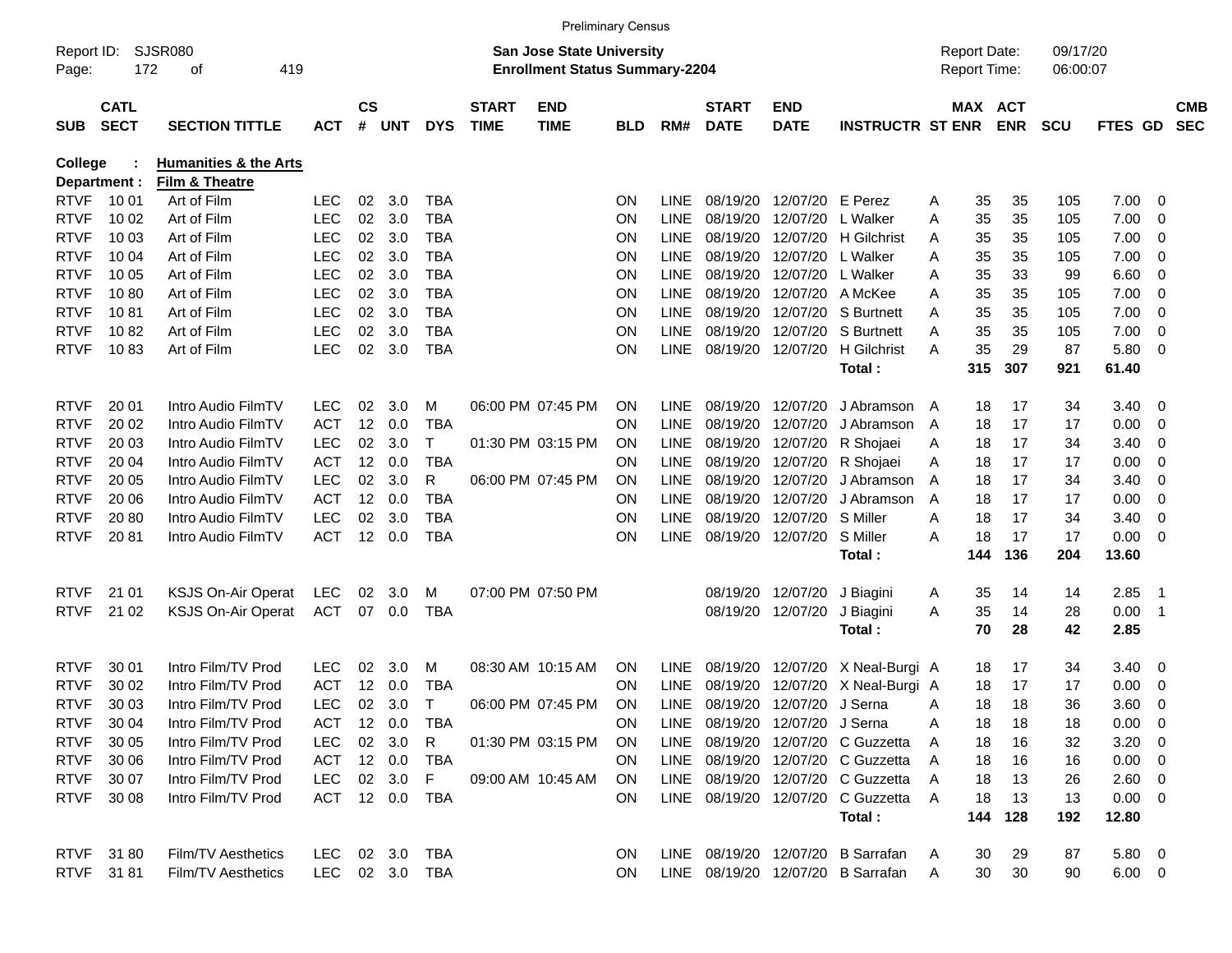|                     |                                                  |                                                        |                          |                    |            |                          |                             |                                                                           | <b>Preliminary Census</b> |                            |                                 |                            |                                     |                                     |                       |                      |                |                                |                          |
|---------------------|--------------------------------------------------|--------------------------------------------------------|--------------------------|--------------------|------------|--------------------------|-----------------------------|---------------------------------------------------------------------------|---------------------------|----------------------------|---------------------------------|----------------------------|-------------------------------------|-------------------------------------|-----------------------|----------------------|----------------|--------------------------------|--------------------------|
| Page:               | <b>SJSR080</b><br>Report ID:<br>173<br>419<br>оf |                                                        |                          |                    |            |                          |                             | <b>San Jose State University</b><br><b>Enrollment Status Summary-2204</b> |                           |                            |                                 |                            |                                     | <b>Report Date:</b><br>Report Time: |                       | 09/17/20<br>06:00:07 |                |                                |                          |
| <b>SUB</b>          | <b>CATL</b><br><b>SECT</b>                       | <b>SECTION TITTLE</b>                                  | <b>ACT</b>               | $\mathsf{cs}$<br># | <b>UNT</b> | <b>DYS</b>               | <b>START</b><br><b>TIME</b> | <b>END</b><br><b>TIME</b>                                                 | <b>BLD</b>                | RM#                        | <b>START</b><br><b>DATE</b>     | <b>END</b><br><b>DATE</b>  | <b>INSTRUCTR ST ENR</b>             |                                     | MAX ACT<br><b>ENR</b> | <b>SCU</b>           | <b>FTES GD</b> |                                | <b>CMB</b><br><b>SEC</b> |
|                     |                                                  |                                                        |                          |                    |            |                          |                             |                                                                           |                           |                            |                                 |                            | Total:                              | 60                                  | 59                    | 177                  | 11.80          |                                |                          |
| <b>RTVF</b>         | 80 01                                            | Introduction to Medi                                   | <b>LEC</b>               | 02                 | 3.0        | MW                       |                             | 10:30 AM 11:45 AM                                                         | OΝ                        | <b>LINE</b>                | 08/19/20                        | 12/07/20                   | C Burrows                           | 35<br>Α                             | 34                    | 102                  | 6.80           | $\overline{\phantom{0}}$       |                          |
| <b>RTVF</b>         | 80 02                                            | Introduction to Medi                                   | <b>LEC</b>               | 02                 | 3.0        | MW                       |                             | 12:00 PM 01:15 PM                                                         | ΟN                        | <b>LINE</b>                | 08/19/20                        | 12/07/20                   | C Burrows                           | 35<br>Α                             | 32                    | 96                   | 6.40           | $\overline{\phantom{0}}$       |                          |
|                     |                                                  |                                                        |                          |                    |            |                          |                             |                                                                           |                           |                            |                                 |                            | Total:                              | 70                                  | 66                    | 198                  | 13.20          |                                |                          |
| <b>RTVF</b>         | 82 01                                            | Intro Film History                                     | <b>LEC</b>               | 02                 | 3.0        | M                        |                             | 03:00 PM 05:45 PM                                                         | OΝ                        | <b>LINE</b>                | 08/19/20                        | 12/07/20                   | J Todd                              | 35<br>Α                             | 34                    | 102                  | 6.80           | $\overline{\phantom{0}}$       |                          |
| <b>RTVF</b>         | 82 80                                            | Intro Film History                                     | <b>LEC</b>               | 02                 | 3.0        | <b>TBA</b>               |                             |                                                                           | ΟN                        | <b>LINE</b>                | 08/19/20                        | 12/07/20                   | S Sublett                           | 35<br>Α                             | 34                    | 102                  | 6.80           | $\overline{\phantom{0}}$       |                          |
|                     |                                                  |                                                        |                          |                    |            |                          |                             |                                                                           |                           |                            |                                 |                            | Total:                              | 70                                  | 68                    | 204                  | 13.60          |                                |                          |
| <b>RTVF</b>         | 110 01                                           | Media and Culture                                      | <b>LEC</b>               | 02                 | 3.0        | MW                       |                             | 09:00 AM 10:15 AM                                                         | OΝ                        | <b>LINE</b>                | 08/19/20                        | 12/07/20 Z Hasan           |                                     | 35<br>Α                             | 35                    | 105                  | 7.00           | $\overline{\phantom{0}}$       |                          |
| <b>RTVF</b>         | 110 02                                           | <b>Media and Culture</b>                               | <b>LEC</b>               | 02                 | 3.0        | TBA                      |                             |                                                                           | ΟN                        | <b>LINE</b>                | 08/19/20                        | 12/07/20                   | J Biagini                           | 35<br>Α                             | 34                    | 102                  | 6.80           | $\overline{\mathbf{0}}$        |                          |
| <b>RTVF</b>         | 110 03                                           | <b>Media and Culture</b>                               | <b>LEC</b>               | 02                 | 3.0        | TBA                      |                             |                                                                           | ON                        | <b>LINE</b>                | 08/19/20                        | 12/07/20                   | J Biagini                           | 35<br>Α                             | 35                    | 105                  | 7.00           | $\overline{\mathbf{0}}$        |                          |
| <b>RTVF</b>         | 110 04                                           | <b>Media and Culture</b>                               | <b>LEC</b>               | 02                 | 3.0        | TBA                      |                             |                                                                           | ΟN                        | <b>LINE</b>                | 08/19/20                        | 12/07/20                   | K Massey                            | 35<br>Α                             | 35                    | 105                  | 7.00           | $\overline{\mathbf{0}}$        |                          |
| <b>RTVF</b>         | 110 05                                           | <b>Media and Culture</b>                               | <b>LEC</b>               | 02                 | 3.0        | TR                       |                             | 09:00 AM 10:15 AM                                                         | OΝ                        | <b>LINE</b>                | 08/19/20                        | 12/07/20                   | O White                             | 35<br>Α                             | 35                    | 105                  | 7.00           | $\overline{\mathbf{0}}$        |                          |
| <b>RTVF</b>         | 110 06                                           | Media and Culture                                      | <b>LEC</b>               | 02                 | 3.0        | TR.                      |                             | 10:30 AM 11:45 AM                                                         | OΝ                        | <b>LINE</b>                | 08/19/20                        | 12/07/20 Z Hasan           |                                     | 35<br>Α                             | 34                    | 102                  | 6.80           | $\overline{\mathbf{0}}$        |                          |
| <b>RTVF</b>         | 110 07                                           | <b>Media and Culture</b>                               | <b>LEC</b>               | 02                 | 3.0        | <b>TBA</b>               |                             |                                                                           | ΟN                        | LINE                       |                                 | 08/19/20 12/07/20 A Berney |                                     | 35<br>Α                             | 35                    | 105                  | 7.00           | $\overline{\mathbf{0}}$        |                          |
| <b>RTVF</b>         | 110 08                                           | <b>Media and Culture</b>                               | <b>LEC</b>               |                    | 3.0        |                          |                             |                                                                           |                           |                            |                                 |                            |                                     | х                                   | 0<br>0                | 0                    | 0.00           | 0                              |                          |
| <b>RTVF</b>         | 11080                                            | Media and Culture                                      | <b>LEC</b>               | 02                 | 3.0        | TBA                      |                             |                                                                           | ΟN                        | <b>LINE</b>                |                                 | 08/19/20 12/07/20          | K Massey                            | 35<br>Α                             | 35                    | 105                  | 7.00           | $\overline{\mathbf{0}}$        |                          |
| <b>RTVF</b>         | 110 81                                           | <b>Media and Culture</b>                               | <b>LEC</b>               | 02                 | 3.0        | TBA                      |                             |                                                                           | ΟN                        | <b>LINE</b>                | 08/19/20                        | 12/07/20                   | K Massey                            | 35<br>Α                             | 35                    | 105                  | 7.00           | $\overline{\mathbf{0}}$        |                          |
| <b>RTVF</b>         | 11082                                            | <b>Media and Culture</b>                               | <b>LEC</b>               | 02                 | 3.0        | TBA                      |                             |                                                                           | ΟN                        | <b>LINE</b>                | 08/19/20                        | 12/07/20                   | K Clark                             | 35<br>Α                             | 32                    | 96                   | 6.40           | 0                              |                          |
| <b>RTVF</b>         | 11083                                            | Media and Culture                                      | <b>LEC</b>               | 02                 | 3.0        | <b>TBA</b>               |                             |                                                                           | ΟN                        | <b>LINE</b>                |                                 | 08/19/20 12/07/20          | A Berney<br>Total:                  | 35<br>A<br>385                      | 34<br>379             | 102<br>1137          | 6.80<br>75.80  | - 0                            |                          |
|                     |                                                  |                                                        |                          |                    |            |                          |                             |                                                                           |                           |                            |                                 |                            |                                     |                                     |                       |                      |                |                                |                          |
| <b>RTVF</b>         | 111 01                                           | Alternative Cinema                                     | <b>LEC</b>               | 02                 | 3.0        | TBA                      |                             |                                                                           | ON                        | <b>LINE</b>                | 08/19/20                        | 12/07/20                   | L Walker                            | 35<br>Α                             | 35                    | 105                  | $7.00 \t 0$    |                                |                          |
| <b>RTVF</b>         | 111 02                                           | <b>Alternative Cinema</b>                              | <b>LEC</b>               | 02                 | 3.0        | <b>TBA</b>               |                             |                                                                           | ΟN                        | <b>LINE</b>                | 08/19/20                        | 12/07/20                   | J Todd                              | 35<br>Α                             | 35                    | 105                  | 7.00           | $\overline{\mathbf{0}}$        |                          |
| <b>RTVF</b>         | 111 03                                           | <b>Alternative Cinema</b>                              | <b>LEC</b>               | 02                 | 3.0        | <b>TBA</b>               |                             |                                                                           | ON                        | <b>LINE</b>                | 08/19/20<br>08/19/20            | 12/07/20                   | J Todd<br><b>H</b> Gilchrist        | 35<br>Α                             | 33                    | 99                   | 6.60           | $\overline{\mathbf{0}}$        |                          |
| <b>RTVF</b><br>RTVF | 111 04<br>111 80                                 | <b>Alternative Cinema</b><br><b>Alternative Cinema</b> | <b>LEC</b><br><b>LEC</b> | 02<br>02           | 3.0<br>3.0 | <b>TBA</b><br><b>TBA</b> |                             |                                                                           | ON                        | <b>LINE</b><br><b>LINE</b> | 08/19/20                        | 12/07/20<br>12/07/20       | <b>R</b> Raimist                    | 35<br>Α<br>35                       | 35<br>35              | 105<br>105           | 7.00<br>7.00   | $\overline{\mathbf{0}}$        |                          |
| <b>RTVF</b>         | 111 81                                           | <b>Alternative Cinema</b>                              | <b>LEC</b>               | 02                 | 3.0        | TBA                      |                             |                                                                           | ΟN<br>ΟN                  | <b>LINE</b>                |                                 | 08/19/20 12/07/20          | J Todd                              | Α<br>35<br>Α                        | 35                    | 105                  | 7.00           | $\overline{\mathbf{0}}$<br>- 0 |                          |
|                     | RTVF 111 82                                      | Alternative Cinema                                     | LEC                      |                    | 02 3.0     | TBA                      |                             |                                                                           | ΟN                        |                            |                                 |                            | LINE 08/19/20 12/07/20 R Shojaei    | 35<br>A                             | 33                    | 99                   | $6.60 \quad 0$ |                                |                          |
|                     | RTVF 111 83                                      | Alternative Cinema                                     | <b>LEC</b>               |                    | 02 3.0     | TBA                      |                             |                                                                           | ON                        | LINE                       |                                 |                            | 08/19/20 12/07/20 H Gilchrist       | 35<br>Α                             | 32                    | 96                   | $6.40\quad 0$  |                                |                          |
|                     | RTVF 111 84                                      | Alternative Cinema                                     | <b>LEC</b>               |                    | 02 3.0     | TBA                      |                             |                                                                           | ON                        | LINE                       |                                 |                            | 08/19/20 12/07/20 R Raimist         | 35<br>Α                             | 32                    | 96                   | $6.40\quad 0$  |                                |                          |
|                     | RTVF 111 85                                      | Alternative Cinema                                     | <b>LEC</b>               |                    | 02 3.0     | TBA                      |                             |                                                                           | ON.                       |                            | LINE 08/19/20 12/07/20 Z Hasan  |                            |                                     | 35<br>Α                             | 32                    | 96                   | $6.40\quad 0$  |                                |                          |
|                     |                                                  |                                                        |                          |                    |            |                          |                             |                                                                           |                           |                            |                                 |                            | Total:                              | 350                                 | 337                   | 1011                 | 67.40          |                                |                          |
|                     | RTVF 120 01                                      | Intm Audio Film/TV                                     | LEC.                     |                    | 02 3.0     | $\top$                   |                             | 06:00 PM 07:45 PM                                                         | <b>ON</b>                 |                            |                                 |                            | LINE 08/19/20 12/07/20 J Abramson A | 18                                  | 9                     | 18                   | 1.80 0         |                                |                          |
|                     | RTVF 120 02                                      | Intm Audio Film/TV                                     | ACT                      |                    | 12 0.0     | TBA                      |                             |                                                                           | ON.                       |                            |                                 |                            | LINE 08/19/20 12/07/20 J Abramson   | 18<br>A                             | 9                     | 9                    | $0.00 \t 0$    |                                |                          |
|                     | RTVF 120 03                                      | Intm Audio Film/TV                                     | LEC                      |                    | 02 3.0 W   |                          |                             | 06:00 PM 07:45 PM                                                         | <b>ON</b>                 |                            | LINE 08/19/20 12/07/20 S Miller |                            |                                     | 18<br>Α                             | 11                    | 22                   | $2.20 \t 0$    |                                |                          |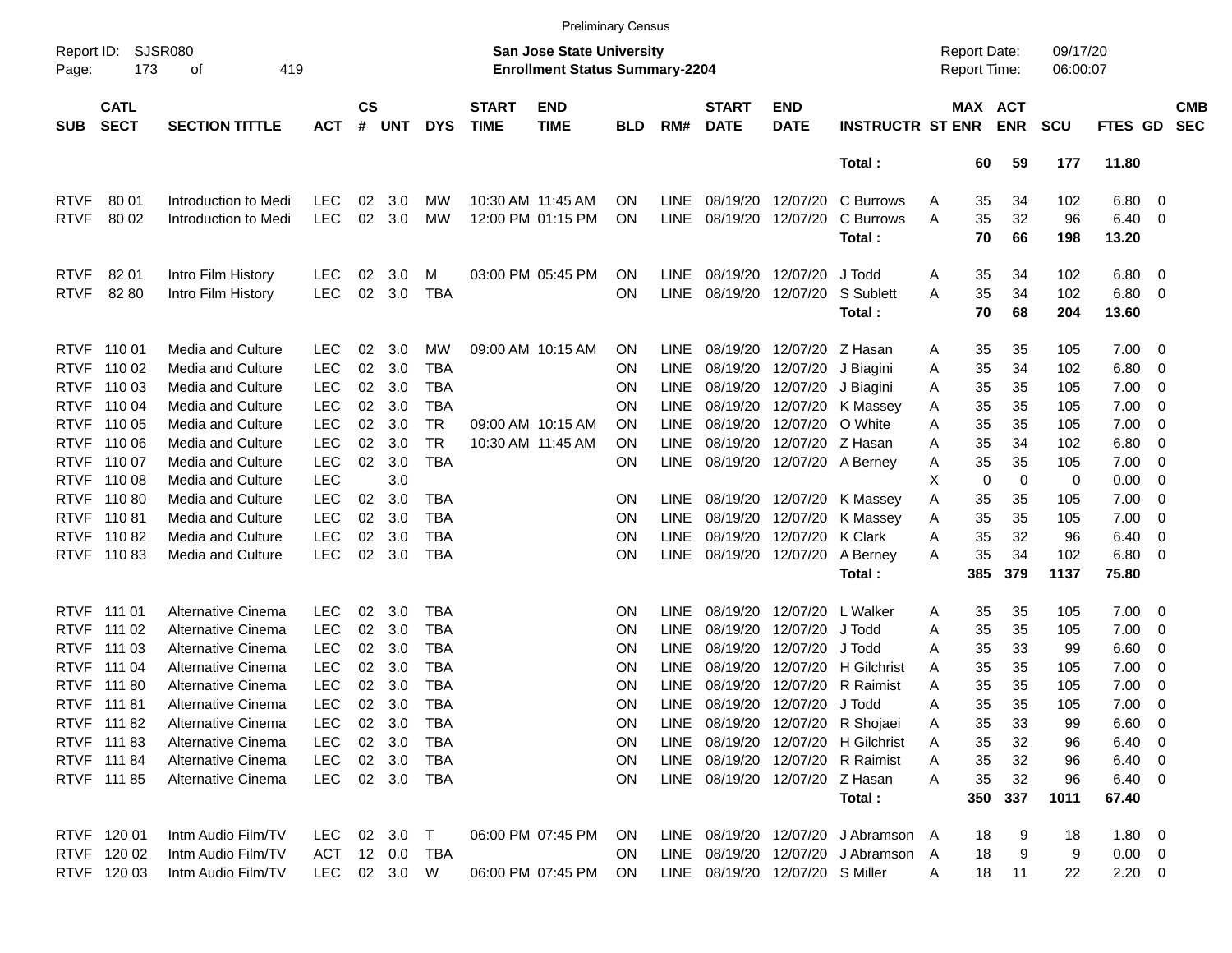|                                                                                        |                                                          |                                                                                                                                  |                                                                                  |                                  |                                        |                                                                  |                             | <b>Preliminary Census</b>                                                 |                                  |                                                                                        |                                                                      |                                                                      |                                                                                                |                            |                                     |                                          |                                                      |                                              |                                                                                                       |                          |
|----------------------------------------------------------------------------------------|----------------------------------------------------------|----------------------------------------------------------------------------------------------------------------------------------|----------------------------------------------------------------------------------|----------------------------------|----------------------------------------|------------------------------------------------------------------|-----------------------------|---------------------------------------------------------------------------|----------------------------------|----------------------------------------------------------------------------------------|----------------------------------------------------------------------|----------------------------------------------------------------------|------------------------------------------------------------------------------------------------|----------------------------|-------------------------------------|------------------------------------------|------------------------------------------------------|----------------------------------------------|-------------------------------------------------------------------------------------------------------|--------------------------|
| Report ID:<br>Page:                                                                    | <b>SJSR080</b><br>174                                    | 419<br>оf                                                                                                                        |                                                                                  |                                  |                                        |                                                                  |                             | <b>San Jose State University</b><br><b>Enrollment Status Summary-2204</b> |                                  |                                                                                        |                                                                      |                                                                      |                                                                                                |                            | <b>Report Date:</b><br>Report Time: |                                          | 09/17/20<br>06:00:07                                 |                                              |                                                                                                       |                          |
| <b>SUB</b>                                                                             | <b>CATL</b><br><b>SECT</b>                               | <b>SECTION TITTLE</b>                                                                                                            | <b>ACT</b>                                                                       | $\mathsf{cs}$<br>$\#$            | <b>UNT</b>                             | <b>DYS</b>                                                       | <b>START</b><br><b>TIME</b> | <b>END</b><br><b>TIME</b>                                                 | <b>BLD</b>                       | RM#                                                                                    | <b>START</b><br><b>DATE</b>                                          | <b>END</b><br><b>DATE</b>                                            | <b>INSTRUCTR ST ENR</b>                                                                        |                            | MAX ACT                             | <b>ENR</b>                               | <b>SCU</b>                                           | FTES GD                                      |                                                                                                       | <b>CMB</b><br><b>SEC</b> |
| <b>RTVF</b><br><b>RTVF</b><br><b>RTVF</b>                                              | 120 04<br>120 05<br>120 06                               | Intm Audio Film/TV<br>Intm Audio Film/TV<br>Intm Audio Film/TV                                                                   | ACT<br><b>LEC</b><br><b>ACT</b>                                                  | $12 \,$<br>02<br>12              | 0.0<br>3.0<br>0.0                      | TBA<br>R<br><b>TBA</b>                                           |                             | 01:30 PM 03:15 PM                                                         | <b>ON</b><br>ON<br>ΟN            | <b>LINE</b><br><b>LINE</b><br><b>LINE</b>                                              | 08/19/20<br>08/19/20<br>08/19/20                                     | 12/07/20<br>12/07/20<br>12/07/20                                     | S Miller<br>R Shojaei<br>R Shojaei<br>Total:                                                   | Α<br>Α<br>A                | 18<br>18<br>18<br>108               | 11<br>15<br>15<br>70                     | 11<br>30<br>15<br>105                                | 0.00<br>3.00<br>0.00<br>7.00                 | - 0<br>- 0<br>$\overline{\phantom{0}}$                                                                |                          |
| <b>RTVF</b>                                                                            | 121 01                                                   | <b>KSJS-FM Radio</b>                                                                                                             | ACT                                                                              | 20                               | 3.0                                    | M                                                                |                             | 06:00 PM 06:50 PM                                                         |                                  |                                                                                        | 08/19/20                                                             | 12/07/20                                                             | A McKee<br>Total:                                                                              | A                          | 132<br>132                          | 44<br>44                                 | 44<br>44                                             | 8.80 0<br>8.80                               |                                                                                                       |                          |
| <b>RTVF</b><br><b>RTVF</b>                                                             | 122 80<br>12281                                          | <b>KSJS Management</b><br><b>KSJS Management</b>                                                                                 | <b>LEC</b><br><b>ACT</b>                                                         | 05<br>07                         | 3.0<br>0.0                             | TBA<br><b>TBA</b>                                                |                             |                                                                           |                                  |                                                                                        | 08/19/20<br>08/19/20                                                 | 12/07/20<br>12/07/20                                                 | K Massey<br>K Massey<br>Total:                                                                 | A<br>A                     | 20<br>20<br>40                      | 14<br>14<br>28                           | 14<br>28<br>42                                       | $2.80 \t 0$<br>0.00<br>2.80                  | $\overline{\phantom{0}}$                                                                              |                          |
| <b>RTVF</b><br><b>RTVF</b><br><b>RTVF</b><br><b>RTVF</b><br><b>RTVF</b><br><b>RTVF</b> | 130 01<br>130 02<br>130 03<br>130 04<br>130 05<br>130 06 | Inter Film/TV Prod<br>Inter Film/TV Prod<br>Inter Film/TV Prod<br>Inter Film/TV Prod<br>Inter Film/TV Prod<br>Inter Film/TV Prod | <b>LEC</b><br><b>ACT</b><br><b>LEC</b><br><b>ACT</b><br><b>LEC</b><br><b>ACT</b> | 02<br>12<br>02<br>12<br>02<br>12 | 3.0<br>0.0<br>3.0<br>0.0<br>3.0<br>0.0 | TBA<br><b>TBA</b><br><b>TBA</b><br><b>TBA</b><br>F<br><b>TBA</b> |                             | 01:30 PM 03:15 PM                                                         | ΟN<br>ΟN<br>ΟN<br>ΟN<br>ΟN<br>ΟN | <b>LINE</b><br><b>LINE</b><br><b>LINE</b><br><b>LINE</b><br><b>LINE</b><br><b>LINE</b> | 08/19/20<br>08/19/20<br>08/19/20<br>08/19/20<br>08/19/20<br>08/19/20 | 12/07/20<br>12/07/20<br>12/07/20<br>12/07/20<br>12/07/20<br>12/07/20 | <b>B</b> Sarrafan<br><b>B</b> Sarrafan<br>C Guzzetta<br>C Guzzetta<br>C Guzzetta<br>C Guzzetta | A<br>Α<br>Α<br>A<br>A<br>A | 18<br>18<br>18<br>18<br>18<br>18    | 11<br>11<br>$\mathbf{1}$<br>-1<br>8<br>8 | 22<br>11<br>$\overline{2}$<br>$\mathbf 1$<br>16<br>8 | 2.20<br>0.00<br>0.20<br>0.00<br>1.60<br>0.00 | - 0<br>- 0<br>$\overline{\mathbf{0}}$<br>$\overline{0}$<br>$\overline{0}$<br>$\overline{\phantom{0}}$ |                          |
| <b>RTVF</b><br><b>RTVF</b>                                                             |                                                          | 131A 01 Color Correction<br>131A 02 Color Correction                                                                             | LEC.<br><b>ACT</b>                                                               | 02<br>12                         | 3.0<br>0.0                             | W<br>W                                                           |                             | 01:30 PM 03:15 PM<br>03:30 PM 05:15 PM                                    | ON<br>ΟN                         | LINE<br><b>LINE</b>                                                                    | 08/19/20<br>08/19/20                                                 | 12/07/20<br>12/07/20                                                 | Total:<br><b>B</b> Sarrafan<br><b>B</b> Sarrafan<br>Total:                                     | A<br>A                     | 108<br>18<br>18<br>36               | 40<br>18<br>18<br>36                     | 60<br>36<br>18<br>54                                 | 4.00<br>3.60<br>0.00<br>3.60                 | $\overline{\mathbf{0}}$<br>$\overline{\phantom{0}}$                                                   |                          |
| <b>RTVF</b><br><b>RTVF</b>                                                             |                                                          | 131B 01 PostProd Edt<br>131B 02 PostProd Edt                                                                                     | LEC.<br><b>ACT</b>                                                               | 02<br>12                         | 3.0<br>0.0                             | м<br>м                                                           |                             | 07:00 PM 08:45 PM<br>09:00 PM 10:45 PM                                    | ON<br>ΟN                         | LINE<br><b>LINE</b>                                                                    | 08/19/20<br>08/19/20                                                 | 12/07/20<br>12/07/20                                                 | H Mathias<br>H Mathias<br>Total:                                                               | A<br>Α                     | 18<br>18<br>36                      | 18<br>18<br>36                           | 36<br>18<br>54                                       | 3.60<br>0.00<br>3.60                         | $\overline{\phantom{0}}$<br>$\overline{\phantom{0}}$                                                  |                          |
| <b>RTVF</b><br><b>RTVF</b>                                                             |                                                          | 132A 01 Intr Cinematograph<br>132A 02 Intr Cinematograph                                                                         | <b>LEC</b><br><b>ACT</b>                                                         | 02                               | 3.0<br>12 0.0                          | м<br>м                                                           |                             | 03:00 PM 04:45 PM<br>05:00 PM 06:45 PM                                    | ON<br>ΟN                         | <b>LINE</b><br><b>LINE</b>                                                             | 08/19/20<br>08/19/20                                                 | 12/07/20<br>12/07/20                                                 | H Mathias<br>H Mathias<br>Total:                                                               | A<br>Α                     | 18<br>18<br>36                      | 18<br>18<br>36                           | 36<br>18<br>54                                       | 3.60<br>0.00<br>3.60                         | $\overline{\mathbf{0}}$<br>- 0                                                                        |                          |
|                                                                                        |                                                          | RTVF 132B 01 Adv Cinematography<br>RTVF 132B 02 Adv Cinematography ACT 12 0.0 W                                                  | LEC                                                                              |                                  | 02 3.0                                 | <b>W</b>                                                         |                             | 03:00 PM 04:45 PM<br>05:00 PM 06:45 PM                                    | <b>ON</b><br><b>ON</b>           |                                                                                        | LINE 08/19/20 12/07/20                                               |                                                                      | LINE 08/19/20 12/07/20 H Mathias<br>H Mathias<br>Total:                                        | A<br>A                     | 18<br>18<br>36                      | 10<br>10<br>20                           | 20<br>10<br>30                                       | $2.00 \t 0$<br>$0.00 \t 0$<br>2.00           |                                                                                                       |                          |
|                                                                                        | RTVF 133 01                                              | Film/TV Mgmnt                                                                                                                    | LEC                                                                              |                                  | 02 3.0 W                               |                                                                  |                             | 03:00 PM 05:45 PM                                                         | ON                               |                                                                                        | LINE 08/19/20 12/07/20                                               |                                                                      | N Martinez<br>Total:                                                                           | A                          | 25<br>25                            | 24<br>24                                 | 72<br>72                                             | 4.80 0<br>4.80                               |                                                                                                       |                          |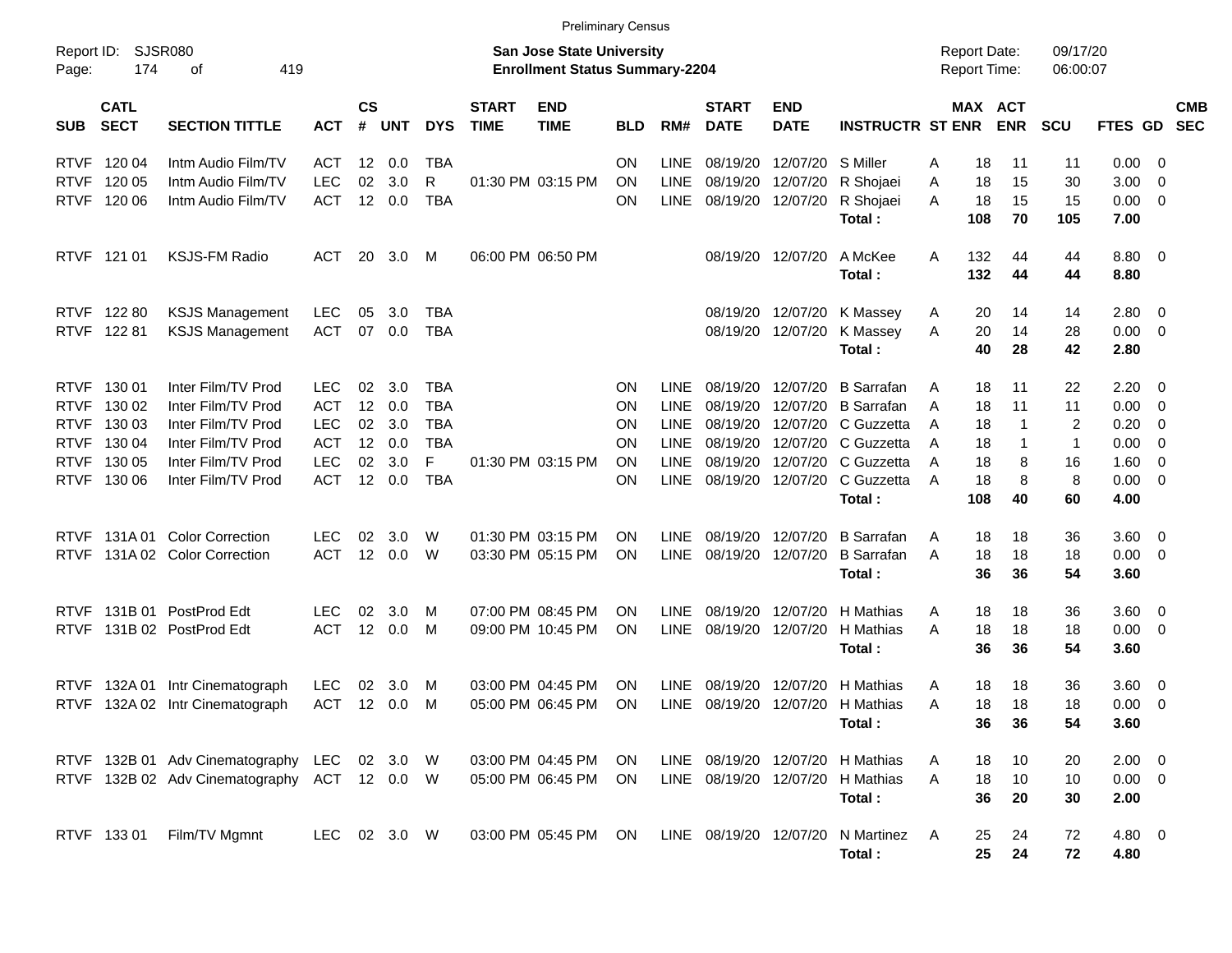|                     |                            |                                                    |                          |                |            |                        |                             | <b>Preliminary Census</b>                                                 |            |                            |                             |                                 |                                            |                                            |                   |                      |                            |                          |                          |
|---------------------|----------------------------|----------------------------------------------------|--------------------------|----------------|------------|------------------------|-----------------------------|---------------------------------------------------------------------------|------------|----------------------------|-----------------------------|---------------------------------|--------------------------------------------|--------------------------------------------|-------------------|----------------------|----------------------------|--------------------------|--------------------------|
| Report ID:<br>Page: | 175                        | SJSR080<br>419<br>οf                               |                          |                |            |                        |                             | <b>San Jose State University</b><br><b>Enrollment Status Summary-2204</b> |            |                            |                             |                                 |                                            | <b>Report Date:</b><br><b>Report Time:</b> |                   | 09/17/20<br>06:00:07 |                            |                          |                          |
| <b>SUB</b>          | <b>CATL</b><br><b>SECT</b> | <b>SECTION TITTLE</b>                              | <b>ACT</b>               | <b>CS</b><br># | <b>UNT</b> | <b>DYS</b>             | <b>START</b><br><b>TIME</b> | <b>END</b><br><b>TIME</b>                                                 | <b>BLD</b> | RM#                        | <b>START</b><br><b>DATE</b> | <b>END</b><br><b>DATE</b>       | <b>INSTRUCTR ST ENR</b>                    | MAX ACT                                    | <b>ENR</b>        | <b>SCU</b>           | FTES GD                    |                          | <b>CMB</b><br><b>SEC</b> |
| <b>RTVF</b>         | 136 01                     | Adv Film/TV Prod                                   | <b>LEC</b>               | 02             | 3.0        | W                      |                             | 07:00 PM 08:45 PM                                                         | ON         | <b>LINE</b>                | 08/19/20                    | 12/07/20                        | H Mathias                                  | 18<br>Α                                    | 9                 | 18                   | 1.80 0                     |                          |                          |
|                     | RTVF 136 02                | Adv Film/TV Prod                                   | <b>ACT</b>               |                | 12 0.0     | W                      |                             | 09:00 PM 10:45 PM                                                         | ON         | <b>LINE</b>                | 08/19/20                    | 12/07/20                        | H Mathias<br>Total:                        | A<br>18<br>36                              | 9<br>18           | 9<br>27              | $0.00 \t 0$<br>1.80        |                          |                          |
|                     | RTVF 160 01                | Intro Screenwriting                                | SEM                      | 04             | 3.0        | м                      |                             | 03:00 PM 05:45 PM                                                         | ΟN         | <b>LINE</b>                | 08/19/20                    | 12/07/20 B Dallas               |                                            | 25<br>A                                    | 23                | 69                   | 4.70 2                     |                          |                          |
|                     | RTVF 160 80                | Intro Screenwriting                                | SEM                      | 04             | 3.0        | <b>TBA</b>             |                             |                                                                           | ON         | LINE                       | 08/19/20                    |                                 | 12/07/20 S Sublett<br>Total:               | 25<br>A<br>50                              | 23<br>46          | 69<br>138            | 4.65<br>9.35               | $\overline{1}$           |                          |
|                     | RTVF 161 01                | <b>Adv Screenwriting</b>                           | <b>LEC</b>               |                | 01 3.0     | R                      |                             | 03:00 PM 05:45 PM                                                         | <b>ON</b>  | <b>LINE</b>                |                             |                                 | 08/19/20 12/07/20 L Schapiro<br>Total:     | 25<br>A<br>25                              | 21<br>21          | 63<br>63             | 4.35 3<br>4.35             |                          |                          |
|                     | RTVF 16380                 | <b>Television Series</b>                           | <b>LEC</b>               | 02             | 3.0        | <b>TBA</b>             |                             |                                                                           | ON         | <b>LINE</b>                | 08/19/20                    | 12/07/20 R Welch                |                                            | 25<br>A                                    | 23                | 46                   | $4.60 \quad 0$             |                          |                          |
|                     | RTVF 16381                 | <b>Television Series</b>                           | ACT                      | 07             | 0.0        | <b>TBA</b>             |                             |                                                                           | ΟN         | <b>LINE</b>                |                             | 08/19/20 12/07/20 R Welch       | Total:                                     | 25<br>Α<br>50                              | 23<br>46          | 23<br>69             | $0.00 \t 0$<br>4.60        |                          |                          |
| <b>RTVF</b>         |                            | 180S 80 Individual Studies                         | <b>SUP</b>               |                | 78 3.0     | TBA                    |                             |                                                                           | ON         | <b>LINE</b>                |                             |                                 | 08/19/20 12/07/20 E Miranda-Ra A<br>Total: | 5<br>5                                     | 2<br>$\mathbf{2}$ | 0<br>0               | $0.40 \quad 0$<br>0.40     |                          |                          |
|                     | RTVF 181 01                | Modrn Film History                                 | <b>LEC</b>               |                | 02 3.0 M   |                        |                             | 06:00 PM 08:45 PM                                                         | ON         | LINE                       |                             | 08/19/20 12/07/20               | J Todd                                     | 30<br>Α                                    | 29                | 87                   | 5.80 0                     |                          |                          |
|                     |                            |                                                    |                          |                |            |                        |                             |                                                                           |            |                            |                             |                                 | Total:                                     | 30                                         | 29                | 87                   | 5.80                       |                          |                          |
|                     | RTVF 18301                 | Study-Resrch RTVF                                  | LEC                      |                | 03 3.0 TR  |                        |                             | 12:00 PM 01:15 PM                                                         | ON         | LINE                       |                             | 08/19/20 12/07/20               | C Burrows<br>Total:                        | 40<br>Α<br>40                              | 42<br>42          | 126<br>126           | 8.40 0<br>8.40             |                          |                          |
|                     | RTVF 185 01                | <b>Spec Topics RTVF</b>                            | SEM 05 3.0               |                |            | МW                     |                             | 01:30 PM 02:45 PM                                                         | ON         | <b>LINE</b>                |                             | 08/19/20 12/07/20               | C Burrows<br>Total:                        | A<br>40<br>40                              | 39<br>39          | 117<br>117           | 7.80 0<br>7.80             |                          |                          |
|                     |                            |                                                    |                          |                |            |                        |                             |                                                                           |            |                            |                             |                                 |                                            |                                            |                   |                      |                            |                          |                          |
| <b>RTVF</b>         | RTVF 198 01<br>198 02      | <b>RTVF</b> Internships<br><b>RTVF</b> Internships | <b>LEC</b><br>ACT        | 02<br>20       | 0.0<br>3.0 | TBA<br><b>TBA</b>      |                             |                                                                           | ON<br>ΟN   | <b>LINE</b><br><b>LINE</b> | 08/19/20<br>08/19/20        |                                 | 12/07/20 R Raimist<br>12/07/20 R Raimist   | 30<br>Α<br>30<br>Α                         | 29<br>29          | 29<br>58             | $0.00 \quad 0$<br>5.80 0   |                          |                          |
|                     |                            |                                                    |                          |                |            |                        |                             |                                                                           |            |                            |                             |                                 | Total :                                    | 60                                         | 58                | 87                   | 5.80                       |                          |                          |
| TA                  | 501                        | Acting                                             | <b>LEC</b>               | 04             | 3.0        | МW                     |                             | 09:00 AM 10:15 AM                                                         | <b>ON</b>  | <b>LINE</b>                |                             |                                 | 08/19/20 12/07/20 S Anderson A             | 26                                         | 18                | 54                   | 3.60 0                     |                          |                          |
| TA                  | 5 0 2                      | Acting                                             | <b>LEC</b>               | 04             | 3.0        | МW                     |                             | 10:30 AM 11:45 AM                                                         | ON         | <b>LINE</b>                |                             |                                 | 08/19/20 12/07/20 O Nwokocha A             | 26                                         | 24                | 72                   | 4.80 0                     |                          |                          |
| TA                  | 5 0 3                      | Acting                                             | <b>LEC</b>               | 04             | 3.0        | МW                     |                             | 12:00 PM 01:15 PM                                                         | ON         | LINE                       |                             |                                 | 08/19/20 12/07/20 K Normington A           | 26                                         | 20                | 60                   | 4.05                       | $\overline{\phantom{1}}$ |                          |
| TA                  | 5 0 4                      | Acting                                             | <b>LEC</b>               | 04             | 3.0        | МW                     |                             | 01:30 PM 02:45 PM                                                         | ON         | <b>LINE</b>                |                             |                                 | 08/19/20 12/07/20 J Moreno                 | 26<br>A                                    | 25                | 75                   | $5.00 \t 0$                |                          |                          |
| TA                  | 5 0 5                      | Acting                                             | <b>LEC</b><br><b>LEC</b> | 04<br>04       | 3.0<br>3.0 | <b>MW</b><br><b>TR</b> |                             | 03:00 PM 04:15 PM<br>09:00 AM 10:15 AM                                    | ON<br>ON   | <b>LINE</b>                | 08/19/20<br>08/19/20        | 12/07/20 N Carlin               | 12/07/20 S Anderson                        | 26<br>A<br>26                              | 11<br>10          | 33<br>30             | $2.20 \t 0$<br>$2.00 \t 0$ |                          |                          |
| TA<br>TA            | 5 0 6<br>507               | Acting<br>Acting                                   | <b>LEC</b>               | 04             | 3.0        | <b>TR</b>              |                             | 10:30 AM 11:45 AM                                                         | ON         | LINE<br>LINE               | 08/19/20                    | 12/07/20 B Butler               |                                            | Α<br>26<br>A                               | 8                 | 24                   | $1.60 \t 0$                |                          |                          |
| TA                  | 5 0 8                      | Acting                                             | <b>LEC</b>               |                | 04 3.0 TR  |                        |                             | 12:00 PM 01:15 PM                                                         | ON         |                            |                             | LINE 08/19/20 12/07/20 B Butler |                                            | 26<br>A                                    | 10                | 30                   | $2.00 \t 0$                |                          |                          |
|                     |                            |                                                    |                          |                |            |                        |                             |                                                                           |            |                            |                             |                                 |                                            |                                            |                   |                      |                            |                          |                          |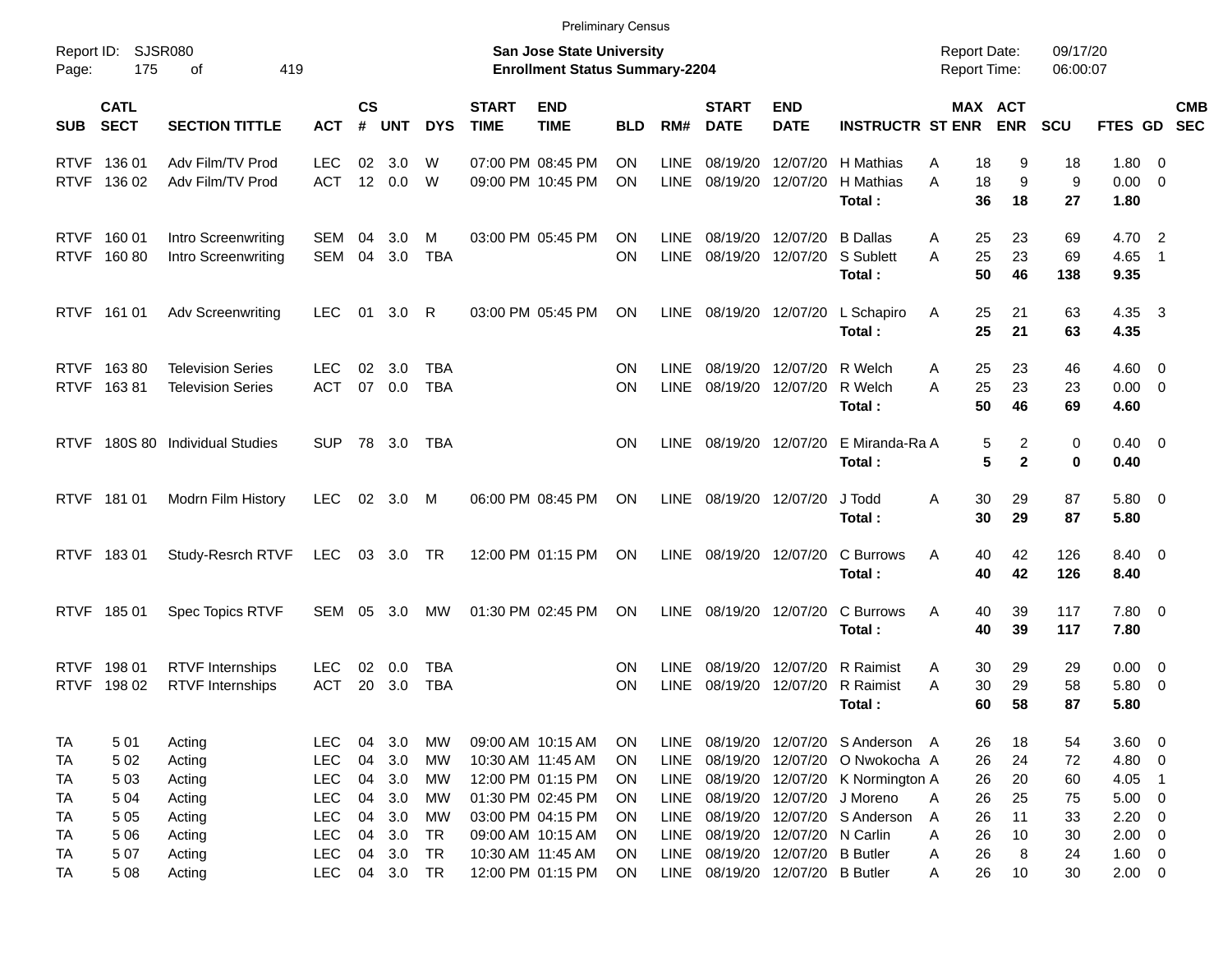|                     |                            |                             |              |                   |            |                |                             | <b>Preliminary Census</b>                                                 |            |             |                             |                           |                                       |                                     |                              |                      |                |                          |                          |
|---------------------|----------------------------|-----------------------------|--------------|-------------------|------------|----------------|-----------------------------|---------------------------------------------------------------------------|------------|-------------|-----------------------------|---------------------------|---------------------------------------|-------------------------------------|------------------------------|----------------------|----------------|--------------------------|--------------------------|
| Report ID:<br>Page: | 176                        | <b>SJSR080</b><br>419<br>оf |              |                   |            |                |                             | <b>San Jose State University</b><br><b>Enrollment Status Summary-2204</b> |            |             |                             |                           |                                       | <b>Report Date:</b><br>Report Time: |                              | 09/17/20<br>06:00:07 |                |                          |                          |
| <b>SUB</b>          | <b>CATL</b><br><b>SECT</b> | <b>SECTION TITTLE</b>       | <b>ACT</b>   | <b>CS</b><br>$\#$ | <b>UNT</b> | <b>DYS</b>     | <b>START</b><br><b>TIME</b> | <b>END</b><br><b>TIME</b>                                                 | <b>BLD</b> | RM#         | <b>START</b><br><b>DATE</b> | <b>END</b><br><b>DATE</b> | <b>INSTRUCTR ST ENR</b>               |                                     | <b>MAX ACT</b><br><b>ENR</b> | SCU                  | FTES GD        |                          | <b>CMB</b><br><b>SEC</b> |
| TA                  | 5 0 9                      | Acting                      | <b>LEC</b>   | 04                | 3.0        | TR             |                             | 01:30 PM 02:45 PM                                                         | ΟN         | <b>LINE</b> | 08/19/20                    | 12/07/20                  | <b>B</b> Swanson                      | 26<br>A                             | 23                           | 69                   | 4.60           | - 0                      |                          |
| TA                  | 5 1 0                      | Acting                      | <b>LEC</b>   | 04                | 3.0        | <b>TR</b>      |                             | 03:00 PM 04:15 PM                                                         | ΟN         | <b>LINE</b> | 08/19/20                    | 12/07/20                  | <b>B</b> Swanson                      | 26<br>A                             | 20                           | 60                   | 4.00           | $\overline{0}$           |                          |
| TA                  | 511                        | Acting                      | <b>LEC</b>   | 04                | 3.0        | <b>TR</b>      |                             | 04:30 PM 05:45 PM                                                         | ON         | <b>LINE</b> | 08/19/20                    | 12/07/20                  | <b>B</b> Butler                       | 26<br>A                             | 6                            | 18                   | 1.20           | $\overline{0}$           |                          |
| TA                  | 5 1 2                      | Acting                      | <b>LEC</b>   |                   | 3.0        |                |                             |                                                                           |            |             |                             |                           |                                       | X                                   | 0<br>$\Omega$                | $\mathbf 0$          | 0.00           | $\overline{0}$           |                          |
|                     |                            |                             |              |                   |            |                |                             |                                                                           |            |             |                             |                           | Total:                                | 286                                 | 175                          | 525                  | 35.05          |                          |                          |
| <b>TA</b>           | 10 01                      | Theatre Apprecia            | LEC.         | 01                | 3.0        | <b>MW</b>      |                             | 09:00 AM 10:15 AM                                                         | ΟN         | <b>LINE</b> | 08/19/20                    | 12/07/20                  | O Nwokocha A                          |                                     | 31<br>35                     | 93                   | 6.20           | - 0                      |                          |
| TA                  | 10 02                      | Theatre Apprecia            | <b>LEC</b>   | 01                | 3.0        | <b>MW</b>      |                             | 10:30 AM 11:45 AM                                                         | ON         | <b>LINE</b> | 08/19/20                    | 12/07/20                  | J Moreno                              | 35<br>A                             | 34                           | 102                  | 6.80           | $\overline{0}$           |                          |
| TA                  | 10 03                      | Theatre Apprecia            | <b>LEC</b>   | 01                | 3.0        | <b>TBA</b>     |                             |                                                                           | ON         | <b>LINE</b> | 08/19/20                    | 12/07/20                  |                                       | A<br>35                             | 18                           | 54                   | 3.60           | $\overline{0}$           |                          |
| TA                  | 10 04                      | Theatre Apprecia            | <b>LEC</b>   | 01                | 3.0        | <b>TR</b>      |                             | 09:00 AM 10:15 AM                                                         | ON         | <b>LINE</b> | 08/19/20                    | 12/07/20                  | O Nwokocha A                          | 35                                  | 22                           | 66                   | 4.40           | $\overline{0}$           |                          |
| TA                  | 10 05                      | Theatre Apprecia            | <b>LEC</b>   | 01                | 3.0        | <b>TR</b>      |                             | 03:00 PM 04:15 PM                                                         | ON         | <b>LINE</b> | 08/19/20                    | 12/07/20                  | S Cummins                             | 35<br>A                             | 32                           | 96                   | 6.40           | $\overline{0}$           |                          |
| TA                  | 1081                       | Theatre Apprecia            | <b>LEC</b>   | 01                | 3.0        | <b>TBA</b>     |                             |                                                                           | ON         | <b>LINE</b> | 08/19/20                    | 12/07/20                  | K Kratochvil A                        | 35                                  | 32                           | 96                   | 6.40           | $\overline{0}$           |                          |
| TA                  | 1082                       | Theatre Apprecia            | <b>LEC</b>   | 01                | 3.0        | <b>TBA</b>     |                             |                                                                           | ON         | <b>LINE</b> | 08/19/20                    | 12/07/20                  | K Normington A                        | 35                                  | 16                           | 48                   | 3.20           | $\overline{0}$           |                          |
| TA                  | 10 99                      | Theatre Apprecia            | <b>LEC</b>   | 01                | 3.0        | <b>TBA</b>     |                             |                                                                           | ON         | <b>LINE</b> | 08/19/20                    | 12/07/20                  | K Kratochvil A                        | 35                                  | 30                           | 90                   | 6.00           | $\overline{0}$           |                          |
|                     |                            |                             |              |                   |            |                |                             |                                                                           |            |             |                             |                           | Total:                                | 280                                 | 215                          | 645                  | 43.00          |                          |                          |
| <b>TA</b>           | 11 01                      | <b>Script Analysis</b>      | <b>LEC</b>   | 03                | 3.0        | <b>MW</b>      |                             | 01:30 PM 02:45 PM                                                         | ON         | <b>LINE</b> | 08/19/20                    | 12/07/20                  | S Cummins                             | 30<br>A                             | 30                           | 90                   | $6.00 \quad 0$ |                          |                          |
|                     |                            |                             |              |                   |            |                |                             |                                                                           |            |             |                             |                           | Total:                                | 30                                  | 30                           | 90                   | 6.00           |                          |                          |
| TA                  | 1301                       | Great Comedies for T LEC    |              | 03                | 3.0        | <b>MW</b>      |                             | 12:00 PM 01:15 PM                                                         | ON         | <b>LINE</b> | 08/19/20                    | 12/07/20                  | S Cummins                             | 30<br>A                             | 30                           | 90                   | 6.00           | $\overline{\mathbf{0}}$  |                          |
| TA                  | 1380                       | Great Comedies for T LEC    |              | 03                | 3.0        | <b>TBA</b>     |                             |                                                                           | ON         | <b>LINE</b> | 08/19/20                    | 12/07/20                  | K Kratochvil A                        | 35                                  | 34                           | 102                  | 6.80           | $\overline{0}$           |                          |
|                     |                            |                             |              |                   |            |                |                             |                                                                           |            |             |                             |                           | Total:                                | 65                                  | 64                           | 192                  | 12.80          |                          |                          |
| TA                  | 1701                       | Int Acting                  | <b>LEC</b>   | 04                | 3.0        | $\mathsf{T}$   |                             | 01:30 PM 02:45 PM                                                         | ΟN         | <b>LINE</b> | 08/19/20                    | 12/07/20                  | S Cummins                             | 30<br>A                             | 9                            | 18                   | 1.80           | $\overline{\phantom{0}}$ |                          |
| ТA                  | 1702                       | Int Acting                  | <b>ACT</b>   | 12                | 0.0        | $\mathsf{R}$   |                             | 01:30 PM 02:45 PM                                                         | ON         | <b>LINE</b> | 08/19/20                    | 12/07/20                  | S Cummins                             | 30<br>A                             | 9                            | 9                    | 0.00           | $\overline{0}$           |                          |
|                     |                            |                             |              |                   |            |                |                             |                                                                           |            |             |                             |                           | Total:                                | 60                                  | 18                           | 27                   | 1.80           |                          |                          |
| <b>TA</b>           | 48 01                      | Voice & Movement            | <b>LEC</b>   | 01                | 3.0        | <b>TR</b>      |                             | 12:00 PM 01:15 PM                                                         | ON         | <b>LINE</b> | 08/19/20                    | 12/07/20                  | K Normington A                        | 30                                  | 28                           | 84                   | $5.60$ 0       |                          |                          |
|                     |                            |                             |              |                   |            |                |                             |                                                                           |            |             |                             |                           | Total:                                | 30                                  | 28                           | 84                   | 5.60           |                          |                          |
| <b>TA</b>           |                            | 51A 01 Scenery Props Arts   | <b>LEC</b>   |                   | 02 1.0 R   |                |                             | 09:00 AM 10:15 AM HGH 124                                                 |            |             |                             | 08/19/20 12/07/20         | J York                                | 16<br>Α                             | 11                           | 6                    | $0.73 \quad 0$ |                          |                          |
| TA                  |                            | 51A 02 Scenery Props Arts   | ACT 15 0.0   |                   |            | TBA            |                             |                                                                           |            |             |                             | 08/19/20 12/07/20         | J York                                | 16<br>Α                             | 11                           | 6                    | $0.00 \t 0$    |                          |                          |
|                     |                            |                             |              |                   |            |                |                             |                                                                           |            |             |                             |                           | Total:                                |                                     | 32<br>22                     | 11                   | 0.73           |                          |                          |
| <b>TA</b>           | 51B 01                     | <b>Costume Perf Arts</b>    | LEC.         |                   | 02  0.0  T |                |                             | 09:00 AM 10:15 AM                                                         | <b>ON</b>  |             | LINE 08/19/20 12/07/20      |                           | D Weber                               | A                                   | 18<br>14                     | 7                    | $0.00 \t 0$    |                          |                          |
| <b>TA</b>           |                            | 51B 02 Costume Perf Arts    |              |                   |            | ACT 15 1.0 TBA |                             |                                                                           |            |             |                             | 08/19/20 12/07/20         | D Weber                               | 18<br>A                             | 14                           | $\overline{7}$       | $0.93 \ 0$     |                          |                          |
|                     |                            |                             |              |                   |            |                |                             |                                                                           |            |             |                             |                           | Total:                                |                                     | 36<br>28                     | 14                   | 0.93           |                          |                          |
| <b>TA</b>           |                            | 51C 01 Lighting & Sound     | LEC 02 0.0 W |                   |            |                |                             | 09:00 AM 10:15 AM                                                         | ON         |             |                             |                           | LINE 08/19/20 12/07/20 S Mannshardt A |                                     | 25<br>17                     | 9                    | $0.00 \t 0$    |                          |                          |
|                     |                            |                             |              |                   |            |                |                             |                                                                           |            |             |                             |                           |                                       |                                     |                              |                      |                |                          |                          |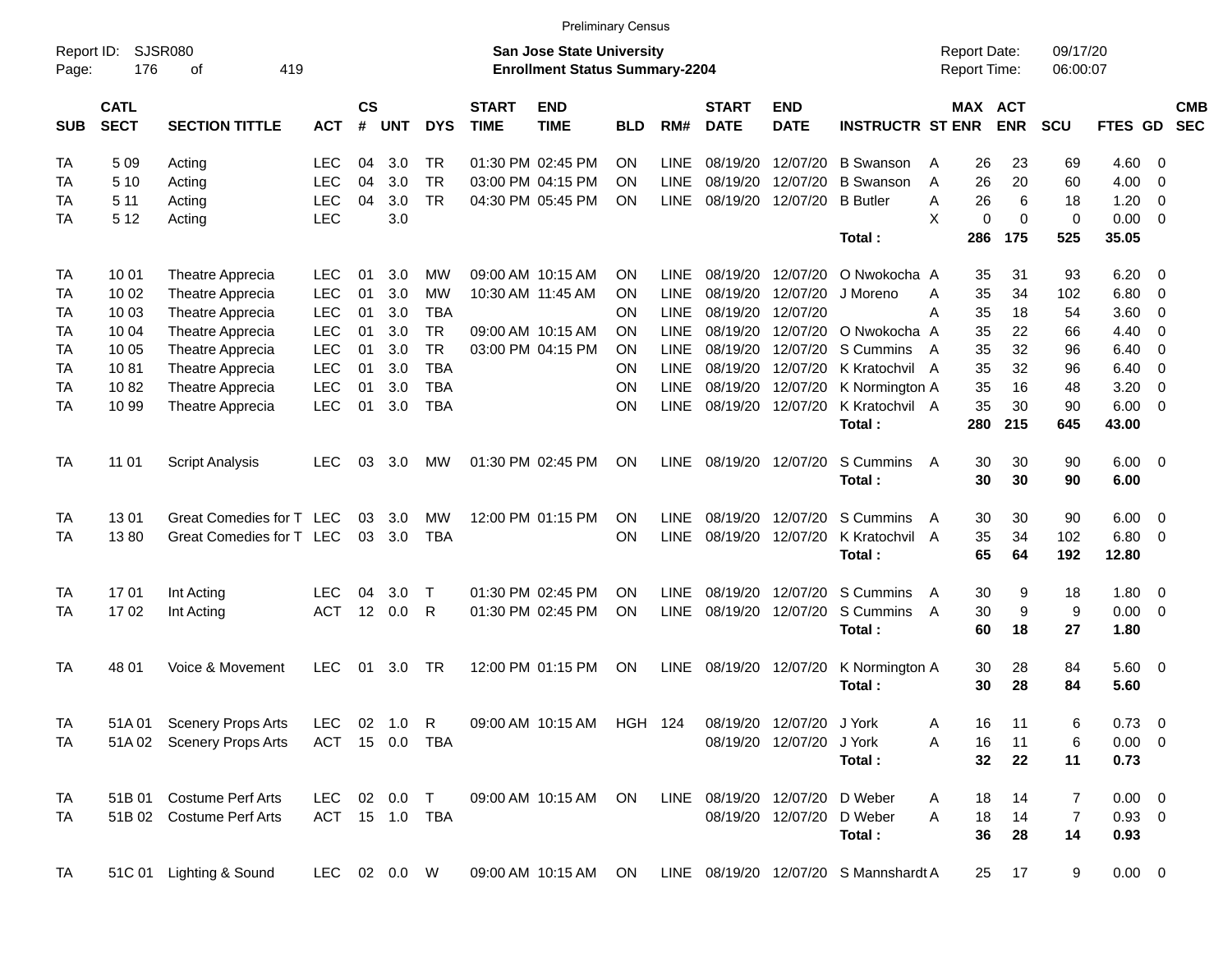|                                                 |                            |                                                                                                                                               |                                                                    |                            |                                 |                                                                    |                             | <b>Preliminary Census</b>                                          |                                   |                                                            |                                                      |                                                             |                                                                                                                  |                                     |                            |                            |                                      |                                                          |            |
|-------------------------------------------------|----------------------------|-----------------------------------------------------------------------------------------------------------------------------------------------|--------------------------------------------------------------------|----------------------------|---------------------------------|--------------------------------------------------------------------|-----------------------------|--------------------------------------------------------------------|-----------------------------------|------------------------------------------------------------|------------------------------------------------------|-------------------------------------------------------------|------------------------------------------------------------------------------------------------------------------|-------------------------------------|----------------------------|----------------------------|--------------------------------------|----------------------------------------------------------|------------|
| Report ID:<br>Page:                             | <b>SJSR080</b><br>177      | 419<br>оf                                                                                                                                     |                                                                    |                            |                                 |                                                                    |                             | San Jose State University<br><b>Enrollment Status Summary-2204</b> |                                   |                                                            |                                                      |                                                             |                                                                                                                  | <b>Report Date:</b><br>Report Time: |                            | 09/17/20<br>06:00:07       |                                      |                                                          |            |
| <b>SUB</b>                                      | <b>CATL</b><br><b>SECT</b> | <b>SECTION TITTLE</b>                                                                                                                         | <b>ACT</b>                                                         | $\mathsf{cs}$<br>#         | <b>UNT</b>                      | <b>DYS</b>                                                         | <b>START</b><br><b>TIME</b> | <b>END</b><br><b>TIME</b>                                          | <b>BLD</b>                        | RM#                                                        | <b>START</b><br><b>DATE</b>                          | <b>END</b><br><b>DATE</b>                                   | <b>INSTRUCTR ST ENR</b>                                                                                          | MAX ACT                             | <b>ENR</b>                 | <b>SCU</b>                 | FTES GD SEC                          |                                                          | <b>CMB</b> |
| <b>TA</b>                                       | 51C 02                     | Lighting & Sound                                                                                                                              | ACT 15 1.0                                                         |                            |                                 | TBA                                                                |                             |                                                                    |                                   |                                                            | 08/19/20                                             | 12/07/20                                                    | S Mannshardt A<br>Total:                                                                                         | 25<br>50                            | 17<br>34                   | 9<br>17                    | $1.13 \ 0$<br>1.13                   |                                                          |            |
| TA<br>TA                                        | 55 01<br>55 02             | Design for Theatre<br>Design for Theatre                                                                                                      | <b>LEC</b><br><b>ACT</b>                                           | 02<br>12                   | 3.0<br>0.0                      | TBA<br><b>TBA</b>                                                  |                             |                                                                    | ΟN<br>ON                          | LINE.<br><b>LINE</b>                                       | 08/19/20                                             | 12/07/20<br>08/19/20 12/07/20                               | A Bechert<br>A Bechert<br>Total:                                                                                 | 30<br>A<br>30<br>A<br>60            | 30<br>30<br>60             | 60<br>30<br>90             | 6.00<br>0.00<br>6.00                 | $\overline{0}$<br>$\overline{\mathbf{0}}$                |            |
| TA<br>TA                                        | 64 01<br>64 02             | Make-up<br>Make-up                                                                                                                            | <b>LEC</b><br><b>ACT</b>                                           | 04                         | 3.0<br>12 0.0                   | TR<br><b>TBA</b>                                                   |                             | 03:00 PM 04:55 PM                                                  | <b>ON</b><br>ON                   | <b>LINE</b><br><b>LINE</b>                                 |                                                      | 08/19/20 12/07/20                                           | 08/19/20 12/07/20 C Carpenter A<br>C Carpenter A<br>Total:                                                       | 18<br>18<br>36                      | 8<br>8<br>16               | 16<br>8<br>24              | 1.60<br>0.00<br>1.60                 | $\overline{\phantom{0}}$<br>$\overline{\mathbf{0}}$      |            |
| <b>TA</b><br>TA<br>TA<br><b>TA</b><br><b>TA</b> |                            | 100W 01 Wrt Wkshp Th Arts<br>100W 02 Wrt Wkshp Th Arts<br>100W 03 Wrt Wkshp Th Arts<br>100W 80 Wrt Wkshp Th Arts<br>100W 81 Wrt Wkshp Th Arts | <b>LEC</b><br><b>LEC</b><br><b>LEC</b><br><b>LEC</b><br><b>LEC</b> | 04<br>04<br>04<br>04<br>04 | 3.0<br>3.0<br>3.0<br>3.0<br>3.0 | <b>TBA</b><br><b>TBA</b><br><b>TBA</b><br><b>TBA</b><br><b>TBA</b> |                             |                                                                    | <b>ON</b><br>ΟN<br>ΟN<br>ΟN<br>ON | LINE.<br>LINE<br><b>LINE</b><br><b>LINE</b><br><b>LINE</b> |                                                      | 08/19/20 12/07/20<br>08/19/20 12/07/20<br>08/19/20 12/07/20 | 08/19/20 12/07/20 M Thompson A<br>08/19/20 12/07/20 M Thompson A<br>M Thompson A<br>M Thompson A<br>M Thompson A | 25<br>25<br>25<br>25<br>25          | 25<br>25<br>25<br>25<br>24 | 75<br>75<br>75<br>75<br>72 | 5.00<br>5.00<br>5.00<br>5.00<br>4.80 | $\overline{\mathbf{0}}$<br>0<br>0<br>0<br>$\overline{0}$ |            |
| <b>TA</b><br>TA                                 | 110 01<br>110 02           | <b>Advanced Acting</b><br><b>Advanced Acting</b>                                                                                              | <b>LEC</b><br>LAB                                                  | 04<br>15                   | 3.0<br>0.0                      | E<br>-F                                                            |                             | 10:00 AM 11:45 AM<br>12:00 PM 01:45 PM                             | ΟN<br>ON                          | LINE.<br><b>LINE</b>                                       | 08/19/20                                             | 12/07/20<br>08/19/20 12/07/20                               | Total:<br>S Anderson<br>S Anderson<br>Total:                                                                     | 125<br>25<br>A<br>25<br>A<br>50     | 124<br>6<br>6<br>12        | 372<br>12<br>6<br>18       | 24.80<br>1.20<br>0.00<br>1.20        | $\overline{\mathbf{0}}$<br>$\overline{\mathbf{0}}$       |            |
| <b>TA</b>                                       | 112 01                     | Rehearse & Perform                                                                                                                            | ACT                                                                |                            | 20 3.0                          | МW                                                                 |                             | 04:00 PM 06:00 PM                                                  |                                   |                                                            |                                                      | 08/19/20 12/07/20                                           | J Moreno<br>Total:                                                                                               | A<br>30<br>30                       | 13<br>13                   | 39<br>39                   | $2.60 \t 0$<br>2.60                  |                                                          |            |
| TA<br>TA                                        | 116 01<br>116 02           | Directing<br>Directing                                                                                                                        | <b>LEC</b><br><b>ACT</b>                                           | 02<br>12                   | 3.0<br>0.0                      | м<br>W                                                             |                             | 02:00 PM 03:45 PM<br>02:00 PM 03:45 PM                             | ΟN<br>ON                          | LINE.<br><b>LINE</b>                                       | 08/19/20<br>08/19/20                                 | 12/07/20<br>12/07/20                                        | A Glazer Con A<br>A Glazer Con A<br>Total:                                                                       | 25<br>25<br>50                      | 12<br>12<br>24             | 24<br>12<br>36             | 2.40<br>0.00<br>2.40                 | $\overline{0}$<br>$\overline{0}$                         |            |
| TA                                              | 117 01                     | <b>Pract Act or Direc</b>                                                                                                                     | ACT                                                                |                            | 20 1.0                          | TBA                                                                |                             |                                                                    |                                   |                                                            |                                                      | 08/19/20 12/07/20 K Brandt                                  | Total :                                                                                                          | 25<br>A<br>25                       | 18<br>18                   | 18<br>18                   | 1.20<br>1.20                         | $\overline{\mathbf{0}}$                                  |            |
| TA                                              | 120 01<br>ENGL 120 01      | <b>Theatre History</b><br><b>Theatre History</b>                                                                                              | <b>LEC</b><br><b>LEC</b>                                           |                            | 02 3.0<br>02 3.0 TR             | TR                                                                 |                             | 09:00 AM 10:15 AM<br>09:00 AM 10:15 AM                             | <b>ON</b><br>ON                   | LINE                                                       | 08/19/20 12/07/20 K Brandt<br>LINE 08/19/20 12/07/20 |                                                             | K Brandt<br>Total:                                                                                               | 20<br>A<br>0<br>A<br>20             | 11<br>3<br>14              | 33<br>9<br>42              | 2.20<br>0.60<br>2.80                 | $0\,$ C<br>0 <sup>o</sup>                                |            |
| TA                                              | 127 01<br>ENGL 127 01      | <b>Contemp Theatre</b><br>Contemp Theatre                                                                                                     | <b>LEC</b><br><b>LEC</b>                                           |                            | 02 3.0<br>02 3.0                | МW<br>МW                                                           |                             | 09:00 AM 10:15 AM<br>09:00 AM 10:15 AM                             | ON<br>ON                          |                                                            | LINE 08/19/20 12/07/20                               |                                                             | LINE 08/19/20 12/07/20 K Normington A<br>K Normington A<br>Total:                                                | 30<br>0<br>30                       | 23<br>$\overline{7}$<br>30 | 69<br>21<br>90             | 4.60<br>1.40<br>6.00                 | $0\,C$<br>$0\,C$                                         |            |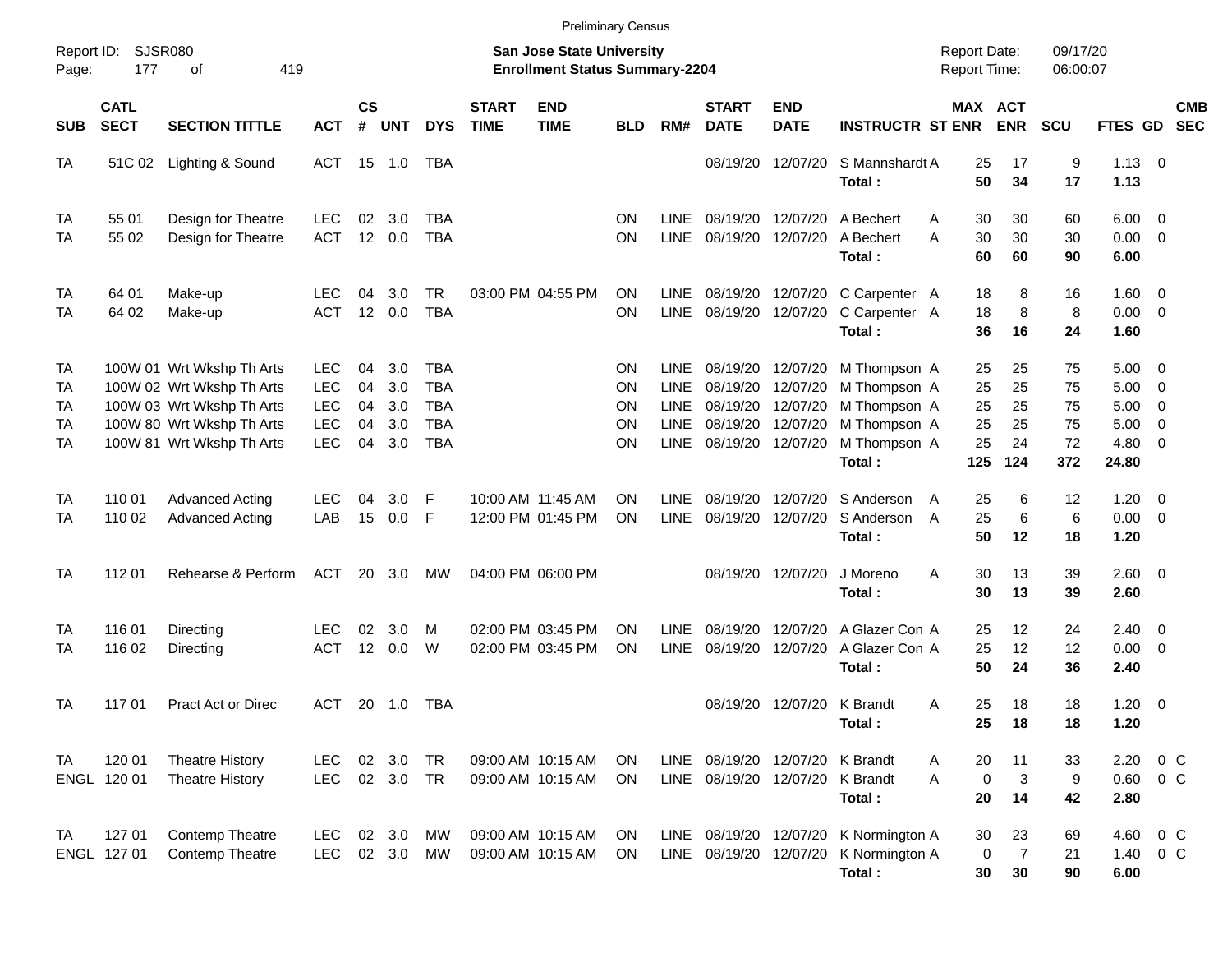|                      | <b>Preliminary Census</b><br><b>SJSR080</b><br><b>San Jose State University</b><br><b>Report Date:</b><br>09/17/20 |                                                                              |                                        |                       |                          |                                             |                             |                                                                                  |                       |                                            |                                        |                                                    |                                                                                   |                                                                  |                                                  |                        |                                      |                                                              |
|----------------------|--------------------------------------------------------------------------------------------------------------------|------------------------------------------------------------------------------|----------------------------------------|-----------------------|--------------------------|---------------------------------------------|-----------------------------|----------------------------------------------------------------------------------|-----------------------|--------------------------------------------|----------------------------------------|----------------------------------------------------|-----------------------------------------------------------------------------------|------------------------------------------------------------------|--------------------------------------------------|------------------------|--------------------------------------|--------------------------------------------------------------|
| Report ID:<br>Page:  | 178                                                                                                                | 419<br>of                                                                    | <b>Enrollment Status Summary-2204</b>  |                       |                          | Report Time:                                |                             | 06:00:07                                                                         |                       |                                            |                                        |                                                    |                                                                                   |                                                                  |                                                  |                        |                                      |                                                              |
| <b>SUB</b>           | <b>CATL</b><br><b>SECT</b>                                                                                         | <b>SECTION TITTLE</b>                                                        | <b>ACT</b>                             | <b>CS</b><br>#        | <b>UNT</b>               | <b>DYS</b>                                  | <b>START</b><br><b>TIME</b> | <b>END</b><br><b>TIME</b>                                                        | <b>BLD</b>            | RM#                                        | <b>START</b><br><b>DATE</b>            | <b>END</b><br><b>DATE</b>                          | <b>INSTRUCTR ST ENR</b>                                                           |                                                                  | MAX ACT<br><b>ENR</b>                            | <b>SCU</b>             |                                      | <b>CMB</b><br>FTES GD SEC                                    |
| <b>TA</b>            | 128 01<br>ENGL 128 01                                                                                              | Scriptwriting<br>Scriptwriting                                               | <b>LEC</b><br><b>LEC</b>               | 02<br>02              | 3.0<br>3.0               | TR<br><b>TR</b>                             |                             | 03:00 PM 04:15 PM<br>03:00 PM 04:15 PM                                           | ON<br>ON              | LINE<br>LINE                               | 08/19/20 12/07/20                      | 08/19/20 12/07/20                                  | <b>B</b> Butler<br><b>B</b> Butler<br>Total :                                     | 25<br>Α<br>$\mathbf 0$<br>A<br>25                                | 14<br>9<br>23                                    | 42<br>27<br>69         | 2.80<br>1.80<br>4.60                 | $0\,C$<br>0 <sup>o</sup>                                     |
| TA<br>TA             | 131 01<br>131 02                                                                                                   | Storytelling<br>Storytelling                                                 | <b>LEC</b><br><b>LEC</b>               | 04<br>04              | 3.0<br>3.0               | TR<br><b>TR</b>                             | 10:30 AM 11:45 AM           | 12:00 PM 01:15 PM                                                                | ON<br>ON              | <b>LINE</b><br>LINE                        | 08/19/20 12/07/20<br>08/19/20 12/07/20 |                                                    | <b>B</b> Swanson<br><b>B</b> Swanson<br>Total:                                    | 25<br>A<br>25<br>$\overline{A}$<br>50                            | 16<br>17<br>33                                   | 48<br>51<br>99         | 3.20<br>3.40<br>6.60                 | $\overline{0}$<br>$\overline{0}$                             |
| TA<br>СA<br>TA<br>CA | 148 01<br>148 01<br>148 02<br>148 02                                                                               | Voice & Movement<br>Voice & Movement<br>Voice & Movement<br>Voice & Movement | <b>SEM</b><br><b>SEM</b><br>LAB<br>LAB | 04<br>04<br>15<br>15  | 3.0<br>3.0<br>0.0<br>0.0 | $\top$<br>$\mathsf{T}$<br>$\mathsf{R}$<br>R |                             | 10:15 AM 12:00 PM<br>10:15 AM 12:00 PM<br>10:15 AM 12:00 PM<br>10:15 AM 12:00 PM | ON<br>ON<br>ON<br>ON  | LINE<br><b>LINE</b><br><b>LINE</b><br>LINE | 08/19/20<br>08/19/20 12/07/20          | 08/19/20 12/07/20<br>08/19/20 12/07/20<br>12/07/20 | K Brandt<br>K Brandt<br><b>K</b> Brandt<br>K Brandt<br>Total:                     | 20<br>Α<br>$\mathbf 0$<br>Α<br>A<br>20<br>$\mathbf 0$<br>A<br>40 | 4<br>3<br>$\overline{4}$<br>$\mathfrak{S}$<br>14 | 8<br>6<br>4<br>3<br>21 | 0.80<br>0.60<br>0.00<br>0.00<br>1.40 | $0\,C$<br>0 <sup>o</sup><br>0 <sup>o</sup><br>0 <sup>o</sup> |
| <b>TA</b><br>TA      | 15301<br>153 02                                                                                                    | Costume Design<br>Costume Design                                             | <b>LEC</b><br><b>ACT</b>               | 04<br>12 <sup>°</sup> | 3.0<br>0.0               | TR<br><b>TBA</b>                            |                             | 01:30 PM 02:45 PM                                                                | ON<br><b>ON</b>       | <b>LINE</b><br><b>LINE</b>                 | 08/19/20 12/07/20<br>08/19/20 12/07/20 |                                                    | C Carpenter A<br>C Carpenter A<br>Total:                                          | 25<br>25<br>50                                                   | 9<br>9<br>18                                     | 18<br>9<br>27          | 1.80<br>0.00<br>1.80                 | $\overline{0}$<br>$\overline{\mathbf{0}}$                    |
| TA<br>TA             | 154 01<br>154 02                                                                                                   | Scenic Design<br>Scenic Design                                               | <b>LEC</b><br><b>ACT</b>               | 04                    | 3.0<br>12 0.0            | <b>TBA</b><br><b>TBA</b>                    |                             |                                                                                  | ON<br>ON              | <b>LINE</b><br><b>LINE</b>                 | 08/19/20                               | 12/07/20<br>08/19/20 12/07/20                      | A Bechert<br>A Bechert<br>Total:                                                  | 25<br>A<br>25<br>A<br>50                                         | 16<br>16<br>32                                   | 32<br>16<br>48         | 3.20<br>0.00<br>3.20                 | $\overline{0}$<br>$\overline{0}$                             |
| TA<br>TA             | 170A 01                                                                                                            | Act & Dir Camera<br>170A 02 Act & Dir Camera                                 | <b>LEC</b><br><b>ACT</b>               | 02<br>12              | 3.0<br>0.0               | м<br>м                                      | 10:00 AM 11:45 AM           | 12:00 PM 01:45 PM                                                                | ON<br>ON              | <b>LINE</b><br><b>LINE</b>                 | 08/19/20 12/07/20                      | 08/19/20 12/07/20                                  | A Glazer Con A<br>A Glazer Con A<br>Total:                                        | 25<br>20<br>45                                                   | 15<br>15<br>30                                   | 30<br>15<br>45         | 3.00<br>0.00<br>3.00                 | $\overline{0}$<br>$\overline{\mathbf{0}}$                    |
| <b>TA</b>            | 180 01                                                                                                             | <b>Indiv Studies</b>                                                         | <b>SUP</b>                             | 78                    | 3.0                      | <b>TBA</b>                                  |                             |                                                                                  | ON                    | <b>LINE</b>                                | 08/19/20 12/07/20                      |                                                    | <b>B</b> Swanson<br>Total:                                                        | 15<br>A<br>15                                                    | $\mathbf{1}$<br>$\blacktriangleleft$             | 3<br>3                 | 0.20<br>0.20                         | $\overline{\mathbf{0}}$                                      |
| TA<br>TA<br>TA       | 191 01<br>191 02<br>191 03                                                                                         | Act Proj Thea Prod<br>Act Proj Thea Prod<br>Act Proj Thea Prod               | ACT<br><b>ACT</b><br><b>ACT</b>        | 20<br>20<br>20        | 1.0<br>1.0<br>1.0        | <b>TBA</b><br><b>TBA</b><br><b>TBA</b>      |                             |                                                                                  | ON<br><b>ON</b><br>ON | <b>LINE</b><br><b>LINE</b><br><b>LINE</b>  | 08/19/20                               | 08/19/20 12/07/20                                  | A Bechert<br>12/07/20 C Carpenter A<br>08/19/20 12/07/20 S Mannshardt A<br>Total: | 20<br>A<br>20<br>20<br>60                                        | 10<br>10<br>5<br>25                              | 10<br>10<br>5<br>25    | 0.67<br>0.67<br>0.33<br>1.67         | $\overline{\mathbf{0}}$<br>$\overline{0}$<br>$\overline{0}$  |

**Department : Film & Theatre Department Total : 4131 3244 7986 539.07**

| <b>Department Total:</b> | 4131 3244 7986 | 539.07 |
|--------------------------|----------------|--------|
| <b>Lower Division :</b>  | 1838 1482 3657 | 243.90 |
| <b>Upper Division :</b>  | 2293 1762 4329 | 295.17 |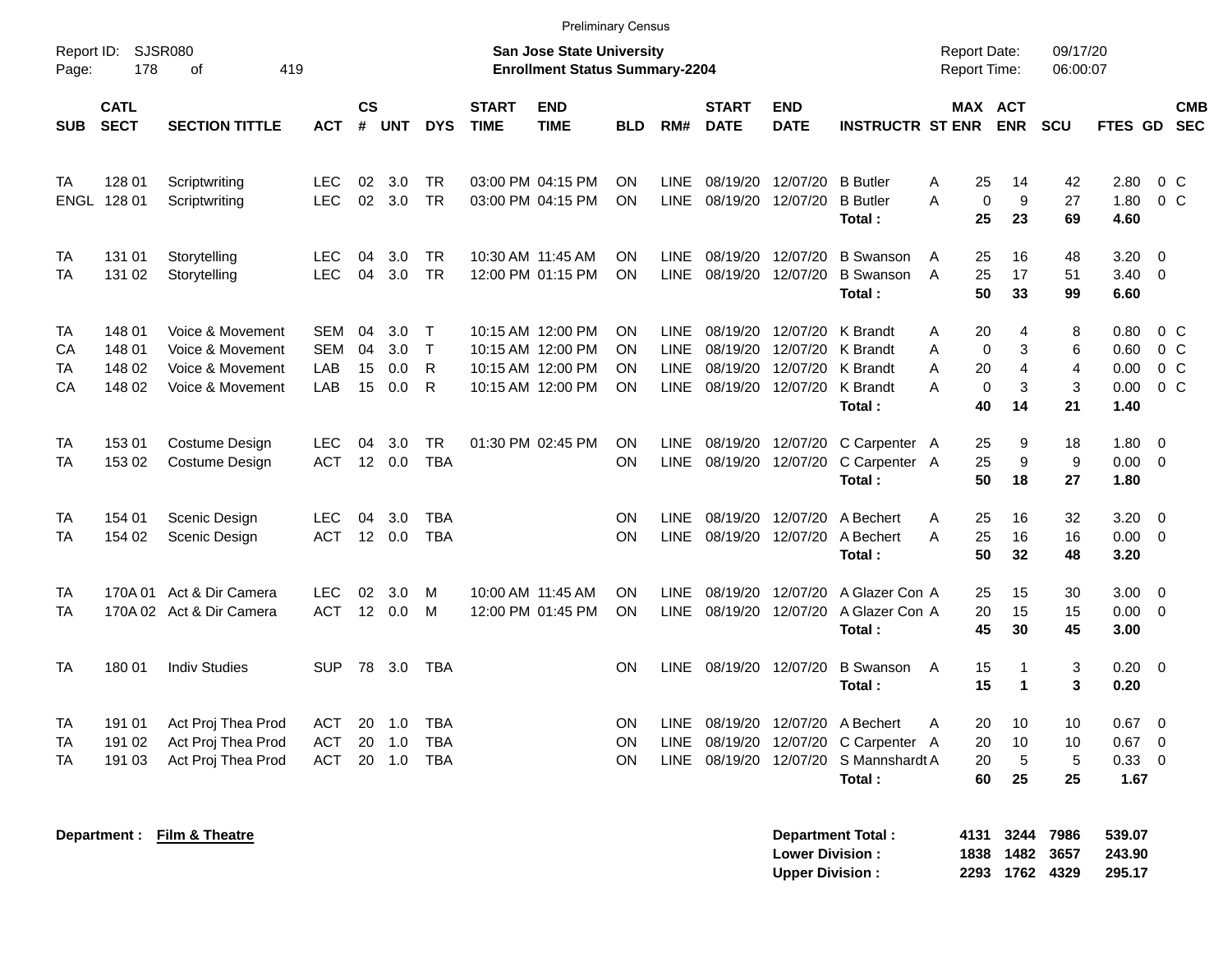|                             |                            |     |                       |     |       |    |            |            |                             |                           | <b>Preliminary Census</b>                                                 |     |                             |                           |                         |                              |                   |                      |             |            |
|-----------------------------|----------------------------|-----|-----------------------|-----|-------|----|------------|------------|-----------------------------|---------------------------|---------------------------------------------------------------------------|-----|-----------------------------|---------------------------|-------------------------|------------------------------|-------------------|----------------------|-------------|------------|
| Report ID: SJSR080<br>Page: |                            | 179 | . of                  | 419 |       |    |            |            |                             |                           | <b>San Jose State University</b><br><b>Enrollment Status Summary-2204</b> |     |                             |                           |                         | Report Date:<br>Report Time: |                   | 09/17/20<br>06:00:07 |             |            |
| <b>SUB</b>                  | <b>CATL</b><br><b>SECT</b> |     | <b>SECTION TITTLE</b> |     | ACT # | СS | <b>UNT</b> | <b>DYS</b> | <b>START</b><br><b>TIME</b> | <b>END</b><br><b>TIME</b> | <b>BLD</b>                                                                | RM# | <b>START</b><br><b>DATE</b> | <b>END</b><br><b>DATE</b> | <b>INSTRUCTR ST ENR</b> | <b>MAX</b>                   | ACT<br><b>ENR</b> | <b>SCU</b>           | FTES GD SEC | <b>CMB</b> |

**Graduate Division : 0 0 0 0.00**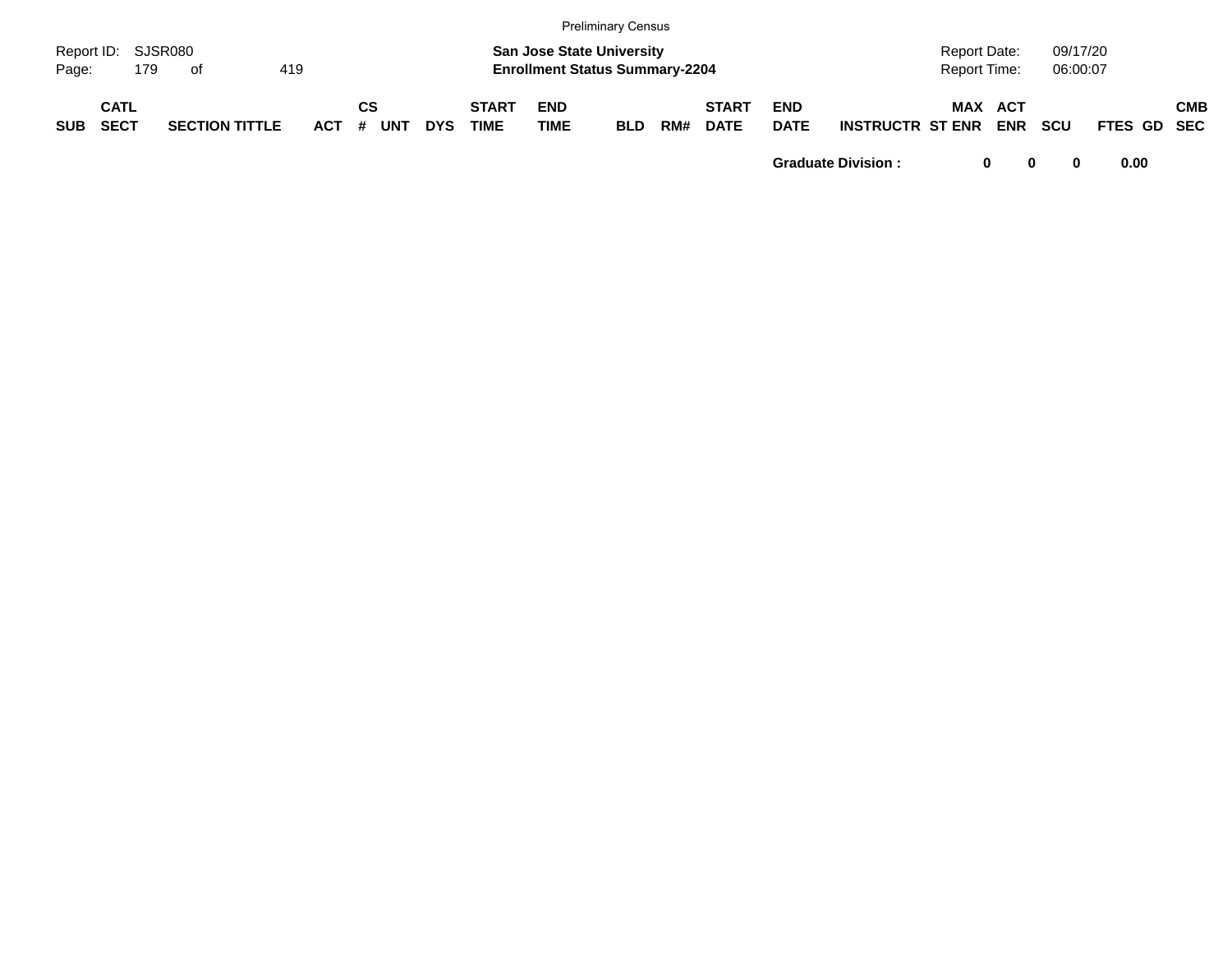|             |                            |                                             |            |                    |            |            |                                       |                           | <b>Preliminary Census</b> |             |                             |                              |                                  |                     |               |            |                |                          |                          |
|-------------|----------------------------|---------------------------------------------|------------|--------------------|------------|------------|---------------------------------------|---------------------------|---------------------------|-------------|-----------------------------|------------------------------|----------------------------------|---------------------|---------------|------------|----------------|--------------------------|--------------------------|
| Report ID:  |                            | <b>SJSR080</b>                              |            |                    |            |            |                                       | San Jose State University |                           |             |                             |                              |                                  | <b>Report Date:</b> |               | 09/17/20   |                |                          |                          |
| Page:       | 180                        | 419                                         |            |                    |            |            | <b>Enrollment Status Summary-2204</b> |                           |                           |             |                             |                              | <b>Report Time:</b>              |                     | 06:00:07      |            |                |                          |                          |
| <b>SUB</b>  | <b>CATL</b><br><b>SECT</b> | <b>SECTION TITTLE</b>                       | <b>ACT</b> | $\mathsf{cs}$<br># | <b>UNT</b> | <b>DYS</b> | <b>START</b><br><b>TIME</b>           | <b>END</b><br><b>TIME</b> | <b>BLD</b>                | RM#         | <b>START</b><br><b>DATE</b> | <b>END</b><br><b>DATE</b>    | <b>INSTRUCTR ST ENR ENR</b>      |                     | MAX ACT       | <b>SCU</b> | FTES GD        |                          | <b>CMB</b><br><b>SEC</b> |
| College     |                            | <b>Humanities &amp; the Arts</b>            |            |                    |            |            |                                       |                           |                           |             |                             |                              |                                  |                     |               |            |                |                          |                          |
|             | Department :               | <b>English &amp; Comparative Literature</b> |            |                    |            |            |                                       |                           |                           |             |                             |                              |                                  |                     |               |            |                |                          |                          |
|             |                            | ENED 184Y 01 Stdt Tchg II                   | <b>SUP</b> | 25                 | 4.0        | <b>TBA</b> |                                       |                           |                           |             |                             | 08/19/20 12/07/20            | L Hamor                          | Α                   | 6<br>6        | 24         | 1.60           | 0                        |                          |
|             |                            | ENED 184Y 02 Stdt Tchg II                   | <b>SUP</b> | 25                 | 4.0        | <b>TBA</b> |                                       |                           |                           |             |                             | 08/19/20 12/07/20 K Carter   |                                  | Α                   | 6<br>6        | 24         | 1.60           | 0                        |                          |
|             |                            | ENED 184Y 03 Stdt Tchg II                   | <b>SUP</b> | 25                 | 4.0        | <b>TBA</b> |                                       |                           |                           |             |                             | 08/19/20 12/07/20 S Ball     |                                  | Α                   | 6<br>0        | 0          | 0.00           | 0                        |                          |
|             |                            | ENED 184Y 04 Stdt Tchg II                   | <b>SUP</b> |                    | 4.0        |            |                                       |                           |                           |             |                             |                              |                                  | X                   | 0<br>0        | 0          | 0.00           | 0                        |                          |
|             |                            |                                             |            |                    |            |            |                                       |                           |                           |             |                             |                              | Total:                           |                     | 18<br>12      | 48         | 3.20           |                          |                          |
|             |                            | ENED 184Z 01 Stdt Tchg III                  | <b>SUP</b> | 25                 | 4.0        | TBA        |                                       |                           |                           |             |                             | 08/19/20 12/07/20            | L Hamor                          | Α                   | 6<br>5        | 20         | 1.33           | 0                        |                          |
|             |                            | ENED 184Z 02 Stdt Tchg III                  | <b>SUP</b> | 25                 | 4.0        | <b>TBA</b> |                                       |                           |                           |             |                             | 08/19/20 12/07/20            | K Carter                         | Α                   | 6<br>5        | 20         | 1.33           | 0                        |                          |
|             |                            | ENED 184Z 03 Stdt Tchg III                  | <b>SUP</b> | 25                 | 4.0        | <b>TBA</b> |                                       |                           |                           |             |                             | 08/19/20 12/07/20 S Ball     |                                  | Α                   | 6<br>-1       | 4          | 0.27           | 0                        |                          |
|             |                            | ENED 184Z 04 Stdt Tchg III                  | <b>SUP</b> |                    | 4.0        |            |                                       |                           |                           |             |                             |                              |                                  | X                   | 0<br>0        | 0          | 0.00           | 0                        |                          |
|             |                            |                                             |            |                    |            |            |                                       |                           |                           |             |                             |                              | Total:                           |                     | 18<br>11      | 44         | 2.93           |                          |                          |
|             | ENED 353 01                | Methods Tchng Engl                          | LEC        | 05                 | 4.0        | $\top$     |                                       | 04:00 PM 06:45 PM         | ON                        | LINE        | 08/19/20 12/07/20           |                              | J Coleman                        | Α                   | 25<br>11      | 44         | $2.93$ 0       |                          |                          |
|             |                            |                                             |            |                    |            |            |                                       |                           |                           |             |                             |                              | Total:                           |                     | 25<br>11      | 44         | 2.93           |                          |                          |
|             | ENED 365 04                | Seminar in English E SEM 05 2.0 R           |            |                    |            |            |                                       | 04:00 PM 06:45 PM         | ON                        | LINE        | 08/19/20 12/07/20           |                              | S Jarvie                         | Α                   | 25<br>11      | 22         | $1.47 \quad 0$ |                          |                          |
|             |                            |                                             |            |                    |            |            |                                       |                           |                           |             |                             |                              | Total:                           |                     | 25<br>11      | 22         | 1.47           |                          |                          |
|             |                            |                                             |            |                    |            |            |                                       |                           |                           |             |                             |                              |                                  |                     |               |            |                |                          |                          |
| ENGL        | 1A 01                      | <b>First Year Writing</b>                   | <b>LEC</b> | 03                 | 3.0        | MW         |                                       | 07:30 AM 08:45 AM         | ON                        | LINE        |                             | 08/19/20 12/07/20            | D Hendel De A                    |                     | 20<br>23      | 60         | 4.00           | 0                        |                          |
| <b>ENGL</b> | 1A 02                      | <b>First Year Writing</b>                   | <b>LEC</b> | 03                 | 3.0        | TR         |                                       | 07:30 AM 08:45 AM         | ON                        | LINE        |                             | 08/19/20 12/07/20            | Y Modirzadeh A                   |                     | 23<br>23      | 69         | 4.60           | 0                        |                          |
| <b>ENGL</b> | 1A 03                      | <b>First Year Writing</b>                   | <b>LEC</b> | 03                 | 3.0        | МW         |                                       | 07:30 AM 08:45 AM         | ON                        | <b>LINE</b> |                             | 08/19/20 12/07/20            | P O'Sullivan A                   |                     | 23<br>23      | 69         | 4.60           | 0                        |                          |
| <b>ENGL</b> | 1A 04                      | <b>First Year Writing</b>                   | <b>LEC</b> | 03                 | 3.0        | TR         |                                       | 07:30 AM 08:45 AM         | ON                        | <b>LINE</b> |                             | 08/19/20 12/07/20            | D Hendel De A                    |                     | 23<br>24      | 72         | 4.80           | 0                        |                          |
| <b>ENGL</b> | 1A 05                      | <b>First Year Writing</b>                   | <b>LEC</b> | 03                 | 3.0        | <b>TR</b>  |                                       | 07:30 AM 08:45 AM         | ON                        | <b>LINE</b> |                             | 08/19/20 12/07/20            | M Jalal                          | А                   | 23<br>23      | 69         | 4.60           | 0                        |                          |
| <b>ENGL</b> | 1A 06                      | <b>First Year Writing</b>                   | <b>LEC</b> | 03                 | 3.0        | МW         |                                       | 07:30 AM 08:45 AM         | ON                        | <b>LINE</b> |                             | 08/19/20 12/07/20            | M Mohsenzad                      |                     | 23<br>23      | 69         | 4.60           | 0                        |                          |
| <b>ENGL</b> | 1A 07                      | <b>First Year Writing</b>                   | <b>LEC</b> | 03                 | 3.0        | <b>TR</b>  |                                       | 12:00 PM 01:15 PM         | ON                        | <b>LINE</b> |                             | 08/19/20 12/07/20            | A Parker                         | Α                   | 23<br>23      | 69         | 4.60           | 0                        |                          |
| <b>ENGL</b> | 1A 08                      | <b>First Year Writing</b>                   | <b>LEC</b> | 03                 | 3.0        | <b>TR</b>  |                                       | 12:00 PM 01:15 PM         | <b>ON</b>                 | LINE        |                             | 08/19/20 12/07/20            | <b>B</b> Hoffer                  | Α                   | 23<br>23      | 69         | 4.60           | 0                        |                          |
| <b>ENGL</b> | 1A 09                      | <b>First Year Writing</b>                   | <b>LEC</b> |                    | 3.0        |            |                                       |                           |                           |             |                             |                              |                                  | X                   | 0<br>$\Omega$ | 0          | 0.00           | 0                        |                          |
| ENGL        | 1A 10                      | <b>First Year Writing</b>                   | <b>LEC</b> | 03                 | 3.0        | MW         |                                       | 01:30 PM 02:45 PM         | ON                        | LINE        |                             | 08/19/20 12/07/20 A Sylva    |                                  | Α                   | 23<br>23      | 69         | 4.60           | 0                        |                          |
| ENGL        | 1A 11                      | <b>First Year Writing</b>                   | <b>LEC</b> | 03                 | 3.0        | TR         |                                       | 10:30 AM 11:45 AM         | <b>ON</b>                 | LINE        |                             |                              | 08/19/20 12/07/20 R Crawford     | $\mathsf{A}$        | 23<br>23      | 69         | 4.60           | - 0                      |                          |
| ENGL        | 1A 12                      | <b>First Year Writing</b>                   | LEC        | 03                 | 3.0        | МW         |                                       | 09:00 AM 10:15 AM         | <b>ON</b>                 | <b>LINE</b> |                             |                              | 08/19/20 12/07/20 J Patchigond A |                     | 23<br>23      | 69         | 4.60           | 0                        |                          |
| ENGL        | 1A 13                      | <b>First Year Writing</b>                   | <b>LEC</b> | 03                 | 3.0        | TR         |                                       | 03:00 PM 04:15 PM         | <b>ON</b>                 | LINE        |                             | 08/19/20 12/07/20 R Turner   |                                  | Α                   | 22<br>23      | 66         | 4.40           | 0                        |                          |
| ENGL        | 1A 16                      | First Year Writing                          | <b>LEC</b> | 03                 | 3.0        | МW         |                                       | 10:30 AM 11:45 AM         | <b>ON</b>                 | LINE        |                             | 08/19/20 12/07/20 C Dizon    |                                  | Α                   | 23<br>23      | 69         | 4.60           | 0                        |                          |
| ENGL        | 1A 17                      | First Year Writing                          | <b>LEC</b> | 03                 | 3.0        | МW         |                                       | 01:30 PM 02:45 PM         | <b>ON</b>                 | LINE        |                             | 08/19/20 12/07/20 M Lopez    |                                  | Α                   | 23<br>23      | 69         | 4.60           | 0                        |                          |
| ENGL        | 1A 18                      | First Year Writing                          | <b>LEC</b> | 03                 | 3.0        | МW         |                                       | 01:30 PM 02:45 PM         | <b>ON</b>                 | LINE        |                             | 08/19/20 12/07/20 A Carrillo |                                  | Α                   | 23<br>22      | 66         | 4.40           | 0                        |                          |
| ENGL        | 1A 21                      | First Year Writing                          | <b>LEC</b> |                    | 03 3.0     | МW         |                                       | 03:00 PM 04:15 PM         | <b>ON</b>                 | LINE        |                             | 08/19/20 12/07/20            | M Dowdy                          | Α                   | 23<br>23      | 69         | 4.60           | $\mathbf 0$              |                          |
| <b>ENGL</b> | 1A 22                      | First Year Writing                          | <b>LEC</b> |                    | 03 3.0     | TR         |                                       | 09:00 AM 10:15 AM         | <b>ON</b>                 | LINE        |                             |                              | 08/19/20 12/07/20 D Hendel De A  |                     | 23<br>23      | 69         | 4.60           | $\overline{\phantom{0}}$ |                          |
| ENGL        | 1A 23                      | First Year Writing                          | LEC        |                    | 03 3.0     | MW         |                                       | 09:00 AM 10:15 AM         | ON                        | LINE        |                             |                              | 08/19/20 12/07/20 PO'Sullivan A  |                     | 22<br>23      | 66         | 4.40 0         |                          |                          |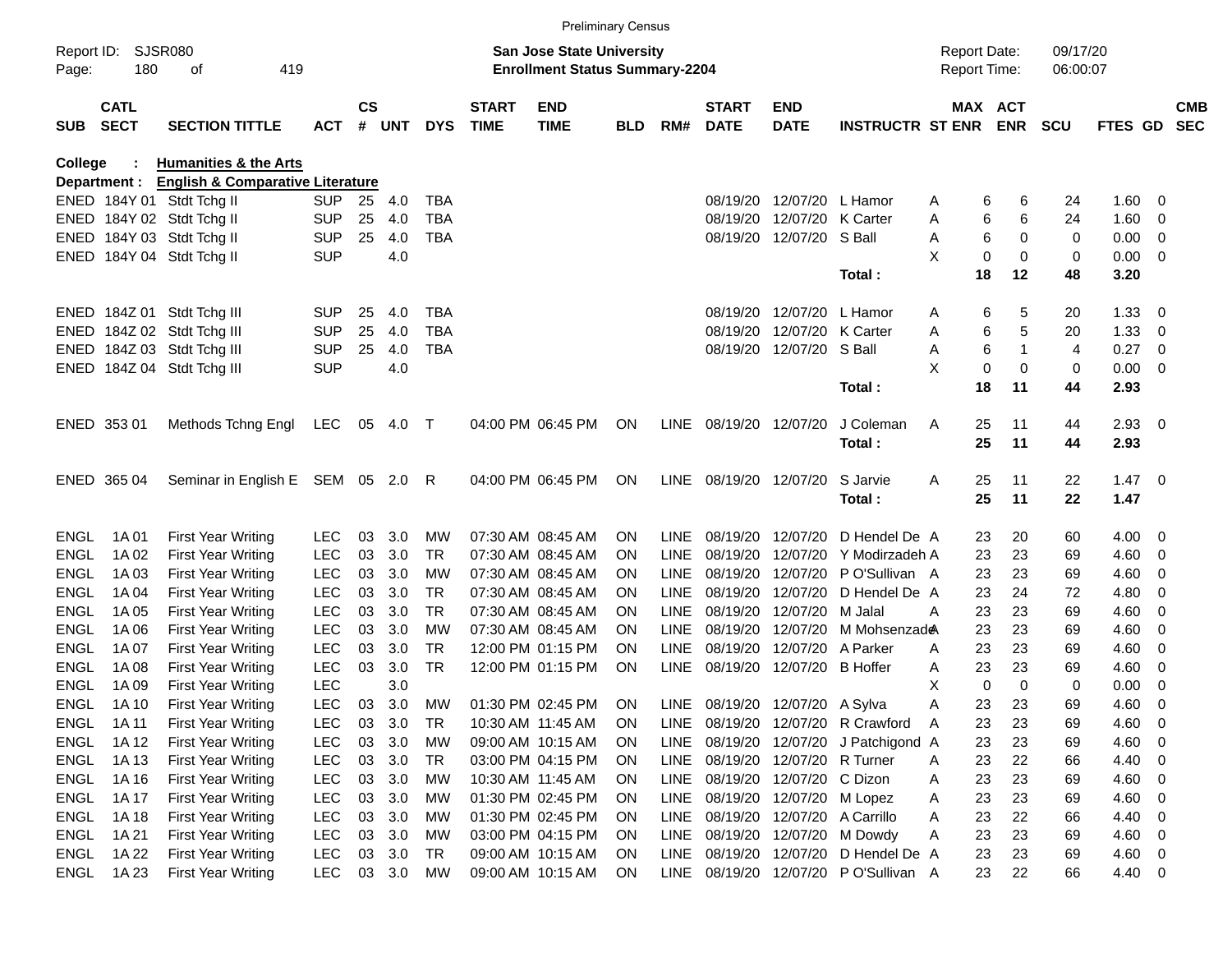|                     |                            |                           |            |                |            |            |                             | <b>Preliminary Census</b>                                                 |            |      |                                |                           |                                  |                                     |                       |                      |             |                          |
|---------------------|----------------------------|---------------------------|------------|----------------|------------|------------|-----------------------------|---------------------------------------------------------------------------|------------|------|--------------------------------|---------------------------|----------------------------------|-------------------------------------|-----------------------|----------------------|-------------|--------------------------|
| Report ID:<br>Page: | 181                        | SJSR080<br>419<br>οf      |            |                |            |            |                             | <b>San Jose State University</b><br><b>Enrollment Status Summary-2204</b> |            |      |                                |                           |                                  | <b>Report Date:</b><br>Report Time: |                       | 09/17/20<br>06:00:07 |             |                          |
| <b>SUB</b>          | <b>CATL</b><br><b>SECT</b> | <b>SECTION TITTLE</b>     | <b>ACT</b> | <b>CS</b><br># | <b>UNT</b> | <b>DYS</b> | <b>START</b><br><b>TIME</b> | <b>END</b><br><b>TIME</b>                                                 | <b>BLD</b> | RM#  | <b>START</b><br><b>DATE</b>    | <b>END</b><br><b>DATE</b> | <b>INSTRUCTR ST ENR</b>          |                                     | MAX ACT<br><b>ENR</b> | <b>SCU</b>           | FTES GD     | <b>CMB</b><br><b>SEC</b> |
| ENGL                | 1A 24                      | <b>First Year Writing</b> | LEC        | 03             | 3.0        | TR         |                             | 12:00 PM 01:15 PM                                                         | ΟN         | LINE | 08/19/20                       | 12/07/20                  | A St. Dennis A                   | 23                                  | 23                    | 69                   | 4.60        | - 0                      |
| <b>ENGL</b>         | 1A 25                      | <b>First Year Writing</b> | LEC        | 03             | 3.0        | TR.        |                             | 01:30 PM 02:45 PM                                                         | ΟN         | LINE | 08/19/20                       | 12/07/20                  | A St. Dennis                     | 23<br>A                             | 23                    | 69                   | 4.60        | -0                       |
| <b>ENGL</b>         | 1A 26                      | <b>First Year Writing</b> | LEC        | 03             | 3.0        | МW         |                             | 09:00 AM 10:15 AM                                                         | ΟN         | LINE | 08/19/20                       | 12/07/20                  | D Hendel De A                    | 23                                  | 23                    | 69                   | 4.60        | 0                        |
| <b>ENGL</b>         | 1A 27                      | <b>First Year Writing</b> | LEC        | 03             | 3.0        | <b>MW</b>  |                             | 10:30 AM 11:45 AM                                                         | ΟN         | LINE | 08/19/20                       | 12/07/20                  | D Hendel De A                    | 23                                  | 23                    | 69                   | 4.60        | 0                        |
| <b>ENGL</b>         | 1A 28                      | <b>First Year Writing</b> | LEC        | 03             | 3.0        | TR         |                             | 01:30 PM 02:45 PM                                                         | ΟN         | LINE | 08/19/20                       | 12/07/20 A Smith          |                                  | 23<br>А                             | 23                    | 69                   | 4.60        | 0                        |
| <b>ENGL</b>         | 1A 29                      | <b>First Year Writing</b> | LEC        | 03             | 3.0        | TR.        |                             | 12:00 PM 01:15 PM                                                         | ΟN         | LINE | 08/19/20                       | 12/07/20                  | J Patchigond                     | 23<br>A                             | 23                    | 69                   | 4.60        | 0                        |
| <b>ENGL</b>         | 1A 30                      | <b>First Year Writing</b> | LEC        | 03             | 3.0        | МW         |                             | 10:30 AM 11:45 AM                                                         | ΟN         | LINE | 08/19/20                       | 12/07/20                  | M Dowdy                          | 23<br>Α                             | 23                    | 69                   | 4.60        | 0                        |
| <b>ENGL</b>         | 1A 31                      | <b>First Year Writing</b> | <b>LEC</b> | 03             | 3.0        | TR         |                             | 03:00 PM 04:15 PM                                                         | ΟN         | LINE | 08/19/20                       | 12/07/20                  | L Lindelof                       | 23<br>Α                             | 23                    | 69                   | 4.60        | 0                        |
| <b>ENGL</b>         | 1A 32                      | <b>First Year Writing</b> | LEC        | 03             | 3.0        | TR         |                             | 06:00 PM 07:15 PM                                                         | ΟN         | LINE | 08/19/20                       | 12/07/20 C Mujal          |                                  | Α<br>23                             | 23                    | 69                   | 4.60        | 0                        |
| <b>ENGL</b>         | 1A 33                      | <b>First Year Writing</b> | LEC        | 03             | 3.0        | TR.        |                             | 09:00 AM 10:15 AM                                                         | ΟN         | LINE | 08/19/20                       | 12/07/20 S Cook           |                                  | 23<br>Α                             | 23                    | 69                   | 4.60        | 0                        |
| <b>ENGL</b>         | 1A 34                      | <b>First Year Writing</b> | <b>LEC</b> | 03             | 3.0        | МW         |                             | 09:00 AM 10:15 AM                                                         | ΟN         | LINE | 08/19/20                       | 12/07/20                  | M Mohsenzade                     | 23                                  | 23                    | 69                   | 4.60        | 0                        |
| <b>ENGL</b>         | 1A 35                      | <b>First Year Writing</b> | LEC        | 03             | 3.0        | МW         |                             | 12:00 PM 01:15 PM                                                         | ΟN         | LINE | 08/19/20                       | 12/07/20                  | M Mohsenzade                     | 23                                  | 23                    | 69                   | 4.60        | 0                        |
| <b>ENGL</b>         | 1A 36                      | <b>First Year Writing</b> | LEC        | 03             | 3.0        | МW         |                             | 01:30 PM 02:45 PM                                                         | ΟN         | LINE | 08/19/20                       | 12/07/20                  | M Mohsenzade                     | 23                                  | 23                    | 69                   | 4.60        | 0                        |
| <b>ENGL</b>         | 1A 37                      | <b>First Year Writing</b> | <b>LEC</b> | 03             | 3.0        | TR         |                             | 01:30 PM 02:45 PM                                                         | ΟN         | LINE | 08/19/20                       | 12/07/20 C Mujal          |                                  | 23<br>Α                             | 23                    | 69                   | 4.60        | 0                        |
| <b>ENGL</b>         | 1A 38                      | <b>First Year Writing</b> | LEC        | 03             | 3.0        | TR         |                             | 03:00 PM 04:15 PM                                                         | ΟN         | LINE | 08/19/20                       | 12/07/20 C Mujal          |                                  | 23<br>Α                             | 23                    | 69                   | 4.60        | 0                        |
| <b>ENGL</b>         | 1A 39                      | <b>First Year Writing</b> | <b>LEC</b> | 03             | 3.0        | <b>TR</b>  |                             | 04:30 PM 05:45 PM                                                         | ΟN         | LINE | 08/19/20                       | 12/07/20 C Mujal          |                                  | 23<br>Α                             | 23                    | 69                   | 4.60        | 0                        |
| <b>ENGL</b>         | 1A 40                      | <b>First Year Writing</b> | <b>LEC</b> | 03             | 3.0        | <b>TR</b>  |                             | 10:30 AM 11:45 AM                                                         | ΟN         | LINE | 08/19/20                       | 12/07/20                  | J Patchigond                     | 23<br>A                             | 22                    | 66                   | 4.40        | 0                        |
| <b>ENGL</b>         | 1A 41                      | <b>First Year Writing</b> | <b>LEC</b> | 03             | 3.0        | МW         |                             | 01:30 PM 02:45 PM                                                         | ΟN         | LINE | 08/19/20                       | 12/07/20                  | M Edgerton                       | 23<br>A                             | 24                    | 72                   | 4.80        | 0                        |
| <b>ENGL</b>         | 1A 42                      | <b>First Year Writing</b> | <b>LEC</b> | 03             | 3.0        | МW         |                             | 04:30 PM 05:45 PM                                                         | ΟN         | LINE | 08/19/20                       | 12/07/20                  | M Edgerton                       | 23<br>Α                             | 23                    | 69                   | 4.60        | 0                        |
| <b>ENGL</b>         | 1A 43                      | <b>First Year Writing</b> | <b>LEC</b> | 03             | 3.0        | TR         |                             | 10:30 AM 11:45 AM                                                         | ΟN         | LINE | 08/19/20                       | 12/07/20 Y Yang           |                                  | 23<br>Α                             | 23                    | 69                   | 4.60        | 0                        |
| <b>ENGL</b>         | 1A 44                      | <b>First Year Writing</b> | <b>LEC</b> | 03             | 3.0        | TR         |                             | 01:30 PM 02:45 PM                                                         | ΟN         | LINE | 08/19/20                       | 12/07/20 Y Yang           |                                  | 23<br>Α                             | 23                    | 69                   | 4.60        | 0                        |
| <b>ENGL</b>         | 1A 45                      | <b>First Year Writing</b> | <b>LEC</b> | 03             | 3.0        | TR         | 10:30 AM 11:45 AM           |                                                                           | ΟN         | LINE | 08/19/20                       |                           | 12/07/20 K FitzPatric            | 23<br>Α                             | 23                    | 69                   | 4.60        | 0                        |
| <b>ENGL</b>         | 1A 46                      | <b>First Year Writing</b> | <b>LEC</b> | 03             | 3.0        | TR         |                             | 12:00 PM 01:15 PM                                                         | ΟN         | LINE | 08/19/20                       | 12/07/20                  | K FitzPatric                     | 23<br>Α                             | 23                    | 69                   | 4.60        | 0                        |
| <b>ENGL</b>         | 1A 47                      | <b>First Year Writing</b> | <b>LEC</b> | 03             | 3.0        | МW         |                             | 03:00 PM 04:15 PM                                                         | ON         | LINE | 08/19/20                       | 12/07/20 A Tran           |                                  | 23<br>Α                             | 23                    | 69                   | 4.60        | 0                        |
| <b>ENGL</b>         | 1A 48                      | <b>First Year Writing</b> | LEC        |                | 3.0        |            |                             |                                                                           |            |      |                                |                           |                                  | Χ<br>0                              | 0                     | 0                    | 0.00        | 0                        |
| <b>ENGL</b>         | 1A 49                      | <b>First Year Writing</b> | <b>LEC</b> | 03             | 3.0        | MW         |                             | 10:30 AM 11:45 AM                                                         | ΟN         | LINE | 08/19/20                       | 12/07/20                  | A Tran                           | Α<br>23                             | 23                    | 69                   | 4.60        | 0                        |
| <b>ENGL</b>         | 1A 50                      | <b>First Year Writing</b> | <b>LEC</b> | 03             | 3.0        | МW         |                             | 12:00 PM 01:15 PM                                                         | ΟN         | LINE | 08/19/20                       | 12/07/20                  | R Arnold                         | 23<br>Α                             | 23                    | 69                   | 4.60        | 0                        |
| <b>ENGL</b>         | 1A 51                      | <b>First Year Writing</b> | <b>LEC</b> | 03             | 3.0        | МW         |                             | 03:00 PM 04:15 PM                                                         | ΟN         | LINE | 08/19/20                       | 12/07/20                  | R Arnold                         | 23<br>Α                             | 23                    | 69                   | 4.60        | 0                        |
| <b>ENGL</b>         | 1A 52                      | <b>First Year Writing</b> | LEC        | 03             | 3.0        | МW         |                             | 04:30 PM 05:45 PM                                                         | ΟN         | LINE | 08/19/20                       | 12/07/20                  | M Jalal                          | 23<br>Α                             | 23                    | 69                   | 4.60        | 0                        |
| <b>ENGL</b>         | 1A 53                      | <b>First Year Writing</b> | <b>LEC</b> | 03             | 3.0        | TR         |                             | 01:30 PM 02:45 PM                                                         | ΟN         | LINE | 08/19/20                       | 12/07/20 B Hoffer         |                                  | 23<br>Α                             | 23                    | 69                   | 4.60        | - 0                      |
| ENGL                | 1A 54                      | <b>First Year Writing</b> | <b>LEC</b> | 03             | 3.0        | TR         |                             | 12:00 PM 01:15 PM                                                         | ON         | LINE | 08/19/20 12/07/20 S Sloan      |                           |                                  | 23<br>Α                             | 23                    | 69                   | 4.60        | $\overline{\mathbf{0}}$  |
| ENGL                | 1A 55                      | <b>First Year Writing</b> | <b>LEC</b> | 03             | 3.0        | TR         |                             | 09:00 AM 10:15 AM                                                         | <b>ON</b>  | LINE |                                |                           | 08/19/20 12/07/20 A St. Dennis   | 23<br>$\mathsf{A}$                  | 23                    | 69                   | 4.60 0      |                          |
| ENGL                | 1A 56                      | <b>First Year Writing</b> | <b>LEC</b> |                | 3.0        |            |                             |                                                                           |            |      |                                |                           |                                  | $\mathbf 0$<br>X                    | 0                     | 0                    | $0.00 \t 0$ |                          |
| ENGL                | 1A 57                      | <b>First Year Writing</b> | <b>LEC</b> | 03             | 3.0        | <b>MW</b>  |                             | 10:30 AM 11:45 AM                                                         | <b>ON</b>  |      |                                |                           | LINE 08/19/20 12/07/20 J Navarro | Α<br>23                             | 23                    | 69                   | $4.60$ 0    |                          |
| ENGL                | 1A 58                      | First Year Writing        | <b>LEC</b> | 03             | 3.0        | МW         |                             | 12:00 PM 01:15 PM                                                         | <b>ON</b>  | LINE |                                |                           | 08/19/20 12/07/20 J Navarro      | 23<br>Α                             | 23                    | 69                   | $4.60$ 0    |                          |
| <b>ENGL</b>         | 1A 59                      | <b>First Year Writing</b> | <b>LEC</b> | 03             | 3.0        | МW         |                             | 03:00 PM 04:15 PM                                                         | <b>ON</b>  | LINE |                                |                           | 08/19/20 12/07/20 J Navarro      | 23<br>Α                             | 23                    | 69                   | $4.60$ 0    |                          |
| ENGL                | 1A 60                      | <b>First Year Writing</b> | <b>LEC</b> |                | 03 3.0     | МW         |                             | 04:30 PM 05:45 PM                                                         | <b>ON</b>  | LINE |                                |                           | 08/19/20 12/07/20 J Navarro      | 23<br>Α                             | 23                    | 69                   | $4.60$ 0    |                          |
| ENGL                | 1A 61                      | First Year Writing        | <b>LEC</b> |                | 03 3.0     | TR         |                             | 09:00 AM 10:15 AM                                                         | <b>ON</b>  | LINE |                                | 08/19/20 12/07/20 M Jalal |                                  | 23<br>A                             | 23                    | 69                   | 4.60 0      |                          |
| ENGL                | 1A 62                      | <b>First Year Writing</b> | <b>LEC</b> |                | 03 3.0 TR  |            |                             | 03:00 PM 04:15 PM                                                         | ON         |      | LINE 08/19/20 12/07/20 M Jalal |                           |                                  | 23<br>A                             | 24                    | 72                   | 4.80 0      |                          |
|                     |                            |                           |            |                |            |            |                             |                                                                           |            |      |                                |                           |                                  |                                     |                       |                      |             |                          |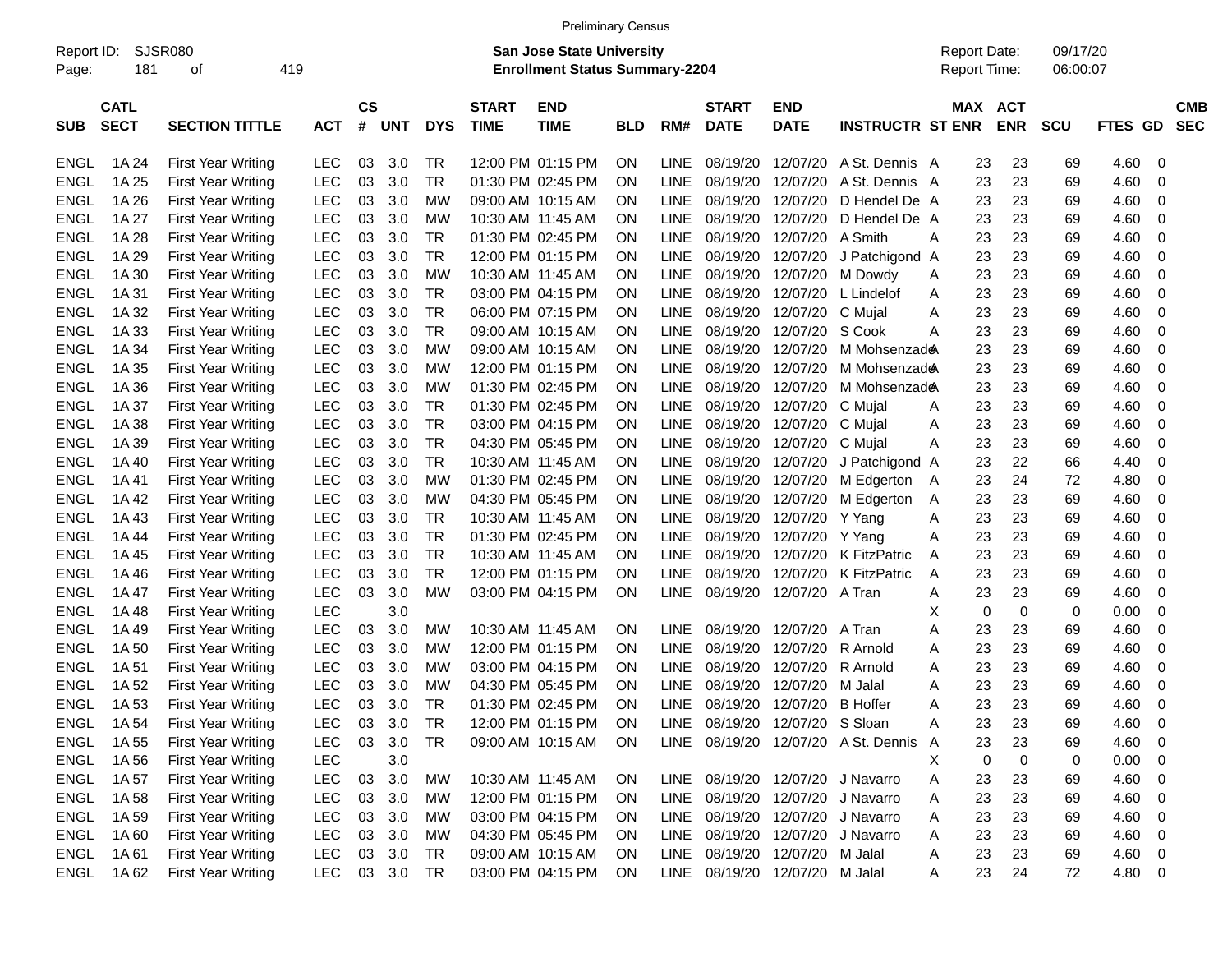|                     |                            |                                           |            |                    |            |            |                             | <b>Preliminary Census</b>                                          |            |             |                             |                                 |                         |    |                                     |            |                      |                   |             |            |
|---------------------|----------------------------|-------------------------------------------|------------|--------------------|------------|------------|-----------------------------|--------------------------------------------------------------------|------------|-------------|-----------------------------|---------------------------------|-------------------------|----|-------------------------------------|------------|----------------------|-------------------|-------------|------------|
| Report ID:<br>Page: | 182                        | <b>SJSR080</b><br>419<br>οf               |            |                    |            |            |                             | San Jose State University<br><b>Enrollment Status Summary-2204</b> |            |             |                             |                                 |                         |    | <b>Report Date:</b><br>Report Time: |            | 09/17/20<br>06:00:07 |                   |             |            |
| <b>SUB</b>          | <b>CATL</b><br><b>SECT</b> | <b>SECTION TITTLE</b>                     | <b>ACT</b> | $\mathsf{cs}$<br># | <b>UNT</b> | <b>DYS</b> | <b>START</b><br><b>TIME</b> | <b>END</b><br><b>TIME</b>                                          | <b>BLD</b> | RM#         | <b>START</b><br><b>DATE</b> | <b>END</b><br><b>DATE</b>       | <b>INSTRUCTR ST ENR</b> |    | MAX ACT                             | <b>ENR</b> | <b>SCU</b>           | <b>GD</b><br>FTES | <b>SEC</b>  | <b>CMB</b> |
| <b>ENGL</b>         | 1A 63                      | <b>First Year Writing</b>                 | LEC        | 03                 | 3.0        | F          |                             | 09:30 AM 12:15 PM                                                  | <b>ON</b>  | <b>LINE</b> | 08/19/20                    | 12/07/20 S Sloan                |                         | A  | 23                                  | 23         | 69                   | 4.60              | 0           |            |
| <b>ENGL</b>         | 1A64                       | <b>First Year Writing</b>                 | <b>LEC</b> | 03                 | 3.0        | <b>TR</b>  |                             | 09:00 AM 10:15 AM                                                  | ΟN         | <b>LINE</b> | 08/19/20                    | 12/07/20 B Hoffer               |                         | Α  | 23                                  | 23         | 69                   | 4.60              | 0           |            |
| <b>ENGL</b>         | 1A65                       | <b>First Year Writing</b>                 | <b>LEC</b> | 03                 | 3.0        | <b>TR</b>  |                             | 10:30 AM 11:45 AM                                                  | ON         | <b>LINE</b> | 08/19/20                    | 12/07/20 S Cook                 |                         | A  | 23                                  | 23         | 69                   | 4.60              | 0           |            |
| <b>ENGL</b>         | 1A 66                      | <b>First Year Writing</b>                 | <b>LEC</b> |                    | 3.0        |            |                             |                                                                    |            |             |                             |                                 |                         | X  | 0                                   | 0          | 0                    | 0.00              | 0           |            |
| <b>ENGL</b>         | 1A 67                      | <b>First Year Writing</b>                 | <b>LEC</b> | 03                 | 3.0        | МW         |                             | 03:00 PM 04:15 PM                                                  | <b>ON</b>  | LINE.       | 08/19/20                    | 12/07/20                        | J Salazar               | Α  | 23                                  | 23         | 69                   | 4.60              | 0           |            |
| <b>ENGL</b>         | 1A68                       | <b>First Year Writing</b>                 | <b>LEC</b> | 03                 | 3.0        | МW         |                             | 04:30 PM 05:45 PM                                                  | ΟN         | LINE.       | 08/19/20                    | 12/07/20                        | J Salazar               | Α  | 23                                  | 23         | 69                   | 4.60              | 0           |            |
| <b>ENGL</b>         | 1A69                       | <b>First Year Writing</b>                 | <b>LEC</b> | 03                 | 3.0        | <b>TR</b>  |                             | 03:00 PM 04:15 PM                                                  | ΟN         | <b>LINE</b> | 08/19/20                    |                                 | 12/07/20 H Meservey     | A  | 23                                  | 23         | 69                   | 4.60              | 0           |            |
| <b>ENGL</b>         | 1A 70                      | <b>First Year Writing</b>                 | <b>LEC</b> | 03                 | 3.0        | <b>TR</b>  |                             | 09:00 AM 10:15 AM                                                  | ΟN         | <b>LINE</b> | 08/19/20                    |                                 | 12/07/20 Y Modirzadeh A |    | 23                                  | 23         | 69                   | 4.60              | 0           |            |
| <b>ENGL</b>         | 1A 71                      | <b>First Year Writing</b>                 | <b>LEC</b> | 03                 | 3.0        | МW         |                             | 01:30 PM 02:45 PM                                                  | ΟN         | <b>LINE</b> | 08/19/20                    |                                 | 12/07/20 K Schwartz     | A  | 23                                  | 22         | 66                   | 4.40              | 0           |            |
| <b>ENGL</b>         | 1A 72                      | <b>First Year Writing</b>                 | <b>LEC</b> | 03                 | 3.0        | МW         |                             | 03:00 PM 04:15 PM                                                  | ON         | <b>LINE</b> | 08/19/20                    |                                 | 12/07/20 PO'Sullivan    | A  | 23                                  | 23         | 69                   | 4.60              | 0           |            |
| <b>ENGL</b>         | 1A 73                      | <b>First Year Writing</b>                 | <b>LEC</b> |                    | 3.0        |            |                             |                                                                    |            |             |                             |                                 |                         | X  | 0                                   | 0          | 0                    | 0.00              | 0           |            |
| <b>ENGL</b>         | 1A 74                      | <b>First Year Writing</b>                 | <b>LEC</b> |                    | 3.0        |            |                             |                                                                    |            |             |                             |                                 |                         | X  | 0                                   | 0          | 0                    | 0.00              | 0           |            |
| <b>ENGL</b>         | 1A75                       | <b>First Year Writing</b>                 | <b>LEC</b> |                    | 3.0        |            |                             |                                                                    |            |             |                             |                                 |                         | Χ  | 0                                   | 0          | 0                    | 0.00              | $\mathbf 0$ |            |
| <b>ENGL</b>         | 1A 76                      | <b>First Year Writing</b>                 | <b>LEC</b> | 03                 | 3.0        | МW         |                             | 04:30 PM 05:45 PM                                                  | ΟN         | <b>LINE</b> |                             | 08/19/20 12/07/20 A Sylva       |                         |    | 23                                  |            | 69                   |                   | 0           |            |
|                     |                            |                                           |            |                    |            | <b>TR</b>  |                             |                                                                    |            |             |                             |                                 |                         | Α  |                                     | 23         |                      | 4.60              |             |            |
| <b>ENGL</b>         | 1A 77                      | <b>First Year Writing</b>                 | <b>LEC</b> | 03                 | 3.0        |            |                             | 04:30 PM 05:45 PM                                                  | ON         | <b>LINE</b> |                             | 08/19/20 12/07/20 R Turner      |                         | A  | 23                                  | 23         | 69                   | 4.60              | 0           |            |
| <b>ENGL</b>         | 1A78                       | <b>First Year Writing</b>                 | <b>LEC</b> |                    | 3.0        |            |                             |                                                                    |            |             |                             |                                 |                         | X  | 0                                   | 0          | 0                    | 0.00              | 0           |            |
| <b>ENGL</b>         | 1A 79                      | <b>First Year Writing</b>                 | <b>LEC</b> | 03                 | 3.0        | МW         |                             | 12:00 PM 01:15 PM                                                  | <b>ON</b>  | <b>LINE</b> | 08/19/20                    | 12/07/20 C Saylor               |                         | Α  | 23                                  | 23         | 69                   | 4.60              | 0           |            |
| <b>ENGL</b>         | 1A 80                      | <b>First Year Writing</b>                 | <b>LEC</b> | 03                 | 3.0        | МW         |                             | 10:30 AM 11:45 AM                                                  | ON         | <b>LINE</b> |                             | 08/19/20 12/07/20 U Ali         |                         | Α  | 23                                  | 23         | 69                   | 4.60              | 0           |            |
| <b>ENGL</b>         | 1A81                       | <b>First Year Writing</b>                 | <b>LEC</b> |                    | 3.0        |            |                             |                                                                    |            |             |                             |                                 |                         | Х  | 0                                   | 0          | 0                    | 0.00              | 0           |            |
| <b>ENGL</b>         | 1A 82                      | <b>First Year Writing</b>                 | <b>LEC</b> |                    | 3.0        |            |                             |                                                                    |            |             |                             |                                 |                         | X  | 0                                   | 0          | 0                    | 0.00              | $\mathbf 0$ |            |
| <b>ENGL</b>         | 1A83                       | <b>First Year Writing</b>                 | <b>LEC</b> | 03                 | 3.0        | TR         |                             | 07:30 AM 08:45 AM                                                  | <b>ON</b>  | LINE.       | 08/19/20                    | 12/07/20                        | A St. Dennis A          |    | 23                                  | 23         | 69                   | 4.60              | 0           |            |
| <b>ENGL</b>         | 1A 84                      | <b>First Year Writing</b>                 | <b>LEC</b> | 03                 | 3.0        | <b>TR</b>  |                             | 10:30 AM 11:45 AM                                                  | ΟN         | LINE.       | 08/19/20                    | 12/07/20                        | Y Modirzadeh A          |    | 23                                  | 23         | 69                   | 4.60              | 0           |            |
| <b>ENGL</b>         | 1A85                       | <b>First Year Writing</b>                 | <b>LEC</b> | 03                 | 3.0        | <b>TR</b>  |                             | 12:00 PM 01:15 PM                                                  | ΟN         | <b>LINE</b> | 08/19/20                    | 12/07/20 L Chen                 |                         | Α  | 23                                  | 23         | 69                   | 4.60              | 0           |            |
| <b>ENGL</b>         | 1A86                       | <b>First Year Writing</b>                 | <b>LEC</b> | 03                 | 3.0        | МW         |                             | 12:00 PM 01:15 PM                                                  | ΟN         | <b>LINE</b> | 08/19/20                    |                                 | 12/07/20 S Prasad       | Α  | 23                                  | 24         | 72                   | 4.80              | 0           |            |
| <b>ENGL</b>         | 1A 87                      | <b>First Year Writing</b>                 | <b>LEC</b> | 03                 | 3.0        | МW         |                             | 09:00 AM 10:15 AM                                                  | ΟN         | <b>LINE</b> | 08/19/20                    |                                 | 12/07/20 K FitzPatric   | Α  | 23                                  | 20         | 60                   | 4.00              | 0           |            |
| <b>ENGL</b>         | 1A 88                      | <b>First Year Writing</b>                 | <b>LEC</b> | 03                 | 3.0        | TR.        |                             | 12:00 PM 01:15 PM                                                  | ΟN         | <b>LINE</b> | 08/19/20                    | 12/07/20 Y Yang                 |                         | A  | 23                                  | 23         | 69                   | 4.60              | 0           |            |
| <b>ENGL</b>         | 1A 89                      | <b>First Year Writing</b>                 | <b>LEC</b> | 03                 | 3.0        | <b>TR</b>  |                             | 07:30 AM 08:45 AM                                                  | ΟN         | <b>LINE</b> | 08/19/20                    | 12/07/20                        | L Chen                  | A  | 23                                  | 23         | 69                   | 4.60              | 0           |            |
| <b>ENGL</b>         | 1A 90                      | <b>First Year Writing</b>                 | <b>LEC</b> | 03                 | 3.0        | <b>TR</b>  |                             | 12:00 PM 01:15 PM                                                  | ON         | <b>LINE</b> | 08/19/20                    | 12/07/20 R Turner               |                         | A  | 23                                  | 23         | 69                   | 4.60              | 0           |            |
| <b>ENGL</b>         | 1A 91                      | <b>First Year Writing</b>                 | LEC        | 03                 | 3.0        | <b>TBA</b> |                             |                                                                    | ΟN         | <b>LINE</b> | 08/19/20                    | 12/07/20                        | A Smith                 | Α  | 23                                  | 23         | 69                   | 4.60              | 0           |            |
| <b>ENGL</b>         | 1A 92                      | <b>First Year Writing</b>                 | <b>LEC</b> | 03                 | 3.0        | TR         |                             | 03:00 PM 04:15 PM                                                  | <b>ON</b>  | <b>LINE</b> | 08/19/20                    | 12/07/20 R Arnold               |                         | Α  | 23                                  | 18         | 54                   | 3.60              | 0           |            |
|                     |                            | ENGL 1A 93 First Year Writing             |            |                    |            |            |                             | LEC 03 3.0 MW 09:00 AM 10:15 AM ON                                 |            |             |                             | LINE 08/19/20 12/07/20 B Hoffer |                         | A  | 23                                  | 21         | 63                   | 4.20 0            |             |            |
|                     |                            |                                           |            |                    |            |            |                             |                                                                    |            |             |                             |                                 | Total:                  |    |                                     | 1817 1803  | 5409                 | 360.60            |             |            |
|                     |                            | ENGL 1AF 01 FYW: Stretch English LEC      |            |                    | 3.0        |            |                             |                                                                    |            |             |                             |                                 |                         | X. | 0                                   | 0          | 0                    | $0.00 \t 0$       |             |            |
| ENGL                |                            | 1AF 03 FYW: Stretch English LEC           |            |                    | 03 3.0     | МW         |                             | 10:30 AM 11:45 AM                                                  | <b>ON</b>  |             |                             | LINE 08/19/20 12/07/20 L Landau |                         | A  | 22                                  | 20         | 60                   | $4.00 \ 0$        |             |            |
| ENGL                |                            | 1AF 04 FYW: Stretch English LEC           |            |                    | 03 3.0     | MW         |                             | 12:00 PM 01:15 PM                                                  | <b>ON</b>  |             |                             | LINE 08/19/20 12/07/20 L Landau |                         | A  | 22                                  | 22         | 66                   | $4.40 \quad 0$    |             |            |
| ENGL                |                            | 1AF 05 FYW: Stretch English LEC           |            |                    | 03 3.0     | МW         |                             | 03:00 PM 04:15 PM                                                  | <b>ON</b>  |             |                             | LINE 08/19/20 12/07/20 L Landau |                         | A  | 22                                  | 22         | 66                   | 4.40 0            |             |            |
| ENGL                |                            | 1AF 06 FYW: Stretch English LEC           |            |                    | 03 3.0     | TR         |                             | 12:00 PM 01:15 PM                                                  | <b>ON</b>  |             |                             | LINE 08/19/20 12/07/20 A Petty  |                         | A  | 22                                  | 22         | 66                   | 4.40 0            |             |            |
| ENGL                |                            | 1AF 07 FYW: Stretch English LEC 03 3.0 TR |            |                    |            |            |                             | 01:30 PM 02:45 PM                                                  | ON.        |             |                             | LINE 08/19/20 12/07/20 A Petty  |                         | A  | 22                                  | 22         | 66                   | 4.40 0            |             |            |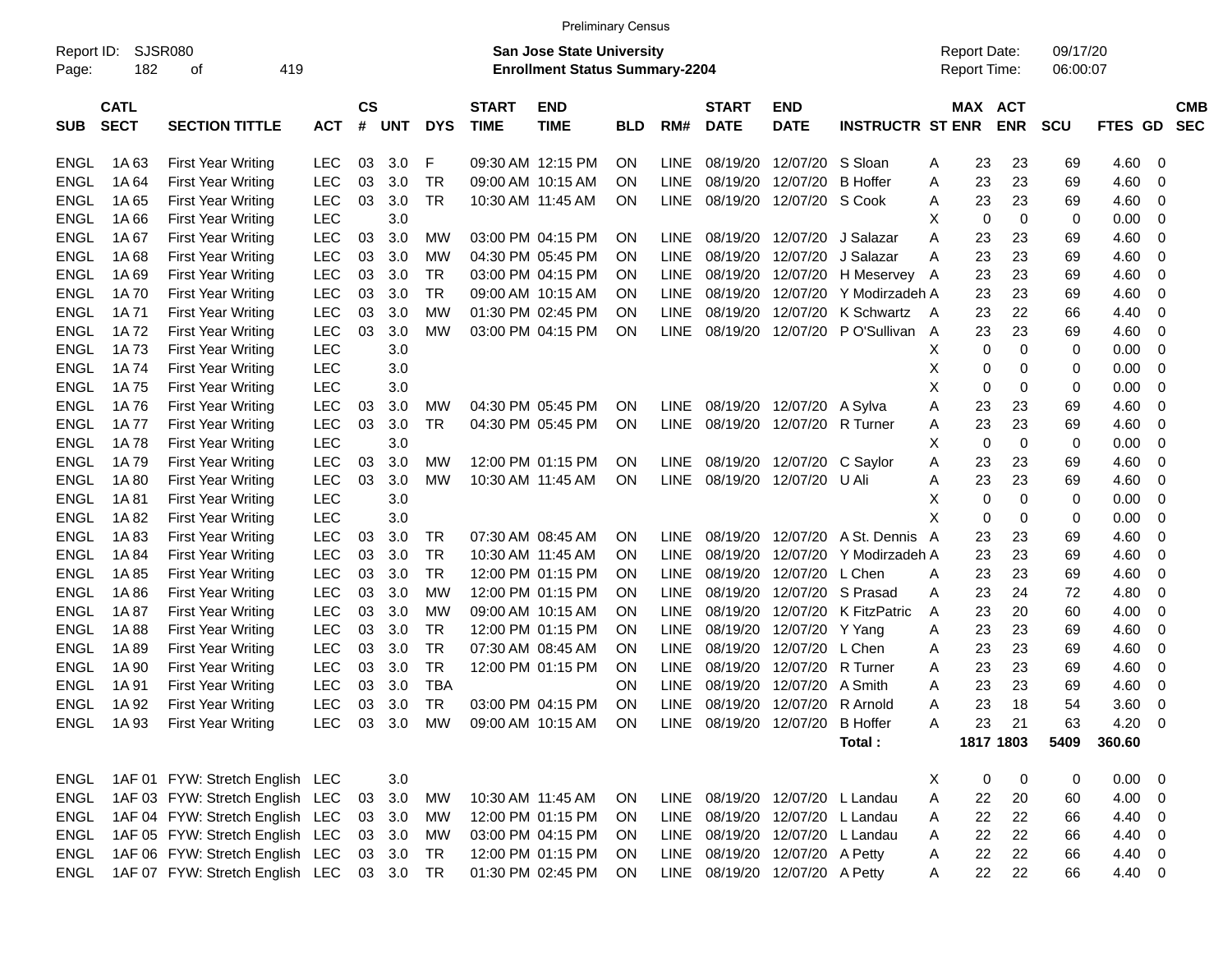|             |                |                                 |            |           |            |            |              |                                       | <b>Preliminary Census</b> |             |              |                                 |                                    |                     |              |                         |                |                          |            |
|-------------|----------------|---------------------------------|------------|-----------|------------|------------|--------------|---------------------------------------|---------------------------|-------------|--------------|---------------------------------|------------------------------------|---------------------|--------------|-------------------------|----------------|--------------------------|------------|
| Report ID:  | <b>SJSR080</b> |                                 |            |           |            |            |              | <b>San Jose State University</b>      |                           |             |              |                                 |                                    | <b>Report Date:</b> |              | 09/17/20                |                |                          |            |
| Page:       | 183            | 419<br>οf                       |            |           |            |            |              | <b>Enrollment Status Summary-2204</b> |                           |             |              |                                 |                                    | Report Time:        |              | 06:00:07                |                |                          |            |
|             | <b>CATL</b>    |                                 |            | <b>CS</b> |            |            | <b>START</b> | <b>END</b>                            |                           |             | <b>START</b> | <b>END</b>                      |                                    |                     | MAX ACT      |                         |                |                          | <b>CMB</b> |
| <b>SUB</b>  | <b>SECT</b>    | <b>SECTION TITTLE</b>           | <b>ACT</b> | #         | <b>UNT</b> | <b>DYS</b> | <b>TIME</b>  | <b>TIME</b>                           | <b>BLD</b>                | RM#         | <b>DATE</b>  | <b>DATE</b>                     | <b>INSTRUCTR ST ENR</b>            |                     | <b>ENR</b>   | <b>SCU</b>              | <b>FTES GD</b> |                          | <b>SEC</b> |
| ENGL        |                | 1AF 08 FYW: Stretch English LEC |            | 03        | 3.0        | TR         |              | 03:00 PM 04:15 PM                     | <b>ON</b>                 | LINE        | 08/19/20     | 12/07/20 Y Yang                 |                                    | Α                   | 22<br>22     | 66                      | 4.40           | 0                        |            |
| <b>ENGL</b> |                | 1AF 09 FYW: Stretch English LEC |            | 03        | 3.0        | МW         |              | 03:00 PM 04:15 PM                     | ΟN                        | <b>LINE</b> | 08/19/20     | 12/07/20                        | K Schwartz                         | Α                   | 22<br>22     | 66                      | 4.40           | 0                        |            |
| <b>ENGL</b> |                | 1AF 10 FYW: Stretch English LEC |            | 03        | 3.0        | MW         |              | 09:00 AM 10:15 AM                     | ΟN                        | LINE        |              | 08/19/20 12/07/20               | A Ahmad                            | Α                   | 22<br>22     | 66                      | 4.40           | 0                        |            |
| <b>ENGL</b> |                | 1AF 11 FYW: Stretch English LEC |            |           | 3.0        |            |              |                                       |                           |             |              |                                 |                                    | X                   | $\mathbf 0$  | $\mathbf 0$<br>$\Omega$ | 0.00           | 0                        |            |
| <b>ENGL</b> |                | 1AF 12 FYW: Stretch English LEC |            | 03        | 3.0        | <b>TR</b>  |              | 09:00 AM 10:15 AM                     | <b>ON</b>                 | LINE        |              | 08/19/20 12/07/20 A Smith       |                                    | Α                   | 22<br>22     | 66                      | 4.40           | 0                        |            |
| <b>ENGL</b> |                | 1AF 13 FYW: Stretch English LEC |            |           | 3.0        |            |              |                                       |                           |             |              |                                 |                                    | X                   | $\mathbf{0}$ | $\Omega$<br>$\Omega$    | 0.00           | 0                        |            |
| <b>ENGL</b> |                | 1AF 14 FYW: Stretch English LEC |            |           | 3.0        |            |              |                                       |                           |             |              |                                 |                                    | X                   | 0            | $\Omega$<br>0           | 0.00           | 0                        |            |
| <b>ENGL</b> |                | 1AF 15 FYW: Stretch English LEC |            |           | 3.0        |            |              |                                       |                           |             |              |                                 |                                    | X                   | 0            | 0<br>0                  | 0.00           | 0                        |            |
| <b>ENGL</b> |                | 1AF 16 FYW: Stretch English LEC |            | 03        | 3.0        | MW         |              | 10:30 AM 11:45 AM                     | ΟN                        | LINE        |              | 08/19/20 12/07/20               | K FitzPatric                       | A                   | 22<br>22     | 66                      | 4.40           | 0                        |            |
| <b>ENGL</b> |                | 1AF 17 FYW: Stretch English LEC |            | 03        | 3.0        | <b>TR</b>  |              | 10:30 AM 11:45 AM                     | ON                        | <b>LINE</b> |              | 08/19/20 12/07/20               | K Schwartz                         | A                   | 22<br>22     | 66                      | 4.40           | 0                        |            |
| <b>ENGL</b> |                | 1AF 18 FYW: Stretch English LEC |            |           | 3.0        |            |              |                                       |                           |             |              |                                 |                                    | X                   | 0            | $\mathbf 0$<br>0        | 0.00           | 0                        |            |
| <b>ENGL</b> |                | 1AF 19 FYW: Stretch English LEC |            | 03        | 3.0        | <b>TR</b>  |              | 10:30 AM 11:45 AM                     | ON                        | LINE        |              | 08/19/20 12/07/20 A Smith       |                                    | Α                   | 22<br>22     | 66                      | 4.40           | 0                        |            |
| <b>ENGL</b> |                | 1AF 20 FYW: Stretch English LEC |            |           | 3.0        |            |              |                                       |                           |             |              |                                 |                                    | Х                   | 0            | $\mathbf 0$<br>0        | 0.00           | 0                        |            |
| <b>ENGL</b> |                | 1AF 21 FYW: Stretch English LEC |            | 03        | 3.0        | MW         |              | 12:00 PM 01:15 PM                     | ON                        | LINE        |              | 08/19/20 12/07/20 J Logan       |                                    | Α                   | 22<br>22     | 66                      | 4.40           | 0                        |            |
| <b>ENGL</b> |                | 1AF 22 FYW: Stretch English LEC |            |           | 3.0        |            |              |                                       |                           |             |              |                                 |                                    | X                   | 0            | $\mathbf 0$<br>0        | 0.00           | 0                        |            |
| <b>ENGL</b> |                | 1AF 23 FYW: Stretch English LEC |            | 03        | 3.0        | MW         |              | 01:30 PM 02:45 PM                     | ON                        | LINE        |              | 08/19/20 12/07/20 J Logan       |                                    | Α                   | 22<br>23     | 69                      | 4.60           | 0                        |            |
| <b>ENGL</b> |                | 1AF 24 FYW: Stretch English LEC |            |           | 3.0        |            |              |                                       |                           |             |              |                                 |                                    | X                   | $\mathbf 0$  | $\Omega$<br>0           | 0.00           | 0                        |            |
| <b>ENGL</b> |                | 1AF 25 FYW: Stretch English LEC |            |           | 3.0        |            |              |                                       |                           |             |              |                                 |                                    | X                   | 0            | 0<br>0                  | 0.00           | 0                        |            |
| <b>ENGL</b> |                | 1AF 26 FYW: Stretch English LEC |            |           | 3.0        |            |              |                                       |                           |             |              |                                 |                                    | X                   | 0            | 0<br>0                  | 0.00           | 0                        |            |
| <b>ENGL</b> |                | 1AF 27 FYW: Stretch English LEC |            |           | 3.0        |            |              |                                       |                           |             |              |                                 |                                    | X                   | $\mathbf 0$  | 0<br>0                  | 0.00           | 0                        |            |
| <b>ENGL</b> |                | 1AF 28 FYW: Stretch English LEC |            | 03        | 3.0        | TR         |              | 04:30 PM 05:45 PM                     | ON                        | LINE        |              | 08/19/20 12/07/20               | L Chen                             | A                   | 22<br>22     | 66                      | 4.40           | 0                        |            |
|             |                |                                 |            |           |            |            |              |                                       |                           |             |              |                                 | Total:                             | 330                 | 329          | 987                     | 65.80          |                          |            |
| <b>ENGL</b> | 1B 01          | Argument and Analysi LEC        |            | 03        | 3.0        | MW         |              | 07:30 AM 08:45 AM                     | ON                        | <b>LINE</b> |              | 08/19/20 12/07/20               | C Saylor                           | A                   | 25<br>24     | 72                      | 4.80           | - 0                      |            |
| <b>ENGL</b> | 1B 02          | Argument and Analysi LEC        |            | 03        | 3.0        | TR         |              | 09:00 AM 10:15 AM                     | ON                        | <b>LINE</b> |              | 08/19/20 12/07/20               | S Kirby                            | Α                   | 25<br>24     | 72                      | 4.80           | 0                        |            |
| <b>ENGL</b> | 1B 03          | Argument and Analysi LEC        |            | 03        | 3.0        | МW         |              | 12:00 PM 01:15 PM                     | ON                        | <b>LINE</b> |              | 08/19/20 12/07/20               | F Kirk                             | A                   | 25<br>25     | 75                      | 5.00           | 0                        |            |
| <b>ENGL</b> | 1B 04          | Argument and Analysi LEC        |            | 03        | 3.0        | МW         |              | 01:30 PM 02:45 PM                     | ON                        | <b>LINE</b> |              | 08/19/20 12/07/20               | A Rohatgi                          | A                   | 25<br>22     | 66                      | 4.40           | 0                        |            |
| <b>ENGL</b> | 1B 05          | Argument and Analysi LEC        |            | 03        | 3.0        | TR         |              | 01:30 PM 02:45 PM                     | ON                        | LINE        |              | 08/19/20 12/07/20               | S Kirby                            | Α                   | 25<br>23     | 69                      | 4.60           | 0                        |            |
| <b>ENGL</b> | 1B 06          | Argument and Analysi LEC        |            | 03        | 3.0        | <b>TR</b>  |              | 03:00 PM 04:15 PM                     | ΟN                        | <b>LINE</b> |              | 08/19/20 12/07/20               | A Rohatgi                          | A                   | 25<br>25     | 75                      | 5.00           | 0                        |            |
| ENGL        | 1B 07          | Argument and Analysi LEC        |            | 03        | 3.0        | TR         |              | 10:30 AM 11:45 AM                     | ΟN                        | LINE        |              |                                 | 08/19/20 12/07/20 A Rohatgi        | Α                   | 25<br>24     | 72                      | 4.80           | 0                        |            |
|             | ENGL 1B08      | Argument and Analysi LEC        |            |           | 03 3.0     | TR         |              | 12:00 PM 01:15 PM                     | ON                        |             |              |                                 | LINE 08/19/20 12/07/20 A Rohatgi   | Α                   | 25<br>25     | 75                      | 5.00           | $\overline{\phantom{0}}$ |            |
| ENGL        | 1B 09          | Argument and Analysi LEC        |            |           | 03 3.0     | МW         |              | 04:30 PM 05:45 PM                     | <b>ON</b>                 | LINE        |              |                                 | 08/19/20 12/07/20 Z Babaci-Wil A   |                     | 25<br>25     | 75                      | $5.00 \t 0$    |                          |            |
| ENGL        | 1B 10          | Argument and Analysi LEC        |            |           | 03 3.0     | МW         |              | 09:00 AM 10:15 AM                     | ON.                       |             |              | LINE 08/19/20 12/07/20 C Saylor |                                    | Α                   | 25<br>25     | 75                      | $5.00 \t 0$    |                          |            |
| ENGL        | 1B 11          | Argument and Analysi LEC        |            |           | 03 3.0     | MW         |              | 10:30 AM 11:45 AM                     | ON                        |             |              | LINE 08/19/20 12/07/20          | F Kirk                             | Α                   | 25<br>25     | 75                      | $5.00 \t 0$    |                          |            |
|             |                |                                 |            |           |            |            |              |                                       |                           |             |              |                                 | Total:                             | 275                 | 267          | 801                     | 53.40          |                          |            |
|             | ENGL 201       | Critical Thinking an            | LEC.       |           | 03 3.0     | TBA        |              |                                       | ON                        |             |              |                                 | LINE 08/19/20 12/07/20 S Harvey    | A                   | 25<br>25     | 75                      | $5.00 \t 0$    |                          |            |
|             | ENGL 202       | Critical Thinking an            | <b>LEC</b> |           | 03 3.0     | TR         |              | 07:30 AM 08:45 AM                     | ON.                       |             |              |                                 | LINE 08/19/20 12/07/20 PO'Sullivan | $\mathsf{A}$        | 25<br>25     | 75                      | $5.00 \t 0$    |                          |            |
|             | ENGL 203       | Critical Thinking an            | <b>LEC</b> |           | 03 3.0 MW  |            |              | 07:30 AM 08:45 AM                     | <b>ON</b>                 |             |              | LINE 08/19/20 12/07/20 J Damm   |                                    | A                   | 25<br>25     | 75                      | $5.00 \t 0$    |                          |            |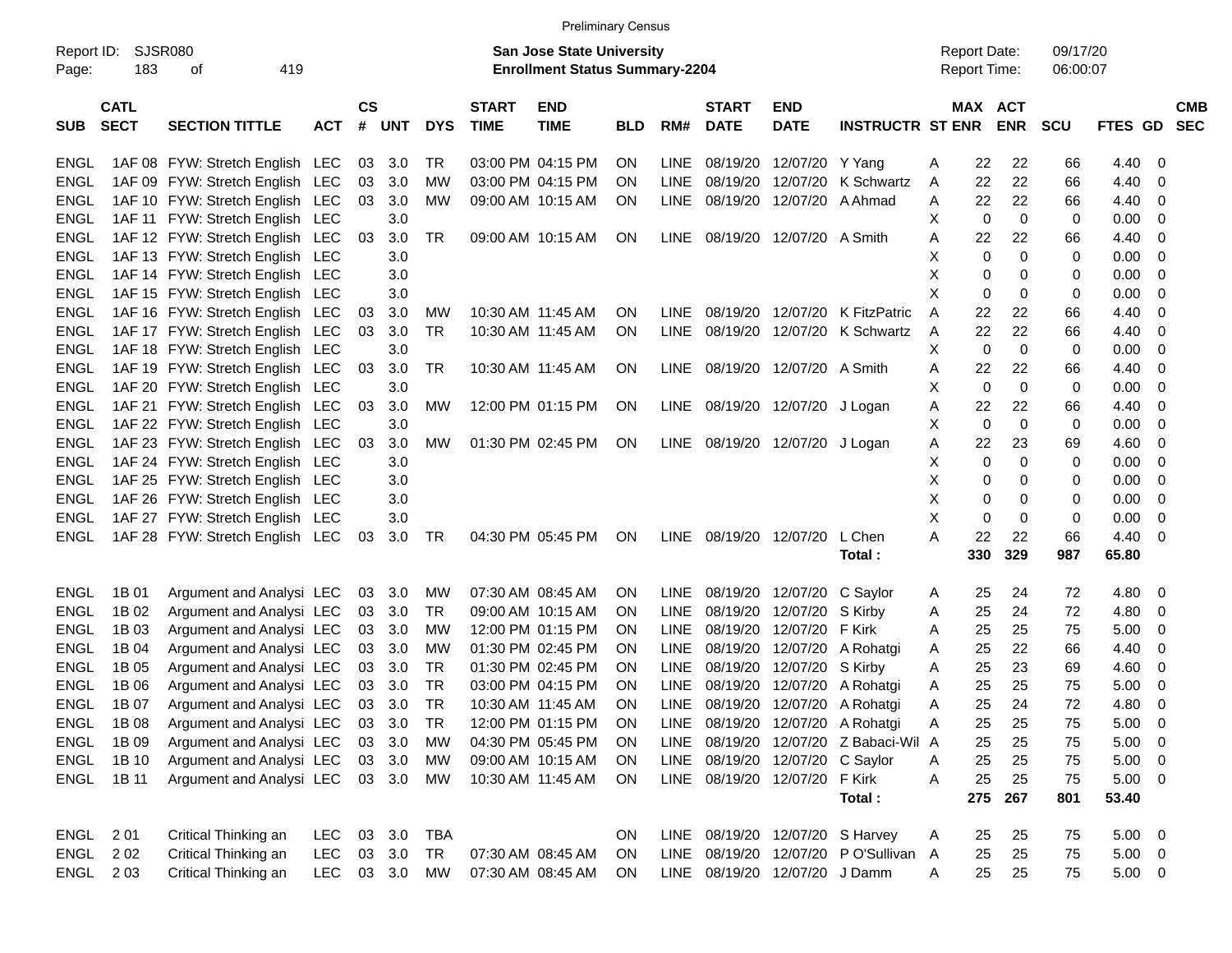|                     |                            |                             |            |                    |            |            |                             | <b>Preliminary Census</b>                                                 |            |             |                             |                                 |                                      |                                            |                       |                      |                |                          |  |
|---------------------|----------------------------|-----------------------------|------------|--------------------|------------|------------|-----------------------------|---------------------------------------------------------------------------|------------|-------------|-----------------------------|---------------------------------|--------------------------------------|--------------------------------------------|-----------------------|----------------------|----------------|--------------------------|--|
| Report ID:<br>Page: | 184                        | <b>SJSR080</b><br>419<br>οf |            |                    |            |            |                             | <b>San Jose State University</b><br><b>Enrollment Status Summary-2204</b> |            |             |                             |                                 |                                      | <b>Report Date:</b><br><b>Report Time:</b> |                       | 09/17/20<br>06:00:07 |                |                          |  |
| <b>SUB</b>          | <b>CATL</b><br><b>SECT</b> | <b>SECTION TITTLE</b>       | <b>ACT</b> | $\mathsf{cs}$<br># | UNT        | <b>DYS</b> | <b>START</b><br><b>TIME</b> | <b>END</b><br><b>TIME</b>                                                 | <b>BLD</b> | RM#         | <b>START</b><br><b>DATE</b> | <b>END</b><br><b>DATE</b>       | <b>INSTRUCTR ST ENR</b>              |                                            | MAX ACT<br><b>ENR</b> | <b>SCU</b>           | FTES GD        | <b>CMB</b><br><b>SEC</b> |  |
| <b>ENGL</b>         | 2 0 4                      | Critical Thinking an        | <b>LEC</b> | 03                 | 3.0        | W          |                             | 06:00 PM 08:45 PM                                                         | <b>ON</b>  | <b>LINE</b> | 08/19/20                    | 12/07/20                        | Z Babaci-Wil A                       |                                            | 24<br>25              | 72                   | 4.80           | -0                       |  |
| <b>ENGL</b>         | 205                        | Critical Thinking an        | <b>LEC</b> | 03                 | 3.0        | M          |                             | 06:00 PM 08:45 PM                                                         | <b>ON</b>  | <b>LINE</b> | 08/19/20                    | 12/07/20                        | Z Babaci-Wil A                       |                                            | 25<br>25              | 75                   | 5.00           | 0                        |  |
| <b>ENGL</b>         | 2 0 6                      | Critical Thinking an        | <b>LEC</b> | 03                 | 3.0        | МW         |                             | 09:00 AM 10:15 AM                                                         | <b>ON</b>  | <b>LINE</b> | 08/19/20                    | 12/07/20                        | J Damm                               | A                                          | 25<br>25              | 75                   | 5.00           | 0                        |  |
| <b>ENGL</b>         | 207                        | Critical Thinking an        | <b>LEC</b> | 03                 | 3.0        | МW         |                             | 09:00 AM 10:15 AM                                                         | <b>ON</b>  | <b>LINE</b> | 08/19/20                    | 12/07/20                        | M Dowdy                              | A                                          | 25<br>24              | 72                   | 4.80           | -0                       |  |
| <b>ENGL</b>         | 2 0 8                      | Critical Thinking an        | <b>LEC</b> | 03                 | 3.0        | <b>TBA</b> |                             |                                                                           | <b>ON</b>  | <b>LINE</b> | 08/19/20                    | 12/07/20                        | S Harvey                             | A                                          | 25<br>25              | 75                   | 5.00           | -0                       |  |
| <b>ENGL</b>         | 209                        | Critical Thinking an        | <b>LEC</b> | 03                 | 3.0        | <b>TR</b>  |                             | 09:00 AM 10:15 AM                                                         | <b>ON</b>  | <b>LINE</b> | 08/19/20                    | 12/07/20                        | P O'Sullivan                         | A                                          | 25<br>25              | 75                   | 5.00           | -0                       |  |
| <b>ENGL</b>         | 210                        | Critical Thinking an        | LEC        | 03                 | 3.0        | МW         |                             | 01:30 PM 02:45 PM                                                         | <b>ON</b>  | <b>LINE</b> | 08/19/20                    | 12/07/20                        | M Dowdy                              | A                                          | 25<br>25              | 75                   | 5.00           | -0                       |  |
| <b>ENGL</b>         | 2 11                       | Critical Thinking an        | LEC        | 03                 | 3.0        | TR         |                             | 10:30 AM 11:45 AM                                                         | <b>ON</b>  | <b>LINE</b> | 08/19/20                    | 12/07/20                        | R James                              | A                                          | 25<br>24              | 72                   | 4.80           | 0                        |  |
| <b>ENGL</b>         | 212                        | Critical Thinking an        | LEC        | 03                 | 3.0        | <b>TR</b>  |                             | 03:00 PM 04:15 PM                                                         | <b>ON</b>  | <b>LINE</b> | 08/19/20                    | 12/07/20                        | L Chen                               | A                                          | 23<br>25              | 69                   | 4.60           | -0                       |  |
| <b>ENGL</b>         | 2 1 3                      | Critical Thinking an        | LEC        | 03                 | 3.0        | <b>TR</b>  |                             | 04:30 PM 05:45 PM                                                         | <b>ON</b>  | <b>LINE</b> | 08/19/20                    | 12/07/20                        | R James                              | A                                          | 25<br>25              | 75                   | 5.00           | -0                       |  |
| <b>ENGL</b>         | 2 14                       | Critical Thinking an        | LEC        | 03                 | 3.0        | <b>TR</b>  |                             | 10:30 AM 11:45 AM                                                         | <b>ON</b>  | <b>LINE</b> | 08/19/20                    | 12/07/20                        | S Prasad                             | A                                          | 25<br>24              | 72                   | 4.80           | 0                        |  |
| <b>ENGL</b>         | 2 1 5                      | Critical Thinking an        | LEC        | 03                 | 3.0        | <b>TBA</b> |                             |                                                                           | <b>ON</b>  | <b>LINE</b> | 08/19/20                    | 12/07/20                        | S Prasad                             | A                                          | 23<br>25              | 69                   | 4.60           | 0                        |  |
| <b>ENGL</b>         | 2 1 6                      | Critical Thinking an        | LEC        |                    | 3.0        |            |                             |                                                                           |            |             |                             |                                 |                                      | X                                          | $\mathbf 0$<br>0      | $\mathbf 0$          | 0.00           | -0                       |  |
| <b>ENGL</b>         | 2 1 7                      | Critical Thinking an        | LEC        | 03                 | 3.0        | МW         |                             | 03:00 PM 04:15 PM                                                         | <b>ON</b>  | LINE        | 08/19/20                    | 12/07/20                        | Z Babaci-Wil A                       |                                            | 25<br>24              | 72                   | 4.80           | -0                       |  |
| <b>ENGL</b>         | 2 1 8                      | Critical Thinking an        | LEC        | 03                 | 3.0        | TR         |                             | 01:30 PM 02:45 PM                                                         | <b>ON</b>  | <b>LINE</b> | 08/19/20                    | 12/07/20                        | S Harvey                             | A                                          | 25<br>25              | 75                   | 5.00           | -0                       |  |
| <b>ENGL</b>         | 2 1 9                      | Critical Thinking an        | <b>LEC</b> | 03                 | 3.0        | TR         |                             | 01:30 PM 02:45 PM                                                         | <b>ON</b>  | <b>LINE</b> | 08/19/20                    | 12/07/20                        | R James                              | A                                          | 25<br>25              | 75                   | 5.00           | -0                       |  |
| <b>ENGL</b>         | 2 2 0                      | Critical Thinking an        | <b>LEC</b> | 03                 | 3.0        | МW         |                             | 01:30 PM 02:45 PM                                                         | <b>ON</b>  | <b>LINE</b> | 08/19/20                    | 12/07/20                        | K O'Hare                             | A                                          | 25<br>25              | 75                   | 5.00           | -0                       |  |
| <b>ENGL</b>         | 2 2 1                      | Critical Thinking an        | <b>LEC</b> | 03                 | 3.0        | МW         |                             | 03:00 PM 04:15 PM                                                         | <b>ON</b>  | <b>LINE</b> | 08/19/20                    | 12/07/20                        | K O'Hare                             | A                                          | 25<br>25              | 75                   | 5.00           | -0                       |  |
| <b>ENGL</b>         | 2 2 2                      | Critical Thinking an        | <b>LEC</b> | 03                 | 3.0        | МW         |                             | 12:00 PM 01:15 PM                                                         | <b>ON</b>  | <b>LINE</b> | 08/19/20                    | 12/07/20                        | J Damm                               | A                                          | 25<br>25              | 75                   | 5.00           | -0                       |  |
| <b>ENGL</b>         | 2 2 3                      | Critical Thinking an        | <b>LEC</b> | 03                 | 3.0        | <b>TR</b>  |                             | 12:00 PM 01:15 PM                                                         | <b>ON</b>  | <b>LINE</b> | 08/19/20                    | 12/07/20                        | S Harvey                             | A                                          | 25<br>24              | 72                   | 4.80           | -0                       |  |
| <b>ENGL</b>         | 2 2 4                      | Critical Thinking an        | <b>LEC</b> | 03                 | 3.0        | <b>TR</b>  |                             | 03:00 PM 04:15 PM                                                         | ON         | <b>LINE</b> | 08/19/20                    | 12/07/20                        | R McNabb                             | A                                          | 25<br>25              | 75                   | 5.00           | 0                        |  |
| <b>ENGL</b>         | 2 2 5                      | Critical Thinking an        | LEC        |                    | 3.0        |            |                             |                                                                           |            |             |                             |                                 |                                      | X                                          | $\mathbf 0$<br>0      | $\mathbf 0$          | 0.00           | 0                        |  |
| <b>ENGL</b>         | 2 2 6                      | Critical Thinking an        | <b>LEC</b> |                    | 3.0        |            |                             |                                                                           |            |             |                             |                                 |                                      | X                                          | $\mathbf 0$<br>0      | $\mathbf 0$          | 0.00           | -0                       |  |
| <b>ENGL</b>         | 2 2 7                      | Critical Thinking an        | <b>LEC</b> | 03                 | 3.0        | МW         |                             | 07:30 AM 08:45 AM                                                         | <b>ON</b>  | <b>LINE</b> | 08/19/20                    | 12/07/20                        | J Patchigond A                       |                                            | 25<br>24              | 72                   | 4.80           | -0                       |  |
| <b>ENGL</b>         | 2 2 8                      | Critical Thinking an        | <b>LEC</b> | 03                 | 3.0        | MW         |                             | 12:00 PM 01:15 PM                                                         | ON         | <b>LINE</b> | 08/19/20                    | 12/07/20                        | A Petty                              | A                                          | 25<br>25              | 75                   | 5.00           | -0                       |  |
|                     |                            |                             |            |                    |            |            |                             |                                                                           |            |             |                             |                                 | Total:                               | 625                                        | 614                   | 1842                 | 122.80         |                          |  |
| ENGL                | 21 01                      | <b>Detective Fiction</b>    | <b>LEC</b> | 02                 | 3.0        | TR         |                             | 09:00 AM 10:15 AM                                                         | <b>ON</b>  | <b>LINE</b> | 08/19/20                    | 12/07/20                        | C Saylor<br>Total:                   | A                                          | 40<br>40<br>40<br>40  | 120<br>120           | 8.00<br>8.00   | - 0                      |  |
|                     | ENGL 22 99                 | Fantasy Science Fic         | LEC        |                    | 03 3.0 TBA |            |                             |                                                                           | ON         |             |                             |                                 | LINE 08/19/20 12/07/20 T Nathanael A |                                            | 40<br>40              | 120                  | $8.00 \t 0$    |                          |  |
|                     |                            |                             |            |                    |            |            |                             |                                                                           |            |             |                             |                                 | Total:                               |                                            | 40<br>40              | 120                  | 8.00           |                          |  |
|                     | ENGL 30 01                 | Lit & the Environ           | LEC.       |                    | 02 3.0     | MW         |                             | 03:00 PM 04:15 PM                                                         | ON.        |             |                             | LINE 08/19/20 12/07/20 D Rivers |                                      | Α                                          | 22<br>40              | 66                   | 4.40 0         |                          |  |
|                     |                            |                             |            |                    |            |            |                             |                                                                           |            |             |                             |                                 | Total:                               |                                            | 22<br>40              | 66                   | 4.40           |                          |  |
|                     | ENGL 50 01                 | Lit Survey before 16        | <b>LEC</b> |                    | 02 3.0     | TR         |                             | 09:00 AM 10:15 AM                                                         | ON         |             |                             |                                 | LINE 08/19/20 12/07/20 J Villagrana  | A                                          | 31<br>30              | 93                   | $6.20 \quad 0$ |                          |  |
|                     | ENGL 50 02                 | Lit Survey before 16        | LEC        |                    | 02 3.0     | TR         |                             | 03:00 PM 04:15 PM                                                         | -ON        |             |                             | LINE 08/19/20 12/07/20 N Stork  |                                      | Α                                          | 30<br>30              | 90                   | $6.00 \t 0$    |                          |  |
|                     |                            |                             |            |                    |            |            |                             |                                                                           |            |             |                             |                                 | Total:                               |                                            | 60<br>61              | 183                  | 12.20          |                          |  |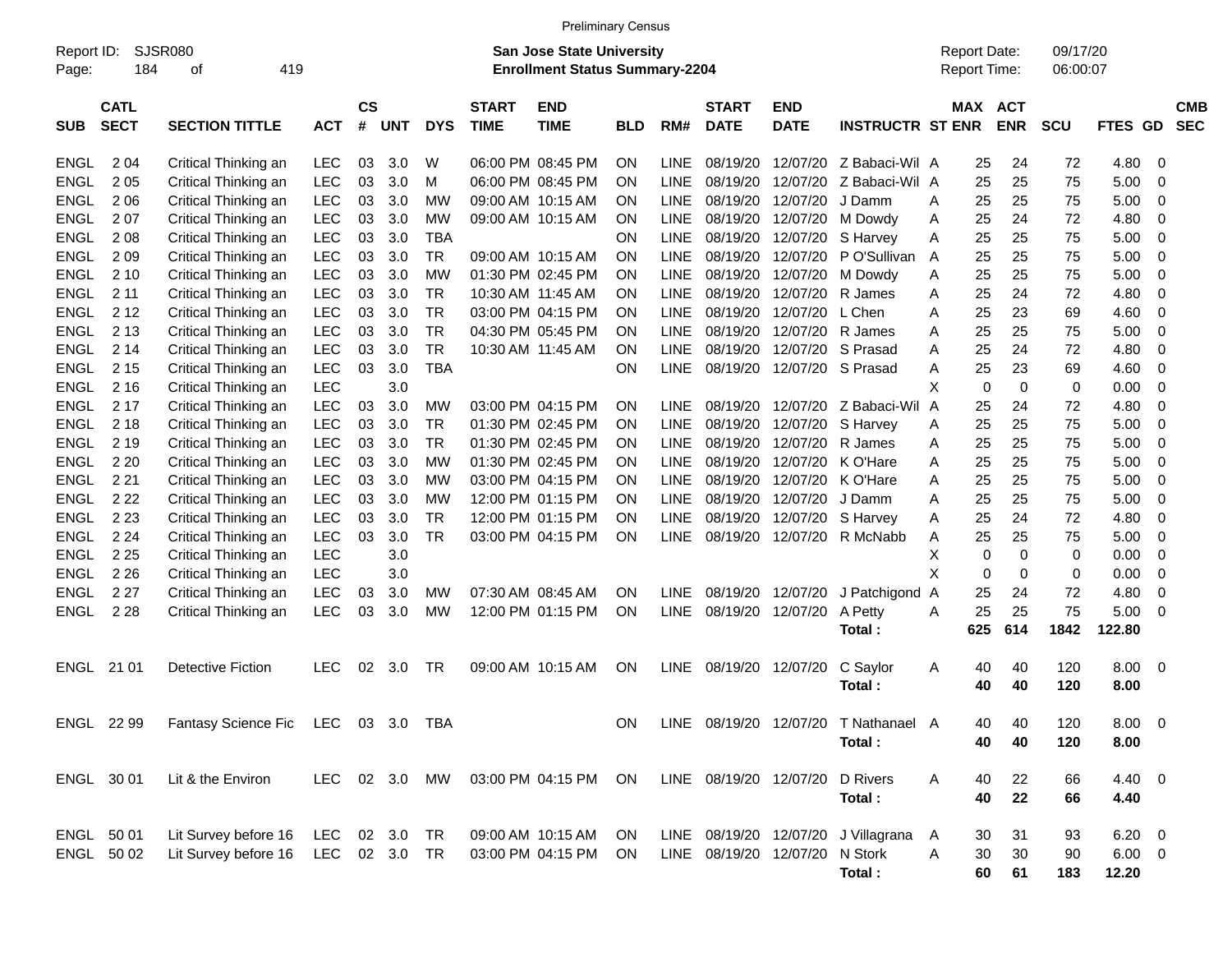|                     |                            |                                            |                          |                    |            |                         |                             | <b>Preliminary Census</b>                                                 |            |                            |                                  |                           |                                |              |                                     |            |                      |               |                          |                          |
|---------------------|----------------------------|--------------------------------------------|--------------------------|--------------------|------------|-------------------------|-----------------------------|---------------------------------------------------------------------------|------------|----------------------------|----------------------------------|---------------------------|--------------------------------|--------------|-------------------------------------|------------|----------------------|---------------|--------------------------|--------------------------|
| Report ID:<br>Page: | <b>SJSR080</b><br>185      | 419<br>οf                                  |                          |                    |            |                         |                             | <b>San Jose State University</b><br><b>Enrollment Status Summary-2204</b> |            |                            |                                  |                           |                                |              | <b>Report Date:</b><br>Report Time: |            | 09/17/20<br>06:00:07 |               |                          |                          |
| <b>SUB</b>          | <b>CATL</b><br><b>SECT</b> | <b>SECTION TITTLE</b>                      | <b>ACT</b>               | $\mathsf{cs}$<br># | <b>UNT</b> | <b>DYS</b>              | <b>START</b><br><b>TIME</b> | <b>END</b><br><b>TIME</b>                                                 | <b>BLD</b> | RM#                        | <b>START</b><br><b>DATE</b>      | <b>END</b><br><b>DATE</b> | <b>INSTRUCTR ST ENR</b>        |              | MAX ACT                             | <b>ENR</b> | <b>SCU</b>           | FTES GD       |                          | <b>CMB</b><br><b>SEC</b> |
| ENGL                | 60 01                      | Lit Survey 1680-1860 LEC                   |                          | 02                 | 4.0        | TR                      |                             | 12:00 PM 01:15 PM                                                         | ΟN         | <b>LINE</b>                | 08/19/20                         | 12/07/20                  | A Johnson                      | Α            | 30                                  | 30         | 120                  | $8.00 \ 0$    |                          |                          |
| ENGL                | 60 02                      | Lit Survey 1680-1860                       | LEC                      |                    | 4.0        |                         |                             |                                                                           |            |                            |                                  |                           | Total :                        | Χ            | 0<br>30                             | 0<br>30    | 0<br>120             | 0.00<br>8.00  | $\overline{\phantom{0}}$ |                          |
| ENGL                | 70 01                      | Lit Survey 1860 to p                       | <b>LEC</b>               | 02                 | 3.0        | <b>TR</b>               |                             | 03:00 PM 04:15 PM                                                         | <b>ON</b>  | LINE                       | 08/19/20 12/07/20                |                           | K McSharry                     | $\mathsf{A}$ | 30                                  | 30         | 90                   | 6.00          | $\overline{\phantom{0}}$ |                          |
| ENGL                | 70 02                      | Lit Survey 1860 to p                       | <b>LEC</b>               |                    | 3.0        |                         |                             |                                                                           |            |                            |                                  |                           | Total :                        | X            | 0<br>30                             | 0<br>30    | 0<br>90              | 0.00<br>6.00  | $\overline{\phantom{0}}$ |                          |
|                     | ENGL 71 01                 | Intro Creative Writ                        | <b>SEM</b>               | 04                 | 3.0        | MW                      |                             | 03:00 PM 04:15 PM                                                         | ON         | <b>LINE</b>                | 08/19/20                         | 12/07/20                  | J Logan                        | Α            | 25                                  | 25         | 75                   | 5.00          | - 0                      |                          |
| ENGL                | 71 02                      | Intro Creative Writ                        | <b>SEM</b>               | 04                 | 3.0        | F                       |                             | 09:30 AM 12:15 PM                                                         | ON         | <b>LINE</b>                | 08/19/20                         | 12/07/20                  | R James                        | Α            | 25                                  | 24         | 72                   | 4.80          | $\overline{\mathbf{0}}$  |                          |
| ENGL<br>ENGL        | 71 03<br>71 04             | Intro Creative Writ<br>Intro Creative Writ | <b>SEM</b><br><b>SEM</b> | 04<br>04           | 3.0<br>3.0 | <b>TR</b><br><b>TBA</b> |                             | 04:30 PM 05:45 PM                                                         | ON<br>ΟN   | <b>LINE</b><br><b>LINE</b> | 08/19/20<br>08/19/20             | 12/07/20<br>12/07/20      | M Jalal<br>J Damm              | Α            | 25<br>25                            | 26<br>25   | 78<br>75             | 5.20<br>5.00  | - 0                      |                          |
| ENGL                | 71 05                      | Intro Creative Writ                        | <b>SEM</b>               | 04                 | 3.0        | <b>MW</b>               |                             | 10:30 AM 11:45 AM                                                         | ΟN         | <b>LINE</b>                | 08/19/20                         | 12/07/20                  | K O'Hare                       | Α<br>Α       | 25                                  | 24         | 72                   | 4.80          | - 0<br>- 0               |                          |
| ENGL                | 71 06                      | Intro Creative Writ                        | <b>SEM</b>               | 04                 | 3.0        | <b>TR</b>               |                             | 10:30 AM 11:45 AM                                                         | ΟN         | <b>LINE</b>                | 08/19/20                         | 12/07/20                  | L Lindelof                     | Α            | 25                                  | 25         | 75                   | 5.00          | $\overline{\mathbf{0}}$  |                          |
| ENGL                | 71 08                      | <b>Intro Creative Writ</b>                 | <b>SEM</b>               |                    | 3.0        |                         |                             |                                                                           |            |                            |                                  |                           |                                | X            | 0                                   | 0          | 0                    | 0.00          | $\overline{\mathbf{0}}$  |                          |
|                     |                            |                                            |                          |                    |            |                         |                             |                                                                           |            |                            |                                  |                           | Total:                         |              | 150                                 | 149        | 447                  | 29.80         |                          |                          |
|                     | ENGL 100A01                | <b>Writing Competency</b>                  | <b>SEM</b>               |                    | 3.0        |                         |                             |                                                                           |            |                            |                                  |                           |                                | X            | 0                                   | 0          | 0                    | 0.00          | - 0                      |                          |
| ENGL                | 100A 02                    | <b>Writing Competency</b>                  | <b>SEM</b>               | 05                 | 3.0        | <b>MW</b>               |                             | 10:30 AM 11:45 AM                                                         | ON         | <b>LINE</b>                |                                  | 08/19/20 12/07/20 A Petty |                                | Α            | 20                                  | 19         | 57                   | 3.80          | - 0                      |                          |
|                     | ENGL 100A04                | <b>Writing Competency</b>                  | <b>SEM</b>               |                    | 3.0        |                         |                             |                                                                           |            |                            |                                  |                           |                                | Χ            | 0                                   | 0          | 0                    | 0.00          | - 0                      |                          |
|                     | ENGL 100A05                | <b>Writing Competency</b>                  | <b>SEM</b>               |                    | 3.0        |                         |                             |                                                                           |            |                            |                                  |                           |                                | X            | 0                                   | 0          | 0                    | 0.00          | - 0                      |                          |
|                     |                            | ENGL 100A 06 Writing Competency            | <b>SEM</b>               | 05                 | 3.0        | TR                      |                             | 01:30 PM 02:45 PM                                                         | ON         | <b>LINE</b>                |                                  |                           | 08/19/20 12/07/20 H Meservey   | A            | 20                                  | 20         | 60                   | 4.00          | - 0                      |                          |
|                     | ENGL 100A07                | <b>Writing Competency</b>                  | <b>SEM</b>               |                    | 3.0        |                         |                             |                                                                           |            |                            |                                  |                           |                                | Χ            | 0                                   | 0          | 0                    | 0.00          | $\overline{\mathbf{0}}$  |                          |
| ENGL                | 100A 08                    | <b>Writing Competency</b>                  | <b>SEM</b>               | 05                 | 3.0        | TR                      |                             | 03:00 PM 04:15 PM                                                         | ON         | <b>LINE</b>                | 08/19/20                         | 12/07/20                  | A St. Dennis                   | A            | 20                                  | 20         | 60                   | 4.00          | $\overline{\phantom{0}}$ |                          |
|                     |                            |                                            |                          |                    |            |                         |                             |                                                                           |            |                            |                                  |                           | Total:                         |              | 60                                  | 59         | 177                  | 11.80         |                          |                          |
|                     |                            | ENGL 100W 01 Wrtg Wrkshop                  | <b>LEC</b>               | 02                 | 4.0        | TR                      |                             | 01:30 PM 02:45 PM                                                         | ON         | <b>LINE</b>                | 08/19/20                         | 12/07/20                  | K Harris                       | Α            | 25                                  | 25         | 100                  | 6.67          | $\overline{\mathbf{0}}$  |                          |
| ENGL.               |                            | 100W 02 Wrtg Wrkshop                       | <b>LEC</b>               | 02                 | 4.0        | <b>TR</b>               |                             | 10:30 AM 11:45 AM                                                         | ON         | LINE                       | 08/19/20                         | 12/07/20                  | N Stork                        | Α            | 25                                  | 28         | 112                  | 7.47          | $\overline{\mathbf{0}}$  |                          |
|                     |                            | ENGL 100W 03 Wrtg Wrkshop                  | <b>LEC</b>               | 02                 | 4.0        | <b>MW</b>               |                             | 10:30 AM 11:45 AM                                                         | ΟN         | <b>LINE</b>                | 08/19/20                         | 12/07/20                  | M Gorman-Da <b>R</b><br>Total: |              | 25<br>75                            | 25<br>78   | 100<br>312           | 6.67<br>20.80 | - 0                      |                          |
|                     |                            |                                            |                          |                    |            |                         |                             |                                                                           |            |                            |                                  |                           |                                |              |                                     |            |                      |               |                          |                          |
|                     |                            | ENGL 100WB 01Written Comm Busines LEC      |                          | 03                 | 3.0        | M                       |                             | 09:00 AM 11:45 AM                                                         | <b>ON</b>  | LINE                       |                                  | 08/19/20 12/07/20 L Lo    |                                | A            | 25                                  | 18         | 54                   | 3.60 0        |                          |                          |
|                     |                            | ENGL 100WB 02Written Comm Busines LEC      |                          | 03                 | 3.0        | W                       |                             | 09:00 AM 11:45 AM                                                         | <b>ON</b>  | LINE                       |                                  | 08/19/20 12/07/20 L Lo    |                                | Α            | 25                                  | 18         | 54                   | 3.60 0        |                          |                          |
|                     |                            | ENGL 100WB 03Written Comm Busines LEC      |                          | 03                 | 3.0        | M                       |                             | 06:00 PM 08:45 PM                                                         | <b>ON</b>  | LINE                       |                                  |                           | 08/19/20 12/07/20 J Hessler    | Α            | 25                                  | 25         | 75                   | $5.00 \t 0$   |                          |                          |
|                     |                            | ENGL 100WB 04Written Comm Busines LEC      |                          | 03                 | 3.0        | W                       |                             | 06:00 PM 08:45 PM                                                         | <b>ON</b>  | LINE                       |                                  |                           | 08/19/20 12/07/20 J Hessler    | Α            | 25                                  | 23         | 69                   | $4.60$ 0      |                          |                          |
|                     |                            | ENGL 100WB 05Written Comm Busines LEC      |                          | 03                 | 3.0        | <b>TR</b>               |                             | 10:30 AM 11:45 AM                                                         | <b>ON</b>  | LINE                       |                                  | 08/19/20 12/07/20 S Kirby |                                | Α            | 25                                  | 24         | 72                   | 4.80 0        |                          |                          |
|                     |                            | ENGL 100WB 06Written Comm Busines LEC      |                          | 03                 | 3.0        | T                       |                             | 06:00 PM 08:45 PM                                                         | <b>ON</b>  | LINE                       |                                  | 08/19/20 12/07/20         | L Lindelof                     | Α            | 25                                  | 25         | 75                   | $5.00 \t 0$   |                          |                          |
|                     |                            | ENGL 100WB 07Written Comm Busines LEC      |                          |                    | 03 3.0     | MW                      |                             | 03:00 PM 04:15 PM                                                         | <b>ON</b>  |                            | LINE 08/19/20 12/07/20 J Hessler |                           |                                | Α            | 25                                  | 25         | 75                   | $5.00 \t 0$   |                          |                          |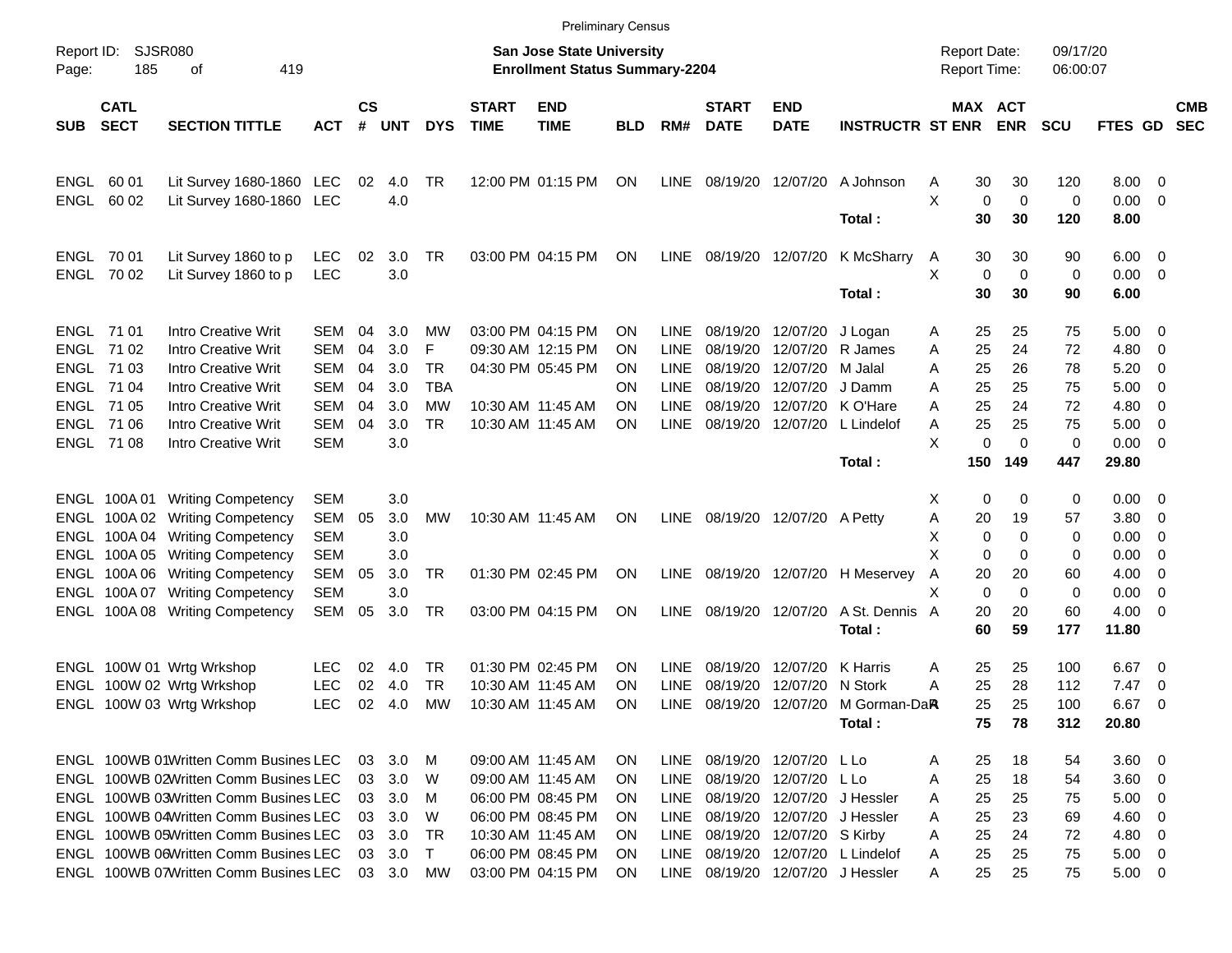|                     |                            |                                       |              |                    |            |            |                             |                                                                           | Preliminary Census |             |                             |                           |                         |                                     |            |                      |                |                            |                          |
|---------------------|----------------------------|---------------------------------------|--------------|--------------------|------------|------------|-----------------------------|---------------------------------------------------------------------------|--------------------|-------------|-----------------------------|---------------------------|-------------------------|-------------------------------------|------------|----------------------|----------------|----------------------------|--------------------------|
| Report ID:<br>Page: | 186                        | <b>SJSR080</b><br>419<br>οf           |              |                    |            |            |                             | <b>San Jose State University</b><br><b>Enrollment Status Summary-2204</b> |                    |             |                             |                           |                         | <b>Report Date:</b><br>Report Time: |            | 09/17/20<br>06:00:07 |                |                            |                          |
| <b>SUB</b>          | <b>CATL</b><br><b>SECT</b> | <b>SECTION TITTLE</b>                 | <b>ACT</b>   | $\mathsf{cs}$<br># | <b>UNT</b> | <b>DYS</b> | <b>START</b><br><b>TIME</b> | <b>END</b><br><b>TIME</b>                                                 | BLD                | RM#         | <b>START</b><br><b>DATE</b> | <b>END</b><br><b>DATE</b> | <b>INSTRUCTR ST ENR</b> | MAX ACT                             | <b>ENR</b> | <b>SCU</b>           | FTES GD        |                            | <b>CMB</b><br><b>SEC</b> |
| ENGL                |                            | 100WB 08Written Comm Busines LEC      |              | 03                 | 3.0        | МW         |                             | 04:30 PM 05:45 PM                                                         | <b>ON</b>          | LINE        | 08/19/20                    | 12/07/20                  | J Hessler               | 25<br>Α                             | 25         | 75                   | 5.00           | 0                          |                          |
| ENGL                |                            | 100WB 09Written Comm Busines LEC      |              | 03                 | 3.0        | <b>TR</b>  |                             | 01:30 PM 02:45 PM                                                         | <b>ON</b>          | LINE        | 08/19/20                    | 12/07/20                  | L Lindelof              | 25<br>Α                             | 25         | 75                   | 5.00           | $\overline{0}$             |                          |
| ENGL                |                            | 100WB 10Written Comm Busines LEC      |              | 03                 | 3.0        | МW         |                             | 12:00 PM 01:15 PM                                                         | <b>ON</b>          | LINE        | 08/19/20                    | 12/07/20                  | S Sloan                 | Α<br>25                             | 25         | 75                   | 5.00           | 0                          |                          |
| ENGL                |                            | 100WB 11Written Comm Busines LEC      |              | 03                 | 3.0        | МW         |                             | 01:30 PM 02:45 PM                                                         | <b>ON</b>          | <b>LINE</b> | 08/19/20                    | 12/07/20                  | S Sloan                 | 25<br>Α                             | 25         | 75                   | 5.00           | 0                          |                          |
|                     |                            | ENGL 100WB 12Written Comm Busines LEC |              | 03                 | 3.0        | <b>TBA</b> |                             |                                                                           | ON                 | <b>LINE</b> | 08/19/20 12/07/20           |                           | Y Yang                  | 25<br>А                             | 25         | 75                   | 5.00           | $\overline{0}$             |                          |
|                     |                            |                                       |              |                    |            |            |                             |                                                                           |                    |             |                             |                           | Total:                  | 300                                 | 283        | 849                  | 56.60          |                            |                          |
|                     | ENGL 101 01                | <b>Literary Criticism</b>             | <b>LEC</b>   | 04                 | 4.0        | TR         |                             | 12:00 PM 01:15 PM                                                         | ON                 | <b>LINE</b> | 08/19/20 12/07/20           |                           | K Harris<br>Total:      | A<br>25<br>25                       | 23<br>23   | 92<br>92             | 6.13<br>6.13   | $\mathbf{0}$               |                          |
|                     | ENGL 103 01                | Modern English                        | <b>LEC</b>   | 02                 | 4.0        | TR         |                             | 09:00 AM 10:15 AM                                                         | <b>ON</b>          | LINE        | 08/19/20                    | 12/07/20                  | S Jarvie                | Α<br>35                             | 29         | 116                  | 7.73           | 0                          |                          |
|                     | ENGL 103 02                | Modern English                        | <b>LEC</b>   | 02                 | 4.0        | МW         |                             | 09:00 AM 10:15 AM                                                         | <b>ON</b>          | <b>LINE</b> | 08/19/20                    | 12/07/20                  | L Mitchell              | 35<br>А                             | 34         | 136                  | 9.13           | $\mathbf 1$                |                          |
|                     |                            |                                       |              |                    |            |            |                             |                                                                           |                    |             |                             |                           | Total:                  | 70                                  | 63         | 252                  | 16.87          |                            |                          |
|                     | ENGL 106 01                | <b>Editing for Writers</b>            | <b>LEC</b>   | 02                 | 4.0        | мw         | 10:30 AM 11:45 AM           |                                                                           | ON                 | <b>LINE</b> | 08/19/20                    | 12/07/20                  | S West                  | 25<br>A                             | 24         | 96                   | 6.60           | - 3                        |                          |
|                     |                            |                                       |              |                    |            |            |                             |                                                                           |                    |             |                             |                           | Total:                  | 25                                  | 24         | 96                   | 6.60           |                            |                          |
|                     | ENGL 107 01                | Prof Tech Writing                     | LEC.         | 02                 | 4.0        | TR         |                             | 10:30 AM 11:45 AM                                                         | ON                 | LINE        | 08/19/20 12/07/20           |                           | M Thompson A            | 25                                  | 26         | 104                  | 7.20           | - 4                        |                          |
|                     |                            |                                       |              |                    |            |            |                             |                                                                           |                    |             |                             |                           | Total:                  | 25                                  | 26         | 104                  | 7.20           |                            |                          |
|                     | ENGL 109 01                | Writing & the Young                   | LEC.         | 02                 | 4.0        | R          |                             | 04:30 PM 07:15 PM                                                         | ON                 | <b>LINE</b> | 08/19/20 12/07/20           |                           | J Coleman               | 30<br>A                             | 30         | 120                  | 8.00           | $\overline{\mathbf{0}}$    |                          |
|                     |                            |                                       |              |                    |            |            |                             |                                                                           |                    |             |                             |                           | Total:                  | 30                                  | 30         | 120                  | 8.00           |                            |                          |
|                     | ENGL 111 01                | <b>Writing Online</b>                 | <b>LEC</b>   | 02                 | 4.0        | мw         |                             | 09:00 AM 10:15 AM                                                         | ON                 | <b>LINE</b> | 08/19/20                    | 12/07/20                  | S West                  | 25<br>A                             | 25         | 100                  | 6.80           | $\overline{\phantom{0}}^2$ |                          |
|                     |                            |                                       |              |                    |            |            |                             |                                                                           |                    |             |                             |                           | Total:                  | 25                                  | 25         | 100                  | 6.80           |                            |                          |
|                     | ENGL 112A 01               | Childrens Lit                         | <b>LEC</b>   | 03                 | 3.0        | Т          |                             | 01:30 PM 02:45 PM                                                         | <b>ON</b>          | <b>LINE</b> | 08/19/20                    | 12/07/20                  | J Coleman               | 35<br>A                             | 35         | 105                  | 7.00           | 0                          |                          |
|                     | ENGL 112A 80               | Childrens Lit                         | <b>LEC</b>   | 03                 | 3.0        | <b>TBA</b> |                             |                                                                           | <b>ON</b>          | <b>LINE</b> | 08/19/20                    | 12/07/20                  | T Nathanael             | 35<br>A                             | 36         | 108                  | 7.25           | $\overline{1}$             |                          |
|                     | ENGL 112A 81               | <b>Childrens Lit</b>                  | <b>LEC</b>   | 03                 | 3.0        | <b>TBA</b> |                             |                                                                           | <b>ON</b>          | <b>LINE</b> | 08/19/20                    | 12/07/20                  | T Nathanael             | 35<br>A                             | 36         | 108                  | 7.20           | 0                          |                          |
|                     |                            |                                       |              |                    |            |            |                             |                                                                           |                    |             |                             |                           | Total :                 | 105                                 | 107        | 321                  | 21.45          |                            |                          |
|                     |                            | ENGL 112B 01 Lit for Young Adults     | LEC 02 4.0 M |                    |            |            |                             | 04:30 PM 07:15 PM ON LINE 08/19/20 12/07/20                               |                    |             |                             |                           | M Warner                | A<br>35                             | 32         | 128                  | $8.53 \quad 0$ |                            |                          |
|                     |                            |                                       |              |                    |            |            |                             |                                                                           |                    |             |                             |                           | Total:                  | 35                                  | 32         | 128                  | 8.53           |                            |                          |
|                     |                            | ENGL 117A 01 Am Lit, Film, Cult       | LEC 01 3.0 F |                    |            |            |                             | 09:30 AM 12:15 PM ON LINE 08/19/20 12/07/20                               |                    |             |                             |                           | F Kirk                  | Α<br>40                             | 41         | 123                  | $8.25$ 1       |                            |                          |
|                     |                            |                                       |              |                    |            |            |                             |                                                                           |                    |             |                             |                           | Total:                  | 40                                  | 41         | 123                  | 8.25           |                            |                          |
|                     |                            | ENGL 123B 01 Global-Lit-Africa        |              |                    |            |            |                             | LEC 03 3.0 MW 03:00 PM 04:15 PM ON LINE 08/19/20 12/07/20                 |                    |             |                             |                           | M Gorman-DaR            | 35                                  | 34         | 102                  | $6.80$ 0       |                            |                          |
|                     |                            |                                       |              |                    |            |            |                             |                                                                           |                    |             |                             |                           | Total:                  | 35                                  | 34         | 102                  | 6.80           |                            |                          |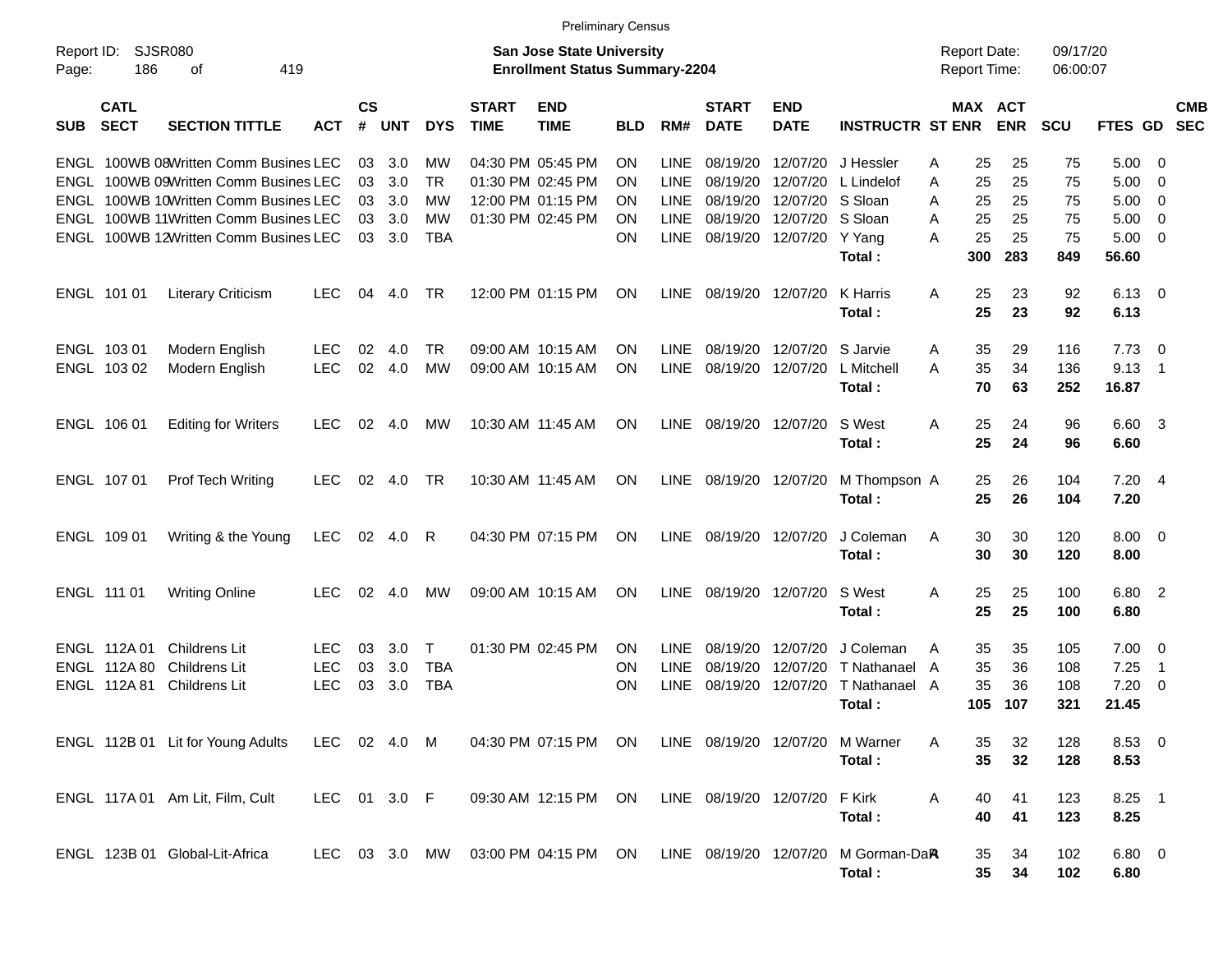|                                   |                                           |                                                                                                            |                                                      |                      |                          |                                    |                             | <b>Preliminary Census</b>                                                        |                             |                                                    |                                              |                                              |                                                                          |                                            |                                                  |                            |                                      |                                                               |                          |
|-----------------------------------|-------------------------------------------|------------------------------------------------------------------------------------------------------------|------------------------------------------------------|----------------------|--------------------------|------------------------------------|-----------------------------|----------------------------------------------------------------------------------|-----------------------------|----------------------------------------------------|----------------------------------------------|----------------------------------------------|--------------------------------------------------------------------------|--------------------------------------------|--------------------------------------------------|----------------------------|--------------------------------------|---------------------------------------------------------------|--------------------------|
| Report ID:<br>Page:               | 187                                       | SJSR080<br>419<br>οf                                                                                       |                                                      |                      |                          |                                    |                             | <b>San Jose State University</b><br><b>Enrollment Status Summary-2204</b>        |                             |                                                    |                                              |                                              |                                                                          | <b>Report Date:</b><br><b>Report Time:</b> |                                                  | 09/17/20<br>06:00:07       |                                      |                                                               |                          |
| <b>SUB</b>                        | <b>CATL</b><br><b>SECT</b>                | <b>SECTION TITTLE</b>                                                                                      | <b>ACT</b>                                           | $\mathsf{cs}$<br>#   | <b>UNT</b>               | <b>DYS</b>                         | <b>START</b><br><b>TIME</b> | <b>END</b><br><b>TIME</b>                                                        | <b>BLD</b>                  | RM#                                                | <b>START</b><br><b>DATE</b>                  | <b>END</b><br><b>DATE</b>                    | <b>INSTRUCTR ST ENR</b>                                                  |                                            | <b>MAX ACT</b><br><b>ENR</b>                     | <b>SCU</b>                 | FTES GD                              |                                                               | <b>CMB</b><br><b>SEC</b> |
|                                   |                                           | ENGL 123D 01 Global-Lit-Asia                                                                               | <b>LEC</b>                                           | 03                   | 3.0                      | МW                                 |                             | 09:00 AM 10:15 AM                                                                | ON                          | <b>LINE</b>                                        | 08/19/20                                     | 12/07/20                                     | M Gorman-DaR<br>Total:                                                   | 35<br>35                                   | 35<br>35                                         | 105<br>105                 | $7.00 \t 0$<br>7.00                  |                                                               |                          |
|                                   | ENGL 125 01<br>ENGL 125 02                | European Lit<br>European Lit                                                                               | LEC<br><b>LEC</b>                                    | 02<br>02             | 4.0<br>4.0               | МW<br>МW                           |                             | 10:30 AM 11:45 AM<br>03:00 PM 04:15 PM                                           | ΟN<br><b>ON</b>             | LINE.<br><b>LINE</b>                               | 08/19/20<br>08/19/20                         | 12/07/20<br>12/07/20                         | L Mitchell<br>E Johnson<br>Total:                                        | A<br>30<br>30<br>A<br>60                   | 28<br>30<br>58                                   | 112<br>120<br>232          | 7.53<br>8.00<br>15.53                | $\overline{1}$<br>$\overline{0}$                              |                          |
| <b>JWSS</b><br>HUM<br><b>FORL</b> | ENGL 126 01<br>126 01<br>126 01<br>126 01 | Holocaust Literature<br><b>Holocaust Literature</b><br>Holocaust Literature<br><b>Holocaust Literature</b> | <b>LEC</b><br><b>LEC</b><br><b>LEC</b><br><b>LEC</b> | 02<br>02<br>02<br>02 | 3.0<br>3.0<br>3.0<br>3.0 | TR<br>TR<br><b>TR</b><br><b>TR</b> |                             | 12:00 PM 01:15 PM<br>12:00 PM 01:15 PM<br>12:00 PM 01:15 PM<br>12:00 PM 01:15 PM | ON<br>ON<br>ON<br><b>ON</b> | LINE.<br><b>LINE</b><br><b>LINE</b><br><b>LINE</b> | 08/19/20<br>08/19/20<br>08/19/20<br>08/19/20 | 12/07/20<br>12/07/20<br>12/07/20<br>12/07/20 | L Landau<br>L Landau<br>L Landau<br>L Landau<br>Total:                   | 35<br>A<br>Α<br>A<br>A<br>35               | 24<br>5<br>0<br>5<br>0<br>0<br>$\mathbf 1$<br>35 | 72<br>15<br>15<br>3<br>105 | 4.80<br>1.00<br>1.00<br>0.20<br>7.00 | $0\,$ C<br>0 <sup>o</sup><br>0 <sup>o</sup><br>0 <sup>o</sup> |                          |
|                                   | ENGL 129 01                               | Intro Career Wrtg                                                                                          | <b>LEC</b>                                           |                      | 4.0                      |                                    |                             |                                                                                  |                             |                                                    |                                              |                                              | Total:                                                                   | X                                          | 0<br>0<br>$\bf{0}$<br>$\bf{0}$                   | 0<br>0                     | 0.00<br>0.00                         | $\overline{\phantom{0}}$                                      |                          |
|                                   | ENGL 130 01<br>ENGL 130 02                | <b>Writing Fiction</b><br><b>Writing Fiction</b>                                                           | LEC<br><b>LEC</b>                                    | 02<br>02             | 4.0<br>4.0               | <b>TR</b><br><b>MW</b>             |                             | 12:00 PM 01:15 PM<br>01:30 PM 02:45 PM                                           | <b>ON</b><br><b>ON</b>      | <b>LINE</b><br><b>LINE</b>                         | 08/19/20<br>08/19/20                         | 12/07/20<br>12/07/20                         | K Norris<br>A Ahmad<br>Total:                                            | 25<br>A<br>25<br>A<br>50                   | 24<br>23<br>47                                   | 96<br>92<br>188            | 6.40<br>6.20<br>12.60                | $\overline{\mathbf{0}}$<br>-1                                 |                          |
|                                   | ENGL 131 01                               | <b>Writing Poetry</b>                                                                                      | <b>LEC</b>                                           | 02                   | 4.0                      | МW                                 |                             | 12:00 PM 01:15 PM                                                                | ON                          | <b>LINE</b>                                        | 08/19/20                                     | 12/07/20                                     | M Edgerton<br>Total:                                                     | 25<br>A<br>25                              | 22<br>22                                         | 88<br>88                   | 5.87<br>5.87                         | $\overline{\phantom{0}}$                                      |                          |
|                                   | ENGL 133 01                               | Reed Magazine                                                                                              | <b>LEC</b>                                           | 02                   | 4.0                      | F                                  |                             | 09:30 AM 12:15 PM                                                                | ON                          | <b>LINE</b>                                        | 08/19/20                                     | 12/07/20                                     | H Meservey A<br>Total:                                                   | 30<br>30                                   | 29<br>29                                         | 116<br>116                 | 8.20<br>8.20                         | $\overline{7}$                                                |                          |
|                                   | ENGL 135 01                               | <b>Writing Nonfiction</b>                                                                                  | <b>LEC</b>                                           | 02                   | 4.0                      | TR                                 |                             | 01:30 PM 02:45 PM                                                                | ON                          | <b>LINE</b>                                        | 08/19/20                                     | 12/07/20                                     | <b>K</b> Norris<br>Total:                                                | A<br>25<br>25                              | 19<br>19                                         | 76<br>76                   | 5.07<br>5.07                         | $\overline{\phantom{0}}$                                      |                          |
|                                   |                                           | ENGL 140A 01 Old English                                                                                   | LEC                                                  |                      | 02 4.0                   | TR                                 |                             | 01:30 PM 02:45 PM                                                                | ON                          |                                                    |                                              | LINE 08/19/20 12/07/20 N Stork               | Total:                                                                   | 30<br>Α<br>30                              | 21<br>21                                         | 84<br>84                   | 5.73 2<br>5.73                       |                                                               |                          |
| TA                                | ENGL 144 01<br>144 01                     | Shakespeare I<br>Shakespeare I                                                                             | <b>LEC</b><br>LEC                                    |                      | 02 4.0<br>02  4.0  TR    | <b>TR</b>                          |                             | 10:30 AM 11:45 AM<br>10:30 AM 11:45 AM                                           | <b>ON</b><br><b>ON</b>      |                                                    | LINE 08/19/20                                |                                              | LINE 08/19/20 12/07/20 J Villagrana<br>12/07/20 J Villagrana A<br>Total: | 30<br>A<br>30                              | 29<br>$\mathbf 0$<br>0<br>29                     | 116<br>0<br>116            | 7.73<br>$0.00 \t 0 C$<br>7.73        | 0 <sup>o</sup>                                                |                          |
| TA                                | ENGL 145 01<br>145 01                     | Shakespeare + Perfor LEC<br>Shakespeare + Perfor LEC 02 4.0 MW                                             |                                                      |                      | 02 4.0                   | МW                                 |                             | 12:00 PM 01:15 PM<br>12:00 PM 01:15 PM                                           | ON<br>ON                    | LINE                                               | LINE 08/19/20                                |                                              | 08/19/20 12/07/20 A Eastwood A<br>12/07/20 A Eastwood A                  | 30                                         | 29<br>0<br>0                                     | 116<br>0                   | 7.73<br>$0.00 \t 0 C$                | $0\,$ C                                                       |                          |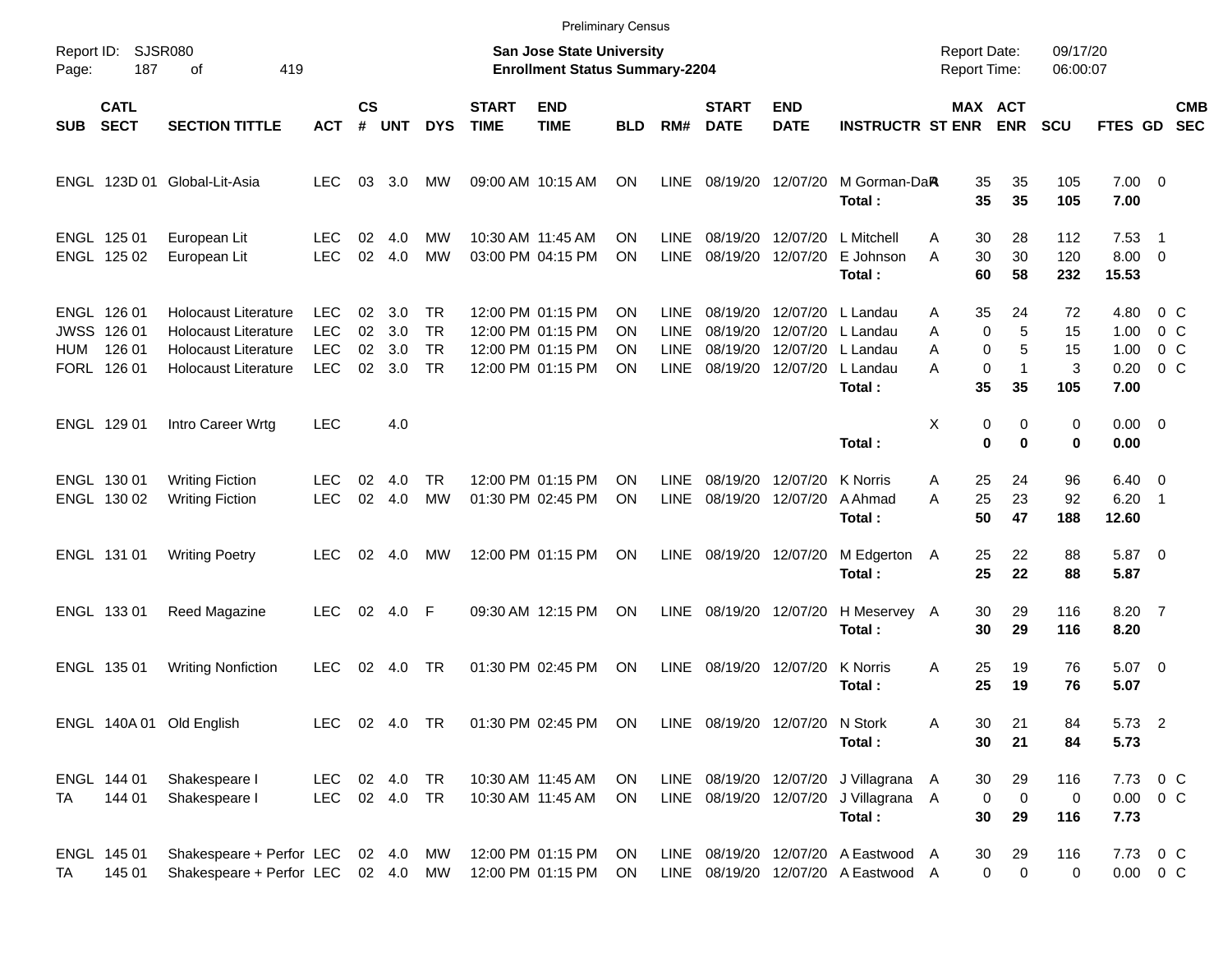|                     |                                           |                                                                   |                                        |                    |                         |                                 |                             |                                                                           | <b>Preliminary Census</b> |                                           |                                 |                                           |                                            |             |                         |                                     |                      |                                               |                  |                          |
|---------------------|-------------------------------------------|-------------------------------------------------------------------|----------------------------------------|--------------------|-------------------------|---------------------------------|-----------------------------|---------------------------------------------------------------------------|---------------------------|-------------------------------------------|---------------------------------|-------------------------------------------|--------------------------------------------|-------------|-------------------------|-------------------------------------|----------------------|-----------------------------------------------|------------------|--------------------------|
| Report ID:<br>Page: | 188                                       | <b>SJSR080</b><br>of<br>419                                       |                                        |                    |                         |                                 |                             | <b>San Jose State University</b><br><b>Enrollment Status Summary-2204</b> |                           |                                           |                                 |                                           |                                            |             |                         | <b>Report Date:</b><br>Report Time: | 09/17/20<br>06:00:07 |                                               |                  |                          |
| <b>SUB</b>          | <b>CATL</b><br><b>SECT</b>                | <b>SECTION TITTLE</b>                                             | <b>ACT</b>                             | $\mathsf{cs}$<br># | <b>UNT</b>              | <b>DYS</b>                      | <b>START</b><br><b>TIME</b> | <b>END</b><br><b>TIME</b>                                                 | <b>BLD</b>                | RM#                                       | <b>START</b><br><b>DATE</b>     | <b>END</b><br><b>DATE</b>                 | <b>INSTRUCTR ST ENR</b>                    |             |                         | MAX ACT<br><b>ENR</b>               | <b>SCU</b>           | FTES GD                                       |                  | <b>CMB</b><br><b>SEC</b> |
|                     |                                           |                                                                   |                                        |                    |                         |                                 |                             |                                                                           |                           |                                           |                                 |                                           | Total:                                     |             | 30                      | 29                                  | 116                  | 7.73                                          |                  |                          |
|                     | ENGL 149 01                               | Romantic Period                                                   | <b>LEC</b>                             |                    | 4.0                     |                                 |                             |                                                                           |                           |                                           |                                 |                                           | Total:                                     | Χ           | 0<br>$\bf{0}$           | 0<br>$\mathbf 0$                    | 0<br>0               | $0.00 \t 0$<br>0.00                           |                  |                          |
|                     | ENGL 165 01<br>AFAM 165 01                | <b>Topics Ethnic Lit</b><br>Topics Ethnic Lit                     | <b>LEC</b><br><b>LEC</b>               | 02<br>02           | 4.0<br>4.0              | TR<br><b>TR</b>                 |                             | 03:00 PM 04:15 PM<br>03:00 PM 04:15 PM                                    | ΟN<br><b>ON</b>           | <b>LINE</b><br><b>LINE</b>                | 08/19/20<br>08/19/20            | 12/07/20<br>12/07/20                      | K Norris<br>K Norris<br>Total:             | Α<br>A      | 30<br>$\mathbf 0$<br>30 | 18<br>$\overline{4}$<br>22          | 72<br>16<br>88       | 4.80<br>1.07<br>5.87                          | $0\,C$<br>$0\,C$ |                          |
|                     | ENGL 166 01                               | Amer Lit 1945 - Now                                               | <b>LEC</b>                             |                    | 4.0                     |                                 |                             |                                                                           |                           |                                           |                                 |                                           | Total:                                     | Χ           | 0<br>0                  | 0<br>$\bf{0}$                       | 0<br>0               | $0.00 \t 0$<br>0.00                           |                  |                          |
|                     | ENGL 169 01                               | Ethnicity in Amer Li                                              | <b>LEC</b>                             | 03                 | 3.0                     | TR                              |                             | 03:00 PM 04:15 PM                                                         | <b>ON</b>                 | <b>LINE</b>                               | 08/19/20 12/07/20               |                                           | A Johnson<br>Total:                        | Α           | 30<br>30                | 30<br>30                            | 90<br>90             | $6.00 \quad 0$<br>6.00                        |                  |                          |
|                     | ENGL 180 01<br>ENGL 180 02<br>ENGL 180 03 | <b>Indv Studies</b><br><b>Indv Studies</b><br><b>Indv Studies</b> | <b>SUP</b><br><b>SUP</b><br><b>SUP</b> | 78                 | 78 1.0<br>2.0<br>78 3.0 | TBA<br><b>TBA</b><br><b>TBA</b> |                             |                                                                           | ΟN<br>ΟN<br>ΟN            | <b>LINE</b><br><b>LINE</b><br><b>LINE</b> | 08/19/20<br>08/19/20            | 12/07/20<br>12/07/20<br>08/19/20 12/07/20 | R McNabb<br>R McNabb<br>R McNabb<br>Total: | Α<br>A<br>A | 13<br>13<br>13<br>39    | 0<br>1<br>$\mathbf{2}$              | 1<br>0<br>3<br>4     | $0.07$ 0<br>$0.00 \t 0$<br>$0.20 \ 0$<br>0.27 |                  |                          |
|                     | ENGL 199 01                               | Writing Internship                                                | <b>SUP</b>                             | 36                 | 3.0                     | TBA                             |                             |                                                                           | ΟN                        | <b>LINE</b>                               | 08/19/20 12/07/20               |                                           | M Thompson A<br>Total:                     |             | 6<br>6                  |                                     | 3<br>3               | $0.20 \ 0$<br>0.20                            |                  |                          |
|                     | ENGL 201 01                               | Mat & Meth Lit Res                                                | SEM                                    | 05                 | 4.0                     | M                               |                             | 04:00 PM 06:45 PM                                                         | ΟN                        | <b>LINE</b>                               | 08/19/20 12/07/20               |                                           | A Eastwood<br>Total:                       | A           | 16<br>16                | 16<br>16                            | 64<br>64             | 5.33 16<br>5.33                               |                  |                          |
|                     | ENGL 224 01                               | Early Modern Era                                                  | SEM                                    | 05                 | 4.0                     | R                               |                             | 07:00 PM 09:45 PM                                                         | ON                        | <b>LINE</b>                               | 08/19/20 12/07/20               |                                           | J Villagrana<br>Total:                     | A           | 16<br>16                | 13<br>13                            | 52<br>52             | 4.33 13<br>4.33                               |                  |                          |
|                     | ENGL 240 01                               | Poet Writ Workshop                                                | SEM 05                                 |                    | - 4.0                   | M                               |                             | 04:00 PM 06:45 PM                                                         | ON                        | LINE                                      |                                 | 08/19/20 12/07/20 S Ashton                | Total:                                     | Α           | 16<br>16                | 13<br>13                            | 52<br>52             | 4.33 13<br>4.33                               |                  |                          |
|                     | ENGL 241 01                               | Fic Writ Workshop                                                 |                                        |                    | SEM 05 4.0 R            |                                 |                             | 04:00 PM 06:45 PM                                                         | ON                        |                                           | LINE 08/19/20 12/07/20 N Taylor |                                           | Total:                                     | A           | 16<br>16                | 16<br>16                            | 64<br>64             | 5.33 16<br>5.33                               |                  |                          |
|                     | ENGL 242 01<br>ENGL 242 02                | Nonfic Writ Wrkshp<br>Nonfic Writ Wrkshp                          | <b>SEM</b><br>SEM 05                   |                    | 4.0<br>4.0 W            |                                 |                             | 07:00 PM 09:45 PM                                                         | ON                        |                                           | LINE 08/19/20 12/07/20          |                                           | <b>T</b> Moriarty<br>Total:                | X<br>Α      | 0<br>16<br>16           | 0<br>13<br>13                       | 0<br>52<br>52        | $0.00 \t 0$<br>4.27 12<br>4.27                |                  |                          |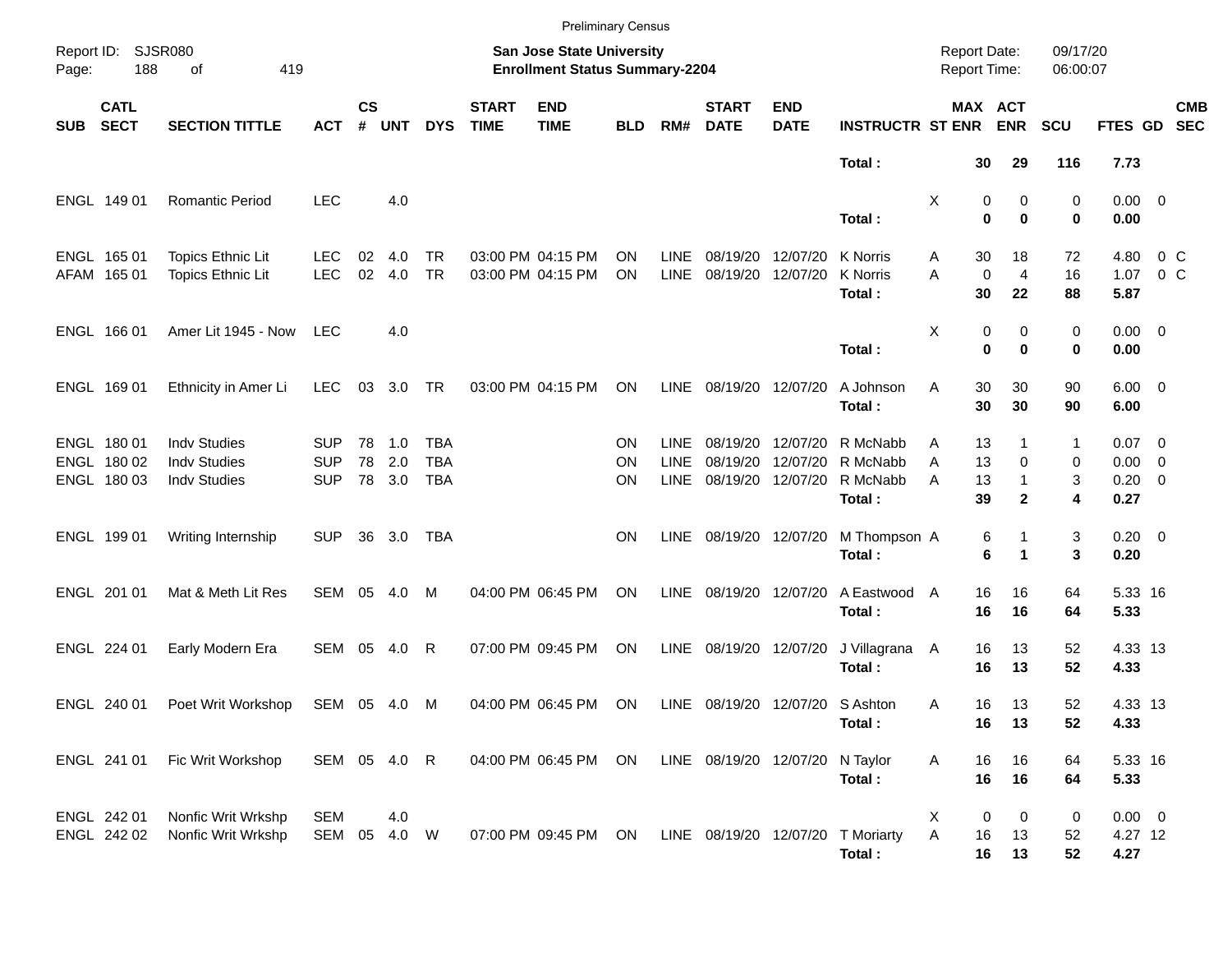| Report ID:<br>189<br>Page:                                              | <b>SJSR080</b><br>419<br>of                                                                                                              |                                                                    |                            |                                 |                                                                    |                             | <b>San Jose State University</b><br><b>Enrollment Status Summary-2204</b> |                            |                                                                         |                                                          |                                                          |                                                                     | <b>Report Date:</b><br><b>Report Time:</b>     |                                                     | 09/17/20<br>06:00:07       |                                              |                                                                  |            |
|-------------------------------------------------------------------------|------------------------------------------------------------------------------------------------------------------------------------------|--------------------------------------------------------------------|----------------------------|---------------------------------|--------------------------------------------------------------------|-----------------------------|---------------------------------------------------------------------------|----------------------------|-------------------------------------------------------------------------|----------------------------------------------------------|----------------------------------------------------------|---------------------------------------------------------------------|------------------------------------------------|-----------------------------------------------------|----------------------------|----------------------------------------------|------------------------------------------------------------------|------------|
| <b>CATL</b><br><b>SECT</b><br><b>SUB</b>                                | <b>SECTION TITTLE</b>                                                                                                                    | ACT                                                                | <b>CS</b><br>#             | <b>UNT</b>                      | <b>DYS</b>                                                         | <b>START</b><br><b>TIME</b> | <b>END</b><br><b>TIME</b>                                                 | <b>BLD</b>                 | RM#                                                                     | <b>START</b><br><b>DATE</b>                              | <b>END</b><br><b>DATE</b>                                | <b>INSTRUCTR ST ENR</b>                                             |                                                | MAX ACT<br><b>ENR</b>                               | <b>SCU</b>                 | FTES GD SEC                                  |                                                                  | <b>CMB</b> |
| ENGL 254 01                                                             | Genres in Amer Lit                                                                                                                       | <b>SEM</b>                                                         | 05                         | 4.0                             | м                                                                  |                             | 07:00 PM 09:45 PM                                                         | ON                         | <b>LINE</b>                                                             | 08/19/20                                                 | 12/07/20                                                 | A Brada<br>Total:                                                   | A<br>16<br>16                                  | 16<br>16                                            | 64<br>64                   | 5.33 16<br>5.33                              |                                                                  |            |
| ENGL 256 01                                                             | Sem 20th-Cent Brlt                                                                                                                       | SEM 05                                                             |                            | 4.0                             | $\mathsf{T}$                                                       |                             | 04:00 PM 06:45 PM                                                         | ON                         | <b>LINE</b>                                                             | 08/19/20 12/07/20                                        |                                                          | R Krishnaswa A<br>Total:                                            | 16<br>16                                       | 13<br>13                                            | 52<br>52                   | 4.33 13<br>4.33                              |                                                                  |            |
| ENGL 259 01                                                             | Sem in Compos Studs SEM 05                                                                                                               |                                                                    |                            | 4.0                             | W                                                                  |                             | 04:00 PM 06:45 PM                                                         | ON                         | <b>LINE</b>                                                             | 08/19/20 12/07/20                                        |                                                          | C Baer<br>Total:                                                    | A<br>16<br>16                                  | 14<br>14                                            | 56<br>56                   | 4.67 14<br>4.67                              |                                                                  |            |
| ENGL 291 01                                                             | Lit Practicum                                                                                                                            | <b>SEM</b>                                                         |                            | 4.0                             |                                                                    |                             |                                                                           |                            |                                                                         |                                                          |                                                          | Total:                                                              | X                                              | 0<br>0<br>$\bf{0}$<br>$\bf{0}$                      | 0<br>0                     | 0.00<br>0.00                                 | $\overline{\mathbf{0}}$                                          |            |
| ENGL 297 01                                                             | MA Comp Exam Prep SEM 05 2.0                                                                                                             |                                                                    |                            |                                 | $\top$                                                             |                             | 07:00 PM 09:45 PM                                                         | ON                         | <b>LINE</b>                                                             | 08/19/20 12/07/20                                        |                                                          | N Stork<br>Total:                                                   | A<br>16<br>16                                  | 14<br>14                                            | 28<br>28                   | 2.33 14<br>2.33                              |                                                                  |            |
| ENGL 298 01<br>ENGL 298 02<br>ENGL 298 03<br>ENGL 298 04                | <b>Special Study</b><br><b>Special Study</b><br>Special Study<br><b>Special Study</b>                                                    | <b>SUP</b><br><b>SUP</b><br><b>SUP</b><br><b>SUP</b>               | 78<br>78<br>78<br>78       | 1.0<br>2.0<br>3.0<br>4.0        | <b>TBA</b><br><b>TBA</b><br><b>TBA</b><br><b>TBA</b>               |                             |                                                                           | ON<br>ΟN<br>ΟN<br>ON       | <b>LINE</b><br><b>LINE</b><br><b>LINE</b><br>LINE                       | 08/19/20<br>08/19/20<br>08/19/20<br>08/19/20             | 12/07/20<br>12/07/20<br>12/07/20<br>12/07/20             | R McNabb<br>R McNabb<br>R McNabb<br>R McNabb<br>Total:              | Α<br>Α<br>Α<br>10<br>A<br>22                   | 3<br>0<br>3<br>0<br>0<br>6<br>4<br>4                | 0<br>0<br>0<br>16<br>16    | 0.00<br>0.00<br>0.00<br>1.33<br>1.33         | $\mathbf 0$<br>$\overline{0}$<br>0<br>$\overline{4}$             |            |
| ENGL<br>ENGL<br>ENGL                                                    | 298D 01 Departmental Thesis<br>ENGL 298D 02 Departmental Thesis<br>298D 03 Departmental Thesis<br>298D 04 Departmental Thesis            | <b>SUP</b><br><b>SUP</b><br><b>SUP</b><br><b>SUP</b>               | 25<br>25<br>25<br>25       | 1.0<br>2.0<br>3.0<br>4.0        | <b>TBA</b><br><b>TBA</b><br><b>TBA</b><br><b>TBA</b>               |                             |                                                                           | ON<br>ΟN<br>ΟN<br>ON       | <b>LINE</b><br><b>LINE</b><br><b>LINE</b><br>LINE                       | 08/19/20<br>08/19/20<br>08/19/20<br>08/19/20             | 12/07/20<br>12/07/20<br>12/07/20<br>12/07/20             | R McNabb<br>R McNabb<br>R McNabb<br>R McNabb<br>Total:              | Α<br>10<br>Α<br>10<br>Α<br>10<br>A<br>10<br>40 | 0<br>0<br>0<br>1<br>1                               | 0<br>0<br>0<br>4<br>4      | 0.00<br>0.00<br>0.00<br>0.33<br>0.33         | $\mathbf 0$<br>0<br>0<br>$\overline{1}$                          |            |
| ENGL 299 01<br>ENGL 299 02<br>ENGL 299 03<br>ENGL 299 04<br>ENGL 299 05 | <b>University Thesis</b><br><b>University Thesis</b><br><b>University Thesis</b><br><b>University Thesis</b><br><b>University Thesis</b> | <b>SUP</b><br><b>SUP</b><br><b>SUP</b><br><b>SUP</b><br><b>SUP</b> | 25<br>25<br>25<br>25<br>25 | 1.0<br>3.0<br>4.0<br>6.0<br>2.0 | <b>TBA</b><br><b>TBA</b><br><b>TBA</b><br><b>TBA</b><br><b>TBA</b> |                             |                                                                           | ON<br>ΟN<br>ΟN<br>ON<br>ON | <b>LINE</b><br><b>LINE</b><br><b>LINE</b><br><b>LINE</b><br><b>LINE</b> | 08/19/20<br>08/19/20<br>08/19/20<br>08/19/20<br>08/19/20 | 12/07/20<br>12/07/20<br>12/07/20<br>12/07/20<br>12/07/20 | R McNabb<br>R McNabb<br>R McNabb<br>R McNabb<br>R McNabb<br>Total : | Α<br>10<br>Α<br>Α<br>A<br>10<br>Α<br>35        | 0<br>6<br>0<br>3<br>1<br>0<br>6<br>0<br>$\mathbf 1$ | 0<br>0<br>4<br>0<br>0<br>4 | 0.00<br>0.00<br>0.33<br>0.00<br>0.00<br>0.33 | $\mathbf 0$<br>0<br>$\overline{1}$<br>$\mathbf 0$<br>$\mathbf 0$ |            |

**Department : English & Comparative Literature** 

| Department Total:         |     |     |                 | 5069 4768 15038 1012.43 |
|---------------------------|-----|-----|-----------------|-------------------------|
| <b>Lower Division:</b>    |     |     | 3437 3385 10185 | 679.00                  |
| <b>Upper Division:</b>    |     |     | 1341 1227 4279  | 286.77                  |
| <b>Graduate Division:</b> | 291 | 156 | -574            | 46.67                   |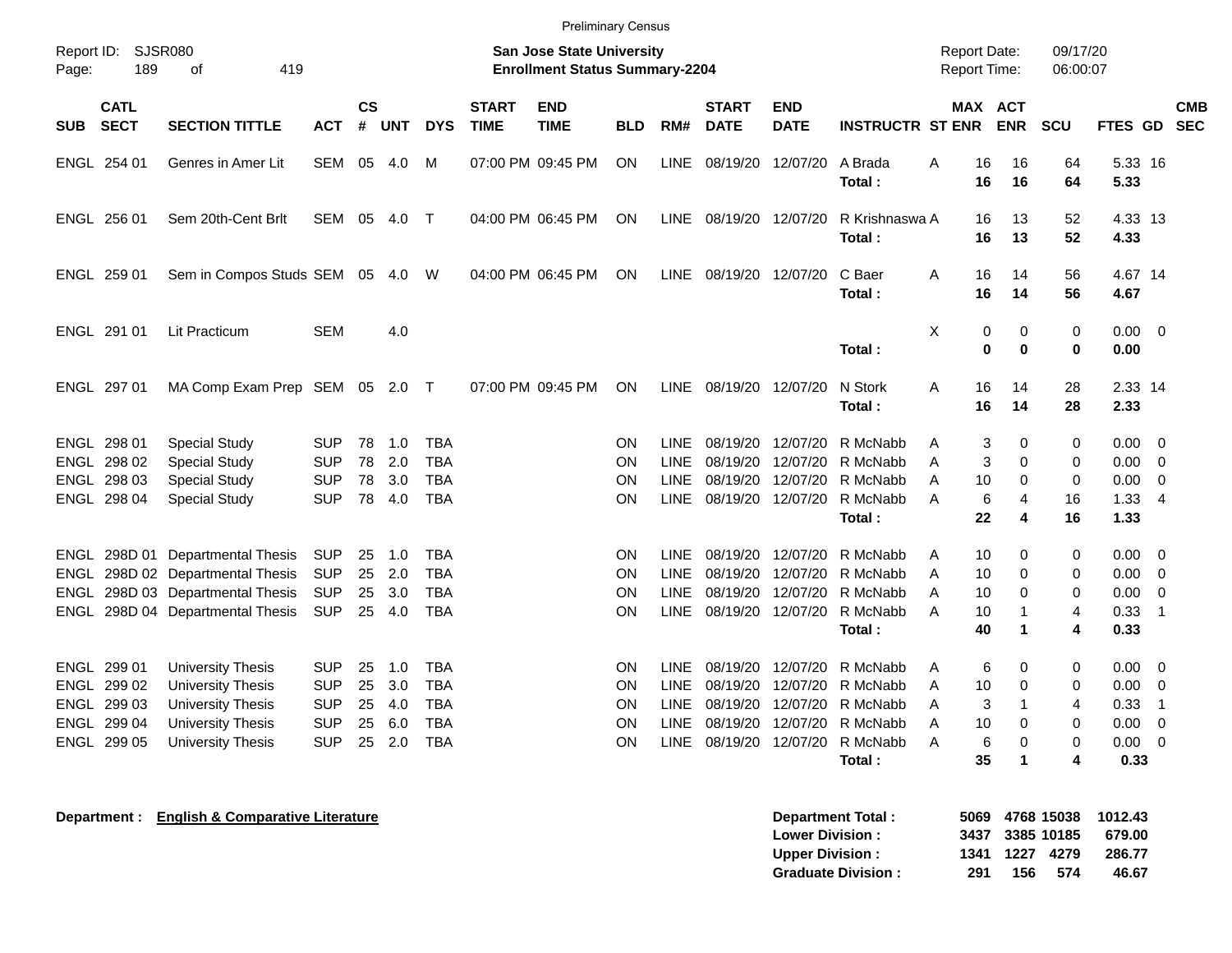|                     |                            |                                               |                |               |       |            |                             |                                                                           | <b>Preliminary Census</b> |             |                             |                           |                            |                                     |                                  |                      |               |                         |                          |
|---------------------|----------------------------|-----------------------------------------------|----------------|---------------|-------|------------|-----------------------------|---------------------------------------------------------------------------|---------------------------|-------------|-----------------------------|---------------------------|----------------------------|-------------------------------------|----------------------------------|----------------------|---------------|-------------------------|--------------------------|
| Report ID:<br>Page: | 190                        | <b>SJSR080</b><br>419<br>οf                   |                |               |       |            |                             | <b>San Jose State University</b><br><b>Enrollment Status Summary-2204</b> |                           |             |                             |                           |                            | <b>Report Date:</b><br>Report Time: |                                  | 09/17/20<br>06:00:07 |               |                         |                          |
| <b>SUB</b>          | <b>CATL</b><br><b>SECT</b> | <b>SECTION TITTLE</b>                         | <b>ACT</b>     | $\mathsf{cs}$ | # UNT | <b>DYS</b> | <b>START</b><br><b>TIME</b> | <b>END</b><br><b>TIME</b>                                                 | <b>BLD</b>                | RM#         | <b>START</b><br><b>DATE</b> | <b>END</b><br><b>DATE</b> | <b>INSTRUCTR ST ENR</b>    |                                     | MAX ACT<br><b>ENR</b>            | <b>SCU</b>           | FTES GD       |                         | <b>CMB</b><br><b>SEC</b> |
| <b>College</b>      |                            | <b>Humanities &amp; the Arts</b>              |                |               |       |            |                             |                                                                           |                           |             |                             |                           |                            |                                     |                                  |                      |               |                         |                          |
|                     | Department :               | <b>World Languages &amp; Literatures</b>      |                |               |       |            |                             |                                                                           |                           |             |                             |                           |                            |                                     |                                  |                      |               |                         |                          |
| <b>CHIN</b>         | 1A 01                      | Elem Chinese                                  | <b>LEC</b>     |               | 4.0   |            |                             |                                                                           |                           |             |                             |                           |                            | X                                   | 0<br>0                           | 0                    | 0.00          | 0                       |                          |
| <b>CHIN</b>         | 1A 02                      | Elem Chinese                                  | <b>LEC</b>     |               | 4.0   |            |                             |                                                                           |                           |             |                             |                           |                            | X                                   | $\mathbf 0$<br>0                 | $\mathbf 0$          | 0.00          | 0                       |                          |
| <b>CHIN</b>         | 1A03                       | Elem Chinese                                  | <b>LEC</b>     | 02            | 4.0   | TR         |                             | 12:00 PM 01:15 PM                                                         | <b>ON</b>                 | LINE        | 08/19/20                    | 12/07/20                  | S Chuang                   | 30<br>A                             | 29                               | 116                  | 7.73          | 0                       |                          |
| <b>CHIN</b>         | 1A 04                      | Elem Chinese                                  | <b>LEC</b>     | 02            | 4.0   | <b>MW</b>  |                             | 08:30 AM 10:10 AM                                                         | <b>ON</b>                 | <b>LINE</b> | 08/19/20                    | 12/07/20                  | C Peng                     | 30<br>Α                             | 30                               | 120                  | 8.00          | 0                       |                          |
| <b>CHIN</b>         | 1A 05                      | Elem Chinese                                  | <b>LEC</b>     | 02            | - 4.0 | <b>TR</b>  |                             | 10:30 AM 12:10 PM                                                         | <b>ON</b>                 | LINE        | 08/19/20                    | 12/07/20                  | C Peng<br>Total:           | 30<br>Α<br>90                       | 30<br>89                         | 120<br>356           | 8.07<br>23.80 | $\overline{1}$          |                          |
|                     |                            |                                               |                |               |       |            |                             |                                                                           |                           |             |                             |                           |                            |                                     |                                  |                      |               |                         |                          |
| <b>CHIN</b>         | 1B 01                      | Elem Chinese                                  | <b>LEC</b>     |               | 4.0   |            |                             |                                                                           |                           |             |                             |                           |                            | Χ                                   | 0<br>0                           | 0                    | 0.00          | $\overline{\mathbf{0}}$ |                          |
|                     |                            |                                               |                |               |       |            |                             |                                                                           |                           |             |                             |                           | Total:                     |                                     | $\mathbf 0$<br>$\bf{0}$          | $\mathbf 0$          | 0.00          |                         |                          |
| <b>CHIN</b>         | 25A 01                     | Inter Chinese                                 | <b>LEC</b>     | 02            | 4.0   | МW         |                             | 03:30 PM 05:10 PM                                                         | ON                        | <b>LINE</b> | 08/19/20 12/07/20           |                           | C Huang                    | 35<br>A                             | 33                               | 132                  | 8.80          | $\overline{\mathbf{0}}$ |                          |
|                     |                            |                                               |                |               |       |            |                             |                                                                           |                           |             |                             |                           | Total:                     | 35                                  | 33                               | 132                  | 8.80          |                         |                          |
| <b>CHIN</b>         | 101A 01                    | <b>Advanced Chinese</b>                       | <b>LEC</b>     | 02            | 4.0   | TR         |                             | 10:30 AM 11:45 AM                                                         | ON                        | LINE        | 08/19/20                    | 12/07/20                  | S Chuang                   | 30<br>A                             | 15                               | 60                   | 4.00          | $\overline{\mathbf{0}}$ |                          |
|                     |                            |                                               |                |               |       |            |                             |                                                                           |                           |             |                             |                           | Total:                     | 30                                  | 15                               | 60                   | 4.00          |                         |                          |
| <b>CHIN</b>         | 10280                      | <b>Chinese Culture</b>                        | <b>LEC</b>     | 02            | 4.0   | TBA        |                             |                                                                           | ON                        | LINE        | 08/19/20                    | 12/07/20                  | S Chuang                   | 30<br>A                             | 21                               | 84                   | 5.60          | $0\,$ C                 |                          |
| ASIA                | 102 80                     | <b>Chinese Culture</b>                        | <b>LEC</b>     | 02            | 4.0   | <b>TBA</b> |                             |                                                                           | ON                        | <b>LINE</b> | 08/19/20                    | 12/07/20                  | S Chuang                   | Α                                   | $\overline{7}$<br>0              | 28                   | 1.87          | 0 <sup>o</sup>          |                          |
|                     |                            |                                               |                |               |       |            |                             |                                                                           |                           |             |                             |                           | Total:                     | 30                                  | 28                               | 112                  | 7.47          |                         |                          |
| <b>CHIN</b>         | 140 01                     | Chin Cul & Pol Lit                            | SEM            |               | 3.0   |            |                             |                                                                           |                           |             |                             |                           |                            | X                                   | 0<br>0                           | 0                    | 0.00          | 0                       |                          |
| ASIA                | 140 01                     | Chin Cul & Pol Lit                            | <b>SEM</b>     |               | 3.0   |            |                             |                                                                           |                           |             |                             |                           |                            | X                                   | 0<br>0                           | 0                    | 0.00          | 0                       |                          |
| <b>CHIN</b>         | 140 80                     | Chin Cul & Pol Lit                            | <b>SEM</b>     | 04            | 3.0   | <b>TBA</b> |                             |                                                                           | <b>ON</b>                 | <b>LINE</b> | 08/19/20                    | 12/07/20 C Peng           |                            | 30<br>Α                             | 25                               | 75                   | 5.00          | 0 <sup>o</sup>          |                          |
| ASIA                | 140 80                     | Chin Cul & Pol Lit                            | <b>SEM</b>     | 04            | 3.0   | <b>TBA</b> |                             |                                                                           | <b>ON</b>                 | <b>LINE</b> | 08/19/20                    | 12/07/20                  | C Peng                     | Α                                   | $\mathbf 0$<br>5                 | 15                   | 1.00          | 0 <sup>o</sup>          |                          |
|                     |                            |                                               |                |               |       |            |                             |                                                                           |                           |             |                             |                           | Total:                     | 30                                  | 30                               | 90                   | 6.00          |                         |                          |
| <b>CHIN</b>         | 180 01                     | <b>Indiv Studies</b>                          | SUP            | 78            | 3.0   | <b>TBA</b> |                             |                                                                           | <b>ON</b>                 | LINE        | 08/19/20                    | 12/07/20                  | C Peng                     | 1<br>A                              | 0                                | 0                    | 0.00          | 0                       |                          |
| <b>CHIN</b>         | 180 02                     | <b>Indiv Studies</b>                          | <b>SUP</b>     | 78            | 1.0   | <b>TBA</b> |                             |                                                                           | ON                        | LINE        |                             | 08/19/20 12/07/20 C Peng  |                            | Α<br>1                              | $\Omega$                         | 0                    | 0.00          | $\overline{0}$          |                          |
|                     |                            |                                               |                |               |       |            |                             |                                                                           |                           |             |                             |                           | Total:                     |                                     | $\mathbf{2}$<br>$\boldsymbol{0}$ | 0                    | 0.00          |                         |                          |
|                     |                            | FLED 184Y 01 Stdt Tchg II                     | SUP 25 4.0 TBA |               |       |            |                             |                                                                           |                           |             |                             | 08/19/20 12/07/20         | A Jensen                   | A<br>10                             | 5                                | 20                   | $1.33 \ 0$    |                         |                          |
|                     |                            |                                               |                |               |       |            |                             |                                                                           |                           |             |                             |                           | Total:                     | 10                                  | $5\phantom{.0}$                  | 20                   | 1.33          |                         |                          |
|                     |                            | FLED 184Z 01 Stdt Tchg III                    | SUP 25 4.0 TBA |               |       |            |                             |                                                                           |                           |             |                             | 08/19/20 12/07/20         | A Jensen                   | A<br>10                             |                                  | 8                    | 0.53 0        |                         |                          |
|                     |                            |                                               |                |               |       |            |                             |                                                                           |                           |             |                             |                           | Total:                     | 10                                  | $\overline{a}$<br>$\mathbf{2}$   | 8                    | 0.53          |                         |                          |
|                     |                            | FLED 285 01 Teaching Sem FL Ed SEM 06 1.0 TBA |                |               |       |            |                             |                                                                           |                           |             |                             |                           | 08/19/20 12/07/20 A Jensen | 10<br>A                             | $\overline{a}$                   | $\overline{2}$       | $0.13 \ 0$    |                         |                          |
|                     |                            |                                               |                |               |       |            |                             |                                                                           |                           |             |                             |                           |                            |                                     |                                  |                      |               |                         |                          |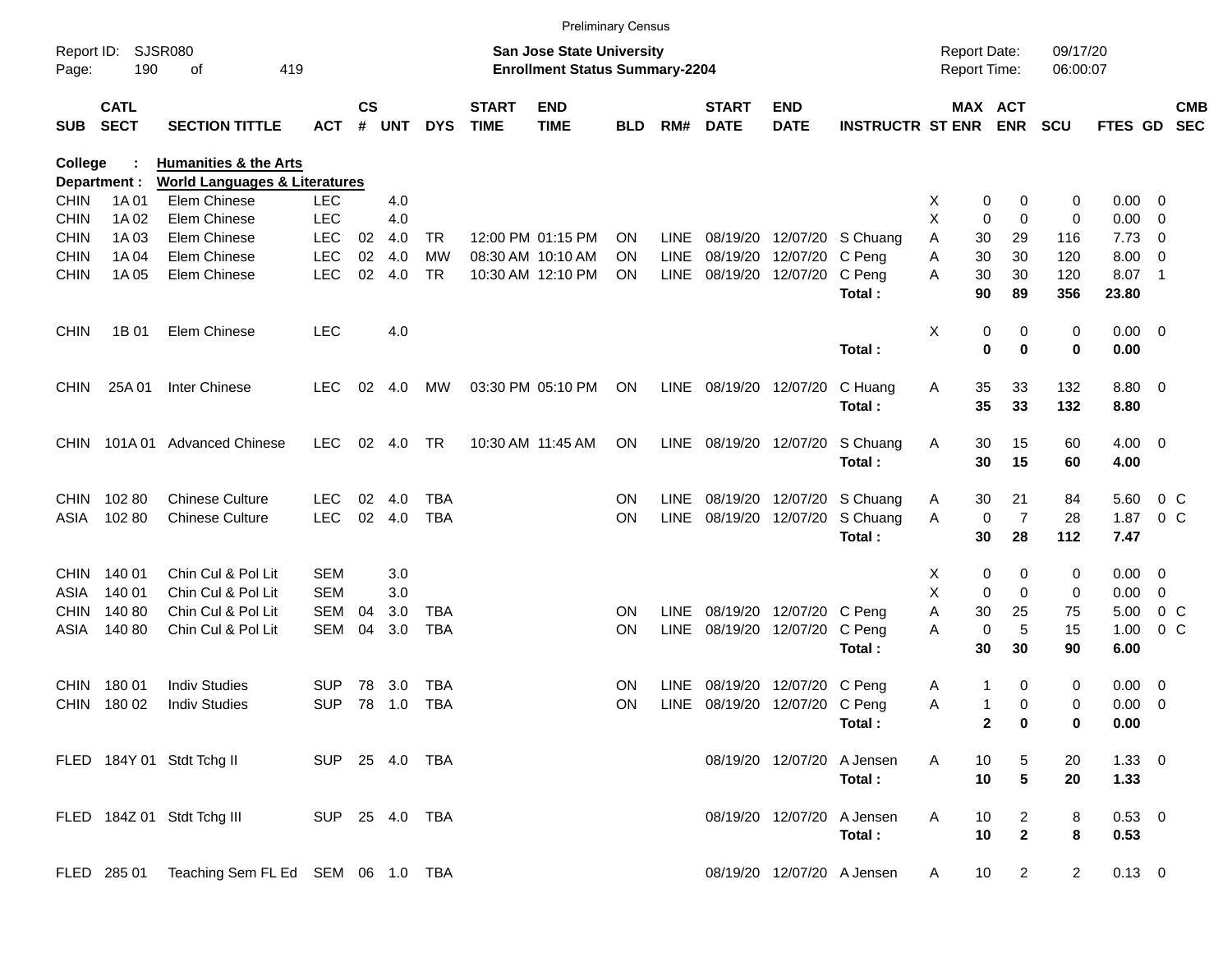|                                           |                            |                                              |                                        |                    |                      |                                       |                             | <b>Preliminary Census</b>                                          |                              |                                           |                                           |                           |                                              |             |                           |                                            |                         |                                                      |                          |            |
|-------------------------------------------|----------------------------|----------------------------------------------|----------------------------------------|--------------------|----------------------|---------------------------------------|-----------------------------|--------------------------------------------------------------------|------------------------------|-------------------------------------------|-------------------------------------------|---------------------------|----------------------------------------------|-------------|---------------------------|--------------------------------------------|-------------------------|------------------------------------------------------|--------------------------|------------|
| Page:                                     | Report ID: SJSR080<br>191  | 419<br>of                                    |                                        |                    |                      |                                       |                             | San Jose State University<br><b>Enrollment Status Summary-2204</b> |                              |                                           |                                           |                           |                                              |             |                           | <b>Report Date:</b><br><b>Report Time:</b> | 09/17/20<br>06:00:07    |                                                      |                          |            |
| <b>SUB</b>                                | <b>CATL</b><br><b>SECT</b> | <b>SECTION TITTLE</b>                        | <b>ACT</b>                             | $\mathsf{cs}$<br># | <b>UNT</b>           | <b>DYS</b>                            | <b>START</b><br><b>TIME</b> | <b>END</b><br><b>TIME</b>                                          | <b>BLD</b>                   | RM#                                       | <b>START</b><br><b>DATE</b>               | <b>END</b><br><b>DATE</b> | <b>INSTRUCTR ST ENR</b>                      |             |                           | MAX ACT<br><b>ENR</b>                      | <b>SCU</b>              | FTES GD SEC                                          |                          | <b>CMB</b> |
|                                           |                            |                                              |                                        |                    |                      |                                       |                             |                                                                    |                              |                                           |                                           |                           | Total:                                       |             | 10                        | $\overline{2}$                             | $\mathbf 2$             | 0.13                                                 |                          |            |
|                                           | FLED 380 01                | <b>Teaching FI</b>                           | SEM 04 3.0 T                           |                    |                      |                                       |                             | 05:00 PM 08:00 PM                                                  | ON                           | LINE                                      | 08/19/20 12/07/20                         |                           | A Jensen<br>Total:                           | A           | 20<br>20                  | 8<br>8                                     | 24<br>24                | 1.702<br>1.70                                        |                          |            |
|                                           |                            | FORL 100W 01 Writing Workshop                | SEM 04 3.0                             |                    |                      | M                                     |                             | 05:30 PM 08:15 PM                                                  | ON                           | LINE                                      | 08/19/20 12/07/20                         |                           | A lacomini-B A<br>Total:                     |             | 25<br>25                  | 25<br>25                                   | 75<br>75                | $5.00 \t 0$<br>5.00                                  |                          |            |
|                                           | FORL 200 01                | Grad Research & Writ SEM 05 4.0 R            |                                        |                    |                      |                                       |                             | 06:00 PM 08:45 PM                                                  | ON                           | LINE                                      | 08/19/20 12/07/20                         |                           | V Fernández A<br>Total:                      |             | 21<br>21                  | 13<br>13                                   | 52<br>52                | 4.33 13<br>4.33                                      |                          |            |
| <b>FREN</b><br><b>FREN</b><br><b>FREN</b> | 1A 01<br>1A 80<br>1A 81    | Elem French<br>Elem French<br>Elem French    | LEC.<br><b>LEC</b><br><b>LEC</b>       | 02<br>02           | 4.0<br>4.0<br>02 4.0 | <b>TR</b><br><b>TBA</b><br><b>TBA</b> |                             | 03:00 PM 04:40 PM                                                  | <b>ON</b><br>ΟN<br><b>ON</b> | <b>LINE</b><br><b>LINE</b><br><b>LINE</b> | 08/19/20<br>08/19/20<br>08/19/20 12/07/20 | 12/07/20 L Hafid          | 12/07/20 L Pilot-Dari<br>J Desalvo<br>Total: | A<br>A<br>A | 26<br>40<br>40<br>106     | 23<br>37<br>28<br>88                       | 92<br>148<br>112<br>352 | $6.13 \quad 0$<br>9.87<br>$7.47\quad 0$<br>23.47     | $\overline{\phantom{0}}$ |            |
| <b>FREN</b><br><b>FREN</b><br><b>FREN</b> | 1B 01<br>1B 80<br>1B 81    | Elem French<br>Elem French<br>Elem French    | <b>LEC</b><br><b>LEC</b><br><b>LEC</b> | 02                 | 4.0<br>4.0<br>4.0    | <b>TBA</b>                            |                             |                                                                    | <b>ON</b>                    | <b>LINE</b>                               | 08/19/20 12/07/20                         |                           | F Herrmann<br>Total:                         | X<br>X<br>A | 0<br>$\Omega$<br>40<br>40 | 0<br>$\Omega$<br>13<br>13                  | 0<br>0<br>52<br>52      | $0.00 \t 0$<br>$0.00 \t 0$<br>$3.47 \quad 0$<br>3.47 |                          |            |
|                                           | FREN 25A 80                | Inter Fren Reading                           | <b>LEC</b>                             |                    | 02 4.0               | TBA                                   |                             |                                                                    | <b>ON</b>                    | LINE                                      | 08/19/20 12/07/20                         |                           | J Desalvo<br>Total:                          | Α           | 30<br>30                  | 17<br>17                                   | 68<br>68                | $4.60$ 1<br>4.60                                     |                          |            |
|                                           |                            | FREN 101A 80 Adv Frn Read Write              | <b>LEC</b>                             |                    | 02 4.0               | TBA                                   |                             |                                                                    | <b>ON</b>                    | LINE                                      | 08/19/20 12/07/20                         |                           | J Desalvo<br>Total:                          | Α           | 20<br>20                  | 9<br>9                                     | 36<br>36                | $2.40 \ 0$<br>2.40                                   |                          |            |
|                                           |                            | FREN 102B 80 Frncphone Lit & Cine SEM 04 3.0 |                                        |                    |                      | TBA                                   |                             |                                                                    | <b>ON</b>                    | LINE                                      | 08/19/20 12/07/20                         |                           | J Desalvo<br>Total:                          | Α           | 30<br>30                  | 13<br>13                                   | 39<br>39                | $2.60 \t 0$<br>2.60                                  |                          |            |
|                                           |                            | FREN 132 80 Fren for Careers                 | SEM 05 4.0 TBA                         |                    |                      |                                       |                             |                                                                    | ON.                          |                                           |                                           |                           | LINE 08/19/20 12/07/20 J Desalvo<br>Total:   | Α           | 20<br>20                  | 5<br>5                                     | 15<br>15                | $1.33 \ 0$<br>1.33                                   |                          |            |
|                                           |                            | FREN 170 80 Translation                      | <b>SEM</b>                             |                    | 4.0                  |                                       |                             |                                                                    |                              |                                           |                                           |                           | Total:                                       | X           | 0<br>$\bf{0}$             | 0<br>$\bf{0}$                              | 0<br>0                  | $0.00 \t 0$<br>0.00                                  |                          |            |
|                                           |                            | FREN 180 01 Indiv Studies                    | SUP 78 2.0 TBA                         |                    |                      |                                       |                             |                                                                    | ON.                          |                                           | LINE 08/19/20 12/07/20                    |                           | J Desalvo<br>Total:                          | A           | $\mathbf{1}$              | 0<br>$\pmb{0}$                             | 0<br>0                  | $0.00 \t 0$<br>0.00                                  |                          |            |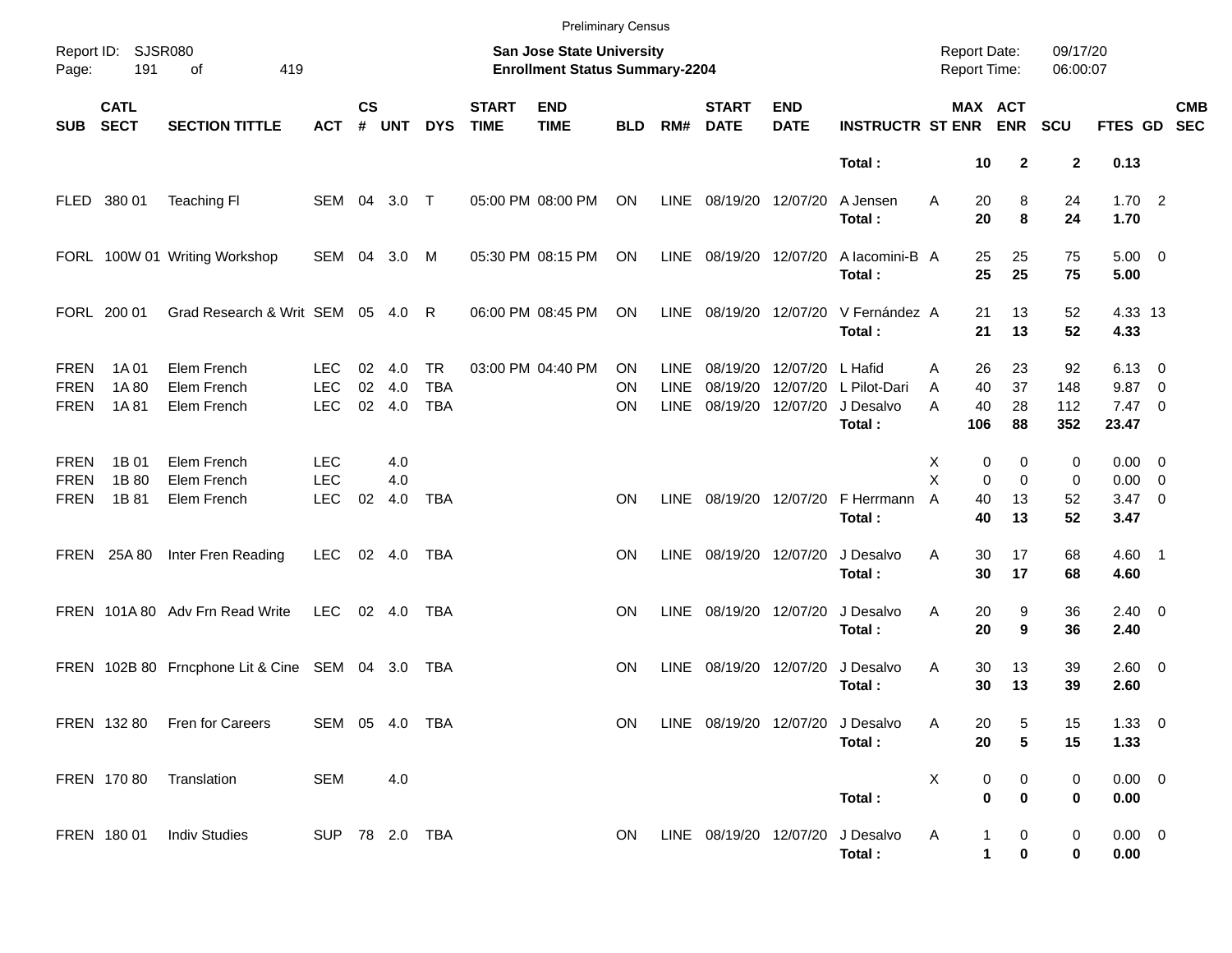|             |                            |                          |            |                |            |            |                             | <b>Preliminary Census</b>                                          |            |             |                             |                            |                                   |                                     |             |                      |             |                            |            |
|-------------|----------------------------|--------------------------|------------|----------------|------------|------------|-----------------------------|--------------------------------------------------------------------|------------|-------------|-----------------------------|----------------------------|-----------------------------------|-------------------------------------|-------------|----------------------|-------------|----------------------------|------------|
| Page:       | Report ID: SJSR080<br>192  | 419<br>of                |            |                |            |            |                             | San Jose State University<br><b>Enrollment Status Summary-2204</b> |            |             |                             |                            |                                   | <b>Report Date:</b><br>Report Time: |             | 09/17/20<br>06:00:07 |             |                            |            |
| <b>SUB</b>  | <b>CATL</b><br><b>SECT</b> | <b>SECTION TITTLE</b>    | <b>ACT</b> | <b>CS</b><br># | <b>UNT</b> | <b>DYS</b> | <b>START</b><br><b>TIME</b> | <b>END</b><br><b>TIME</b>                                          | <b>BLD</b> | RM#         | <b>START</b><br><b>DATE</b> | <b>END</b><br><b>DATE</b>  | <b>INSTRUCTR ST ENR</b>           | MAX ACT                             | <b>ENR</b>  | <b>SCU</b>           | FTES GD SEC |                            | <b>CMB</b> |
|             | GERM 1A01                  | Elem Germ                | <b>SEM</b> | 04             | 4.0        | MW         |                             | 03:00 PM 04:40 PM                                                  | <b>ON</b>  | <b>LINE</b> | 08/19/20                    | 12/07/20                   | L Chiriaeva                       | 21<br>A                             | 16          | 64                   | 4.27        | - 0                        |            |
| <b>GERM</b> | 1A 02                      | Elem Germ                | <b>SEM</b> | 04             | 4.0        | <b>TR</b>  |                             | 12:30 PM 02:10 PM                                                  | ON         | <b>LINE</b> |                             | 08/19/20 12/07/20          | L Chiriaeva                       | 26<br>Α                             | 24          | 96                   | 6.40        | - 0                        |            |
|             | GERM 1A03                  | Elem Germ                | <b>SEM</b> |                | 4.0        |            |                             |                                                                    |            |             |                             |                            |                                   | X<br>0                              | $\mathbf 0$ | $\mathbf 0$          | 0.00        | $\overline{\phantom{0}}$   |            |
|             |                            |                          |            |                |            |            |                             |                                                                    |            |             |                             |                            | Total:                            | 47                                  | 40          | 160                  | 10.67       |                            |            |
|             | GERM 1B 01                 | Elem Germ                | <b>SEM</b> |                | 4.0        |            |                             |                                                                    |            |             |                             |                            |                                   | X<br>0                              | 0           | 0                    | $0.00 \t 0$ |                            |            |
|             |                            |                          |            |                |            |            |                             |                                                                    |            |             |                             |                            | Total:                            | $\mathbf 0$                         | 0           | 0                    | 0.00        |                            |            |
|             | GERM 25A 01                | Intermediate German SEM  |            |                | 4.0        |            |                             |                                                                    |            |             |                             |                            |                                   | X<br>0                              | 0           | 0                    | $0.00 \t 0$ |                            |            |
|             |                            |                          |            |                |            |            |                             |                                                                    |            |             |                             |                            | Total:                            | $\mathbf 0$                         | 0           | 0                    | 0.00        |                            |            |
| <b>HEBR</b> | 10A 01                     | <b>Elementary Hebrew</b> | <b>SEM</b> |                | 3.0        |            |                             |                                                                    |            |             |                             |                            |                                   | 0<br>X                              | 0           | 0                    | 0.00        | $\overline{\phantom{0}}$   |            |
| <b>JWSS</b> | 10A 01                     | <b>Elementary Hebrew</b> | <b>SEM</b> |                | 3.0        |            |                             |                                                                    |            |             |                             |                            |                                   | X<br>0                              | 0           | 0                    | 0.00        | $\overline{\mathbf{0}}$    |            |
| <b>RELS</b> | 10A 01                     | <b>Elementary Hebrew</b> | <b>SEM</b> |                | 3.0        |            |                             |                                                                    |            |             |                             |                            |                                   | X<br>$\pmb{0}$                      | 0           | 0                    | 0.00        | $\overline{\mathbf{0}}$    |            |
|             |                            |                          |            |                |            |            |                             |                                                                    |            |             |                             |                            | Total:                            | $\mathbf 0$                         | 0           | 0                    | 0.00        |                            |            |
|             | <b>HEBR</b> 15A 01         | Inter Hebrew             | <b>SEM</b> |                | 3.0        |            |                             |                                                                    |            |             |                             |                            |                                   | 0<br>X                              | 0           | 0                    | 0.00        | $\overline{\phantom{0}}$   |            |
| <b>JWSS</b> | 15A 01                     | Inter Hebrew             | <b>SEM</b> |                | 3.0        |            |                             |                                                                    |            |             |                             |                            |                                   | X<br>$\pmb{0}$                      | 0           | 0                    | 0.00        | $\overline{\mathbf{0}}$    |            |
| <b>RELS</b> | 15A 01                     | Inter Hebrew             | <b>SEM</b> |                | 3.0        |            |                             |                                                                    |            |             |                             |                            |                                   | X<br>0                              | 0           | 0                    | 0.00        | $\overline{\mathbf{0}}$    |            |
|             |                            |                          |            |                |            |            |                             |                                                                    |            |             |                             |                            | Total:                            | $\mathbf 0$                         | 0           | 0                    | 0.00        |                            |            |
|             |                            | HEBR 102A 01 Adv Hebrew  | <b>SEM</b> |                | 3.0        |            |                             |                                                                    |            |             |                             |                            |                                   | 0<br>X                              | 0           | 0                    | 0.00        | $\overline{\phantom{0}}$   |            |
| JWSS        | 102A 01                    | Adv Hebrew               | <b>SEM</b> |                | 3.0        |            |                             |                                                                    |            |             |                             |                            |                                   | X<br>0                              | 0           | 0                    | 0.00        | $\overline{\mathbf{0}}$    |            |
| <b>RELS</b> |                            | 102A 01 Adv Hebrew       | <b>SEM</b> |                | 3.0        |            |                             |                                                                    |            |             |                             |                            |                                   | X<br>$\pmb{0}$                      | 0           | 0                    | 0.00        | $\overline{\mathbf{0}}$    |            |
|             |                            |                          |            |                |            |            |                             |                                                                    |            |             |                             |                            | Total:                            | $\mathbf 0$                         | 0           | 0                    | 0.00        |                            |            |
| <b>ITAL</b> | 1A 01                      | Elementary Italian       | SEM        | 04             | 4.0        | TR         |                             | 03:00 PM 04:40 PM                                                  | <b>ON</b>  | LINE        | 08/19/20                    | 12/07/20                   | A lacomini-B A                    | 21                                  | 22          | 88                   | 5.87        | $\overline{\mathbf{0}}$    |            |
| <b>ITAL</b> | 1A 80                      | Elementary Italian       | SEM        | 04             | 4.0        | <b>TBA</b> |                             |                                                                    | ON         | <b>LINE</b> |                             | 08/19/20 12/07/20          | M Santamaria A                    | 30                                  | 19          | 76                   | 5.07 0      |                            |            |
|             |                            |                          |            |                |            |            |                             |                                                                    |            |             |                             |                            | Total:                            | 51                                  | 41          | 164                  | 10.93       |                            |            |
| <b>ITAL</b> | 1B 01                      | Elem Italian             | <b>SEM</b> |                | 4.0        |            |                             |                                                                    |            |             |                             |                            |                                   | х<br>0                              | 0           | 0                    | 0.00        | $\overline{\mathbf{0}}$    |            |
| <b>ITAL</b> | 1B 02                      | Elem Italian             | <b>SEM</b> |                | 4.0        |            |                             |                                                                    |            |             |                             |                            |                                   | Χ<br>0                              | 0           | 0                    | $0.00 \t 0$ |                            |            |
|             |                            |                          |            |                |            |            |                             |                                                                    |            |             |                             |                            | Total:                            | $\bf{0}$                            | 0           | 0                    | 0.00        |                            |            |
| JPN         | 1A 01                      | Elem Japanese            | <b>LEC</b> | 02             | 4.0        |            | MTWR 12:00 PM 12:50 PM      |                                                                    | <b>ON</b>  | <b>LINE</b> |                             |                            | 08/19/20 12/07/20 Y Shimazu       | 30<br>A                             | 31          | 124                  | 8.27 0      |                            |            |
| JPN         | 1A 02                      | Elem Japanese            | <b>LEC</b> | $02\,$         | 4.0        |            | MTWR 01:30 PM 02:20 PM      |                                                                    | <b>ON</b>  | <b>LINE</b> |                             |                            | 08/19/20 12/07/20 Y Shimazu       | 30<br>Α                             | 30          | 120                  | 8.00        | $\overline{\phantom{0}}$   |            |
| JPN         | 1A03                       | Elem Japanese            | <b>LEC</b> |                | 02 4.0     |            | MWF 09:00 AM 10:10 AM       |                                                                    | <b>ON</b>  | <b>LINE</b> |                             | 08/19/20 12/07/20 M Iwata  |                                   | 26<br>Α                             | 26          | 104                  | 7.00        | $\overline{\phantom{0}}$ 1 |            |
| JPN         | 1A 04                      | Elem Japanese            | <b>LEC</b> |                | 02 4.0     |            | MWF 10:30 AM 11:40 AM       |                                                                    | <b>ON</b>  | LINE        |                             | 08/19/20 12/07/20 M Ishida |                                   | 30<br>Α                             | 28          | 112                  | $7.47$ 0    |                            |            |
| <b>JPN</b>  | 1A 05                      | Elem Japanese            | <b>LEC</b> |                | 02 4.0     |            | MWF 01:30 PM 02:40 PM       |                                                                    | ON         |             |                             |                            | LINE 08/19/20 12/07/20 M Loffgren | 30<br>Α                             | 29          | 116                  | $7.73 \t 0$ |                            |            |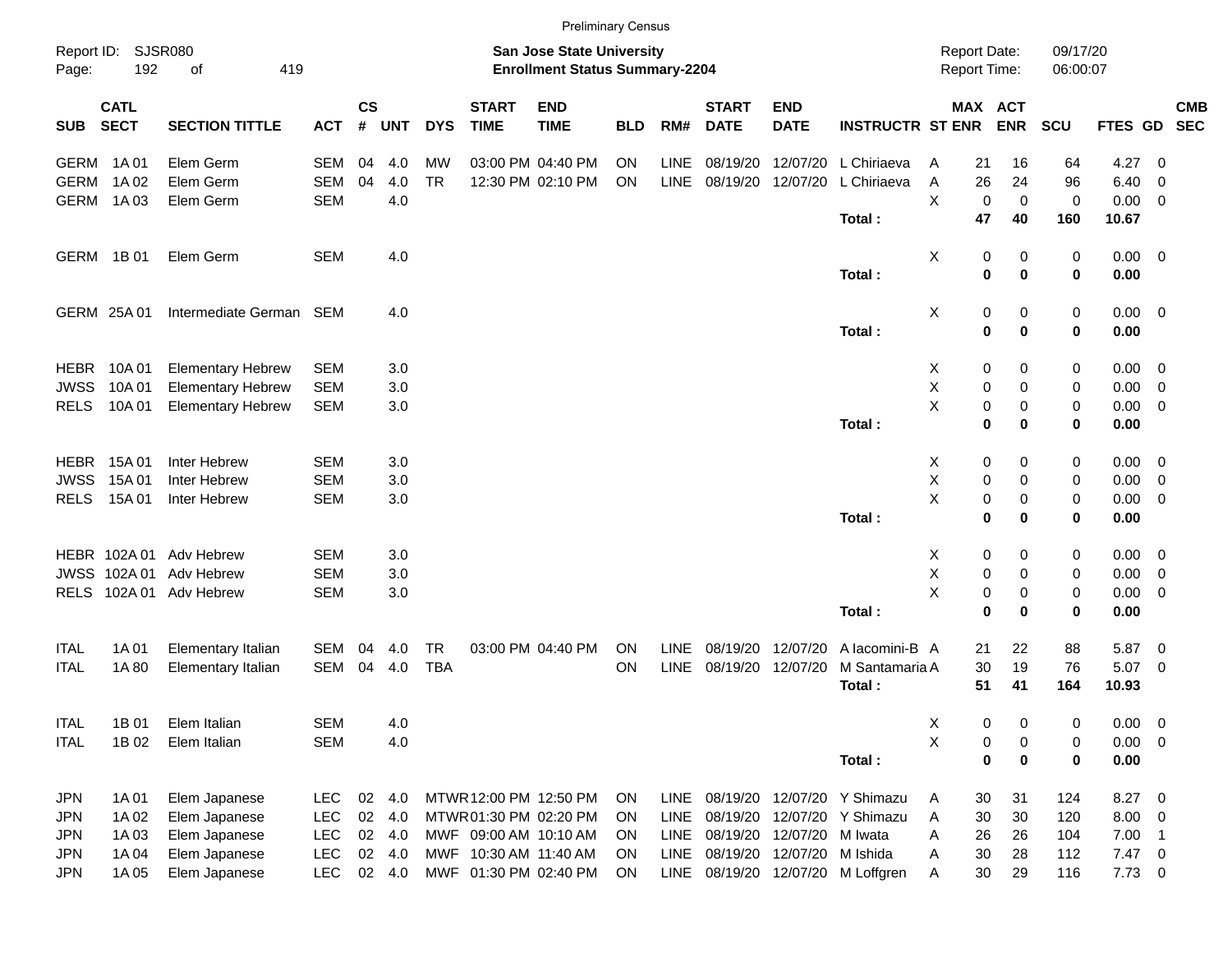|                          |                            |                                        |                          |                |            |                  |                                                | <b>Preliminary Census</b>                                                 |            |                            |                               |                           |                                                 |                                            |                |                              |                      |                                 |                          |            |
|--------------------------|----------------------------|----------------------------------------|--------------------------|----------------|------------|------------------|------------------------------------------------|---------------------------------------------------------------------------|------------|----------------------------|-------------------------------|---------------------------|-------------------------------------------------|--------------------------------------------|----------------|------------------------------|----------------------|---------------------------------|--------------------------|------------|
| Report ID:<br>Page:      | 193                        | SJSR080<br>419<br>οf                   |                          |                |            |                  |                                                | <b>San Jose State University</b><br><b>Enrollment Status Summary-2204</b> |            |                            |                               |                           |                                                 | <b>Report Date:</b><br><b>Report Time:</b> |                |                              | 09/17/20<br>06:00:07 |                                 |                          |            |
| <b>SUB</b>               | <b>CATL</b><br><b>SECT</b> | <b>SECTION TITTLE</b>                  | <b>ACT</b>               | <b>CS</b><br># | <b>UNT</b> | <b>DYS</b>       | <b>START</b><br><b>TIME</b>                    | <b>END</b><br><b>TIME</b>                                                 | <b>BLD</b> | RM#                        | <b>START</b><br><b>DATE</b>   | <b>END</b><br><b>DATE</b> | <b>INSTRUCTR ST ENR</b>                         |                                            |                | <b>MAX ACT</b><br><b>ENR</b> | <b>SCU</b>           | FTES GD SEC                     |                          | <b>CMB</b> |
| <b>JPN</b>               | 1A 06                      | Elem Japanese                          | <b>LEC</b>               | 02             | 4.0        | TR               |                                                | 03:00 PM 04:40 PM                                                         | <b>ON</b>  | <b>LINE</b>                | 08/19/20                      | 12/07/20                  | K Hollin<br>Total:                              | Α                                          | 30<br>176      | 29<br>173                    | 116<br>692           | $7.73 \t 0$<br>46.20            |                          |            |
| <b>JPN</b><br><b>JPN</b> | 1B 01<br>1B 02             | Elem Japanese<br>Elem Japanese         | <b>LEC</b><br><b>LEC</b> | 02<br>02       | 4.0<br>4.0 | TR.<br><b>MW</b> |                                                | 08:30 AM 10:10 AM<br>12:00 PM 01:40 PM                                    | ΟN<br>ON   | <b>LINE</b><br><b>LINE</b> | 08/19/20<br>08/19/20          | 12/07/20<br>12/07/20      | M Uryu<br>K Hollin<br>Total:                    | Α<br>A                                     | 30<br>26<br>56 | 25<br>21<br>46               | 100<br>84<br>184     | 6.67<br>$5.60$ 0<br>12.27       | $\overline{\phantom{0}}$ |            |
| <b>JPN</b><br><b>JPN</b> | 25A 01<br>25A 02           | Interm Japanese<br>Interm Japanese     | <b>LEC</b><br><b>LEC</b> | 02<br>02       | 4.0<br>4.0 |                  | MWF 10:30 AM 11:40 AM<br>MWF 12:00 PM 01:10 PM |                                                                           | ON<br>ON   | <b>LINE</b><br><b>LINE</b> | 08/19/20<br>08/19/20 12/07/20 | 12/07/20                  | M Iwata<br>M Iwata<br>Total:                    | Α<br>A                                     | 30<br>30<br>60 | 22<br>11<br>33               | 88<br>44<br>132      | 5.93<br>$2.93$ 0<br>8.87        | $\overline{\phantom{1}}$ |            |
| <b>JPN</b>               | 25B 01                     | Interm Japanese                        | <b>LEC</b>               | 02             | 4.0        | МW               |                                                | 08:30 AM 10:10 AM                                                         | ON         | LINE                       | 08/19/20 12/07/20             |                           | M Loffgren<br>Total:                            | Α                                          | 21<br>21       | 13<br>13                     | 52<br>52             | $3.53$ 1<br>3.53                |                          |            |
| <b>JPN</b>               |                            | 101A 01 Advanced Jpanese               | SEM 04 4.0               |                |            | МW               |                                                | 10:30 AM 12:10 PM                                                         | ON         | LINE                       | 08/19/20 12/07/20             |                           | M Loffgren<br>Total:                            | Α                                          | 31<br>31       | 18<br>18                     | 72<br>72             | $4.80\ 0$<br>4.80               |                          |            |
| <b>JPN</b>               |                            | 101C 01 Adv. Japanese Conv             | LEC                      |                | 02 4.0     |                  |                                                | MWF 12:00 PM 01:10 PM                                                     | ON         | <b>LINE</b>                | 08/19/20 12/07/20             |                           | M Ishida<br>Total:                              | Α                                          | 30<br>30       | 25<br>25                     | 100<br>100           | $6.73$ 1<br>6.73                |                          |            |
| <b>JPN</b>               | 102A 01                    | Japanese Culture                       | SEM                      | 04             | 4.0        | МW               |                                                | 04:30 PM 06:10 PM                                                         | ON         | LINE                       | 08/19/20 12/07/20             |                           | M Ishida<br>Total:                              | Α                                          | 20<br>20       | 13<br>13                     | 52<br>52             | $3.47 \quad 0$<br>3.47          |                          |            |
| <b>JPN</b>               | 102B 01                    | Minority Cul Japan                     | <b>LEC</b>               | 02             | 3.0        | МW               |                                                | 01:30 PM 02:45 PM                                                         | ON         | <b>LINE</b>                |                               | 08/19/20 12/07/20         | Y Yanai<br>Total:                               | Α                                          | 20<br>20       | 19<br>19                     | 57<br>57             | 3.80 0<br>3.80                  |                          |            |
| <b>JPN</b>               | 103 01                     | Jpn Ideog-Callig                       | <b>LEC</b>               | 02             | 4.0        | МW               |                                                | 10:30 AM 11:45 AM                                                         | ON         | <b>LINE</b>                | 08/19/20                      | 12/07/20                  | Y Yanai<br>Total:                               | Α                                          | 21<br>21       | 18<br>18                     | 72<br>72             | 4.87 1<br>4.87                  |                          |            |
| <b>JPN</b>               | 140 01                     | Japanese Drama and LLEC                |                          |                | 4.0        |                  |                                                |                                                                           |            |                            |                               |                           | Total:                                          | X                                          | 0<br>0         | 0<br>0                       | 0<br>0               | $0.00 \t 0$<br>0.00             |                          |            |
| JPN                      | 160 80                     | Spec Top Japanese                      | LEC 02 3.0 TBA           |                |            |                  |                                                |                                                                           | ON         |                            | LINE 08/19/20 12/07/20 M Uryu |                           | Total:                                          | Α                                          | 30<br>30       | 17<br>17                     | 51<br>51             | $3.40 \ 0$<br>3.40              |                          |            |
|                          | PORT 1A01<br>PORT 1A02     | Elem Portuguese I<br>Elem Portuguese I | SEM 04<br><b>SEM</b>     |                | 4.0        |                  |                                                | 4.0 MW 03:30 PM 05:10 PM ON                                               |            |                            |                               |                           | LINE 08/19/20 12/07/20 D Carvalho P A<br>Total: | X                                          | 30<br>0<br>30  | 23<br>$\mathbf 0$<br>23      | 92<br>0<br>92        | $6.13$ 0<br>$0.00 \t 0$<br>6.13 |                          |            |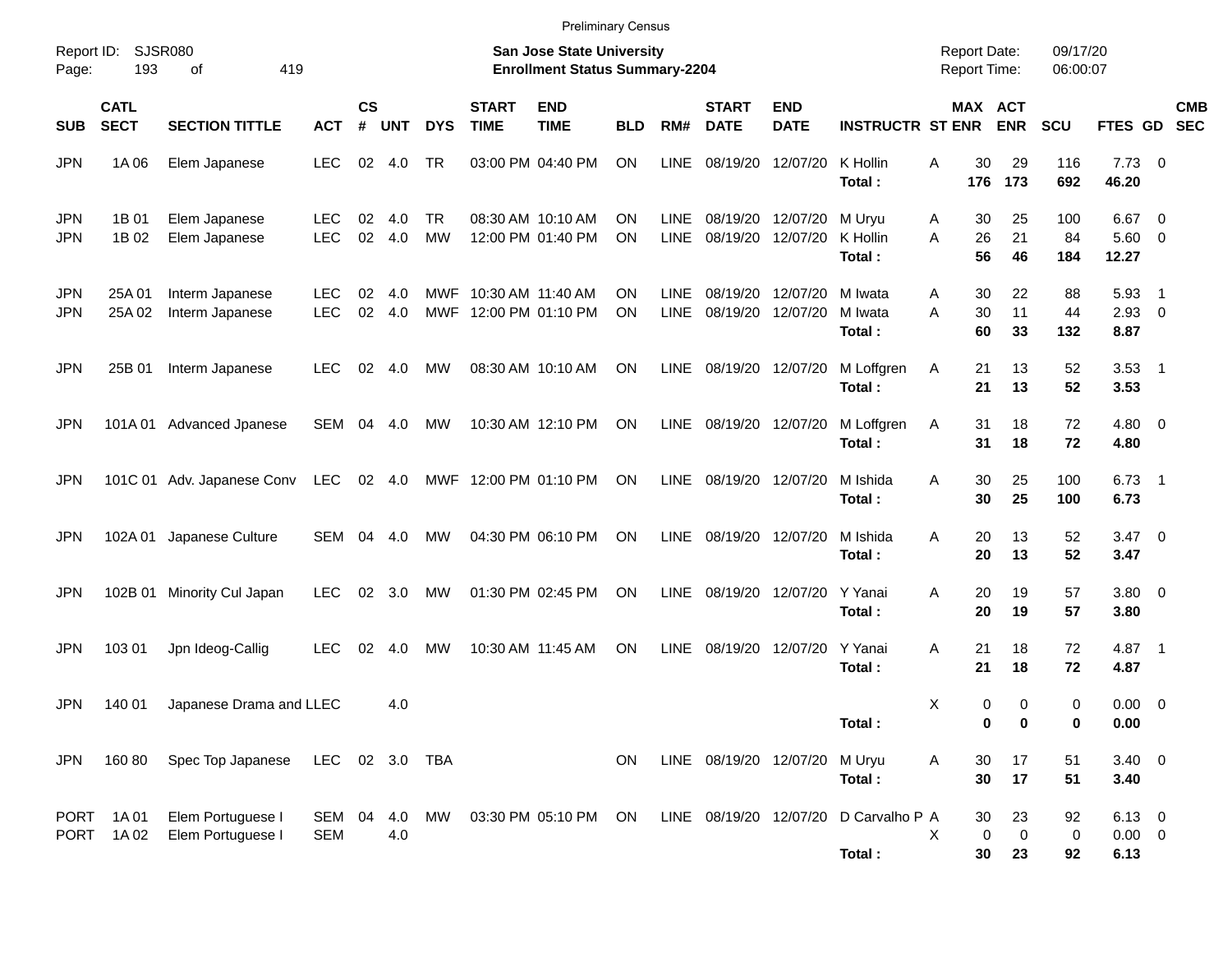|                                           |                            |                                              |                                        |                       |                       |                              |                             | <b>Preliminary Census</b>                                                 |                |                            |                                  |                                  |                                                                               |                                     |                   |                      |                             |                                                              |                          |
|-------------------------------------------|----------------------------|----------------------------------------------|----------------------------------------|-----------------------|-----------------------|------------------------------|-----------------------------|---------------------------------------------------------------------------|----------------|----------------------------|----------------------------------|----------------------------------|-------------------------------------------------------------------------------|-------------------------------------|-------------------|----------------------|-----------------------------|--------------------------------------------------------------|--------------------------|
| Report ID:<br>Page:                       | <b>SJSR080</b><br>194      | 419<br>οf                                    |                                        |                       |                       |                              |                             | <b>San Jose State University</b><br><b>Enrollment Status Summary-2204</b> |                |                            |                                  |                                  |                                                                               | <b>Report Date:</b><br>Report Time: |                   | 09/17/20<br>06:00:07 |                             |                                                              |                          |
| <b>SUB</b>                                | <b>CATL</b><br><b>SECT</b> | <b>SECTION TITTLE</b>                        | <b>ACT</b>                             | $\mathsf{cs}$<br>$\#$ | <b>UNT</b>            | <b>DYS</b>                   | <b>START</b><br><b>TIME</b> | <b>END</b><br><b>TIME</b>                                                 | <b>BLD</b>     | RM#                        | <b>START</b><br><b>DATE</b>      | <b>END</b><br><b>DATE</b>        | <b>INSTRUCTR ST ENR</b>                                                       | MAX ACT                             | <b>ENR</b>        | <b>SCU</b>           | FTES GD                     |                                                              | <b>CMB</b><br><b>SEC</b> |
|                                           |                            | PORT 102A 80 Lusophone Cultures              | SEM                                    | 05                    | 3.0                   | TBA                          |                             |                                                                           | ON             | <b>LINE</b>                | 08/19/20                         | 12/07/20                         | D Carvalho P A<br>Total:                                                      | 30<br>30                            | 10<br>10          | 30<br>30             | $2.00 \t 0$<br>2.00         |                                                              |                          |
|                                           | PORT 180 01                | <b>Indiv Studies</b>                         | <b>SUP</b>                             | 78                    | 3.0                   | TBA                          |                             |                                                                           | ΟN             | <b>LINE</b>                | 08/19/20 12/07/20                |                                  | D Carvalho P A<br>Total:                                                      | 5<br>5                              | 2<br>$\mathbf{2}$ | 6<br>6               | $0.40 \quad 0$<br>0.40      |                                                              |                          |
| <b>RUSS</b><br><b>RUSS</b>                | 1A 01<br>1A 02             | Elem Russian<br>Elem Russian                 | <b>SEM</b><br><b>SEM</b>               |                       | 4.0<br>4.0            |                              |                             |                                                                           |                |                            |                                  |                                  |                                                                               | х<br>0<br>Χ<br>0                    | 0<br>0            | 0<br>0               | 0.00<br>0.00                | - 0<br>- 0                                                   |                          |
| <b>RUSS</b><br><b>SPAN</b>                | 1A 03<br>1A 01             | Elem Russian<br>Elem Spanish                 | <b>SEM</b><br><b>LEC</b>               | 02                    | 4.0<br>4.0            | MW                           |                             | 03:00 PM 04:40 PM<br>03:00 PM 04:40 PM                                    | ΟN             | <b>LINE</b><br><b>LINE</b> | 08/19/20                         | 12/07/20                         | C Samuelson A                                                                 | X<br>0<br>30                        | 0<br>29           | 0<br>116             | 0.00<br>7.73<br>7.73        | - 0<br>- 0                                                   |                          |
| <b>SPAN</b><br><b>SPAN</b><br><b>SPAN</b> | 1A 02<br>1A 03<br>1A 04    | Elem Spanish<br>Elem Spanish<br>Elem Spanish | <b>LEC</b><br><b>LEC</b><br><b>LEC</b> | 02<br>02<br>02        | 4.0<br>4.0<br>4.0     | <b>TR</b><br>MW<br><b>TR</b> |                             | 08:30 AM 10:10 AM<br>08:30 AM 10:10 AM                                    | ON<br>ΟN<br>ON | <b>LINE</b><br><b>LINE</b> | 08/19/20<br>08/19/20<br>08/19/20 | 12/07/20<br>12/07/20<br>12/07/20 | E Chiquillo<br>C Samuelson A<br>E Chiquillo                                   | 30<br>A<br>30<br>30<br>A            | 29<br>28<br>28    | 116<br>112<br>112    | 7.53<br>7.47                | $\overline{0}$<br>$\overline{1}$<br>$\overline{\phantom{0}}$ |                          |
| <b>SPAN</b><br><b>SPAN</b>                | 1A 05<br>1A 06             | Elem Spanish<br>Elem Spanish                 | <b>LEC</b><br><b>LEC</b>               | 02<br>02              | 4.0<br>4.0            | <b>TR</b><br><b>MW</b>       |                             | 03:00 PM 04:40 PM<br>03:00 PM 04:40 PM                                    | ON<br>ΟN       | <b>LINE</b><br><b>LINE</b> | 08/19/20<br>08/19/20             | 12/07/20<br>12/07/20             | G Morales Pe A<br>G Morales Pe A<br>Total:                                    | 30<br>30<br>180                     | 29<br>30<br>173   | 116<br>120<br>692    | 7.73<br>8.00<br>46.20       | $\overline{0}$<br>- 0                                        |                          |
|                                           |                            |                                              |                                        |                       |                       |                              |                             |                                                                           |                |                            |                                  |                                  |                                                                               |                                     |                   |                      |                             |                                                              |                          |
| <b>SPAN</b><br><b>SPAN</b>                | 1B 01<br>1B 02             | Elem Spanish<br>Elem Spanish                 | <b>LEC</b><br><b>LEC</b>               | 02<br>02              | 4.0<br>4.0            | <b>TR</b><br>MW              |                             | 03:00 PM 04:40 PM<br>03:00 PM 04:40 PM                                    | ON<br>ON       | <b>LINE</b><br><b>LINE</b> | 08/19/20<br>08/19/20             | 12/07/20<br>12/07/20             | D Calvillo L<br>L Cruz-Cruz A                                                 | 30<br>A<br>30                       | 19<br>21          | 76<br>84             | 5.07<br>5.60                | $\overline{\phantom{0}}$<br>$\mathbf 0$                      |                          |
| <b>SPAN</b>                               | 1B 03                      | Elem Spanish                                 | <b>LEC</b>                             | 02                    | 4.0                   | <b>MW</b>                    |                             | 08:30 AM 10:10 AM                                                         | ON             | <b>LINE</b>                | 08/19/20                         | 12/07/20                         | J Garcia Bue A                                                                | 30                                  | 17                | 68                   | 4.53                        | 0                                                            |                          |
| <b>SPAN</b>                               | 1B 04                      | Elem Spanish                                 | <b>LEC</b>                             | 02                    | 4.0                   | <b>TR</b>                    |                             | 08:30 AM 10:10 AM                                                         | ΟN             | <b>LINE</b>                | 08/19/20                         | 12/07/20                         | I Santos San A<br>Total:                                                      | 30<br>120                           | 26<br>83          | 104<br>332           | 6.93<br>22.13               | - 0                                                          |                          |
| <b>SPAN</b>                               | 380                        | <b>Practical Spanish</b>                     | <b>LEC</b>                             |                       | 4.0                   |                              |                             |                                                                           |                |                            |                                  |                                  |                                                                               | X<br>0                              | 0                 | 0                    | $0.00 \t 0$                 |                                                              |                          |
|                                           |                            |                                              |                                        |                       |                       |                              |                             |                                                                           |                |                            |                                  |                                  | Total:                                                                        | 0                                   | 0                 | 0                    | 0.00                        |                                                              |                          |
| <b>SPAN</b>                               | 4A 80                      | Basic Spanish I                              | <b>LEC</b>                             | 02                    | 4.0                   | TBA                          |                             |                                                                           | ΟN             | <b>LINE</b>                | 08/19/20 12/07/20                |                                  | A Dias Ferre A<br>Total:                                                      | 30<br>30                            | 25<br>25          | 100<br>100           | 6.67<br>6.67                | $\overline{\phantom{0}}$                                     |                          |
| <b>SPAN</b>                               | 4B 80                      | <b>Basic Spanish II</b>                      | <b>LEC</b>                             |                       | 02 4.0                | TBA                          |                             |                                                                           | <b>ON</b>      | <b>LINE</b>                |                                  |                                  | 08/19/20 12/07/20 A Dias Ferre A<br>Total:                                    | 30<br>30                            | 18<br>18          | 72<br>72             | 4.87<br>4.87                | $\overline{\phantom{1}}$                                     |                          |
| <b>SPAN</b><br>SPAN                       | 25A 01<br>25A 02           | Inter Spanish<br>Inter Spanish               | <b>LEC</b><br><b>LEC</b>               |                       | 02 4.0<br>02  4.0  TR | MW                           |                             | 03:00 PM 04:40 PM<br>08:30 AM 10:10 AM                                    | ON<br>ON       |                            |                                  |                                  | LINE 08/19/20 12/07/20 R Rodriguez A<br>LINE 08/19/20 12/07/20 A Campos Alb A | 26<br>26                            | 23<br>22          | 92<br>88             | $6.13 \quad 0$<br>5.87 0    |                                                              |                          |
| SPAN                                      |                            | 25B 01 Inter Spanish                         | LEC.                                   |                       | 02  4.0  TR           |                              |                             | 03:00 PM 04:40 PM                                                         | ON             |                            |                                  |                                  | Total:<br>LINE 08/19/20 12/07/20 A Campos Alb A<br>Total:                     | 52<br>30<br>30                      | 45<br>13<br>13    | 180<br>52<br>52      | 12.00<br>$3.47 \ 0$<br>3.47 |                                                              |                          |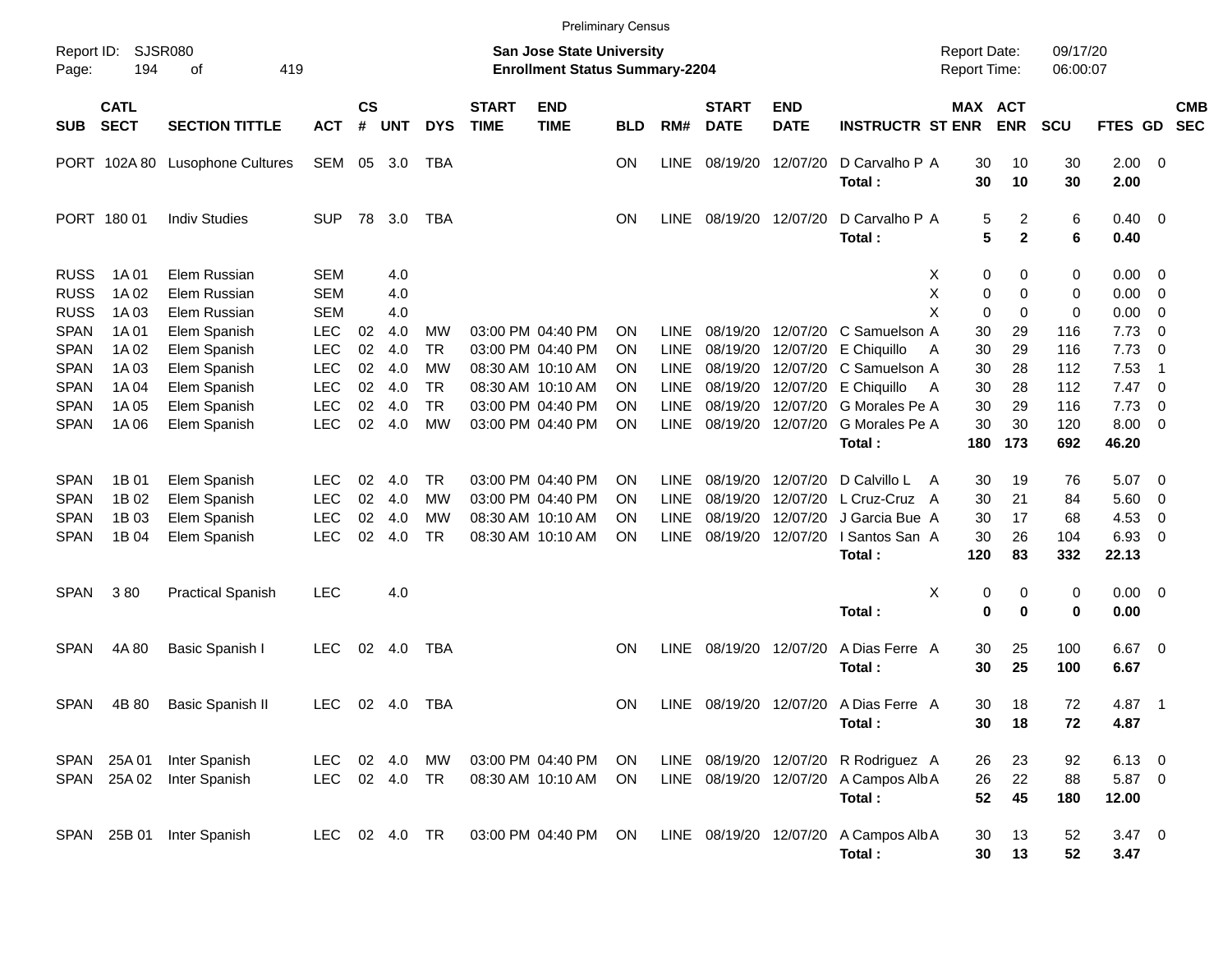|                     |                            |                                                                                               |                          |                    |                   |                              |                             | <b>Preliminary Census</b>                                                 |                        |                                           |                                  |                           |                                                                           |                                            |                              |                       |                                       |                          |            |
|---------------------|----------------------------|-----------------------------------------------------------------------------------------------|--------------------------|--------------------|-------------------|------------------------------|-----------------------------|---------------------------------------------------------------------------|------------------------|-------------------------------------------|----------------------------------|---------------------------|---------------------------------------------------------------------------|--------------------------------------------|------------------------------|-----------------------|---------------------------------------|--------------------------|------------|
| Report ID:<br>Page: | 195                        | SJSR080<br>419<br>οf                                                                          |                          |                    |                   |                              |                             | <b>San Jose State University</b><br><b>Enrollment Status Summary-2204</b> |                        |                                           |                                  |                           |                                                                           | <b>Report Date:</b><br><b>Report Time:</b> |                              | 09/17/20<br>06:00:07  |                                       |                          |            |
| <b>SUB</b>          | <b>CATL</b><br><b>SECT</b> | <b>SECTION TITTLE</b>                                                                         | <b>ACT</b>               | $\mathsf{cs}$<br># | <b>UNT</b>        | <b>DYS</b>                   | <b>START</b><br><b>TIME</b> | <b>END</b><br><b>TIME</b>                                                 | <b>BLD</b>             | RM#                                       | <b>START</b><br><b>DATE</b>      | <b>END</b><br><b>DATE</b> | <b>INSTRUCTR ST ENR</b>                                                   |                                            | <b>MAX ACT</b><br><b>ENR</b> | <b>SCU</b>            | FTES GD SEC                           |                          | <b>CMB</b> |
|                     |                            | SPAN 101A 01 Advanced Spanish<br>SPAN 101A 02 Advanced Spanish                                | SEM<br>SEM               | 04<br>04           | 4.0<br>4.0        | МW<br><b>TR</b>              |                             | 10:30 AM 12:10 PM<br>12:00 PM 01:40 PM                                    | <b>ON</b><br><b>ON</b> | <b>LINE</b><br><b>LINE</b>                | 08/19/20<br>08/19/20             | 12/07/20                  | 12/07/20 R Rodriguez A<br>A Campos Alb A<br>Total:                        | 30<br>30<br>60                             | 27<br>25<br>52               | 108<br>100<br>208     | 7.20<br>$6.67$ 0<br>13.87             | - 0                      |            |
|                     |                            | SPAN 101B 01 Advanced Spanish<br>SPAN 101B 02 Advanced Spanish                                | SEM<br>SEM               | 04<br>04           | 4.0<br>4.0        | МW<br><b>TR</b>              |                             | 01:30 PM 03:10 PM<br>10:30 AM 12:10 PM                                    | <b>ON</b><br><b>ON</b> | <b>LINE</b><br><b>LINE</b>                | 08/19/20<br>08/19/20             |                           | 12/07/20 T Estrabao<br>12/07/20 T Estrabao<br>Total:                      | 35<br>A<br>26<br>A<br>61                   | 11<br>19<br>30               | 44<br>76<br>120       | 2.93<br>$5.07$ 0<br>8.00              | $\overline{\phantom{0}}$ |            |
|                     |                            | SPAN 102A 01 Spanish Culture                                                                  | <b>LEC</b>               | 02                 | 4.0               | MW                           |                             | 10:30 AM 11:45 AM                                                         | <b>ON</b>              | <b>LINE</b>                               |                                  |                           | 08/19/20 12/07/20 F De La Call A<br>Total:                                | 26<br>26                                   | 26<br>26                     | 104<br>104            | $6.93$ 0<br>6.93                      |                          |            |
| SPAN                |                            | SPAN 102B 01 Hisp Amer Culture<br>102B 02 Hisp Amer Culture<br>SPAN 102B 03 Hisp Amer Culture | SEM<br><b>SEM</b><br>SEM | 04<br>04<br>04     | 3.0<br>3.0<br>3.0 | МW<br><b>TR</b><br><b>MW</b> |                             | 09:00 AM 10:15 AM<br>09:00 AM 10:15 AM<br>12:00 PM 01:15 PM               | ON<br>ON<br><b>ON</b>  | <b>LINE</b><br><b>LINE</b><br><b>LINE</b> | 08/19/20<br>08/19/20<br>08/19/20 | 12/07/20                  | 12/07/20 T Estrabao<br>12/07/20 R Rodriguez A<br>A lacomini-B A<br>Total: | 30<br>A<br>21<br>30<br>81                  | 26<br>22<br>29<br>77         | 78<br>66<br>87<br>231 | $5.20 \ 0$<br>4.40<br>5.80 0<br>15.40 | $\overline{\phantom{0}}$ |            |
|                     | SPAN 110 01                | Spanish Morphology                                                                            | <b>LEC</b>               | 02                 | 4.0               | MW                           |                             | 01:30 PM 02:45 PM                                                         | <b>ON</b>              | <b>LINE</b>                               |                                  | 08/19/20 12/07/20         | A Long<br>Total:                                                          | 30<br>A<br>30                              | 22<br>22                     | 88<br>88              | $5.93$ 1<br>5.93                      |                          |            |
|                     | SPAN 115 01                | Intro Lit Studies                                                                             | LEC.                     | 02                 | 4.0               | TR                           |                             | 01:30 PM 02:45 PM                                                         | <b>ON</b>              | <b>LINE</b>                               |                                  | 08/19/20 12/07/20         | <b>R</b> Ramirez<br>Total:                                                | 30<br>Α<br>30                              | 15<br>15                     | 60<br>60              | 4.13 2<br>4.13                        |                          |            |
|                     |                            | SPAN 120A 80 Spanish Literature I                                                             | <b>LEC</b>               |                    | 02 4.0            | TBA                          |                             |                                                                           | <b>ON</b>              | <b>LINE</b>                               |                                  | 08/19/20 12/07/20         | C Bacich<br>Total:                                                        | 32<br>A<br>32                              | 17<br>17                     | 68<br>68              | 5.00 7<br>5.00                        |                          |            |
|                     |                            | SPAN 140A 80 Spanish Amer Lit                                                                 | <b>LEC</b>               |                    | 02 4.0            | <b>TBA</b>                   |                             |                                                                           | <b>ON</b>              | <b>LINE</b>                               |                                  |                           | 08/19/20 12/07/20 V Fernández A<br>Total:                                 | 25<br>25                                   | 16<br>16                     | 64<br>64              | 4.60 5<br>4.60                        |                          |            |
|                     | SPAN 201 01                | Modern Spanish                                                                                | SEM                      | 05                 | 4.0               | M                            |                             | 06:00 PM 08:45 PM                                                         | <b>ON</b>              | <b>LINE</b>                               | 08/19/20                         | 12/07/20                  | A Long<br>Total:                                                          | 15<br>A<br>15                              | 20<br>20                     | 80<br>80              | 6.67 20<br>6.67                       |                          |            |
|                     |                            | SPAN 202 01 Sem Hisp Civ Cult                                                                 |                          |                    |                   |                              |                             | SEM 05 4.0 T 06:00 PM 08:45 PM ON                                         |                        |                                           |                                  |                           | LINE 08/19/20 12/07/20 R Ramirez<br>Total:                                | 15<br>A<br>15                              | 17<br>17                     | 68<br>68              | 5.67 17<br>5.67                       |                          |            |
|                     | SPAN 298 01                | <b>Special Study</b>                                                                          | SUP 78 1.0 TBA           |                    |                   |                              |                             |                                                                           | ON.                    |                                           |                                  |                           | LINE 08/19/20 12/07/20 V Fernández A<br>Total:                            | 10<br>10                                   | 3<br>3                       | 3<br>3                | $0.25$ 3<br>0.25                      |                          |            |
| TAG                 | 1A 01                      | Elementary Tagalog LEC 02 4.0 TR 05:00 PM 06:40 PM ON                                         |                          |                    |                   |                              |                             |                                                                           |                        |                                           |                                  |                           | LINE 08/19/20 12/07/20 E Borbon<br>Total:                                 | 30<br>A<br>30                              | 27<br>27                     | 108<br>108            | $7.27$ 1<br>7.27                      |                          |            |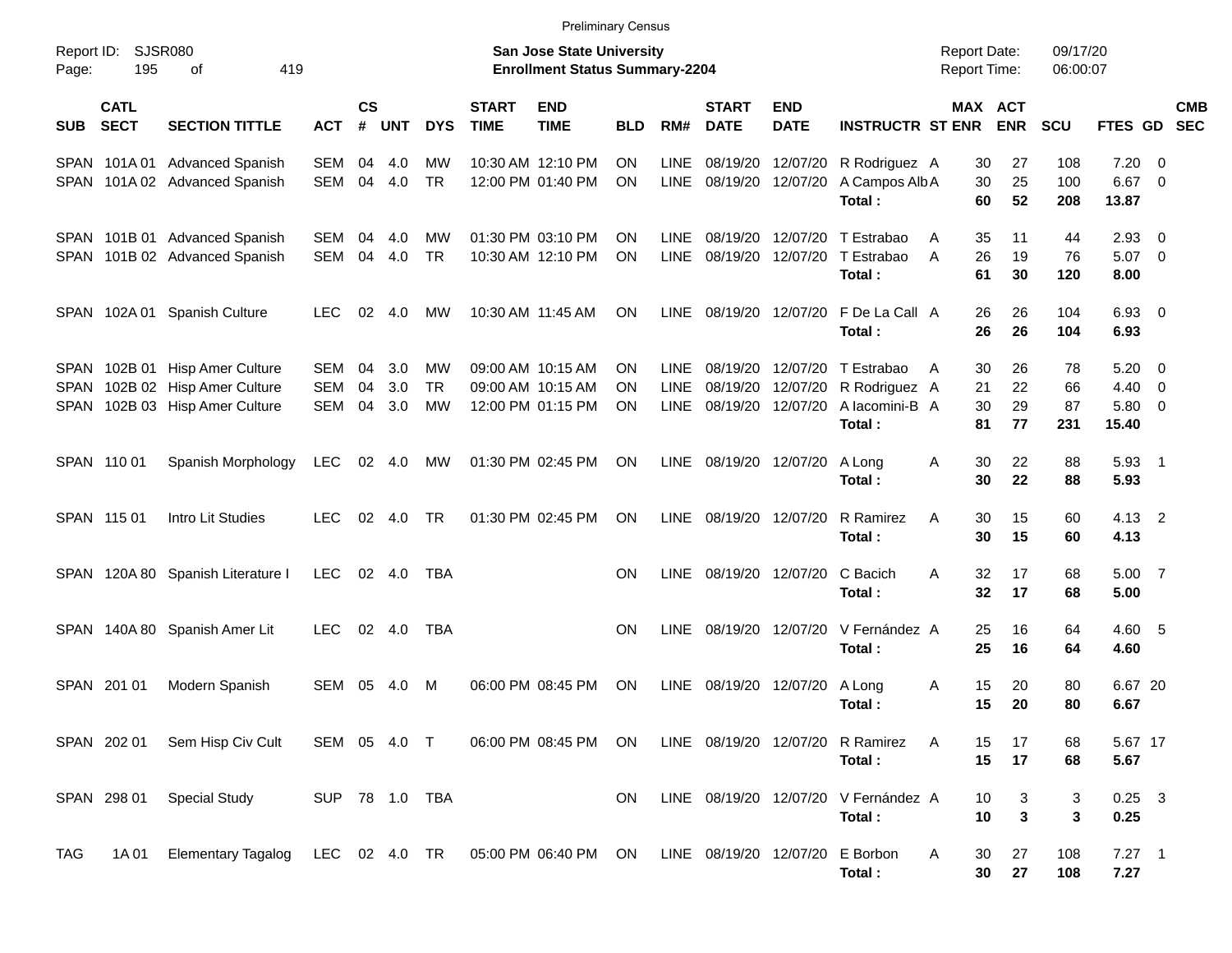|                     |                            |                                          |            |                |            |              |                             | <b>Preliminary Census</b>                                                 |            |      |                             |                                                  |                                                |   |                                            |                             |                             |                                     |                          |                          |
|---------------------|----------------------------|------------------------------------------|------------|----------------|------------|--------------|-----------------------------|---------------------------------------------------------------------------|------------|------|-----------------------------|--------------------------------------------------|------------------------------------------------|---|--------------------------------------------|-----------------------------|-----------------------------|-------------------------------------|--------------------------|--------------------------|
| Report ID:<br>Page: | 196                        | SJSR080<br>419<br>οf                     |            |                |            |              |                             | <b>San Jose State University</b><br><b>Enrollment Status Summary-2204</b> |            |      |                             |                                                  |                                                |   | <b>Report Date:</b><br><b>Report Time:</b> |                             | 09/17/20<br>06:00:07        |                                     |                          |                          |
| <b>SUB</b>          | <b>CATL</b><br><b>SECT</b> | <b>SECTION TITTLE</b>                    | <b>ACT</b> | <b>CS</b><br># | <b>UNT</b> | <b>DYS</b>   | <b>START</b><br><b>TIME</b> | <b>END</b><br><b>TIME</b>                                                 | <b>BLD</b> | RM#  | <b>START</b><br><b>DATE</b> | <b>END</b><br><b>DATE</b>                        | <b>INSTRUCTR ST ENR</b>                        |   | MAX                                        | <b>ACT</b><br><b>ENR</b>    | <b>SCU</b>                  | FTES GD                             |                          | <b>CMB</b><br><b>SEC</b> |
| TAG                 | 1B 01                      | Elementary Tagalog I                     | LEC        |                | 4.0        |              |                             |                                                                           |            |      |                             |                                                  | Total:                                         | X | 0<br>0                                     | $\mathbf{0}$<br>$\mathbf 0$ | 0<br>0                      | 0.00<br>0.00                        | $\overline{\phantom{0}}$ |                          |
| <b>VIET</b>         | 1A 01                      | Elem Vietnamese                          | <b>SEM</b> | 04             | 3.0        | $\mathsf{T}$ |                             | 03:00 PM 05:45 PM                                                         | ON         | LINE | 08/19/20                    | 12/07/20                                         | H Le<br>Total:                                 | A | 30<br>30                                   | 23<br>23                    | 69<br>69                    | 4.65<br>4.65                        |                          |                          |
|                     | Department :               | <b>World Languages &amp; Literatures</b> |            |                |            |              |                             |                                                                           |            |      |                             | <b>Lower Division:</b><br><b>Upper Division:</b> | Department Total:<br><b>Graduate Division:</b> |   | 2075<br>1244<br>761<br>70                  | 1588<br>1016<br>522<br>50   | 6108<br>4041<br>1890<br>177 | 412.73<br>269.98<br>128.33<br>14.42 |                          |                          |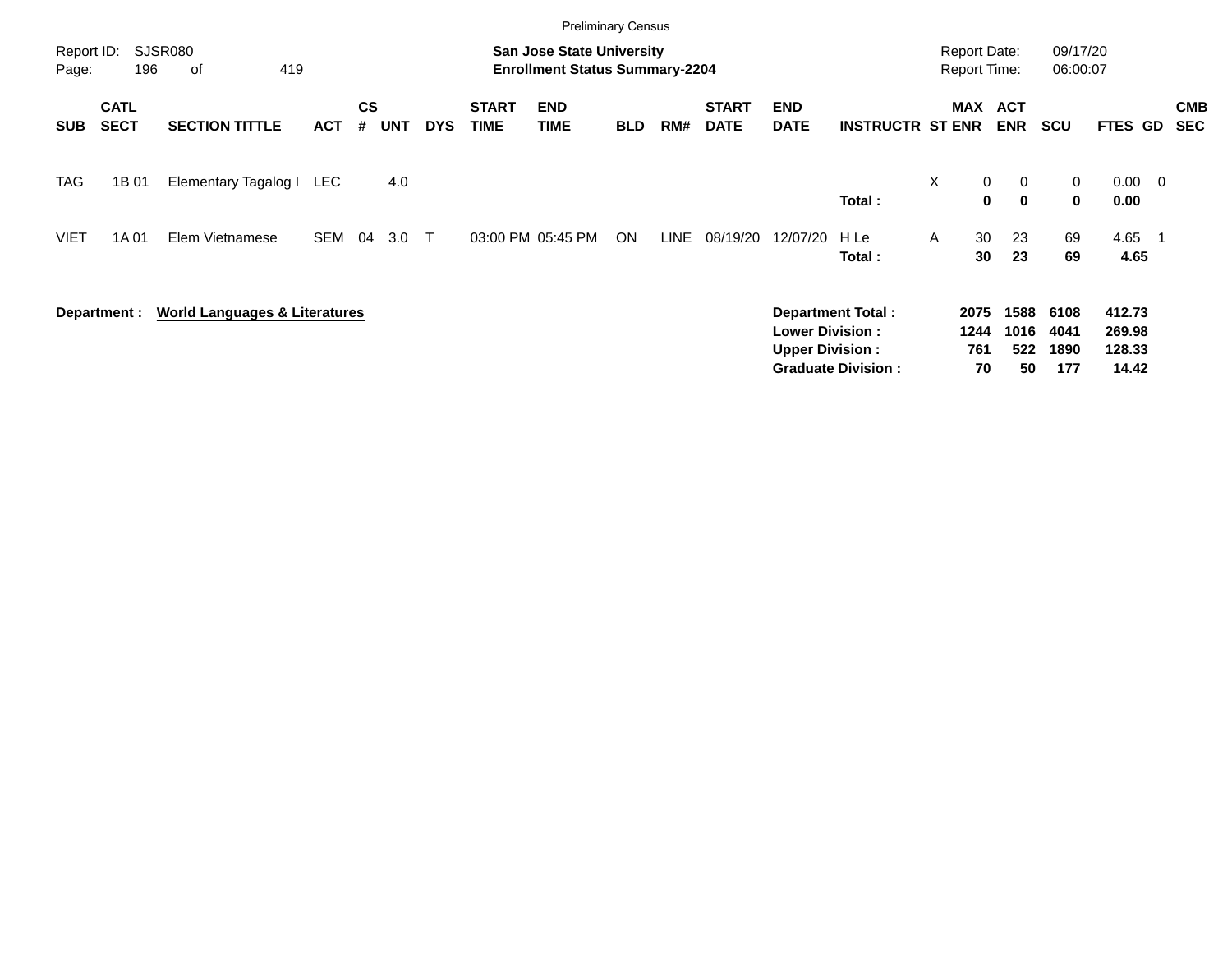|                     |                            |                                  |            |                    |               |            |                             | <b>Preliminary Census</b>                                                 |            |             |                             |                                |                                     |   |                                            |                |                      |                |             |                          |
|---------------------|----------------------------|----------------------------------|------------|--------------------|---------------|------------|-----------------------------|---------------------------------------------------------------------------|------------|-------------|-----------------------------|--------------------------------|-------------------------------------|---|--------------------------------------------|----------------|----------------------|----------------|-------------|--------------------------|
| Report ID:<br>Page: | 197                        | SJSR080<br>419<br>οf             |            |                    |               |            |                             | <b>San Jose State University</b><br><b>Enrollment Status Summary-2204</b> |            |             |                             |                                |                                     |   | <b>Report Date:</b><br><b>Report Time:</b> |                | 09/17/20<br>06:00:07 |                |             |                          |
| <b>SUB</b>          | <b>CATL</b><br><b>SECT</b> | <b>SECTION TITTLE</b>            | <b>ACT</b> | $\mathsf{cs}$<br># | <b>UNT</b>    | <b>DYS</b> | <b>START</b><br><b>TIME</b> | <b>END</b><br><b>TIME</b>                                                 | <b>BLD</b> | RM#         | <b>START</b><br><b>DATE</b> | <b>END</b><br><b>DATE</b>      | <b>INSTRUCTR ST ENR</b>             |   | MAX ACT                                    | <b>ENR</b>     | <b>SCU</b>           | <b>FTES GD</b> |             | <b>CMB</b><br><b>SEC</b> |
| <b>College</b>      |                            | <b>Humanities &amp; the Arts</b> |            |                    |               |            |                             |                                                                           |            |             |                             |                                |                                     |   |                                            |                |                      |                |             |                          |
|                     | Department :               | <b>Humanities</b>                |            |                    |               |            |                             |                                                                           |            |             |                             |                                |                                     |   |                                            |                |                      |                |             |                          |
| AMS                 | 1A 01                      | Amer Cultures 1877               | <b>LEC</b> | 01                 | 0.0           | МW         |                             | 12:00 PM 01:15 PM                                                         | <b>ON</b>  | <b>LINE</b> | 08/19/20                    | 12/07/20                       | D Rivers                            | Α | 32                                         | 32             | 96                   | 0.00           | - 0         |                          |
| AMS                 | 1A 02                      | <b>Amer Cultures 1877</b>        | <b>SEM</b> | 05                 | 6.0           | МW         |                             | 01:30 PM 02:45 PM                                                         | <b>ON</b>  | <b>LINE</b> | 08/19/20                    | 12/07/20                       | D Rivers                            | A | 32                                         | 32             | 96                   | 12.80          | $\mathbf 0$ |                          |
| AMS                 | 1A 03                      | Amer Cultures 1877               | <b>LEC</b> | 01                 | 0.0           | МW         |                             | 12:00 PM 01:15 PM                                                         | ON         | <b>LINE</b> | 08/19/20                    | 12/07/20                       | S Moultry                           | Α | 32                                         | 32             | 96                   | 0.00           | $\mathbf 0$ |                          |
| <b>AMS</b>          | 1A 04                      | <b>Amer Cultures 1877</b>        | <b>SEM</b> | 05                 | 6.0           | МW         |                             | 01:30 PM 02:45 PM                                                         | ON         | <b>LINE</b> | 08/19/20                    | 12/07/20                       | <b>S</b> Moultry                    | Α | 32                                         | 32             | 96                   | 12.80          | $\mathbf 0$ |                          |
| AMS                 | 1A 05                      | <b>Amer Cultures 1877</b>        | <b>LEC</b> | 01                 | 0.0           | МW         |                             | 12:00 PM 01:15 PM                                                         | <b>ON</b>  | <b>LINE</b> | 08/19/20                    | 12/07/20                       | S Brown                             | A | 32                                         | 30             | 90                   | 0.00           | $\mathbf 0$ |                          |
| <b>AMS</b>          | 1A 06                      | <b>Amer Cultures 1877</b>        | <b>SEM</b> | 05                 | 6.0           | МW         |                             | 01:30 PM 02:45 PM                                                         | <b>ON</b>  | <b>LINE</b> | 08/19/20                    | 12/07/20                       | S Brown                             | A | 32                                         | 30             | 90                   | 12.00          | $\mathbf 0$ |                          |
| <b>AMS</b>          | 1A 07                      | <b>Amer Cultures 1877</b>        | <b>LEC</b> | 01                 | 0.0           | МW         |                             | 09:00 AM 10:15 AM                                                         | ON         | <b>LINE</b> | 08/19/20                    | 12/07/20                       | S Moultry                           | Α | 32                                         | 33             | 99                   | 0.00           | $\mathbf 0$ |                          |
| <b>AMS</b>          | 1A 08                      | Amer Cultures 1877               | <b>SEM</b> | 05                 | 6.0           | МW         |                             | 10:30 AM 11:45 AM                                                         | ON         | <b>LINE</b> | 08/19/20                    | 12/07/20                       | S Moultry                           | A | 32                                         | 33             | 99                   | 13.20          | $\mathbf 0$ |                          |
| AMS                 | 1A 09                      | Amer Cultures 1877               | <b>LEC</b> | 01                 | 0.0           | МW         |                             | 09:00 AM 10:15 AM                                                         | <b>ON</b>  | <b>LINE</b> | 08/19/20                    | 12/07/20                       | A Cushner                           | A | 32                                         | 31             | 93                   | 0.00           | $\mathbf 0$ |                          |
| <b>AMS</b>          | 1A 10                      | Amer Cultures 1877               | <b>SEM</b> | 05                 | 6.0           | МW         |                             | 10:30 AM 11:45 AM                                                         | <b>ON</b>  | <b>LINE</b> | 08/19/20                    | 12/07/20                       | A Cushner                           | A | 32                                         | 31             | 93                   | 12.40          | $\mathbf 0$ |                          |
| <b>AMS</b>          | 1A 11                      | Amer Cultures 1877               | <b>LEC</b> | 01                 | 0.0           | МW         |                             | 09:00 AM 10:15 AM                                                         | <b>ON</b>  | <b>LINE</b> | 08/19/20                    | 12/07/20                       | V Lo                                | Α | 32                                         | 32             | 96                   | 0.00           | $\mathbf 0$ |                          |
| AMS                 | 1A 12                      | <b>Amer Cultures 1877</b>        | <b>SEM</b> | 05                 | 6.0           | МW         |                             | 10:30 AM 11:45 AM                                                         | <b>ON</b>  | <b>LINE</b> | 08/19/20                    | 12/07/20                       | V Lo                                | A | 32                                         | 32             | 96                   | 12.80          | $\mathbf 0$ |                          |
| <b>AMS</b>          | 1A60                       | Amer Cultures 1877               | <b>LEC</b> | 01                 | 0.0           | МW         |                             | 01:30 PM 02:45 PM                                                         | ON         | <b>LINE</b> | 08/19/20                    | 12/07/20                       | G Smay                              | A | 32                                         | 30             | 90                   | 0.00           | $\mathbf 0$ |                          |
| <b>AMS</b>          | 1A 61                      | Amer Cultures 1877               | <b>SEM</b> | 05                 | 6.0           | МW         |                             | 03:00 PM 04:15 PM                                                         | ON         | <b>LINE</b> | 08/19/20                    | 12/07/20                       | G Smay                              | A | 32                                         | 30             | 90                   | 12.00          | $\mathbf 0$ |                          |
| <b>AMS</b>          | 1A62                       | Amer Cultures 1877               | <b>LEC</b> | 01                 | 0.0           | МW         |                             | 01:30 PM 02:45 PM                                                         | <b>ON</b>  | <b>LINE</b> | 08/19/20                    | 12/07/20                       | A Cushner                           | A | 32                                         | 28             | 84                   | 0.00           | $\mathbf 0$ |                          |
| <b>AMS</b>          | 1A63                       | <b>Amer Cultures 1877</b>        | <b>SEM</b> | 05                 | 6.0           | МW         |                             | 03:00 PM 04:15 PM                                                         | ON         | <b>LINE</b> | 08/19/20                    | 12/07/20                       | A Cushner                           | A | 32                                         | 28             | 84                   | 11.20          | $\mathbf 0$ |                          |
| <b>AMS</b>          | 1A 64                      | <b>Amer Cultures 1877</b>        | <b>LEC</b> | 01                 | 0.0           | МW         |                             | 01:30 PM 02:45 PM                                                         | ON         | <b>LINE</b> | 08/19/20                    | 12/07/20                       | V Lo                                | A | 32                                         | 31             | 93                   | 0.00           | $\mathbf 0$ |                          |
| <b>AMS</b>          | 1A 65                      | <b>Amer Cultures 1877</b>        | <b>SEM</b> | 05                 | 6.0           | МW         |                             | 03:00 PM 04:15 PM                                                         | <b>ON</b>  | <b>LINE</b> | 08/19/20                    | 12/07/20                       | V Lo                                | Α | 32                                         | 31             | 93                   | 12.40          | $\mathbf 0$ |                          |
| <b>AMS</b>          | 1A66                       | <b>Amer Cultures 1877</b>        | <b>LEC</b> | 01                 | 0.0           | <b>TR</b>  |                             | 12:00 PM 01:15 PM                                                         | <b>ON</b>  | <b>LINE</b> | 08/19/20                    | 12/07/20                       | F Hsu                               | A | 32                                         | 31             | 93                   | 0.00           | $\mathbf 0$ |                          |
| <b>AMS</b>          | 1A 67                      | <b>Amer Cultures 1877</b>        | <b>SEM</b> | 05                 | 6.0           | <b>TR</b>  |                             | 01:30 PM 02:45 PM                                                         | ON         | <b>LINE</b> | 08/19/20                    | 12/07/20                       | F Hsu                               | Α | 32                                         | 31             | 93                   | 12.40          | $\mathbf 0$ |                          |
| <b>AMS</b>          | 1A68                       | <b>Amer Cultures 1877</b>        | <b>LEC</b> | 01                 | 0.0           | <b>TR</b>  |                             | 12:00 PM 01:15 PM                                                         | ON         | <b>LINE</b> | 08/19/20                    | 12/07/20                       | M Moore                             | A | 32                                         | 31             | 93                   | 0.00           | $\mathbf 0$ |                          |
| AMS                 | 1A 69                      | <b>Amer Cultures 1877</b>        | <b>SEM</b> | 05                 | 6.0           | <b>TR</b>  |                             | 01:30 PM 02:45 PM                                                         | <b>ON</b>  | <b>LINE</b> | 08/19/20                    | 12/07/20                       | M Moore                             | A | 32                                         | 31             | 93                   | 12.40          | $\mathbf 0$ |                          |
| <b>AMS</b>          | 1A 70                      | <b>Amer Cultures 1877</b>        | <b>LEC</b> | 01                 | 0.0           | <b>TR</b>  |                             | 12:00 PM 01:15 PM                                                         | ON         | <b>LINE</b> | 08/19/20                    | 12/07/20                       | J Georges                           | Α | 32                                         | 29             | 87                   | 0.00           | $\mathbf 0$ |                          |
| AMS                 | 1A 71                      | Amer Cultures 1877               | <b>SEM</b> | 05                 | 6.0           | <b>TR</b>  |                             | 01:30 PM 02:45 PM                                                         | ON         | <b>LINE</b> | 08/19/20                    | 12/07/20                       | J Georges                           | Α | 32                                         | 29             | 87                   | 11.60          | - 0         |                          |
|                     |                            |                                  |            |                    |               |            |                             |                                                                           |            |             |                             |                                | Total:                              |   | 768                                        | 740            | 2220                 | 148.00         |             |                          |
| AMS                 | 1B 01                      | Am Cults 1877-pres               | <b>LEC</b> | 01                 | 0.0           | TR         |                             | 01:30 PM 02:45 PM                                                         | <b>ON</b>  | LINE        | 08/19/20                    | 12/07/20                       | J Ormsbee                           | A | 32                                         | 28             | 84                   | 0.00           | - 0         |                          |
| AMS                 | 1B 02                      | Am Cults 1877-pres               | <b>SEM</b> | 05                 | 6.0           | <b>TR</b>  |                             | 03:00 PM 04:15 PM                                                         | <b>ON</b>  | <b>LINE</b> | 08/19/20                    | 12/07/20                       | J Ormsbee                           | A | 32                                         | 28             | 84                   | 11.20          | 0           |                          |
| AMS                 | 1B 03                      | Am Cults 1877-pres               | LEC.       |                    | 01 0.0        | TR         |                             | 01:30 PM 02:45 PM                                                         | ON         |             |                             | LINE 08/19/20 12/07/20 R Kling |                                     | A | 32                                         | 21             | 63                   | $0.00 \t 0$    |             |                          |
| AMS                 | 1B 04                      | Am Cults 1877-pres               | SEM 05 6.0 |                    |               | <b>TBA</b> |                             |                                                                           | <b>ON</b>  |             |                             | LINE 08/19/20 12/07/20 R Kling |                                     | Α | 32                                         | 21             | 63                   | 8.40 0         |             |                          |
| AMS                 | 1B 05                      | Am Cults 1877-pres               | <b>LEC</b> |                    | 01 0.0        | TR         |                             | 01:30 PM 02:45 PM ON                                                      |            |             |                             |                                | LINE 08/19/20 12/07/20 J Gonzalez   | A | 32                                         | 19             | 57                   | $0.00 \t 0$    |             |                          |
| AMS                 | 1B 06                      | Am Cults 1877-pres               | SEM 05 6.0 |                    |               | TR         |                             | 03:00 PM 04:15 PM                                                         | - ON       |             |                             |                                | LINE 08/19/20 12/07/20 J Gonzalez A |   | 32                                         | 19             | 57                   | 7.60 0         |             |                          |
|                     |                            |                                  |            |                    |               |            |                             |                                                                           |            |             |                             |                                | Total:                              |   |                                            | 192 136        | 408                  | 27.20          |             |                          |
|                     |                            |                                  |            |                    |               |            |                             |                                                                           |            |             |                             |                                |                                     |   |                                            |                |                      |                |             |                          |
| AMS                 | 159 01                     | Nat & World Cult                 | SEM 05 3.0 |                    |               | TR         |                             | 01:30 PM 02:45 PM                                                         | -ON        |             |                             | LINE 08/19/20 12/07/20 S Brown |                                     | A | 32                                         | 18             | 54                   | 3.60           | $0\,$ C     |                          |
|                     | ENVS 159 01                | Nat & World Cult                 | SEM 05 3.0 |                    |               | TR         |                             | 01:30 PM 02:45 PM                                                         | - ON       |             |                             | LINE 08/19/20 12/07/20 S Brown |                                     | A | 0                                          | 12             | 36                   | 2.40 0 C       |             |                          |
|                     | HUM 159 01                 | Nat & World Cult                 |            |                    | SEM 05 3.0 TR |            |                             | 01:30 PM 02:45 PM                                                         | ON         |             |                             | LINE 08/19/20 12/07/20 S Brown |                                     | A | 0                                          | $\overline{2}$ | 6                    | 0.40 0 C       |             |                          |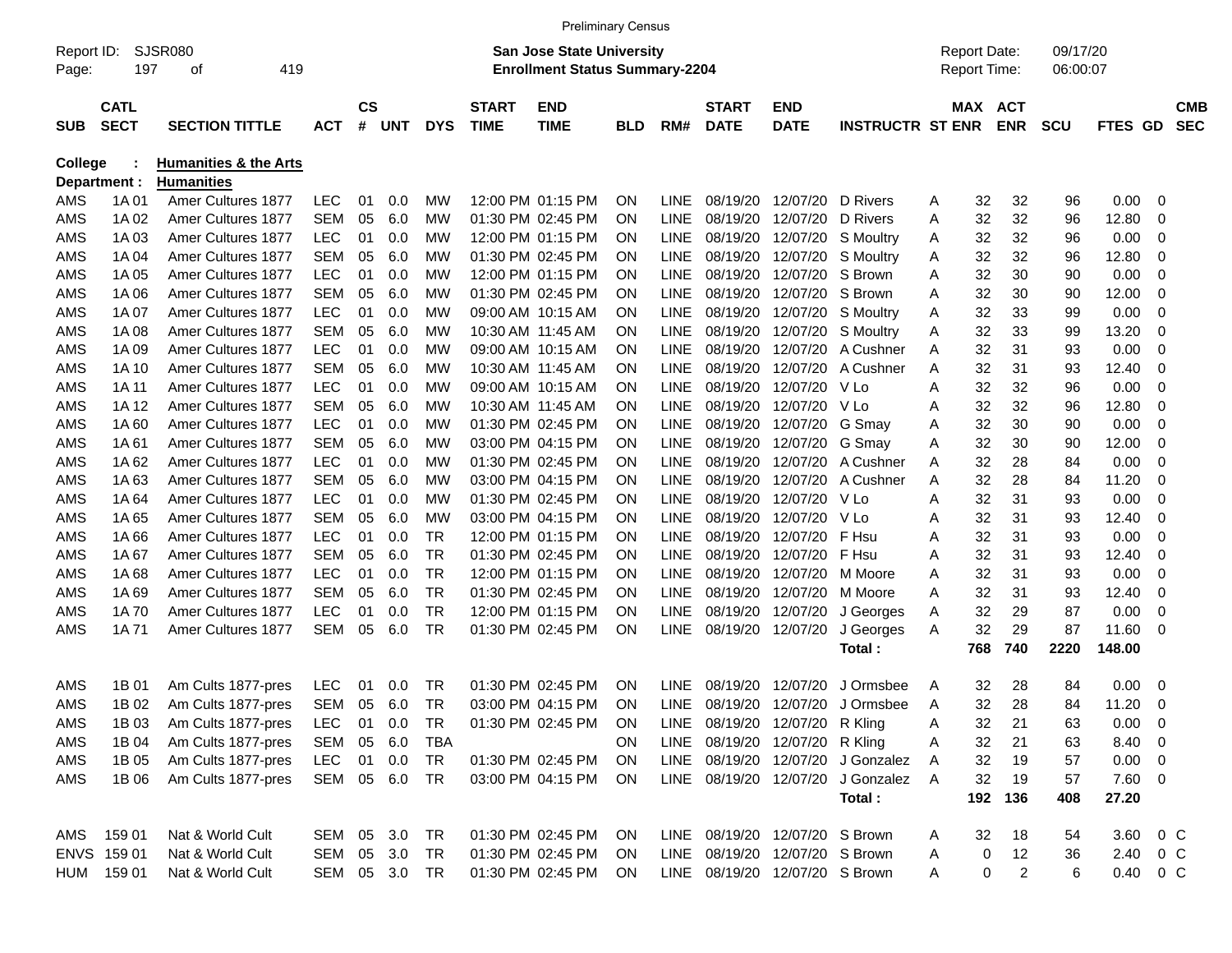| Report ID:<br>Page: | SJSR080<br>198             | 419<br>οf                 |            |                    |            |            |                             | <b>San Jose State University</b><br><b>Enrollment Status Summary-2204</b> |            |             |                                 |                            |                         | <b>Report Date:</b><br>Report Time: |                       | 09/17/20<br>06:00:07 |             |                          |                          |
|---------------------|----------------------------|---------------------------|------------|--------------------|------------|------------|-----------------------------|---------------------------------------------------------------------------|------------|-------------|---------------------------------|----------------------------|-------------------------|-------------------------------------|-----------------------|----------------------|-------------|--------------------------|--------------------------|
| <b>SUB</b>          | <b>CATL</b><br><b>SECT</b> | <b>SECTION TITTLE</b>     | <b>ACT</b> | $\mathsf{cs}$<br># | <b>UNT</b> | <b>DYS</b> | <b>START</b><br><b>TIME</b> | <b>END</b><br><b>TIME</b>                                                 | <b>BLD</b> | RM#         | <b>START</b><br><b>DATE</b>     | <b>END</b><br><b>DATE</b>  | <b>INSTRUCTR ST ENR</b> |                                     | MAX ACT<br><b>ENR</b> | SCU                  | FTES GD     |                          | <b>CMB</b><br><b>SEC</b> |
| AMS                 | 159 02                     | Nat & World Cult          | <b>SEM</b> | 05                 | 3.0        | МW         |                             | 01:30 PM 02:45 PM                                                         | ΟN         | <b>LINE</b> | 08/19/20                        | 12/07/20                   | L Stenmark              | 32<br>A                             | 15                    | 45                   | 3.00        | 0 C                      |                          |
| <b>ENVS</b>         | 159 02                     | Nat & World Cult          | <b>SEM</b> | 05                 | 3.0        | <b>MW</b>  |                             | 01:30 PM 02:45 PM                                                         | ΟN         | <b>LINE</b> | 08/19/20                        | 12/07/20                   | L Stenmark              | A                                   | 0<br>11               | 33                   | 2.20        | 0 <sup>o</sup>           |                          |
| <b>HUM</b>          | 159 02                     | Nat & World Cult          | <b>SEM</b> | 05                 | 3.0        | <b>MW</b>  |                             | 01:30 PM 02:45 PM                                                         | ΟN         | <b>LINE</b> | 08/19/20                        | 12/07/20                   | L Stenmark              | A                                   | 0<br>3                | 9                    | 0.60        | 0 <sup>o</sup>           |                          |
|                     |                            |                           |            |                    |            |            |                             |                                                                           |            |             |                                 |                            | Total:                  | 64                                  | 61                    | 183                  | 12.20       |                          |                          |
| AMS                 | 169 01                     | Amer Dream                | SEM        | 05                 | 3.0        | TR         |                             | 09:00 AM 10:15 AM                                                         | ON         | <b>LINE</b> | 08/19/20                        | 12/07/20                   | F Hsu                   | Α<br>30                             | 28                    | 84                   | 5.60        | $0\,$ C                  |                          |
| HUM                 | 169 01                     | Amer Dream                | <b>SEM</b> | 05                 | 3.0        | <b>TR</b>  |                             | 09:00 AM 10:15 AM                                                         | ΟN         | <b>LINE</b> | 08/19/20                        | 12/07/20                   | F Hsu                   | Α                                   | 0<br>$\mathbf{1}$     | 3                    | 0.20        | $0\,$ C                  |                          |
|                     |                            |                           |            |                    |            |            |                             |                                                                           |            |             |                                 |                            | Total:                  | 30                                  | 29                    | 87                   | 5.80        |                          |                          |
| AMS                 | 179 01                     | Amer Pop Culture          | SEM        | 05                 | 3.0        | $\top$     |                             | 10:30 AM 11:45 AM                                                         | ΟN         | <b>LINE</b> | 08/19/20                        | 12/07/20                   | J Ormsbee               | A<br>30                             | 25                    | 75                   | 5.00        | 0 C                      |                          |
| HUM                 | 179 01                     | Amer Pop Culture          | <b>SEM</b> | 05                 | 3.0        | $\top$     | 10:30 AM 11:45 AM           |                                                                           | ΟN         | <b>LINE</b> | 08/19/20                        | 12/07/20                   | J Ormsbee               | A                                   | 0<br>$\overline{4}$   | 12                   | 0.80        | 0 <sup>o</sup>           |                          |
|                     |                            |                           |            |                    |            |            |                             |                                                                           |            |             |                                 |                            | Total:                  | 30                                  | 29                    | 87                   | 5.80        |                          |                          |
| AMS                 | 180 01                     | Individual Studies        | <b>SUP</b> | 78                 | 1.0        | <b>TBA</b> |                             |                                                                           | ΟN         | <b>LINE</b> | 08/19/20                        | 12/07/20                   | J Ormsbee               | A                                   | 1<br>$\Omega$         | 0                    | 0.00        | $\overline{\mathbf{0}}$  |                          |
| AMS                 | 180 02                     | <b>Individual Studies</b> | <b>SUP</b> | 78                 | 2.0        | <b>TBA</b> |                             |                                                                           | ΟN         | <b>LINE</b> | 08/19/20                        | 12/07/20                   | J Ormsbee               | A                                   | 1<br>0                | 0                    | 0.00        | $\overline{0}$           |                          |
| <b>AMS</b>          | 180 03                     | <b>Individual Studies</b> | <b>SUP</b> | 78                 | 3.0        | <b>TBA</b> |                             |                                                                           | ON         | <b>LINE</b> | 08/19/20                        | 12/07/20                   | J Ormsbee               | A                                   | $\mathbf{1}$<br>0     | 0                    | 0.00        | $\overline{\phantom{0}}$ |                          |
|                     |                            |                           |            |                    |            |            |                             |                                                                           |            |             |                                 |                            | Total:                  |                                     | 3<br>$\bf{0}$         | 0                    | 0.00        |                          |                          |
| CA                  | 60 01                      | <b>Creativity Matters</b> | <b>LEC</b> | 02                 | 3.0        | <b>TBA</b> |                             |                                                                           | OΝ         | <b>LINE</b> | 08/19/20                        | 12/07/20                   | E Linden                | 25<br>A                             | 25                    | 75                   | 5.00        | $\overline{\mathbf{0}}$  |                          |
| CА                  | 60 02                      | <b>Creativity Matters</b> | <b>LEC</b> | 02                 | 3.0        | м          |                             | 03:00 PM 05:45 PM                                                         | ON         | <b>LINE</b> | 08/19/20                        | 12/07/20                   | W McCraw                | 25<br>A                             | 27                    | 81                   | 5.40        | - 0                      |                          |
|                     |                            |                           |            |                    |            |            |                             |                                                                           |            |             |                                 |                            | Total:                  | 50                                  | 52                    | 156                  | 10.40       |                          |                          |
| CA                  | 75 01                      | Perf Arts K8 Teach        | <b>SEM</b> |                    | 3.0        |            |                             |                                                                           |            |             |                                 |                            |                         | X                                   | 0<br>0                | 0                    | $0.00 \t 0$ |                          |                          |
|                     |                            |                           |            |                    |            |            |                             |                                                                           |            |             |                                 |                            | Total:                  |                                     | $\mathbf 0$<br>0      | $\mathbf 0$          | 0.00        |                          |                          |
| CA                  | 95 01                      | Queer Arts                | <b>LEC</b> | 02                 | 3.0        | <b>TR</b>  |                             | 10:30 AM 11:45 AM                                                         | ON         | <b>LINE</b> | 08/19/20                        | 12/07/20                   | L Alder                 | 25<br>Α                             | 25                    | 75                   | 5.00        | $\overline{\mathbf{0}}$  |                          |
| CА                  | 95 02                      | Queer Arts                | <b>LEC</b> | 02                 | 3.0        | <b>TR</b>  |                             | 12:00 PM 01:15 PM                                                         | ΟN         | <b>LINE</b> | 08/19/20                        | 12/07/20                   | L Alder                 | 25<br>Α                             | 24                    | 72                   | 4.80        | $\overline{\mathbf{0}}$  |                          |
|                     |                            |                           |            |                    |            |            |                             |                                                                           |            |             |                                 |                            | Total:                  | 50                                  | 49                    | 147                  | 9.80        |                          |                          |
| CA                  | 172 01                     | Arts in US Society        | <b>LEC</b> | 01                 | 3.0        | W          |                             | 01:30 PM 02:45 PM                                                         | ΟN         | <b>LINE</b> | 08/19/20                        | 12/07/20                   | E Linden                | 32<br>Α                             | 17                    | 51                   | 3.40        | $0\,$ C                  |                          |
|                     | ENGL 172 01                | Arts in US Society        | <b>LEC</b> | 01                 | 3.0        | W          |                             | 01:30 PM 02:45 PM                                                         | ON         | <b>LINE</b> | 08/19/20                        | 12/07/20                   | E Linden                | Α                                   | $\overline{7}$<br>0   | 21                   | 1.40        | 0 <sup>o</sup>           |                          |
|                     | MUSC 172 01                | Arts in US Society        | <b>LEC</b> | 01                 | 3.0        | W          |                             | 01:30 PM 02:45 PM                                                         | ON         | LINE        | 08/19/20 12/07/20 E Linden      |                            |                         | Α                                   | 6<br>0                | 18                   | 1.25        | 1 C                      |                          |
| TA                  | 172 01                     | Arts in US Society        | <b>LEC</b> | 01                 | $3.0\,$    | W          |                             | 01:30 PM 02:45 PM                                                         | ON         | LINE        |                                 | 08/19/20 12/07/20 E Linden |                         | Α                                   | 0                     | 3                    | 0.20        | $0\,C$                   |                          |
| CA                  | 172 02                     | Arts in US Society        | <b>LEC</b> | 01                 | 3.0        | W          |                             | 04:30 PM 05:45 PM                                                         | <b>ON</b>  |             | LINE 08/19/20 12/07/20 E Linden |                            |                         | 32<br>A                             | 23                    | 69                   | 4.60        | $0\,C$                   |                          |
|                     | ENGL 172 02                | Arts in US Society        | <b>LEC</b> | 01                 | 3.0        | W          |                             | 04:30 PM 05:45 PM                                                         | <b>ON</b>  |             | LINE 08/19/20 12/07/20 E Linden |                            |                         | Α                                   | 0<br>3                | 9                    | 0.60        | $0\,C$                   |                          |
|                     | MUSC 172 02                | Arts in US Society        | <b>LEC</b> | 01                 | 3.0        | W          |                             | 04:30 PM 05:45 PM                                                         | ON         |             | LINE 08/19/20 12/07/20 E Linden |                            |                         | Α                                   | 0<br>4                | 12                   | 0.80        | $0\,C$                   |                          |
| TA                  | 172 02                     | Arts in US Society        | <b>LEC</b> | 01                 | 3.0 W      |            |                             | 04:30 PM 05:45 PM                                                         | ON         |             | LINE 08/19/20 12/07/20 E Linden |                            |                         | A                                   | 0<br>$\overline{c}$   | 6                    | 0.40        | $0\,$ C                  |                          |
|                     |                            |                           |            |                    |            |            |                             |                                                                           |            |             |                                 |                            | Total:                  | 64                                  | 63                    | 189                  | 12.65       |                          |                          |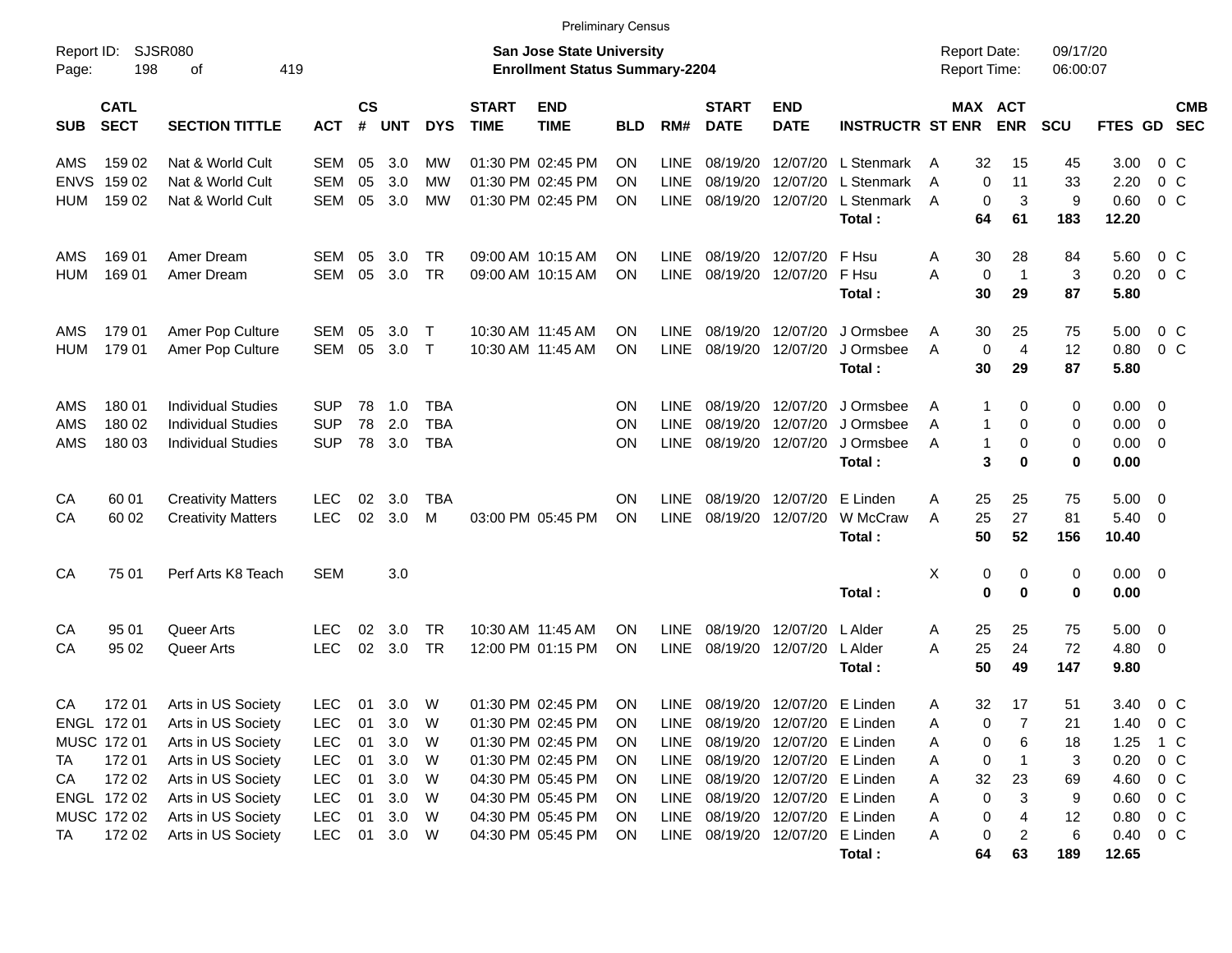|                     |                            |                           |               |                    |            |              |                             | <b>Preliminary Census</b>                                          |            |             |                             |                                  |                                      |              |              |                                            |                      |             |                          |            |
|---------------------|----------------------------|---------------------------|---------------|--------------------|------------|--------------|-----------------------------|--------------------------------------------------------------------|------------|-------------|-----------------------------|----------------------------------|--------------------------------------|--------------|--------------|--------------------------------------------|----------------------|-------------|--------------------------|------------|
| Report ID:<br>Page: | 199                        | SJSR080<br>419<br>οf      |               |                    |            |              |                             | San Jose State University<br><b>Enrollment Status Summary-2204</b> |            |             |                             |                                  |                                      |              |              | <b>Report Date:</b><br><b>Report Time:</b> | 09/17/20<br>06:00:07 |             |                          |            |
| <b>SUB</b>          | <b>CATL</b><br><b>SECT</b> | <b>SECTION TITTLE</b>     | <b>ACT</b>    | $\mathsf{cs}$<br># | <b>UNT</b> | <b>DYS</b>   | <b>START</b><br><b>TIME</b> | <b>END</b><br><b>TIME</b>                                          | <b>BLD</b> | RM#         | <b>START</b><br><b>DATE</b> | <b>END</b><br><b>DATE</b>        | <b>INSTRUCTR ST ENR</b>              |              |              | MAX ACT<br><b>ENR</b>                      | <b>SCU</b>           | FTES GD SEC |                          | <b>CMB</b> |
| CА                  | 17301                      | <b>Cont World Arts</b>    | LEC.          | 01                 | 3.0        | T            |                             | 03:00 PM 05:45 PM                                                  | ΟN         | <b>LINE</b> | 08/19/20                    | 12/07/20                         | V Rue                                | A            | 32           | 23                                         | 69                   | 4.60        | $0\,$ C                  |            |
|                     | ENGL 173 01                | <b>Cont World Arts</b>    | <b>LEC</b>    | 01                 | 3.0        | $\mathsf{T}$ |                             | 03:00 PM 05:45 PM                                                  | OΝ         | LINE        | 08/19/20                    | 12/07/20                         | V Rue                                | A            | 0            | 4                                          | 12                   | 0.80        | 0 <sup>C</sup>           |            |
|                     | MUSC 173 01                | Cont World Arts           | <b>LEC</b>    | 01                 | 3.0        | $\top$       |                             | 03:00 PM 05:45 PM                                                  | OΝ         | <b>LINE</b> | 08/19/20                    | 12/07/20                         | V Rue                                | A            | 0            | 4                                          | 12                   | 0.80        | 0 <sup>C</sup>           |            |
| ТA                  | 173 01                     | <b>Cont World Arts</b>    | <b>LEC</b>    | 01                 | 3.0        | $\top$       |                             | 03:00 PM 05:45 PM                                                  | ΟN         | LINE        |                             | 08/19/20 12/07/20                | V Rue                                | A            | 0            | $\mathbf 1$                                | 3                    | 0.20        | 0 <sup>C</sup>           |            |
|                     |                            |                           |               |                    |            |              |                             |                                                                    |            |             |                             |                                  | Total:                               |              | 32           | 32                                         | 96                   | 6.40        |                          |            |
| CA                  | 175 01                     | <b>Creative Process</b>   | <b>LEC</b>    | 05                 | 3.0        | $\top$       |                             | 03:00 PM 05:45 PM                                                  | ON         | LINE        | 08/19/20 12/07/20           |                                  | <b>B</b> Jamrus                      | Α            | 25           | 9                                          | 27                   | 1.80 0      |                          |            |
|                     |                            |                           |               |                    |            |              |                             |                                                                    |            |             |                             |                                  | Total:                               |              | 25           | 9                                          | 27                   | 1.80        |                          |            |
| CA                  | 17701                      | Arts for teaching         | <b>LEC</b>    | 02                 | 3.0        | MW           |                             | 03:00 PM 04:15 PM                                                  | ΟN         | <b>LINE</b> | 08/19/20                    | 12/07/20                         | <b>G</b> Muriera                     | A            | 25           | 25                                         | 75                   | 5.00        | $\overline{\mathbf{0}}$  |            |
| CA                  | 17702                      | Arts for teaching         | <b>LEC</b>    | 02                 | 3.0        | <b>TBA</b>   |                             |                                                                    | OΝ         | LINE        | 08/19/20                    | 12/07/20                         | K Kratochvil                         | A            | 25           | 25                                         | 75                   | 5.00        | - 0                      |            |
| CA                  | 17703                      | Arts for teaching         | <b>LEC</b>    | 02                 | 3.0        | MW           |                             | 09:00 AM 10:15 AM                                                  | ΟN         | <b>LINE</b> |                             | 08/19/20 12/07/20                | G Muriera                            | A            | 25           | 25                                         | 75                   | 5.00        | - 0                      |            |
|                     |                            |                           |               |                    |            |              |                             |                                                                    |            |             |                             |                                  | Total:                               |              | 75           | 75                                         | 225                  | 15.00       |                          |            |
| CA                  | 180 01                     | <b>Individual Studies</b> | SUP           | 78                 | 1.0        | <b>TBA</b>   |                             |                                                                    | ΟN         | <b>LINE</b> |                             | 08/19/20 12/07/20                | S Riley                              | A            | 1            | 0                                          | 0                    | 0.00        | - 0                      |            |
| CА                  | 180 02                     | <b>Individual Studies</b> | <b>SUP</b>    | 78                 | 2.0        | <b>TBA</b>   |                             |                                                                    | ΟN         | <b>LINE</b> | 08/19/20                    | 12/07/20                         | S Rilev                              | Α            | 1            | 0                                          | 0                    | 0.00        | 0                        |            |
| CА                  | 180 03                     | <b>Individual Studies</b> | <b>SUP</b>    | 78                 | 3.0        | <b>TBA</b>   |                             |                                                                    | ΟN         | <b>LINE</b> | 08/19/20                    | 12/07/20                         | S Rilev                              | Α            | $\mathbf{1}$ | 0                                          | 0                    | 0.00        | 0                        |            |
| CA                  | 180 04                     | <b>Individual Studies</b> | <b>SUP</b>    | 78                 | 4.0        | <b>TBA</b>   |                             |                                                                    | ΟN         | LINE        |                             | 08/19/20 12/07/20                | S Riley                              | A            | 1            | 0                                          | 0                    | 0.00        | - 0                      |            |
|                     |                            |                           |               |                    |            |              |                             |                                                                    |            |             |                             |                                  | Total:                               |              | 4            | 0                                          | 0                    | 0.00        |                          |            |
| CA                  | 190 01                     | Field Work-Intern         | <b>SUP</b>    | 78                 | 1.0        | <b>TBA</b>   |                             |                                                                    | ON         | <b>LINE</b> |                             | 08/19/20 12/07/20                | S Riley                              | A            | 1            | 0                                          | 0                    | 0.00        | $\overline{\phantom{0}}$ |            |
| CA                  | 190 02                     | Field Work-Intern         | <b>SUP</b>    | 78                 | 2.0        | <b>TBA</b>   |                             |                                                                    | ΟN         | LINE        | 08/19/20                    | 12/07/20                         | S Riley                              | Α            | 1            | 0                                          | 0                    | 0.00        | $\overline{\mathbf{0}}$  |            |
| CA                  | 190 03                     | Field Work-Intern         | <b>SUP</b>    | 78                 | 3.0        | <b>TBA</b>   |                             |                                                                    | ΟN         | <b>LINE</b> |                             | 08/19/20 12/07/20                | S Riley                              | Α            | $\mathbf{1}$ | 0                                          | 0                    | 0.00        | 0                        |            |
|                     |                            |                           |               |                    |            |              |                             |                                                                    |            |             |                             |                                  | Total:                               |              | 3            | 0                                          | 0                    | 0.00        |                          |            |
| CA                  | 194 01                     | <b>Community Arts</b>     | <b>SEM</b>    |                    | 3.0        |              |                             |                                                                    |            |             |                             |                                  |                                      | X            | 0            | 0                                          | 0                    | $0.00 \t 0$ |                          |            |
|                     |                            |                           |               |                    |            |              |                             |                                                                    |            |             |                             |                                  | Total:                               |              | 0            | 0                                          | 0                    | 0.00        |                          |            |
| <b>HUM</b>          | 1A 01                      | Hum Honors 1A             | LEC           | 01                 | 0.0        | TR           |                             | 09:00 AM 10:15 AM                                                  | OΝ         | <b>LINE</b> | 08/19/20                    | 12/07/20                         | M Okin                               | A            | 35           | 19                                         | 57                   | 0.00        | - 0                      |            |
| <b>HUM</b>          | 1A 02                      | Hum Honors 1A             | SEM           | 05                 | 6.0        | TR           |                             | 10:30 AM 11:45 AM                                                  | ON         | <b>LINE</b> |                             | 08/19/20 12/07/20                | M Okin                               | A            | 35           | 19                                         | 57                   | 7.60        | 0                        |            |
| <b>HUM</b>          | 1A 03                      | Hum Honors 1A             | <b>LEC</b>    | 01                 | 0.0        | TR           |                             | 09:00 AM 10:15 AM                                                  | <b>ON</b>  |             |                             |                                  | LINE 08/19/20 12/07/20 J Stenberg    | $\mathsf{A}$ | 35           | 24                                         | 72                   | 0.00        | $\overline{\mathbf{0}}$  |            |
| <b>HUM</b>          | 1A 04                      | Hum Honors 1A             | SEM           | 05                 | 6.0        | TR           |                             | 10:30 AM 11:45 AM                                                  | 0N         |             |                             |                                  | LINE 08/19/20 12/07/20 J Stenberg    | A            | 35           | 24                                         | 72                   | 9.60 0      |                          |            |
| HUM                 | 1A 05                      | Hum Honors 1A             | <b>LEC</b>    | 01                 | 0.0        | TR           |                             | 09:00 AM 10:15 AM                                                  | <b>ON</b>  |             |                             |                                  | LINE 08/19/20 12/07/20 C RostankowsA |              | 35           | 23                                         | 69                   | $0.00 \t 0$ |                          |            |
| HUM                 | 1A 06                      | Hum Honors 1A             | SEM           | 05                 | 6.0        | TR           |                             | 10:30 AM 11:45 AM                                                  | <b>ON</b>  |             |                             |                                  | LINE 08/19/20 12/07/20 C RostankowsA |              | 35           | 23                                         | 69                   | 9.20 0      |                          |            |
| HUM                 | 1A 07                      | Hum Honors 1A             | <b>LEC</b>    | 01                 | 0.0        | TR           |                             | 09:00 AM 10:15 AM                                                  | ON.        |             |                             | LINE 08/19/20 12/07/20 G Smay    |                                      | A            | 35           | 20                                         | 60                   | $0.00 \t 0$ |                          |            |
| HUM                 | 1A 08                      | Hum Honors 1A             | SEM 05 6.0 TR |                    |            |              |                             | 10:30 AM 11:45 AM                                                  | <b>ON</b>  |             |                             | LINE 08/19/20 12/07/20 G Smay    |                                      | A            | 35           | 20                                         | 60                   | $8.00 \t 0$ |                          |            |
|                     |                            |                           |               |                    |            |              |                             |                                                                    |            |             |                             |                                  | Total:                               |              | 280          | 172                                        | 516                  | 34.40       |                          |            |
| HUM                 | 2A 01                      | Hum Honors 2A             | LEC 01 0.0 TR |                    |            |              |                             | 10:30 AM 11:45 AM                                                  | ON         |             |                             | LINE 08/19/20 12/07/20 J Lindahl |                                      | A            | 35           | 18                                         | 54                   | $0.00 \t 0$ |                          |            |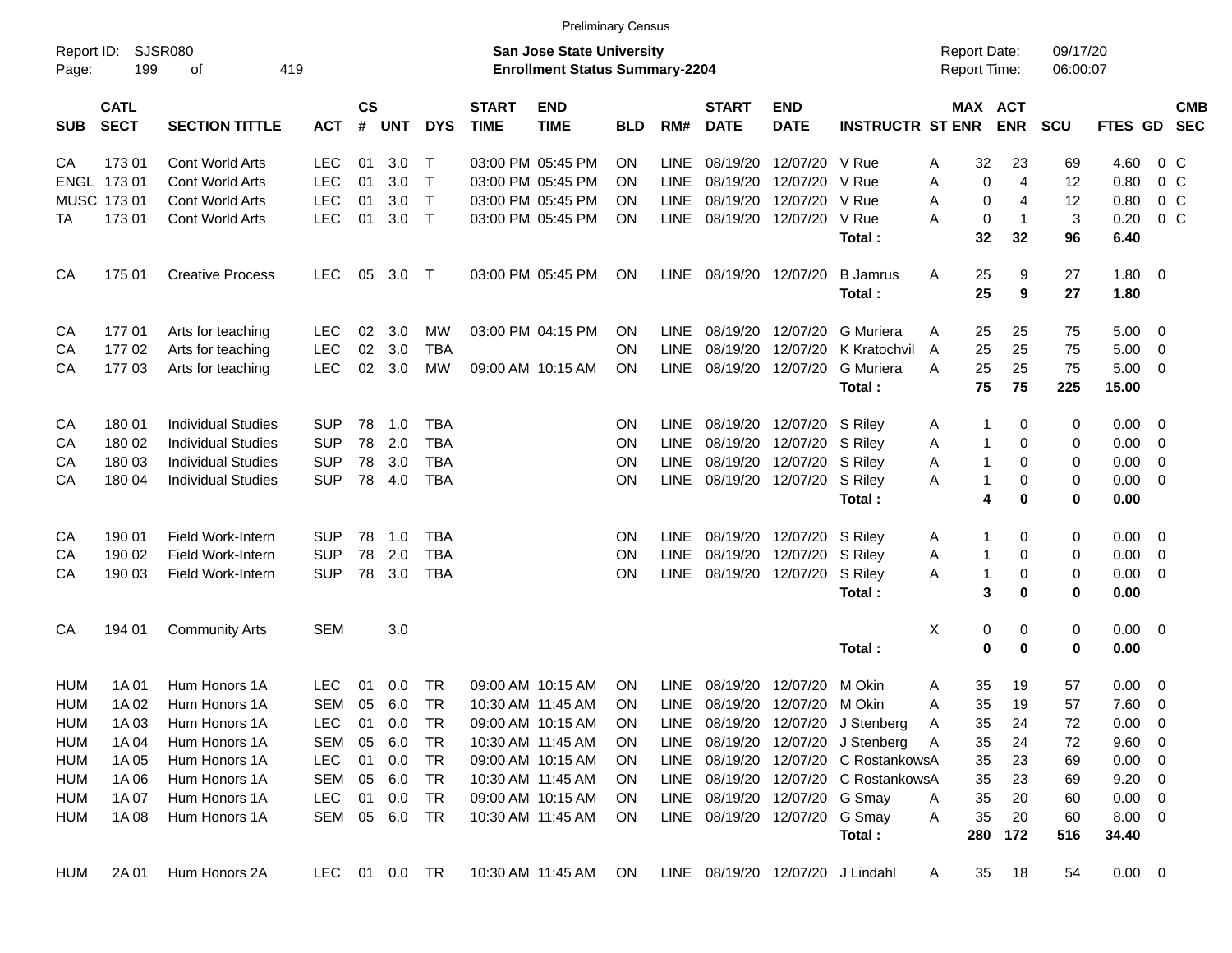| <b>Preliminary Census</b>                                                                                                       |                                                                                                                                                                                                                       |                                                                                                                                |                |                       |            |            |                             |                           |            |             |                             |                               |                                     |                                     |     |                       |                      |               |                          |  |
|---------------------------------------------------------------------------------------------------------------------------------|-----------------------------------------------------------------------------------------------------------------------------------------------------------------------------------------------------------------------|--------------------------------------------------------------------------------------------------------------------------------|----------------|-----------------------|------------|------------|-----------------------------|---------------------------|------------|-------------|-----------------------------|-------------------------------|-------------------------------------|-------------------------------------|-----|-----------------------|----------------------|---------------|--------------------------|--|
| SJSR080<br>Report ID:<br><b>San Jose State University</b><br>200<br><b>Enrollment Status Summary-2204</b><br>419<br>Page:<br>οf |                                                                                                                                                                                                                       |                                                                                                                                |                |                       |            |            |                             |                           |            |             |                             |                               |                                     | <b>Report Date:</b><br>Report Time: |     |                       | 09/17/20<br>06:00:07 |               |                          |  |
| <b>SUB</b>                                                                                                                      | <b>CATL</b><br><b>SECT</b>                                                                                                                                                                                            | <b>SECTION TITTLE</b>                                                                                                          | <b>ACT</b>     | $\mathsf{cs}$<br>$\#$ | <b>UNT</b> | <b>DYS</b> | <b>START</b><br><b>TIME</b> | <b>END</b><br><b>TIME</b> | <b>BLD</b> | RM#         | <b>START</b><br><b>DATE</b> | <b>END</b><br><b>DATE</b>     | <b>INSTRUCTR ST ENR</b>             |                                     |     | MAX ACT<br><b>ENR</b> | SCU                  | FTES GD       | <b>CMB</b><br><b>SEC</b> |  |
| HUM                                                                                                                             | 2A 02                                                                                                                                                                                                                 | Hum Honors 2A                                                                                                                  | SEM            | 05                    | 6.0        | TR         |                             | 12:00 PM 01:15 PM         | ON.        | <b>LINE</b> | 08/19/20                    | 12/07/20                      | J Lindahl                           | Α                                   | 35  | 18                    | 54                   | 7.20          | 0                        |  |
| <b>HUM</b>                                                                                                                      | <b>TR</b><br>2A03<br>Hum Honors 2A<br><b>LEC</b><br>01<br>0.0<br>10:30 AM 11:45 AM<br><b>LINE</b><br>08/19/20<br>12/07/20<br>E Johnson<br><b>ON</b><br>E Johnson                                                      |                                                                                                                                |                |                       |            |            |                             |                           |            |             |                             |                               |                                     | A                                   | 35  | 20                    | 60                   | 0.00          | 0                        |  |
| <b>HUM</b>                                                                                                                      | 2A 04                                                                                                                                                                                                                 | <b>SEM</b><br>6.0<br><b>TR</b><br>12:00 PM 01:15 PM<br><b>LINE</b><br>08/19/20<br>12/07/20<br>Hum Honors 2A<br>05<br><b>ON</b> |                |                       |            |            |                             |                           |            |             |                             |                               |                                     |                                     | 35  | 20                    | 60                   | 8.00          | 0                        |  |
| <b>HUM</b>                                                                                                                      | 2A 05                                                                                                                                                                                                                 | <b>TR</b><br><b>LEC</b><br>01<br>0.0<br><b>LINE</b><br>08/19/20<br>12/07/20<br>Hum Honors 2A<br>10:30 AM 11:45 AM<br><b>ON</b> |                |                       |            |            |                             |                           |            |             |                             |                               |                                     |                                     | 35  | 17                    | 51                   | 0.00          | 0                        |  |
| <b>HUM</b>                                                                                                                      | J Rycenga<br><b>TR</b><br><b>SEM</b><br>6.0<br>12:00 PM 01:15 PM<br><b>LINE</b><br>08/19/20<br>12/07/20<br>2A 06<br>Hum Honors 2A<br>05<br><b>ON</b>                                                                  |                                                                                                                                |                |                       |            |            |                             |                           |            |             |                             |                               | J Rycenga                           | A                                   | 35  | 17                    | 51                   | 6.80          | 0                        |  |
| <b>HUM</b>                                                                                                                      | <b>TR</b><br><b>LEC</b><br>01<br>0.0<br><b>LINE</b><br>08/19/20<br>12/07/20<br>2A 07<br>Hum Honors 2A<br>10:30 AM 11:45 AM<br><b>ON</b><br>K Peter                                                                    |                                                                                                                                |                |                       |            |            |                             |                           |            |             |                             |                               |                                     | A                                   | 35  | 22                    | 66                   | 0.00          | 0                        |  |
| <b>HUM</b>                                                                                                                      | <b>TR</b><br>2A 08<br><b>SEM</b><br>05<br>6.0<br>12:00 PM 01:15 PM<br><b>LINE</b><br>08/19/20<br>12/07/20<br>Hum Honors 2A<br>ON<br>Total:                                                                            |                                                                                                                                |                |                       |            |            |                             |                           |            |             |                             |                               | K Peter                             | Α                                   | 35  | 22                    | 66                   | 8.80          | 0                        |  |
|                                                                                                                                 | E Johnson                                                                                                                                                                                                             |                                                                                                                                |                |                       |            |            |                             |                           |            |             |                             |                               |                                     |                                     | 280 | 154                   | 462                  | 30.80         |                          |  |
| HUM                                                                                                                             | 80 01<br>08/19/20<br>12/07/20<br>Reading the World<br>LEC.<br>04<br>3.0<br><b>TBA</b><br><b>ON</b><br>LINE<br>3.0<br><b>LEC</b><br>04<br><b>TBA</b><br>ON<br><b>LINE</b><br>08/19/20<br>12/07/20<br>Reading the World |                                                                                                                                |                |                       |            |            |                             |                           |            |             |                             |                               |                                     |                                     | 25  | 23                    | 69                   | 4.60          | 0                        |  |
| <b>HUM</b>                                                                                                                      | 80 80                                                                                                                                                                                                                 | L Stenmark                                                                                                                     | A<br>A         | 25                    | 24         | 72         | 4.80                        | 0                         |            |             |                             |                               |                                     |                                     |     |                       |                      |               |                          |  |
|                                                                                                                                 |                                                                                                                                                                                                                       |                                                                                                                                |                |                       |            |            |                             |                           |            |             |                             |                               | Total:                              |                                     | 50  | 47                    | 141                  | 9.40          |                          |  |
| HUM                                                                                                                             |                                                                                                                                                                                                                       | 100W 01 Writing: Hum & Arts                                                                                                    | SEM            | 05                    | 3.0        | MW         |                             | 01:30 PM 02:45 PM         | <b>ON</b>  | LINE        | 08/19/20                    | 12/07/20                      | J Georges                           | A                                   | 25  | 22                    | 66                   | 4.40          | $0\,C$                   |  |
| AMS                                                                                                                             |                                                                                                                                                                                                                       | 100W 01 Writing: Hum & Arts                                                                                                    | <b>SEM</b>     | 05                    | 3.0        | MW         |                             | 01:30 PM 02:45 PM         | ON         | <b>LINE</b> | 08/19/20                    | 12/07/20                      | J Georges                           | Α                                   | 0   | $\overline{2}$        | 6                    | 0.40          | 0 <sup>C</sup>           |  |
| <b>RELS</b>                                                                                                                     |                                                                                                                                                                                                                       | 100W 01 Writing: Hum & Arts                                                                                                    | <b>SEM</b>     | 05                    | 3.0        | MW         |                             | 01:30 PM 02:45 PM         | <b>ON</b>  | <b>LINE</b> | 08/19/20                    | 12/07/20                      | J Georges                           | Α                                   | 0   | 0                     | 0                    | 0.00          | 0 <sup>C</sup>           |  |
| <b>HUM</b>                                                                                                                      |                                                                                                                                                                                                                       | 100W 02 Writing: Hum & Arts                                                                                                    | <b>SEM</b>     | 05                    | 3.0        | <b>TR</b>  |                             | 12:00 PM 01:15 PM         | <b>ON</b>  | <b>LINE</b> | 08/19/20                    | 12/07/20                      | <b>B</b> Walters                    | A                                   | 25  | 22                    | 66                   | 4.40          | 0 <sup>C</sup>           |  |
| AMS                                                                                                                             |                                                                                                                                                                                                                       | 100W 02 Writing: Hum & Arts                                                                                                    | <b>SEM</b>     | 05                    | 3.0        | <b>TR</b>  |                             | 12:00 PM 01:15 PM         | <b>ON</b>  | <b>LINE</b> | 08/19/20                    | 12/07/20                      | <b>B</b> Walters                    | Α                                   | 0   | $\mathbf{1}$          | 3                    | 0.20          | 0 <sup>C</sup>           |  |
| <b>RELS</b>                                                                                                                     |                                                                                                                                                                                                                       | 100W 02 Writing: Hum & Arts                                                                                                    | <b>SEM</b>     | 05                    | 3.0        | <b>TR</b>  |                             | 12:00 PM 01:15 PM         | ON         | <b>LINE</b> | 08/19/20                    | 12/07/20                      | <b>B</b> Walters                    | Α                                   | 0   | 0                     | 0                    | 0.00          | $0\,C$                   |  |
|                                                                                                                                 |                                                                                                                                                                                                                       |                                                                                                                                |                |                       |            |            |                             |                           |            |             |                             |                               | Total:                              |                                     | 50  | 47                    | 141                  | 9.40          |                          |  |
| <b>HUM</b>                                                                                                                      | 101 01                                                                                                                                                                                                                | Human Life                                                                                                                     | <b>LEC</b>     | 02                    | 3.0        | MW         |                             | 12:00 PM 01:15 PM         | <b>ON</b>  | <b>LINE</b> | 08/19/20                    | 12/07/20                      | G Smay                              | Α                                   | 30  | 14                    | 42                   | 2.85          | -1                       |  |
|                                                                                                                                 |                                                                                                                                                                                                                       |                                                                                                                                |                |                       |            |            |                             |                           |            |             |                             |                               | Total:                              |                                     | 30  | 14                    | 42                   | 2.85          |                          |  |
| HUM                                                                                                                             | 114 80                                                                                                                                                                                                                | Legacy of Asia                                                                                                                 | <b>LEC</b>     | 03                    | 3.0        | <b>TBA</b> |                             |                           | ON         | <b>LINE</b> | 08/19/20                    | 12/07/20                      | C Phan                              | A                                   | 35  | $\overline{2}$        | 6                    | 0.40          | 0 <sup>C</sup>           |  |
|                                                                                                                                 | ANTH 114 80                                                                                                                                                                                                           | Legacy of Asia                                                                                                                 | <b>LEC</b>     | 03                    | 3.0        | <b>TBA</b> |                             |                           | ON         | <b>LINE</b> | 08/19/20                    | 12/07/20                      | C Phan                              | A                                   | 0   | 28                    | 84                   | 5.60          | 0 <sup>C</sup>           |  |
| <b>RELS</b>                                                                                                                     | 114 80                                                                                                                                                                                                                | Legacy of Asia                                                                                                                 | <b>LEC</b>     | 03                    | 3.0        | <b>TBA</b> |                             |                           | ON         | <b>LINE</b> | 08/19/20                    | 12/07/20                      | C Phan                              | A                                   | 0   | 0                     | 0                    | 0.00          | 0 <sup>C</sup>           |  |
| ASIA                                                                                                                            | 114 80                                                                                                                                                                                                                | Legacy of Asia                                                                                                                 | <b>LEC</b>     | 03                    | 3.0        | <b>TBA</b> |                             |                           | ON         | <b>LINE</b> | 08/19/20                    | 12/07/20                      | C Phan                              | Α                                   | 0   | 5                     | 15                   | 1.00          | 0 <sup>C</sup>           |  |
| <b>HUM</b>                                                                                                                      | 11481                                                                                                                                                                                                                 | Legacy of Asia                                                                                                                 | <b>LEC</b>     | 03                    | 3.0        | <b>TBA</b> |                             |                           | ON         | <b>LINE</b> | 08/19/20                    | 12/07/20                      | C Phan                              | Α                                   | 35  | 6                     | 18                   | 1.20          | 0 <sup>C</sup>           |  |
|                                                                                                                                 | ANTH 114 81                                                                                                                                                                                                           | Legacy of Asia                                                                                                                 | <b>LEC</b>     | 03                    | 3.0        | <b>TBA</b> |                             |                           | ON         | <b>LINE</b> | 08/19/20                    | 12/07/20                      | C Phan                              | Α                                   | 0   | 24                    | 72                   | 4.80          | 0 <sup>C</sup>           |  |
|                                                                                                                                 | RELS 114 81                                                                                                                                                                                                           | Legacy of Asia                                                                                                                 | <b>LEC</b>     |                       | 03 3.0 TBA |            |                             |                           | <b>ON</b>  |             |                             | LINE 08/19/20 12/07/20 C Phan |                                     |                                     | 0   | $\mathbf 1$           | 3                    | $0.20 \t 0 C$ |                          |  |
|                                                                                                                                 | ASIA 114 81                                                                                                                                                                                                           | Legacy of Asia                                                                                                                 | LEC            |                       | 03 3.0 TBA |            |                             |                           | <b>ON</b>  |             |                             | LINE 08/19/20 12/07/20 C Phan |                                     | Α                                   | 0   | 4                     | 12                   | 0.80          | $0\,C$                   |  |
|                                                                                                                                 |                                                                                                                                                                                                                       |                                                                                                                                |                |                       |            |            |                             |                           |            |             |                             |                               | Total:                              |                                     | 70  | 70                    | 210                  | 14.00         |                          |  |
|                                                                                                                                 | HUM 11901                                                                                                                                                                                                             | Myths and Heroes                                                                                                               | LEC 02 3.0 TBA |                       |            |            |                             |                           | <b>ON</b>  |             |                             | LINE 08/19/20 12/07/20 G Smay |                                     | $\mathsf{A}$                        | 30  | 29                    | 87                   | $5.80\ 0$     |                          |  |
|                                                                                                                                 |                                                                                                                                                                                                                       |                                                                                                                                |                |                       |            |            |                             |                           |            |             |                             |                               | Total:                              |                                     | 30  | 29                    | 87                   | 5.80          |                          |  |
|                                                                                                                                 | HUM 128 80                                                                                                                                                                                                            | <b>Twentieth Century</b>                                                                                                       | LEC 02 3.0 TBA |                       |            |            |                             |                           | <b>ON</b>  |             |                             |                               | LINE 08/19/20 12/07/20 L Stenmark A |                                     | 35  | 36                    | 108                  | $7.20 \t 0$   |                          |  |
|                                                                                                                                 |                                                                                                                                                                                                                       |                                                                                                                                |                |                       |            |            |                             |                           |            |             |                             |                               | Total:                              |                                     | 35  | 36                    | 108                  | 7.20          |                          |  |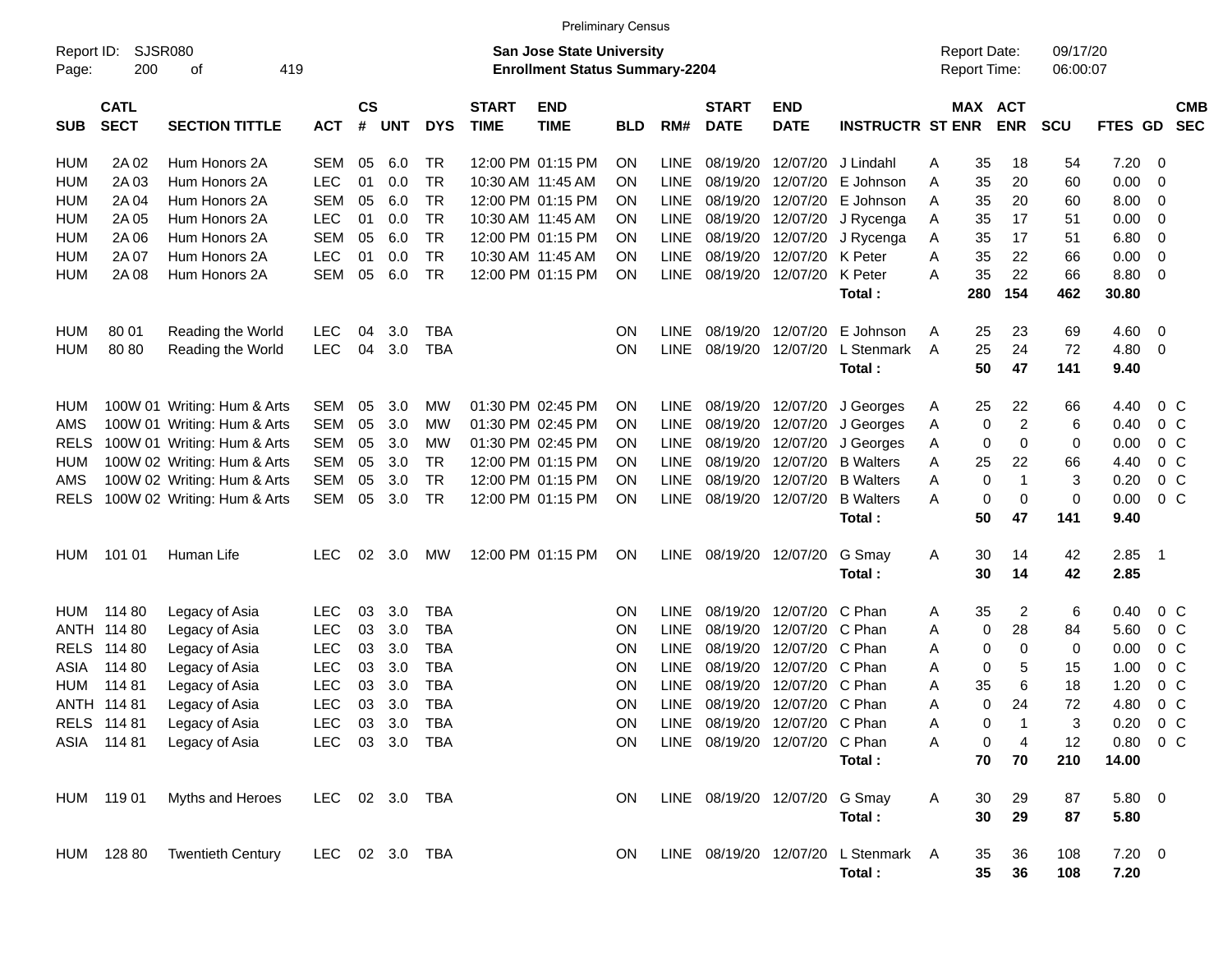|                     |                            |                                |                |                    |            |            |                                                                    | <b>Preliminary Census</b> |            |             |                             |                           |                                      |                   |                      |             |                |                |                          |
|---------------------|----------------------------|--------------------------------|----------------|--------------------|------------|------------|--------------------------------------------------------------------|---------------------------|------------|-------------|-----------------------------|---------------------------|--------------------------------------|-------------------|----------------------|-------------|----------------|----------------|--------------------------|
| Report ID:<br>Page: | <b>SJSR080</b><br>201      | 419                            |                |                    |            |            | San Jose State University<br><b>Enrollment Status Summary-2204</b> |                           |            |             |                             |                           | <b>Report Date:</b><br>Report Time:  |                   | 09/17/20<br>06:00:07 |             |                |                |                          |
| <b>SUB</b>          | <b>CATL</b><br><b>SECT</b> | <b>SECTION TITTLE</b>          | <b>ACT</b>     | $\mathsf{cs}$<br># | <b>UNT</b> | <b>DYS</b> | <b>START</b><br><b>TIME</b>                                        | <b>END</b><br><b>TIME</b> | <b>BLD</b> | RM#         | <b>START</b><br><b>DATE</b> | <b>END</b><br><b>DATE</b> | <b>INSTRUCTR ST ENR ENR</b>          | MAX ACT           |                      | <b>SCU</b>  | FTES GD        |                | <b>CMB</b><br><b>SEC</b> |
| HUM                 |                            | 177A 10 Advanced Honors        | <b>LEC</b>     | 01                 | 6.0        | TR.        |                                                                    | 03:00 PM 04:15 PM         | ΟN         | LINE        | 08/19/20                    | 12/07/20                  | C RostankowsA                        | 42                | 34                   | 102         | 13.60          | 0              |                          |
| HUM                 | 177A 11                    | <b>Advanced Honors</b>         | <b>SEM</b>     | 05                 | 0.0        | <b>TR</b>  |                                                                    | 04:30 PM 05:45 PM         | ΟN         | <b>LINE</b> | 08/19/20                    | 12/07/20                  | C RostankowsA                        | 42                | 34                   | 102         | 0.00           | 0              |                          |
| HUM                 | 177A 20                    | <b>Advanced Honors</b>         | <b>LEC</b>     | 01                 | 6.0        | <b>TR</b>  |                                                                    | 03:00 PM 04:15 PM         | ΟN         | LINE        | 08/19/20                    | 12/07/20                  | J Lindahl                            | 42<br>A           | 43                   | 129         | 17.20          | 0              |                          |
| HUM                 | 177A 21                    | <b>Advanced Honors</b>         | <b>SEM</b>     | 05                 | 0.0        | <b>TR</b>  |                                                                    | 04:30 PM 05:45 PM         | ΟN         | <b>LINE</b> |                             | 08/19/20 12/07/20         | J Lindahl                            | 42<br>Α           | 43                   | 129         | 0.00           | 0              |                          |
|                     |                            |                                |                |                    |            |            |                                                                    |                           |            |             |                             |                           | Total:                               | 168               | 154                  | 462         | 30.80          |                |                          |
| HUM                 | 180 01                     | <b>Indiv Studies</b>           | <b>SUP</b>     | 78                 | 1.0        | TBA        |                                                                    |                           | ΟN         | LINE.       |                             | 08/19/20 12/07/20         | J Rycenga                            | Α                 | 0                    | 0           | 0.00           | 0              |                          |
| HUM                 | 180 02                     | <b>Indiv Studies</b>           | <b>SUP</b>     | 78                 | 2.0        | <b>TBA</b> |                                                                    |                           | ΟN         | <b>LINE</b> | 08/19/20                    | 12/07/20                  | J Rycenga                            | A<br>-1           | 0                    | 0           | 0.00           | $\overline{0}$ |                          |
| HUM                 | 180 03                     | <b>Indiv Studies</b>           | <b>SUP</b>     | 78                 | 3.0        | <b>TBA</b> |                                                                    |                           | ΟN         | <b>LINE</b> |                             | 08/19/20 12/07/20         | J Rycenga                            | $\mathbf{1}$<br>A | 0                    | 0           | 0.00           | 0              |                          |
|                     |                            |                                |                |                    |            |            |                                                                    |                           |            |             |                             |                           | Total:                               | 3                 | $\bf{0}$             | 0           | 0.00           |                |                          |
| HUM                 | 190 01                     | Sr Sem in Hum                  | <b>SEM</b>     | 05                 | 3.0        | R          |                                                                    | 03:00 PM 05:45 PM         | ΟN         | LINE        | 08/19/20                    | 12/07/20                  | S Verducci - A                       | 20                | 18                   | 54          | 3.60           | $0\,$ C        |                          |
| AMS                 | 190 01                     | Sr Sem in Hum                  | <b>SEM</b>     | 05                 | 3.0        | R          |                                                                    | 03:00 PM 05:45 PM         | ΟN         | LINE        | 08/19/20                    | 12/07/20                  | S Verducci -                         | 0<br>A            | 2                    | 6           | 0.40           | 0 <sup>o</sup> |                          |
| <b>RELS</b>         | 190 01                     | Sr Sem in Hum                  | <b>SEM</b>     | 05                 | 3.0        | R          |                                                                    | 03:00 PM 05:45 PM         | ΟN         | LINE        | 08/19/20                    | 12/07/20                  | S Verducci -                         | 0<br>A            | $\Omega$             | $\mathbf 0$ | 0.00           | 0 <sup>o</sup> |                          |
| HUM                 | 190 02                     | Sr Sem in Hum                  | <b>SEM</b>     | 05                 | 3.0        | M          |                                                                    | 04:30 PM 07:15 PM         | ΟN         | LINE        | 08/19/20                    | 12/07/20                  | T Perreira                           | 20<br>A           | 9                    | 27          | 1.80           | 0 <sup>o</sup> |                          |
| AMS                 | 190 02                     | Sr Sem in Hum                  | <b>SEM</b>     | 05                 | 3.0        | м          |                                                                    | 04:30 PM 07:15 PM         | ΟN         | LINE        | 08/19/20                    | 12/07/20                  | T Perreira                           | 0<br>A            | $\Omega$             | $\mathbf 0$ | 0.00           | 0 <sup>o</sup> |                          |
| <b>RELS</b>         | 190 02                     | Sr Sem in Hum                  | <b>SEM</b>     | 05                 | 3.0        | M          |                                                                    | 04:30 PM 07:15 PM         | ΟN         | <b>LINE</b> |                             | 08/19/20 12/07/20         | T Perreira                           | 0<br>Α            | $\Omega$             | $\mathbf 0$ | 0.00           | 0 <sup>o</sup> |                          |
|                     |                            |                                |                |                    |            |            |                                                                    |                           |            |             |                             |                           | Total:                               | 40                | 29                   | 87          | 5.80           |                |                          |
| <b>LSTP</b>         | 10 01                      | <b>Chronicles of Educat</b>    | <b>LEC</b>     | 02                 | 3.0        | MW         |                                                                    | 03:00 PM 04:15 PM         | ΟN         | <b>LINE</b> | 08/19/20                    | 12/07/20                  | E Colmenares A                       | 25                | 25                   | 75          | 5.00           | 0              |                          |
| LSTP                | 10 02                      | <b>Chronicles of Educat</b>    | <b>LEC</b>     | 02                 | 3.0        | <b>TBA</b> |                                                                    |                           | ΟN         | <b>LINE</b> | 08/19/20                    | 12/07/20                  | C Alvarado                           | 25<br>A           | 25                   | 75          | 5.00           | 0              |                          |
| LSTP                | 1080                       | <b>Chronicles of Educat</b>    | <b>LEC</b>     | 02                 | 3.0        | TBA        |                                                                    |                           | ΟN         | LINE        | 08/19/20                    | 12/07/20                  | C Alvarado                           | 25<br>A           | 23                   | 69          | 4.60           | 0              |                          |
| <b>LSTP</b>         | 10 99                      | <b>Chronicles of Educat</b>    | <b>LEC</b>     | 02                 | 3.0        | <b>TBA</b> |                                                                    |                           | ΟN         | <b>LINE</b> |                             | 08/19/20 12/07/20         | C Alvarado                           | 25<br>A           | 23                   | 69          | 4.60           | 0              |                          |
|                     |                            |                                |                |                    |            |            |                                                                    |                           |            |             |                             |                           | Total:                               | 100               | 96                   | 288         | 19.20          |                |                          |
| <b>LSTP</b>         | 85A 01                     | Fieldwork in Hum A             | <b>LEC</b>     | 04                 | 1.0        | M          |                                                                    | 09:00 AM 09:50 AM         | ΟN         | LINE        | 08/19/20                    | 12/07/20                  | R Messina                            | 25<br>Α           | 26                   | 26          | 1.73           | 0              |                          |
| <b>LSTP</b>         | 85A 80                     | Fieldwork in Hum A             | <b>LEC</b>     | 04                 | 1.0        | <b>TBA</b> |                                                                    |                           | ON         | LINE        |                             | 08/19/20 12/07/20         | R Messina                            | 25<br>Α           | 26                   | 26          | 1.73           | $\overline{0}$ |                          |
|                     |                            |                                |                |                    |            |            |                                                                    |                           |            |             |                             |                           | Total:                               | 50                | 52                   | 52          | 3.47           |                |                          |
|                     |                            | LSTP 85B 01 Fieldwork in Hum B | LEC 04 1.0 W   |                    |            |            |                                                                    | 09:00 AM 09:50 AM ON      |            |             |                             |                           | LINE 08/19/20 12/07/20 R Messina     | 25<br>A           | 24                   | 24          | $1.60 \t 0$    |                |                          |
|                     |                            |                                |                |                    |            |            |                                                                    |                           |            |             |                             |                           | Total:                               | 25                | 24                   | 24          | 1.60           |                |                          |
|                     |                            | LSTP 85C 01 Fieldwork in Hum C | LEC 04 1.0 W   |                    |            |            |                                                                    | 10:30 AM 11:20 AM         | ON.        |             |                             |                           | LINE 08/19/20 12/07/20 R Messina     | 25<br>A           | 22                   | 22          | $1.47 \quad 0$ |                |                          |
| LSTP                |                            | 85C 80 Fieldwork in Hum C      | LEC 04 1.0 TBA |                    |            |            |                                                                    |                           | ON.        |             | LINE 08/19/20 12/07/20      |                           | R Messina                            | 25<br>A           | 21                   | 21          | $1.40 \ 0$     |                |                          |
|                     |                            |                                |                |                    |            |            |                                                                    |                           |            |             |                             |                           | Total:                               | 50                | 43                   | 43          | 2.87           |                |                          |
|                     | LSTP 139 01                | Edu & (In)Equality             | SEM 05 3.0 W   |                    |            |            |                                                                    | 04:30 PM 07:15 PM ON      |            |             |                             |                           | LINE 08/19/20 12/07/20 E ColmenaresA | 30                | 31                   | 93          | $6.20 \quad 0$ |                |                          |
|                     |                            |                                |                |                    |            |            |                                                                    |                           |            |             |                             |                           | Total:                               | 30                | 31                   | 93          | 6.20           |                |                          |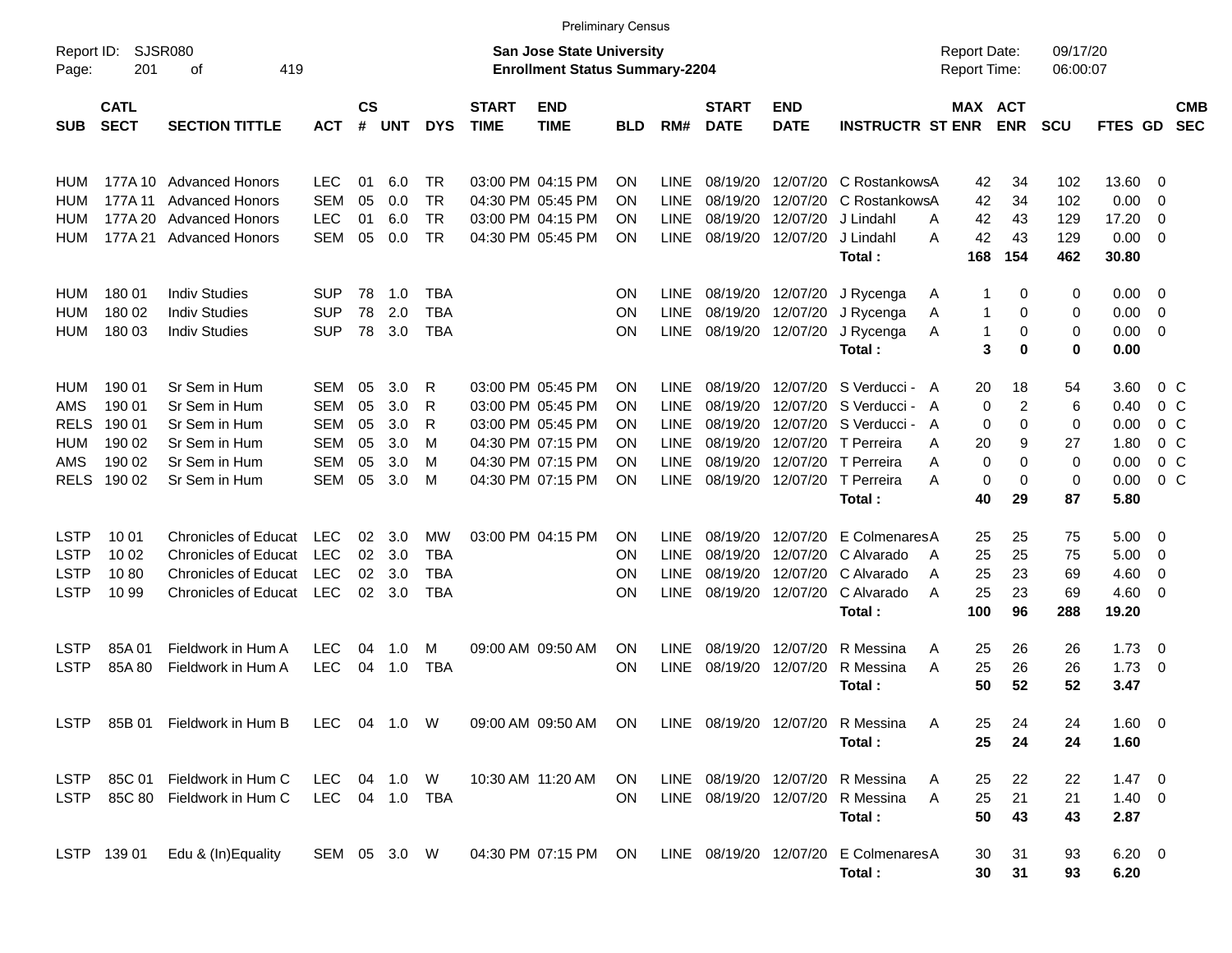|                            |                                                                   |                                                        |                          |          |            |                 |                             |                                                                           | <b>Preliminary Census</b> |                            |                             |                            |                             |                                     |             |                       |                      |                |                         |                          |
|----------------------------|-------------------------------------------------------------------|--------------------------------------------------------|--------------------------|----------|------------|-----------------|-----------------------------|---------------------------------------------------------------------------|---------------------------|----------------------------|-----------------------------|----------------------------|-----------------------------|-------------------------------------|-------------|-----------------------|----------------------|----------------|-------------------------|--------------------------|
| Report ID:<br>Page:        | 202                                                               | SJSR080<br>419<br>οf                                   |                          |          |            |                 |                             | <b>San Jose State University</b><br><b>Enrollment Status Summary-2204</b> |                           |                            |                             |                            |                             | <b>Report Date:</b><br>Report Time: |             |                       | 09/17/20<br>06:00:07 |                |                         |                          |
| <b>SUB</b>                 | <b>CATL</b><br><b>SECT</b><br><b>SECTION TITTLE</b><br><b>ACT</b> |                                                        |                          |          | <b>UNT</b> | <b>DYS</b>      | <b>START</b><br><b>TIME</b> | <b>END</b><br><b>TIME</b>                                                 | <b>BLD</b>                | RM#                        | <b>START</b><br><b>DATE</b> | <b>END</b><br><b>DATE</b>  | <b>INSTRUCTR ST ENR</b>     |                                     |             | MAX ACT<br><b>ENR</b> | <b>SCU</b>           | <b>FTES GD</b> |                         | <b>CMB</b><br><b>SEC</b> |
| LSTP                       | 185 01                                                            | Fld Exp Sem                                            | <b>LEC</b>               | 02       | 3.0        | W               |                             | 03:00 PM 04:40 PM                                                         | OΝ                        | <b>LINE</b>                | 08/19/20                    | 12/07/20                   | S Verducci - A              |                                     | 30          | 31                    | 62                   | 6.20           | - 0                     |                          |
| <b>LSTP</b>                | 185 02                                                            | Fld Exp Sem                                            | LAB                      | 15       | 0.0        | <b>TBA</b>      |                             |                                                                           | <b>ON</b>                 | <b>LINE</b>                | 08/19/20                    | 12/07/20                   | S Verducci - A<br>Total:    |                                     | 30<br>60    | 31<br>62              | 31<br>93             | 0.00<br>6.20   | - 0                     |                          |
| <b>RELS</b>                | 70 01                                                             | <b>World Religions</b>                                 | <b>LEC</b>               | 02       | 3.0        | MW              | 10:30 AM 11:45 AM           |                                                                           | <b>ON</b>                 | <b>LINE</b>                | 08/19/20                    | 12/07/20                   | T Perreira                  | A                                   | 25          | 19                    | 57                   | 3.80           | $\overline{\mathbf{0}}$ |                          |
| <b>RELS</b><br><b>RELS</b> | 70 03<br>7080                                                     | <b>World Religions</b><br><b>World Religions</b>       | <b>LEC</b><br><b>LEC</b> | 02<br>02 | 3.0<br>3.0 | R<br><b>TBA</b> |                             | 03:00 PM 05:45 PM                                                         | OΝ<br>OΝ                  | <b>LINE</b><br><b>LINE</b> | 08/19/20<br>08/19/20        | 12/07/20 V Rue<br>12/07/20 | A Zarate                    | A<br>A                              | 25<br>25    | 17<br>22              | 51<br>66             | 3.40<br>4.40   | - 0<br>- 0              |                          |
|                            |                                                                   |                                                        |                          |          |            |                 |                             |                                                                           |                           |                            |                             |                            | Total:                      |                                     | 75          | 58                    | 174                  | 11.60          |                         |                          |
| <b>RELS</b>                | 90 01                                                             | <b>Bible Hist and Lit</b>                              | <b>LEC</b>               |          | 3.0        |                 |                             |                                                                           |                           |                            |                             |                            |                             | Х                                   | 0           | 0                     | 0                    | 0.00           | - 0                     |                          |
| <b>JWSS</b><br>HUM         | 90 01<br>90 01                                                    | <b>Bible Hist and Lit</b><br><b>Bible Hist and Lit</b> | <b>LEC</b><br><b>LEC</b> |          | 3.0<br>3.0 |                 |                             |                                                                           |                           |                            |                             |                            |                             | X<br>X                              | 0<br>0      | 0<br>0                | 0<br>0               | 0.00<br>0.00   | 0<br>0                  |                          |
| <b>MDES</b>                | 90 01                                                             | <b>Bible Hist and Lit</b>                              | <b>LEC</b>               |          | 3.0        |                 |                             |                                                                           |                           |                            |                             |                            |                             | X                                   | 0           | $\Omega$              | 0                    | 0.00           | $\mathbf 0$             |                          |
| <b>RELS</b>                | 90 02                                                             | <b>Bible Hist and Lit</b>                              | <b>LEC</b>               | 02       | 3.0        | MW              |                             | 12:00 PM 01:15 PM                                                         | <b>ON</b>                 | <b>LINE</b>                | 08/19/20                    | 12/07/20                   | <b>B</b> Walters            | A                                   | 25          | 14                    | 42                   | 2.80           | 0 <sup>C</sup>          |                          |
| <b>JWSS</b>                | 90 02                                                             | <b>Bible Hist and Lit</b>                              | <b>LEC</b>               | 02       | 3.0        | MW              |                             | 12:00 PM 01:15 PM                                                         | <b>ON</b>                 | <b>LINE</b>                | 08/19/20                    | 12/07/20                   | <b>B</b> Walters            | A                                   | $\mathbf 0$ | $\mathbf{1}$          | 3                    | 0.20           | 0 <sup>C</sup>          |                          |
| HUM                        | 90 02                                                             | <b>Bible Hist and Lit</b>                              | <b>LEC</b>               | 02       | 3.0        | МW              |                             | 12:00 PM 01:15 PM                                                         | OΝ                        | <b>LINE</b>                | 08/19/20                    | 12/07/20                   | <b>B</b> Walters            | A                                   | 0           | 6                     | 18                   | 1.20           | $0\,C$                  |                          |
|                            | MDES 90 02                                                        | <b>Bible Hist and Lit</b>                              | <b>LEC</b>               | 02       | 3.0        | MW              |                             | 12:00 PM 01:15 PM                                                         | ON                        | <b>LINE</b>                | 08/19/20                    | 12/07/20                   | <b>B</b> Walters            | A                                   | 0           | $\overline{c}$        | 6                    | 0.40           | 0 <sup>C</sup>          |                          |
|                            |                                                                   |                                                        |                          |          |            |                 |                             |                                                                           |                           |                            |                             |                            | Total:                      |                                     | 25          | 23                    | 69                   | 4.60           |                         |                          |
| <b>RELS</b>                | 99 01                                                             | Death Dying & Rels                                     | <b>LEC</b>               | 02       | 3.0        | MW              |                             | 12:00 PM 01:15 PM                                                         | <b>ON</b>                 | <b>LINE</b>                | 08/19/20                    |                            | 12/07/20 T Perreira         | A                                   | 25          | 13                    | 39                   | 2.60           | 0 <sup>C</sup>          |                          |
| <b>GERO</b>                | 99 01                                                             | Death Dying & Rels                                     | <b>LEC</b>               | 02       | 3.0        | МW              |                             | 12:00 PM 01:15 PM                                                         | <b>ON</b>                 | <b>LINE</b>                | 08/19/20                    |                            | 12/07/20 T Perreira         | A                                   | 0           | 8                     | 24                   | 1.60           | 0 <sup>C</sup>          |                          |
| HUM                        | 99 01                                                             | Death Dying & Rels                                     | <b>LEC</b>               | 02       | 3.0        | MW              |                             | 12:00 PM 01:15 PM                                                         | OΝ                        | <b>LINE</b>                | 08/19/20                    |                            | 12/07/20 T Perreira         | A                                   | 0           | 4                     | 12                   | 0.80           | 0 <sup>C</sup>          |                          |
| <b>RELS</b>                | 99 02                                                             | Death Dying & Rels                                     | <b>LEC</b>               | 02       | 3.0        | TR              |                             | 09:00 AM 10:15 AM                                                         | <b>ON</b>                 | <b>LINE</b>                | 08/19/20                    |                            | 12/07/20 T Perreira         | A                                   | 25          | 12                    | 36                   | 2.40           | 0 <sup>C</sup>          |                          |
| <b>GERO</b>                | 99 02                                                             | Death Dying & Rels                                     | <b>LEC</b>               | 02       | 3.0        | <b>TR</b>       |                             | 09:00 AM 10:15 AM                                                         | OΝ                        | <b>LINE</b>                | 08/19/20                    |                            | 12/07/20 T Perreira         | A                                   | 0           | $\overline{7}$        | 21                   | 1.40           | 0 <sup>C</sup>          |                          |
| HUM                        | 99 02                                                             | Death Dying & Rels                                     | <b>LEC</b>               | 02       | 3.0        | <b>TR</b>       |                             | 09:00 AM 10:15 AM                                                         | OΝ                        | <b>LINE</b>                | 08/19/20                    |                            | 12/07/20 T Perreira         | A                                   | 0           | 6                     | 18                   | 1.20           | 0 <sup>C</sup>          |                          |
| <b>RELS</b>                | 99 80                                                             | Death Dying & Rels                                     | <b>LEC</b>               | 02       | 3.0        | <b>TBA</b>      |                             |                                                                           | <b>ON</b>                 | <b>LINE</b>                | 08/19/20                    | 12/07/20                   | <b>B</b> Walters            | A                                   | 25          | 8                     | 24                   | 1.60           | 0 <sup>C</sup>          |                          |
| <b>GERO</b>                | 9980                                                              | Death Dying & Rels                                     | <b>LEC</b>               | 02       | 3.0        | <b>TBA</b>      |                             |                                                                           | ON                        | <b>LINE</b>                | 08/19/20                    | 12/07/20                   | <b>B</b> Walters            | A                                   | $\mathbf 0$ | 5                     | 15                   | 1.00           | 0 <sup>C</sup>          |                          |
| <b>HUM</b>                 | 99 80                                                             | Death Dying & Rels                                     | <b>LEC</b>               | 02       | 3.0        | <b>TBA</b>      |                             |                                                                           | <b>ON</b>                 | <b>LINE</b>                | 08/19/20                    | 12/07/20                   | <b>B</b> Walters            | A                                   | 0<br>75     | 8<br>71               | 24                   | 1.60           | 0 <sup>C</sup>          |                          |
|                            |                                                                   |                                                        |                          |          |            |                 |                             |                                                                           |                           |                            |                             |                            | Total:                      |                                     |             |                       | 213                  | 14.20          |                         |                          |
|                            | RELS 122 80                                                       | Magic Science Reli                                     | LEC                      | 02       | 3.0        | <b>TBA</b>      |                             |                                                                           | ON                        | <b>LINE</b>                |                             |                            | 08/19/20 12/07/20 L Gilmore | A                                   | 35          | 11                    | 33                   | 2.20           | 0 <sup>C</sup>          |                          |
|                            | ANTH 122 80                                                       | Magic Science Reli                                     | <b>LEC</b>               | $02\,$   | 3.0        | <b>TBA</b>      |                             |                                                                           | ON                        | <b>LINE</b>                |                             |                            | 08/19/20 12/07/20 L Gilmore | Α                                   | 0           | 25                    | 75                   | 5.05           | 1 C                     |                          |
|                            | RELS 122 81                                                       | Magic Science Reli                                     | <b>LEC</b>               | 02       | 3.0        | <b>TBA</b>      |                             |                                                                           | ON                        | <b>LINE</b>                | 08/19/20                    |                            | 12/07/20 L Gilmore          | Α                                   | 35          | $\overline{7}$        | 21                   | 1.40           | $0\,C$                  |                          |
|                            | ANTH 122 81                                                       | Magic Science Reli                                     | <b>LEC</b>               |          | 02 3.0     | TBA             |                             |                                                                           | ON                        | <b>LINE</b>                |                             |                            | 08/19/20 12/07/20 L Gilmore | A                                   | 0           | 29                    | 87                   | 5.80           | $0\,C$                  |                          |
|                            |                                                                   |                                                        |                          |          |            |                 |                             |                                                                           |                           |                            |                             |                            | Total:                      |                                     | 70          | 72                    | 216                  | 14.45          |                         |                          |
|                            | RELS 144 01                                                       | <b>Chinese Traditions</b>                              | <b>SEM</b>               |          | 3.0        |                 |                             |                                                                           |                           |                            |                             |                            |                             | X                                   | $\pmb{0}$   | $\pmb{0}$             | $\pmb{0}$            | $0.00 \t 0$    |                         |                          |
| HUM                        | 144 01                                                            | <b>Chinese Traditions</b>                              | <b>SEM</b>               |          | 3.0        |                 |                             |                                                                           |                           |                            |                             |                            |                             | $\pmb{\times}$                      | $\mathbf 0$ | $\pmb{0}$             | 0                    | $0.00 \t 0$    |                         |                          |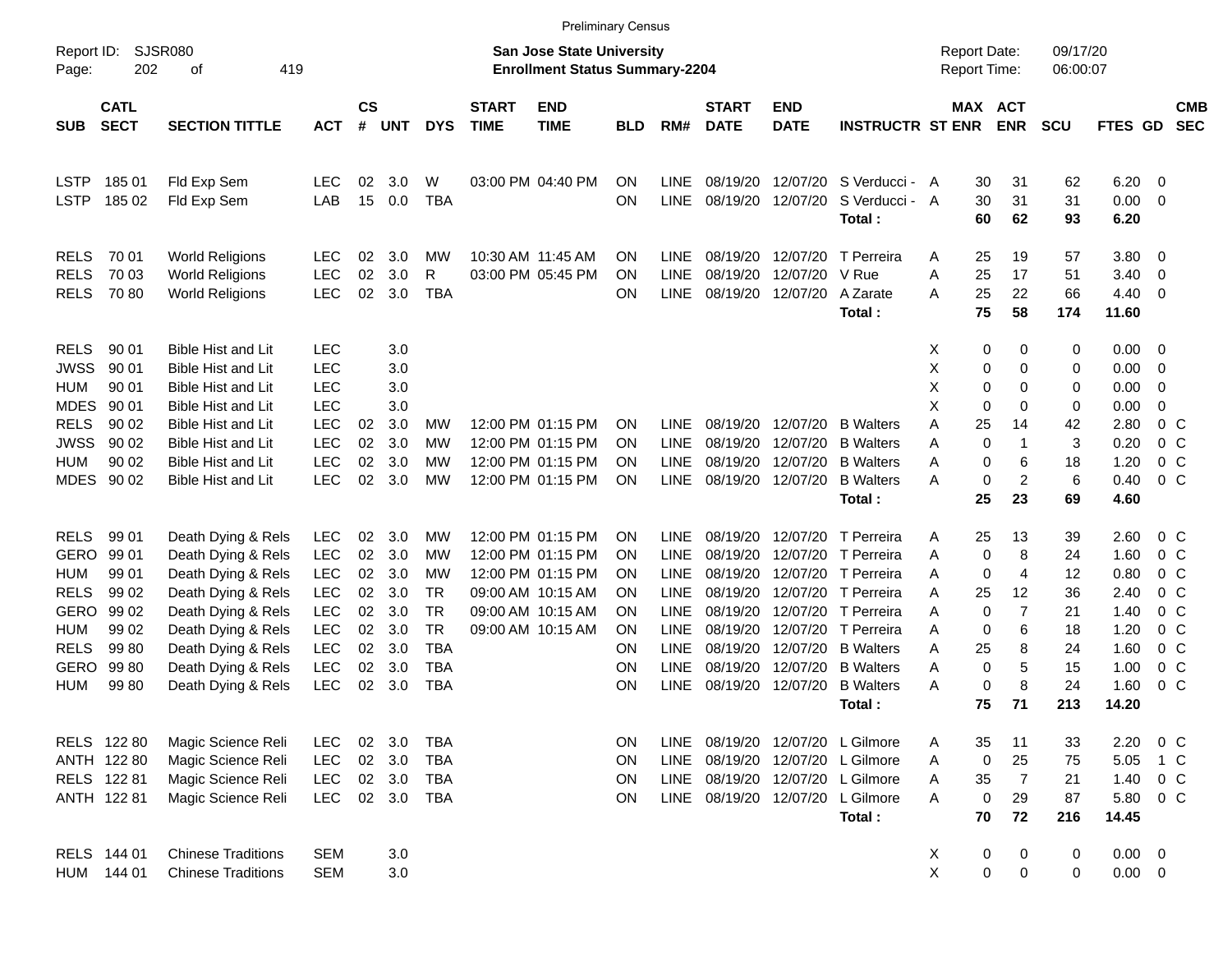|                                          |                             |            |                    |            |            |                             | <b>Preliminary Census</b>                                                 |            |             |                             |                           |                          |   |                                     |                              |                      |         |                |                          |
|------------------------------------------|-----------------------------|------------|--------------------|------------|------------|-----------------------------|---------------------------------------------------------------------------|------------|-------------|-----------------------------|---------------------------|--------------------------|---|-------------------------------------|------------------------------|----------------------|---------|----------------|--------------------------|
| Report ID:<br>203<br>Page:               | <b>SJSR080</b><br>419<br>οf |            |                    |            |            |                             | <b>San Jose State University</b><br><b>Enrollment Status Summary-2204</b> |            |             |                             |                           |                          |   | <b>Report Date:</b><br>Report Time: |                              | 09/17/20<br>06:00:07 |         |                |                          |
| <b>CATL</b><br><b>SECT</b><br><b>SUB</b> | <b>SECTION TITTLE</b>       | <b>ACT</b> | $\mathsf{cs}$<br># | <b>UNT</b> | <b>DYS</b> | <b>START</b><br><b>TIME</b> | <b>END</b><br><b>TIME</b>                                                 | <b>BLD</b> | RM#         | <b>START</b><br><b>DATE</b> | <b>END</b><br><b>DATE</b> | <b>INSTRUCTR ST ENR</b>  |   |                                     | <b>MAX ACT</b><br><b>ENR</b> | <b>SCU</b>           | FTES GD |                | <b>CMB</b><br><b>SEC</b> |
| ASIA<br>144 01                           | <b>Chinese Traditions</b>   | <b>SEM</b> |                    | 3.0        |            |                             |                                                                           |            |             |                             |                           |                          | х | 0                                   | 0                            | 0                    | 0.00    | 0              |                          |
| <b>RELS</b><br>144 80                    | <b>Chinese Traditions</b>   | <b>SEM</b> |                    | 3.0        |            |                             |                                                                           |            |             |                             |                           |                          | Χ | 0                                   | 0                            | 0                    | 0.00    | 0              |                          |
| <b>HUM</b><br>144 80                     | <b>Chinese Traditions</b>   | <b>SEM</b> |                    | 3.0        |            |                             |                                                                           |            |             |                             |                           |                          | Χ | 0                                   | 0                            | 0                    | 0.00    | 0              |                          |
| <b>ASIA</b><br>144 80                    | <b>Chinese Traditions</b>   | <b>SEM</b> |                    | 3.0        |            |                             |                                                                           |            |             |                             |                           |                          | X | 0                                   | 0                            | 0                    | 0.00    | 0              |                          |
|                                          |                             |            |                    |            |            |                             |                                                                           |            |             |                             |                           | Total:                   |   | 0                                   | 0                            | $\mathbf 0$          | 0.00    |                |                          |
| RELS 145 01                              | <b>Mideast Tradition</b>    | <b>LEC</b> | 02                 | 3.0        | <b>TR</b>  |                             | 09:00 AM 10:15 AM                                                         | ΟN         | LINE.       | 08/19/20                    | 12/07/20                  | A Zarate                 | Α | 30                                  | 7                            | 21                   | 1.40    | $0\,$ C        |                          |
| ANTH 145 01                              | <b>Mideast Tradition</b>    | <b>LEC</b> | 02                 | 3.0        | <b>TR</b>  |                             | 09:00 AM 10:15 AM                                                         | OΝ         | <b>LINE</b> | 08/19/20                    | 12/07/20                  | A Zarate                 | Α | 0                                   | 21                           | 63                   | 4.20    | $0\,C$         |                          |
| MDES 145 01                              | <b>Mideast Tradition</b>    | <b>LEC</b> | 02                 | 3.0        | <b>TR</b>  |                             | 09:00 AM 10:15 AM                                                         | OΝ         | <b>LINE</b> | 08/19/20                    | 12/07/20                  | A Zarate                 | A | 0                                   | $\overline{2}$               | 6                    | 0.40    | 0 <sup>o</sup> |                          |
|                                          |                             |            |                    |            |            |                             |                                                                           |            |             |                             |                           | Total:                   |   | 30                                  | 30                           | 90                   | 6.00    |                |                          |
| RELS 180 01                              | <b>Indiv Studies</b>        | <b>SUP</b> | 78                 | 1.0        | <b>TBA</b> |                             |                                                                           | <b>ON</b>  | <b>LINE</b> | 08/19/20                    | 12/07/20                  | J Rycenga                | A | -1                                  | 0                            | 0                    | 0.00    | $0\,C$         |                          |
| MDES 180 01                              | <b>Indiv Studies</b>        | <b>SUP</b> | 78                 | 1.0        | <b>TBA</b> |                             |                                                                           | ON         | <b>LINE</b> | 08/19/20                    | 12/07/20                  | J Rycenga                | Α | 0                                   | 0                            | 0                    | 0.00    | 0 <sup>o</sup> |                          |
| RELS 180 02                              | <b>Indiv Studies</b>        | <b>SUP</b> | 78                 | 2.0        | <b>TBA</b> |                             |                                                                           | ON         | <b>LINE</b> | 08/19/20                    | 12/07/20                  | J Rycenga                | Α | -1                                  | 0                            | 0                    | 0.00    | 0 <sup>o</sup> |                          |
| MDES 180 02                              | <b>Indiv Studies</b>        | <b>SUP</b> | 78                 | 2.0        | <b>TBA</b> |                             |                                                                           | ON         | <b>LINE</b> | 08/19/20                    | 12/07/20                  | J Rycenga                | Α | 0                                   | 0                            | 0                    | 0.00    | 0 <sup>o</sup> |                          |
| RELS 180 03                              | <b>Indiv Studies</b>        | <b>SUP</b> | 78                 | 3.0        | <b>TBA</b> |                             |                                                                           | ON         | <b>LINE</b> | 08/19/20                    | 12/07/20                  | J Rycenga                | Α | -1                                  | 0                            | 0                    | 0.00    | 0 <sup>o</sup> |                          |
| MDES 180 03                              | <b>Indiv Studies</b>        | <b>SUP</b> | 78                 | 3.0        | <b>TBA</b> |                             |                                                                           | ON         | <b>LINE</b> | 08/19/20                    | 12/07/20                  | J Rycenga                | Α | 0                                   | 0                            | 0                    | 0.00    | 0 <sup>o</sup> |                          |
| RELS 180 04                              | <b>Indiv Studies</b>        | <b>SUP</b> | 78                 | 4.0        | <b>TBA</b> |                             |                                                                           | ON         | <b>LINE</b> | 08/19/20                    | 12/07/20                  | J Rycenga                | Α | -1                                  | 0                            | 0                    | 0.00    | 0 <sup>o</sup> |                          |
| MDES 180 04                              | <b>Indiv Studies</b>        | <b>SUP</b> | 78                 | 4.0        | <b>TBA</b> |                             |                                                                           | ON         | <b>LINE</b> | 08/19/20                    | 12/07/20                  | J Rycenga                | Α | 0                                   | 0                            | 0                    | 0.00    | 0 <sup>o</sup> |                          |
|                                          |                             |            |                    |            |            |                             |                                                                           |            |             |                             |                           | Total:                   |   | 4                                   | 0                            | $\mathbf 0$          | 0.00    |                |                          |
| RELS 184 01                              | Directed Reading            | <b>SUP</b> | 78                 | 1.0        | <b>TBA</b> |                             |                                                                           | <b>ON</b>  | <b>LINE</b> | 08/19/20                    | 12/07/20                  | J Rycenga                | Α | -1                                  | 0                            | 0                    | 0.00    | $0\,$ C        |                          |
| MDES 184 01                              | Directed Reading            | <b>SUP</b> | 78                 | 1.0        | <b>TBA</b> |                             |                                                                           | ON         | <b>LINE</b> | 08/19/20                    | 12/07/20                  | J Rycenga                | Α | 0                                   | 0                            | 0                    | 0.00    | 0 <sup>o</sup> |                          |
| RELS 184 02                              | Directed Reading            | <b>SUP</b> | 78                 | 2.0        | <b>TBA</b> |                             |                                                                           | <b>ON</b>  | <b>LINE</b> | 08/19/20                    | 12/07/20                  | J Rycenga                | Α | -1                                  | 0                            | 0                    | 0.00    | $0\,$ C        |                          |
| MDES 184 02                              | Directed Reading            | <b>SUP</b> | 78                 | 2.0        | <b>TBA</b> |                             |                                                                           | ON         | <b>LINE</b> | 08/19/20                    | 12/07/20                  | J Rycenga                | Α | 0                                   | 0                            | 0                    | 0.00    | 0 <sup>o</sup> |                          |
| RELS 184 03                              | Directed Reading            | <b>SUP</b> | 78                 | 3.0        | <b>TBA</b> |                             |                                                                           | ON         | <b>LINE</b> | 08/19/20                    | 12/07/20                  | J Rycenga                | Α | -1                                  | 0                            | 0                    | 0.00    | 0 <sup>o</sup> |                          |
| MDES 184 03                              | Directed Reading            | <b>SUP</b> | 78                 | 3.0        | <b>TBA</b> |                             |                                                                           | ON         | <b>LINE</b> | 08/19/20                    | 12/07/20                  | J Rycenga                | Α | 0                                   | 0                            | 0                    | 0.00    | 0 <sup>o</sup> |                          |
| RELS 184 04                              | Directed Reading            | <b>SUP</b> | 78                 | 4.0        | <b>TBA</b> |                             |                                                                           | ON         | <b>LINE</b> | 08/19/20                    | 12/07/20                  | J Rycenga                | Α | -1                                  | 0                            | 0                    | 0.00    | $0\,$ C        |                          |
| MDES 184 04                              | Directed Reading            | <b>SUP</b> | 78                 | 4.0        | <b>TBA</b> |                             |                                                                           | ON         | LINE        | 08/19/20                    | 12/07/20                  | J Rycenga                | Α | 0                                   | 0                            | 0                    | 0.00    | 0 <sup>o</sup> |                          |
|                                          |                             |            |                    |            |            |                             |                                                                           |            |             |                             |                           | Total:                   |   | 4                                   | 0                            | 0                    | 0.00    |                |                          |
| RELS 191 80                              | Relig in America            | LEC        | 02                 | 3.0        | TBA        |                             |                                                                           | <b>ON</b>  | LINE        | 08/19/20                    |                           | 12/07/20 L Stenmark      | A | 35                                  | 20                           | 60                   | 4.00    | $0\,$ C        |                          |
| 191 80<br>HUM                            | Relig in America            | <b>LEC</b> | 02                 | 3.0        | <b>TBA</b> |                             |                                                                           | <b>ON</b>  | <b>LINE</b> | 08/19/20                    | 12/07/20                  | L Stenmark               | A | 0                                   | 13                           | 39                   | 2.65    | 1 C            |                          |
|                                          |                             |            |                    |            |            |                             |                                                                           |            |             |                             |                           | Total:                   |   | 35                                  | 33                           | 99                   | 6.65    |                |                          |
| Department :                             | <b>Humanities</b>           |            |                    |            |            |                             |                                                                           |            |             |                             |                           | <b>Department Total:</b> |   |                                     | 3059 2622                    | 7535                 | 502.53  |                |                          |
|                                          |                             |            |                    |            |            |                             |                                                                           |            |             |                             | <b>Lower Division:</b>    |                          |   |                                     | 2070 1717 4913               |                      | 327.53  |                |                          |

**Upper Division : 989 905 2622 175.00**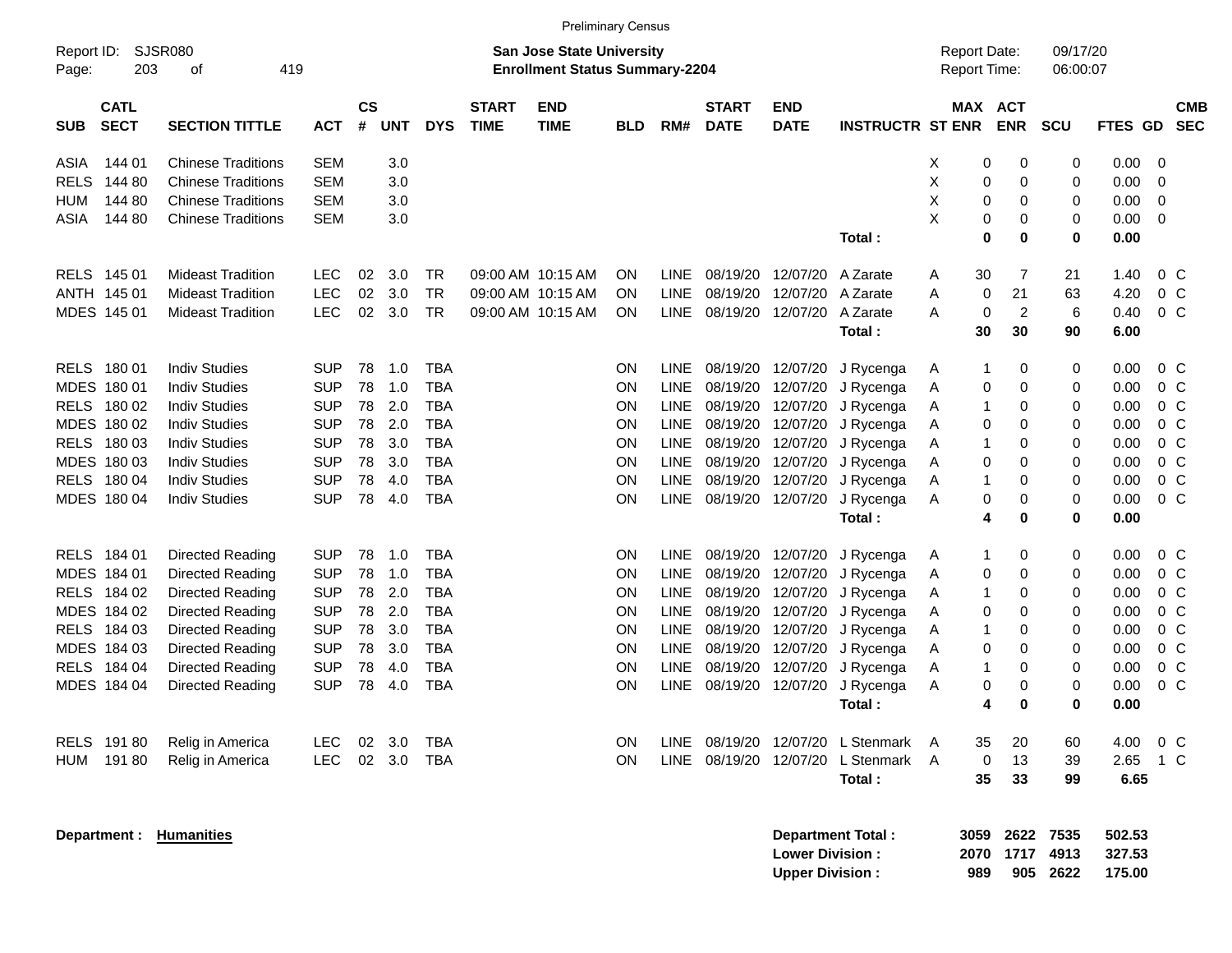|            |                            |     |                       |     |            |         |            |            |                             |                    | <b>Preliminary Census</b>                                                 |     |                             |                           |                         |                                     |                   |                      |             |            |
|------------|----------------------------|-----|-----------------------|-----|------------|---------|------------|------------|-----------------------------|--------------------|---------------------------------------------------------------------------|-----|-----------------------------|---------------------------|-------------------------|-------------------------------------|-------------------|----------------------|-------------|------------|
| Page:      | Report ID: SJSR080         | 204 | of                    | 419 |            |         |            |            |                             |                    | <b>San Jose State University</b><br><b>Enrollment Status Summary-2204</b> |     |                             |                           |                         | <b>Report Date:</b><br>Report Time: |                   | 09/17/20<br>06:00:07 |             |            |
| <b>SUB</b> | <b>CATL</b><br><b>SECT</b> |     | <b>SECTION TITTLE</b> |     | <b>ACT</b> | СS<br># | <b>UNT</b> | <b>DYS</b> | <b>START</b><br><b>TIME</b> | <b>END</b><br>TIME | <b>BLD</b>                                                                | RM# | <b>START</b><br><b>DATE</b> | <b>END</b><br><b>DATE</b> | <b>INSTRUCTR ST ENR</b> | MAX                                 | ACT<br><b>ENR</b> | <b>SCU</b>           | FTES GD SEC | <b>CMB</b> |

**Graduate Division : 0 0 0 0.00**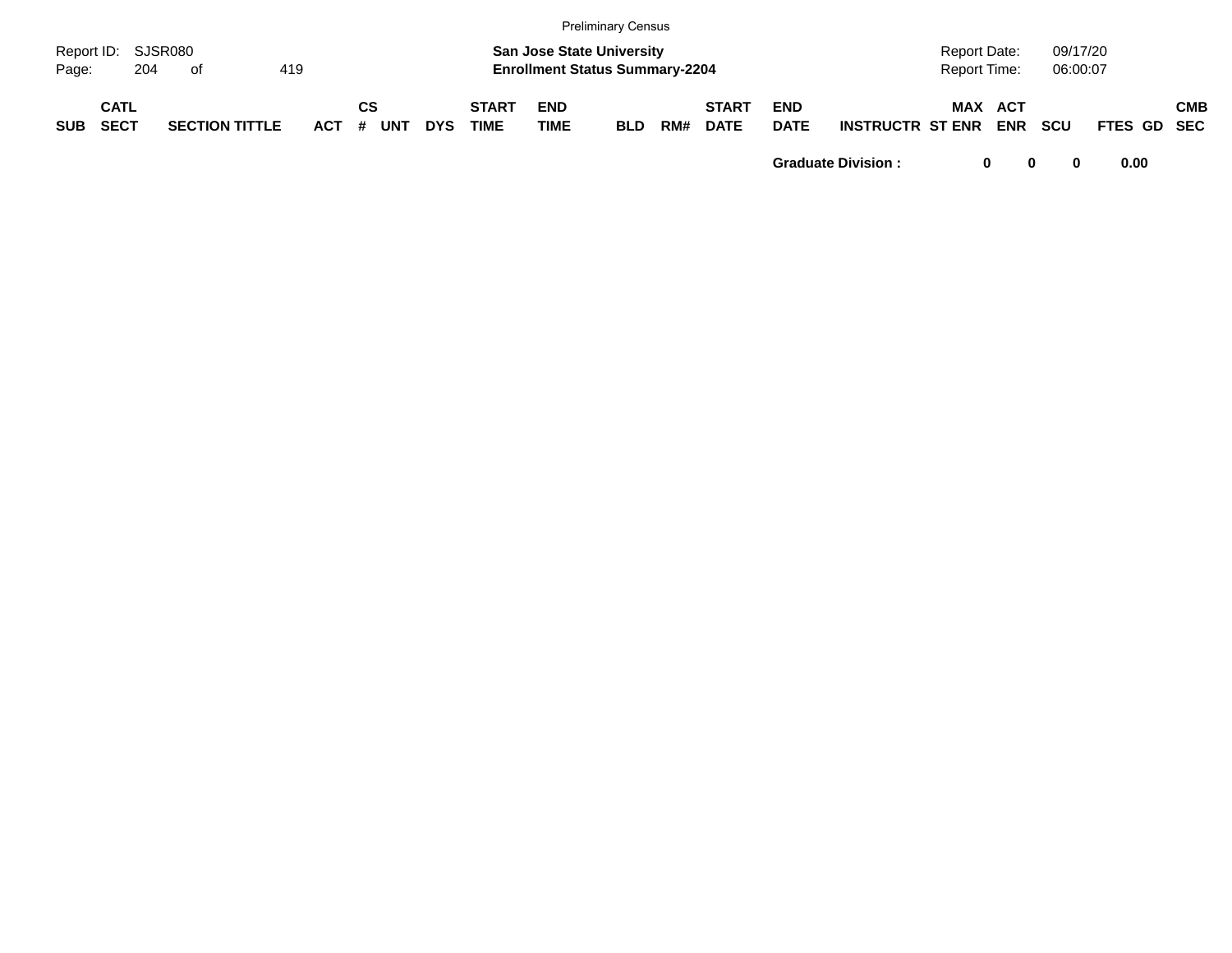|                     |                            |                                                                                                      |               |               |        |               |                             | <b>Preliminary Census</b>                                                 |           |             |                             |                           |                             |                                            |                      |                      |                        |            |            |
|---------------------|----------------------------|------------------------------------------------------------------------------------------------------|---------------|---------------|--------|---------------|-----------------------------|---------------------------------------------------------------------------|-----------|-------------|-----------------------------|---------------------------|-----------------------------|--------------------------------------------|----------------------|----------------------|------------------------|------------|------------|
| Report ID:<br>Page: | 205                        | <b>SJSR080</b><br>419<br>οf                                                                          |               |               |        |               |                             | <b>San Jose State University</b><br><b>Enrollment Status Summary-2204</b> |           |             |                             |                           |                             | <b>Report Date:</b><br><b>Report Time:</b> |                      | 09/17/20<br>06:00:07 |                        |            |            |
| <b>SUB</b>          | <b>CATL</b><br><b>SECT</b> | <b>SECTION TITTLE</b>                                                                                | ACT           | $\mathsf{cs}$ | # UNT  | <b>DYS</b>    | <b>START</b><br><b>TIME</b> | <b>END</b><br><b>TIME</b>                                                 | BLD       | RM#         | <b>START</b><br><b>DATE</b> | <b>END</b><br><b>DATE</b> | <b>INSTRUCTR ST ENR ENR</b> |                                            | MAX ACT              | <b>SCU</b>           | <b>FTES GD</b>         | <b>SEC</b> | <b>CMB</b> |
| College             | Department :               | <b>Humanities &amp; the Arts</b><br><b>Journalism &amp; Mass Communication</b>                       |               |               |        |               |                             |                                                                           |           |             |                             |                           |                             |                                            |                      |                      |                        |            |            |
| ADV                 | 91 01                      | Intro Advertising                                                                                    | LEC.          |               | 02 3.0 | MW            |                             | 01:30 PM 02:45 PM                                                         | ON        | LINE        | 08/19/20 12/07/20           |                           | D Ocampo<br>Total:          | Α<br>150<br>150                            | 84<br>84             | 252<br>252           | 16.80 0<br>16.80       |            |            |
| ADV                 | 93 01                      | Dsgn Fundamental 1                                                                                   | LEC           |               | 3.0    |               |                             |                                                                           |           |             |                             |                           |                             | х                                          | 0<br>$\Omega$        | 0                    | $0.00 \t 0$            |            |            |
| ADV                 | 93 02                      | Dsgn Fundamental 1                                                                                   | <b>LEC</b>    | 02            | 3.0    | MW            |                             | 12:00 PM 01:15 PM                                                         | ON        |             | LINE 08/19/20 12/07/20      |                           | J Delacruz<br>Total:        | A                                          | 20<br>26<br>20<br>26 | 78<br>78             | $5.20 \ 0$<br>5.20     |            |            |
| ADV                 | 95 01                      | Working With Type                                                                                    | <b>LEC</b>    | 02            | 3.0    | МW            |                             | 10:30 AM 11:45 AM                                                         | ON        | LINE        | 08/19/20 12/07/20           |                           | T Korani<br>Total:          | A                                          | 25<br>23<br>25<br>23 | 69<br>69             | $4.60$ 0<br>4.60       |            |            |
| ADV                 | 116 01                     | Spartan Daily Ad Sta                                                                                 | ACT           |               | 20 3.0 |               | MTWR01:30 PM 04:15 PM       |                                                                           | ON        | LINE        | 08/19/20 12/07/20           |                           | T Hendrick<br>Total:        | A                                          | 18<br>10<br>18<br>10 | 30<br>30             | $2.00 \t 0$<br>2.00    |            |            |
| ADV                 | 121 01                     | Strategic Plan/Com                                                                                   | <b>LEC</b>    |               | 02 3.0 | $\top$        |                             | 06:00 PM 08:45 PM                                                         | ON        | LINE        | 08/19/20 12/07/20           |                           | S Eckstone<br>Total:        | A                                          | 47<br>40<br>40<br>47 | 141<br>141           | $9.40 \quad 0$<br>9.40 |            |            |
| ADV.                | 122 01                     | Bus-to-Bus Advertisi                                                                                 | SEM           | 04            | 3.0    | MW            |                             | 12:00 PM 01:15 PM                                                         | <b>ON</b> | LINE        | 08/19/20 12/07/20           |                           | S Eckstone<br>Total:        | A                                          | 30<br>26<br>30<br>26 | 78<br>78             | $5.20 \ 0$<br>5.20     |            |            |
| ADV                 | 123 01                     | Brdcast & New Media SEM                                                                              |               | 04            | 3.0    | M             |                             | 06:00 PM 08:45 PM                                                         | <b>ON</b> | LINE        | 08/19/20 12/07/20           |                           | S Eckstone<br>Total:        | A                                          | 30<br>19<br>30<br>19 | 57<br>57             | 3.80 0<br>3.80         |            |            |
| ADV                 | 124 01                     | Copywriting                                                                                          | <b>SEM</b>    |               | 3.0    |               |                             |                                                                           |           |             |                             |                           |                             | X                                          | 0<br>0               | 0                    | $0.00 \t 0$            |            |            |
| ADV                 | 124 02                     | Copywriting                                                                                          | SEM           | 04            | 3.0    | <b>MW</b>     |                             | 12:00 PM 01:15 PM                                                         | ON        | LINE        | 08/19/20 12/07/20           |                           | D Ocampo<br>Total:          | A                                          | 20<br>13<br>20<br>13 | 39<br>39             | $2.60 \t 0$<br>2.60    |            |            |
| ADV                 | 126 01                     | Media Planning & Buy SEM 04 3.0 TR                                                                   |               |               |        |               |                             | 04:30 PM 05:45 PM                                                         | ON        | <b>LINE</b> | 08/19/20 12/07/20           |                           | T Hendrick<br>Total:        | A                                          | 22<br>20<br>20<br>22 | 66<br>66             | $4.40 \ 0$<br>4.40     |            |            |
|                     |                            | ADV 128 01 Integrtd Mktg Comm SEM 04 3.0 MW 04:30 PM 05:45 PM ON LINE 08/19/20 12/07/20 T Hendrick A |               |               |        |               |                             |                                                                           |           |             |                             |                           | Total:                      |                                            | 29<br>30<br>30<br>29 | 87<br>87             | 5.90 2<br>5.90         |            |            |
|                     | ADV 129 01                 | <b>Campaigns Mgmt</b>                                                                                | SEM 04 3.0 TR |               |        |               |                             | 12:00 PM 01:15 PM ON                                                      |           |             | LINE 08/19/20 12/07/20      |                           | J Delacruz<br>Total:        | Α                                          | 21<br>30<br>30<br>21 | 63<br>63             | $4.20 \ 0$<br>4.20     |            |            |
| ADV                 | 130 01                     | Ad Portfolio 1                                                                                       |               |               |        | LEC 02 3.0 MW |                             | 04:30 PM 05:45 PM ON                                                      |           |             | LINE 08/19/20 12/07/20      |                           | J Delacruz<br>Total:        | A                                          | 18<br>25<br>25<br>18 | 54<br>54             | 3.60 0<br>3.60         |            |            |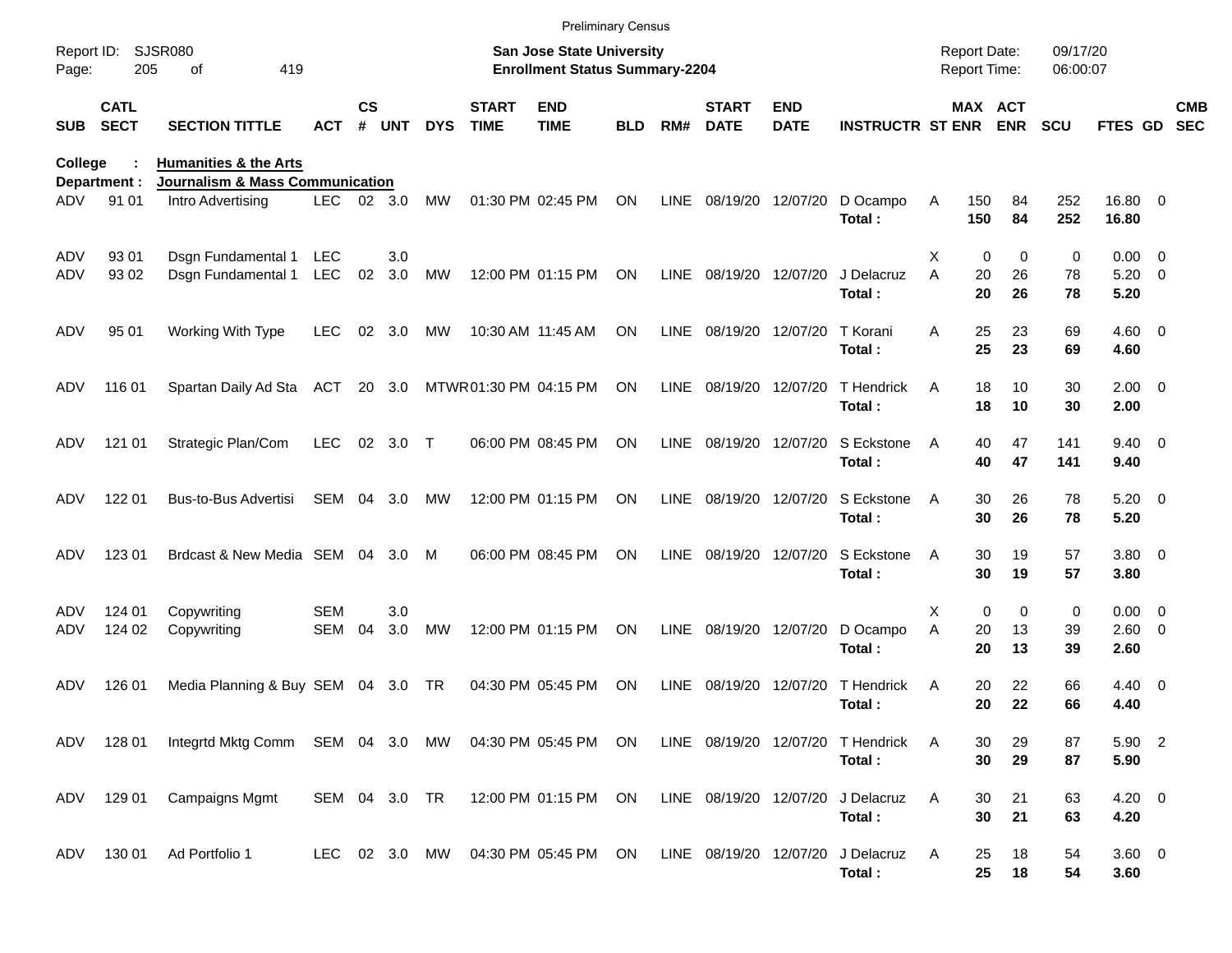|                                            |                                  |                                                                                                       |                                                      |                |                          |                      |                             |                                                                    | <b>Preliminary Census</b> |                                           |                                |                                           |                                                  |                                            |                                                 |                                      |                                                                   |                          |
|--------------------------------------------|----------------------------------|-------------------------------------------------------------------------------------------------------|------------------------------------------------------|----------------|--------------------------|----------------------|-----------------------------|--------------------------------------------------------------------|---------------------------|-------------------------------------------|--------------------------------|-------------------------------------------|--------------------------------------------------|--------------------------------------------|-------------------------------------------------|--------------------------------------|-------------------------------------------------------------------|--------------------------|
| Report ID:<br>Page:                        | 206                              | SJSR080<br>419<br>οf                                                                                  |                                                      |                |                          |                      |                             | San Jose State University<br><b>Enrollment Status Summary-2204</b> |                           |                                           |                                |                                           |                                                  | <b>Report Date:</b><br><b>Report Time:</b> |                                                 | 09/17/20<br>06:00:07                 |                                                                   |                          |
| <b>SUB</b>                                 | <b>CATL</b><br><b>SECT</b>       | <b>SECTION TITTLE</b>                                                                                 | <b>ACT</b>                                           | <b>CS</b><br># | <b>UNT</b>               | <b>DYS</b>           | <b>START</b><br><b>TIME</b> | <b>END</b><br><b>TIME</b>                                          | <b>BLD</b>                | RM#                                       | <b>START</b><br><b>DATE</b>    | <b>END</b><br><b>DATE</b>                 | <b>INSTRUCTR ST ENR</b>                          |                                            | MAX ACT<br><b>ENR</b>                           | <b>SCU</b>                           | FTES GD                                                           | <b>CMB</b><br><b>SEC</b> |
| ADV                                        | 132 01                           | UX UI Desn Ad                                                                                         | LEC.                                                 | 02             | 3.0                      | TR                   |                             | 04:30 PM 05:45 PM                                                  | <b>ON</b>                 | <b>LINE</b>                               |                                | 08/19/20 12/07/20                         | J Delacruz<br>Total:                             | 25<br>A<br>25                              | 24<br>24                                        | 72<br>72                             | $4.80\ 0$<br>4.80                                                 |                          |
|                                            | <b>JOUR 5001</b>                 | <b>Navigating News</b>                                                                                | LEC.                                                 | 01             | 3.0                      | MW                   |                             | 01:30 PM 02:45 PM                                                  | ΟN                        | <b>LINE</b>                               | 08/19/20 12/07/20              |                                           | H Kazem<br>Total:                                | 40<br>A<br>40                              | 38<br>38                                        | 114<br>114                           | $7.60 \t 0$<br>7.60                                               |                          |
| JOUR<br><b>JOUR</b><br>JOUR<br><b>JOUR</b> | 61 01<br>61 02<br>61 03<br>61 04 | Prnt/Mag and Online<br>Prnt/Mag and Online<br>Prnt/Mag and Online<br>Prnt/Mag and Online              | <b>LEC</b><br><b>LEC</b><br><b>LEC</b><br><b>LEC</b> | 02<br>02<br>02 | 3.0<br>3.0<br>3.0<br>3.0 | TR<br>F<br><b>MW</b> |                             | 01:30 PM 02:45 PM<br>11:00 AM 01:45 PM<br>12:00 PM 01:15 PM        | ON<br>ΟN<br>ΟN            | <b>LINE</b><br><b>LINE</b><br><b>LINE</b> | 08/19/20<br>08/19/20           | 12/07/20<br>12/07/20<br>08/19/20 12/07/20 | N Garud Patk A<br>C Saatsaz<br>H Kazem<br>Total: | 20<br>20<br>A<br>20<br>A<br>X<br>60        | 20<br>20<br>19<br>$\mathbf 0$<br>$\Omega$<br>59 | 60<br>60<br>57<br>$\mathbf 0$<br>177 | $4.00 \ 0$<br>$4.00 \ 0$<br>$3.80 \ 0$<br>$0.00 \quad 0$<br>11.80 |                          |
| JOUR<br>JOUR                               | 95 01<br>95 02                   | <b>Digital News Photo</b><br>Digital News Photo                                                       | <b>LEC</b><br><b>LEC</b>                             | 03<br>03       | 3.0<br>3.0               | TR<br><b>TR</b>      |                             | 10:30 AM 11:45 AM<br>01:30 PM 02:45 PM                             | ΟN<br>ON                  | <b>LINE</b><br><b>LINE</b>                | 08/19/20                       | 12/07/20<br>08/19/20 12/07/20             | D Cheers<br>D Cheers<br>Total:                   | 20<br>A<br>20<br>A<br>40                   | 10<br>10<br>20                                  | 30<br>30<br>60                       | $2.00 \t 0$<br>$2.00 \t 0$<br>4.00                                |                          |
|                                            | JOUR 130 01<br>JOUR 130 02       | Media Apprentice<br>Media Apprentice                                                                  | LEC.<br><b>LEC</b>                                   | 02<br>02       | 3.0<br>3.0               | TR<br><b>TR</b>      |                             | 10:30 AM 11:45 AM<br>10:30 AM 11:45 AM                             | ON<br>ON                  | <b>LINE</b><br>LINE                       | 08/19/20 12/07/20              | 08/19/20 12/07/20 R Craig                 | D Martinet<br>Total:                             | 25<br>A<br>25<br>A<br>50                   | 10<br>8<br>18                                   | 30<br>24<br>54                       | $2.00 \t 0$<br>$1.60 \t 0$<br>3.60                                |                          |
|                                            | JOUR 132 01                      | <b>Feature Reporting</b>                                                                              | <b>LEC</b>                                           | 04             | 3.0                      | TR                   |                             | 03:00 PM 04:15 PM                                                  | ON                        | LINE                                      | 08/19/20 12/07/20              |                                           | H Kazem<br>Total:                                | A<br>20<br>20                              | 19<br>19                                        | 57<br>57                             | $3.85$ 1<br>3.85                                                  |                          |
|                                            | JOUR 133 01                      | Editing/News Mgmt                                                                                     | SEM 04 3.0                                           |                |                          | MW                   |                             | 10:30 AM 11:45 AM                                                  | ON                        | LINE                                      | 08/19/20 12/07/20              |                                           | R Craig<br>Total:                                | 20<br>Α<br>20                              | 20<br>20                                        | 60<br>60                             | $4.00 \ 0$<br>4.00                                                |                          |
|                                            | <b>JOUR 13601</b>                | Newspaper and Mag D&EC                                                                                |                                                      |                | 02 3.0 TR                |                      |                             | 12:00 PM 01:15 PM                                                  | ON                        | LINE                                      | 08/19/20 12/07/20              |                                           | N Garud Patk A<br>Total:                         | 20<br>20                                   | 14<br>14                                        | 42<br>42                             | $2.85$ 1<br>2.85                                                  |                          |
|                                            |                                  | JOUR 138 01 Sports Journalism                                                                         |                                                      |                |                          |                      |                             | ACT 20 3.0 MW 12:00 PM 01:15 PM ON                                 |                           |                                           | LINE 08/19/20 12/07/20 D Purdy |                                           | Total:                                           | Α<br>20<br>20                              | 10<br>10                                        | 30<br>30                             | $2.05$ 1<br>2.05                                                  |                          |
|                                            |                                  | JOUR 140A 01 StuMedProd:Update ACT 20 3.0 TR                                                          |                                                      |                |                          |                      |                             | 01:30 PM 04:15 PM ON                                               |                           |                                           | LINE 08/19/20 12/07/20         |                                           | D Martinet<br>Total:                             | 20<br>A<br>20                              | 11<br>11                                        | 11<br>11                             | $2.20 \t 0$<br>2.20                                               |                          |
|                                            |                                  | JOUR 140B 01 StuMedia:SparDaily<br>JOUR 140B 02 StuMedia:SparDaily<br>JOUR 140B 03 StuMedia:SparDaily | ACT<br><b>ACT</b><br>ACT                             |                | 1.0<br>2.0<br>20 3.0     |                      |                             | MTWR 01:30 PM 02:45 PM ON                                          |                           |                                           | LINE 08/19/20 12/07/20 R Craig |                                           |                                                  | X<br>Χ<br>A<br>20                          | 0<br>0<br>0<br>0<br>10                          | 0<br>0<br>10                         | $0.00 \t 0$<br>$0.00 \t 0$<br>$2.00 \t 0$                         |                          |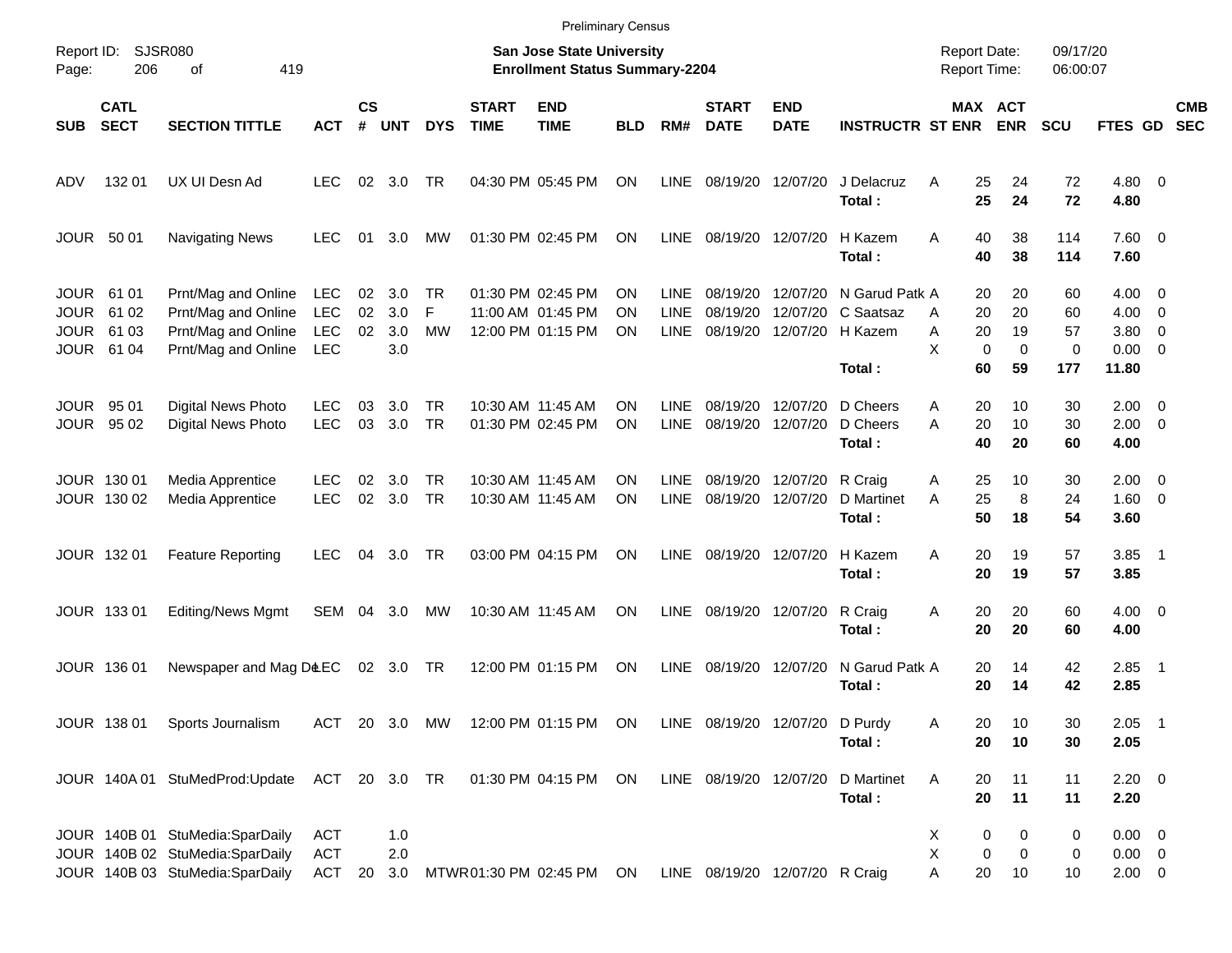|                     |                                        |                                                                                                                                                                        |                                               |                      |                                      |                            |                             |                                                                                                       | <b>Preliminary Census</b>                  |                                                          |                                              |                                              |                                                                                                                               |                                                     |                            |                            |                                                                |                          |            |
|---------------------|----------------------------------------|------------------------------------------------------------------------------------------------------------------------------------------------------------------------|-----------------------------------------------|----------------------|--------------------------------------|----------------------------|-----------------------------|-------------------------------------------------------------------------------------------------------|--------------------------------------------|----------------------------------------------------------|----------------------------------------------|----------------------------------------------|-------------------------------------------------------------------------------------------------------------------------------|-----------------------------------------------------|----------------------------|----------------------------|----------------------------------------------------------------|--------------------------|------------|
| Report ID:<br>Page: | <b>SJSR080</b><br>207                  | 419<br>οf                                                                                                                                                              |                                               |                      |                                      |                            |                             | <b>San Jose State University</b><br><b>Enrollment Status Summary-2204</b>                             |                                            |                                                          |                                              |                                              |                                                                                                                               | <b>Report Date:</b><br>Report Time:                 |                            | 09/17/20<br>06:00:07       |                                                                |                          |            |
| <b>SUB</b>          | <b>CATL</b><br><b>SECT</b>             | <b>SECTION TITTLE</b>                                                                                                                                                  | <b>ACT</b>                                    | $\mathsf{cs}$<br>#   | <b>UNT</b>                           | <b>DYS</b>                 | <b>START</b><br><b>TIME</b> | <b>END</b><br><b>TIME</b>                                                                             | <b>BLD</b>                                 | RM#                                                      | <b>START</b><br><b>DATE</b>                  | <b>END</b><br><b>DATE</b>                    | <b>INSTRUCTR ST ENR</b>                                                                                                       |                                                     | MAX ACT<br><b>ENR</b>      | <b>SCU</b>                 | FTES GD SEC                                                    |                          | <b>CMB</b> |
|                     |                                        | JOUR 140B 04 StuMedia:SparDaily                                                                                                                                        | <b>ACT</b>                                    |                      | 20 3.0                               |                            | MTWR03:00 PM 04:15 PM       |                                                                                                       | ON                                         | <b>LINE</b>                                              | 08/19/20                                     | 12/07/20                                     | R Craig<br>Total:                                                                                                             | Α<br>20<br>40                                       | 11<br>21                   | 11<br>21                   | $2.20 \t 0$<br>4.20                                            |                          |            |
|                     |                                        | JOUR 140C 01 StuMedia: Spear<br>JOUR 140C 02 StuMedia: Spear                                                                                                           | ACT<br><b>ACT</b>                             | 20                   | 3.0<br>3.0                           | MW                         |                             | 04:30 PM 05:45 PM                                                                                     |                                            |                                                          |                                              | 08/19/20 12/07/20                            | D Nichols<br>Total:                                                                                                           | $\mathbf 0$<br>X<br>A<br>20<br>20                   | $\mathbf 0$<br>17<br>17    | 0<br>51<br>51              | $0.00 \t 0$<br>3.45<br>3.45                                    | $\overline{\phantom{1}}$ |            |
|                     |                                        | JOUR 140D 01 StuMediaProd: Mag<br>JOUR 140D 02 StuMediaProd: Mag                                                                                                       | <b>ACT</b><br><b>ACT</b>                      | 12                   | 3.0<br>3.0                           | <b>TR</b>                  |                             | 03:00 PM 04:15 PM                                                                                     | ON                                         | LINE                                                     | 08/19/20 12/07/20                            |                                              | J Stiglich<br>Total:                                                                                                          | $\mathbf 0$<br>X<br>A<br>20<br>20                   | 0<br>21<br>21              | 0<br>63<br>63              | $0.00 \t 0$<br>$4.20 \ 0$<br>4.20                              |                          |            |
|                     | JOUR 150 01                            | News Media Mgmt                                                                                                                                                        | <b>ACT</b>                                    | 20                   | 3.0                                  |                            | MTWR01:30 PM 02:45 PM       |                                                                                                       | <b>ON</b>                                  | <b>LINE</b>                                              | 08/19/20 12/07/20                            |                                              | D Nichols<br>Total:                                                                                                           | Α<br>20<br>20                                       | 19<br>19                   | 19<br>19                   | 3.80 0<br>3.80                                                 |                          |            |
|                     | JOUR 176A 01                           | Documentary I                                                                                                                                                          | ACT                                           | 20                   | 3.0                                  | MW                         |                             | 10:30 AM 11:45 AM                                                                                     | ΟN                                         | LINE                                                     | 08/19/20 12/07/20                            |                                              | H Kazem<br>Total:                                                                                                             | Α<br>20<br>20                                       | 14<br>14                   | 42<br>42                   | $2.90$ 2<br>2.90                                               |                          |            |
| MCOM 63 01          | MCOM 63 02<br>MCOM 63 03<br>MCOM 63 04 | New Media<br>New Media<br>New Media<br>New Media                                                                                                                       | LEC<br><b>LEC</b><br><b>LEC</b><br><b>LEC</b> | 02<br>02<br>02<br>02 | 3.0<br>3.0<br>3.0<br>3.0             | MW<br>MW<br>MW<br>MW       |                             | 09:00 AM 10:15 AM<br>10:30 AM 11:45 AM<br>01:30 PM 02:45 PM<br>03:00 PM 04:15 PM                      | OΝ<br>ON<br>ON<br>ΟN                       | <b>LINE</b><br><b>LINE</b><br><b>LINE</b><br><b>LINE</b> | 08/19/20<br>08/19/20<br>08/19/20<br>08/19/20 | 12/07/20<br>12/07/20<br>12/07/20<br>12/07/20 | D Nichols<br>D Cheers<br>D Cheers<br>D Nichols                                                                                | 20<br>Α<br>Α<br>20<br>Α<br>20<br>20<br>A            | 19<br>17<br>16<br>20       | 57<br>51<br>48<br>60       | 3.80 0<br>$3.40 \ 0$<br>3.20<br>$4.00 \ 0$                     | $\overline{\phantom{0}}$ |            |
|                     | <b>MCOM 6380</b><br>MCOM 63 81         | New Media<br>New Media                                                                                                                                                 | <b>LEC</b><br><b>LEC</b>                      | 02<br>02             | 3.0<br>3.0                           | <b>TBA</b><br><b>TBA</b>   |                             |                                                                                                       | OΝ<br>ΟN                                   | <b>LINE</b><br><b>LINE</b>                               | 08/19/20                                     | 12/07/20<br>08/19/20 12/07/20                | C Saatsaz<br>P Young<br>Total:                                                                                                | 20<br>A<br>20<br>А<br>120                           | 20<br>20<br>112            | 60<br>60<br>336            | $4.00 \ 0$<br>$4.00 \ 0$<br>22.40                              |                          |            |
|                     | MCOM 70 01                             | Vis Comm Mod Media LEC                                                                                                                                                 |                                               |                      | 03 3.0                               | TR.                        |                             | 09:00 AM 10:15 AM                                                                                     | <b>ON</b>                                  | <b>LINE</b>                                              | 08/19/20 12/07/20                            |                                              | D Martinet<br>Total:                                                                                                          | A<br>70<br>70                                       | 60<br>60                   | 180<br>180                 | $12.00 \t 0$<br>12.00                                          |                          |            |
|                     | MCOM 72 01<br>MCOM 72 02<br>MCOM 72 03 | Mcom & Society<br>Mcom & Society<br>Mcom & Society                                                                                                                     | LEC<br><b>LEC</b><br>LEC.                     | 02                   | 3.0<br>02 3.0<br>02 3.0 MW           | <b>TR</b><br>TR            |                             | 10:30 AM 11:45 AM<br>01:30 PM 02:45 PM<br>10:30 AM 11:45 AM ON                                        | OΝ<br>ON                                   | <b>LINE</b><br>LINE                                      | 08/19/20                                     | 12/07/20<br>LINE 08/19/20 12/07/20 A Balint  | N Garud Patk A<br>08/19/20 12/07/20 L Sokoloff<br>Total:                                                                      | 38<br>34<br>A<br>Α<br>30<br>102                     | 37<br>32<br>24<br>93       | 111<br>96<br>72<br>279     | $7.40 \quad 0$<br>$6.40 \quad 0$<br>$4.80\ 0$<br>18.60         |                          |            |
|                     |                                        | MCOM 100W 01 Wrtg Wkhp in Comm<br>MCOM 100W 02 Wrtg Wkhp in Comm<br>MCOM 100W 03 Wrtg Wkhp in Comm<br>MCOM 100W 04 Wrtg Wkhp in Comm<br>MCOM 100W 05 Wrtg Wkhp in Comm | SEM 04 3.0<br>SEM<br>SEM<br>SEM<br>SEM        |                      | 04 3.0<br>04 3.0<br>04 3.0<br>04 3.0 | МW<br>TR<br>TR<br>TR<br>TR |                             | 04:30 PM 05:45 PM<br>09:00 AM 10:15 AM<br>10:30 AM 11:45 AM<br>12:00 PM 01:15 PM<br>01:30 PM 02:45 PM | 0N<br>ON.<br>ON.<br><b>ON</b><br><b>ON</b> | LINE<br>LINE<br>LINE                                     |                                              | LINE 08/19/20 12/07/20 J Stiglich            | LINE 08/19/20 12/07/20 R Nichols<br>08/19/20 12/07/20 R Nichols<br>08/19/20 12/07/20 R Nichols<br>08/19/20 12/07/20 R Nichols | 20<br>A<br>Α<br>20<br>20<br>Α<br>20<br>Α<br>A<br>20 | 14<br>20<br>20<br>20<br>17 | 42<br>60<br>60<br>60<br>51 | 2.80 0<br>$4.00 \ 0$<br>$4.00 \ 0$<br>$4.00 \ 0$<br>$3.40 \ 0$ |                          |            |
|                     |                                        |                                                                                                                                                                        |                                               |                      |                                      |                            |                             |                                                                                                       |                                            |                                                          |                                              |                                              | Total:                                                                                                                        | 100                                                 | 91                         | 273                        | 18.20                                                          |                          |            |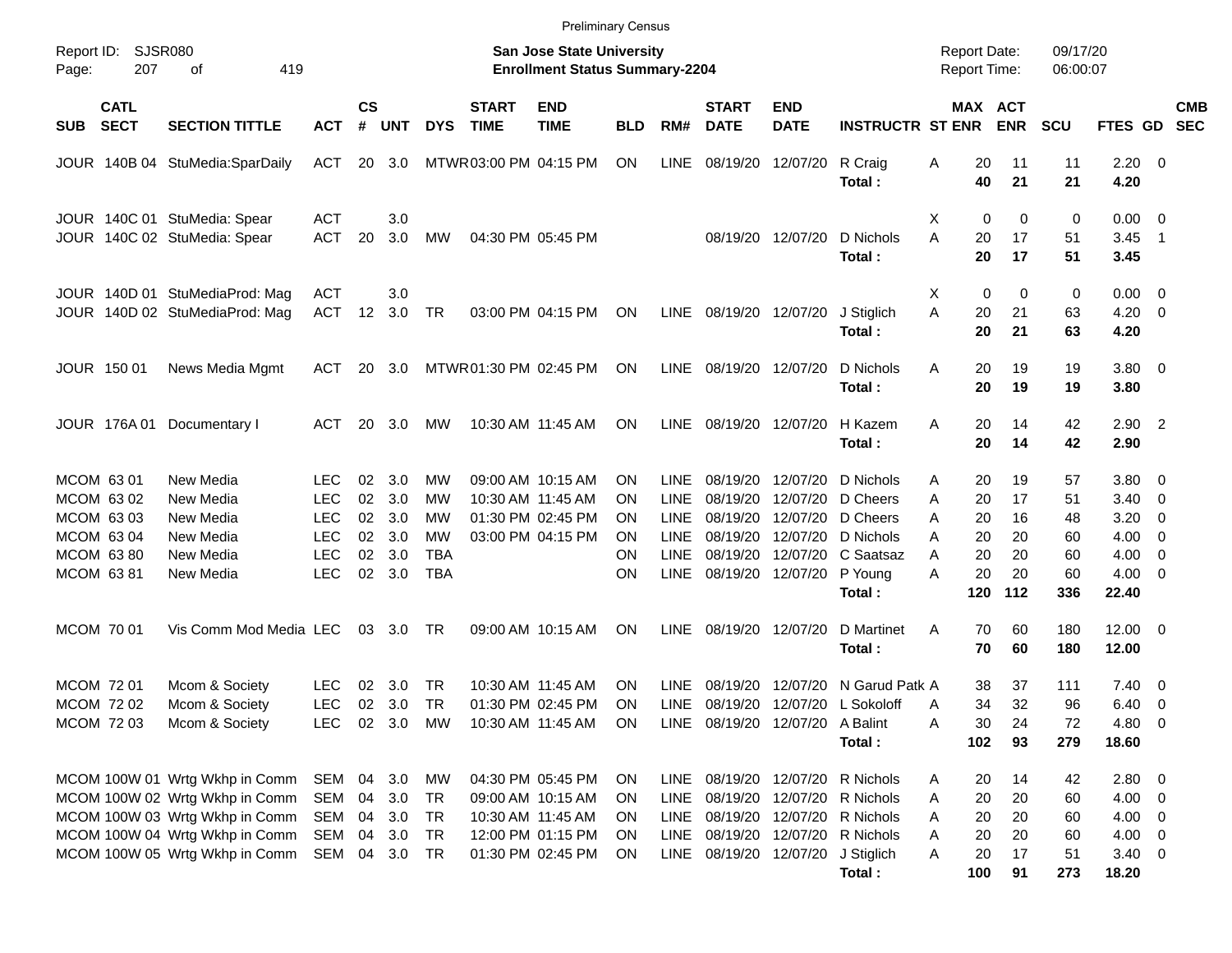|                                           |                                                                    |                                        |                |                      |                                        |                             | <b>Preliminary Census</b>                                                 |                               |                                    |                                  |                                  |                                                                                                                     |                                            |                      |                          |                            |                                       |                                                     |                          |
|-------------------------------------------|--------------------------------------------------------------------|----------------------------------------|----------------|----------------------|----------------------------------------|-----------------------------|---------------------------------------------------------------------------|-------------------------------|------------------------------------|----------------------------------|----------------------------------|---------------------------------------------------------------------------------------------------------------------|--------------------------------------------|----------------------|--------------------------|----------------------------|---------------------------------------|-----------------------------------------------------|--------------------------|
| Report ID:<br>208<br>Page:                | SJSR080<br>419<br>οf                                               |                                        |                |                      |                                        |                             | <b>San Jose State University</b><br><b>Enrollment Status Summary-2204</b> |                               |                                    |                                  |                                  |                                                                                                                     | <b>Report Date:</b><br><b>Report Time:</b> |                      |                          | 09/17/20<br>06:00:07       |                                       |                                                     |                          |
| <b>CATL</b><br><b>SECT</b><br><b>SUB</b>  | <b>SECTION TITTLE</b>                                              | ACT                                    | <b>CS</b><br># | <b>UNT</b>           | <b>DYS</b>                             | <b>START</b><br><b>TIME</b> | <b>END</b><br><b>TIME</b>                                                 | <b>BLD</b>                    | RM#                                | <b>START</b><br><b>DATE</b>      | <b>END</b><br><b>DATE</b>        | <b>INSTRUCTR ST ENR</b>                                                                                             |                                            |                      | MAX ACT<br><b>ENR</b>    | <b>SCU</b>                 | <b>FTES GD</b>                        |                                                     | <b>CMB</b><br><b>SEC</b> |
| MCOM 101 01<br>MCOM 101 02<br>MCOM 101 03 | Media Law & Ethics<br>Media Law & Ethics<br>Media Law & Ethics     | <b>LEC</b><br>LEC<br><b>LEC</b>        | 03<br>03<br>03 | 3.0<br>3.0<br>3.0    | <b>TR</b><br><b>TR</b><br><b>TR</b>    |                             | 03:00 PM 04:15 PM<br>04:30 PM 05:45 PM<br>10:30 AM 11:45 AM               | <b>ON</b><br><b>ON</b><br>ON. | LINE<br><b>LINE</b><br><b>LINE</b> | 08/19/20<br>08/19/20<br>08/19/20 | 12/07/20<br>12/07/20<br>12/07/20 | D Tillinghas<br>D Tillinghas<br>L Sokoloff<br>Total:                                                                | A<br>Α<br>A                                | 30<br>30<br>22<br>82 | 20<br>14<br>21<br>55     | 60<br>42<br>63<br>165      | $4.00 \ 0$<br>2.80<br>4.25<br>11.05   | $\overline{0}$<br>$\overline{1}$                    |                          |
| MCOM 104 01<br><b>MCOM 104 80</b>         | Mass Comm Research SEM<br>Mass Comm Research SEM                   |                                        | 04<br>04       | 3.0<br>3.0           | MW<br><b>TBA</b>                       |                             | 10:30 AM 11:45 AM                                                         | <b>ON</b><br><b>ON</b>        | <b>LINE</b><br><b>LINE</b>         | 08/19/20<br>08/19/20             | 12/07/20<br>12/07/20             | ZLi<br>P Young<br>Total:                                                                                            | Α<br>A                                     | 27<br>40<br>67       | 27<br>39<br>66           | 81<br>117<br>198           | 5.40<br>7.85<br>13.25                 | $\overline{\mathbf{0}}$<br>$\overline{\phantom{0}}$ |                          |
| MCOM 105 01                               | Diversty & Media                                                   | LEC                                    | 02             | 3.0                  | <b>TR</b>                              |                             | 12:00 PM 01:15 PM                                                         | ON.                           | <b>LINE</b>                        | 08/19/20                         | 12/07/20                         | R Rucker<br>Total:                                                                                                  | A                                          | 41<br>41             | 41<br>41                 | 123<br>123                 | 8.25<br>8.25                          | $\overline{\phantom{1}}$                            |                          |
| MCOM 106 01                               | Global Mass Comm                                                   | <b>LEC</b>                             | 02             | 3.0                  | <b>TR</b>                              |                             | 01:30 PM 02:45 PM                                                         | <b>ON</b>                     | LINE                               | 08/19/20                         | 12/07/20                         | D Tillinghas<br>Total:                                                                                              | A                                          | 30<br>30             | 12<br>12                 | 36<br>36                   | $2.40 \quad 0$<br>2.40                |                                                     |                          |
| MCOM 108 01                               | Virtual Worlds                                                     | <b>LEC</b>                             | 02             | 3.0                  | $\top$                                 |                             | 09:30 AM 12:15 PM                                                         | <b>ON</b>                     | <b>LINE</b>                        | 08/19/20                         | 12/07/20                         | T Korani<br>Total:                                                                                                  | A                                          | 20<br>20             | 15<br>15                 | 45<br>45                   | 3.35<br>3.35                          | $\overline{7}$                                      |                          |
| <b>MCOM 111 01</b>                        | Internship                                                         | SEM                                    | 06             | 3.0                  | <b>TBA</b>                             |                             |                                                                           | <b>ON</b>                     | <b>LINE</b>                        |                                  | 08/19/20 12/07/20                | R Rucker<br>Total:                                                                                                  | A                                          | 60<br>60             | 14<br>14                 | 42<br>42                   | $2.80 \t 0$<br>2.80                   |                                                     |                          |
| MCOM 139 01<br><b>MCOM 139 02</b>         | Specialized Wrtg<br>Specialized Wrtg                               | <b>SEM</b><br><b>SEM</b>               |                | 3.0<br>3.0           |                                        |                             |                                                                           |                               |                                    |                                  |                                  | Total:                                                                                                              | X<br>X                                     | 0<br>0<br>$\bf{0}$   | 0<br>0<br>$\mathbf 0$    | 0<br>0<br>0                | $0.00 \t 0$<br>$0.00 \t 0$<br>0.00    |                                                     |                          |
| MCOM 163 01                               | Adv Media tech                                                     | <b>LEC</b>                             | 03             | 3.0                  | R                                      |                             | 06:00 PM 08:45 PM                                                         | ON                            | <b>LINE</b>                        | 08/19/20                         | 12/07/20                         | V Nelson<br>Total:                                                                                                  | A                                          | 20<br>20             | 20<br>20                 | 60<br>60                   | $4.00 \ 0$<br>4.00                    |                                                     |                          |
| <b>MCOM 17001</b><br>MCOM 170 02          | <b>Strat Soc Media</b><br><b>Strat Soc Media</b>                   | <b>LEC</b><br><b>LEC</b>               | 02             | 3.0<br>3.0 W         |                                        |                             | 06:00 PM 08:45 PM                                                         | ON                            |                                    | LINE 08/19/20 12/07/20 M Brito   |                                  | Total:                                                                                                              | X<br>Α                                     | 0<br>25<br>25        | $\mathbf 0$<br>35<br>35  | 0<br>105<br>105            | $0.00 \t 0$<br>$7.00 \t 0$<br>7.00    |                                                     |                          |
| <b>MCOM 175 80</b>                        | Soc Media Analytic                                                 | <b>LEC</b>                             |                |                      | 02 3.0 TBA                             |                             |                                                                           | ON                            |                                    | LINE 08/19/20 12/07/20 Z Li      |                                  | Total:                                                                                                              | Α                                          | 20<br>20             | 25<br>25                 | 75<br>75                   | $5.00 \t 0$<br>5.00                   |                                                     |                          |
| MCOM 180 01<br>MCOM 180 02<br>MCOM 180 03 | Independent Study<br>Independent Study<br><b>Independent Study</b> | <b>SUP</b><br><b>SUP</b><br><b>SUP</b> | 36<br>36       | 1.0<br>2.0<br>36 3.0 | <b>TBA</b><br><b>TBA</b><br><b>TBA</b> |                             |                                                                           | ON<br>ON<br>ON                |                                    |                                  |                                  | LINE 08/19/20 12/07/20 D Tillinghas<br>LINE 08/19/20 12/07/20 D Tillinghas<br>LINE 08/19/20 12/07/20 D Tillinghas A | A<br>A                                     | 30<br>30<br>30       | 16<br>$\mathbf{1}$<br>11 | 16<br>$\overline{c}$<br>33 | $1.07 \t 0$<br>$0.13 \ 0$<br>$2.30$ 2 |                                                     |                          |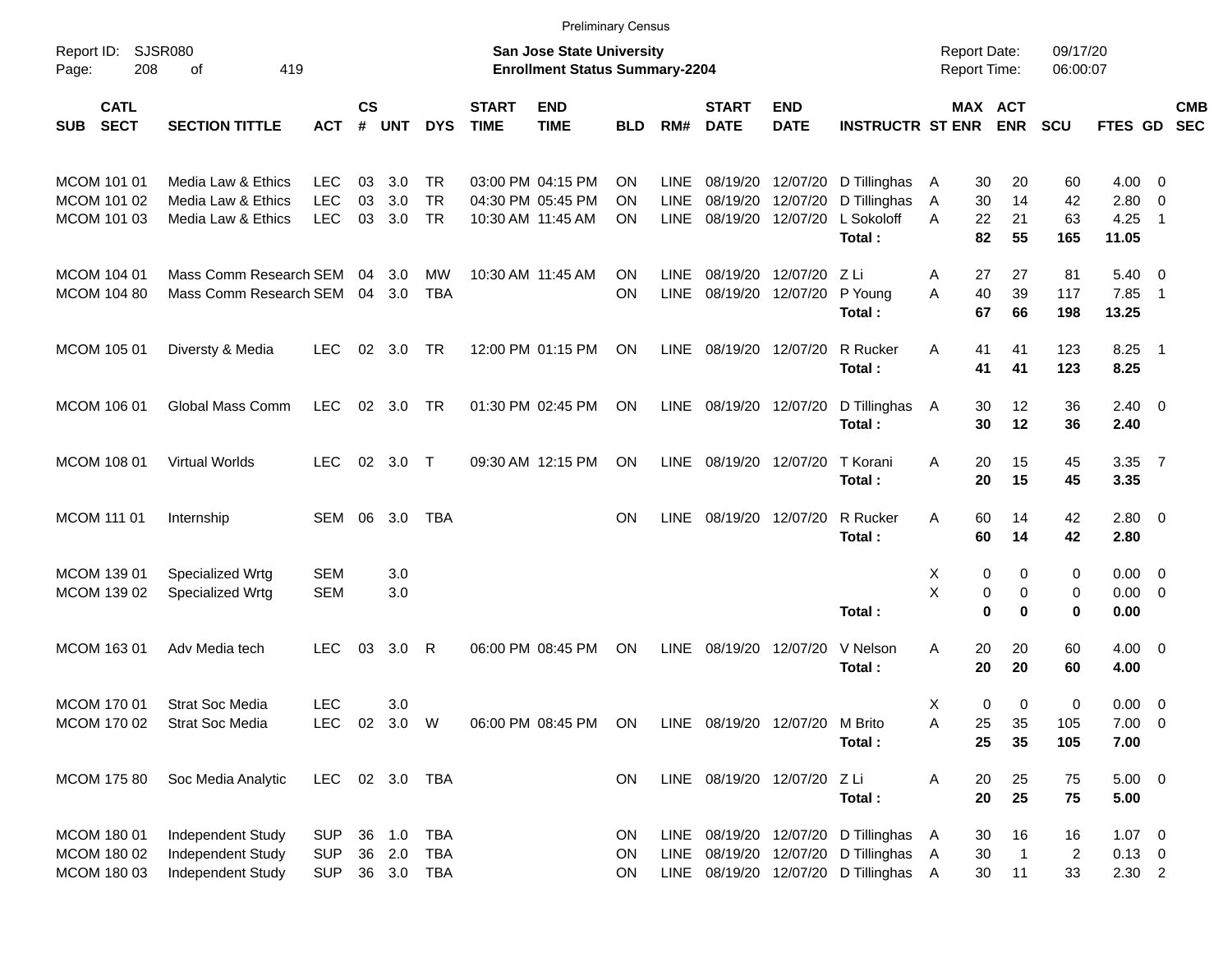|                        |                            |                                                        |                          |                    |            |                          |                             | <b>Preliminary Census</b>                                          |                 |                            |                                 |                           |                                             |                                            |                 |                       |                      |                                    |                          |
|------------------------|----------------------------|--------------------------------------------------------|--------------------------|--------------------|------------|--------------------------|-----------------------------|--------------------------------------------------------------------|-----------------|----------------------------|---------------------------------|---------------------------|---------------------------------------------|--------------------------------------------|-----------------|-----------------------|----------------------|------------------------------------|--------------------------|
| Page:                  | Report ID: SJSR080<br>209  | 419<br>of                                              |                          |                    |            |                          |                             | San Jose State University<br><b>Enrollment Status Summary-2204</b> |                 |                            |                                 |                           |                                             | <b>Report Date:</b><br><b>Report Time:</b> |                 |                       | 09/17/20<br>06:00:07 |                                    |                          |
| <b>SUB</b>             | <b>CATL</b><br><b>SECT</b> | <b>SECTION TITTLE</b>                                  | <b>ACT</b>               | $\mathsf{cs}$<br># | <b>UNT</b> | <b>DYS</b>               | <b>START</b><br><b>TIME</b> | <b>END</b><br><b>TIME</b>                                          | <b>BLD</b>      | RM#                        | <b>START</b><br><b>DATE</b>     | <b>END</b><br><b>DATE</b> | <b>INSTRUCTR ST ENR</b>                     |                                            |                 | MAX ACT<br><b>ENR</b> | <b>SCU</b>           | FTES GD                            | <b>CMB</b><br><b>SEC</b> |
|                        |                            |                                                        |                          |                    |            |                          |                             |                                                                    |                 |                            |                                 |                           | Total:                                      |                                            | 90              | 28                    | 51                   | 3.50                               |                          |
|                        |                            | MCOM 199A 01 Ad & PR Agency I                          | LAB                      | 15                 | 3.0        |                          | MTWR03:00 PM 04:15 PM       |                                                                    | ON              | LINE                       | 08/19/20 12/07/20               |                           | <b>T</b> Hendrick<br>Total:                 | A                                          | 30<br>30        | 27<br>27              | 81<br>81             | $5.40 \ 0$<br>5.40                 |                          |
|                        | MCOM 210 01                | Media/Social Issue                                     | SEM                      | 05                 | 3.0 T      |                          |                             | 06:00 PM 08:45 PM                                                  | ON              | LINE                       | 08/19/20 12/07/20               |                           | S Fosdick<br>Total:                         | A                                          | 20<br>20        | 19<br>19              | 57<br>57             | 4.75 19<br>4.75                    |                          |
|                        | MCOM 215 01                | <b>Media Visionaries</b>                               | SEM                      | 05                 | 3.0        | M                        |                             | 06:00 PM 08:45 PM                                                  | <b>ON</b>       | LINE                       | 08/19/20 12/07/20               |                           | R Rucker<br>Total:                          | A                                          | 20<br>20        | 17<br>17              | 51<br>51             | 4.25 17<br>4.25                    |                          |
|                        | MCOM 285 01                | Web Design Dev                                         | SEM 05                   |                    | 3.0        | R                        |                             | 06:00 PM 08:45 PM                                                  | <b>ON</b>       | LINE                       | 08/19/20 12/07/20               |                           | T Korani<br>Total:                          | A                                          | 20<br>20        | 21<br>21              | 63<br>63             | 5.15 19<br>5.15                    |                          |
|                        | MCOM 298A 01               | Master's Project I                                     | SEM 05                   |                    | 3.0        | W                        |                             | 06:00 PM 08:45 PM                                                  | ON              | <b>LINE</b>                | 08/19/20 12/07/20               |                           | ZLi<br>Total:                               | Α                                          | 25<br>25        | 12<br>12              | 36<br>36             | 3.00 12<br>3.00                    |                          |
| <b>PR</b><br><b>PR</b> | 99 01<br>99 02             | Intro to PR<br>Intro to PR                             | <b>LEC</b><br><b>LEC</b> | 01<br>01           | 3.0<br>3.0 | <b>TBA</b><br><b>TBA</b> |                             |                                                                    | ΟN<br>ON        | <b>LINE</b><br><b>LINE</b> | 08/19/20<br>08/19/20            | 12/07/20<br>12/07/20      | M Cabot<br>C Disalvo<br>Total:              | A<br>A                                     | 70<br>40<br>110 | 68<br>22<br>90        | 204<br>66<br>270     | 13.60 0<br>$4.40 \quad 0$<br>18.00 |                          |
| <b>PR</b><br><b>PR</b> | 190 01<br>190 02           | <b>Media Relations</b><br><b>Media Relations</b>       | <b>LEC</b><br><b>LEC</b> | 02<br>02           | 3.0<br>3.0 | <b>TBA</b><br><b>MW</b>  |                             | 04:30 PM 05:45 PM                                                  | ON<br><b>ON</b> | <b>LINE</b><br><b>LINE</b> | 08/19/20<br>08/19/20 12/07/20   | 12/07/20                  | M Cabot<br>C Disalvo<br>Total:              | A<br>A                                     | 20<br>20<br>40  | 21<br>21<br>42        | 63<br>63<br>126      | $4.20 \ 0$<br>$4.20 \ 0$<br>8.40   |                          |
| <b>PR</b><br><b>PR</b> | 191 01<br>191 02           | <b>Strategic Creation</b><br><b>Strategic Creation</b> | <b>LEC</b><br><b>LEC</b> | 02<br>$02\,$       | 3.0<br>3.0 | <b>TBA</b><br><b>TBA</b> |                             |                                                                    | ΟN<br>ON        | <b>LINE</b><br><b>LINE</b> | 08/19/20<br>08/19/20            | 12/07/20<br>12/07/20      | M Cabot<br>M Cabot<br>Total:                | A<br>A                                     | 20<br>20<br>40  | 20<br>20<br>40        | 60<br>60<br>120      | $4.00 \ 0$<br>$4.00 \ 0$<br>8.00   |                          |
| <b>PR</b><br><b>PR</b> | 192 01                     | <b>Case Studies</b><br>192 02 Case Studies             | SEM 04 3.0 TR            |                    |            |                          |                             | 10:30 AM 11:45 AM<br>SEM 04 3.0 TR 11:30 AM 12:45 PM ON            | ON              |                            | LINE 08/19/20 12/07/20 R Siegel |                           | LINE 08/19/20 12/07/20 S Fletcher<br>Total: | A<br>Α                                     | 25<br>24<br>49  | 14<br>20<br>34        | 42<br>60<br>102      | 2.80 0<br>4.00 0<br>6.80           |                          |
| <b>PR</b>              | 195 01                     | Sport Communication LEC 02 3.0 MW 10:00 AM 11:15 AM ON |                          |                    |            |                          |                             |                                                                    |                 |                            | LINE 08/19/20 12/07/20          |                           | S Fletcher<br>Total:                        | Α                                          | 24<br>24        | 10<br>10              | 30<br>30             | $2.10$ 2<br>2.10                   |                          |
| <b>PR</b>              | 197 01                     | Internal Corp Comm LEC                                 |                          |                    | 3.0        |                          |                             |                                                                    |                 |                            |                                 |                           | Total:                                      | X                                          | 0<br>0          | 0<br>0                | $\pmb{0}$<br>0       | $0.00 \t 0$<br>0.00                |                          |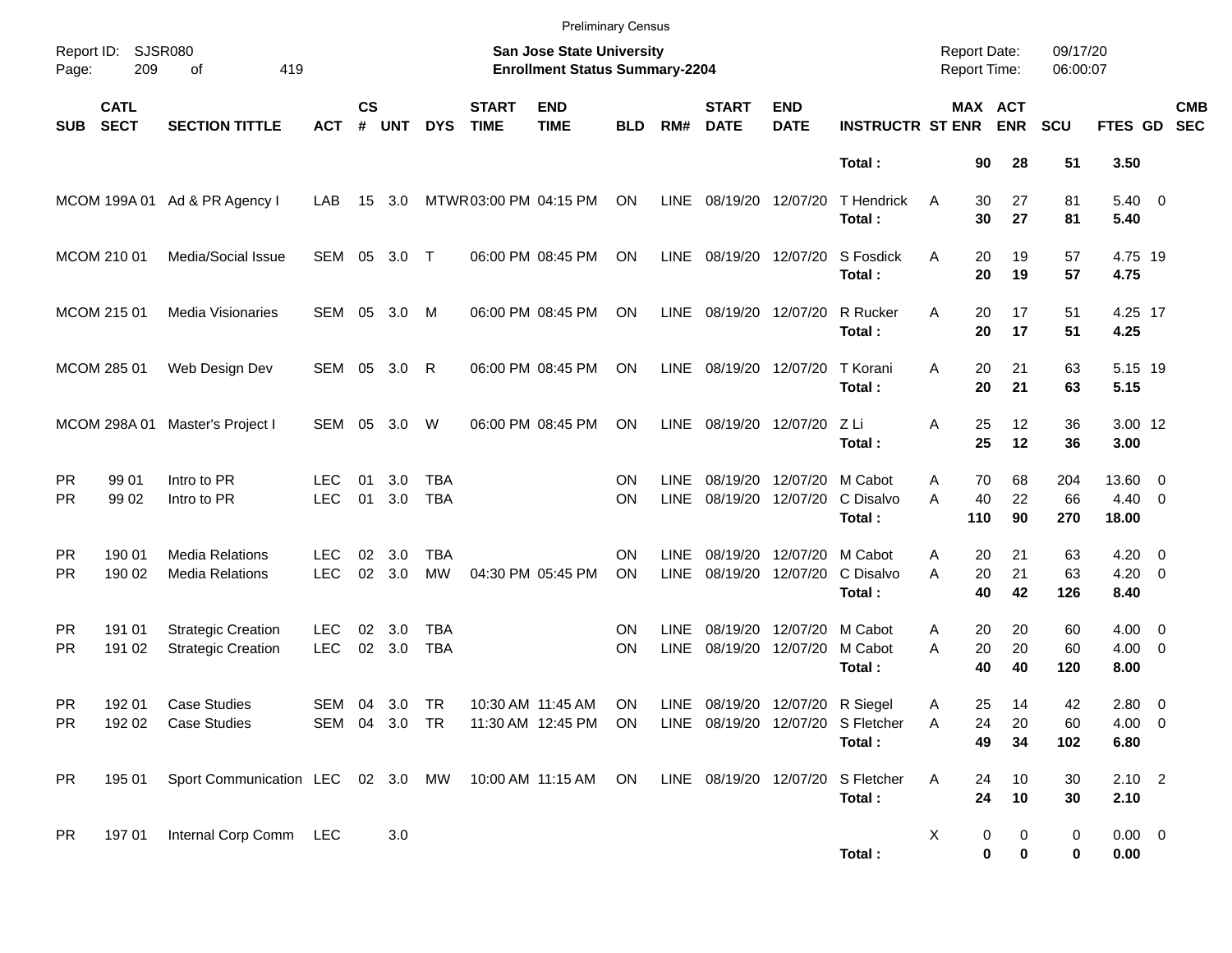|                     |                            |                                 |            |                |            |            |                      | <b>Preliminary Census</b>                                                 |            |      |                             |                                                  |                           |                                            |                     |                    |                      |                                |                          |
|---------------------|----------------------------|---------------------------------|------------|----------------|------------|------------|----------------------|---------------------------------------------------------------------------|------------|------|-----------------------------|--------------------------------------------------|---------------------------|--------------------------------------------|---------------------|--------------------|----------------------|--------------------------------|--------------------------|
| Report ID:<br>Page: | 210                        | SJSR080<br>419<br>of            |            |                |            |            |                      | <b>San Jose State University</b><br><b>Enrollment Status Summary-2204</b> |            |      |                             |                                                  |                           | <b>Report Date:</b><br><b>Report Time:</b> |                     |                    | 09/17/20<br>06:00:07 |                                |                          |
| <b>SUB</b>          | <b>CATL</b><br><b>SECT</b> | <b>SECTION TITTLE</b>           | <b>ACT</b> | <b>CS</b><br># | <b>UNT</b> | <b>DYS</b> | <b>START</b><br>TIME | <b>END</b><br><b>TIME</b>                                                 | <b>BLD</b> | RM#  | <b>START</b><br><b>DATE</b> | <b>END</b><br><b>DATE</b>                        | <b>INSTRUCTR ST ENR</b>   |                                            | MAX ACT             | <b>ENR</b>         | <b>SCU</b>           | FTES GD                        | <b>CMB</b><br><b>SEC</b> |
| <b>PR</b>           | 199 01                     | Campaign Mgmt                   | <b>SEM</b> | 05             | 3.0        | <b>MW</b>  |                      | 01:30 PM 02:45 PM                                                         | <b>ON</b>  | LINE | 08/19/20                    | 12/07/20                                         | C Disalvo<br>Total:       | $\mathsf{A}$                               | 30<br>30            | 13<br>13           | 39<br>39             | 2.60<br>$\overline{0}$<br>2.60 |                          |
|                     | Department :               | Journalism & Mass Communication |            |                |            |            |                      |                                                                           |            |      |                             | <b>Lower Division:</b><br><b>Upper Division:</b> | <b>Department Total:</b>  |                                            | 2128<br>737<br>1306 | 1655<br>605<br>981 | 4830<br>1815<br>2808 | 333.25<br>121.00<br>195.10     |                          |
|                     |                            |                                 |            |                |            |            |                      |                                                                           |            |      |                             |                                                  | <b>Graduate Division:</b> |                                            | 85                  | 69                 | 207                  | 17.15                          |                          |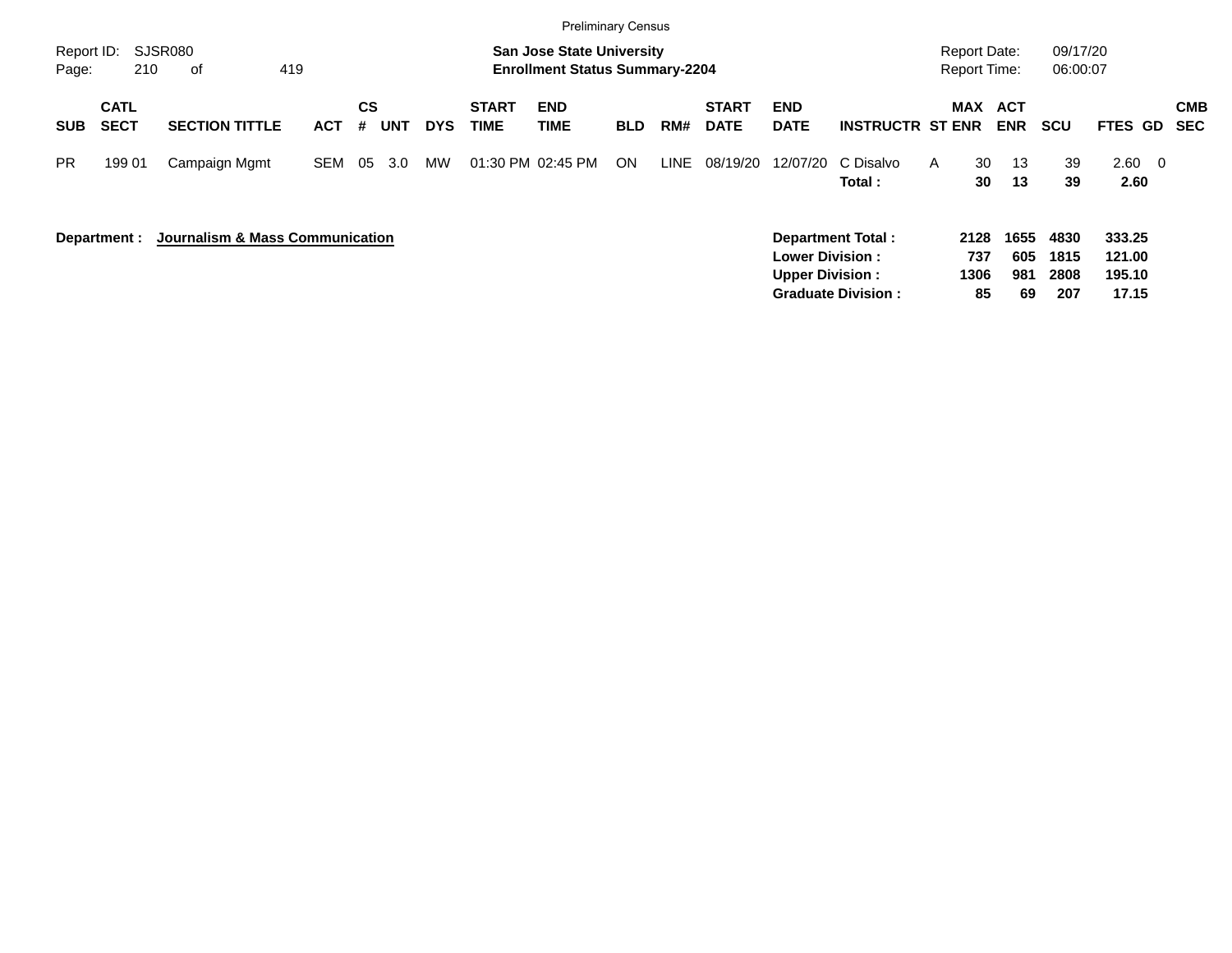|                     |                            |                                               |            |                |            |            |                             |                                                                    | <b>Preliminary Census</b> |             |                             |                           |                                       |                                     |                       |                      |             |     |                          |
|---------------------|----------------------------|-----------------------------------------------|------------|----------------|------------|------------|-----------------------------|--------------------------------------------------------------------|---------------------------|-------------|-----------------------------|---------------------------|---------------------------------------|-------------------------------------|-----------------------|----------------------|-------------|-----|--------------------------|
| Report ID:<br>Page: | 211                        | <b>SJSR080</b><br>οf<br>419                   |            |                |            |            |                             | San Jose State University<br><b>Enrollment Status Summary-2204</b> |                           |             |                             |                           |                                       | <b>Report Date:</b><br>Report Time: |                       | 09/17/20<br>06:00:07 |             |     |                          |
| <b>SUB</b>          | <b>CATL</b><br><b>SECT</b> | <b>SECTION TITTLE</b>                         | <b>ACT</b> | <b>CS</b><br># | <b>UNT</b> | <b>DYS</b> | <b>START</b><br><b>TIME</b> | <b>END</b><br><b>TIME</b>                                          | BLD                       | RM#         | <b>START</b><br><b>DATE</b> | <b>END</b><br><b>DATE</b> | <b>INSTRUCTR ST ENR</b>               |                                     | MAX ACT<br><b>ENR</b> | <b>SCU</b>           | FTES GD     |     | <b>CMB</b><br><b>SEC</b> |
| <b>College</b>      |                            | <b>Humanities &amp; the Arts</b>              |            |                |            |            |                             |                                                                    |                           |             |                             |                           |                                       |                                     |                       |                      |             |     |                          |
|                     | Department :               | <b>Linguistics &amp; Language Development</b> |            |                |            |            |                             |                                                                    |                           |             |                             |                           |                                       |                                     |                       |                      |             |     |                          |
| <b>LING</b>         | 20 01                      | Nature of Language                            | <b>LEC</b> |                | 3.0        |            |                             |                                                                    |                           |             |                             |                           |                                       | х                                   | 0                     | 0<br>0               | 0.00        | - 0 |                          |
| <b>LING</b>         | 20 02                      | Nature of Language                            | <b>LEC</b> | 02             | 3.0        | TR         |                             | 12:00 PM 01:15 PM                                                  | <b>ON</b>                 | <b>LINE</b> | 08/19/20                    | 12/07/20                  | J Kitajima                            | Α                                   | 22<br>25              | 66                   | 4.40        | 0   |                          |
| <b>LING</b>         | 20 99                      | Nature of Language                            | <b>LEC</b> | 02             | 3.0        | <b>TBA</b> |                             |                                                                    | ON                        | <b>LINE</b> | 08/19/20                    | 12/07/20                  | D Hunter                              | Α                                   | 25<br>17              | 51                   | 3.40        | - 0 |                          |
|                     |                            |                                               |            |                |            |            |                             |                                                                    |                           |             |                             |                           | Total:                                |                                     | 50<br>39              | 117                  | 7.80        |     |                          |
| <b>LING</b>         | 21 01                      | Langu and Thinking                            | <b>SEM</b> |                | 3.0        |            |                             |                                                                    |                           |             |                             |                           |                                       | X                                   | 0                     | 0<br>0               | 0.00        | - 0 |                          |
| <b>LING</b>         | 21 02                      | Langu and Thinking                            | <b>SEM</b> |                | 3.0        |            |                             |                                                                    |                           |             |                             |                           |                                       | X                                   | 0                     | 0<br>0               | 0.00        | - 0 |                          |
| <b>LING</b>         | 21 03                      | Langu and Thinking                            | <b>SEM</b> | 04             | 3.0        | MW         |                             | 09:00 AM 10:15 AM                                                  | <b>ON</b>                 | <b>LINE</b> | 08/19/20                    | 12/07/20                  | S Ball                                | Α                                   | 25<br>25              | 75                   | 5.00        | 0   |                          |
| <b>LING</b>         | 21 04                      | Langu and Thinking                            | <b>SEM</b> |                | 3.0        |            |                             |                                                                    |                           |             |                             |                           |                                       | Χ                                   | 0                     | 0<br>0               | 0.00        | 0   |                          |
| <b>LING</b>         | 21 05                      | Langu and Thinking                            | <b>SEM</b> | 04             | 3.0        | MW         |                             | 12:00 PM 01:15 PM                                                  | <b>ON</b>                 | <b>LINE</b> | 08/19/20                    | 12/07/20                  | K Sanders                             | Α                                   | 25<br>23              | 69                   | 4.60        | 0   |                          |
| <b>LING</b>         | 21 06                      | Langu and Thinking                            | <b>SEM</b> |                | 3.0        |            |                             |                                                                    |                           |             |                             |                           |                                       | Χ                                   | 0                     | 0<br>0               | 0.00        | 0   |                          |
| <b>LING</b>         | 21 07                      | Langu and Thinking                            | <b>SEM</b> |                | 3.0        |            |                             |                                                                    |                           |             |                             |                           |                                       | Χ                                   | 0                     | 0<br>0               | 0.00        | 0   |                          |
| <b>LING</b>         | 21 08                      | Langu and Thinking                            | <b>SEM</b> | 04             | 3.0        | TR         |                             | 09:00 AM 10:15 AM                                                  | <b>ON</b>                 | <b>LINE</b> |                             | 08/19/20 12/07/20         | J Kitajima                            | Α                                   | 25<br>25              | 75                   | 5.00        | 0   |                          |
| <b>LING</b>         | 21 09                      | Langu and Thinking                            | <b>SEM</b> |                | 3.0        |            |                             |                                                                    |                           |             |                             |                           |                                       | Χ                                   | 0                     | $\mathbf 0$<br>0     | 0.00        | 0   |                          |
| <b>LING</b>         | 21 10                      | Langu and Thinking                            | <b>SEM</b> | 04             | 3.0        | TR         |                             | 12:00 PM 01:15 PM                                                  | <b>ON</b>                 | LINE        | 08/19/20                    | 12/07/20                  | S Ball                                | Α                                   | 25<br>25              | 75                   | 5.00        | 0   |                          |
| <b>LING</b>         | 21 11                      | Langu and Thinking                            | <b>SEM</b> | 04             | 3.0        | <b>TBA</b> |                             |                                                                    | ΟN                        | LINE        | 08/19/20                    | 12/07/20                  | T Chatterjee                          | A                                   | 25<br>19              | 57                   | 3.80        | 0   |                          |
| <b>LING</b>         | 21 12                      | Langu and Thinking                            | <b>SEM</b> | 04             | 3.0        | <b>TR</b>  |                             | 01:30 PM 02:45 PM                                                  | <b>ON</b>                 | <b>LINE</b> | 08/19/20                    | 12/07/20                  | S Ball                                | Α                                   | 25<br>24              | 72                   | 4.80        | 0   |                          |
| <b>LING</b>         | 21 13                      | Langu and Thinking                            | <b>SEM</b> |                | 3.0        |            |                             |                                                                    |                           |             |                             |                           |                                       | Х                                   | 0                     | 0<br>0               | 0.00        | 0   |                          |
| <b>LING</b>         | 21 14                      | Langu and Thinking                            | <b>SEM</b> |                | 3.0        |            |                             |                                                                    |                           |             |                             |                           |                                       | Χ                                   | 0                     | 0<br>0               | 0.00        | 0   |                          |
| <b>LING</b>         | 21 15                      | Langu and Thinking                            | <b>SEM</b> |                | 3.0        |            |                             |                                                                    |                           |             |                             |                           |                                       | Χ                                   | 0                     | 0<br>0               | 0.00        | 0   |                          |
| <b>LING</b>         | 21 80                      | Langu and Thinking                            | SEM        | 04             | 3.0        | <b>TBA</b> |                             |                                                                    | <b>ON</b>                 | <b>LINE</b> |                             | 08/19/20 12/07/20         | E Chiu                                | Α                                   | 25<br>25              | 75                   | 5.00        | - 0 |                          |
| <b>LING</b>         | 2181                       | Langu and Thinking                            | <b>SEM</b> |                | 3.0        |            |                             |                                                                    |                           |             |                             |                           |                                       | X                                   | 0                     | 0<br>0               | 0.00        | 0   |                          |
| <b>LING</b>         | 21 99                      | Langu and Thinking                            | <b>SEM</b> |                | 3.0        |            |                             |                                                                    |                           |             |                             |                           |                                       | X                                   | 0                     | $\Omega$<br>0        | 0.00        | -0  |                          |
|                     |                            |                                               |            |                |            |            |                             |                                                                    |                           |             |                             |                           | Total:                                | 175                                 | 166                   | 498                  | 33.20       |     |                          |
| <b>LING</b>         | 22 01                      | Lang across Life                              | <b>LEC</b> | 02             | 3.0        | MW         |                             | 12:00 PM 01:15 PM                                                  | <b>ON</b>                 | LINE        | 08/19/20                    | 12/07/20                  | S Phillabaum A                        |                                     | 25<br>20              | 60                   | 4.00        | - 0 |                          |
| <b>LING</b>         | 22 02                      | Lang across Life                              | <b>LEC</b> |                | 3.0        |            |                             |                                                                    |                           |             |                             |                           |                                       | Х                                   | 0                     | 0<br>0               | 0.00        | 0   |                          |
| <b>LING</b>         | 22 03                      | Lang across Life                              | <b>LEC</b> | 02             | 3.0        | TR         |                             | 12:00 PM 01:15 PM                                                  | <b>ON</b>                 | LINE        |                             | 08/19/20 12/07/20 C Sandy |                                       | Α                                   | 20<br>14              | 42                   | 2.80        | 0   |                          |
|                     |                            |                                               |            |                |            |            |                             |                                                                    |                           |             |                             |                           | Total:                                |                                     | 45<br>34              | 102                  | 6.80        |     |                          |
| <b>LING</b>         | 24 01                      | Language Variation                            | <b>LEC</b> | 04             | 3.0        | TBA        |                             |                                                                    | <b>ON</b>                 |             |                             |                           | LINE 08/19/20 12/07/20 T Chatterjee A |                                     | 23<br>25              | 69                   | 4.60 0      |     |                          |
| <b>LING</b>         | 24 02                      | Language Variation                            | <b>LEC</b> |                | 3.0        |            |                             |                                                                    |                           |             |                             |                           |                                       | X                                   | 0                     | $\mathbf 0$<br>0     | $0.00 \t 0$ |     |                          |
| LING                | 24 99                      | Language Variation                            | <b>LEC</b> | 04             | 3.0        | TBA        |                             |                                                                    | <b>ON</b>                 |             | LINE 08/19/20 12/07/20      |                           | D Hunter                              | Α                                   | 25<br>21              | 63                   | $4.20 \ 0$  |     |                          |
|                     |                            |                                               |            |                |            |            |                             |                                                                    |                           |             |                             |                           | Total:                                |                                     | 50<br>44              | 132                  | 8.80        |     |                          |
| LING                | 25 01                      | Languages of World LEC 04 3.0 TR              |            |                |            |            |                             | 10:30 AM 11:45 AM ON                                               |                           |             | LINE 08/19/20 12/07/20      |                           | C Donlay                              | A                                   | 16<br>25              | 48                   | $3.20 \ 0$  |     |                          |
|                     |                            |                                               |            |                |            |            |                             |                                                                    |                           |             |                             |                           | Total:                                |                                     | 25<br>16              | 48                   | 3.20        |     |                          |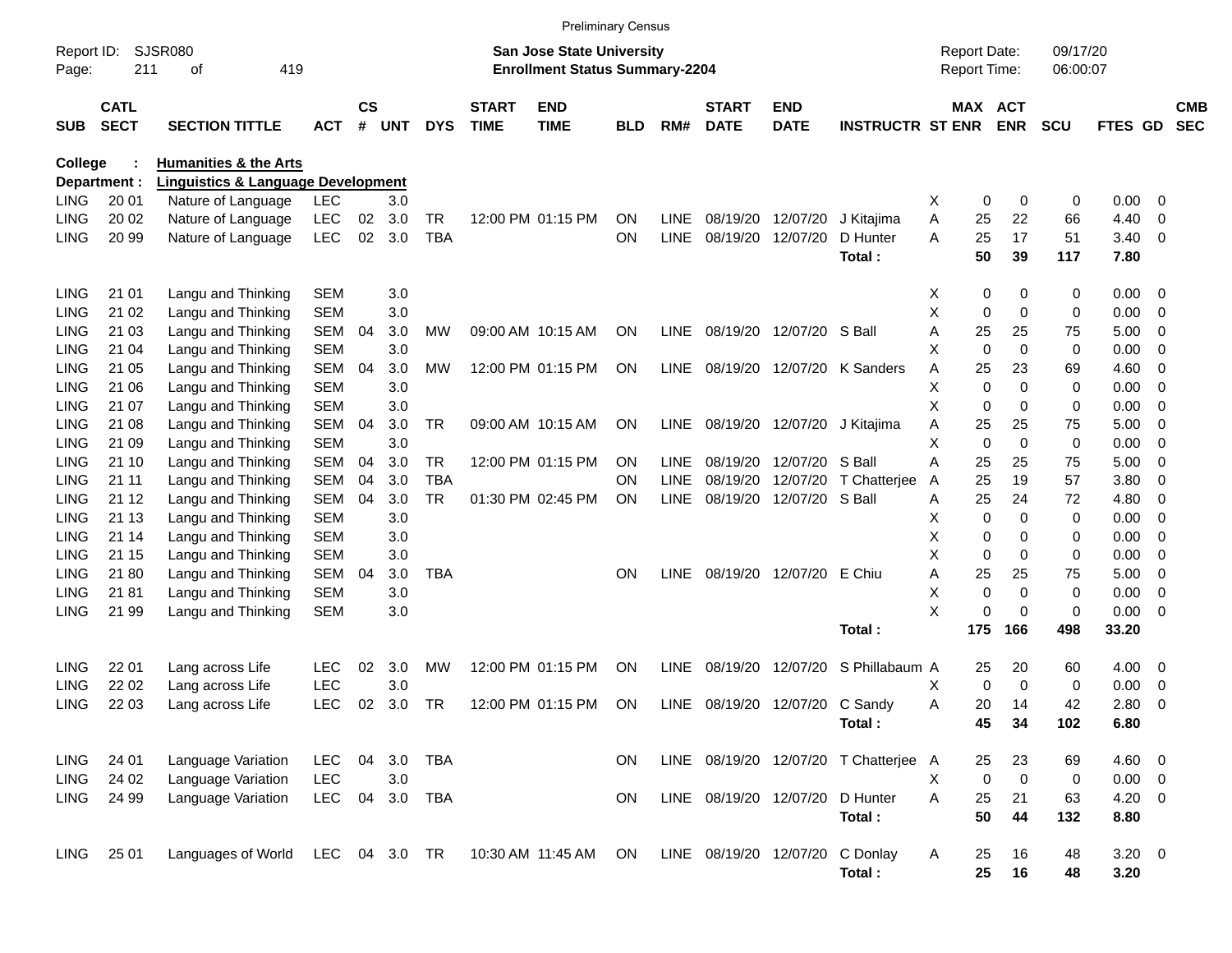|                                                                         |                                                |                                                                                      |                                                         |                |                                 |                                        |                             |                                                                                  | <b>Preliminary Census</b>   |                                           |                                  |                                                      |                                                            |                                                    |                                         |                            |                                                                        |                                                   |                          |
|-------------------------------------------------------------------------|------------------------------------------------|--------------------------------------------------------------------------------------|---------------------------------------------------------|----------------|---------------------------------|----------------------------------------|-----------------------------|----------------------------------------------------------------------------------|-----------------------------|-------------------------------------------|----------------------------------|------------------------------------------------------|------------------------------------------------------------|----------------------------------------------------|-----------------------------------------|----------------------------|------------------------------------------------------------------------|---------------------------------------------------|--------------------------|
| Page:                                                                   | SJSR080<br>Report ID:<br>212<br>419<br>οf      |                                                                                      |                                                         |                |                                 |                                        |                             | <b>San Jose State University</b><br><b>Enrollment Status Summary-2204</b>        |                             |                                           |                                  |                                                      |                                                            | <b>Report Date:</b><br><b>Report Time:</b>         |                                         | 09/17/20<br>06:00:07       |                                                                        |                                                   |                          |
| <b>SUB</b>                                                              | <b>CATL</b><br><b>SECT</b>                     | <b>SECTION TITTLE</b>                                                                | <b>ACT</b>                                              | <b>CS</b><br># | <b>UNT</b>                      | <b>DYS</b>                             | <b>START</b><br><b>TIME</b> | <b>END</b><br><b>TIME</b>                                                        | <b>BLD</b>                  | RM#                                       | <b>START</b><br><b>DATE</b>      | <b>END</b><br><b>DATE</b>                            | <b>INSTRUCTR ST ENR</b>                                    |                                                    | MAX ACT<br><b>ENR</b>                   | <b>SCU</b>                 | <b>FTES GD</b>                                                         |                                                   | <b>CMB</b><br><b>SEC</b> |
| <b>LING</b>                                                             | 26 01                                          | Quant Reas Ling Div LEC 04 3.0 TR                                                    |                                                         |                |                                 |                                        |                             | 12:00 PM 01:15 PM                                                                | ON                          | <b>LINE</b>                               |                                  | 08/19/20 12/07/20                                    | J Swan<br>Total:                                           | Α<br>25<br>25                                      | 23<br>23                                | 69<br>69                   | $4.60$ 0<br>4.60                                                       |                                                   |                          |
| <b>LING</b><br><b>LING</b>                                              | 101 01<br>101 02                               | Intro to Ling<br>Intro to Ling                                                       | SEM<br>SEM                                              | 04<br>04       | 3.0<br>3.0                      | МW<br>TR                               |                             | 04:30 PM 05:45 PM<br>01:30 PM 02:45 PM                                           | ON<br>ΟN                    | LINE.<br><b>LINE</b>                      | 08/19/20<br>08/19/20             |                                                      | 12/07/20 C Donlay<br>12/07/20 R Kataoka<br>Total:          | 25<br>A<br>25<br>Α<br>50                           | 10<br>21<br>31                          | 30<br>63<br>93             | 2.15<br>4.30 2<br>6.45                                                 | $\overline{\mathbf{3}}$                           |                          |
| LING.<br><b>LING</b><br>LING.<br><b>LING</b>                            | 107 01<br>107 02<br>107 03<br>107 04           | Patterns English<br>Patterns English<br>Patterns English<br>Patterns English         | <b>SEM</b><br><b>SEM</b><br>SEM<br><b>SEM</b>           | 05<br>05<br>05 | 3.0<br>3.0<br>3.0<br>3.0        | МW<br><b>TR</b><br>TR                  |                             | 09:00 AM 10:15 AM<br>10:30 AM 11:45 AM<br>03:00 PM 04:15 PM                      | ΟN<br>ΟN<br>ON              | <b>LINE</b><br><b>LINE</b><br><b>LINE</b> | 08/19/20<br>08/19/20<br>08/19/20 | 12/07/20 K Moore<br>12/07/20<br>12/07/20 C Sandy     | D Malinowski A<br>Total:                                   | х<br>Α<br>25<br>25<br>25<br>A<br>75                | 0<br>0<br>25<br>25<br>25<br>75          | 0<br>75<br>75<br>75<br>225 | $0.00 \t 0$<br>5.05<br>5.10<br>5.05<br>15.20                           | - 1<br>$\overline{\phantom{0}}$<br>$\overline{1}$ |                          |
| LING.                                                                   | 108 01                                         | Sec Lang Dev/Teach                                                                   | SEM 04 3.0                                              |                |                                 | TBA                                    |                             |                                                                                  | ΟN                          | LINE.                                     |                                  |                                                      | 08/19/20 12/07/20 S Vanniaraja A<br>Total:                 | 25<br>25                                           | 15<br>15                                | 45<br>45                   | $3.00 \ 0$<br>3.00                                                     |                                                   |                          |
| LING                                                                    | 111 01                                         | <b>Ling Phonetics</b>                                                                | SEM                                                     | 04             | 3.0                             | TR                                     |                             | 12:00 PM 01:15 PM                                                                | ON                          | <b>LINE</b>                               |                                  | 08/19/20 12/07/20                                    | R Kataoka<br>Total:                                        | 25<br>Α<br>25                                      | 21<br>21                                | 63<br>63                   | 4.55 7<br>4.55                                                         |                                                   |                          |
| <b>LING</b>                                                             | 112 01                                         | Intro to Syntax                                                                      | SEM                                                     | 04             | 3.0                             | TR                                     |                             | 09:00 AM 10:15 AM                                                                | ON                          | <b>LINE</b>                               |                                  | 08/19/20 12/07/20                                    | K Moore<br>Total:                                          | 25<br>Α<br>25                                      | 16<br>16                                | 48<br>48                   | $3.55$ 7<br>3.55                                                       |                                                   |                          |
| <b>LING</b>                                                             | 114 01                                         | Intr Seman & Discrse SEM 04                                                          |                                                         |                | 3.0                             | TR                                     |                             | 04:30 PM 05:45 PM                                                                | ON                          | LINE                                      |                                  | 08/19/20 12/07/20                                    | C Donlay<br>Total:                                         | 25<br>A<br>25                                      | 30<br>30                                | 90<br>90                   | 6.40 8<br>6.40                                                         |                                                   |                          |
| LING.<br>ASIA<br>LING<br>ASIA                                           | 122 01<br>122 01<br>122 02<br>122 02           | English World Lang<br>English World Lang<br>English World Lang<br>English World Lang | <b>SEM</b><br><b>SEM</b><br>SEM<br>SEM                  | 04<br>04       | 3.0<br>3.0<br>3.0<br>3.0        | TR<br>TR                               |                             | 04:30 PM 05:45 PM<br>04:30 PM 05:45 PM                                           | ΟN<br>ON                    | <b>LINE</b><br><b>LINE</b>                | 08/19/20<br>08/19/20             | 12/07/20<br>12/07/20 M Vafai                         | M Vafai<br>Total:                                          | х<br>Χ<br>Α<br>25<br>Α<br>25                       | 0<br>0<br>0<br>0<br>13<br>0<br>12<br>25 | 0<br>0<br>39<br>36<br>75   | $0.00 \quad 0$<br>0.00<br>2.60<br>2.40<br>5.00                         | 0<br>0 <sup>o</sup>                               | $0\,C$                   |
| <b>LING</b><br><b>LING</b><br><b>LING</b><br><b>LING</b><br><b>LING</b> | 123 01<br>123 02<br>123 03<br>123 04<br>123 05 | Sound Comm<br>Sound Comm<br>Sound Comm<br>Sound Comm<br>Sound Comm                   | SEM 04<br>SEM<br><b>SEM</b><br><b>SEM</b><br><b>SEM</b> | 04<br>04<br>04 | 3.0<br>3.0<br>3.0<br>3.0<br>3.0 | $\top$<br><b>MW</b><br><b>MW</b><br>МW |                             | 06:00 PM 08:45 PM<br>09:00 AM 10:15 AM<br>10:30 AM 11:45 AM<br>12:00 PM 01:15 PM | <b>ON</b><br>ON<br>ON<br>ON | LINE<br><b>LINE</b><br><b>LINE</b>        | 08/19/20                         | 08/19/20 12/07/20 C Sandy<br>08/19/20 12/07/20 H Koo | LINE 08/19/20 12/07/20 R Kataoka<br>12/07/20 R Kataoka     | 25<br>A<br>25<br>A<br>X<br>0<br>Α<br>25<br>25<br>A | 25<br>25<br>0<br>27<br>25               | 75<br>75<br>0<br>81<br>75  | $5.00 \t 0$<br>$5.00 \t 0$<br>$0.00 \t 0$<br>$5.40 \ 0$<br>$5.00 \t 0$ |                                                   |                          |
| <b>LING</b><br>LING                                                     | 123 06<br>123 07                               | Sound Comm<br>Sound Comm                                                             | SEM                                                     | 04             | 3.0                             | МW<br>SEM 04 3.0 TBA                   |                             | 03:00 PM 04:15 PM                                                                | ON<br>ON                    | LINE                                      | 08/19/20                         |                                                      | 12/07/20 C Donlay<br>LINE 08/19/20 12/07/20 T Chatterjee A | 25<br>Α<br>25                                      | 26<br>25                                | 78<br>75                   | $5.20 \ 0$<br>$5.00 \t 0$                                              |                                                   |                          |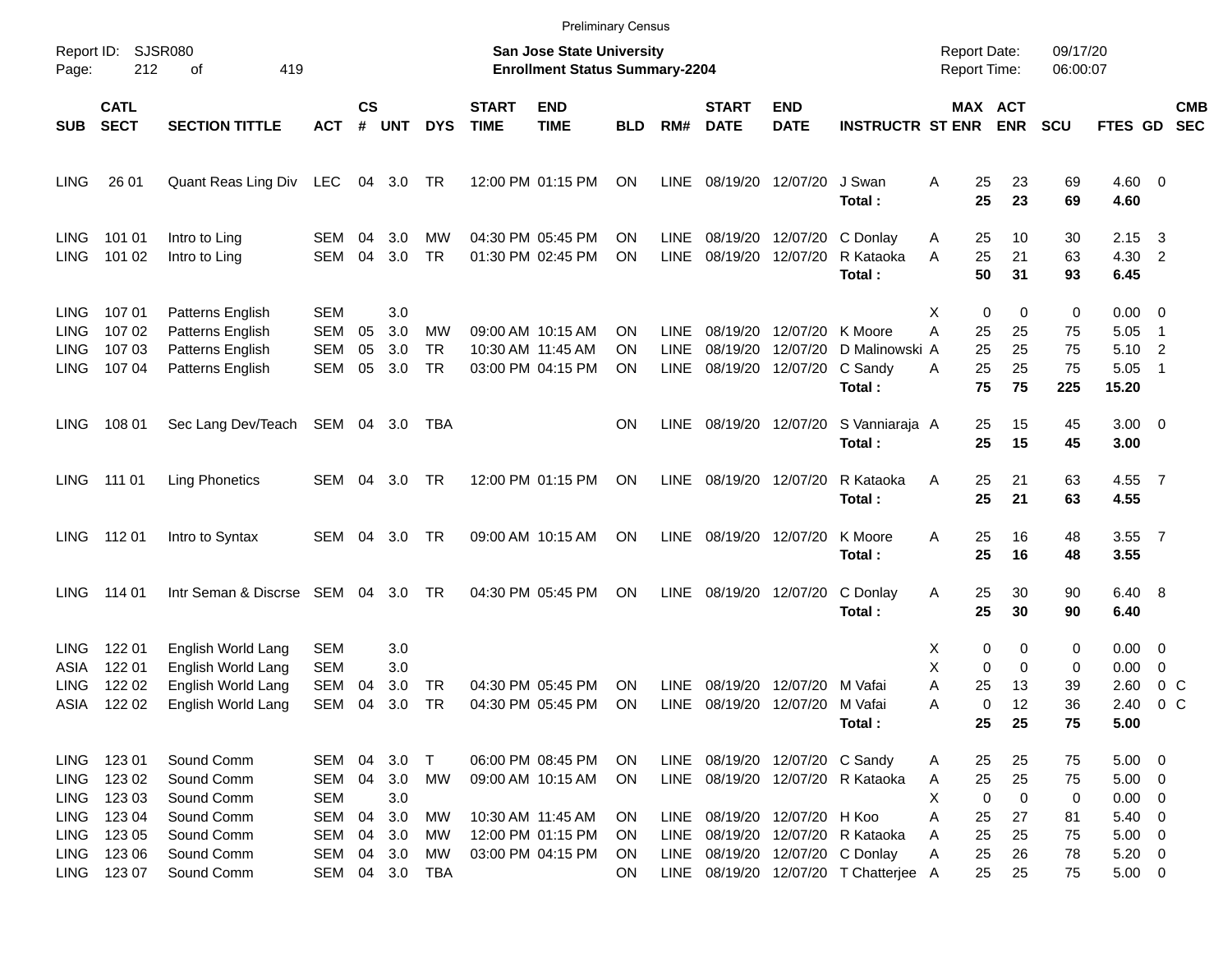|                     |                            |                                                          |                              |                |                |            |                             | <b>Preliminary Census</b>                                                 |            |             |                             |                                 |                         |                                            |                              |                      |                        |                          |            |
|---------------------|----------------------------|----------------------------------------------------------|------------------------------|----------------|----------------|------------|-----------------------------|---------------------------------------------------------------------------|------------|-------------|-----------------------------|---------------------------------|-------------------------|--------------------------------------------|------------------------------|----------------------|------------------------|--------------------------|------------|
| Report ID:<br>Page: | 213                        | SJSR080<br>419<br>оf                                     |                              |                |                |            |                             | <b>San Jose State University</b><br><b>Enrollment Status Summary-2204</b> |            |             |                             |                                 |                         | <b>Report Date:</b><br><b>Report Time:</b> |                              | 09/17/20<br>06:00:07 |                        |                          |            |
| <b>SUB</b>          | <b>CATL</b><br><b>SECT</b> | <b>SECTION TITTLE</b>                                    | <b>ACT</b>                   | <b>CS</b><br># | UNT            | <b>DYS</b> | <b>START</b><br><b>TIME</b> | <b>END</b><br><b>TIME</b>                                                 | <b>BLD</b> | RM#         | <b>START</b><br><b>DATE</b> | <b>END</b><br><b>DATE</b>       | <b>INSTRUCTR ST ENR</b> |                                            | <b>MAX ACT</b><br><b>ENR</b> | <b>SCU</b>           | FTES GD SEC            |                          | <b>CMB</b> |
| <b>LING</b>         | 123 08                     | Sound Comm                                               | SEM                          | 04             | 3.0            | <b>TR</b>  |                             | 10:30 AM 11:45 AM                                                         | ΟN         | LINE        | 08/19/20                    | 12/07/20 C Sandy                |                         | 25<br>Α                                    | 25                           | 75                   | 5.00                   | - 0                      |            |
| <b>LING</b>         | 123 09                     | Sound Comm                                               | <b>SEM</b>                   | 04             | 3.0            | <b>TR</b>  |                             | 01:30 PM 02:45 PM                                                         | ON         | LINE        | 08/19/20                    | 12/07/20                        | C Sandy<br>Total:       | 25<br>A<br>200                             | 25<br>203                    | 75<br>609            | 5.00<br>40.60          | $\overline{\phantom{0}}$ |            |
| <b>LING</b>         | 124 01                     | Intro Speech Tech                                        | SEM                          | 04             | 3.0            | TR         |                             | 10:30 AM 11:45 AM                                                         | ON.        | LINE        |                             | 08/19/20 12/07/20               | H Koo<br>Total:         | 25<br>A<br>25                              | 14<br>14                     | 42<br>42             | $3.15$ 7<br>3.15       |                          |            |
| <b>LING</b>         | 129 01                     | Cult/Lg/Ethn/ in US                                      | SEM                          | 04             | 3.0            | <b>TBA</b> |                             |                                                                           | ON         | LINE        | 08/19/20                    | 12/07/20                        | D Dodick                | 25<br>A                                    | 25                           | 75                   | $5.00 \quad 0$         |                          |            |
| <b>LING</b>         | 129 80                     | Cult/Lg/Ethn/ in US                                      | <b>SEM</b>                   | 04             | 3.0            | <b>TBA</b> |                             |                                                                           | ΟN         | <b>LINE</b> | 08/19/20                    | 12/07/20                        | R Abend<br>Total:       | 25<br>A<br>50                              | 25<br>50                     | 75<br>150            | $5.00 \t 0$<br>10.00   |                          |            |
| LING                | 161 01                     | Psycholinguistics                                        | SEM                          | 04             | 3.0            | MW         |                             | 12:00 PM 01:15 PM                                                         | ON         | LINE        |                             | 08/19/20 12/07/20               | H Koo<br>Total:         | 25<br>Α<br>25                              | 18<br>18                     | 54<br>54             | $3.75 \quad 3$<br>3.75 |                          |            |
| <b>LING</b>         | 162 01                     | Intro Morphology                                         | SEM                          | 04             | 3.0            | MW         |                             | 01:30 PM 02:45 PM                                                         | ON         | LINE        | 08/19/20 12/07/20           |                                 | K Moore<br>Total:       | 25<br>A<br>25                              | 22<br>22                     | 66<br>66             | 4.55 3<br>4.55         |                          |            |
| <b>LING</b>         | 16701                      | Multiling Lang Cont                                      | LEC                          |                | 04 3.0         | <b>TR</b>  |                             | 01:30 PM 02:45 PM                                                         | ON         | LINE        | 08/19/20 12/07/20           |                                 | J Swan<br>Total:        | 25<br>A<br>25                              | 14<br>14                     | 42<br>42             | 3.004<br>3.00          |                          |            |
| <b>LING</b>         | 180 01                     | <b>Individ Studies</b>                                   | SUP                          | 78             | 1.0            | <b>TBA</b> |                             |                                                                           | ON         | <b>LINE</b> |                             | 08/19/20 12/07/20               |                         | 2<br>Α                                     | 0                            | 0                    | $0.00 \quad 0$         |                          |            |
| <b>LING</b>         | 180 02                     | <b>Individ Studies</b>                                   | <b>SUP</b>                   | 78             | 3.0            | <b>TBA</b> |                             |                                                                           | ΟN         | LINE        |                             | 08/19/20 12/07/20               |                         | $\overline{c}$<br>A                        | 0                            | 0                    | $0.00 \t 0$            |                          |            |
|                     |                            |                                                          |                              |                |                |            |                             |                                                                           |            |             |                             |                                 | Total:                  | 4                                          | $\bf{0}$                     | 0                    | 0.00                   |                          |            |
| <b>LING</b>         | 201 01                     | Phonol Theor & Appl                                      | SEM 05 3.0                   |                |                | <b>MW</b>  |                             | 03:00 PM 04:15 PM                                                         | <b>ON</b>  | LINE        | 08/19/20 12/07/20           |                                 | R Kataoka               | 15<br>A                                    | 4                            | 12                   | 1.004                  |                          |            |
|                     |                            |                                                          |                              |                |                |            |                             |                                                                           |            |             |                             |                                 | Total:                  | 15                                         | 4                            | 12                   | 1.00                   |                          |            |
| <b>LING</b>         | 203 01                     | Semantic Struc                                           | SEM                          | 05             | 3.0            | MW         |                             | 04:30 PM 05:45 PM                                                         | ON         | LINE        | 08/19/20                    | 12/07/20                        | K Moore<br>Total:       | Α<br>15<br>15                              | 6<br>6                       | 18<br>18             | 1.50 6<br>1.50         |                          |            |
|                     |                            | LING 298 01 Spec Studies                                 |                              |                | SUP 78 3.0 TBA |            |                             |                                                                           | ON         |             |                             | LINE 08/19/20 12/07/20 J Swan   |                         | Α                                          | 3<br>0                       | 0                    | $0.00 \t 0$            |                          |            |
|                     |                            |                                                          |                              |                |                |            |                             |                                                                           |            |             |                             |                                 | Total:                  | 3                                          | 0                            | 0                    | 0.00                   |                          |            |
|                     | LING 299 01                | Thesis                                                   | SUP 78 3.0 TBA               |                |                |            |                             |                                                                           | <b>ON</b>  |             | LINE 08/19/20 12/07/20      |                                 |                         | 3<br>Α                                     | 0                            | 0                    | $0.00 \t 0$            |                          |            |
|                     |                            |                                                          |                              |                |                |            |                             |                                                                           |            |             |                             |                                 | Total:                  | $\overline{\mathbf{3}}$                    | 0                            | 0                    | 0.00                   |                          |            |
| LLD                 |                            | 100A 01 Writing Competency                               | <b>SEM</b>                   |                | 3.0            |            |                             |                                                                           |            |             |                             |                                 |                         | X<br>0                                     | 0                            | 0                    | $0.00 \t 0$            |                          |            |
| LLD<br><b>LLD</b>   |                            | 100A 02 Writing Competency<br>100A 03 Writing Competency | <b>SEM</b><br>SEM 05 3.0 TBA |                | 3.0            |            |                             |                                                                           | <b>ON</b>  |             |                             | LINE 08/19/20 12/07/20 S Alkire |                         | $\mathsf X$<br>$\pmb{0}$<br>A<br>20        | $\pmb{0}$<br>20              | 0<br>60              | $0.00 \t 0$<br>4.00 0  |                          |            |
|                     |                            |                                                          |                              |                |                |            |                             |                                                                           |            |             |                             |                                 |                         |                                            |                              |                      |                        |                          |            |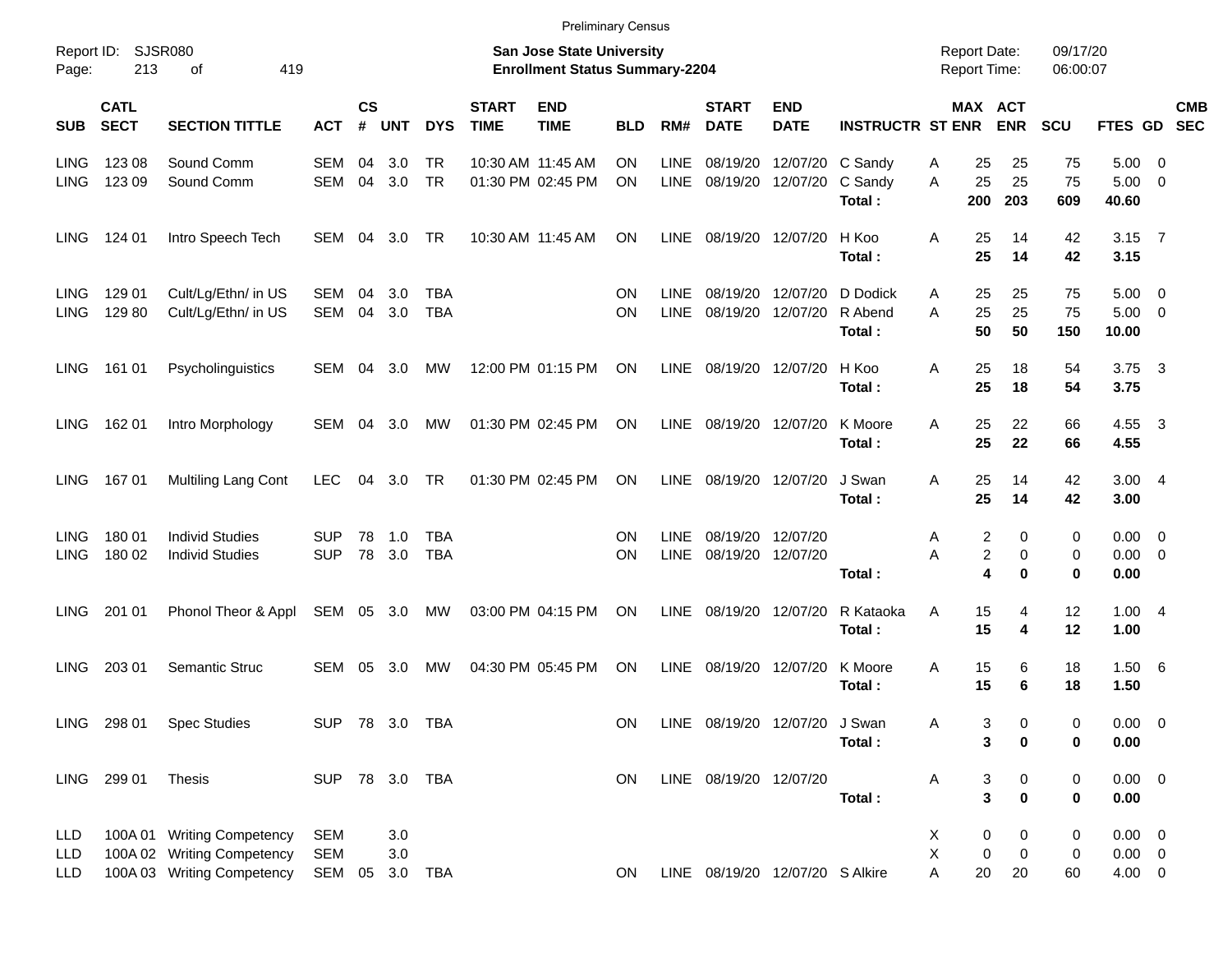| <b>Preliminary Census</b> |
|---------------------------|
|                           |

| Report ID:<br>Page: | <b>SJSR080</b><br>214<br>419<br>οf |                                         |            |                    |            |            |                             | <b>San Jose State University</b><br><b>Enrollment Status Summary-2204</b> |            |             |                             |                                 |                         | <b>Report Date:</b><br>Report Time: |                       | 09/17/20<br>06:00:07 |              |                          |                          |
|---------------------|------------------------------------|-----------------------------------------|------------|--------------------|------------|------------|-----------------------------|---------------------------------------------------------------------------|------------|-------------|-----------------------------|---------------------------------|-------------------------|-------------------------------------|-----------------------|----------------------|--------------|--------------------------|--------------------------|
| <b>SUB</b>          | <b>CATL</b><br><b>SECT</b>         | <b>SECTION TITTLE</b>                   | <b>ACT</b> | $\mathsf{cs}$<br># | <b>UNT</b> | <b>DYS</b> | <b>START</b><br><b>TIME</b> | <b>END</b><br><b>TIME</b>                                                 | <b>BLD</b> | RM#         | <b>START</b><br><b>DATE</b> | <b>END</b><br><b>DATE</b>       | <b>INSTRUCTR ST ENR</b> |                                     | MAX ACT<br><b>ENR</b> | <b>SCU</b>           | FTES GD      |                          | <b>CMB</b><br><b>SEC</b> |
| LLD                 |                                    | 100A 04 Writing Competency              | SEM        |                    | 3.0        |            |                             |                                                                           |            |             |                             |                                 |                         | X                                   | 0<br>0                | 0                    | 0.00         | - 0                      |                          |
| LLD                 | 100A 05                            | <b>Writing Competency</b>               | <b>SEM</b> |                    | 3.0        |            |                             |                                                                           |            |             |                             |                                 |                         | Χ                                   | 0<br>0                | 0                    | 0.00         | 0                        |                          |
| LLD                 | 100A 06                            | <b>Writing Competency</b>               | <b>SEM</b> | 05                 | 3.0        | МW         | 10:30 AM 11:45 AM           |                                                                           | <b>ON</b>  | LINE        |                             | 08/19/20 12/07/20               | K Sanders               | Α                                   | 20<br>20              | 60                   | 4.00         | -0                       |                          |
| LLD                 | 100A07                             | <b>Writing Competency</b>               | <b>SEM</b> |                    | 3.0        |            |                             |                                                                           |            |             |                             |                                 |                         | х                                   | 0<br>0                | 0                    | 0.00         | 0                        |                          |
| LLD                 | 100A08                             | <b>Writing Competency</b>               | <b>SEM</b> |                    | 3.0        |            |                             |                                                                           |            |             |                             |                                 |                         | х                                   | 0<br>0                | 0                    | 0.00         | 0                        |                          |
| LLD                 | 100A09                             | <b>Writing Competency</b>               | <b>SEM</b> |                    | 3.0        |            |                             |                                                                           |            |             |                             |                                 |                         | х                                   | 0<br>0                | 0                    | 0.00         | 0                        |                          |
| LLD                 | 100A 10                            | <b>Writing Competency</b>               | <b>SEM</b> |                    | 3.0        |            |                             |                                                                           |            |             |                             |                                 |                         | х                                   | 0<br>0                | 0                    | 0.00         | 0                        |                          |
| LLD                 | 100A 11                            | <b>Writing Competency</b>               | <b>SEM</b> |                    | 3.0        |            |                             |                                                                           |            |             |                             |                                 |                         | х                                   | 0<br>0                | 0                    | 0.00         | 0                        |                          |
| LLD                 | 100A 12                            | <b>Writing Competency</b>               | <b>SEM</b> | 05                 | 3.0        | TR         |                             | 01:30 PM 02:45 PM                                                         | ON         | <b>LINE</b> |                             | 08/19/20 12/07/20               | K Sanders               | Α                                   | 20<br>19              | 57                   | 3.80         | 0                        |                          |
| LLD                 | 100A 13                            | <b>Writing Competency</b>               | <b>SEM</b> |                    | 3.0        |            |                             |                                                                           |            |             |                             |                                 |                         | х                                   | 0<br>0                | 0                    | 0.00         | 0                        |                          |
| LLD                 | 100A 14                            | <b>Writing Competency</b>               | <b>SEM</b> |                    | 3.0        |            |                             |                                                                           |            |             |                             |                                 |                         | х                                   | 0<br>0                | 0                    | 0.00         | 0                        |                          |
| LLD                 | 100A 15                            | <b>Writing Competency</b>               | <b>SEM</b> |                    | 3.0        |            |                             |                                                                           |            |             |                             |                                 |                         | X                                   | 0<br>0                | 0                    | 0.00         | 0                        |                          |
|                     |                                    |                                         |            |                    |            |            |                             |                                                                           |            |             |                             |                                 | Total:                  |                                     | 59<br>60              | 177                  | 11.80        |                          |                          |
| LLD                 |                                    | 100W 01 Writing Workshop                | SEM        | 04                 | 3.0        | TR         | 10:30 AM 11:45 AM           |                                                                           | ON         | <b>LINE</b> | 08/19/20 12/07/20           |                                 | S Khan<br>Total:        | Α                                   | 25<br>26<br>25<br>26  | 78<br>78             | 5.20<br>5.20 | $\overline{\phantom{0}}$ |                          |
| LLD                 |                                    | 100WB 01Wrtg Wrkshp Bsns Std SEM        |            | 04                 | 3.0        | MW         |                             | 09:00 AM 10:15 AM                                                         | ON         | LINE        | 08/19/20                    | 12/07/20                        | S Stranahan             | A                                   | 25<br>25              | 75                   | 5.00         | - 0                      |                          |
| LLD                 |                                    | 100WB 02Wrtg Wrkshp Bsns Std SEM        |            | 04                 | 3.0        | <b>TBA</b> |                             |                                                                           | <b>ON</b>  | <b>LINE</b> | 08/19/20                    | 12/07/20                        | S Alkire                | Α                                   | 25<br>25              | 75                   | 5.00         | - 0                      |                          |
| LLD                 |                                    | 100WB 03Wrtg Wrkshp Bsns Std SEM        |            | 04                 | 3.0        | <b>MW</b>  |                             | 12:00 PM 01:15 PM                                                         | <b>ON</b>  | <b>LINE</b> |                             | 08/19/20 12/07/20               | K Haven                 | Α                                   | 25<br>25              | 75                   | 5.00         | -0                       |                          |
| LLD                 |                                    | 100WB 04Wrtg Wrkshp Bsns Std SEM        |            | 04                 | 3.0        | TR         |                             | 09:00 AM 10:15 AM                                                         | <b>ON</b>  | <b>LINE</b> |                             | 08/19/20 12/07/20               | S Ball                  | Α                                   | 25<br>27              | 81                   | 5.40         | - 0                      |                          |
| LLD                 |                                    | 100WB 05Wrtg Wrkshp Bsns Std SEM        |            | 04                 | 3.0        | TR         |                             | 12:00 PM 01:15 PM                                                         | <b>ON</b>  | <b>LINE</b> |                             | 08/19/20 12/07/20               | K Sanders               | Α                                   | 25<br>25              | 75                   | 5.00         | 0                        |                          |
| LLD                 |                                    | 100WB 06Wrtg Wrkshp Bsns Std SEM        |            | 04                 | 3.0        | TR         |                             | 01:30 PM 02:45 PM                                                         | <b>ON</b>  | <b>LINE</b> |                             | 08/19/20 12/07/20               | S Stranahan             | A                                   | 25<br>24              | 72                   | 4.80         | 0                        |                          |
| LLD                 |                                    | 100WB 07Wrtg Wrkshp Bsns Std SEM        |            | 04                 | 3.0        | TR         |                             | 03:00 PM 04:15 PM                                                         | <b>ON</b>  | <b>LINE</b> | 08/19/20                    | 12/07/20                        | S Stranahan A           |                                     | 25<br>25              | 75                   | 5.00         | 0                        |                          |
| LLD                 |                                    | 100WB 08Wrtg Wrkshp Bsns Std SEM        |            | 04                 | 3.0        | F          |                             | 09:30 AM 12:15 PM                                                         | ON         | <b>LINE</b> |                             | 08/19/20 12/07/20               | K Haven                 | Α                                   | 25<br>25              | 75                   | 5.00         | 0                        |                          |
| LLD                 |                                    | 100WB 09Wrtg Wrkshp Bsns Std SEM        |            | 04                 | 3.0        | F          |                             | 09:30 AM 12:15 PM                                                         | ON         | <b>LINE</b> |                             | 08/19/20 12/07/20               | R Joseph                | Α                                   | 25<br>25              | 75                   | 5.00         | $\mathbf 0$              |                          |
| LLD                 |                                    | 100WB 10Wrtg Wrkshp Bsns Std SEM        |            | 04                 | 3.0        | <b>MW</b>  | 01:30 PM 02:45 PM           |                                                                           | ON         | <b>LINE</b> | 08/19/20                    | 12/07/20                        | C Bankston              | A                                   | 25<br>25              | 75                   | 5.00         | $\mathbf 0$              |                          |
| LLD                 |                                    | 100WB 11Wrtg Wrkshp Bsns Std SEM        |            | 04                 | 3.0        | TR         |                             | 04:30 PM 05:45 PM                                                         | ON         | <b>LINE</b> | 08/19/20                    | 12/07/20                        | K Haven                 | Α                                   | 25<br>25              | 75                   | 5.00         | 0                        |                          |
| LLD                 |                                    | 100WB 12Wrtg Wrkshp Bsns Std SEM        |            | 04                 | 3.0        | MW         | 10:30 AM 11:45 AM           |                                                                           | <b>ON</b>  | LINE        | 08/19/20                    | 12/07/20                        | C Boyd                  | Α                                   | 25<br>25              | 75                   | 5.00         | $\mathbf 0$              |                          |
| LLD                 |                                    | 100WB 13Wrtg Wrkshp Bsns Std SEM        |            | 04                 | 3.0        | МW         | 10:30 AM 11:45 AM           |                                                                           | ON         | <b>LINE</b> | 08/19/20                    | 12/07/20                        | R Joseph                | Α                                   | 25<br>24              | 72                   | 4.80         | $\mathbf 0$              |                          |
| LLD                 |                                    | 100WB 14Wrtg Wrkshp Bsns Std SEM        |            | 04                 | 3.0        | <b>MW</b>  |                             | 04:30 PM 05:45 PM                                                         | ON         | LINE        | 08/19/20 12/07/20           |                                 | M Vafai                 | A                                   | 25<br>24              | 72                   | 4.80         | 0                        |                          |
| LLD                 |                                    | 100WB 80Wrtg Wrkshp Bsns Std SEM        |            | 04                 | 3.0        | TBA        |                             |                                                                           | ON         | LINE        |                             | 08/19/20 12/07/20               | E Chiu                  | Α                                   | 25<br>24              | 72                   | 4.80         | $\overline{\mathbf{0}}$  |                          |
| LLD                 |                                    | 100WB 81Wrtg Wrkshp Bsns Std SEM        |            | 04                 | 3.0        | <b>TBA</b> |                             |                                                                           | ON         | <b>LINE</b> |                             | 08/19/20 12/07/20               | M ModirzadehA           |                                     | 25<br>25              | 75                   | 5.00         | $\overline{\phantom{0}}$ |                          |
| LLD                 |                                    | 100WB 82Wrtg Wrkshp Bsns Std SEM        |            | 04                 | 3.0        | TBA        |                             |                                                                           | ON         | <b>LINE</b> |                             | 08/19/20 12/07/20               | E Chiu                  | Α                                   | 25<br>25              | 75                   | 5.00         | $\overline{\phantom{0}}$ |                          |
| LLD                 |                                    | 100WB 83Wrtg Wrkshp Bsns Std SEM        |            | 04                 | 3.0        | <b>TBA</b> |                             |                                                                           | ON         | <b>LINE</b> |                             | 08/19/20 12/07/20               | M ModirzadehA           |                                     | 25<br>24              | 72                   | 4.80         | $\overline{\phantom{0}}$ |                          |
| LLD                 |                                    | 100WB 84Wrtg Wrkshp Bsns Std SEM        |            | 04                 | 3.0        | TBA        |                             |                                                                           | ON         | <b>LINE</b> |                             | 08/19/20 12/07/20               | N Shugan                | A                                   | 25<br>25              | 75                   | 5.00         | $\overline{\phantom{0}}$ |                          |
| LLD                 |                                    | 100WB 85Wrtg Wrkshp Bsns Std SEM        |            | 04                 | 3.0        | TBA        |                             |                                                                           | ON         | <b>LINE</b> |                             | 08/19/20 12/07/20               | N Shugan                | Α                                   | 25<br>26              | 78                   | 5.20         | $\overline{\phantom{0}}$ |                          |
| <b>LLD</b>          |                                    | 100WB 86Wrtg Wrkshp Bsns Std SEM        |            | 04                 | 3.0        | TBA        |                             |                                                                           | ON         | LINE        |                             | 08/19/20 12/07/20               | S Alkire                | Α                                   | 25<br>25              | 75                   | $5.00 \t 0$  |                          |                          |
| <b>LLD</b>          |                                    | 100WB 87Wrtg Wrkshp Bsns Std SEM 04 3.0 |            |                    |            | TBA        |                             |                                                                           | ON         |             |                             | LINE 08/19/20 12/07/20 R Joseph |                         | A                                   | 25<br>25              | 75                   | $5.00 \t 0$  |                          |                          |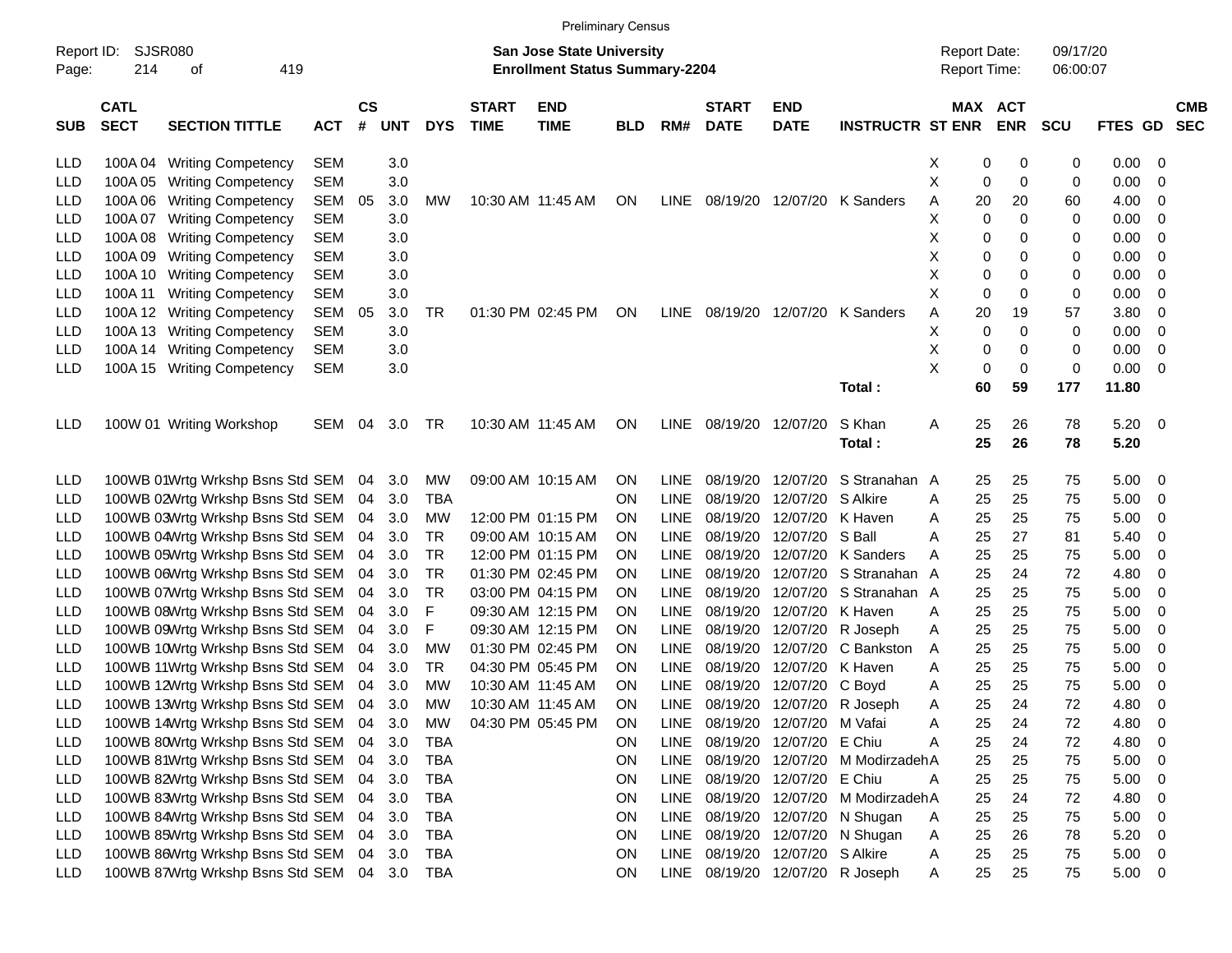|                                 |                                                                                                          |                                                                                                                                                                                         |            |                      |                          |                                                                    |                             | <b>Preliminary Census</b> |                                                 |                                                                         |                                                                            |                                                  |                                                                  |                                     |                                   |                                   |                                    |                                                |                                              |                          |
|---------------------------------|----------------------------------------------------------------------------------------------------------|-----------------------------------------------------------------------------------------------------------------------------------------------------------------------------------------|------------|----------------------|--------------------------|--------------------------------------------------------------------|-----------------------------|---------------------------|-------------------------------------------------|-------------------------------------------------------------------------|----------------------------------------------------------------------------|--------------------------------------------------|------------------------------------------------------------------|-------------------------------------|-----------------------------------|-----------------------------------|------------------------------------|------------------------------------------------|----------------------------------------------|--------------------------|
| Report ID:<br>Page:             | <b>SJSR080</b><br>San Jose State University<br>215<br>419<br><b>Enrollment Status Summary-2204</b><br>οf |                                                                                                                                                                                         |            |                      |                          |                                                                    |                             |                           |                                                 |                                                                         |                                                                            |                                                  |                                                                  | <b>Report Date:</b><br>Report Time: |                                   |                                   | 09/17/20<br>06:00:07               |                                                |                                              |                          |
| <b>SUB</b>                      | <b>CATL</b><br><b>SECT</b>                                                                               | <b>SECTION TITTLE</b>                                                                                                                                                                   | <b>ACT</b> | <b>CS</b><br>#       | <b>UNT</b>               | <b>DYS</b>                                                         | <b>START</b><br><b>TIME</b> | <b>END</b><br><b>TIME</b> | BLD                                             | RM#                                                                     | <b>START</b><br><b>DATE</b>                                                | <b>END</b><br><b>DATE</b>                        | <b>INSTRUCTR ST ENR</b>                                          |                                     |                                   | MAX ACT<br><b>ENR</b>             | <b>SCU</b>                         | <b>FTES GD</b>                                 |                                              | <b>CMB</b><br><b>SEC</b> |
| LLD<br>LLD<br>LLD<br>LLD<br>LLD |                                                                                                          | 100WB 88Wrtg Wrkshp Bsns Std SEM<br>100WB 89Wrtg Wrkshp Bsns Std SEM<br>100WB 90Wrtg Wrkshp Bsns Std SEM<br>100WB 91Wrtg Wrkshp Bsns Std SEM<br>100WB 92Wrtg Wrkshp Bsns Std SEM 04 3.0 |            | 04<br>04<br>04<br>04 | 3.0<br>3.0<br>3.0<br>3.0 | <b>TBA</b><br><b>TBA</b><br><b>TBA</b><br><b>TBA</b><br><b>TBA</b> |                             |                           | ON<br><b>ON</b><br>ON<br><b>ON</b><br><b>ON</b> | <b>LINE</b><br><b>LINE</b><br><b>LINE</b><br><b>LINE</b><br><b>LINE</b> | 08/19/20<br>08/19/20<br>08/19/20 12/07/20<br>08/19/20<br>08/19/20 12/07/20 | 12/07/20 S Alkire<br>12/07/20<br>12/07/20        | M ModirzadehA<br>C Bankston A<br>K Haven<br>C Bankston<br>Total: | Α<br>A<br>$\overline{A}$            | 25<br>25<br>25<br>25<br>25<br>675 | 25<br>25<br>25<br>25<br>25<br>673 | 75<br>75<br>75<br>75<br>75<br>2019 | 5.00<br>5.00<br>5.00<br>5.00<br>5.00<br>134.60 | 0<br>$\mathbf 0$<br>0<br>0<br>$\overline{0}$ |                          |
| LLD                             |                                                                                                          | 250W 01 Prof in Ling TESOL                                                                                                                                                              | SEM        | 04                   | 3.0                      | <b>TR</b>                                                          |                             | 09:00 AM 10:15 AM         | <b>ON</b>                                       | LINE                                                                    | 08/19/20 12/07/20                                                          |                                                  | S Khan<br>Total:                                                 | A                                   | 15<br>15                          | $\overline{7}$<br>$\overline{7}$  | 21<br>21                           | $1.75$ 7<br>1.75                               |                                              |                          |
| <b>LLD</b>                      | 261 01                                                                                                   | Eng Struct Teach II                                                                                                                                                                     | SEM        | 05                   | 3.0                      | M                                                                  |                             | 06:00 PM 08:45 PM         | <b>ON</b>                                       | LINE.                                                                   | 08/19/20 12/07/20                                                          |                                                  | S Phillabaum A<br>Total:                                         |                                     | 15<br>15                          | 8<br>8                            | 24<br>24                           | 2.00<br>2.00                                   | 8                                            |                          |
| LLD                             | 270 01                                                                                                   | Second Lang Acq                                                                                                                                                                         | SEM        | 05                   | 3.0                      | МW                                                                 |                             | 01:30 PM 02:45 PM         | ON                                              |                                                                         | LINE 08/19/20 12/07/20                                                     |                                                  | S Phillabaum A<br>Total:                                         |                                     | 15<br>15                          | 14<br>14                          | 42<br>42                           | 3.50 14<br>3.50                                |                                              |                          |
| <b>LLD</b>                      | 271 01                                                                                                   | <b>Intercultural SLA</b>                                                                                                                                                                | SEM 05 3.0 |                      |                          | TBA                                                                |                             |                           | <b>ON</b>                                       |                                                                         | LINE 08/19/20 12/07/20                                                     |                                                  | S Vanniaraja A<br>Total:                                         |                                     | 15<br>15                          | 14<br>14                          | 42<br>42                           | 3.50 14<br>3.50                                |                                              |                          |
| LLD                             | 280 01                                                                                                   | Methods TESOL                                                                                                                                                                           | SEM        | 05                   | - 3.0                    | TR                                                                 |                             | 04:30 PM 05:45 PM         | <b>ON</b>                                       |                                                                         | LINE 08/19/20 12/07/20                                                     |                                                  | D Malinowski A<br>Total :                                        |                                     | 15<br>15                          | 12<br>$12 \,$                     | 36<br>36                           | 3.00 12<br>3.00                                |                                              |                          |
| LLD                             | 293 01                                                                                                   | Teachg Writg Diverse SEM 05 3.0                                                                                                                                                         |            |                      |                          | MW                                                                 |                             | 04:30 PM 05:45 PM         | ON                                              | LINE                                                                    | 08/19/20 12/07/20                                                          |                                                  | D Malinowski A<br>Total:                                         |                                     | 15<br>15                          | 6<br>6                            | 18<br>18                           | 1.50<br>1.50                                   | - 6                                          |                          |
| LLD                             | 298 03                                                                                                   | <b>Indiv Studies</b>                                                                                                                                                                    | <b>SUP</b> |                      | 78 3.0                   | <b>TBA</b>                                                         |                             |                           | ON                                              |                                                                         | LINE 08/19/20 12/07/20                                                     |                                                  | Total:                                                           | Α                                   | 3<br>3                            | $\pmb{0}$<br>$\bf{0}$             | 0<br>0                             | 0.00<br>0.00                                   | $\overline{\mathbf{0}}$                      |                          |
| LLD                             | 299 02                                                                                                   | <b>Thesis</b>                                                                                                                                                                           | <b>SUP</b> |                      | 78 3.0                   | <b>TBA</b>                                                         |                             |                           | <b>ON</b>                                       | <b>LINE</b>                                                             | 08/19/20 12/07/20                                                          |                                                  | Total:                                                           | A                                   | 3<br>3                            | 0<br>$\bf{0}$                     | 0<br>$\bf{0}$                      | 0.00<br>0.00                                   | $\overline{0}$                               |                          |
|                                 |                                                                                                          | Department : Linguistics & Language Development                                                                                                                                         |            |                      |                          |                                                                    |                             |                           |                                                 |                                                                         |                                                                            | <b>Lower Division:</b><br><b>Upper Division:</b> | Department Total:<br><b>Graduate Division:</b>                   | 1866<br>1364                        | 370<br>132                        | 1685<br>322<br>1292<br>71         | 5055<br>966<br>3876<br>213         | 342.95<br>64.40<br>260.80<br>17.75             |                                              |                          |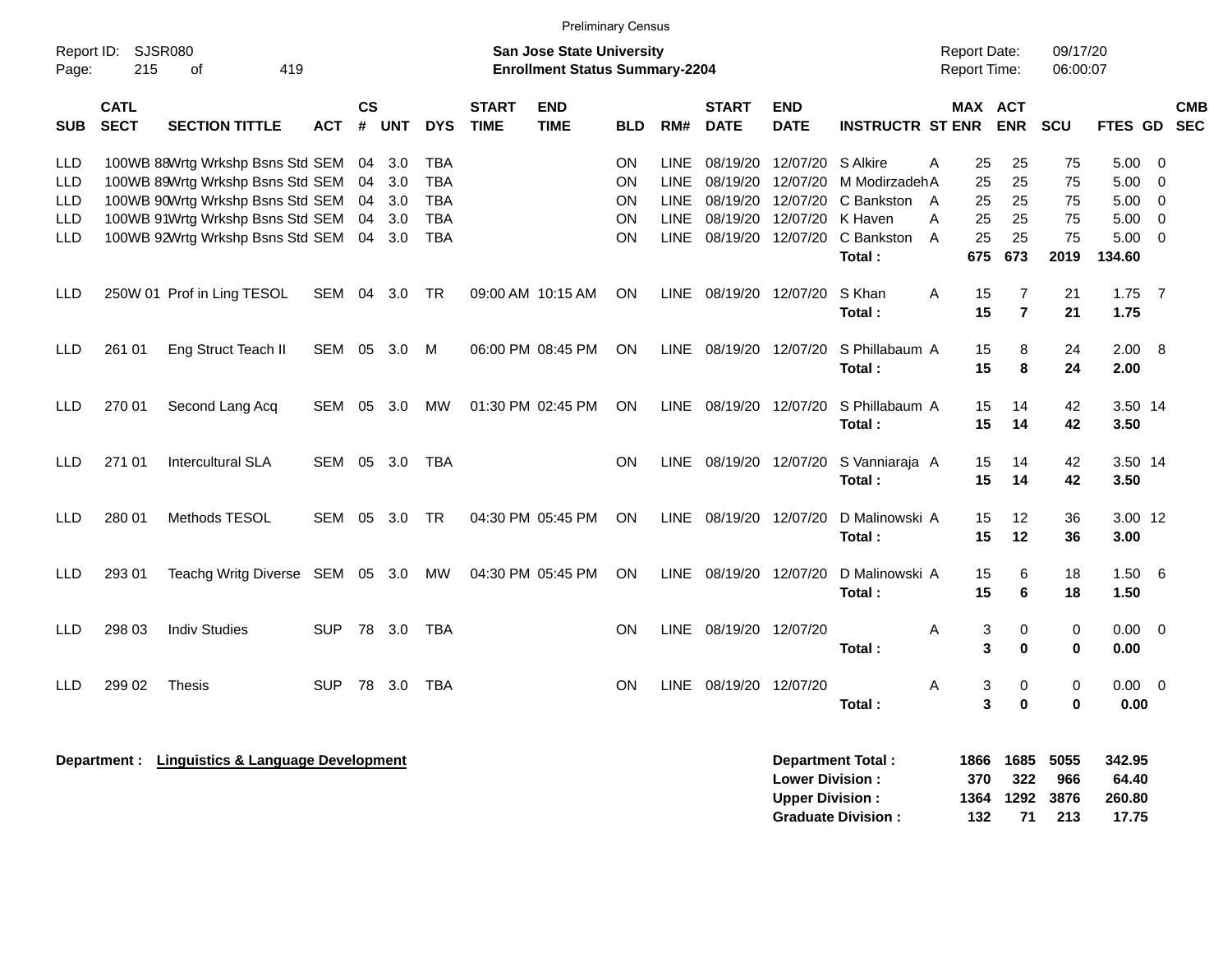|              |                            |                                    |               |                    |                |             |                             |                                       | <b>Preliminary Census</b> |             |                             |                                |                             |   |             |                     |            |                |                |                          |
|--------------|----------------------------|------------------------------------|---------------|--------------------|----------------|-------------|-----------------------------|---------------------------------------|---------------------------|-------------|-----------------------------|--------------------------------|-----------------------------|---|-------------|---------------------|------------|----------------|----------------|--------------------------|
| Report ID:   |                            | <b>SJSR080</b>                     |               |                    |                |             |                             | San Jose State University             |                           |             |                             |                                |                             |   |             | <b>Report Date:</b> | 09/17/20   |                |                |                          |
| Page:        | 216                        | 419<br>οf                          |               |                    |                |             |                             | <b>Enrollment Status Summary-2204</b> |                           |             |                             |                                |                             |   |             | Report Time:        | 06:00:07   |                |                |                          |
| <b>SUB</b>   | <b>CATL</b><br><b>SECT</b> | <b>SECTION TITTLE</b>              | <b>ACT</b>    | $\mathsf{cs}$<br># | UNT            | <b>DYS</b>  | <b>START</b><br><b>TIME</b> | <b>END</b><br><b>TIME</b>             | <b>BLD</b>                | RM#         | <b>START</b><br><b>DATE</b> | <b>END</b><br><b>DATE</b>      | <b>INSTRUCTR ST ENR ENR</b> |   |             | MAX ACT             | <b>SCU</b> | <b>FTES GD</b> |                | <b>CMB</b><br><b>SEC</b> |
| College      |                            | <b>Humanities &amp; the Arts</b>   |               |                    |                |             |                             |                                       |                           |             |                             |                                |                             |   |             |                     |            |                |                |                          |
| Department : |                            | <b>Music &amp; Dance</b>           |               |                    |                |             |                             |                                       |                           |             |                             |                                |                             |   |             |                     |            |                |                |                          |
| DANC 1002    |                            | Dance Appreciation                 | <b>LEC</b>    |                    | 3.0            |             |                             |                                       |                           |             |                             |                                |                             | X | 0           | 0                   | 0          | 0.00           | - 0            |                          |
| DANC 1003    |                            | Dance Appreciation                 | LEC           | 01                 | 3.0            | <b>TBA</b>  |                             |                                       | <b>ON</b>                 | <b>LINE</b> |                             | 08/19/20 12/07/20              | J Yager                     | Α | 70          | 70                  | 210        | 14.00          | -0             |                          |
| <b>DANC</b>  | 10 04                      | Dance Appreciation                 | <b>LEC</b>    | 01                 | 3.0            | <b>TBA</b>  |                             |                                       | <b>ON</b>                 | <b>LINE</b> |                             | 08/19/20 12/07/20              | J Yager                     | A | 70          | 67                  | 201        | 13.40          | $\overline{0}$ |                          |
| <b>DANC</b>  | 10 05                      | Dance Appreciation                 | <b>LEC</b>    | 01                 | 3.0            | <b>TBA</b>  |                             |                                       | <b>ON</b>                 | <b>LINE</b> |                             | 08/19/20 12/07/20              | H Cooper                    | A | 70          | 67                  | 201        | 13.40          | 0              |                          |
| DANC         | 1080                       | Dance Appreciation                 | <b>LEC</b>    | 01                 | 3.0            | <b>TBA</b>  |                             |                                       | ΟN                        | <b>LINE</b> |                             | 08/19/20 12/07/20              | H Cooper                    | А | 70          | 68                  | 204        | 13.60 0        |                |                          |
|              |                            |                                    |               |                    |                |             |                             |                                       |                           |             |                             |                                | Total:                      |   | 280         | 272                 | 816        | 54.40          |                |                          |
| DANC 1201    |                            | ENS:DancRehrslPerf ACT             |               |                    | 20 2.0         |             |                             | MTWR 03:30 PM 05:50 PM                |                           |             |                             | 08/19/20 12/07/20              | R Boumaila                  | A | 15          | 5                   | 10         | $0.67$ 0       |                |                          |
|              |                            |                                    |               |                    |                |             |                             |                                       |                           |             |                             |                                | Total:                      |   | 15          | 5                   | 10         | 0.67           |                |                          |
| <b>DANC</b>  | 40A 01                     | Tpcs Modern Dance   ACT            |               |                    | 12 2.0         | MW          |                             | 02:30 PM 03:50 PM                     | ON                        | <b>LINE</b> |                             | 08/19/20 12/07/20              | M Basile                    | Α | 30          | 12                  | 24         | 1.60           | $0\,$ C        |                          |
| <b>KIN</b>   | 40A01                      | Tpcs Modern Dance   ACT            |               |                    | 12 2.0         | МW          |                             | 02:30 PM 03:50 PM                     | ON                        | <b>LINE</b> |                             | 08/19/20 12/07/20              | M Basile                    | A | 0           | 17                  | 34         | 2.27           |                | $0\,$ C                  |
| DANC         | 40A 02                     | Tpcs Modern Dance   ACT            |               |                    | $12 \quad 2.0$ | <b>TR</b>   |                             | 12:00 PM 01:20 PM                     | ON                        | <b>LINE</b> |                             | 08/19/20 12/07/20              | C Seymour                   | A | 30          | 12                  | 24         | 1.60           |                | $0\,$ C                  |
| <b>KIN</b>   | 40A 02                     | Tpcs Modern Dance   ACT 12 2.0     |               |                    |                | TR.         |                             | 12:00 PM 01:20 PM                     | ON                        | LINE        |                             | 08/19/20 12/07/20              | C Seymour                   | A | $\mathbf 0$ | 16                  | 32         | 2.13           | $0\,$ C        |                          |
|              |                            |                                    |               |                    |                |             |                             |                                       |                           |             |                             |                                | Total:                      |   | 60          | 57                  | 114        | 7.60           |                |                          |
| <b>DANC</b>  | 41A 01                     | Tpcs in Ballet I                   | ACT           |                    | $12 \quad 2.0$ | МW          |                             | 01:00 PM 02:20 PM                     | ON                        | LINE        |                             | 08/19/20 12/07/20              | M Basile                    | Α | 30          | 8                   | 16         | 1.07           | $0\,$ C        |                          |
| <b>KIN</b>   | 41A01                      | Tpcs in Ballet I                   | <b>ACT</b>    |                    | 12 2.0         | МW          |                             | 01:00 PM 02:20 PM                     | ON                        | <b>LINE</b> |                             | 08/19/20 12/07/20              | M Basile                    | Α | 0           | 19                  | 38         | 2.53           |                | $0\,$ C                  |
| DANC         | 41A 02                     | Tpcs in Ballet I                   | <b>ACT</b>    |                    | $12 \quad 2.0$ | <b>TR</b>   |                             | 12:00 PM 01:20 PM                     | ON                        | <b>LINE</b> |                             | 08/19/20 12/07/20              | M Basile                    | A | 30          | 9                   | 18         | 1.20           |                | $0\,$ C                  |
| <b>KIN</b>   | 41A 02                     | Tpcs in Ballet I                   | <b>ACT</b>    |                    | 12 2.0         | <b>TR</b>   |                             | 12:00 PM 01:20 PM                     | ΟN                        | LINE        |                             | 08/19/20 12/07/20              | M Basile                    | A | 0           | 16                  | 32         | 2.13           | $0\,C$         |                          |
|              |                            |                                    |               |                    |                |             |                             |                                       |                           |             |                             |                                | Total:                      |   | 60          | 52                  | 104        | 6.93           |                |                          |
| <b>DANC</b>  | 42A 01                     | Tpcs in Jazz Dance I               | ACT           |                    | 12 2.0         | МW          |                             | 01:00 PM 02:20 PM                     | ON                        | <b>LINE</b> |                             | 08/19/20 12/07/20              | D Serapio                   | A | 30          | 7                   | 14         | 0.93           | $0\,$ C        |                          |
| <b>KIN</b>   | 42A 01                     | Tpcs in Jazz Dance I               | ACT           |                    | 12 2.0         | МW          |                             | 01:00 PM 02:20 PM                     | ON                        | <b>LINE</b> |                             | 08/19/20 12/07/20              | D Serapio                   | A | 0           | 6                   | 12         | 0.80           | $0\,$ C        |                          |
| <b>DANC</b>  | 42A 02                     | Tpcs in Jazz Dance I               | ACT           |                    | $12 \quad 2.0$ | TR.         |                             | 09:00 AM 10:20 AM                     | ON                        | <b>LINE</b> |                             | 08/19/20 12/07/20              | K Pinto                     | A | 30          | 10                  | 20         | 1.33           | 0 <sup>o</sup> |                          |
| <b>KIN</b>   | 42A 02                     | Tpcs in Jazz Dance I               | ACT           |                    | 12 2.0         | <b>TR</b>   |                             | 09:00 AM 10:20 AM                     | ON                        | <b>LINE</b> |                             | 08/19/20 12/07/20              | K Pinto                     | Α | 0           | 18                  | 36         | 2.40           | 0 <sup>o</sup> |                          |
| DANC         | 42A 03                     | Tpcs in Jazz Dance I               | ACT           |                    | 12 2.0         | <b>TR</b>   |                             | 10:30 AM 11:50 AM                     | ON                        | LINE        | 08/19/20                    | 12/07/20                       | K Pinto                     | A | 30          | 12                  | 24         | 1.60           |                | 0 <sup>o</sup>           |
| <b>KIN</b>   | 42A 03                     | Tpcs in Jazz Dance I               | ACT           |                    | $12 \quad 2.0$ | TR.         |                             | 10:30 AM 11:50 AM                     | ON                        | LINE        |                             | 08/19/20 12/07/20 K Pinto      |                             | A | $\Omega$    | 16                  | 32         | 2.13           | 0 <sup>o</sup> |                          |
|              | DANC 42A 04                | Tpcs in Jazz Dance   ACT 12 2.0 TR |               |                    |                |             |                             | 12:00 PM 01:20 PM                     | ON                        |             |                             | LINE 08/19/20 12/07/20 K Pinto |                             | Α | 30          | 12                  | 24         | 1.60 0 C       |                |                          |
| KIN.         | 42A 04                     | Tpcs in Jazz Dance   ACT 12 2.0 TR |               |                    |                |             |                             | 12:00 PM 01:20 PM                     | <b>ON</b>                 |             |                             | LINE 08/19/20 12/07/20 K Pinto |                             | Α | 0           | 8                   | 16         | 1.07 0 C       |                |                          |
|              |                            |                                    |               |                    |                |             |                             |                                       |                           |             |                             |                                | Total:                      |   | 120         | 89                  | 178        | 11.87          |                |                          |
| DANC 43 01   |                            | Dance Improv                       | LAB 15 1.0 TR |                    |                |             |                             | 01:30 PM 02:20 PM                     | ON                        |             |                             | LINE 08/19/20 12/07/20         | R Boumaila A                |   | 30          | 24                  | 24         | 1.60 0         |                |                          |
|              |                            |                                    |               |                    |                |             |                             |                                       |                           |             |                             |                                | Total:                      |   | 30          | 24                  | 24         | 1.60           |                |                          |
|              | DANC 49A 01                | Tpcs in Tap Dance I                | LAB           |                    |                | 15  1.0  MW |                             | 09:00 AM 10:20 AM                     | <b>ON</b>                 |             |                             | LINE 08/19/20 12/07/20 J Yager |                             | A | 20          | 13                  | 13         | 0.87 0 C       |                |                          |
| KIN          | 49A 01                     | Tpcs in Tap Dance I                | LAB 15 1.0 MW |                    |                |             |                             | 09:00 AM 10:20 AM                     | <b>ON</b>                 |             |                             | LINE 08/19/20 12/07/20 J Yager |                             | Α | $\pmb{0}$   | $\overline{7}$      | 7          | 0.47 0 C       |                |                          |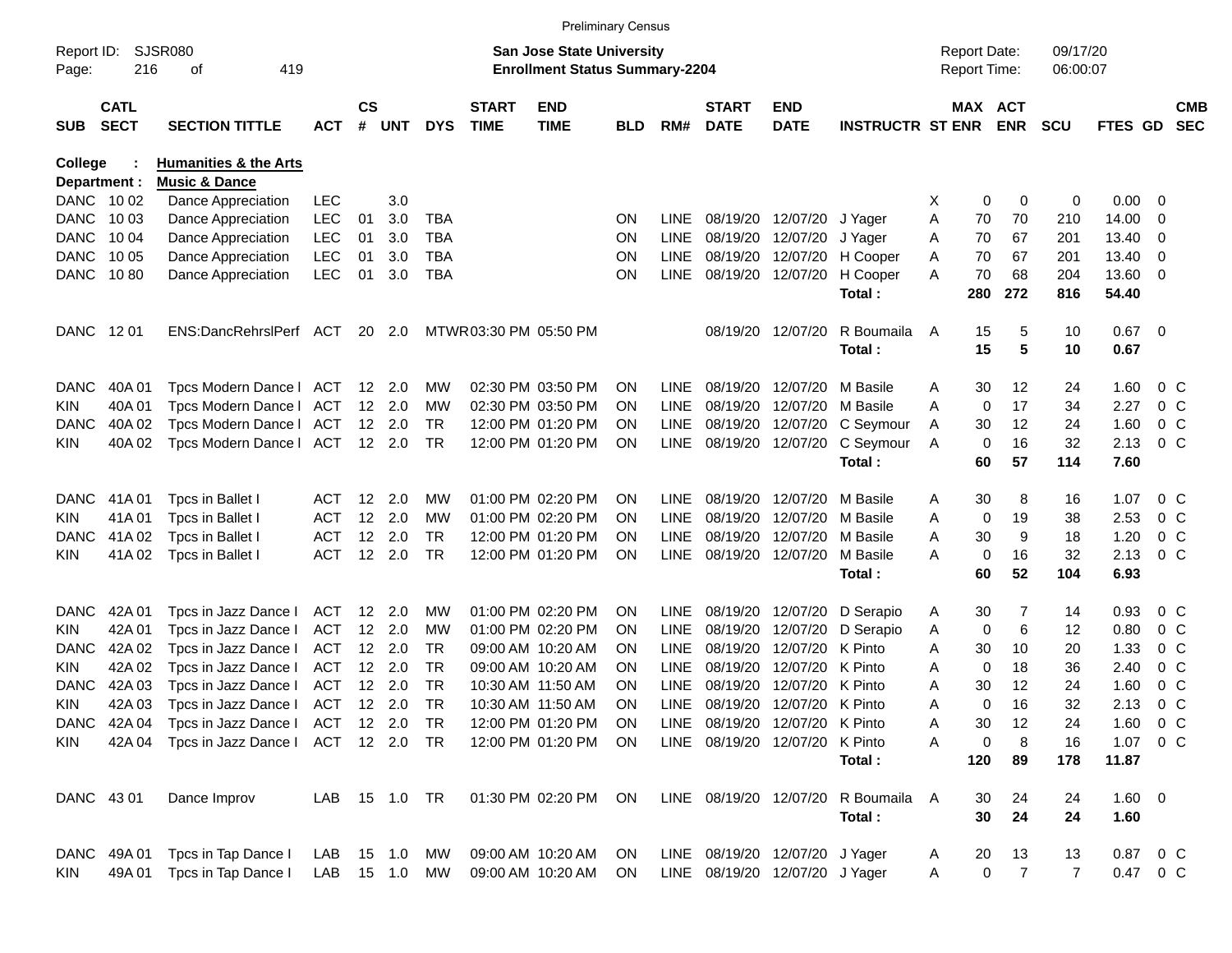|                     |                            |                                  |            |                    |            |              |                             |                                                                           | <b>Preliminary Census</b> |             |                             |                           |                               |                                     |                       |                      |                |                |                          |
|---------------------|----------------------------|----------------------------------|------------|--------------------|------------|--------------|-----------------------------|---------------------------------------------------------------------------|---------------------------|-------------|-----------------------------|---------------------------|-------------------------------|-------------------------------------|-----------------------|----------------------|----------------|----------------|--------------------------|
| Report ID:<br>Page: | 217                        | <b>SJSR080</b><br>419<br>οf      |            |                    |            |              |                             | <b>San Jose State University</b><br><b>Enrollment Status Summary-2204</b> |                           |             |                             |                           |                               | <b>Report Date:</b><br>Report Time: |                       | 09/17/20<br>06:00:07 |                |                |                          |
| <b>SUB</b>          | <b>CATL</b><br><b>SECT</b> | <b>SECTION TITTLE</b>            | <b>ACT</b> | $\mathsf{cs}$<br># | <b>UNT</b> | <b>DYS</b>   | <b>START</b><br><b>TIME</b> | <b>END</b><br><b>TIME</b>                                                 | <b>BLD</b>                | RM#         | <b>START</b><br><b>DATE</b> | <b>END</b><br><b>DATE</b> | <b>INSTRUCTR ST ENR</b>       |                                     | MAX ACT<br><b>ENR</b> | <b>SCU</b>           | FTES GD        |                | <b>CMB</b><br><b>SEC</b> |
|                     |                            |                                  |            |                    |            |              |                             |                                                                           |                           |             |                             |                           | Total:                        | 20                                  | 20                    | 20                   | 1.33           |                |                          |
|                     | DANC 54 01                 | TPCS in Danc II                  | LAB        |                    | 3.0        |              |                             |                                                                           |                           |             |                             |                           |                               | X<br>0                              | $\mathbf 0$           | 0                    | $0.00 \t 0$    |                |                          |
|                     | DANC 54 02                 | TPCS in Danc II                  | LAB        | 16                 | 3.0        | МW           |                             | 09:00 AM 10:40 AM                                                         |                           |             |                             | 08/19/20 12/07/20         | M Foehringer A                | 30                                  | 17                    | 51                   | $3.40 \quad 0$ |                |                          |
|                     |                            |                                  |            |                    |            |              |                             |                                                                           |                           |             |                             |                           | Total:                        | 30                                  | 17                    | 51                   | 3.40           |                |                          |
|                     | DANC 75 01                 | Rhym and Dynam DanoACT 12 1.0 TR |            |                    |            |              |                             | 02:30 PM 03:20 PM                                                         | ON                        | <b>LINE</b> |                             | 08/19/20 12/07/20         | R Boumaila                    | 30<br>A                             | 17                    | 17                   | $1.13 \ 0$     |                |                          |
|                     |                            |                                  |            |                    |            |              |                             |                                                                           |                           |             |                             |                           | Total:                        | 30                                  | 17                    | 17                   | 1.13           |                |                          |
|                     | DANC 102 02                | Dance in Wrld Cult               | <b>LEC</b> | 02                 | 3.0        | TBA          |                             |                                                                           | ON                        | <b>LINE</b> |                             | 08/19/20 12/07/20         | J Walton                      | 40<br>Α                             | 41                    | 123                  | $8.20 \ 0$     |                |                          |
|                     | DANC 102 80                | Dance in Wrld Cult               | <b>LEC</b> |                    | 02 3.0     | <b>TBA</b>   |                             |                                                                           | ΟN                        | <b>LINE</b> |                             | 08/19/20 12/07/20         | J Walton                      | A<br>40                             | 40                    | 120                  | $8.00 \t 0$    |                |                          |
|                     |                            |                                  |            |                    |            |              |                             |                                                                           |                           |             |                             |                           | Total:                        | 80                                  | 81                    | 243                  | 16.20          |                |                          |
|                     | DANC 112 01                | ENS:Dance Reh/Perf ACT           |            |                    | 20 2.0     |              | MTWR 03:30 PM 05:50 PM      |                                                                           |                           |             |                             | 08/19/20 12/07/20         | R Boumaila                    | 20<br>A                             | 14                    | 28                   | $1.87 \t 0$    |                |                          |
|                     |                            |                                  |            |                    |            |              |                             |                                                                           |                           |             |                             |                           | Total:                        | 20                                  | 14                    | 28                   | 1.87           |                |                          |
|                     |                            | DANC 145B 01 Choreography II     | ACT        | 12 <sup>12</sup>   | 3.0        | Т            |                             | 01:30 PM 03:20 PM                                                         |                           |             |                             | 08/19/20 12/07/20         | D Serapio                     | 25<br>Α                             | 13                    | 13                   | $2.60 \quad 0$ |                |                          |
|                     |                            | DANC 145B 02 Choreography II     | <b>LEC</b> | 02                 | 0.0        | R            |                             | 01:30 PM 03:20 PM                                                         |                           |             | 08/19/20                    | 12/07/20                  | D Serapio                     | 25<br>Α                             | 13                    | 26                   | $0.00 \quad 0$ |                |                          |
|                     |                            | DANC 145B 03 Choreography II     | <b>ACT</b> | 12                 | 3.0        | $\mathsf{T}$ |                             | 01:30 PM 03:20 PM                                                         |                           |             | 08/19/20                    | 12/07/20                  | D Frank                       | 25<br>A                             | 8                     | 8                    | $1.60 \t 0$    |                |                          |
|                     |                            | DANC 145B 04 Choreography II     | <b>LEC</b> | 02                 | 0.0        | R            |                             | 01:30 PM 03:20 PM                                                         |                           |             |                             | 08/19/20 12/07/20         | D Frank                       | 25<br>А                             | 8                     | 16                   | $0.00 \t 0$    |                |                          |
|                     |                            |                                  |            |                    |            |              |                             |                                                                           |                           |             |                             |                           | Total:                        | 100                                 | 42                    | 63                   | 4.20           |                |                          |
|                     | DANC 148 01                | <b>Children's Dance</b>          | LEC.       | 02                 | 3.0        | м            |                             | 01:00 PM 02:50 PM                                                         | ON                        | <b>LINE</b> |                             | 08/19/20 12/07/20         | P Bliss                       | 20<br>Α                             | 17                    | 34                   | 3.40           | 0 C            |                          |
| HUM                 | 148 01                     | <b>Children's Dance</b>          | <b>LEC</b> | 02                 | 3.0        | м            |                             | 01:00 PM 02:50 PM                                                         | OΝ                        | <b>LINE</b> | 08/19/20                    | 12/07/20                  | P Bliss                       | $\mathbf 0$<br>Α                    | $\mathbf{1}$          | 2                    | 0.20           | 0 <sup>o</sup> |                          |
|                     | DANC 148 02                | <b>Children's Dance</b>          | <b>ACT</b> | 13                 | 0.0        | W            |                             | 01:00 PM 02:50 PM                                                         | OΝ                        | <b>LINE</b> | 08/19/20                    | 12/07/20                  | P Bliss                       | 20<br>A                             | 17                    | 17                   | 0.00           | $0\,C$         |                          |
| HUM                 | 148 02                     | <b>Children's Dance</b>          | <b>ACT</b> | 13                 | 0.0        | W            |                             | 01:00 PM 02:50 PM                                                         | ΟN                        | <b>LINE</b> |                             | 08/19/20 12/07/20         | P Bliss                       | $\mathbf 0$<br>А                    | $\mathbf{1}$          | $\overline{1}$       | 0.00           | 0 <sup>o</sup> |                          |
|                     |                            |                                  |            |                    |            |              |                             |                                                                           |                           |             |                             |                           | Total:                        | 40                                  | 36                    | 54                   | 3.60           |                |                          |
|                     | DANC 150A 01               | Kinesiology I                    | LEC        | 02                 | 3.0        | м            |                             | 01:30 PM 03:20 PM                                                         |                           |             | 08/19/20                    | 12/07/20                  | J Yager                       | 42<br>Α                             | 40                    | 80                   | $8.00 \quad 0$ |                |                          |
|                     |                            | DANC 150A 02 Kinesiology I       | ACT        |                    | 13 0.0     | W            |                             | 01:30 PM 03:20 PM                                                         |                           |             |                             | 08/19/20 12/07/20 J Yager |                               | 42<br>Α                             | 40                    | 40                   | $0.00 \t 0$    |                |                          |
|                     |                            |                                  |            |                    |            |              |                             |                                                                           |                           |             |                             |                           | Total :                       | 84                                  | 80                    | 120                  | 8.00           |                |                          |
|                     |                            | DANC 154A 01 TPCS in Danc III    | LAB        |                    | 3.0        |              |                             |                                                                           |                           |             |                             |                           |                               | 0<br>X                              | 0                     | 0                    | $0.00 \t 0$    |                |                          |
|                     |                            | DANC 154A 02 TPCS in Danc III    | LAB        |                    | 3.0        |              |                             |                                                                           |                           |             |                             |                           |                               | X<br>$\mathbf 0$                    | $\mathbf 0$           | 0                    | $0.00 \t 0$    |                |                          |
|                     |                            | DANC 154A 03 TPCS in Danc III    | LAB        | 16                 | 3.0        | MW           |                             | 11:00 AM 12:40 PM                                                         |                           |             |                             |                           | 08/19/20 12/07/20 H Cooper    | Α<br>30                             | 11                    | 33                   | $2.20 \t 0$    |                |                          |
|                     |                            | DANC 154A 04 TPCS in Danc III    | LAB        |                    | 16 3.0     | M            |                             | 09:00 AM 10:40 AM                                                         |                           |             |                             |                           | 08/19/20 12/07/20 H Cooper    | 30<br>A                             | 11                    | 33                   | $2.20 \t 0$    |                |                          |
|                     |                            |                                  |            |                    |            |              |                             |                                                                           |                           |             |                             |                           | Total:                        | 60                                  | 22                    | 66                   | 4.40           |                |                          |
|                     |                            | DANC 154B 01 TPCS in Danc IV     | LAB        |                    | 16 3.0 M   |              |                             | 11:00 AM 12:40 PM                                                         |                           |             |                             |                           | 08/19/20 12/07/20 C Seymour A | 30                                  | 20                    | 60                   | $4.00 \ 0$     |                |                          |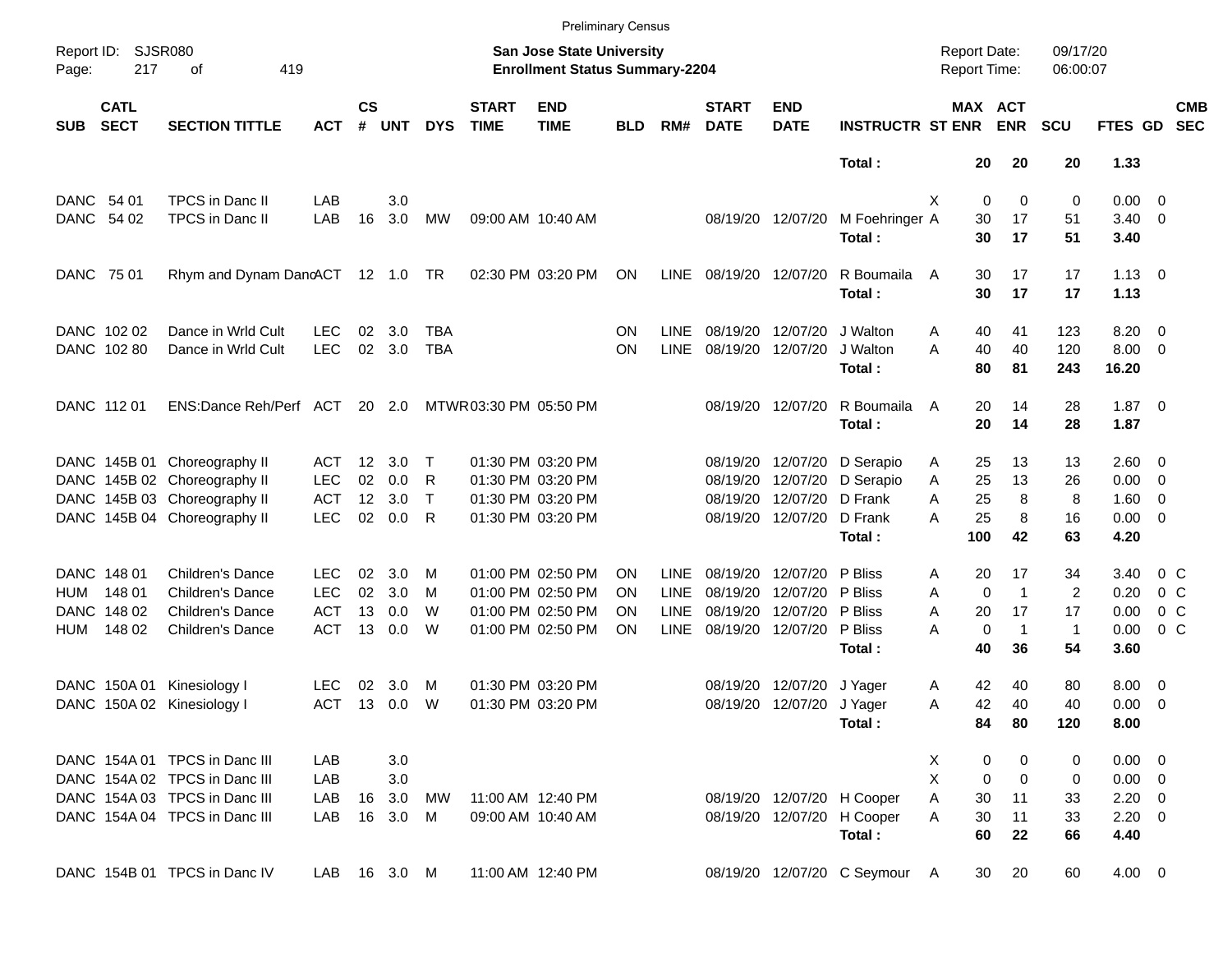|            |                            |                                   |            |                    |                |            |                             |                                                                    | <b>Preliminary Census</b> |             |                             |                           |                             |   |                  |                                     |                      |                        |            |
|------------|----------------------------|-----------------------------------|------------|--------------------|----------------|------------|-----------------------------|--------------------------------------------------------------------|---------------------------|-------------|-----------------------------|---------------------------|-----------------------------|---|------------------|-------------------------------------|----------------------|------------------------|------------|
| Page:      | Report ID: SJSR080<br>218  | οf<br>419                         |            |                    |                |            |                             | San Jose State University<br><b>Enrollment Status Summary-2204</b> |                           |             |                             |                           |                             |   |                  | <b>Report Date:</b><br>Report Time: | 09/17/20<br>06:00:07 |                        |            |
| <b>SUB</b> | <b>CATL</b><br><b>SECT</b> | <b>SECTION TITTLE</b>             | <b>ACT</b> | $\mathsf{cs}$<br># | <b>UNT</b>     | <b>DYS</b> | <b>START</b><br><b>TIME</b> | <b>END</b><br><b>TIME</b>                                          | <b>BLD</b>                | RM#         | <b>START</b><br><b>DATE</b> | <b>END</b><br><b>DATE</b> | <b>INSTRUCTR ST ENR ENR</b> |   |                  | MAX ACT                             | <b>SCU</b>           | FTES GD SEC            | <b>CMB</b> |
|            |                            |                                   |            |                    |                |            |                             |                                                                    |                           |             |                             |                           | Total:                      |   | 30               | 20                                  | 60                   | 4.00                   |            |
|            | DANC 194 01                | Dance Repertory                   | ACT        | 20                 | 1.0            | <b>TBA</b> |                             |                                                                    |                           |             |                             |                           | 08/19/20 12/07/20 H Cooper  | A | 20               | 6                                   | 6                    | $0.40 \quad 0$         |            |
|            | DANC 194 02                | Dance Repertory                   | <b>ACT</b> |                    | 20 1.0         | <b>TBA</b> |                             |                                                                    |                           |             |                             | 08/19/20 12/07/20         | C Seymour<br>Total:         | Α | 20<br>40         | $\overline{7}$<br>13                | 7<br>13              | $0.47 \quad 0$<br>0.87 |            |
|            | DANC 198 01                | Dance Internship                  | <b>SUP</b> | 36                 | 1.0            | <b>TBA</b> |                             |                                                                    |                           |             |                             |                           | 08/19/20 12/07/20 H Cooper  | A | 10               | 2                                   | 2                    | $0.13 \quad 0$         |            |
|            | DANC 198 02                | Dance Internship                  | <b>SUP</b> | 36                 | 2.0            | <b>TBA</b> |                             |                                                                    |                           |             |                             | 08/19/20 12/07/20         | H Cooper                    | Α | 10               | 0                                   | 0                    | $0.00 \t 0$            |            |
|            | DANC 198 03                | Dance Internship                  | <b>SUP</b> | 36                 | 3.0            | <b>TBA</b> |                             |                                                                    |                           |             |                             | 08/19/20 12/07/20         | H Cooper<br>Total:          | A | 10<br>30         | 1<br>3                              | 3<br>5               | $0.20 \ 0$<br>0.33     |            |
|            | MUED 140 01                | Foundations Mu Ed                 | LEC        |                    | $02 \quad 3.0$ | TBA        |                             |                                                                    | ON                        | LINE        |                             | 08/19/20 12/07/20         | C McKenzie A<br>Total:      |   | 30<br>30         | 31<br>31                            | 93<br>93             | 6.30 2<br>6.30         |            |
|            | MUED 142 01                | Intro Mus Ed/EFE                  | <b>ACT</b> |                    | 1.0            |            |                             |                                                                    |                           |             |                             |                           | Total:                      | Χ | 0<br>$\mathbf 0$ | 0<br>$\mathbf 0$                    | 0<br>0               | $0.00 \t 0$<br>0.00    |            |
|            |                            |                                   |            |                    |                |            |                             |                                                                    |                           |             |                             |                           |                             |   |                  |                                     |                      |                        |            |
|            |                            | MUED 170A 01 Tch Instru Mus Lit/P | <b>SEM</b> |                    | 2.0            |            |                             |                                                                    |                           |             |                             |                           |                             | Χ | 0                | 0                                   | 0                    | $0.00 \t 0$            |            |
|            |                            |                                   |            |                    |                |            |                             |                                                                    |                           |             |                             |                           | Total:                      |   | $\mathbf 0$      | $\mathbf 0$                         | 0                    | 0.00                   |            |
|            |                            | MUED 170B 01 Tch Choral Mus       | SEM 04     |                    | 2.0            | МW         |                             | 10:30 AM 11:20 AM                                                  | <b>MUS 182</b>            |             |                             | 08/19/20 12/07/20         | C Brown<br>Total:           | Α | 20<br>20         | 13<br>13                            | 26<br>26             | 1.874<br>1.87          |            |
|            |                            | MUED 184Y 01 Stdt Tchg II         | <b>SUP</b> | 25                 | 4.0            | <b>TBA</b> |                             |                                                                    | <b>ON</b>                 | <b>LINE</b> |                             | 08/19/20 12/07/20         | R Calonico                  | A | 5                |                                     | 4                    | 0.27 0                 |            |
|            |                            | MUED 184Y 02 Stdt Tchg II         | <b>SUP</b> | 25                 | 4.0            | <b>TBA</b> |                             |                                                                    | <b>ON</b>                 | <b>LINE</b> |                             | 08/19/20 12/07/20         |                             | Α | 5                | 0                                   | 0                    | $0.00 \t 0$            |            |
|            |                            | MUED 184Y 03 Stdt Tchg II         | <b>SUP</b> | 25                 | 4.0            | <b>TBA</b> |                             |                                                                    | <b>ON</b>                 | LINE        | 08/19/20 12/07/20           |                           |                             | A | $\sqrt{5}$       | 0                                   | 0                    | $0.00 \t 0$            |            |
|            |                            |                                   |            |                    |                |            |                             |                                                                    |                           |             |                             |                           | Total:                      |   | 15               | 1                                   | 4                    | 0.27                   |            |
|            |                            | MUED 184Z 01 Stdt Tchg III        | <b>SUP</b> | 25                 | 4.0            | <b>TBA</b> |                             |                                                                    | <b>ON</b>                 | LINE        |                             | 08/19/20 12/07/20         | R Calonico                  | A | 5                |                                     | 4                    | 0.27 0                 |            |
|            |                            | MUED 184Z 02 Stdt Tchg III        | <b>SUP</b> | 25                 | 4.0            | <b>TBA</b> |                             |                                                                    | <b>ON</b>                 | LINE        | 08/19/20 12/07/20           |                           |                             | Α | 5                | 0                                   | 0                    | $0.00 \t 0$            |            |
|            |                            | MUED 184Z 03 Stdt Tchg III        |            |                    | SUP 25 4.0 TBA |            |                             |                                                                    | ON.                       |             | LINE 08/19/20 12/07/20      |                           |                             | Α | 5                | 0                                   | 0                    | 0.00 0                 |            |
|            |                            |                                   |            |                    |                |            |                             |                                                                    |                           |             |                             |                           | Total:                      |   | 15               | $\mathbf 1$                         | 4                    | 0.27                   |            |
|            | MUED 228 01                | ResMusEd                          | <b>SEM</b> |                    | 3.0            |            |                             |                                                                    |                           |             |                             |                           |                             | X | 0                | $\mathbf 0$                         | 0                    | $0.00 \t 0$            |            |
|            |                            |                                   |            |                    |                |            |                             |                                                                    |                           |             |                             |                           | Total:                      |   | $\bf{0}$         | $\bf{0}$                            | 0                    | 0.00                   |            |
|            | MUED 232 01                | DirlssuesMusEd                    |            |                    | LAB 17 3.0 TBA |            |                             |                                                                    |                           |             |                             | 08/19/20 12/07/20 C Brown | Total:                      | A | 10<br>10         | 8<br>8                              | 8<br>8               | 2.00 8<br>2.00         |            |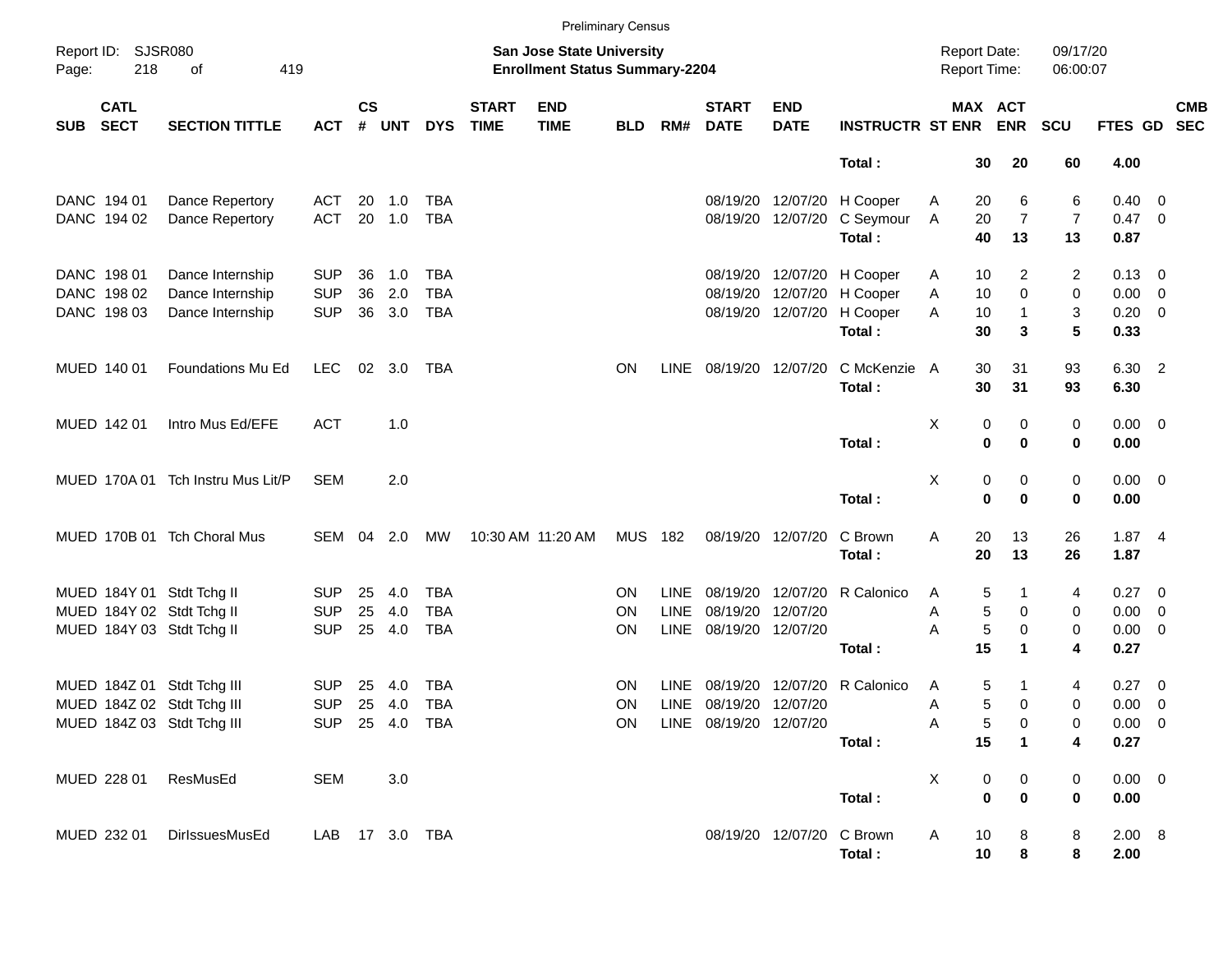|                            |                                                         |                                                                                                    |                                                      |                            |                                |                                                      |                             |                                                                    | <b>Preliminary Census</b>   |                                            |                                  |                                                                |                                                             |                                          |                      |                          |                                               |                          |                          |
|----------------------------|---------------------------------------------------------|----------------------------------------------------------------------------------------------------|------------------------------------------------------|----------------------------|--------------------------------|------------------------------------------------------|-----------------------------|--------------------------------------------------------------------|-----------------------------|--------------------------------------------|----------------------------------|----------------------------------------------------------------|-------------------------------------------------------------|------------------------------------------|----------------------|--------------------------|-----------------------------------------------|--------------------------|--------------------------|
| Report ID:<br>Page:        | SJSR080<br>219                                          | 419<br>οf                                                                                          |                                                      |                            |                                |                                                      |                             | San Jose State University<br><b>Enrollment Status Summary-2204</b> |                             |                                            |                                  |                                                                |                                                             | <b>Report Date:</b><br>Report Time:      |                      | 09/17/20<br>06:00:07     |                                               |                          |                          |
| <b>SUB</b>                 | <b>CATL</b><br><b>SECT</b>                              | <b>SECTION TITTLE</b>                                                                              | <b>ACT</b>                                           | $\mathsf{cs}$<br>#         | <b>UNT</b>                     | <b>DYS</b>                                           | <b>START</b><br><b>TIME</b> | <b>END</b><br><b>TIME</b>                                          | <b>BLD</b>                  | RM#                                        | <b>START</b><br><b>DATE</b>      | <b>END</b><br><b>DATE</b>                                      | <b>INSTRUCTR ST ENR</b>                                     | MAX ACT                                  | <b>ENR</b>           | <b>SCU</b>               | FTES GD                                       |                          | <b>CMB</b><br><b>SEC</b> |
|                            |                                                         | MUED 370A 02 Meth Mus Ed K-8                                                                       | SEM                                                  |                            | 04 2.0                         | $\mathsf{T}$                                         |                             | 04:30 PM 06:20 PM                                                  |                             |                                            | 08/19/20                         | 12/07/20                                                       | K Ireland D'<br>Total:                                      | A<br>18<br>18                            | 7<br>$\overline{7}$  | 14<br>14                 | $0.97$ 1<br>0.97                              |                          |                          |
| <b>MUSC</b><br><b>MUSC</b> | 1A 01<br>1A 02                                          | Music Systems IA<br>Music Systems IA                                                               | SEM<br><b>SEM</b>                                    | 04<br>04                   | 2.0<br>2.0                     | TBA<br><b>TBA</b>                                    |                             |                                                                    | ON<br>ON                    | LINE.<br><b>LINE</b>                       | 08/19/20<br>08/19/20             | 12/07/20<br>12/07/20                                           | N Pergamit<br>T Langan<br>Total:                            | 30<br>A<br>30<br>A<br>60                 | 15<br>15<br>30       | 30<br>30<br>60           | $2.00 \t 0$<br>$2.00 \t 0$<br>4.00            |                          |                          |
| <b>MUSC</b><br><b>MUSC</b> | 1B 01<br>1B 02                                          | Music Systems IB<br>Music Systems IB                                                               | ACT<br>ACT                                           | 10<br>10                   | 1.0<br>1.0                     | MW<br>MW                                             |                             | 10:30 AM 11:20 AM<br>10:30 AM 11:20 AM                             |                             |                                            | 08/19/20<br>08/19/20             | 12/07/20<br>12/07/20                                           | N Pergamit<br>T Langan<br>Total:                            | 30<br>A<br>30<br>A<br>60                 | 13<br>15<br>28       | 13<br>15<br>28           | $0.87$ 0<br>$1.00 \t 0$<br>1.87               |                          |                          |
| <b>MUSC</b>                | 2A 01                                                   | Music Systems IIA                                                                                  | SEM                                                  |                            | 04 2.0                         | TBA                                                  |                             |                                                                    | ΟN                          | <b>LINE</b>                                |                                  | 08/19/20 12/07/20                                              | J Selmer<br>Total:                                          | 25<br>Α<br>25                            | 19<br>19             | 38<br>38                 | $2.53$ 0<br>2.53                              |                          |                          |
| <b>MUSC</b>                | 2B 01                                                   | Music Systems IIB                                                                                  | ACT                                                  | 10                         | 1.0                            | MW                                                   |                             | 10:30 AM 11:20 AM                                                  |                             |                                            |                                  | 08/19/20 12/07/20                                              | J Selmer<br>Total:                                          | 25<br>Α<br>25                            | 18<br>18             | 18<br>18                 | $1.20 \t 0$<br>1.20                           |                          |                          |
| <b>MUSC</b><br><b>MUSC</b> | 3A 01<br>3A 02                                          | Music Systems IIIA<br>Music Systems IIIA                                                           | SEM<br><b>SEM</b>                                    | 04<br>04                   | 2.0<br>2.0                     | TBA<br><b>TBA</b>                                    |                             |                                                                    | ON<br>ΟN                    | <b>LINE</b><br><b>LINE</b>                 | 08/19/20<br>08/19/20             | 12/07/20<br>12/07/20                                           | <b>B</b> Ciach<br><b>B</b> Ciach<br>Total:                  | 30<br>A<br>30<br>A<br>60                 | 13<br>34<br>47       | 26<br>68<br>94           | $1.73 \t 0$<br>$4.53$ 0<br>6.27               |                          |                          |
| <b>MUSC</b><br><b>MUSC</b> | 3B 01<br>3B 02                                          | Music Systems IIIB<br>Music Systems IIIB                                                           | ACT<br><b>ACT</b>                                    | 10<br>10                   | 1.0<br>1.0                     | TR<br><b>TR</b>                                      |                             | 11:30 AM 12:20 PM<br>11:30 AM 12:20 PM                             |                             |                                            | 08/19/20<br>08/19/20             | 12/07/20<br>12/07/20                                           | <b>B</b> Ciach<br><b>B</b> Ciach<br>Total:                  | 30<br>A<br>A<br>30<br>60                 | 9<br>39<br>48        | 9<br>39<br>48            | $0.60 \quad 0$<br>2.60 0<br>3.20              |                          |                          |
| <b>MUSC</b><br><b>MUSC</b> | 901<br>902                                              | Music Fund<br>Music Fund                                                                           | <b>SEM</b><br><b>ACT</b>                             | 04<br>10                   | 3.0<br>0.0                     | MW<br>MW                                             |                             | 09:30 AM 10:20 AM<br>10:30 AM 11:20 AM                             | ΟN<br>ΟN                    | <b>LINE</b><br>LINE                        | 08/19/20<br>08/19/20             | 12/07/20<br>12/07/20                                           | E Jonasson<br>E Jonasson<br>Total:                          | 30<br>A<br>30<br>A<br>60                 | 15<br>15<br>30       | 30<br>15<br>45           | $3.00 \ 0$<br>$0.00 \t 0$<br>3.00             |                          |                          |
|                            | MUSC 10A 01<br>MUSC 10A02<br>MUSC 10A03                 | <b>Music Appreciation</b><br><b>Music Appreciation</b><br>Music Appreciation                       | <b>LEC</b><br><b>LEC</b><br><b>LEC</b>               | 02<br>02                   | 02 3.0<br>3.0<br>3.0           | TBA<br>TBA<br><b>TBA</b>                             |                             |                                                                    | ΟN<br>ON<br>ON              | LINE.<br>LINE<br><b>LINE</b>               | 08/19/20                         | 12/07/20 A Willits                                             | 08/19/20 12/07/20 K Metcalf<br>08/19/20 12/07/20 R Sacolick | 65<br>Α<br>70<br>A<br>70<br>Α            | 66<br>68<br>68       | 198<br>204<br>204        | 13.20 0<br>13.60<br>13.60 0                   | - 0                      |                          |
|                            | MUSC 10A 04<br>MUSC 10A 80<br>MUSC 10A 82               | Music Appreciation<br><b>Music Appreciation</b><br>Music Appreciation                              | <b>LEC</b><br><b>LEC</b><br><b>LEC</b>               | $02\,$<br>$02\,$<br>$02\,$ | 3.0<br>3.0<br>3.0              | <b>TBA</b><br><b>TBA</b><br><b>TBA</b>               |                             |                                                                    | ON<br><b>ON</b><br>ON       | LINE<br>LINE<br><b>LINE</b>                | 08/19/20<br>08/19/20<br>08/19/20 | 12/07/20 S Lin                                                 | 12/07/20 R Sacolick<br>12/07/20 M Hernandez A               | 65<br>A<br>Α<br>70<br>70                 | 66<br>70<br>68       | 198<br>210<br>204        | 13.20<br>14.00 0<br>13.60 0                   | $\overline{\phantom{0}}$ |                          |
|                            | MUSC 10A83<br>MUSC 10A 84<br>MUSC 10A 85<br>MUSC 10A 86 | Music Appreciation<br>Music Appreciation<br><b>Music Appreciation</b><br><b>Music Appreciation</b> | <b>LEC</b><br><b>LEC</b><br><b>LEC</b><br><b>LEC</b> | 02<br>02                   | 3.0<br>3.0<br>02 3.0<br>02 3.0 | <b>TBA</b><br><b>TBA</b><br><b>TBA</b><br><b>TBA</b> |                             |                                                                    | ON<br><b>ON</b><br>ON<br>ON | <b>LINE</b><br><b>LINE</b><br>LINE<br>LINE | 08/19/20<br>08/19/20<br>08/19/20 | 12/07/20 G Mok<br>12/07/20 J Russo<br>08/19/20 12/07/20 K Ball | 12/07/20 P Ellison                                          | 70<br>A<br>70<br>Α<br>70<br>Α<br>70<br>Α | 68<br>61<br>65<br>59 | 204<br>183<br>195<br>177 | 13.60 0<br>$12.20 \t 0$<br>13.00 0<br>11.80 0 |                          |                          |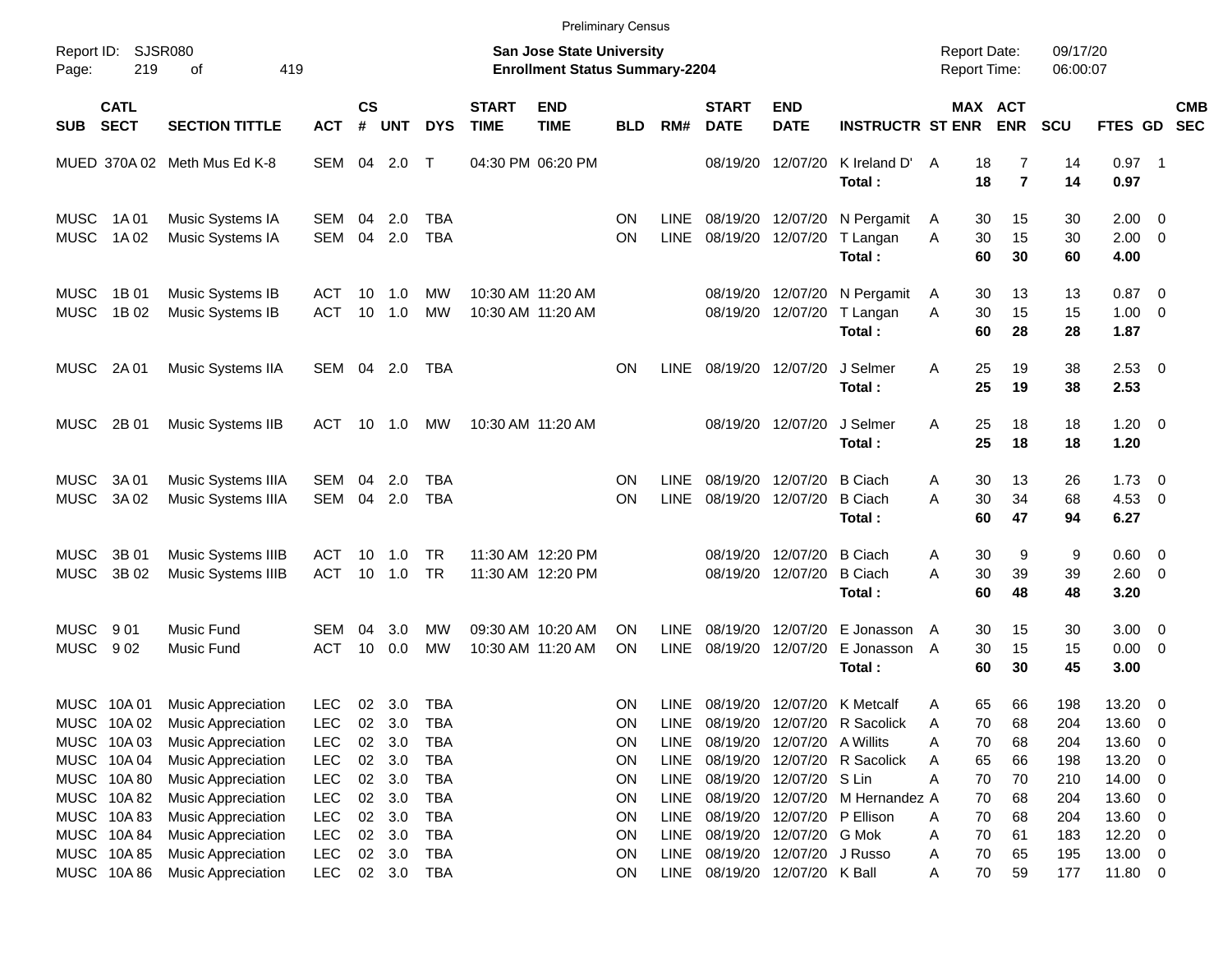|                     |                            |                                  |               |                |            |            |                                 |                                                                           | <b>Preliminary Census</b> |             |                             |                              |                                    |                                     |                       |                      |                 |                          |                          |
|---------------------|----------------------------|----------------------------------|---------------|----------------|------------|------------|---------------------------------|---------------------------------------------------------------------------|---------------------------|-------------|-----------------------------|------------------------------|------------------------------------|-------------------------------------|-----------------------|----------------------|-----------------|--------------------------|--------------------------|
| Report ID:<br>Page: | 220                        | <b>SJSR080</b><br>419<br>оf      |               |                |            |            |                                 | <b>San Jose State University</b><br><b>Enrollment Status Summary-2204</b> |                           |             |                             |                              |                                    | <b>Report Date:</b><br>Report Time: |                       | 09/17/20<br>06:00:07 |                 |                          |                          |
| <b>SUB</b>          | <b>CATL</b><br><b>SECT</b> | <b>SECTION TITTLE</b>            | <b>ACT</b>    | <b>CS</b><br># | <b>UNT</b> | <b>DYS</b> | <b>START</b><br><b>TIME</b>     | <b>END</b><br><b>TIME</b>                                                 | BLD                       | RM#         | <b>START</b><br><b>DATE</b> | <b>END</b><br><b>DATE</b>    | <b>INSTRUCTR ST ENR</b>            |                                     | MAX ACT<br><b>ENR</b> | <b>SCU</b>           | FTES GD         |                          | <b>CMB</b><br><b>SEC</b> |
| MUSC                | 10A 87                     | <b>Music Appreciation</b>        | <b>LEC</b>    |                | 3.0        |            |                                 |                                                                           |                           |             |                             |                              |                                    | X<br>0                              | 0                     | 0                    | 0.00            | - 0                      |                          |
| <b>MUSC</b>         | 10A 90                     | <b>Music Appreciation</b>        | <b>LEC</b>    | 02             | 3.0        | <b>TBA</b> |                                 |                                                                           | <b>ON</b>                 | <b>LINE</b> | 08/19/20                    | 12/07/20                     | D Bush                             | Α<br>70                             | 56                    | 168                  | 11.20           | 0                        |                          |
| <b>MUSC</b>         | 10A 91                     | <b>Music Appreciation</b>        | <b>LEC</b>    | 02             | 3.0        | <b>TBA</b> |                                 |                                                                           | <b>ON</b>                 | <b>LINE</b> | 08/19/20                    | 12/07/20                     | M Hildebrand A                     | 70                                  | 63                    | 189                  | 12.60           | 0                        |                          |
| <b>MUSC</b>         | 10A 99                     | <b>Music Appreciation</b>        | <b>LEC</b>    | 02             | 3.0        | <b>TBA</b> |                                 |                                                                           | <b>ON</b>                 | <b>LINE</b> | 08/19/20                    | 12/07/20                     | V Lington<br>Total:                | A<br>70<br>900                      | 65<br>843             | 195<br>2529          | 13.00<br>168.60 | - 0                      |                          |
| MUSC                | 10B 01                     | Intro to Music                   | <b>SEM</b>    | 04             | 3.0        | MW         |                                 | 09:00 AM 10:15 AM                                                         |                           |             | 08/19/20                    | 12/07/20                     | K Nash                             | 50<br>A                             | 44                    | 132                  | 8.80            | - 0                      |                          |
| <b>MUSC</b>         | 10B 02                     | Intro to Music                   | <b>SEM</b>    | 04             | 3.0        | МW         |                                 | 10:30 AM 11:45 AM                                                         |                           |             | 08/19/20                    | 12/07/20                     | N Rulison                          | 50<br>Α                             | 50                    | 150                  | 10.00           | 0                        |                          |
| <b>MUSC</b>         | 10B 03                     | Intro to Music                   | <b>SEM</b>    | 04             | 3.0        | <b>TR</b>  |                                 | 10:30 AM 11:45 AM                                                         |                           |             | 08/19/20                    | 12/07/20                     | S Snitkovska A                     | 50                                  | 51                    | 153                  | 10.20           | 0                        |                          |
| <b>MUSC</b>         | 10B 04                     | Intro to Music                   | <b>SEM</b>    | 04             | 3.0        | <b>TR</b>  |                                 | 12:00 PM 01:15 PM                                                         |                           |             | 08/19/20                    | 12/07/20                     | V Lington                          | 50<br>A                             | 49                    | 147                  | 9.80            | 0                        |                          |
| <b>MUSC</b>         | 10B 05                     | Intro to Music                   | <b>SEM</b>    | 04             | 3.0        | <b>TR</b>  |                                 | 09:00 AM 10:15 AM                                                         |                           |             | 08/19/20                    | 12/07/20                     | J Levine<br>Total:                 | 50<br>A<br>250                      | 46<br>240             | 138<br>720           | 9.20<br>48.00   | $\overline{0}$           |                          |
| MUSC 1301           |                            | Music Tech                       | <b>ACT</b>    | 10             | 1.0        | <b>TR</b>  |                                 | 12:00 PM 12:50 PM                                                         | <b>ON</b>                 | LINE        |                             | 08/19/20 12/07/20            | T Langan<br>Total:                 | 24<br>A<br>24                       | 23<br>23              | 23<br>23             | 1.53<br>1.53    | - 0                      |                          |
| <b>MUSC</b>         | 19 01                      | <b>Mus Wrld Cultures</b>         | <b>LEC</b>    | 01             | 3.0        | м          |                                 | 06:00 PM 08:45 PM                                                         | ON                        | <b>LINE</b> | 08/19/20                    | 12/07/20                     | R Sacolick                         | 50<br>A                             | 46                    | 138                  | 9.20            | $0\,$ C                  |                          |
| ASIA                | 1901                       | <b>Mus Wrld Cultures</b>         | <b>LEC</b>    | 01             | 3.0        | M          |                                 | 06:00 PM 08:45 PM                                                         | <b>ON</b>                 | <b>LINE</b> | 08/19/20                    | 12/07/20                     | R Sacolick                         | $\mathbf 0$<br>A                    | 3                     | 9                    | 0.60            | 0 <sup>o</sup>           |                          |
| <b>MUSC</b>         | 1980                       | <b>Mus Wrld Cultures</b>         | <b>LEC</b>    | 01             | 3.0        | <b>TBA</b> |                                 |                                                                           | ON                        | <b>LINE</b> | 08/19/20                    | 12/07/20                     | <b>T</b> Harris                    | A<br>70                             | 47                    | 141                  | 9.40            | 0 <sup>C</sup>           |                          |
| ASIA                | 1980                       | <b>Mus Wrld Cultures</b>         | <b>LEC</b>    | 01             | 3.0        | <b>TBA</b> |                                 |                                                                           | ON                        | <b>LINE</b> | 08/19/20                    | 12/07/20                     | T Harris                           | А<br>0                              | 25                    | 75                   | 5.00            | 0 <sup>o</sup>           |                          |
|                     |                            |                                  |               |                |            |            |                                 |                                                                           |                           |             |                             |                              | Total:                             | 120                                 | 121                   | 363                  | 24.20           |                          |                          |
|                     | MUSC 25A 01                | Piano Proficiency                | <b>ACT</b>    | 10             | 1.0        | MW         |                                 | 08:00 AM 08:50 AM                                                         | <b>MUS</b>                | 157         | 08/19/20                    | 12/07/20                     | G Kondo                            | Α<br>30                             | 29                    | 29                   | 1.93            | 0                        |                          |
| MUSC                | 25A 02                     | Piano Proficiency                | <b>ACT</b>    | 10             | 1.0        | <b>TR</b>  |                                 | 08:00 AM 08:50 AM                                                         |                           |             | 08/19/20                    | 12/07/20                     | N Sultanov                         | 30<br>A                             | 27                    | 27                   | 1.80            | 0                        |                          |
|                     | MUSC 25A 03                | Piano Proficiency                | <b>ACT</b>    | 10             | 1.0        | <b>TBA</b> |                                 |                                                                           | <b>ON</b>                 | <b>LINE</b> | 08/19/20                    | 12/07/20                     | G Kondo                            | 25<br>А                             | 12                    | 12                   | 0.80            | 0                        |                          |
|                     |                            |                                  |               |                |            |            |                                 |                                                                           |                           |             |                             |                              | Total:                             | 85                                  | 68                    | 68                   | 4.53            |                          |                          |
| MUSC                | 25C 01                     | PianoProf3                       | <b>ACT</b>    | 10             | 1.0        | <b>MW</b>  |                                 | 08:00 AM 08:50 AM                                                         |                           |             | 08/19/20                    | 12/07/20                     | N Sultanov<br>Total:               | A<br>30<br>30                       | 22<br>22              | 22<br>22             | 1.47<br>1.47    | $\overline{\phantom{0}}$ |                          |
|                     |                            | MUSC 26A 01 Voice Fundamentals   |               |                |            |            | ACT 10 1.0 MW 08:00 AM 08:50 AM |                                                                           |                           |             |                             | 08/19/20 12/07/20 A Willits  |                                    | Α<br>20                             | 16                    | 16                   | $1.07 \quad 0$  |                          |                          |
|                     |                            | MUSC 26A 02 Voice Fundamentals   | ACT           |                | 1.0        |            |                                 |                                                                           |                           |             |                             |                              |                                    | X<br>0                              | 0                     | 0                    | $0.00 \t 0$     |                          |                          |
|                     |                            |                                  |               |                |            |            |                                 |                                                                           |                           |             |                             |                              | Total:                             | 20                                  | 16                    | 16                   | 1.07            |                          |                          |
|                     |                            | MUSC 27A 02 Fund Jazz KBD I      | ACT 10 1.0 MW |                |            |            |                                 | 03:30 PM 04:20 PM                                                         |                           |             |                             | 08/19/20 12/07/20 J Dryden   |                                    | A<br>20                             | 4                     | 4                    | $0.27 \t 0$     |                          |                          |
|                     |                            |                                  |               |                |            |            |                                 |                                                                           |                           |             |                             |                              | Total:                             | 20                                  | 4                     | 4                    | 0.27            |                          |                          |
| MUSC 28 01          |                            | <b>Guitar Fundamentals</b>       | ACT           |                | 08 1.0 M   |            |                                 | 04:00 PM 05:50 PM                                                         | ON                        |             |                             | LINE 08/19/20 12/07/20 S Lin |                                    | A<br>25                             | 14                    | 14                   | $0.93 \quad 0$  |                          |                          |
| MUSC 28 02          |                            | Guitar Fundamentals ACT 08 1.0 F |               |                |            |            |                                 | 12:30 PM 02:20 PM                                                         | ON.                       |             |                             |                              | LINE 08/19/20 12/07/20 R Vandivier | 25<br>A                             | 11                    | 11                   | $0.73 \quad 0$  |                          |                          |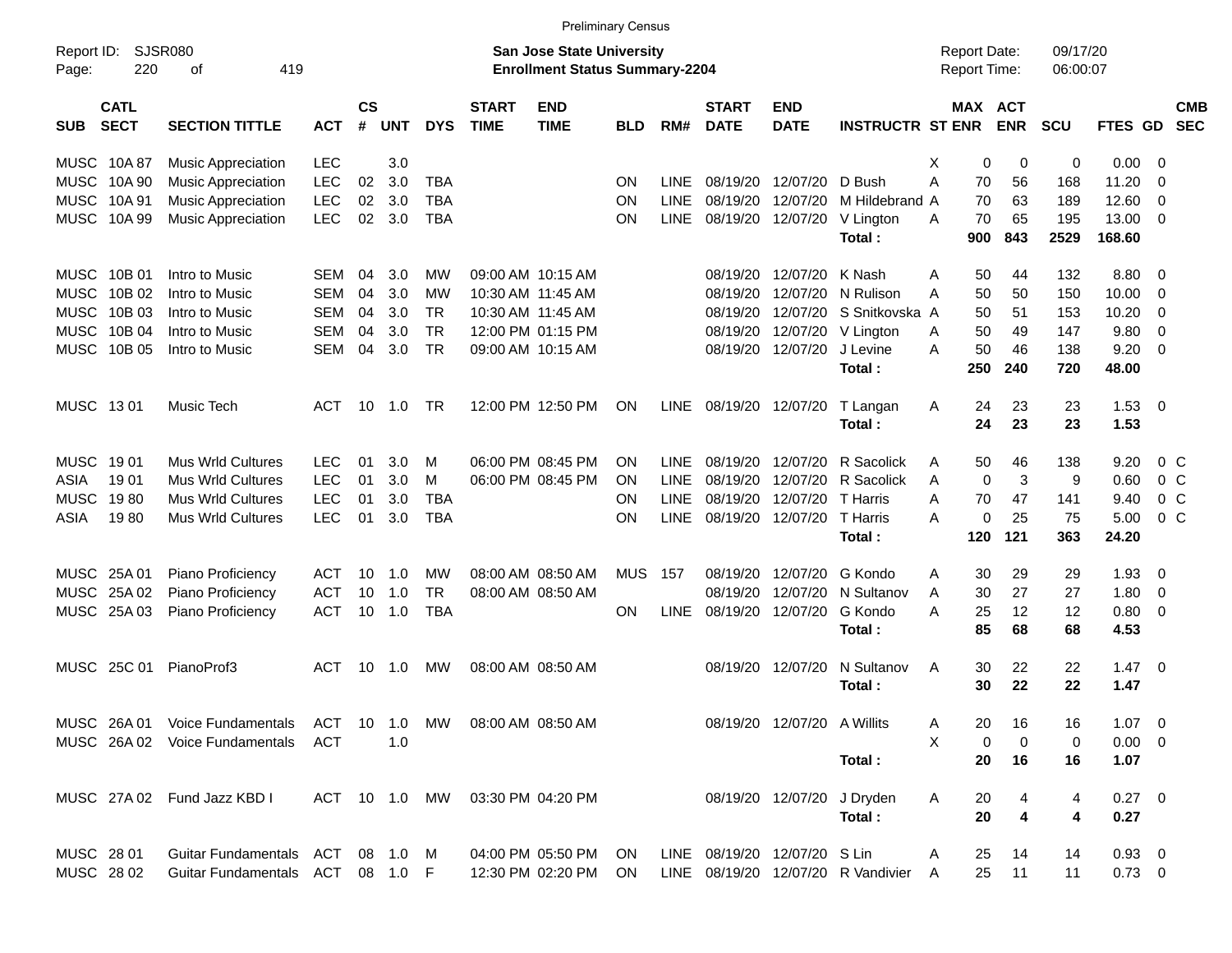|            |                            |                              |            |                    |            |            |                             |                                                                    | <b>Preliminary Census</b> |             |                             |                           |                                            |                                     |                                     |                                |                     |                           |
|------------|----------------------------|------------------------------|------------|--------------------|------------|------------|-----------------------------|--------------------------------------------------------------------|---------------------------|-------------|-----------------------------|---------------------------|--------------------------------------------|-------------------------------------|-------------------------------------|--------------------------------|---------------------|---------------------------|
| Page:      | Report ID: SJSR080<br>221  | 419<br>of                    |            |                    |            |            |                             | San Jose State University<br><b>Enrollment Status Summary-2204</b> |                           |             |                             |                           |                                            | <b>Report Date:</b><br>Report Time: |                                     | 09/17/20<br>06:00:07           |                     |                           |
| <b>SUB</b> | <b>CATL</b><br><b>SECT</b> | <b>SECTION TITTLE</b>        | <b>ACT</b> | $\mathsf{cs}$<br># | <b>UNT</b> | <b>DYS</b> | <b>START</b><br><b>TIME</b> | <b>END</b><br><b>TIME</b>                                          | <b>BLD</b>                | RM#         | <b>START</b><br><b>DATE</b> | <b>END</b><br><b>DATE</b> | <b>INSTRUCTR ST ENR</b>                    |                                     | <b>MAX ACT</b><br><b>ENR</b>        | SCU                            |                     | <b>CMB</b><br>FTES GD SEC |
|            |                            |                              |            |                    |            |            |                             |                                                                    |                           |             |                             |                           | Total:                                     | 50                                  | 25                                  | 25                             | 1.67                |                           |
|            |                            | MUSC 29A 04 ElecAcous1       | <b>SUP</b> |                    | 48 2.0     | <b>TBA</b> |                             |                                                                    | <b>ON</b>                 | LINE        | 08/19/20 12/07/20           |                           | P Furman<br>Total:                         | Α                                   | 3<br>0<br>3<br>$\bf{0}$             | 0<br>0                         | $0.00 \t 0$<br>0.00 |                           |
|            | MUSC 30A 02 Piano 1        |                              | <b>SUP</b> |                    | 48 2.0     | TBA        |                             |                                                                    | <b>ON</b>                 | LINE        | 08/19/20 12/07/20           |                           | G Mok<br>Total:                            | Α                                   | 3<br>0<br>3<br>$\bf{0}$             | 0<br>0                         | $0.00 \t 0$<br>0.00 |                           |
|            |                            | MUSC 30AX 01 Applied Piano 1 | <b>SUP</b> |                    | 48 1.0     | TBA        |                             |                                                                    | <b>ON</b>                 | LINE        | 08/19/20 12/07/20           |                           | G Mok<br>Total:                            | Α                                   | 3<br>0<br>3<br>$\bf{0}$             | 0<br>0                         | $0.00 \t 0$<br>0.00 |                           |
|            | MUSC 30B 02 Piano 2        |                              | <b>SUP</b> |                    | 48 2.0     | TBA        |                             |                                                                    | <b>ON</b>                 | LINE        | 08/19/20 12/07/20           |                           | G Mok<br>Total:                            | Α                                   | 3<br>0<br>3<br>$\bf{0}$             | 0<br>0                         | $0.00 \t 0$<br>0.00 |                           |
|            |                            | MUSC 30BX 01 Applied Piano 2 | <b>SUP</b> |                    | 48 1.0     | TBA        |                             |                                                                    | <b>ON</b>                 | LINE        | 08/19/20 12/07/20           |                           | G Mok<br>Total:                            | Α                                   | 3<br>0<br>3<br>$\bf{0}$             | 0<br>0                         | $0.00 \t 0$<br>0.00 |                           |
|            | MUSC 30C 01 Piano 3        |                              | <b>SUP</b> |                    | 25 2.0     | TBA        |                             |                                                                    | <b>ON</b>                 | LINE        | 08/19/20 12/07/20           |                           | G Mok<br>Total:                            | Α                                   | 3<br>1<br>3<br>$\mathbf{1}$         | $\overline{c}$<br>$\mathbf{2}$ | $0.13 \ 0$<br>0.13  |                           |
|            |                            | MUSC 30CX 01 Applied Piano 3 | <b>SUP</b> |                    | 48 1.0     | TBA        |                             |                                                                    | <b>ON</b>                 | LINE        | 08/19/20 12/07/20           |                           | N Sultanov<br>Total:                       | Α                                   | 3<br>1<br>3<br>$\mathbf{1}$         | $\mathbf{1}$<br>$\mathbf{1}$   | $0.07$ 0<br>0.07    |                           |
|            | MUSC 30D 01 Piano 4        |                              | <b>SUP</b> |                    | 25 2.0     | TBA        |                             |                                                                    | <b>ON</b>                 | LINE        | 08/19/20 12/07/20           |                           | G Mok<br>Total:                            | Α                                   | 3<br>1<br>3<br>$\blacktriangleleft$ | $\overline{c}$<br>$\mathbf{2}$ | $0.13 \ 0$<br>0.13  |                           |
|            |                            | MUSC 30DX 01 Applied Piano 3 | <b>SUP</b> |                    | 48 1.0     | TBA        |                             |                                                                    | ΟN                        | LINE        | 08/19/20 12/07/20           |                           | Total:                                     | Α                                   | 3<br>0<br>3<br>$\bf{0}$             | 0<br>0                         | $0.00 \t 0$<br>0.00 |                           |
|            | MUSC 33 01                 | Voice                        | <b>SUP</b> |                    | 25 2.0     | TBA        |                             |                                                                    | <b>ON</b>                 | LINE        |                             |                           | 08/19/20 12/07/20 S Bengochea A<br>Total : |                                     | 3<br>0<br>3<br>0                    | 0<br>0                         | $0.00 \t 0$<br>0.00 |                           |
|            | MUSC 33A 01                | Voice 1                      | <b>SUP</b> |                    | 25 2.0     | TBA        |                             |                                                                    | ON                        |             |                             |                           | LINE 08/19/20 12/07/20 C Bengochea A       |                                     | 5                                   | 2                              | $0.13 \ 0$          |                           |
|            | MUSC 33A 02                | Voice 1                      | <b>SUP</b> |                    | 48 2.0     | <b>TBA</b> |                             |                                                                    | ON                        | LINE        |                             |                           | 08/19/20 12/07/20 J Smucker                | A                                   | 3<br>1                              | 2                              | $0.13 \ 0$          |                           |
|            | MUSC 33A03                 | Voice 1                      | <b>SUP</b> |                    | 48 2.0     | <b>TBA</b> |                             |                                                                    | <b>ON</b>                 | LINE        |                             |                           | 08/19/20 12/07/20 J Scharlach              | A                                   | 5<br>3                              | 6                              | $0.40 \ 0$          |                           |
|            | MUSC 33A 04                | Voice 1                      | <b>SUP</b> |                    | 25 2.0     | TBA        |                             |                                                                    | <b>ON</b>                 | <b>LINE</b> |                             |                           | 08/19/20 12/07/20 J Mitchell               | Α                                   | 5<br>3                              | 6                              | $0.40 \ 0$          |                           |
|            | MUSC 33A 05 Voice 1        |                              | <b>SUP</b> |                    | 25 2.0     | TBA        |                             |                                                                    | ON                        | LINE        |                             |                           | 08/19/20 12/07/20 P Skinner                | A                                   | 5                                   | 2                              | $0.13 \ 0$          |                           |
|            |                            |                              |            |                    |            |            |                             |                                                                    |                           |             |                             |                           | Total:                                     | 23                                  | 9                                   | 18                             | 1.20                |                           |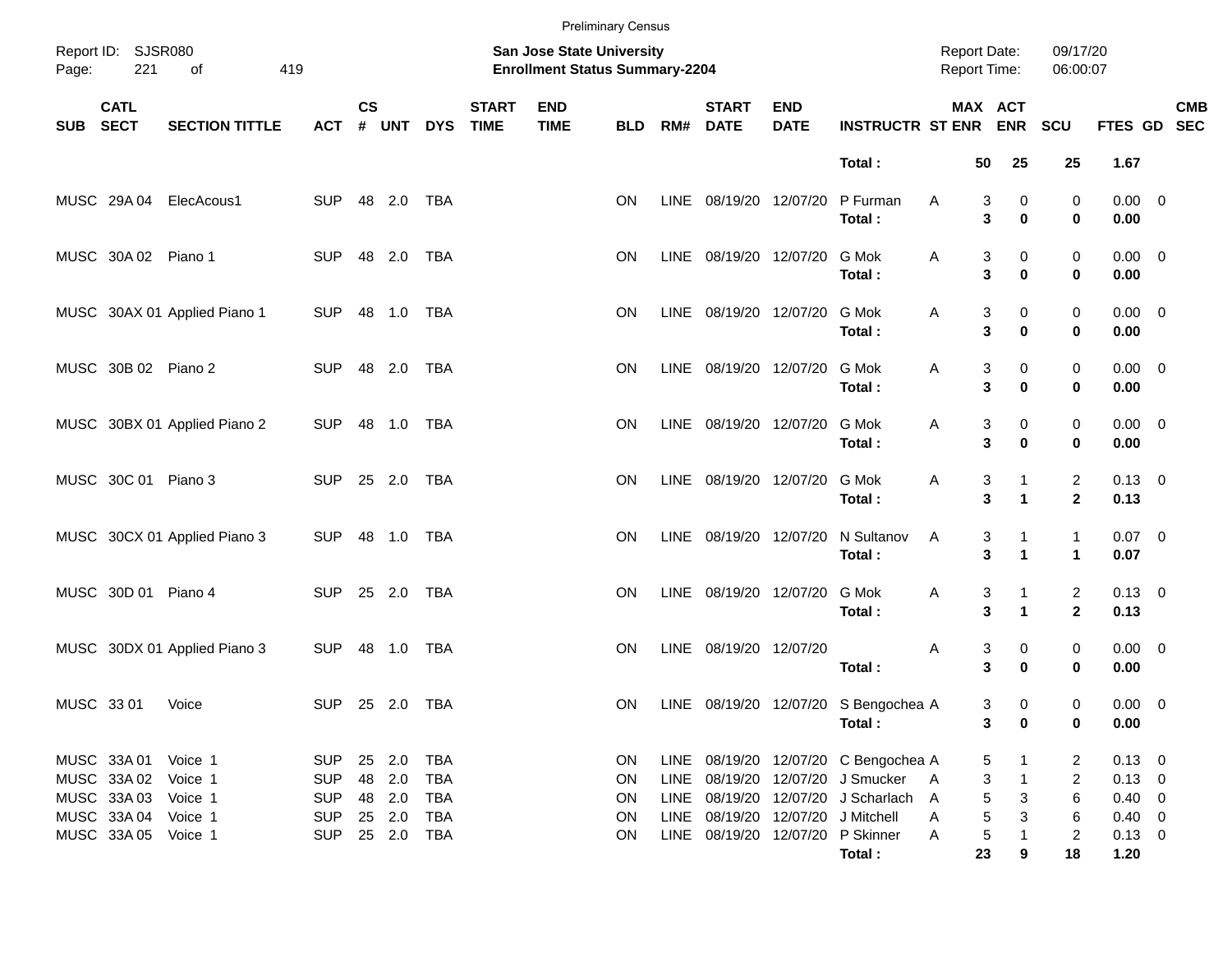|                     |                            |                              |            |                    |            |                |                             |                                                                           | <b>Preliminary Census</b> |      |                             |                              |                                 |                                            |                                    |                      |                     |                          |  |
|---------------------|----------------------------|------------------------------|------------|--------------------|------------|----------------|-----------------------------|---------------------------------------------------------------------------|---------------------------|------|-----------------------------|------------------------------|---------------------------------|--------------------------------------------|------------------------------------|----------------------|---------------------|--------------------------|--|
| Report ID:<br>Page: | <b>SJSR080</b><br>222      | οf                           | 419        |                    |            |                |                             | <b>San Jose State University</b><br><b>Enrollment Status Summary-2204</b> |                           |      |                             |                              |                                 | <b>Report Date:</b><br><b>Report Time:</b> |                                    | 09/17/20<br>06:00:07 |                     |                          |  |
| <b>SUB</b>          | <b>CATL</b><br><b>SECT</b> | <b>SECTION TITTLE</b>        | <b>ACT</b> | $\mathsf{cs}$<br># | <b>UNT</b> | <b>DYS</b>     | <b>START</b><br><b>TIME</b> | <b>END</b><br><b>TIME</b>                                                 | <b>BLD</b>                | RM#  | <b>START</b><br><b>DATE</b> | <b>END</b><br><b>DATE</b>    | <b>INSTRUCTR ST ENR</b>         |                                            | <b>MAX ACT</b><br><b>ENR</b>       | SCU                  | FTES GD             | <b>CMB</b><br><b>SEC</b> |  |
|                     |                            | MUSC 33AX 01 Applied Voice 1 | <b>SUP</b> | 48                 | 1.0        | <b>TBA</b>     |                             |                                                                           | ON.                       | LINE | 08/19/20                    | 12/07/20                     | J Smucker                       | A                                          | 0<br>3                             | 0                    | 0.00                | - 0                      |  |
|                     |                            | MUSC 33AX 02 Applied Voice 1 | <b>SUP</b> | 48                 | 1.0        | <b>TBA</b>     |                             |                                                                           | ON.                       |      | LINE 08/19/20               | 12/07/20                     | J Scharlach<br>Total:           | A                                          | 3<br>0<br>$\bf{0}$<br>6            | 0<br>$\mathbf 0$     | 0.00<br>0.00        | - 0                      |  |
|                     | MUSC 33B 02 Voice 2        |                              | <b>SUP</b> | 48                 | 2.0        | TBA            |                             |                                                                           | ON.                       |      | LINE 08/19/20 12/07/20      |                              | S Bengochea A<br>Total:         |                                            | 3<br>0<br>$\bf{0}$<br>3            | 0<br>$\mathbf 0$     | $0.00 \t 0$<br>0.00 |                          |  |
|                     |                            | MUSC 33BX 01 Applied Voice 2 | <b>SUP</b> | 48                 | 1.0        | TBA            |                             |                                                                           | ON.                       |      | LINE 08/19/20 12/07/20      |                              | C Bengochea A<br>Total:         |                                            | 3<br>0<br>$\bf{0}$<br>3            | 0<br>0               | $0.00 \t 0$<br>0.00 |                          |  |
|                     | MUSC 33C 01                | Voice 3                      | <b>SUP</b> | 25                 | 2.0        | <b>TBA</b>     |                             |                                                                           | ON.                       |      |                             | LINE 08/19/20 12/07/20       | C Bengochea A                   |                                            | 3<br>3                             | 6                    | 0.40                | - 0                      |  |
|                     | MUSC 33C 02                | Voice 3                      | <b>SUP</b> | 48                 | 2.0        | <b>TBA</b>     |                             |                                                                           | <b>ON</b>                 | LINE | 08/19/20                    | 12/07/20                     | S Bengochea A                   |                                            | 3<br>3                             | 6                    | 0.40                | $\overline{0}$           |  |
|                     | MUSC 33C 03                | Voice 3                      | <b>SUP</b> | 25                 | 2.0        | <b>TBA</b>     |                             |                                                                           | <b>ON</b>                 | LINE | 08/19/20                    | 12/07/20                     | P Skinner                       | A                                          | $\,6$<br>3                         | 12                   | 0.80                | 0                        |  |
|                     | MUSC 33C 04                | Voice 3                      | <b>SUP</b> | 48                 | 2.0        | <b>TBA</b>     |                             |                                                                           | ON                        | LINE | 08/19/20                    | 12/07/20                     | J Mitchell                      | A                                          | 3<br>$\mathbf 1$                   | $\overline{c}$       | 0.13                | - 0                      |  |
|                     | MUSC 33C 05                | Voice 3                      | <b>SUP</b> | 25                 | 2.0        | <b>TBA</b>     |                             |                                                                           | ON.                       |      | LINE 08/19/20               | 12/07/20                     | J Smucker                       | A                                          | 3<br>2                             | 4                    | 0.27                | 0                        |  |
|                     | MUSC 33C 06 Voice 3        |                              | <b>SUP</b> | 48                 | 2.0        | <b>TBA</b>     |                             |                                                                           |                           |      | 08/19/20                    | 12/07/20                     | J Scharlach                     | A                                          | $\boldsymbol{2}$<br>3              | 4                    | 0.27                | - 0                      |  |
|                     |                            |                              |            |                    |            |                |                             |                                                                           |                           |      |                             |                              | Total:                          | 18                                         | 17                                 | 34                   | 2.27                |                          |  |
|                     |                            | MUSC 33CX 01 Applied Voice 3 | <b>SUP</b> | 48                 | 1.0        | TBA            |                             |                                                                           |                           |      | 08/19/20                    | 12/07/20                     | S Bengochea A                   |                                            | 3<br>0                             | 0                    | 0.00                | - 0                      |  |
|                     |                            | MUSC 33CX 02 Applied Voice 3 | <b>SUP</b> | 48                 | 1.0        | <b>TBA</b>     |                             |                                                                           |                           |      | 08/19/20                    | 12/07/20                     | J Smucker                       | - A                                        | 3<br>1                             | 1                    | 0.07                | $\overline{\mathbf{0}}$  |  |
|                     |                            | MUSC 33CX 03 Applied Voice 3 | <b>SUP</b> | 48                 | 1.0        | <b>TBA</b>     |                             |                                                                           |                           |      |                             | 08/19/20 12/07/20            | C Bengochea A                   |                                            | 3<br>0                             | 0                    | 0.00                | $\overline{\mathbf{0}}$  |  |
|                     |                            |                              |            |                    |            |                |                             |                                                                           |                           |      |                             |                              | Total:                          |                                            | 9<br>1                             | 1                    | 0.07                |                          |  |
|                     | MUSC 33D 01                | Voice 4                      | <b>SUP</b> | 25                 | 2.0        | <b>TBA</b>     |                             |                                                                           |                           |      | 08/19/20                    | 12/07/20                     | C Bengochea A                   |                                            | 3<br>4                             | 6                    | 0.40                | - 0                      |  |
|                     | MUSC 33D 02 Voice 4        |                              | <b>SUP</b> | 25                 | 2.0        | <b>TBA</b>     |                             |                                                                           |                           |      | 08/19/20                    | 12/07/20                     | S Bengochea A                   |                                            | 0<br>3                             | 0                    | 0.00                | $\overline{\mathbf{0}}$  |  |
|                     | MUSC 33D 03                | Voice 4                      | <b>SUP</b> | 25                 | 2.0        | <b>TBA</b>     |                             |                                                                           |                           |      | 08/19/20                    | 12/07/20                     | J Mitchell                      | A                                          | 3<br>0                             | 0                    | 0.00                | 0                        |  |
|                     | MUSC 33D 04 Voice 4        |                              | <b>SUP</b> | 25                 | 2.0        | <b>TBA</b>     |                             |                                                                           |                           |      |                             | 08/19/20 12/07/20            | P Skinner                       | Α                                          | 3<br>0                             | 0                    | 0.00                | - 0                      |  |
|                     |                            |                              |            |                    |            |                |                             |                                                                           |                           |      |                             |                              | Total:                          | 13                                         | 3                                  | 6                    | 0.40                |                          |  |
|                     |                            | MUSC 33DX 01 Applied Voice 4 | <b>SUP</b> | 48                 | 1.0        | TBA            |                             |                                                                           |                           |      |                             |                              | 08/19/20 12/07/20 J Mitchell    | A                                          | 3<br>-1                            | 1                    | 0.07                | $\overline{\phantom{0}}$ |  |
|                     |                            |                              |            |                    |            |                |                             |                                                                           |                           |      |                             |                              | Total:                          |                                            | $\blacksquare$ 1<br>3 <sup>7</sup> | 1 <sub>1</sub>       | 0.07                |                          |  |
|                     |                            | MUSC 33X 01 Applied Voice    |            |                    |            | SUP 48 1.0 TBA |                             |                                                                           |                           |      |                             |                              | 08/19/20 12/07/20 S Bengochea A |                                            | 3<br>$\boldsymbol{0}$              | 0                    | $0.00 \t 0$         |                          |  |
|                     |                            |                              |            |                    |            |                |                             |                                                                           |                           |      |                             |                              | Total:                          |                                            | $\pmb{0}$<br>3                     | $\mathbf 0$          | 0.00                |                          |  |
| MUSC 34 01          |                            | Strings                      |            |                    |            | SUP 25 2.0 TBA |                             |                                                                           | ON.                       |      | LINE 08/19/20 12/07/20      |                              | M Toba                          | A                                          | 3<br>$\mathbf{3}$                  | 6                    | $0.40 \ 0$          |                          |  |
|                     |                            |                              |            |                    |            |                |                             |                                                                           |                           |      |                             |                              | Total:                          |                                            | $\mathbf{3}$<br>3                  | 6                    | 0.40                |                          |  |
|                     | MUSC 34A 01 Strings 1      |                              |            |                    |            | SUP 25 2.0 TBA |                             |                                                                           | ON.                       |      |                             | LINE 08/19/20 12/07/20 S Lin |                                 | A                                          | 3<br>$\overline{1}$                | $\overline{2}$       | $0.13 \ 0$          |                          |  |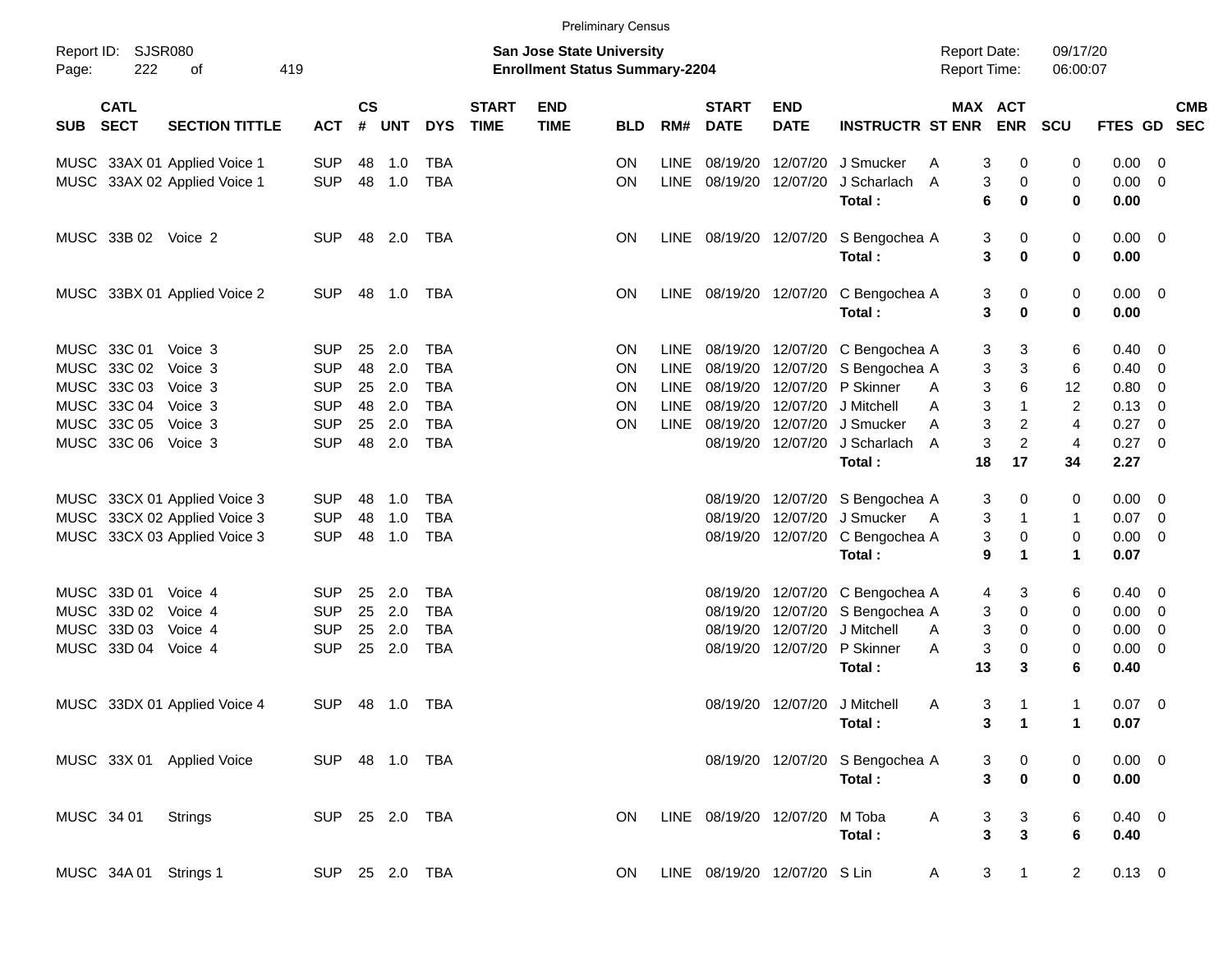|       |                            |                                        |                |                    |                  |            |                             |                                                                           | <b>Preliminary Census</b> |             |                                |                           |                                                                  |                                            |                                  |                             |                        |            |  |
|-------|----------------------------|----------------------------------------|----------------|--------------------|------------------|------------|-----------------------------|---------------------------------------------------------------------------|---------------------------|-------------|--------------------------------|---------------------------|------------------------------------------------------------------|--------------------------------------------|----------------------------------|-----------------------------|------------------------|------------|--|
| Page: | Report ID: SJSR080<br>223  | of<br>419                              |                |                    |                  |            |                             | <b>San Jose State University</b><br><b>Enrollment Status Summary-2204</b> |                           |             |                                |                           |                                                                  | <b>Report Date:</b><br><b>Report Time:</b> |                                  | 09/17/20<br>06:00:07        |                        |            |  |
| SUB   | <b>CATL</b><br><b>SECT</b> | <b>SECTION TITTLE</b>                  | <b>ACT</b>     | $\mathsf{cs}$<br># | <b>UNT</b>       | <b>DYS</b> | <b>START</b><br><b>TIME</b> | <b>END</b><br><b>TIME</b>                                                 | <b>BLD</b>                | RM#         | <b>START</b><br><b>DATE</b>    | <b>END</b><br><b>DATE</b> | <b>INSTRUCTR ST ENR</b>                                          | MAX ACT                                    | <b>ENR</b>                       | <b>SCU</b>                  | FTES GD SEC            | <b>CMB</b> |  |
|       | MUSC 34A 02                | Strings 1                              | <b>SUP</b>     | 25                 | 2.0              | TBA        |                             |                                                                           | ON                        | LINE        | 08/19/20 12/07/20 M Toba       |                           |                                                                  | 3<br>Α                                     | -1                               | 2                           | $0.13 \ 0$             |            |  |
|       | MUSC 34A 03                | Strings 1                              | <b>SUP</b>     |                    | 2.0              |            |                             |                                                                           |                           |             |                                |                           |                                                                  | X<br>0                                     | 0                                | 0                           | $0.00 \t 0$            |            |  |
|       | MUSC 34A 04                | Strings 1                              | <b>SUP</b>     | 25                 | 2.0              | TBA        |                             |                                                                           | ON                        | <b>LINE</b> | 08/19/20 12/07/20              |                           | M Dahlberg                                                       | 3<br>A                                     | $\mathbf{1}$                     | 0                           | $0.13 \ 0$             |            |  |
|       | MUSC 34A 06                | Strings 1                              | <b>SUP</b>     | 48                 | 2.0              | <b>TBA</b> |                             |                                                                           | ON                        |             | LINE 08/19/20 12/07/20         |                           | <b>B</b> Moyer<br>Total:                                         | 3<br>A<br>12                               | 0<br>3                           | 0<br>4                      | $0.00 \t 0$<br>0.40    |            |  |
|       | MUSC 34AX 01 Strings 1     |                                        | <b>SUP</b>     | 48                 | 1.0              | TBA        |                             |                                                                           | ON                        |             | LINE 08/19/20 12/07/20         |                           | <b>B</b> Moyer<br>Total:                                         | Α<br>3<br>3                                | 1<br>$\blacktriangleleft$        | $\mathbf{1}$<br>$\mathbf 1$ | $0.07$ 0<br>0.07       |            |  |
|       |                            | MUSC 34B 01 Strings 2                  | <b>SUP</b>     |                    | 25 2.0           | TBA        |                             |                                                                           | <b>ON</b>                 |             | LINE 08/19/20 12/07/20         |                           | <b>B</b> Moyer<br>Total:                                         | Α<br>3<br>3                                | 1<br>$\blacktriangleleft$        | 2<br>$\mathbf{2}$           | $0.13 \quad 0$<br>0.13 |            |  |
|       |                            | MUSC 34BX 01 Strings 2                 | <b>SUP</b>     |                    | 48 1.0           | TBA        |                             |                                                                           | ON                        |             | LINE 08/19/20 12/07/20         |                           | <b>B</b> Moyer                                                   | Α<br>3                                     | 1                                | $\mathbf{1}$                | $0.07$ 0               |            |  |
|       |                            |                                        |                |                    |                  |            |                             |                                                                           |                           |             |                                |                           | Total:                                                           | 3                                          | $\blacktriangleleft$             | $\mathbf 1$                 | 0.07                   |            |  |
|       | MUSC 34C 01                | Strings 3                              | <b>SUP</b>     | 25                 | 2.0              | TBA        |                             |                                                                           | ON                        | <b>LINE</b> | 08/19/20                       | 12/07/20                  | S Lin                                                            | 3<br>Α                                     |                                  | 2                           | $0.13 \quad 0$         |            |  |
|       |                            | MUSC 34C 02 Strings 3                  | <b>SUP</b>     | 25                 | 2.0              | <b>TBA</b> |                             |                                                                           | ON                        | <b>LINE</b> | 08/19/20                       | 12/07/20                  | M Toba                                                           | 3<br>A                                     | $\mathbf{1}$                     | $\overline{2}$              | $0.13 \ 0$             |            |  |
|       |                            | MUSC 34C 03 Strings 3                  | <b>SUP</b>     |                    | 25 2.0           | <b>TBA</b> |                             |                                                                           | <b>ON</b>                 | LINE        | 08/19/20 12/07/20              |                           | M Dahlberg                                                       | 3<br>A                                     | $\mathbf{1}$                     | 0                           | $0.13 \ 0$             |            |  |
|       |                            |                                        |                |                    |                  |            |                             |                                                                           |                           |             |                                |                           | Total:                                                           | 9                                          | 3                                | 4                           | 0.40                   |            |  |
|       |                            | MUSC 34CX 01 Strings 3                 | <b>SUP</b>     | 48                 | 1.0              | TBA        |                             |                                                                           | <b>ON</b>                 | <b>LINE</b> | 08/19/20 12/07/20              |                           |                                                                  | 3<br>Α                                     | 0                                | 0                           | $0.00 \t 0$            |            |  |
|       |                            | MUSC 34CX 02 Strings 3                 | <b>SUP</b>     | 48                 | 1.0              | <b>TBA</b> |                             |                                                                           | ΟN                        | <b>LINE</b> | 08/19/20 12/07/20              |                           |                                                                  | 3<br>Α                                     | 0                                | 0                           | $0.00 \t 0$            |            |  |
|       |                            |                                        |                |                    |                  |            |                             |                                                                           |                           |             |                                |                           | Total:                                                           | 6                                          | $\bf{0}$                         | 0                           | 0.00                   |            |  |
|       |                            | MUSC 34D 01 Strings 4                  | <b>SUP</b>     |                    | 25 2.0           | TBA        |                             |                                                                           | <b>ON</b>                 |             | LINE 08/19/20 12/07/20         |                           | S Lin                                                            | Α<br>3                                     | 1                                | 2                           | $0.13 \quad 0$         |            |  |
|       |                            |                                        |                |                    |                  |            |                             |                                                                           |                           |             |                                |                           | Total:                                                           | 3                                          | $\blacktriangleleft$             | $\mathbf{2}$                | 0.13                   |            |  |
|       | MUSC 34X 01 Strings        |                                        | <b>SUP</b>     |                    | 48 1.0           | TBA        |                             |                                                                           | <b>ON</b>                 |             | LINE 08/19/20 12/07/20         |                           |                                                                  | Α<br>3                                     | 0                                | 0                           | $0.00 \t 0$            |            |  |
|       |                            |                                        |                |                    |                  |            |                             |                                                                           |                           |             |                                |                           | Total:                                                           | 3                                          | $\bf{0}$                         | 0                           | 0.00                   |            |  |
|       |                            |                                        |                |                    |                  |            |                             |                                                                           |                           |             |                                |                           |                                                                  |                                            |                                  |                             |                        |            |  |
|       |                            | MUSC 35A 01 Woodwinds 1                | SUP 25 2.0 TBA |                    |                  |            |                             |                                                                           |                           |             |                                |                           | 08/19/20 12/07/20 J Averett                                      | Α                                          | 3 <sup>7</sup><br>$\overline{2}$ | $\overline{4}$              | $0.27 \t 0$            |            |  |
|       |                            | MUSC 35A 02 Woodwinds 1                | <b>SUP</b>     |                    | 25 2.0<br>25 2.0 | TBA        |                             |                                                                           |                           |             |                                |                           | 08/19/20 12/07/20 M Hernandez A<br>08/19/20 12/07/20 L Griffiths | 3                                          | 1                                | 2                           | $0.13 \ 0$             |            |  |
|       | MUSC 35A 03                | Woodwinds 1<br>MUSC 35A 04 Woodwinds 1 | <b>SUP</b>     |                    |                  | TBA        |                             |                                                                           | ON                        |             | LINE 08/19/20 12/07/20 C Payne |                           |                                                                  | 3<br>A                                     | 1                                | 2<br>4                      | $0.13 \ 0$             |            |  |
|       |                            |                                        | SUP 25 2.0 TBA |                    |                  |            |                             |                                                                           |                           |             |                                |                           | Total:                                                           | 3<br>A<br>12                               | 2<br>6                           | 12                          | $0.27 \t 0$<br>0.80    |            |  |
|       |                            | MUSC 35AX 01 Woodwinds 1               | SUP 48 1.0 TBA |                    |                  |            |                             |                                                                           | ON.                       |             |                                |                           | LINE 08/19/20 12/07/20 M Hernandez A                             | 3                                          | 0                                | 0                           | $0.00 \t 0$            |            |  |
|       |                            |                                        |                |                    |                  |            |                             |                                                                           |                           |             |                                |                           | Total:                                                           | 3                                          | $\bf{0}$                         | 0                           | 0.00                   |            |  |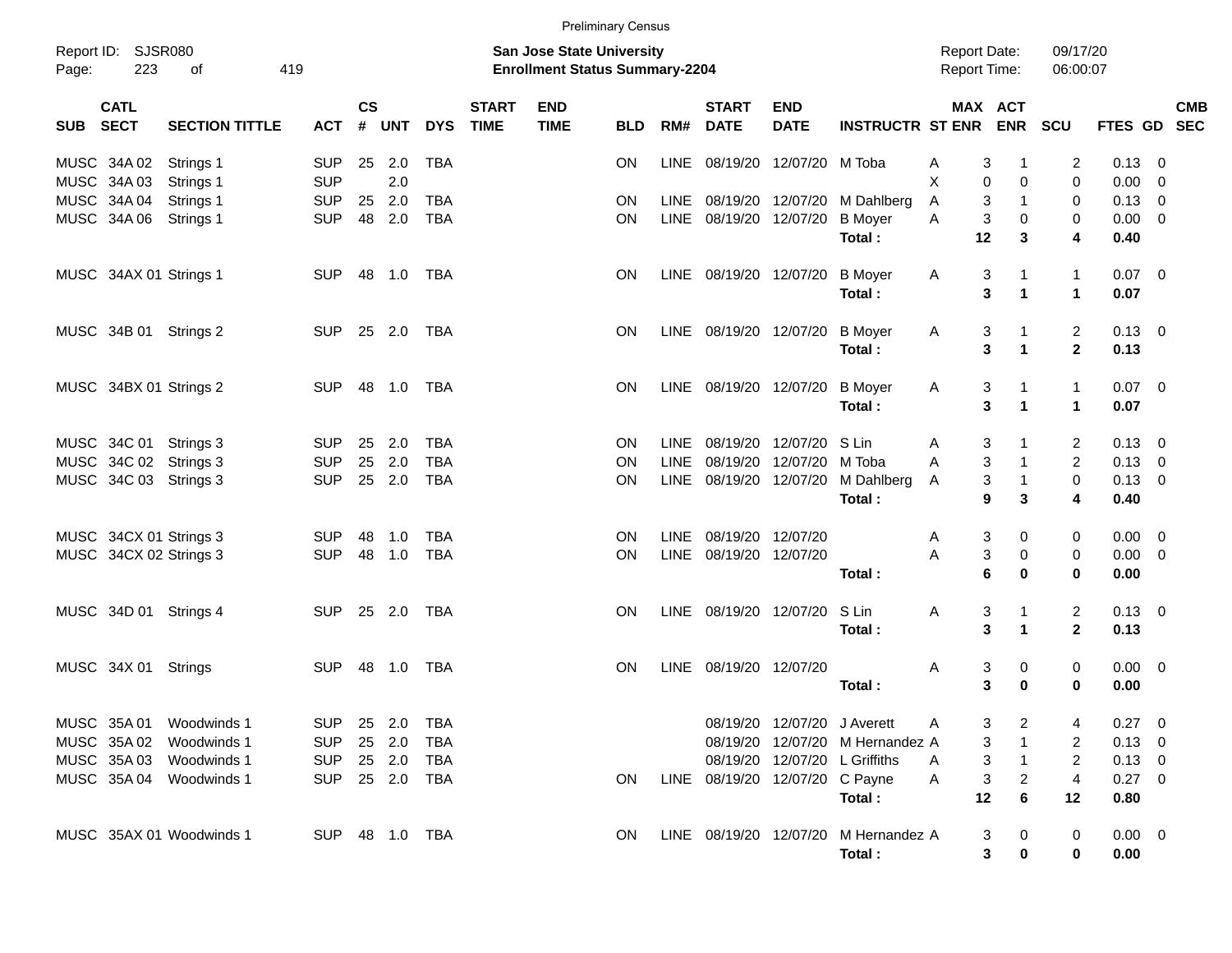|                                                 |                            |                                        |                          |                                                                    |            |                          |                             |                           | <b>Preliminary Census</b> |                            |                             |                                        |                                |                                   |                                        |                                      |                             |                                                    |            |  |
|-------------------------------------------------|----------------------------|----------------------------------------|--------------------------|--------------------------------------------------------------------|------------|--------------------------|-----------------------------|---------------------------|---------------------------|----------------------------|-----------------------------|----------------------------------------|--------------------------------|-----------------------------------|----------------------------------------|--------------------------------------|-----------------------------|----------------------------------------------------|------------|--|
| Report ID: SJSR080<br>224<br>419<br>Page:<br>οf |                            |                                        |                          | San Jose State University<br><b>Enrollment Status Summary-2204</b> |            |                          |                             |                           |                           |                            |                             |                                        |                                |                                   | <b>Report Date:</b><br>Report Time:    | 09/17/20<br>06:00:07                 |                             |                                                    |            |  |
| SUB                                             | <b>CATL</b><br><b>SECT</b> | <b>SECTION TITTLE</b>                  | <b>ACT</b>               | <b>CS</b><br>#                                                     | <b>UNT</b> | <b>DYS</b>               | <b>START</b><br><b>TIME</b> | <b>END</b><br><b>TIME</b> | <b>BLD</b>                | RM#                        | <b>START</b><br><b>DATE</b> | <b>END</b><br><b>DATE</b>              | <b>INSTRUCTR ST ENR</b>        |                                   | MAX ACT<br><b>ENR</b>                  | <b>SCU</b>                           | FTES GD SEC                 |                                                    | <b>CMB</b> |  |
|                                                 | MUSC 35B 01                | Woodwinds 2                            | <b>SUP</b>               |                                                                    | 25 2.0     | TBA                      |                             |                           | ON                        |                            |                             | LINE 08/19/20 12/07/20                 | C Payne<br>Total:              | 3<br>A<br>3                       | -1<br>$\blacktriangleleft$             | $\overline{2}$<br>$\mathbf{2}$       | $0.13 \quad 0$<br>0.13      |                                                    |            |  |
|                                                 |                            | MUSC 35BX 02 Woodwinds 2               | <b>SUP</b>               |                                                                    | 48 1.0     | TBA                      |                             |                           | ΟN                        |                            | LINE 08/19/20 12/07/20      |                                        | J Averett<br>Total:            | 3<br>A<br>3                       | 0<br>0                                 | 0<br>$\bf{0}$                        | $0.00 \quad 0$<br>0.00      |                                                    |            |  |
| <b>MUSC</b>                                     | MUSC 35C 01<br>35C 02      | Woodwinds 3<br>Woodwinds 3             | <b>SUP</b><br><b>SUP</b> | 25<br>25                                                           | 2.0<br>2.0 | <b>TBA</b><br><b>TBA</b> |                             |                           | ON<br>ΟN                  | <b>LINE</b><br><b>LINE</b> | 08/19/20                    | 08/19/20 12/07/20<br>12/07/20          | Y Chou<br>L Griffiths          | 3<br>Α<br>3<br>Α                  | 1<br>$\mathbf{1}$                      | $\overline{2}$<br>$\overline{2}$     | 0.13<br>0.13                | $\overline{\mathbf{0}}$<br>$\overline{\mathbf{0}}$ |            |  |
| <b>MUSC</b><br><b>MUSC</b>                      | 35C 03<br>35C 04           | Woodwinds 3<br>Woodwinds 3             | <b>SUP</b><br><b>SUP</b> | 25<br>48                                                           | 2.0<br>2.0 | <b>TBA</b><br><b>TBA</b> |                             |                           | ON<br>ΟN                  | LINE<br><b>LINE</b>        |                             | 08/19/20 12/07/20<br>08/19/20 12/07/20 | C Payne<br>M Hernandez A       | 3<br>Α<br>3                       | $\mathbf{1}$<br>$\mathbf{1}$           | $\overline{2}$<br>2                  | 0.13<br>0.13                | $\overline{\mathbf{0}}$<br>$\overline{\mathbf{0}}$ |            |  |
|                                                 | MUSC 35C 05                | Woodwinds 3                            | <b>SUP</b>               |                                                                    | 25 2.0     | <b>TBA</b>               |                             |                           | ΟN                        |                            | LINE 08/19/20 12/07/20      |                                        | J Averett<br>Total:            | A<br>4<br>16                      | $\overline{c}$<br>6                    | $\overline{4}$<br>12                 | 0.27<br>0.80                | $\overline{\phantom{0}}$                           |            |  |
|                                                 |                            | MUSC 35CX 01 Woodwinds 3               | <b>SUP</b>               |                                                                    | 48 1.0     | TBA                      |                             |                           | ΟN                        |                            |                             | LINE 08/19/20 12/07/20                 | Y Chou<br>Total:               | Α<br>3<br>3                       | $\mathbf{1}$<br>$\blacktriangleleft$   | $\mathbf{1}$<br>$\blacktriangleleft$ | $0.07 \quad 0$<br>0.07      |                                                    |            |  |
|                                                 | MUSC 35D 01                | Woodwinds 4<br>MUSC 35D 02 Woodwinds 4 | <b>SUP</b><br><b>SUP</b> | 25<br>48                                                           | 2.0<br>2.0 | <b>TBA</b><br><b>TBA</b> |                             |                           | ΟN<br>ΟN                  | LINE                       | 08/19/20 12/07/20           | LINE 08/19/20 12/07/20                 | C Payne<br>M Hernandez A       | 3<br>A<br>3                       | 0<br>0                                 | 0<br>0                               | 0.00<br>$0.00 \t 0$         | $\overline{\phantom{0}}$                           |            |  |
|                                                 |                            |                                        |                          |                                                                    |            |                          |                             |                           |                           |                            |                             |                                        | Total:                         | 6                                 | 0                                      | 0                                    | 0.00                        |                                                    |            |  |
|                                                 |                            | MUSC 35DX 01 Woodwinds 4               | <b>SUP</b>               |                                                                    | 48 1.0     | TBA                      |                             |                           | ΟN                        |                            | LINE 08/19/20 12/07/20      |                                        | C Payne<br>Total:              | 3<br>A<br>3                       | 1<br>$\blacktriangleleft$              | $\mathbf{1}$<br>$\mathbf{1}$         | $0.07$ 0<br>0.07            |                                                    |            |  |
| MUSC 36 01<br>MUSC 36 02                        |                            | <b>Brass</b><br><b>Brass</b>           | <b>SUP</b><br><b>SUP</b> | 25<br>25                                                           | 2.0<br>2.0 | TBA<br><b>TBA</b>        |                             |                           | ΟN<br>ΟN                  | <b>LINE</b><br><b>LINE</b> |                             | 08/19/20 12/07/20<br>08/19/20 12/07/20 | J Freeman<br>F Byram<br>Total: | 3<br>A<br>3<br>A<br>6             | 1<br>0<br>$\mathbf 1$                  | $\overline{2}$<br>0<br>$\mathbf{2}$  | 0.13<br>$0.00 \t 0$<br>0.13 | $\overline{\phantom{0}}$                           |            |  |
| <b>MUSC</b>                                     | MUSC 36B 01<br>36B 02      | Brass 1<br>Brass 1                     | <b>SUP</b><br><b>SUP</b> | 25<br>25                                                           | 2.0<br>2.0 | TBA<br><b>TBA</b>        |                             |                           | ON<br>ΟN                  | LINE<br><b>LINE</b>        |                             | 08/19/20 12/07/20<br>08/19/20 12/07/20 | T Hornig<br>F Byram<br>Total:  | 5<br>A<br>5<br>A<br>10            | 3<br>4<br>$\overline{7}$               | 6<br>8<br>14                         | 0.40<br>0.53<br>0.93        | $\overline{\mathbf{0}}$<br>$\overline{\mathbf{0}}$ |            |  |
|                                                 | MUSC 36BX 01 Brass 1       |                                        | SUP 48 1.0 TBA           |                                                                    |            |                          |                             |                           | ON.                       |                            |                             | LINE 08/19/20 12/07/20 T Hornig        | Total:                         | A<br>$\mathbf{3}$<br>$\mathbf{3}$ | $\overline{\mathbf{0}}$<br>$\mathbf 0$ | 0                                    | $0.00 \t 0$<br>0.00         |                                                    |            |  |
|                                                 | MUSC 36C 01 Brass 2        |                                        | SUP 25 2.0 TBA           |                                                                    |            |                          |                             |                           | <b>ON</b>                 |                            |                             | LINE 08/19/20 12/07/20                 | J Freeman<br>Total:            | $\mathsf{A}$<br>3<br>$\mathbf{3}$ | $\overline{\mathbf{0}}$<br>$\pmb{0}$   | 0<br>0                               | $0.00 \t 0$<br>0.00         |                                                    |            |  |
|                                                 | MUSC 36CX 01 Brass 2       |                                        | SUP 48 1.0 TBA           |                                                                    |            |                          |                             |                           | ON.                       |                            |                             | LINE 08/19/20 12/07/20 F Byram         | <b>A</b><br>Total:             | $\mathbf{3}$<br>3                 | $\overline{\mathbf{0}}$<br>$\bf{0}$    | 0<br>0                               | $0.00 \t 0$<br>$0.00\,$     |                                                    |            |  |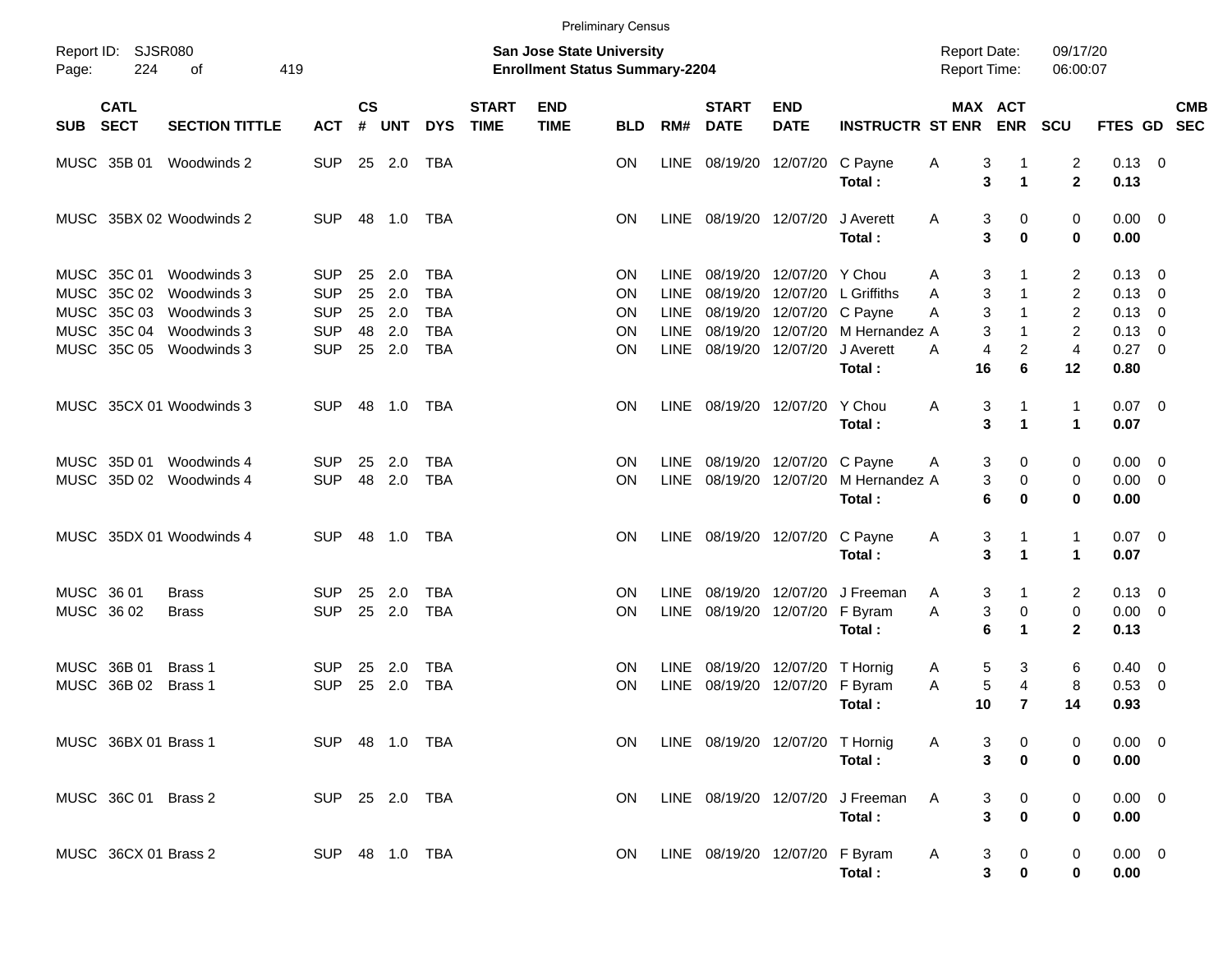|          |                                           |                                                                        |                                        |                |                   |                                        |                          |                                                                    | <b>Preliminary Census</b> |                              |                                 |                                                         |                                           |                                     |                      |                                |                                       |                         |            |
|----------|-------------------------------------------|------------------------------------------------------------------------|----------------------------------------|----------------|-------------------|----------------------------------------|--------------------------|--------------------------------------------------------------------|---------------------------|------------------------------|---------------------------------|---------------------------------------------------------|-------------------------------------------|-------------------------------------|----------------------|--------------------------------|---------------------------------------|-------------------------|------------|
| Page:    | Report ID: SJSR080<br>225                 | 419<br>of                                                              |                                        |                |                   |                                        |                          | San Jose State University<br><b>Enrollment Status Summary-2204</b> |                           |                              |                                 |                                                         |                                           | <b>Report Date:</b><br>Report Time: |                      | 09/17/20<br>06:00:07           |                                       |                         |            |
| SUB SECT | <b>CATL</b>                               | <b>SECTION TITTLE</b>                                                  | <b>ACT</b>                             | <b>CS</b><br># | <b>UNT</b>        |                                        | <b>START</b><br>DYS TIME | <b>END</b><br><b>TIME</b>                                          | <b>BLD</b>                | RM#                          | <b>START</b><br><b>DATE</b>     | <b>END</b><br><b>DATE</b>                               | <b>INSTRUCTR ST ENR ENR</b>               | MAX ACT                             |                      | <b>SCU</b>                     | FTES GD SEC                           |                         | <b>CMB</b> |
|          | MUSC 36D 01<br>MUSC 36D 02<br>MUSC 36D 04 | Brass 3<br>Brass 3<br>Brass 3                                          | <b>SUP</b><br><b>SUP</b><br><b>SUP</b> | 25<br>48<br>48 | 2.0<br>2.0<br>2.0 | <b>TBA</b><br><b>TBA</b><br><b>TBA</b> |                          |                                                                    | ON<br>ON<br>OΝ            | LINE.<br><b>LINE</b><br>LINE |                                 | 08/19/20 12/07/20 F Byram<br>08/19/20 12/07/20 T Hornig | 08/19/20 12/07/20 J Freeman               | 3<br>A<br>3<br>A<br>3<br>Α          | 2<br>3<br>3          | 4<br>6<br>6                    | $0.27 \t 0$<br>0.40<br>$0.40 \quad 0$ | $\overline{\mathbf{0}}$ |            |
|          | MUSC 36D 06 Brass 3                       |                                                                        | <b>SUP</b>                             | 48             | 2.0               | <b>TBA</b>                             |                          |                                                                    | OΝ                        | LINE                         | 08/19/20 12/07/20               |                                                         | J Gove<br>Total:                          | 3<br>A<br>12                        | 1<br>9               | $\overline{2}$<br>18           | $0.13 \ 0$<br>1.20                    |                         |            |
|          | MUSC 36DX 01 Brass 3                      |                                                                        | <b>SUP</b>                             |                | 48 1.0 TBA        |                                        |                          |                                                                    | <b>ON</b>                 |                              | LINE 08/19/20 12/07/20 T Hornig |                                                         | Total:                                    | Α<br>3<br>3                         | $\blacktriangleleft$ | 1<br>$\mathbf{1}$              | $0.07 \ 0$<br>0.07                    |                         |            |
|          | MUSC 36E 01                               | Brass 4                                                                | SUP 25 2.0 TBA                         |                |                   |                                        |                          |                                                                    | <b>ON</b>                 |                              | LINE 08/19/20 12/07/20 T Hornig |                                                         | Total:                                    | 3<br>A<br>3                         | 0<br>$\bf{0}$        | 0<br>0                         | $0.00 \t 0$<br>0.00                   |                         |            |
|          | MUSC 36EX 01 Brass 4                      |                                                                        | <b>SUP</b>                             |                | 48 1.0 TBA        |                                        |                          |                                                                    | <b>ON</b>                 |                              | LINE 08/19/20 12/07/20 T Hornig |                                                         | Total:                                    | 3<br>A<br>3                         | 0<br>0               | $\mathbf 0$<br>0               | $0.00 \t 0$<br>0.00                   |                         |            |
|          |                                           | MUSC 37A 02 Percussion 1                                               | <b>SUP</b>                             |                | 48 2.0 TBA        |                                        |                          |                                                                    | <b>ON</b>                 |                              | LINE 08/19/20 12/07/20          |                                                         | G Lemmon<br>Total:                        | 3<br>A<br>3                         | $\blacktriangleleft$ | $\overline{c}$<br>$\mathbf{2}$ | $0.13 \quad 0$<br>0.13                |                         |            |
|          |                                           | MUSC 37AX 01 Applied Percussion 1 SUP 48 1.0 TBA                       |                                        |                |                   |                                        |                          |                                                                    | <b>ON</b>                 |                              | LINE 08/19/20 12/07/20          |                                                         | G Lemmon<br>Total:                        | 3<br>A<br>3                         | $\blacktriangleleft$ | 1<br>1                         | $0.07 \ 0$<br>0.07                    |                         |            |
|          |                                           | MUSC 37B 01 Percussion 2                                               | <b>SUP</b>                             |                | 25 2.0            | TBA                                    |                          |                                                                    | <b>ON</b>                 | LINE                         | 08/19/20 12/07/20               |                                                         | G Lemmon<br>Total:                        | 3<br>A<br>3                         | 0<br>$\bf{0}$        | 0<br>0                         | $0.00 \t 0$<br>0.00                   |                         |            |
|          |                                           | MUSC 37C 02 Percussion 3                                               | <b>SUP</b>                             |                | 48 2.0            | TBA                                    |                          |                                                                    | <b>ON</b>                 | LINE                         | 08/19/20 12/07/20               |                                                         | G Lemmon<br>Total:                        | 5<br>A<br>$5\phantom{1}$            | 2<br>$\mathbf{2}$    | 4<br>4                         | $0.27 \t 0$<br>0.27                   |                         |            |
|          |                                           | MUSC 37CX 01 Applied Percussion 3 SUP                                  |                                        |                |                   | TBA                                    |                          |                                                                    | <b>ON</b>                 | LINE                         | 08/19/20 12/07/20               |                                                         | G Lemmon<br>Total:                        | 3<br>A<br>3                         | 0<br>$\bf{0}$        | 0<br>0                         | $0.00 \t 0$<br>0.00                   |                         |            |
|          |                                           | MUSC 37D 01 Percussion 4                                               | SUP 25 2.0 TBA                         |                |                   |                                        |                          |                                                                    | ON                        |                              |                                 |                                                         | LINE 08/19/20 12/07/20 G Lemmon<br>Total: | A<br>3<br>3                         | 0<br>0               | 0<br>0                         | $0.00 \t 0$<br>0.00                   |                         |            |
|          |                                           | MUSC 38B 01 Composition 1                                              | SUP 48 2.0 TBA                         |                |                   |                                        |                          |                                                                    | <b>ON</b>                 |                              | LINE 08/19/20 12/07/20          |                                                         | P Furman<br>Total:                        | Α<br>3<br>3                         | 0<br>0               | 0<br>0                         | $0.00 \t 0$<br>0.00                   |                         |            |
|          |                                           | MUSC 38BX 01 Applied Instruct Mus<br>MUSC 38BX 02 Applied Instruct Mus | SUP<br>SUP 48 1.0 TBA                  |                |                   | 48  1.0  TBA                           |                          |                                                                    | <b>ON</b><br><b>ON</b>    |                              | LINE 08/19/20 12/07/20 B Ciach  |                                                         | LINE 08/19/20 12/07/20 P Furman           | 3<br>A<br>3<br>Α                    | 2<br>$\mathbf 0$     | 2<br>0                         | $0.13 \ 0$<br>$0.00 \t 0$             |                         |            |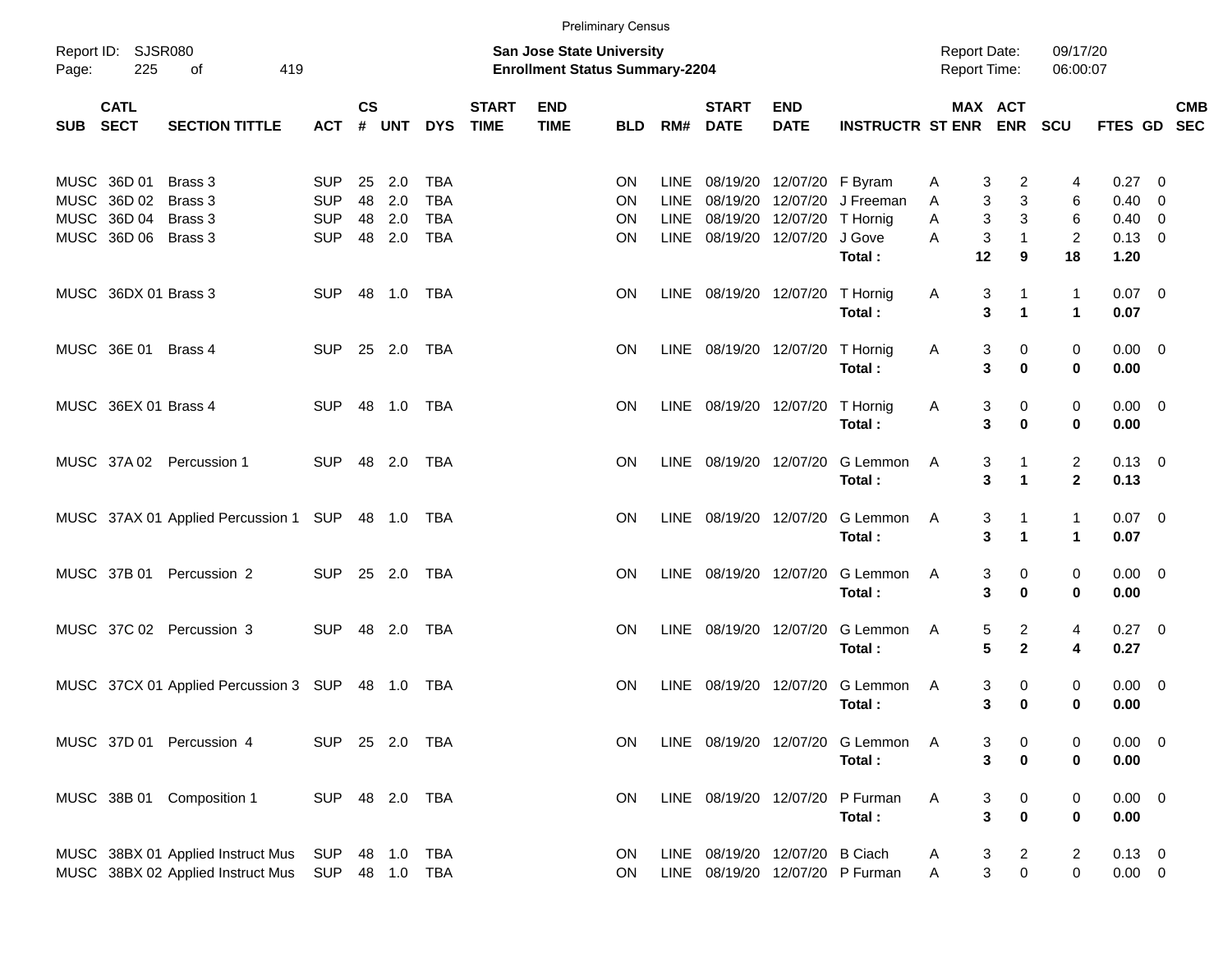|            |                            |                                                                                                                                  |                                                      |                      |                                   |                                               |                             |                                                                           | <b>Preliminary Census</b>                 |                                            |                                        |                                                             |                                                              |                                            |                                                            |                                                |                                                            |                                                                                 |            |
|------------|----------------------------|----------------------------------------------------------------------------------------------------------------------------------|------------------------------------------------------|----------------------|-----------------------------------|-----------------------------------------------|-----------------------------|---------------------------------------------------------------------------|-------------------------------------------|--------------------------------------------|----------------------------------------|-------------------------------------------------------------|--------------------------------------------------------------|--------------------------------------------|------------------------------------------------------------|------------------------------------------------|------------------------------------------------------------|---------------------------------------------------------------------------------|------------|
| Page:      | Report ID: SJSR080<br>226  | 419<br>оf                                                                                                                        |                                                      |                      |                                   |                                               |                             | <b>San Jose State University</b><br><b>Enrollment Status Summary-2204</b> |                                           |                                            |                                        |                                                             |                                                              | <b>Report Date:</b><br><b>Report Time:</b> |                                                            | 09/17/20<br>06:00:07                           |                                                            |                                                                                 |            |
| <b>SUB</b> | <b>CATL</b><br><b>SECT</b> | <b>SECTION TITTLE</b>                                                                                                            | <b>ACT</b>                                           | <b>CS</b><br>#       | <b>UNT</b>                        | <b>DYS</b>                                    | <b>START</b><br><b>TIME</b> | <b>END</b><br><b>TIME</b>                                                 | <b>BLD</b>                                | RM#                                        | <b>START</b><br><b>DATE</b>            | <b>END</b><br><b>DATE</b>                                   | <b>INSTRUCTR ST ENR</b>                                      | MAX ACT                                    | <b>ENR</b>                                                 | <b>SCU</b>                                     | FTES GD SEC                                                |                                                                                 | <b>CMB</b> |
|            |                            |                                                                                                                                  |                                                      |                      |                                   |                                               |                             |                                                                           |                                           |                                            |                                        |                                                             | Total:                                                       | 6                                          | $\mathbf{2}$                                               | $\boldsymbol{2}$                               | 0.13                                                       |                                                                                 |            |
|            |                            | MUSC 38CX 01 Applied Instruct Mus                                                                                                | SUP                                                  |                      | 48  1.0  TBA                      |                                               |                             |                                                                           | <b>ON</b>                                 | LINE                                       | 08/19/20 12/07/20                      |                                                             | P Furman<br>Total:                                           | Α<br>3<br>3                                | 0<br>$\bf{0}$                                              | 0<br>0                                         | $0.00 \t 0$<br>0.00                                        |                                                                                 |            |
|            | MUSC 38D 01                | Composition 3                                                                                                                    | <b>SUP</b>                                           |                      | 48 2.0                            | TBA                                           |                             |                                                                           | <b>ON</b>                                 |                                            | LINE 08/19/20 12/07/20                 |                                                             | Total:                                                       | 3<br>Α<br>3                                | 0<br>$\bf{0}$                                              | 0<br>0                                         | $0.00 \t 0$<br>0.00                                        |                                                                                 |            |
|            |                            | MUSC 38DX 01 Applied Instruct Mus<br>MUSC 38DX 02 Applied Instruct Mus                                                           | SUP<br><b>SUP</b>                                    | 48                   | 1.0<br>48 1.0                     | TBA<br><b>TBA</b>                             |                             |                                                                           | <b>ON</b><br><b>ON</b>                    | <b>LINE</b><br><b>LINE</b>                 | 08/19/20 12/07/20                      | 08/19/20 12/07/20                                           | <b>B</b> Ciach<br>P Furman<br>Total:                         | 3<br>Α<br>3<br>A<br>6                      | 0<br>0<br>0                                                | 0<br>0<br>0                                    | $0.00 \quad 0$<br>$0.00 \t 0$<br>0.00                      |                                                                                 |            |
|            | MUSC 39A 01<br>MUSC 39A 02 | ImprovCompArr 1<br>ImprovCompArr 1                                                                                               | <b>SUP</b><br><b>SUP</b>                             | 48<br>48             | 2.0<br>2.0                        | TBA<br><b>TBA</b>                             |                             |                                                                           | <b>ON</b><br><b>ON</b>                    | <b>LINE</b><br><b>LINE</b>                 | 08/19/20 12/07/20                      | 08/19/20 12/07/20                                           | A Lington<br>D Behroozi<br>Total:                            | 3<br>A<br>3<br>A<br>6                      | 0<br>0<br>$\bf{0}$                                         | 0<br>0<br>0                                    | $0.00 \quad 0$<br>$0.00 \t 0$<br>0.00                      |                                                                                 |            |
|            |                            | MUSC 39AX 01 JazzImprCompArr1<br>MUSC 39AX 02 JazzImprCompArr1<br>MUSC 39AX 03 JazzImprCompArr1<br>MUSC 39AX 04 JazzImprCompArr1 | <b>SUP</b><br><b>SUP</b><br><b>SUP</b><br><b>SUP</b> | 48<br>48<br>48<br>48 | 1.0<br>1.0<br>1.0<br>1.0          | TBA<br><b>TBA</b><br><b>TBA</b><br><b>TBA</b> |                             |                                                                           | <b>ON</b><br><b>ON</b><br><b>ON</b><br>ΟN | <b>LINE</b><br>LINE<br><b>LINE</b><br>LINE | 08/19/20 12/07/20                      | 08/19/20 12/07/20<br>08/19/20 12/07/20<br>08/19/20 12/07/20 | A Lington<br>J Lewis<br>D Robbins<br>D Behroozi<br>Total:    | 3<br>A<br>3<br>A<br>3<br>A<br>3<br>A<br>12 | 2<br>$\mathbf{1}$<br>$\overline{c}$<br>2<br>$\overline{7}$ | 2<br>$\mathbf{1}$<br>$\overline{2}$<br>0<br>5  | $0.13 \quad 0$<br>0.07<br>0.13<br>0.13<br>0.47             | $\overline{\phantom{0}}$<br>$\overline{\mathbf{0}}$<br>$\overline{\phantom{0}}$ |            |
|            | MUSC 39B 01                | ImprovCompArr 2                                                                                                                  | <b>SUP</b>                                           |                      | 48 2.0                            | TBA                                           |                             |                                                                           | <b>ON</b>                                 | LINE                                       | 08/19/20 12/07/20                      |                                                             | R Vandivier<br>Total:                                        | 3<br>A<br>3                                | 0<br>$\bf{0}$                                              | 0<br>0                                         | $0.00 \t 0$<br>0.00                                        |                                                                                 |            |
|            |                            | MUSC 39BX 01 JazzImprCompArr2<br>MUSC 39BX 02 JazzImprCompArr2                                                                   | <b>SUP</b><br><b>SUP</b>                             | 48<br>48             | 1.0<br>1.0                        | TBA<br><b>TBA</b>                             |                             |                                                                           | <b>ON</b><br><b>ON</b>                    | LINE<br><b>LINE</b>                        | 08/19/20 12/07/20<br>08/19/20 12/07/20 |                                                             | D Behroozi<br>D Robbins<br>Total:                            | 3<br>A<br>3<br>Α<br>6                      | 1<br>$\mathbf{2}$                                          | 1<br>$\mathbf{1}$<br>$\mathbf{2}$              | $0.07 \quad 0$<br>$0.07$ 0<br>0.13                         |                                                                                 |            |
|            | MUSC 39C 01                | ImprovCompArr 3<br>MUSC 39C 02 ImprovCompArr 3                                                                                   | <b>SUP</b><br>SUP 48 2.0 TBA                         |                      | 48 2.0                            | TBA                                           |                             |                                                                           | <b>ON</b><br>ON                           | LINE                                       | LINE 08/19/20 12/07/20                 |                                                             | 08/19/20 12/07/20 A Lington<br>R Vandivier A<br>Total:       | 3<br>A<br>3<br>6                           | 0<br>$\blacktriangleleft$                                  | 0<br>2<br>$\mathbf 2$                          | $0.00 \t 0$<br>$0.13 \ 0$<br>0.13                          |                                                                                 |            |
|            |                            | MUSC 39CX 01 JazzImprCompArr3<br>MUSC 39CX 02 JazzImprCompArr3<br>MUSC 39CX 03 JazzImprCompArr3<br>MUSC 39CX 04 JazzImprCompArr3 | <b>SUP</b><br><b>SUP</b><br><b>SUP</b><br><b>SUP</b> | 48                   | 1.0<br>48 1.0<br>48 1.0<br>48 1.0 | <b>TBA</b><br><b>TBA</b><br>TBA<br>TBA        |                             |                                                                           | <b>ON</b><br><b>ON</b><br>ON<br>ON        | LINE<br>LINE<br>LINE<br>LINE               | 08/19/20 12/07/20<br>08/19/20 12/07/20 | 08/19/20 12/07/20<br>08/19/20 12/07/20                      | K Geisick<br>A Lington<br>D Robbins<br>R Vandivier<br>Total: | 3<br>A<br>3<br>Α<br>3<br>Α<br>3<br>Α<br>12 | 0<br>0<br>2                                                | $\mathbf 1$<br>1<br>0<br>0<br>$\boldsymbol{2}$ | $0.07$ 0<br>$0.07$ 0<br>$0.00 \t 0$<br>$0.00 \t 0$<br>0.13 |                                                                                 |            |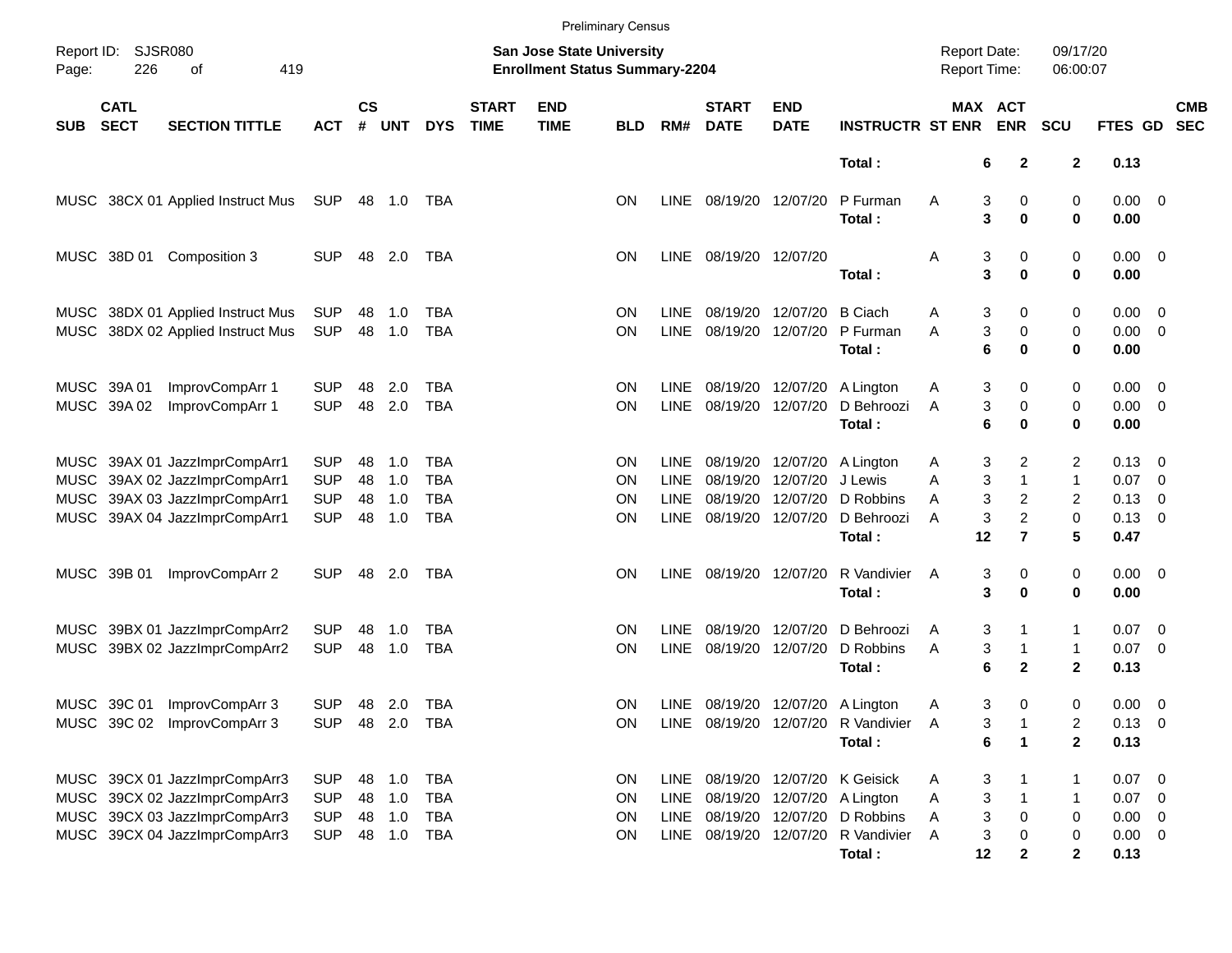|                     |                            |                                                                                                      |            |                |                |            |                                  | <b>Preliminary Census</b>                                          |            |             |                             |                           |                                |                                     |                |                         |              |                            |            |
|---------------------|----------------------------|------------------------------------------------------------------------------------------------------|------------|----------------|----------------|------------|----------------------------------|--------------------------------------------------------------------|------------|-------------|-----------------------------|---------------------------|--------------------------------|-------------------------------------|----------------|-------------------------|--------------|----------------------------|------------|
| Report ID:<br>Page: | <b>SJSR080</b><br>227      | of<br>419                                                                                            |            |                |                |            |                                  | San Jose State University<br><b>Enrollment Status Summary-2204</b> |            |             |                             |                           |                                | <b>Report Date:</b><br>Report Time: |                | 09/17/20<br>06:00:07    |              |                            |            |
| <b>SUB</b>          | <b>CATL</b><br><b>SECT</b> | <b>SECTION TITTLE</b>                                                                                | <b>ACT</b> | <b>CS</b><br># | <b>UNT</b>     | <b>DYS</b> | <b>START</b><br><b>TIME</b>      | <b>END</b><br><b>TIME</b>                                          | <b>BLD</b> | RM#         | <b>START</b><br><b>DATE</b> | <b>END</b><br><b>DATE</b> | <b>INSTRUCTR ST ENR</b>        | MAX ACT                             | <b>ENR</b>     | SCU                     | FTES GD SEC  |                            | <b>CMB</b> |
|                     |                            | MUSC 39DX 01 JazzImprCompArr4                                                                        | <b>SUP</b> | 48             | 1.0            | TBA        |                                  |                                                                    | ON         | <b>LINE</b> | 08/19/20                    | 12/07/20                  | D Robbins                      | Α<br>4                              | 3              | 3                       | 0.22         | $\overline{\phantom{0}}$ 1 |            |
|                     |                            | MUSC 39DX 02 JazzImprCompArr4                                                                        | <b>SUP</b> | 48             | 1.0            | <b>TBA</b> |                                  |                                                                    | ON         | <b>LINE</b> | 08/19/20                    | 12/07/20                  | J Lewis                        | A<br>3                              | 0              | 0                       | 0.00         | - 0                        |            |
|                     |                            | MUSC 39DX 03 JazzImprCompArr4                                                                        | <b>SUP</b> | 48             | 1.0            | <b>TBA</b> |                                  |                                                                    | ΟN         | <b>LINE</b> | 08/19/20                    | 12/07/20                  | J Lewis<br>Total :             | $\mathbf{3}$<br>A<br>10             | 0<br>3         | 0<br>3                  | 0.00<br>0.22 | $\overline{\phantom{0}}$   |            |
|                     | MUSC 40A 01                | Jazz Improv - I                                                                                      | SEM        | 04             | 2.0            | <b>TR</b>  |                                  | 09:30 AM 10:00 AM                                                  |            |             | 08/19/20                    | 12/07/20                  | T Langan                       | 35<br>A                             | 13             | 13                      | 1.73         | $\overline{\phantom{0}}$   |            |
|                     | MUSC 40A 02                | Jazz Improv - I                                                                                      | <b>ACT</b> | 09             | 0.0            | <b>TR</b>  |                                  | 10:00 AM 10:50 AM                                                  |            |             |                             | 08/19/20 12/07/20         | T Langan                       | A<br>35                             | 13             | 13                      | $0.00 \t 0$  |                            |            |
|                     |                            |                                                                                                      |            |                |                |            |                                  |                                                                    |            |             |                             |                           | Total:                         | 70                                  | 26             | 26                      | 1.73         |                            |            |
|                     | MUSC 41A 01                | Applied Lyric Dict                                                                                   | <b>ACT</b> | 09             | $1.0$ F        |            |                                  | 01:30 PM 03:20 PM                                                  | MUS        | 157         |                             | 08/19/20 12/07/20         | J Scharlach A                  | 20                                  | 23             | 23                      | $1.58$ 3     |                            |            |
|                     |                            |                                                                                                      |            |                |                |            |                                  |                                                                    |            |             |                             |                           | Total:                         | 20                                  | 23             | 23                      | 1.58         |                            |            |
|                     | MUSC 50A 01                | ConcertChoir                                                                                         | <b>ACT</b> | 21             | 1.0            | МW         |                                  | 12:00 PM 01:50 PM                                                  |            |             | 08/19/20 12/07/20           |                           | C Brown                        | A<br>40                             | 30             | 30                      | $2.00 \t 0$  |                            |            |
|                     |                            |                                                                                                      |            |                |                |            |                                  |                                                                    |            |             |                             |                           | Total:                         | 40                                  | 30             | 30                      | 2.00         |                            |            |
| MUSC 51 01          |                            | UnivChorales                                                                                         | <b>ACT</b> | 09             | 1.0            | <b>TR</b>  |                                  | 03:30 PM 04:20 PM                                                  |            |             | 08/19/20                    | 12/07/20                  | C Brown                        | 30<br>A                             | 5              | 5                       | 0.33         | $\overline{\mathbf{0}}$    |            |
| MUSC 51 02          |                            | UnivChorales                                                                                         | <b>ACT</b> | 09             | 1.0            | <b>MW</b>  |                                  | 02:00 PM 02:50 PM                                                  |            |             | 08/19/20                    | 12/07/20                  | J Benson                       | A<br>30                             | 8              | 8                       | 0.53 0       |                            |            |
|                     |                            |                                                                                                      |            |                |                |            |                                  |                                                                    |            |             |                             |                           | Total:                         | 60                                  | 13             | 13                      | 0.87         |                            |            |
| MUSC 52 01          |                            | <b>ENS: OperaTheater</b>                                                                             | ACT        |                | $21 \quad 1.0$ | МW         |                                  | 02:00 PM 03:50 PM                                                  |            |             | 08/19/20 12/07/20           |                           | S Bengochea A                  | 15                                  | 7              | 7                       | $0.47 \ 0$   |                            |            |
|                     |                            |                                                                                                      |            |                |                |            |                                  |                                                                    |            |             |                             |                           | Total:                         | 15                                  | $\overline{7}$ | $\overline{\mathbf{r}}$ | 0.47         |                            |            |
| MUSC 53 01          |                            | ENS: UnivSymphOrcheACT                                                                               |            |                | 21 1.0 TR      |            |                                  | 01:30 PM 03:20 PM                                                  |            |             | 08/19/20 12/07/20           |                           | A Cohen                        | A<br>30                             | 7              | $\overline{7}$          | $0.47 \ 0$   |                            |            |
|                     |                            |                                                                                                      |            |                |                |            |                                  |                                                                    |            |             |                             |                           | Total:                         | 30                                  | $\overline{7}$ | $\overline{7}$          | 0.47         |                            |            |
| MUSC 54 01          |                            | SymphBand                                                                                            | <b>ACT</b> | 21             | 1.0            | <b>TR</b>  |                                  | 03:30 PM 05:20 PM                                                  |            |             | 08/19/20 12/07/20           |                           | C McKenzie                     | 30<br>A                             | 31             | 31                      | $2.07$ 0     |                            |            |
| MUSC 54 02          |                            | SymphBand                                                                                            | <b>ACT</b> |                | 1.0            |            |                                  |                                                                    |            |             |                             |                           |                                | X<br>0                              | $\mathbf 0$    | 0                       | 0.00         | $\overline{\phantom{0}}$   |            |
|                     |                            |                                                                                                      |            |                |                |            |                                  |                                                                    |            |             |                             |                           | Total:                         | 30                                  | 31             | 31                      | 2.07         |                            |            |
| MUSC 55 01          |                            | ENS: WindEnsemble ACT                                                                                |            |                | 21 1.0         | MW         | 12:00 PM 01:50 PM                |                                                                    |            |             |                             | 08/19/20 12/07/20         | D Vickerman A                  | 40                                  | 10             | 10                      | $0.67$ 0     |                            |            |
|                     |                            | MUSC 55 02 ENS: WindEnsemble ACT 21 1.0 TR 03:30 PM 05:20 PM ON LINE 08/19/20 12/07/20 D Vickerman A |            |                |                |            |                                  |                                                                    |            |             |                             |                           |                                | 40                                  | 3              | 3                       | $0.20 \ 0$   |                            |            |
|                     |                            |                                                                                                      |            |                |                |            |                                  |                                                                    |            |             |                             |                           | Total:                         | 80                                  | 13             | 13                      | 0.87         |                            |            |
| MUSC 56 01          |                            | MarchBand                                                                                            |            |                |                |            | ACT 21 2.0 MWF 03:30 PM 05:45 PM |                                                                    |            |             |                             |                           | 08/19/20 12/07/20 C McKenzie A | 50                                  | 30             | 30                      | $4.00 \ 0$   |                            |            |
|                     |                            |                                                                                                      |            |                |                |            |                                  |                                                                    |            |             |                             |                           | Total:                         | 50                                  | 30             | 30                      | 4.00         |                            |            |
| MUSC 57 01          |                            | JazzOrch                                                                                             |            |                |                |            | ACT 20 1.0 TR 01:30 PM 03:20 PM  |                                                                    |            |             |                             |                           | 08/19/20 12/07/20 A Lington    | A<br>20                             | 8              | 8                       | $0.53 \ 0$   |                            |            |
|                     |                            |                                                                                                      |            |                |                |            |                                  |                                                                    |            |             |                             |                           | Total:                         | 20                                  | 8              | 8                       | 0.53         |                            |            |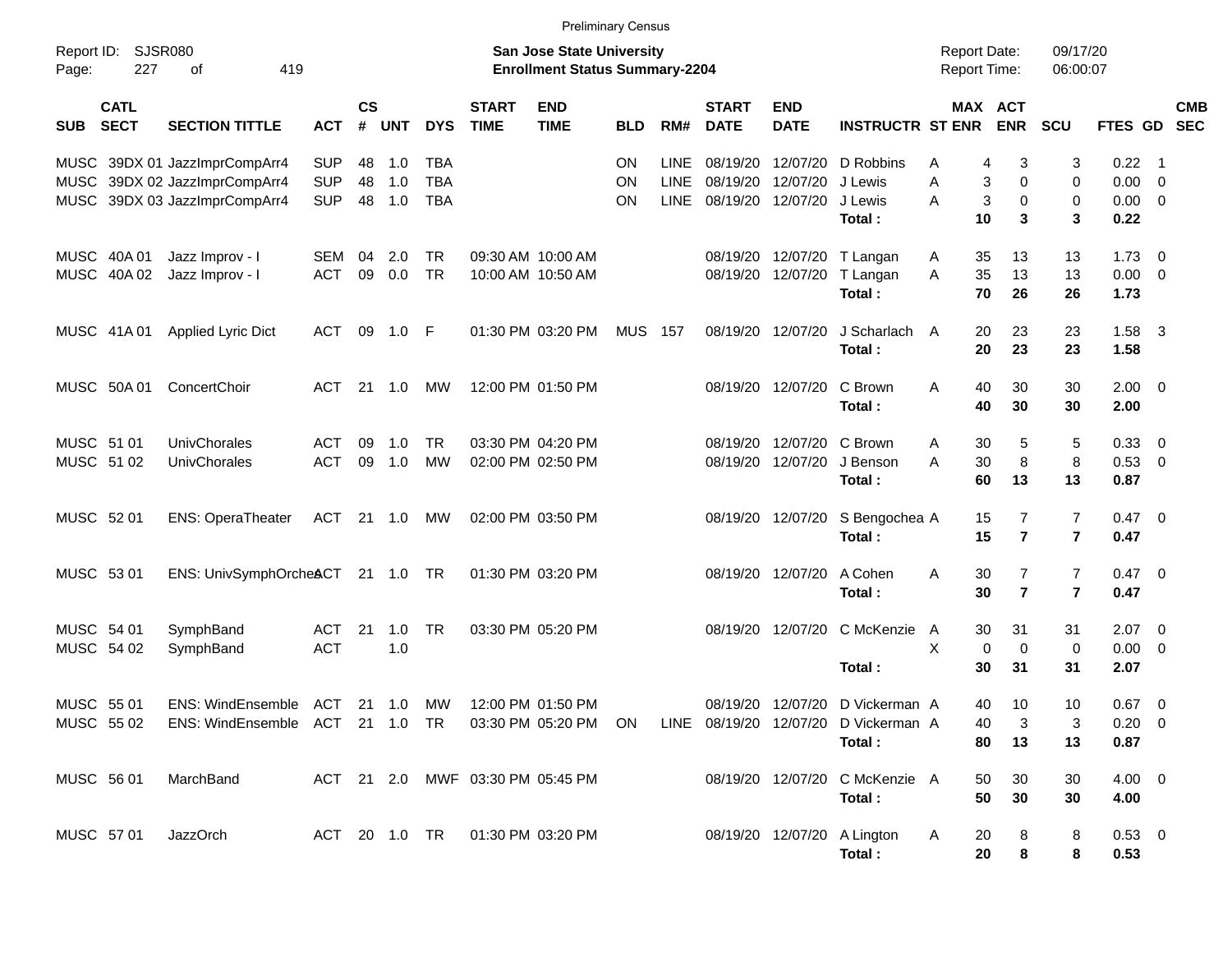|            |                                                          |                                                                          |                                        |                    |                                        |                                      |                             |                                                                           | <b>Preliminary Census</b> |             |                                  |                                           |                                                                      |                                            |                                                       |                                          |                                                          |            |
|------------|----------------------------------------------------------|--------------------------------------------------------------------------|----------------------------------------|--------------------|----------------------------------------|--------------------------------------|-----------------------------|---------------------------------------------------------------------------|---------------------------|-------------|----------------------------------|-------------------------------------------|----------------------------------------------------------------------|--------------------------------------------|-------------------------------------------------------|------------------------------------------|----------------------------------------------------------|------------|
| Page:      | Report ID: SJSR080<br>228                                | 419<br>οf                                                                |                                        |                    |                                        |                                      |                             | <b>San Jose State University</b><br><b>Enrollment Status Summary-2204</b> |                           |             |                                  |                                           |                                                                      | <b>Report Date:</b><br><b>Report Time:</b> |                                                       | 09/17/20<br>06:00:07                     |                                                          |            |
| <b>SUB</b> | <b>CATL</b><br><b>SECT</b>                               | <b>SECTION TITTLE</b>                                                    | <b>ACT</b>                             | $\mathsf{cs}$<br># | <b>UNT</b>                             | <b>DYS</b>                           | <b>START</b><br><b>TIME</b> | <b>END</b><br><b>TIME</b>                                                 | <b>BLD</b>                | RM#         | <b>START</b><br><b>DATE</b>      | <b>END</b><br><b>DATE</b>                 | <b>INSTRUCTR ST ENR</b>                                              | MAX ACT                                    | <b>ENR</b>                                            | <b>SCU</b>                               | FTES GD SEC                                              | <b>CMB</b> |
|            | MUSC 59 01                                               | AfroLatinJazzEns                                                         | ACT                                    |                    | 20 1.0                                 | МW                                   |                             | 12:00 PM 01:50 PM                                                         |                           |             |                                  | 08/19/20 12/07/20                         | J Lewis<br>Total:                                                    | 15<br>Α<br>15                              | 4<br>$\boldsymbol{4}$                                 | 4<br>4                                   | $0.27$ 0<br>0.27                                         |            |
|            | MUSC 60A01                                               | Choraliers                                                               | ACT                                    |                    |                                        |                                      |                             | 01:30 PM 03:20 PM                                                         |                           |             |                                  | 08/19/20 12/07/20                         | J Benson<br>Total:                                                   | A<br>20<br>20                              | 14<br>14                                              | 14<br>14                                 | $0.93$ 0<br>0.93                                         |            |
|            | MUSC 60C 02<br>MUSC 60C 03<br>MUSC 60C 04<br>MUSC 60C 05 | EnsChamberMusic<br>EnsChamberMusic<br>EnsChamberMusic<br>EnsChamberMusic | ACT<br><b>ACT</b><br><b>ACT</b><br>ACT | 10<br>10           | $10 \quad 1.0$<br>1.0<br>1.0<br>10 1.0 | TBA<br><b>TBA</b><br>T<br><b>TBA</b> |                             | 03:30 PM 05:20 PM                                                         | <b>ON</b>                 | <b>LINE</b> | 08/19/20<br>08/19/20<br>08/19/20 | 12/07/20<br>08/19/20 12/07/20             | 12/07/20 M Hernandez A<br>12/07/20 C Smith Fran A<br>G Mok<br>M Toba | 10<br>10<br>10<br>A<br>5<br>A              | 2<br>$\mathbf{1}$<br>$\overline{2}$<br>$\mathbf{1}$   | 2<br>$\mathbf{1}$<br>2<br>$\mathbf{1}$   | $0.13 \quad 0$<br>$0.07$ 0<br>$0.13 \quad 0$<br>$0.07$ 0 |            |
|            |                                                          |                                                                          |                                        |                    |                                        |                                      |                             |                                                                           |                           |             |                                  |                                           | Total:                                                               | 35                                         | 6                                                     | 6                                        | 0.40                                                     |            |
|            | MUSC 60D 01                                              | CollMusicum                                                              | ACT                                    |                    | 10 1.0 F                               |                                      |                             | 08:30 AM 10:15 AM                                                         |                           |             |                                  | 08/19/20 12/07/20                         | G Haramaki A<br>Total:                                               | 15<br>15                                   | $\overline{2}$<br>$\overline{2}$                      | $\overline{c}$<br>$\mathbf{2}$           | $0.13 \quad 0$<br>0.13                                   |            |
|            | MUSC 60E 01<br>MUSC 60E 02                               | JazzSingers<br>JazzSingers                                               | <b>ACT</b><br><b>ACT</b>               | 10                 | 1.0<br>$1.0$ T                         |                                      |                             | 06:00 PM 08:00 PM                                                         |                           |             |                                  | 08/19/20 12/07/20                         | N Roberto<br>Total:                                                  | 0<br>х<br>A<br>15<br>15                    | 0<br>4<br>4                                           | 0<br>4<br>4                              | $0.00 \t 0$<br>$0.27 \t 0$<br>0.27                       |            |
|            | MUSC 60F 01<br>MUSC 60F 02<br>MUSC 60F 03                | <b>SmallJazzEns</b><br>SmallJazzEns<br>SmallJazzEns                      | ACT<br><b>ACT</b><br><b>ACT</b>        | 10                 | $10 \quad 1.0$<br>1.0<br>10 1.0        | TBA<br><b>TBA</b><br><b>TBA</b>      |                             |                                                                           |                           |             | 08/19/20<br>08/19/20             | 12/07/20<br>12/07/20<br>08/19/20 12/07/20 | J Lewis<br>D Robbins<br>J Dryden<br>Total:                           | 3<br>Α<br>3<br>A<br>3<br>A<br>9            | $\overline{2}$<br>$\mathbf{1}$<br>$\overline{a}$<br>5 | 2<br>$\mathbf{1}$<br>$\overline{c}$<br>5 | $0.13 \quad 0$<br>$0.07$ 0<br>$0.13 \quad 0$<br>0.33     |            |
|            | MUSC 60H 01                                              | PercEns                                                                  | ACT 10 1.0 F                           |                    |                                        |                                      |                             | 10:30 AM 12:20 PM                                                         |                           |             |                                  | 08/19/20 12/07/20                         | G Lemmon<br>Total:                                                   | 15<br>A<br>15                              | $\overline{7}$<br>$\overline{7}$                      | $\overline{7}$<br>$\overline{7}$         | $0.47 \quad 0$<br>0.47                                   |            |
|            | MUSC 601 01                                              | EnsJazzEnsemble                                                          | ACT 10 1.0 F                           |                    |                                        |                                      |                             | 01:30 PM 03:20 PM                                                         |                           |             |                                  | 08/19/20 12/07/20                         | R Trujillo<br>Total:                                                 | 15<br>A<br>15                              | 5<br>$5\phantom{1}$                                   | 5<br>5                                   | 0.33 0<br>0.33                                           |            |
|            |                                                          | MUSC 60J 02 StringEns<br>MUSC 60J 03 StringEns                           | <b>ACT</b><br>ACT 10 1.0 TR            |                    | 1.0                                    |                                      |                             | 03:30 PM 04:20 PM                                                         |                           |             |                                  | 08/19/20 12/07/20 M Toba                  | Total:                                                               | 0<br>X<br>6<br>Α<br>6                      | 0<br>0<br>0                                           | 0<br>0<br>0                              | $0.00 \t 0$<br>$0.00 \t 0$<br>0.00                       |            |
|            |                                                          | MUSC 60K 01 BrassEns<br>MUSC 60K 02 BrassEns                             | ACT 10 1.0 TBA<br>ACT 10 1.0 F         |                    |                                        |                                      |                             | 10:30 AM 12:20 PM                                                         |                           |             |                                  | 08/19/20 12/07/20 T Hornig                | 08/19/20 12/07/20 J Freeman<br>Total:                                | 10<br>A<br>20<br>Α<br>30                   | 2<br>9<br>11                                          | 2<br>9<br>11                             | $0.13 \ 0$<br>$0.60 \t 0$<br>0.73                        |            |
|            |                                                          | MUSC 60L01 WoodwindEns                                                   |                                        |                    |                                        | ACT 10 1.0 TBA                       |                             |                                                                           |                           |             |                                  | 08/19/20 12/07/20 C Payne                 |                                                                      | 10<br>A                                    | 4                                                     | 4                                        | $0.27 \t 0$                                              |            |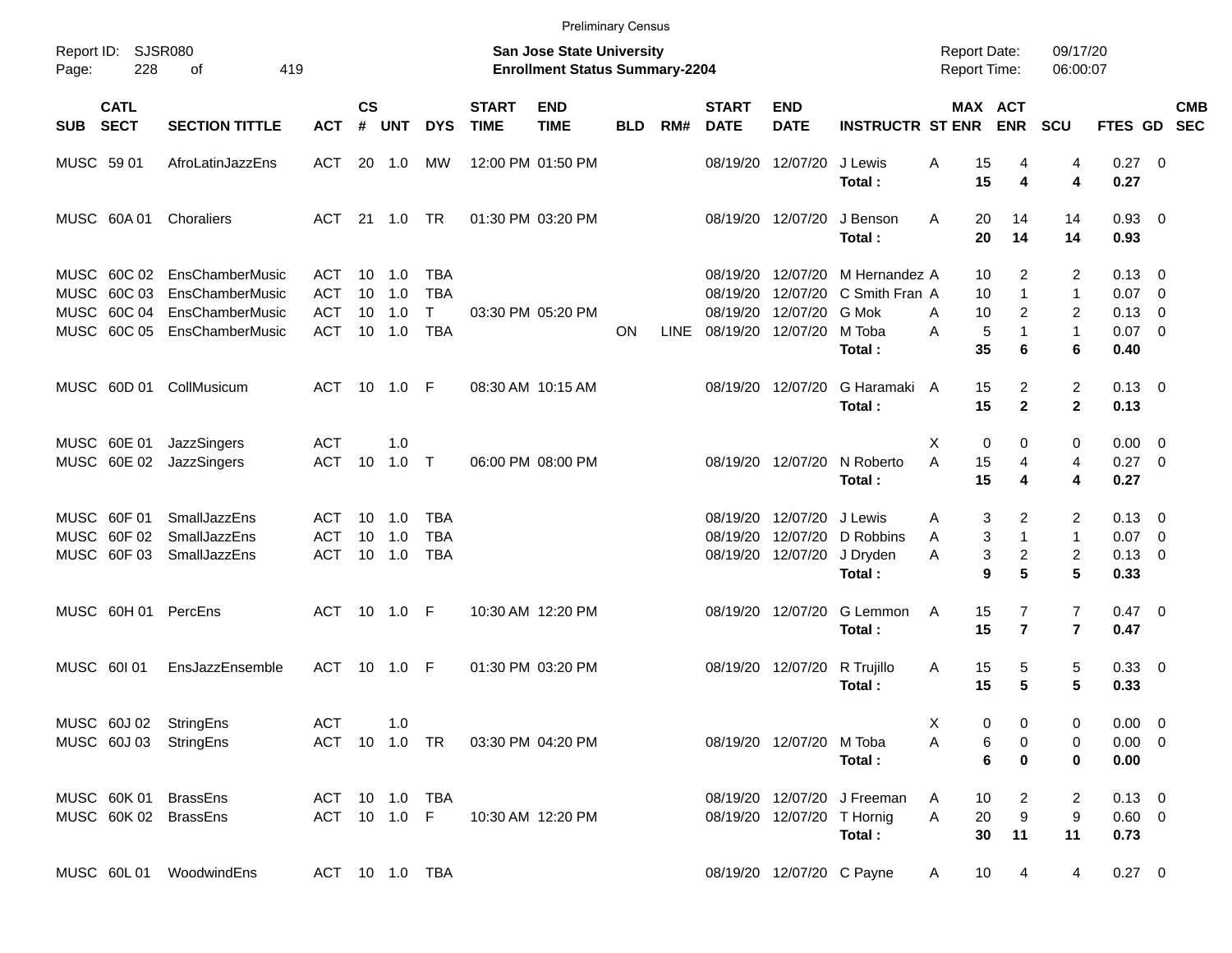|                            |                            |                                                         |                                  |                |            |            |                             | <b>Preliminary Census</b>                                                 |            |             |                                |                           |                                                                                        |                                            |                                              |                                |                             |                           |
|----------------------------|----------------------------|---------------------------------------------------------|----------------------------------|----------------|------------|------------|-----------------------------|---------------------------------------------------------------------------|------------|-------------|--------------------------------|---------------------------|----------------------------------------------------------------------------------------|--------------------------------------------|----------------------------------------------|--------------------------------|-----------------------------|---------------------------|
| Page:                      | Report ID: SJSR080<br>229  | 419<br>of                                               |                                  |                |            |            |                             | <b>San Jose State University</b><br><b>Enrollment Status Summary-2204</b> |            |             |                                |                           |                                                                                        | <b>Report Date:</b><br><b>Report Time:</b> |                                              | 09/17/20<br>06:00:07           |                             |                           |
| <b>SUB</b>                 | <b>CATL</b><br><b>SECT</b> | <b>SECTION TITTLE</b>                                   | <b>ACT</b>                       | <b>CS</b><br># | <b>UNT</b> | <b>DYS</b> | <b>START</b><br><b>TIME</b> | <b>END</b><br><b>TIME</b>                                                 | <b>BLD</b> | RM#         | <b>START</b><br><b>DATE</b>    | <b>END</b><br><b>DATE</b> | <b>INSTRUCTR ST ENR</b>                                                                |                                            | MAX ACT<br><b>ENR</b>                        | SCU                            |                             | <b>CMB</b><br>FTES GD SEC |
| MUSC 60L02                 |                            | WoodwindEns                                             | ACT                              | 10             | 1.0        | -F         |                             | 10:30 AM 12:20 PM                                                         |            |             | 08/19/20                       | 12/07/20                  | J Averett<br>Total:                                                                    | A                                          | 10<br>5<br>20<br>9                           | 5<br>$\boldsymbol{9}$          | 0.33 0<br>0.60              |                           |
|                            |                            | MUSC 60M 01 SaxophoneEns                                | ACT                              | 10             | 1.0 T      |            | 07:00 PM 09:00 PM           |                                                                           |            |             |                                | 08/19/20 12/07/20         | M Hernandez A<br>Total:                                                                |                                            | 15<br>$\overline{2}$<br>$\overline{2}$<br>15 | $\overline{2}$<br>$\mathbf{2}$ | $0.13 \quad 0$<br>0.13      |                           |
|                            |                            | MUSC 60O 01 TromboneEns                                 | <b>ACT</b>                       |                | 10 1.0     | - F        |                             | 08:30 AM 10:20 AM                                                         |            |             |                                | 08/19/20 12/07/20         | T Hornig<br>Total:                                                                     | Α                                          | 5<br>10<br>$5\phantom{1}$<br>10              | 5<br>5                         | 0.33 0<br>0.33              |                           |
| MUSC 61 01                 |                            | StylesIntrpOpera1                                       | ACT                              | 09             | 1.0        | TBA        |                             |                                                                           | <b>ON</b>  | <b>LINE</b> |                                | 08/19/20 12/07/20         | S Snitkovska A<br>Total:                                                               |                                            | 15<br>$\mathbf 1$<br>15<br>1                 | 1<br>$\mathbf{1}$              | $0.07 \quad 0$<br>0.07      |                           |
| MUSC 63 01                 |                            | StylesIntrpOpera2                                       | ACT                              | 09             | 1.0        | TBA        |                             |                                                                           |            |             | 08/19/20                       | 12/07/20                  | S Snitkovska A<br>Total:                                                               |                                            | 15<br>$\overline{2}$<br>$\overline{2}$<br>15 | $\overline{c}$<br>$\mathbf{2}$ | $0.13 \quad 0$<br>0.13      |                           |
| MUSC 81 01                 |                            | Concert Listening I                                     | <b>ACT</b>                       |                | 1.0        |            |                             |                                                                           |            |             |                                |                           | Total:                                                                                 | X                                          | 0<br>0<br>$\bf{0}$<br>0                      | 0<br>$\bf{0}$                  | $0.00 \quad 0$<br>0.00      |                           |
|                            |                            | MUSC 100W 01 Writing Workshop                           | <b>SEM</b>                       | 04             | 3.0        | TR         |                             | 03:30 PM 04:45 PM                                                         | <b>ON</b>  | <b>LINE</b> | 08/19/20 12/07/20              |                           | G Haramaki A<br>Total:                                                                 |                                            | 25<br>29<br>29<br>25                         | 87<br>87                       | 5.80 0<br>5.80              |                           |
| MUSC 103 01                |                            | Form & Analysis                                         | SEM                              | 04             | 3.0        | TR         |                             | 09:00 AM 10:15 AM                                                         |            |             | 08/19/20                       | 12/07/20                  | P Furman<br>Total:                                                                     | A                                          | 36<br>37<br>36<br>37                         | 111<br>111                     | $7.50$ 2<br>7.50            |                           |
| MUSC 104 01                |                            | Counterpoint                                            | <b>LEC</b>                       | 04             | 3.0        | TBA        |                             |                                                                           | <b>ON</b>  | <b>LINE</b> |                                | 08/19/20 12/07/20         | <b>B</b> Ciach<br>Total:                                                               | A                                          | 25<br>18<br>25<br>18                         | 54<br>54                       | $3.60 \ 0$<br>3.60          |                           |
|                            | MUSC 106A01                | Jazz Arranging I                                        | <b>SEM</b>                       | 04             | 2.0        | MW         | 10:30 AM 11:20 AM           |                                                                           |            |             | 08/19/20                       | 12/07/20                  | A Lington<br>Total:                                                                    | Α                                          | 20<br>12<br>20<br>12                         | 24<br>24                       | 1.67<br>1.67                | $\overline{\phantom{0}}$  |
|                            | MUSC 110 01                | Bar/Class Mus Histor LEC 02 3.0 MW 09:00 AM 10:15 AM ON |                                  |                |            |            |                             |                                                                           |            |             |                                |                           | LINE 08/19/20 12/07/20 G Haramaki A<br>Total:                                          |                                            | 67<br>61<br>61<br>67                         | 201<br>201                     | 13.45 1<br>13.45            |                           |
| MUSC 117 01<br>MUSC 117 02 |                            | Mus Cul Latin Am<br>Mus Cul Latin Am                    | LEC 01 3.0 TR<br>LEC 01 3.0 MW   |                |            |            |                             | 09:00 AM 10:15 AM ON<br>12:00 PM 01:15 PM                                 | ON.        |             |                                |                           | LINE 08/19/20 12/07/20 A Romero RamA<br>LINE 08/19/20 12/07/20 A Romero RamA<br>Total: | 65                                         | 60<br>69<br>75<br>125 144                    | 207<br>225<br>432              | 14.00 4<br>15.00 0<br>29.00 |                           |
| MUSC 120 01<br>MUSC 120 80 |                            | Worlds of Jazz<br>Worlds of Jazz                        | LEC 01 3.0 TBA<br>LEC 01 3.0 TBA |                |            |            |                             |                                                                           | ON.<br>ON. |             | LINE 08/19/20 12/07/20 J Lewis |                           | LINE 08/19/20 12/07/20 T Langan                                                        | A<br>A                                     | 67<br>70<br>70<br>68                         | 201<br>204                     | 13.40 0<br>13.65 1          |                           |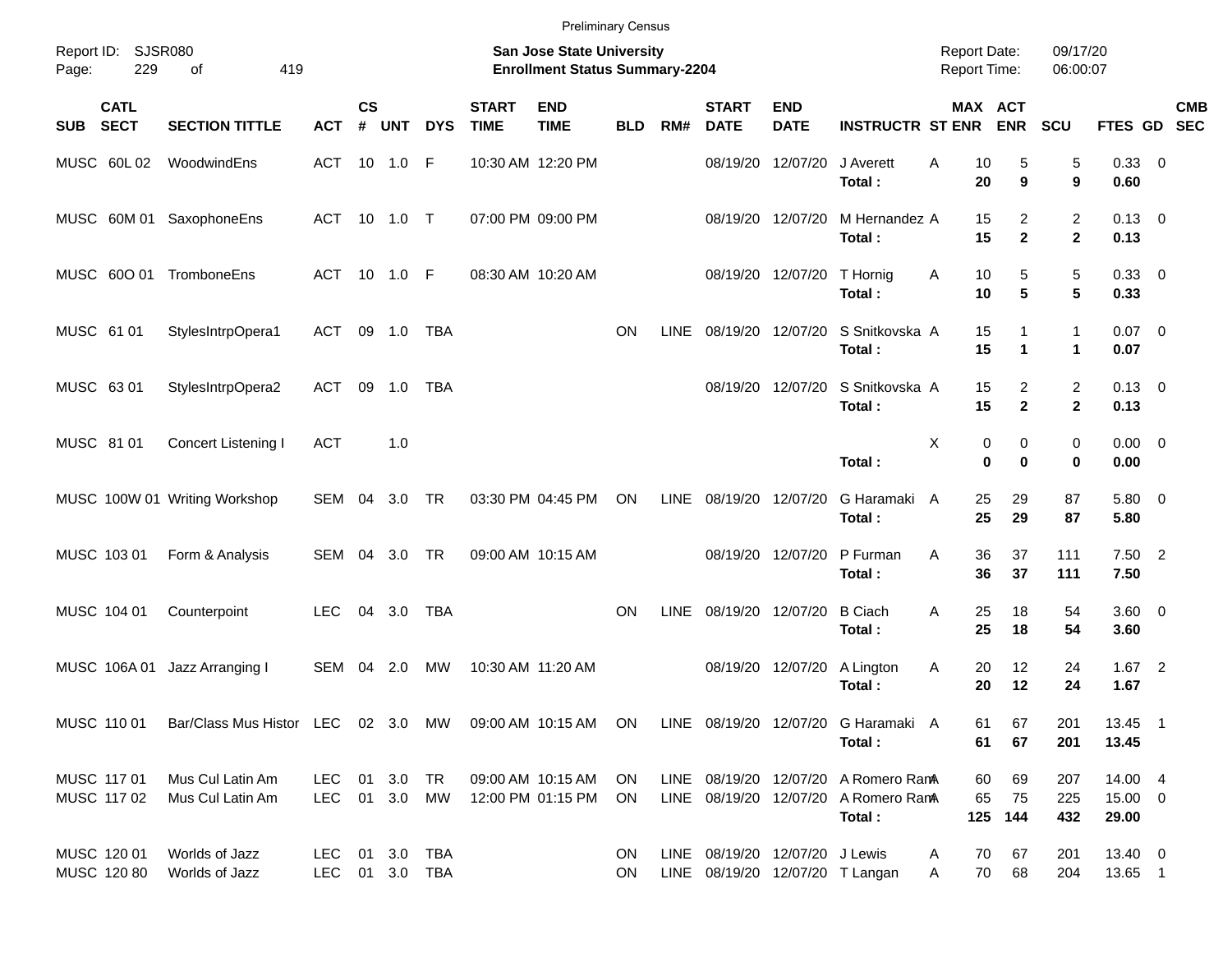|            |                            |                                     |            |                    |              |            |                             |                                                                           | <b>Preliminary Census</b> |             |                             |                           |                                      |                                     |                   |                              |                        |                            |                          |
|------------|----------------------------|-------------------------------------|------------|--------------------|--------------|------------|-----------------------------|---------------------------------------------------------------------------|---------------------------|-------------|-----------------------------|---------------------------|--------------------------------------|-------------------------------------|-------------------|------------------------------|------------------------|----------------------------|--------------------------|
| Page:      | Report ID: SJSR080<br>230  | οf<br>419                           |            |                    |              |            |                             | <b>San Jose State University</b><br><b>Enrollment Status Summary-2204</b> |                           |             |                             |                           |                                      | <b>Report Date:</b><br>Report Time: |                   | 09/17/20<br>06:00:07         |                        |                            |                          |
| <b>SUB</b> | <b>CATL</b><br><b>SECT</b> | <b>SECTION TITTLE</b>               | <b>ACT</b> | $\mathsf{cs}$<br># | <b>UNT</b>   | <b>DYS</b> | <b>START</b><br><b>TIME</b> | <b>END</b><br><b>TIME</b>                                                 | <b>BLD</b>                | RM#         | <b>START</b><br><b>DATE</b> | <b>END</b><br><b>DATE</b> | <b>INSTRUCTR ST ENR ENR</b>          | MAX ACT                             |                   | <b>SCU</b>                   | <b>FTES GD</b>         |                            | <b>CMB</b><br><b>SEC</b> |
|            |                            |                                     |            |                    |              |            |                             |                                                                           |                           |             |                             |                           | Total:                               |                                     | 140 135           | 405                          | 27.05                  |                            |                          |
|            |                            | MUSC 122A 01 Fund Tech Woodwnds ACT |            |                    | 10 1.0       | TR         |                             | 08:00 AM 08:50 AM                                                         |                           |             |                             | 08/19/20 12/07/20         | J Selmer                             | 23<br>A                             | 29                | 29                           | 1.95                   | $\overline{\phantom{0}}$ 1 |                          |
|            |                            | MUSC 122A 02 Fund Tech Woodwnds ACT |            |                    | 1.0          |            |                             |                                                                           |                           |             |                             |                           | Total:                               | X<br>0<br>23                        | $\mathbf 0$<br>29 | 0<br>29                      | $0.00 \t 0$<br>1.95    |                            |                          |
|            |                            | MUSC 123A 01 Fund Tech Brass        | <b>ACT</b> |                    | 1.0          |            |                             |                                                                           |                           |             |                             |                           |                                      | Χ<br>0                              | 0                 | 0                            | $0.00 \t 0$            |                            |                          |
|            |                            | MUSC 123A 02 Fund Tech Brass        | <b>ACT</b> | 10                 | 1.0          | MW         |                             | 08:00 AM 08:50 AM                                                         |                           |             |                             | 08/19/20 12/07/20         | T Hornig<br>Total:                   | A<br>25<br>25                       | 18<br>18          | 18<br>18                     | $1.20 \t 0$<br>1.20    |                            |                          |
|            |                            | MUSC 125D 01 Fund Tech Percus       | ACT        |                    | 09 1.0 F     |            |                             | 08:00 AM 09:50 AM                                                         |                           |             |                             | 08/19/20 12/07/20         | G Lemmon<br>Total:                   | Α<br>15<br>15                       | 10<br>10          | 10<br>10                     | $0.68$ 1<br>0.68       |                            |                          |
|            |                            | MUSC 127A 01 Fund Tech Strings      | ACT        |                    | 10 1.0       | TR         |                             | 12:00 PM 12:50 PM                                                         |                           |             |                             | 08/19/20 12/07/20         | Y Wu<br>Total:                       | Α<br>20<br>20                       | 21<br>21          | 21<br>21                     | $1.45 \quad 3$<br>1.45 |                            |                          |
|            |                            | MUSC 129A 01 ElecAcous5             | <b>SUP</b> |                    | 1.0          |            |                             |                                                                           |                           |             |                             |                           |                                      | X<br>0                              | 0                 | 0                            | $0.00 \t 0$            |                            |                          |
|            |                            | MUSC 129A 02 ElecAcous5             | <b>SUP</b> |                    | 2.0          |            |                             |                                                                           |                           |             |                             |                           | Total:                               | X<br>0<br>$\bf{0}$                  | 0<br>0            | 0<br>0                       | $0.00 \t 0$<br>0.00    |                            |                          |
|            |                            |                                     |            |                    |              |            |                             |                                                                           |                           |             |                             |                           |                                      |                                     |                   |                              |                        |                            |                          |
|            | MUSC 130A 01 Piano 5       |                                     | SUP.       | 25                 | 2.0          | <b>TBA</b> |                             |                                                                           | ON                        | <b>LINE</b> |                             | 08/19/20 12/07/20         | G Mok                                | 3<br>A                              |                   | 2                            | $0.13 \quad 0$         |                            |                          |
|            | MUSC 130A 02 Piano 5       |                                     | <b>SUP</b> | 25                 | 2.0          | <b>TBA</b> |                             |                                                                           | <b>ON</b>                 | LINE        |                             | 08/19/20 12/07/20         | F Levy<br>Total:                     | 3<br>Α<br>6                         | 1<br>$\mathbf{2}$ | $\overline{\mathbf{c}}$<br>4 | $0.13 \ 0$<br>0.27     |                            |                          |
|            | MUSC 130B 01 Piano 6       |                                     | SUP.       | 25                 | 2.0          | TBA        |                             |                                                                           | <b>ON</b>                 | LINE        |                             | 08/19/20 12/07/20         | G Mok                                | 3<br>A                              | 2                 | 4                            | 0.27 0                 |                            |                          |
|            | MUSC 130B 02 Piano 6       |                                     | <b>SUP</b> | 25                 | 2.0          | <b>TBA</b> |                             |                                                                           | <b>ON</b>                 | LINE        |                             | 08/19/20 12/07/20 F Levy  |                                      | 3<br>Α                              | $\mathbf{1}$      | 2                            | $0.13 \ 0$             |                            |                          |
|            | MUSC 130B 03 Piano 6       |                                     | <b>SUP</b> | 25                 | 2.0          | <b>TBA</b> |                             |                                                                           | <b>ON</b>                 | LINE        |                             | 08/19/20 12/07/20         | N Sultanov<br>Total:                 | 3<br>A<br>9                         | 4                 | 2<br>8                       | $0.13 \ 0$<br>0.53     |                            |                          |
|            |                            |                                     |            |                    |              |            |                             |                                                                           |                           |             |                             |                           |                                      |                                     |                   |                              |                        |                            |                          |
|            | MUSC 130C 01 Piano 7       |                                     | <b>SUP</b> |                    | 25 2.0       | TBA        |                             |                                                                           | <b>ON</b>                 |             | LINE 08/19/20 12/07/20      |                           |                                      | 3<br>A                              | 0<br>0            | 0<br>0                       | $0.00 \t 0$<br>0.00    |                            |                          |
|            |                            |                                     |            |                    |              |            |                             |                                                                           |                           |             |                             |                           | Total :                              | 3                                   |                   |                              |                        |                            |                          |
|            | MUSC 133 01                | Voice                               | <b>SUP</b> |                    | 25 2.0       | TBA        |                             |                                                                           | <b>ON</b>                 |             |                             |                           | LINE 08/19/20 12/07/20 J Smucker     | 3<br>A                              | 0                 | 0                            | $0.00 \t 0$            |                            |                          |
|            | MUSC 133 02                | Voice                               | <b>SUP</b> |                    | 25 1.0       | TBA        |                             |                                                                           | <b>ON</b>                 |             |                             |                           | LINE 08/19/20 12/07/20 P Skinner     | 3<br>Α                              | 0                 | 0                            | $0.00 \t 0$            |                            |                          |
|            |                            |                                     |            |                    |              |            |                             |                                                                           |                           |             |                             |                           | Total:                               | 6                                   | 0                 | 0                            | 0.00                   |                            |                          |
|            | MUSC 133A 01 Voice 5       |                                     | <b>SUP</b> |                    | 25 2.0       | <b>TBA</b> |                             |                                                                           | ON                        |             |                             |                           | LINE 08/19/20 12/07/20 C Bengochea A | 3                                   | 4                 | 8                            | $0.53$ 0               |                            |                          |
|            | MUSC 133A 02 Voice 5       |                                     | <b>SUP</b> |                    | 36 2.0       | <b>TBA</b> |                             |                                                                           | <b>ON</b>                 |             |                             |                           | LINE 08/19/20 12/07/20 J Mitchell    | 3<br>A                              | $\overline{c}$    | 4                            | $0.27 \ 0$             |                            |                          |
|            | MUSC 133A 03 Voice 5       |                                     | <b>SUP</b> |                    | 25  2.0  TBA |            |                             |                                                                           | <b>ON</b>                 |             |                             |                           | LINE 08/19/20 12/07/20 J Scharlach A | 3                                   | $\overline{2}$    | 4                            | $0.27 \t 0$            |                            |                          |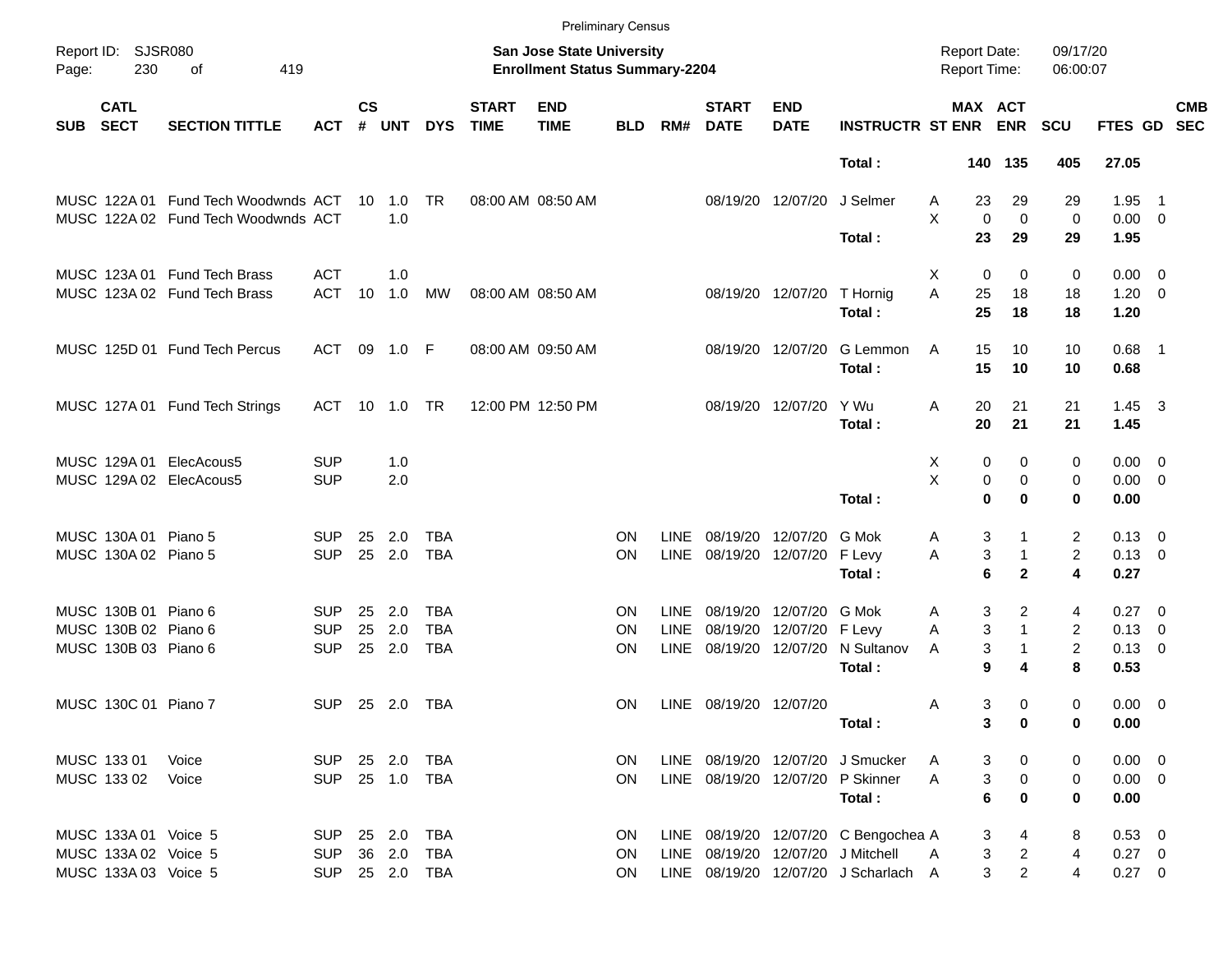|            |                                              |                                                  |                          |                    |                                  |                                        |                             | <b>Preliminary Census</b>                                                 |                        |             |                                    |                           |                                                                          |                                            |                               |                                  |                            |                                                    |
|------------|----------------------------------------------|--------------------------------------------------|--------------------------|--------------------|----------------------------------|----------------------------------------|-----------------------------|---------------------------------------------------------------------------|------------------------|-------------|------------------------------------|---------------------------|--------------------------------------------------------------------------|--------------------------------------------|-------------------------------|----------------------------------|----------------------------|----------------------------------------------------|
| Page:      | Report ID: SJSR080<br>231                    | 419<br>οf                                        |                          |                    |                                  |                                        |                             | <b>San Jose State University</b><br><b>Enrollment Status Summary-2204</b> |                        |             |                                    |                           |                                                                          | <b>Report Date:</b><br><b>Report Time:</b> |                               | 09/17/20<br>06:00:07             |                            |                                                    |
| <b>SUB</b> | <b>CATL</b><br><b>SECT</b>                   | <b>SECTION TITTLE</b>                            | <b>ACT</b>               | $\mathsf{cs}$<br># | <b>UNT</b>                       | <b>DYS</b>                             | <b>START</b><br><b>TIME</b> | <b>END</b><br><b>TIME</b>                                                 | <b>BLD</b>             | RM#         | <b>START</b><br><b>DATE</b>        | <b>END</b><br><b>DATE</b> | <b>INSTRUCTR ST ENR</b>                                                  | MAX ACT                                    | <b>ENR</b>                    | SCU                              | <b>FTES GD</b>             | <b>CMB</b><br><b>SEC</b>                           |
|            | MUSC 133A 04 Voice 5                         |                                                  | <b>SUP</b>               |                    | 25 2.0                           | TBA                                    |                             |                                                                           | <b>ON</b>              |             | LINE 08/19/20                      | 12/07/20                  | J Smucker<br>Total:                                                      | 3<br>A<br>12                               | 2<br>10                       | 4<br>20                          | 0.27<br>1.33               | $\overline{\phantom{0}}$                           |
|            | MUSC 133B 01 Voice 6<br>MUSC 133B 02 Voice 6 |                                                  | <b>SUP</b><br><b>SUP</b> | 25                 | 2.0<br>2.0                       | <b>TBA</b><br><b>TBA</b>               |                             |                                                                           | <b>ON</b>              | <b>LINE</b> |                                    |                           | LINE 08/19/20 12/07/20 S Bengochea A                                     | 3                                          | 6                             | 12                               | 0.80                       | - 0                                                |
|            | MUSC 133B 03 Voice 6                         |                                                  | <b>SUP</b>               | 25<br>25           | 2.0                              | <b>TBA</b>                             |                             |                                                                           | ON<br>ON               |             | 08/19/20<br>LINE 08/19/20          |                           | 12/07/20 J Mitchell<br>12/07/20 J Scharlach                              | 3<br>A<br>3<br>A                           | $\mathbf 1$<br>3              | $\overline{2}$<br>6              | 0.13<br>0.40               | $\overline{\phantom{0}}$<br>$\overline{0}$         |
|            | MUSC 133B 04 Voice 6<br>MUSC 133B 05 Voice 6 |                                                  | <b>SUP</b><br><b>SUP</b> | 25<br>25           | 2.0<br>2.0                       | <b>TBA</b><br><b>TBA</b><br><b>TBA</b> |                             |                                                                           | ON<br>ON               | <b>LINE</b> | 08/19/20                           |                           | LINE 08/19/20 12/07/20 J Smucker<br>12/07/20 C Bengochea A               | 3<br>A<br>3                                | 0<br>0                        | 0<br>0                           | 0.00<br>0.00               | $\overline{0}$<br>$\overline{0}$                   |
|            | MUSC 133B 06 Voice 6                         |                                                  | <b>SUP</b>               | 25                 | 1.0                              |                                        |                             |                                                                           | ON                     |             | LINE 08/19/20                      |                           | 12/07/20 S Bengochea A<br>Total:                                         | 3<br>18                                    | $\overline{1}$<br>11          | $\mathbf{1}$<br>21               | $0.07$ 0<br>1.40           |                                                    |
|            | MUSC 133C 01 Voice 7<br>MUSC 133C 02 Voice 7 |                                                  | <b>SUP</b><br><b>SUP</b> | 25<br>25           | 2.0<br>2.0                       | <b>TBA</b><br><b>TBA</b>               |                             |                                                                           | <b>ON</b><br>ON        |             |                                    |                           | LINE 08/19/20 12/07/20 C Bengochea A<br>LINE 08/19/20 12/07/20 J Smucker | 3<br>3<br>A                                | 0<br>0                        | 0<br>0                           | 0.00<br>0.00               | - 0<br>$\overline{\mathbf{0}}$                     |
|            | MUSC 133C 03 Voice 7                         |                                                  | <b>SUP</b>               | 25                 | 2.0                              | <b>TBA</b>                             |                             |                                                                           | ON                     |             |                                    |                           | LINE 08/19/20 12/07/20 S Bengochea A<br>Total:                           | 3<br>9                                     | $\overline{1}$<br>$\mathbf 1$ | $\overline{c}$<br>$\overline{2}$ | $0.13 \ 0$<br>0.13         |                                                    |
|            | MUSC 133D 01 Voice 8<br>MUSC 133D 02 Voice 8 |                                                  | <b>SUP</b><br><b>SUP</b> | 25<br>36           | 2.0<br>2.0                       | <b>TBA</b><br><b>TBA</b>               |                             |                                                                           | <b>ON</b><br>ON        | <b>LINE</b> |                                    |                           | LINE 08/19/20 12/07/20 C Bengochea A<br>08/19/20 12/07/20 J Mitchell     | 3<br>3<br>A                                | 0<br>0                        | 0<br>0                           | 0.00<br>0.00               | - 0<br>$\overline{\mathbf{0}}$                     |
|            | MUSC 133D 03 Voice 8<br>MUSC 133D 04 Voice 8 |                                                  | <b>SUP</b><br><b>SUP</b> | 25<br>25           | 2.0<br>2.0                       | <b>TBA</b><br><b>TBA</b>               |                             |                                                                           | ON<br><b>ON</b>        | LINE        | 08/19/20                           | 12/07/20                  | J Scharlach<br>LINE 08/19/20 12/07/20 J Smucker                          | 3<br>A<br>3<br>A                           | $\overline{2}$<br>2           | 4<br>4                           | 0.27<br>0.27               | $\overline{0}$<br>$\overline{\phantom{0}}$         |
|            |                                              |                                                  |                          |                    |                                  |                                        |                             |                                                                           |                        |             |                                    |                           | Total:                                                                   | 12                                         | 4                             | 8                                | 0.53                       |                                                    |
|            | MUSC 134 01                                  | Strings                                          | <b>SUP</b>               |                    | 25 2.0                           | TBA                                    |                             |                                                                           | <b>ON</b>              |             |                                    |                           | LINE 08/19/20 12/07/20 M Dahlberg<br>Total:                              | 3<br>A<br>3                                | -1<br>$\mathbf 1$             | 2<br>$\mathbf{2}$                | $0.13 \quad 0$<br>0.13     |                                                    |
|            |                                              | MUSC 134A 02 Strings 5<br>MUSC 134A 04 Strings 5 | SUP.<br><b>SUP</b>       | 36<br>36           | 2.0<br>2.0                       | <b>TBA</b><br><b>TBA</b>               |                             |                                                                           | <b>ON</b><br><b>ON</b> | <b>LINE</b> | LINE 08/19/20 12/07/20<br>08/19/20 |                           | M Toba<br>12/07/20 M Dahlberg                                            | 3<br>A<br>3<br>A                           | 0<br>$\overline{1}$           | 0<br>2                           | 0.00<br>0.13               | $\overline{\mathbf{0}}$<br>$\overline{\mathbf{0}}$ |
|            |                                              | MUSC 134A 06 Strings 5                           | <b>SUP</b>               | 36                 | 2.0                              | <b>TBA</b>                             |                             |                                                                           | ON                     |             | LINE 08/19/20 12/07/20             |                           | Total:                                                                   | 3<br>A<br>9                                | 0<br>$\mathbf 1$              | $\mathbf 0$<br>$\mathbf{2}$      | 0.00<br>0.13               | $\overline{0}$                                     |
|            |                                              | MUSC 134B 01 Strings 6<br>MUSC 134B 02 Strings 6 |                          |                    | SUP 36 2.0 TBA<br>SUP 36 2.0 TBA |                                        |                             |                                                                           | <b>ON</b>              |             | LINE 08/19/20 12/07/20             |                           | ON LINE 08/19/20 12/07/20 B Moyer                                        | $\mathsf{A}$<br>3<br>A                     | $3 \t 0$<br>0                 | $\mathbf 0$<br>0                 | $0.00 \t 0$<br>$0.00 \t 0$ |                                                    |
|            |                                              |                                                  |                          |                    |                                  |                                        |                             |                                                                           |                        |             |                                    |                           | Total:                                                                   | 6                                          | $\bf{0}$                      | 0                                | 0.00                       |                                                    |
|            |                                              | MUSC 134C 02 Strings 7                           |                          |                    | SUP 36 2.0 TBA                   |                                        |                             |                                                                           | <b>ON</b>              |             | LINE 08/19/20 12/07/20             |                           | Total:                                                                   | 3<br>A<br>3                                | 0<br>$\pmb{0}$                | 0<br>0                           | $0.00 \t 0$<br>0.00        |                                                    |
|            |                                              | MUSC 134D 01 Strings 8                           |                          |                    | SUP 36 2.0 TBA                   |                                        |                             |                                                                           | <b>ON</b>              |             | LINE 08/19/20 12/07/20 M Toba      |                           | Total:                                                                   | A<br>3<br>3                                | $\mathbf 0$<br>$\pmb{0}$      | 0<br>0                           | $0.00 \t 0$<br>0.00        |                                                    |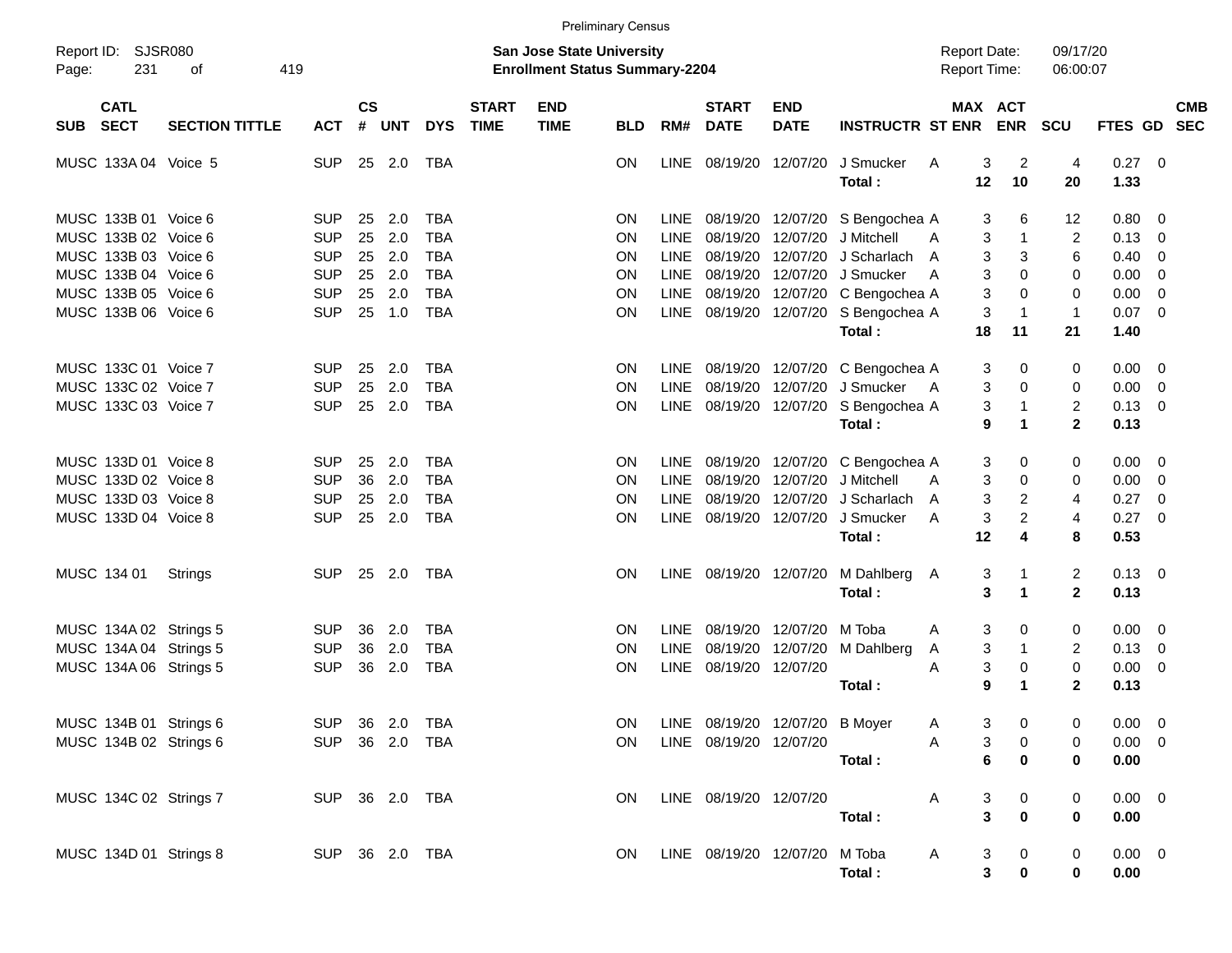|       |                                              |                                                      |                          |                    |               |                          |                             |                                                                           | <b>Preliminary Census</b> |                     |                                 |                                        |                                                 |                                     |                                |                                |                           |                                                     |                          |
|-------|----------------------------------------------|------------------------------------------------------|--------------------------|--------------------|---------------|--------------------------|-----------------------------|---------------------------------------------------------------------------|---------------------------|---------------------|---------------------------------|----------------------------------------|-------------------------------------------------|-------------------------------------|--------------------------------|--------------------------------|---------------------------|-----------------------------------------------------|--------------------------|
| Page: | Report ID: SJSR080<br>232                    | 419<br>оf                                            |                          |                    |               |                          |                             | <b>San Jose State University</b><br><b>Enrollment Status Summary-2204</b> |                           |                     |                                 |                                        |                                                 | <b>Report Date:</b><br>Report Time: |                                | 09/17/20<br>06:00:07           |                           |                                                     |                          |
|       | <b>CATL</b><br>SUB SECT                      | <b>SECTION TITTLE</b>                                | <b>ACT</b>               | $\mathsf{cs}$<br># | <b>UNT</b>    | <b>DYS</b>               | <b>START</b><br><b>TIME</b> | <b>END</b><br><b>TIME</b>                                                 | <b>BLD</b>                | RM#                 | <b>START</b><br><b>DATE</b>     | <b>END</b><br><b>DATE</b>              | <b>INSTRUCTR ST ENR</b>                         | MAX ACT                             | <b>ENR</b>                     | <b>SCU</b>                     | <b>FTES GD</b>            |                                                     | <b>CMB</b><br><b>SEC</b> |
|       | MUSC 135 01                                  | Woodwinds                                            | <b>SUP</b>               |                    | 25 2.0        | TBA                      |                             |                                                                           | ON                        |                     | LINE 08/19/20 12/07/20 Y Chou   |                                        | Total:                                          | 3<br>A<br>3                         | 0<br>0                         | 0<br>$\bf{0}$                  | $0.00 \quad 0$<br>0.00    |                                                     |                          |
|       |                                              | MUSC 135A 01 Woodwinds 5<br>MUSC 135A 02 Woodwinds 5 | <b>SUP</b><br><b>SUP</b> | 25<br>36           | 2.0<br>2.0    | TBA<br><b>TBA</b>        |                             |                                                                           | ΟN<br>ΟN                  | LINE<br>LINE        | 08/19/20                        | 08/19/20 12/07/20<br>12/07/20          | Y Chou<br>M Hernandez A                         | 3<br>A<br>3                         | 1<br>0                         | $\overline{2}$<br>0            | 0.13<br>0.00              | $\overline{\phantom{0}}$<br>$\overline{\mathbf{0}}$ |                          |
|       |                                              | MUSC 135A 03 Woodwinds 5<br>MUSC 135A 04 Woodwinds 5 | <b>SUP</b><br><b>SUP</b> | 25<br>25           | 2.0<br>2.0    | <b>TBA</b><br><b>TBA</b> |                             |                                                                           | ΟN<br>ΟN                  | <b>LINE</b><br>LINE |                                 | 08/19/20 12/07/20<br>08/19/20 12/07/20 | C Payne<br>J Averett                            | 3<br>Α<br>3<br>A                    | -1<br>$\mathbf 1$              | $\overline{2}$<br>2            | 0.13<br>0.13              | $\overline{\mathbf{0}}$<br>$\overline{\mathbf{0}}$  |                          |
|       |                                              | MUSC 135A 05 Woodwinds 5<br>MUSC 135A 06 Woodwinds 5 | <b>SUP</b><br><b>SUP</b> | 25                 | 2.0<br>25 1.0 | <b>TBA</b><br><b>TBA</b> |                             |                                                                           | ΟN<br>ΟN                  | <b>LINE</b>         | LINE 08/19/20 12/07/20          | 08/19/20 12/07/20                      | L Griffiths<br>M Hernandez A<br>Total:          | 3<br>Α<br>3<br>18                   | 0<br>0<br>3                    | 0<br>0<br>6                    | 0.00<br>0.00<br>0.40      | $\overline{\mathbf{0}}$<br>$\overline{\phantom{0}}$ |                          |
|       |                                              | MUSC 135B 01 Woodwinds 6                             | <b>SUP</b>               |                    | 25 2.0        | TBA                      |                             |                                                                           | ON                        |                     | LINE 08/19/20 12/07/20          |                                        | C Payne<br>Total:                               | 3<br>A<br>3                         | 1<br>$\blacktriangleleft$      | $\overline{2}$<br>$\mathbf{2}$ | $0.13 \quad 0$<br>0.13    |                                                     |                          |
|       |                                              | MUSC 135C 01 Woodwinds 7                             | <b>SUP</b>               | 36                 | 2.0           | TBA                      |                             |                                                                           | ΟN                        | LINE                | 08/19/20 12/07/20               |                                        | M Hernandez A                                   | 3                                   | 2                              | 4                              | 0.27                      | $\overline{\phantom{0}}$                            |                          |
|       |                                              | MUSC 135C 02 Woodwinds 7                             | <b>SUP</b>               | 36                 | 2.0           | <b>TBA</b>               |                             |                                                                           | ΟN                        |                     | LINE 08/19/20 12/07/20          |                                        | J Averett<br>Total:                             | 3<br>A<br>6                         | $\overline{c}$<br>4            | 4<br>8                         | $0.27$ 0<br>0.53          |                                                     |                          |
|       |                                              | MUSC 135D 01 Woodwinds 8                             | <b>SUP</b>               |                    | 25 2.0        | TBA                      |                             |                                                                           | ON                        |                     | LINE 08/19/20 12/07/20          |                                        | C Payne<br>Total:                               | 3<br>A<br>3                         | 1<br>$\blacktriangleleft$      | $\overline{2}$<br>$\mathbf{2}$ | $0.13 \quad 0$<br>0.13    |                                                     |                          |
|       | MUSC 136 01                                  | <b>Brass</b>                                         | <b>SUP</b>               | 25                 | 2.0           | TBA                      |                             |                                                                           | ΟN                        |                     | LINE 08/19/20 12/07/20          |                                        | T Hornig                                        | 3<br>A                              | 2                              | 4                              | 0.27                      | $\overline{\phantom{0}}$                            |                          |
|       | MUSC 136 02                                  | <b>Brass</b>                                         | <b>SUP</b>               |                    | 25 2.0        | <b>TBA</b>               |                             |                                                                           | ΟN                        | LINE                | 08/19/20 12/07/20               |                                        | J Freeman<br>Total:                             | 3<br>A<br>6                         | $\mathbf{1}$<br>3              | $\overline{2}$<br>6            | $0.13 \quad 0$<br>0.40    |                                                     |                          |
|       | MUSC 136B 02 Brass 5<br>MUSC 136B 03 Brass 5 |                                                      | <b>SUP</b><br><b>SUP</b> | 36<br>25           | 2.0<br>2.0    | <b>TBA</b><br><b>TBA</b> |                             |                                                                           | ON<br>ΟN                  | LINE<br>LINE        | 08/19/20                        | 08/19/20 12/07/20<br>12/07/20          | F Byram<br>J Freeman                            | 3<br>A<br>3<br>A                    | 2<br>$\overline{c}$            | 4<br>4                         | 0.27<br>0.27              | $\overline{\phantom{0}}$<br>$\overline{\mathbf{0}}$ |                          |
|       | MUSC 136B 04 Brass 5                         |                                                      | <b>SUP</b>               | 36                 | 2.0           | <b>TBA</b>               |                             |                                                                           | ON                        | <b>LINE</b>         |                                 | 08/19/20 12/07/20                      | T Hornig                                        | 3<br>Α                              | $\overline{c}$                 | 4                              | 0.27                      | $\overline{\mathbf{0}}$                             |                          |
|       | MUSC 136B 05 Brass 5                         |                                                      | <b>SUP</b>               |                    | 25 2.0        | <b>TBA</b>               |                             |                                                                           | ΟN                        |                     |                                 |                                        | LINE 08/19/20 12/07/20 C Smith Fran A<br>Total: | 3<br>12                             | $\mathbf{1}$<br>$\overline{7}$ | 2<br>14                        | 0.13<br>0.93              | $\overline{\mathbf{0}}$                             |                          |
|       | MUSC 136C 01 Brass 6                         |                                                      |                          |                    |               | SUP 25 2.0 TBA           |                             |                                                                           | ON.                       |                     | LINE 08/19/20 12/07/20 T Hornig |                                        |                                                 | A<br>3                              | $\overline{1}$                 | 2                              | $0.13 \ 0$                |                                                     |                          |
|       | MUSC 136C 02 Brass 6                         |                                                      |                          |                    |               | SUP 25 2.0 TBA           |                             |                                                                           | <b>ON</b>                 |                     |                                 |                                        | LINE 08/19/20 12/07/20 C Smith Fran A<br>Total: | 3<br>6                              | $\overline{2}$<br>$\mathbf{3}$ | $\overline{4}$<br>6            | $0.27 \ 0$<br>0.40        |                                                     |                          |
|       | MUSC 136D 01 Brass 7                         |                                                      | SUP 36 2.0               |                    |               | TBA                      |                             |                                                                           | ON.                       |                     | LINE 08/19/20 12/07/20 T Hornig |                                        |                                                 | A<br>3                              | $\overline{2}$                 |                                | $0.27 \quad 0$            |                                                     |                          |
|       | MUSC 136D 02 Brass 7<br>MUSC 136D 03 Brass 7 |                                                      | SUP 36 2.0               |                    |               | TBA<br>SUP 25 2.0 TBA    |                             |                                                                           | <b>ON</b><br>ON.          |                     | LINE 08/19/20 12/07/20 F Byram  |                                        | LINE 08/19/20 12/07/20 C Smith Fran A           | 3<br>3<br>A                         | $\overline{2}$<br>$\mathbf 0$  | 4<br>$\Omega$                  | $0.27 \ 0$<br>$0.00 \t 0$ |                                                     |                          |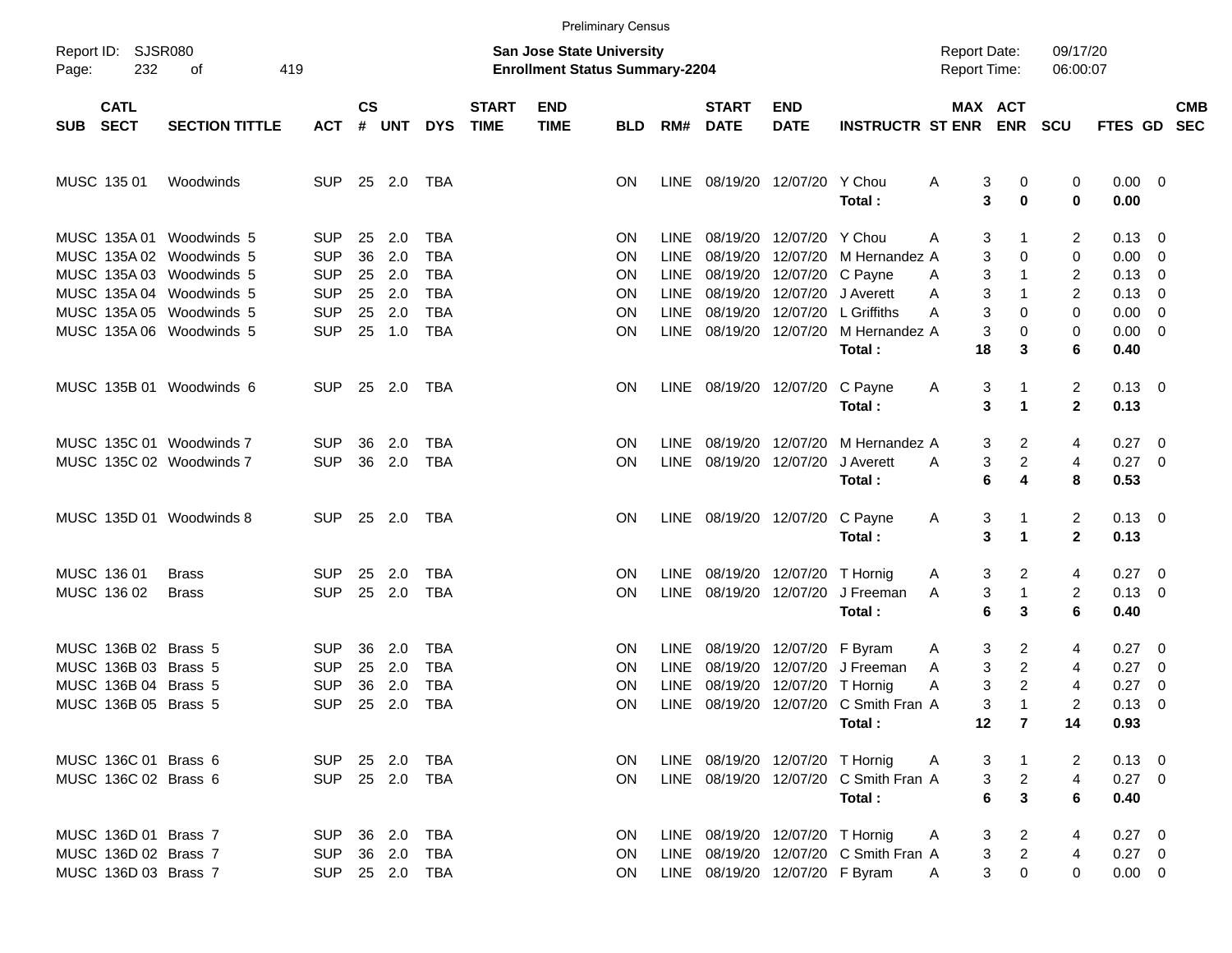|       |                           |                                                                                           |                                            |                    |                  |                          |                             |                                                                           | <b>Preliminary Census</b> |                            |                             |                                        |                                                                                                 |                                            |                                   |                                |                                                 |                                                      |
|-------|---------------------------|-------------------------------------------------------------------------------------------|--------------------------------------------|--------------------|------------------|--------------------------|-----------------------------|---------------------------------------------------------------------------|---------------------------|----------------------------|-----------------------------|----------------------------------------|-------------------------------------------------------------------------------------------------|--------------------------------------------|-----------------------------------|--------------------------------|-------------------------------------------------|------------------------------------------------------|
| Page: | Report ID: SJSR080<br>233 | 419<br>οf                                                                                 |                                            |                    |                  |                          |                             | <b>San Jose State University</b><br><b>Enrollment Status Summary-2204</b> |                           |                            |                             |                                        |                                                                                                 | <b>Report Date:</b><br><b>Report Time:</b> |                                   | 09/17/20<br>06:00:07           |                                                 |                                                      |
|       | <b>CATL</b><br>SUB SECT   | <b>SECTION TITTLE</b>                                                                     | <b>ACT</b>                                 | $\mathsf{cs}$<br># | <b>UNT</b>       | <b>DYS</b>               | <b>START</b><br><b>TIME</b> | <b>END</b><br><b>TIME</b>                                                 | <b>BLD</b>                | RM#                        | <b>START</b><br><b>DATE</b> | <b>END</b><br><b>DATE</b>              | <b>INSTRUCTR ST ENR</b>                                                                         |                                            | MAX ACT<br><b>ENR</b>             | SCU                            |                                                 | <b>CMB</b><br>FTES GD SEC                            |
|       | MUSC 136D 04 Brass 7      |                                                                                           | <b>SUP</b>                                 |                    | 25 2.0           | TBA                      |                             |                                                                           | ΟN                        |                            | LINE 08/19/20 12/07/20      |                                        | J Freeman<br>Total:                                                                             | 3<br>A<br>12                               | 0<br>4                            | 0<br>8                         | 0.00<br>0.53                                    | $\overline{\phantom{0}}$                             |
|       | MUSC 136E 01 Brass 8      |                                                                                           | <b>SUP</b>                                 |                    | 25 2.0           | <b>TBA</b>               |                             |                                                                           | ΟN                        |                            |                             | LINE 08/19/20 12/07/20                 | T Hornig<br>Total:                                                                              | Α<br>3<br>3                                | 1<br>$\blacktriangleleft$         | $\overline{2}$<br>$\mathbf{2}$ | $0.13 \quad 0$<br>0.13                          |                                                      |
|       | MUSC 137 01               | Percussion                                                                                | <b>SUP</b>                                 |                    | 25 2.0           | TBA                      |                             |                                                                           | ΟN                        |                            | LINE 08/19/20 12/07/20      |                                        | G Lemmon<br>Total:                                                                              | A<br>3<br>3                                | 4<br>4                            | 8<br>8                         | $0.53$ 0<br>0.53                                |                                                      |
|       |                           | MUSC 137A 02 Percussion 5                                                                 | <b>SUP</b>                                 |                    | 36 2.0           | TBA                      |                             |                                                                           | ΟN                        |                            | LINE 08/19/20 12/07/20      |                                        | G Lemmon<br>Total:                                                                              | 3<br>A<br>3                                | 3<br>3                            | 6<br>6                         | 0.40<br>0.40                                    | $\overline{\phantom{0}}$                             |
|       |                           | MUSC 137B 01 Percussion 6                                                                 | <b>SUP</b>                                 |                    | 36 2.0           | TBA                      |                             |                                                                           | ΟN                        |                            | LINE 08/19/20 12/07/20      |                                        | G Lemmon<br>Total:                                                                              | 3<br>A<br>3                                | 0<br>$\bf{0}$                     | 0<br>0                         | 0.00<br>0.00                                    | $\overline{\phantom{0}}$                             |
|       |                           | MUSC 137C 02 Percussion 7                                                                 | <b>SUP</b>                                 | 36                 | 2.0              | TBA                      |                             |                                                                           | ΟN                        |                            | LINE 08/19/20 12/07/20      |                                        | G Lemmon<br>Total:                                                                              | A<br>3<br>3                                | $\overline{a}$<br>$\mathbf{2}$    | 4<br>4                         | 0.27<br>0.27                                    | $\overline{\phantom{0}}$                             |
|       |                           | MUSC 138B 01 Composition 5<br>MUSC 138B 02 Composition 5                                  | <b>SUP</b><br><b>SUP</b>                   | 25<br>25           | 2.0<br>2.0       | TBA<br><b>TBA</b>        |                             |                                                                           | ON<br>ΟN                  | <b>LINE</b>                | LINE 08/19/20 12/07/20      | 08/19/20 12/07/20                      | <b>B</b> Ciach<br>P Furman<br>Total:                                                            | 3<br>A<br>3<br>A<br>6                      | 1<br>$\mathbf{1}$<br>$\mathbf{2}$ | $\overline{2}$<br>2<br>4       | 0.13<br>0.13<br>0.27                            | $\overline{\phantom{0}}$<br>$\overline{\phantom{0}}$ |
|       |                           | MUSC 138C 01 Composition 6<br>MUSC 138C 02 Composition 6                                  | <b>SUP</b><br><b>SUP</b>                   | 36<br>36           | 2.0<br>2.0       | <b>TBA</b><br><b>TBA</b> |                             |                                                                           | ΟN<br>ΟN                  | <b>LINE</b><br>LINE        | 08/19/20 12/07/20           | 08/19/20 12/07/20                      | P Furman<br>Total:                                                                              | 3<br>A<br>3<br>A<br>6                      | 1<br>0<br>1                       | 2<br>0<br>$\mathbf{2}$         | 0.13<br>0.00<br>0.13                            | $\overline{\phantom{0}}$<br>$\overline{\phantom{0}}$ |
|       |                           | MUSC 138D 01 Composition 7<br>MUSC 138D 02 Composition 7                                  | <b>SUP</b><br><b>SUP</b>                   | 36<br>36           | 2.0<br>2.0       | <b>TBA</b><br><b>TBA</b> |                             |                                                                           | ΟN<br>ΟN                  | <b>LINE</b><br><b>LINE</b> |                             | 08/19/20 12/07/20<br>08/19/20 12/07/20 | <b>B</b> Ciach<br>P Furman<br>Total:                                                            | 3<br>A<br>3<br>A<br>6                      | $\mathbf{1}$<br>0<br>1            | 2<br>0<br>$\mathbf{2}$         | 0.13<br>0.00<br>0.13                            | $\overline{\phantom{0}}$<br>$\overline{\phantom{0}}$ |
|       |                           | MUSC 138E 01 Composition 8<br>MUSC 138E 02 Composition 8                                  | SUP 36 2.0<br><b>SUP</b>                   |                    | 25 2.0           | TBA<br>TBA               |                             |                                                                           | ΟN<br>ON.                 |                            | LINE 08/19/20 12/07/20      |                                        | LINE 08/19/20 12/07/20 P Furman<br>Total:                                                       | 3<br>Α<br>3<br>Α<br>6                      | 0<br>$\mathbf 1$                  | 2<br>0<br>$\mathbf{2}$         | $0.13 \quad 0$<br>$0.00 \t 0$<br>0.13           |                                                      |
|       |                           | MUSC 139A 01 Jazz Studies 5<br>MUSC 139A 02 Jazz Studies 5<br>MUSC 139A 03 Jazz Studies 5 | <b>SUP</b><br><b>SUP</b><br>SUP 36 2.0 TBA |                    | 36 2.0<br>36 2.0 | TBA<br>TBA               |                             |                                                                           | 0N<br>ON<br>ON.           |                            |                             | LINE 08/19/20 12/07/20                 | LINE 08/19/20 12/07/20 A Lington<br>K Geisick<br>LINE 08/19/20 12/07/20 R Vandivier A<br>Total: | A<br>3<br>3<br>Α<br>3<br>9                 | 4<br>0<br>4<br>8                  | 8<br>0<br>8<br>16              | $0.53 \ 0$<br>$0.00 \t 0$<br>$0.53 \ 0$<br>1.07 |                                                      |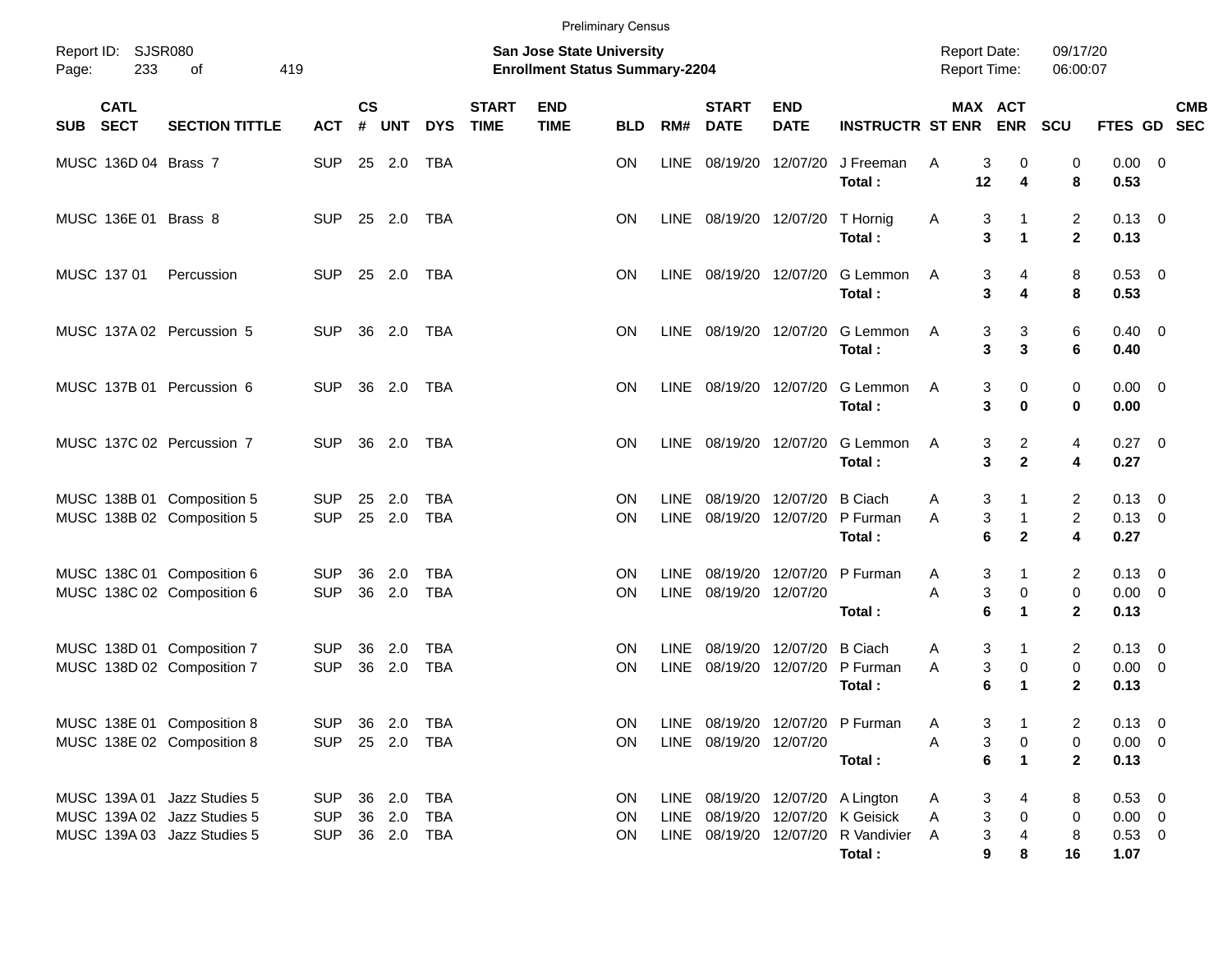|                     |                            |                                   |            |                |            |            |                             |                                                                    | <b>Preliminary Census</b> |             |                             |                           |                                |                                            |                         |                      |                |                          |                          |
|---------------------|----------------------------|-----------------------------------|------------|----------------|------------|------------|-----------------------------|--------------------------------------------------------------------|---------------------------|-------------|-----------------------------|---------------------------|--------------------------------|--------------------------------------------|-------------------------|----------------------|----------------|--------------------------|--------------------------|
| Report ID:<br>Page: | 234                        | SJSR080<br>419<br>οf              |            |                |            |            |                             | San Jose State University<br><b>Enrollment Status Summary-2204</b> |                           |             |                             |                           |                                | <b>Report Date:</b><br><b>Report Time:</b> |                         | 09/17/20<br>06:00:07 |                |                          |                          |
| <b>SUB</b>          | <b>CATL</b><br><b>SECT</b> | <b>SECTION TITTLE</b>             | <b>ACT</b> | <b>CS</b><br># | <b>UNT</b> | <b>DYS</b> | <b>START</b><br><b>TIME</b> | <b>END</b><br><b>TIME</b>                                          | <b>BLD</b>                | RM#         | <b>START</b><br><b>DATE</b> | <b>END</b><br><b>DATE</b> | <b>INSTRUCTR ST ENR</b>        |                                            | MAX ACT<br><b>ENR</b>   | <b>SCU</b>           | FTES GD        |                          | <b>CMB</b><br><b>SEC</b> |
|                     | MUSC 139B 01               | Jazz Studies 6                    | <b>SUP</b> | 25             | 2.0        | TBA        |                             |                                                                    | <b>ON</b>                 | <b>LINE</b> | 08/19/20                    | 12/07/20                  | R Vandivier                    | A                                          | 3<br>3                  | 6                    | $0.40 \quad 0$ |                          |                          |
|                     |                            |                                   |            |                |            |            |                             |                                                                    |                           |             |                             |                           | Total:                         |                                            | 3<br>3                  | 6                    | 0.40           |                          |                          |
|                     |                            | MUSC 139C 01 Jazz Studies 7       | <b>SUP</b> | 25             | 2.0        | <b>TBA</b> |                             |                                                                    | ON                        | LINE.       | 08/19/20                    | 12/07/20                  | A Lington                      | A                                          | 3<br>2                  | 4                    | 0.27           | $\overline{\mathbf{0}}$  |                          |
|                     |                            | MUSC 139C 02 Jazz Studies 7       | <b>SUP</b> | 25             | 2.0        | <b>TBA</b> |                             |                                                                    | ON                        | <b>LINE</b> | 08/19/20                    | 12/07/20                  | D Robbins                      | Α                                          | 3<br>$\mathbf{1}$       | 2                    | $0.13 \quad 0$ |                          |                          |
|                     |                            | MUSC 139C 03 Jazz Studies 7       | <b>SUP</b> | 25             | 2.0        | <b>TBA</b> |                             |                                                                    | ON                        | <b>LINE</b> | 08/19/20                    | 12/07/20                  | J Lewis                        | A                                          | 3<br>1                  | 2                    | 0.13           | $\overline{\mathbf{0}}$  |                          |
|                     |                            | MUSC 139C 04 Jazz Studies 7       | <b>SUP</b> | 25             | 2.0        | <b>TBA</b> |                             |                                                                    | ΟN                        | <b>LINE</b> | 08/19/20                    | 12/07/20                  | R Vandivier                    | A                                          | 3                       | 0                    | 0.13           | $\overline{\mathbf{0}}$  |                          |
|                     |                            |                                   |            |                |            |            |                             |                                                                    |                           |             |                             |                           | Total:                         | 12                                         | 5                       | 8                    | 0.67           |                          |                          |
|                     |                            | MUSC 139D 01 Jazz Studies 8       | <b>SUP</b> | 36             | 2.0        | TBA        |                             |                                                                    | <b>ON</b>                 | <b>LINE</b> | 08/19/20                    | 12/07/20                  | D Robbins                      | Α                                          | 3<br>1                  | $\overline{c}$       | 0.13           | $\overline{\phantom{0}}$ |                          |
|                     |                            |                                   |            |                |            |            |                             |                                                                    |                           |             |                             |                           | Total:                         |                                            | 3<br>$\mathbf 1$        | $\mathbf{2}$         | 0.13           |                          |                          |
|                     | MUSC 143 01                | CollabKeyPerf                     | <b>ACT</b> | 09             | 1.0        | -F         |                             | 10:00 AM 11:50 AM                                                  | <b>MUS</b>                | 161         | 08/19/20                    | 12/07/20                  | S Snitkovska A                 | 15                                         | 5                       | 5                    | 0.37           | $\overline{2}$           |                          |
|                     |                            |                                   |            |                |            |            |                             |                                                                    |                           |             |                             |                           | Total:                         | 15                                         | 5                       | 5                    | 0.37           |                          |                          |
|                     | MUSC 144 01                | <b>REP:Solo Lit Perf Pr</b>       | <b>ACT</b> | 09             | 1.0        | F          |                             | 01:30 PM 03:20 PM                                                  | <b>MUS</b>                | 247         | 08/19/20                    | 12/07/20                  | N Sultanov                     | A<br>20                                    | 10                      | 10                   | 0.73           | -4                       |                          |
|                     | MUSC 144 02                | REP:Solo Lit Perf Pr              | <b>ACT</b> | 09             | 1.0        | F          |                             | 10:00 AM 11:50 AM                                                  | <b>MUS</b>                | 247         | 08/19/20                    | 12/07/20                  | J Smucker                      | A<br>20                                    | 15                      | 15                   | 1.074          |                          |                          |
|                     |                            |                                   |            |                |            |            |                             |                                                                    |                           |             |                             |                           | Total:                         | 40                                         | 25                      | 25                   | 1.80           |                          |                          |
|                     | MUSC 147A 01               | <b>Begin Conducting</b>           | <b>SEM</b> | 04             | 2.0        | TR         |                             | 10:30 AM 11:00 AM                                                  |                           |             | 08/19/20                    | 12/07/20                  | D Vickerman A                  | 20                                         | 15                      | 15                   | 2.03           | - 1                      |                          |
|                     | MUSC 147A 02               | <b>Begin Conducting</b>           | <b>ACT</b> | 10             | 0.0        | <b>TR</b>  |                             | 11:00 AM 11:45 AM                                                  |                           |             | 08/19/20                    | 12/07/20                  | D Vickerman A                  | 20                                         | 15                      | 15                   | 0.00           | $\overline{\phantom{1}}$ |                          |
|                     | MUSC 147A 03               | <b>Begin Conducting</b>           | <b>SEM</b> | 04             | 2.0        | <b>TR</b>  |                             | 10:30 AM 11:00 AM                                                  |                           |             | 08/19/20                    | 12/07/20                  | J Benson                       | 20<br>A                                    | 21                      | 21                   | 2.87           | $\overline{2}$           |                          |
|                     |                            | MUSC 147A 04 Begin Conducting     | <b>ACT</b> | 10             | 0.0        | <b>TR</b>  |                             | 11:00 AM 11:45 AM                                                  |                           |             | 08/19/20                    | 12/07/20                  | J Benson                       | A<br>20                                    | 21                      | 21                   | 0.00           | $\overline{2}$           |                          |
|                     |                            |                                   |            |                |            |            |                             |                                                                    |                           |             |                             |                           | Total:                         | 80                                         | 72                      | 72                   | 4.90           |                          |                          |
|                     | MUSC 150A 01               | <b>ENS: Concert Choir</b>         | ACT        | 09             | 1.0        | МW         |                             | 12:00 PM 01:50 PM                                                  |                           |             | 08/19/20                    | 12/07/20                  | C Brown                        | 35<br>A                                    | 23                      | 23                   | 1.53           | $\overline{\phantom{0}}$ |                          |
|                     |                            |                                   |            |                |            |            |                             |                                                                    |                           |             |                             |                           | Total:                         | 35                                         | 23                      | 23                   | 1.53           |                          |                          |
|                     | MUSC 151 01                | <b>ENS: UnivChorales</b>          | <b>ACT</b> | 09             | 1.0        | TR         |                             | 03:30 PM 04:20 PM                                                  |                           |             | 08/19/20                    | 12/07/20                  | C Brown                        | 20<br>A                                    | 9                       | 9                    | $0.60 \quad 0$ |                          |                          |
|                     | MUSC 151 02                | <b>ENS: UnivChorales</b>          | <b>ACT</b> | 09             | 1.0        | МW         |                             | 02:00 PM 02:50 PM                                                  |                           |             | 08/19/20                    |                           | 12/07/20 J Benson              | 20<br>A                                    | 5                       | 5                    | 0.33           | - 0                      |                          |
|                     |                            |                                   |            |                |            |            |                             |                                                                    |                           |             |                             |                           | Total:                         |                                            | 14<br>40                | 14                   | 0.93           |                          |                          |
|                     | MUSC 152 01                | ENS: Opera Theater ACT 20 1.0 MW  |            |                |            |            | 02:00 PM 03:50 PM           |                                                                    |                           |             |                             | 08/19/20 12/07/20         | S Bengochea A                  | 15                                         | 9                       | 9                    | $0.60 \t 0$    |                          |                          |
|                     |                            |                                   |            |                |            |            |                             |                                                                    |                           |             |                             |                           | Total:                         | 15                                         | $\boldsymbol{9}$        | 9                    | 0.60           |                          |                          |
|                     | MUSC 153 01                | ENS:UnivSymphOrchestCT 21 1.0 TR  |            |                |            |            |                             | 01:30 PM 03:20 PM                                                  |                           |             |                             | 08/19/20 12/07/20         | A Cohen                        | 30<br>A                                    | 5                       | 5                    | $0.35$ 1       |                          |                          |
|                     |                            |                                   |            |                |            |            |                             |                                                                    |                           |             |                             |                           | Total:                         | 30                                         | $\overline{\mathbf{5}}$ | 5                    | 0.35           |                          |                          |
|                     | MUSC 154 01                | ENS: Symphonic Band ACT 21 1.0 TR |            |                |            |            |                             | 03:30 PM 05:20 PM                                                  |                           |             |                             |                           | 08/19/20 12/07/20 C McKenzie A |                                            | 12<br>30                | 12                   | $0.80 \t 0$    |                          |                          |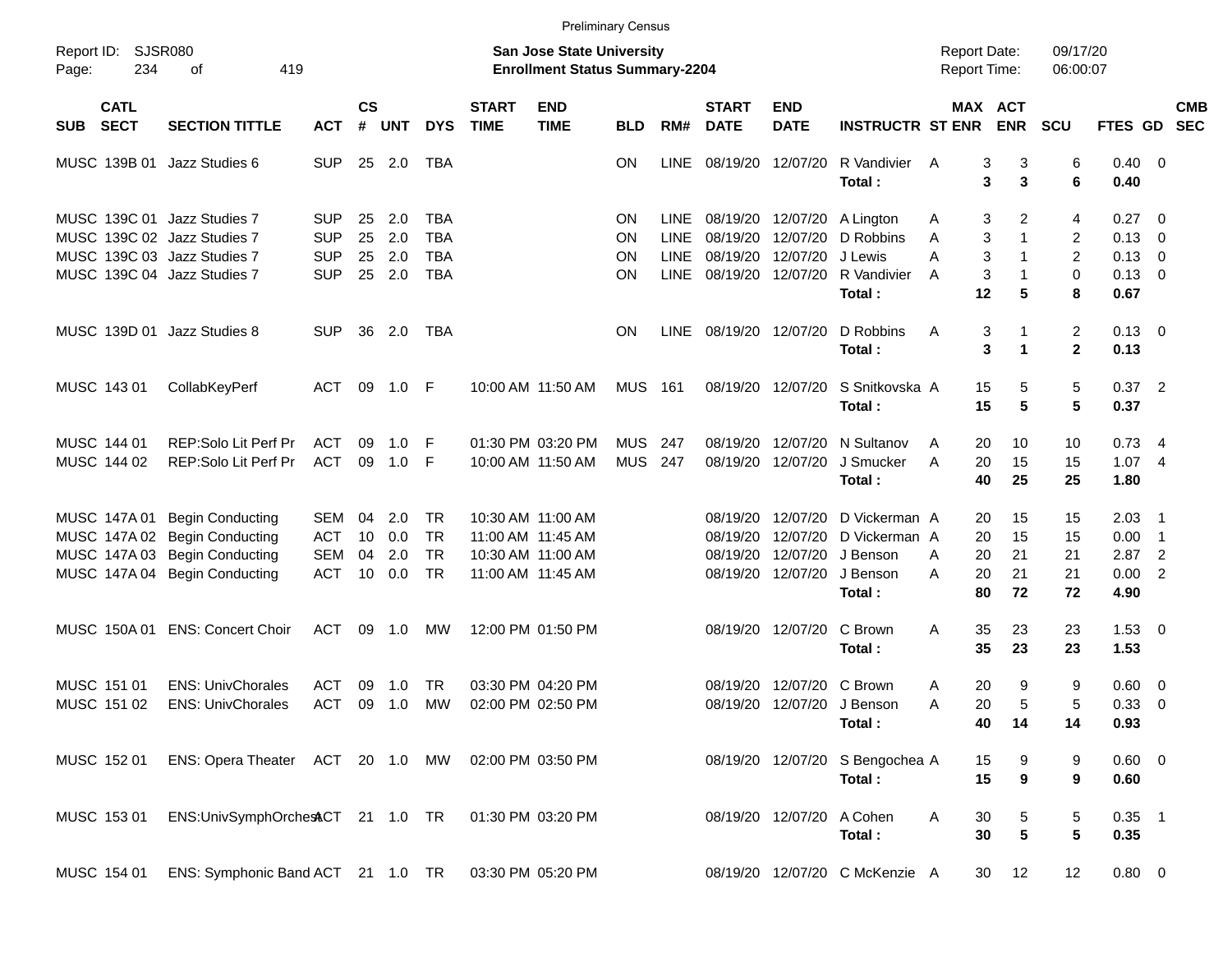|             |                            |                                                       |              |                    |                |            |                             | <b>Preliminary Census</b>                                                 |            |             |                             |                           |                             |                                            |                         |                      |                |                          |            |
|-------------|----------------------------|-------------------------------------------------------|--------------|--------------------|----------------|------------|-----------------------------|---------------------------------------------------------------------------|------------|-------------|-----------------------------|---------------------------|-----------------------------|--------------------------------------------|-------------------------|----------------------|----------------|--------------------------|------------|
| Page:       | Report ID: SJSR080<br>235  | of<br>419                                             |              |                    |                |            |                             | <b>San Jose State University</b><br><b>Enrollment Status Summary-2204</b> |            |             |                             |                           |                             | <b>Report Date:</b><br><b>Report Time:</b> |                         | 09/17/20<br>06:00:07 |                |                          |            |
| SUB         | <b>CATL</b><br><b>SECT</b> | <b>SECTION TITTLE</b>                                 | <b>ACT</b>   | $\mathsf{cs}$<br># | <b>UNT</b>     | <b>DYS</b> | <b>START</b><br><b>TIME</b> | <b>END</b><br><b>TIME</b>                                                 | <b>BLD</b> | RM#         | <b>START</b><br><b>DATE</b> | <b>END</b><br><b>DATE</b> | <b>INSTRUCTR ST ENR</b>     |                                            | MAX ACT<br><b>ENR</b>   | <b>SCU</b>           | FTES GD SEC    |                          | <b>CMB</b> |
| MUSC 154 02 |                            | ENS: Symphonic Band ACT                               |              |                    | 1.0            |            |                             |                                                                           |            |             |                             |                           |                             | Χ<br>0                                     | 0                       | 0                    | $0.00 \t 0$    |                          |            |
|             |                            |                                                       |              |                    |                |            |                             |                                                                           |            |             |                             |                           | Total:                      | 30                                         | 12                      | 12                   | 0.80           |                          |            |
| MUSC 155 01 |                            | ENS: Wind Ensemble ACT                                |              |                    | 21 1.0         | MW         |                             | 12:00 PM 01:50 PM                                                         |            |             | 08/19/20                    | 12/07/20                  | D Vickerman A               | 30                                         | 22                      | 22                   | 1.48           | $\overline{\phantom{0}}$ |            |
| MUSC 155 02 |                            | ENS: Wind Ensemble ACT 21 1.0                         |              |                    |                | <b>TR</b>  |                             | 03:30 PM 05:20 PM                                                         |            |             |                             | 08/19/20 12/07/20         | D Vickerman A               | 30                                         | 3                       | 3                    | $0.20 \ 0$     |                          |            |
|             |                            |                                                       |              |                    |                |            |                             |                                                                           |            |             |                             |                           | Total:                      | 60                                         | 25                      | 25                   | 1.68           |                          |            |
| MUSC 156 01 |                            | ENS: Spartan March B ACT 21 2.0 MWF 03:30 PM 05:45 PM |              |                    |                |            |                             |                                                                           |            |             |                             | 08/19/20 12/07/20         | C McKenzie A                | 40                                         | 27                      | 54                   | $3.60 \ 0$     |                          |            |
|             |                            |                                                       |              |                    |                |            |                             |                                                                           |            |             |                             |                           | Total:                      | 40                                         | 27                      | 54                   | 3.60           |                          |            |
| MUSC 157 01 |                            | ENS: Jazz Orch                                        | ACT          |                    | 20 1.0 TR      |            |                             | 01:30 PM 03:20 PM                                                         |            |             |                             | 08/19/20 12/07/20         | A Lington                   | Α<br>25                                    | 8                       | 8                    | $0.55$ 1       |                          |            |
|             |                            |                                                       |              |                    |                |            |                             |                                                                           |            |             |                             |                           | Total:                      | 25                                         | 8                       | 8                    | 0.55           |                          |            |
| MUSC 159 01 |                            | ENS: Afro-Latin Jazz ACT 20 1.0 MW                    |              |                    |                |            |                             | 12:00 PM 01:50 PM                                                         |            |             |                             | 08/19/20 12/07/20         | J Lewis                     | 15<br>Α                                    | 9                       | 9                    | $0.60 \quad 0$ |                          |            |
|             |                            |                                                       |              |                    |                |            |                             |                                                                           |            |             |                             |                           | Total:                      | 15                                         | 9                       | 9                    | 0.60           |                          |            |
|             |                            | MUSC 160A 01 ENS: Choraliers                          | ACT          |                    | 21  1.0  TR    |            |                             | 01:30 PM 03:20 PM                                                         |            |             |                             | 08/19/20 12/07/20         | J Benson                    | A<br>20                                    | 15                      | 15                   | $1.03$ 2       |                          |            |
|             |                            |                                                       |              |                    |                |            |                             |                                                                           |            |             |                             |                           | Total:                      | 20                                         | 15                      | 15                   | 1.03           |                          |            |
|             |                            | MUSC 160C 02 EnsChamberMusic                          | ACT          |                    | $10 \quad 1.0$ | <b>TBA</b> |                             |                                                                           |            |             | 08/19/20                    | 12/07/20                  | M Hernandez A               | 10                                         | 3                       | 3                    | $0.23$ 2       |                          |            |
|             |                            | MUSC 160C 03 EnsChamberMusic                          | <b>ACT</b>   | 10 <sup>°</sup>    | 1.0            | <b>TBA</b> |                             |                                                                           |            |             | 08/19/20                    | 12/07/20                  | C Smith Fran A              | 10                                         | 4                       | 4                    | $0.27$ 0       |                          |            |
|             |                            | MUSC 160C 04 EnsChamberMusic                          | <b>ACT</b>   | 10                 | 1.0            | Τ          |                             | 03:30 PM 05:20 PM                                                         |            |             | 08/19/20                    | 12/07/20 G Mok            |                             | 10<br>A                                    | $\overline{4}$          | 4                    | $0.27$ 0       |                          |            |
|             |                            | MUSC 160C 05 EnsChamberMusic                          | ACT          |                    | 10 1.0         | <b>TBA</b> |                             |                                                                           | ON         | <b>LINE</b> | 08/19/20 12/07/20           |                           | M Toba                      | 5<br>A                                     | $\mathbf 0$             | 0                    | $0.00 \t 0$    |                          |            |
|             |                            |                                                       |              |                    |                |            |                             |                                                                           |            |             |                             |                           | Total:                      | 35                                         | 11                      | 11                   | 0.77           |                          |            |
|             |                            | MUSC 160D 01 ENS: Collegium Music ACT 10 1.0 F        |              |                    |                |            |                             | 08:30 AM 10:15 AM                                                         |            |             |                             | 08/19/20 12/07/20         | G Haramaki A                | 15                                         | 4                       | 4                    | $0.27 \ 0$     |                          |            |
|             |                            |                                                       |              |                    |                |            |                             |                                                                           |            |             |                             |                           | Total:                      | 15                                         | 4                       | 4                    | 0.27           |                          |            |
|             |                            | MUSC 160E 01 ENS: Jazz Singers                        | ACT          |                    | 1.0            |            |                             |                                                                           |            |             |                             |                           |                             | $\mathbf 0$<br>X                           | 0                       | 0                    | $0.00 \t 0$    |                          |            |
|             |                            | MUSC 160E 02 ENS: Jazz Singers                        | ACT 10 1.0 T |                    |                |            |                             | 06:00 PM 08:00 PM                                                         |            |             |                             |                           | 08/19/20 12/07/20 N Roberto | A<br>15                                    | $\mathbf{1}$            | 1                    | $0.07$ 0       |                          |            |
|             |                            |                                                       |              |                    |                |            |                             |                                                                           |            |             |                             |                           | Total:                      | 15                                         | $\mathbf{1}$            | 1                    | 0.07           |                          |            |
|             |                            | MUSC 160F 01 ENS: Small Jazz Ense ACT 10 1.0          |              |                    |                | TBA        |                             |                                                                           |            |             |                             | 08/19/20 12/07/20 J Lewis |                             | 10<br>A                                    | 7                       | 7                    | 0.47 0         |                          |            |
|             |                            | MUSC 160F 02 ENS: Small Jazz Ense ACT                 |              |                    | 10 1.0         | TBA        |                             |                                                                           |            |             |                             |                           | 08/19/20 12/07/20 D Robbins | 10<br>A                                    | $\pmb{0}$               | 0                    | $0.00 \t 0$    |                          |            |
|             |                            | MUSC 160F 03 ENS: Small Jazz Ense ACT 10 1.0 TBA      |              |                    |                |            |                             |                                                                           |            |             |                             |                           | 08/19/20 12/07/20 J Dryden  | A<br>10                                    | $\overline{a}$          | $\overline{2}$       | $0.13 \ 0$     |                          |            |
|             |                            |                                                       |              |                    |                |            |                             |                                                                           |            |             |                             |                           | Total:                      | 30                                         | $\boldsymbol{9}$        | 9                    | 0.60           |                          |            |
|             |                            | MUSC 160H 01 ENS: Percuss EnsemblACT 10 1.0 F         |              |                    |                |            |                             | 10:30 AM 12:20 PM                                                         |            |             |                             |                           | 08/19/20 12/07/20 G Lemmon  | 15<br>A                                    | 7                       | $\overline{7}$       | $0.47 \quad 0$ |                          |            |
|             |                            |                                                       |              |                    |                |            |                             |                                                                           |            |             |                             |                           | Total:                      | 15                                         | $\overline{\mathbf{z}}$ | $\overline{7}$       | 0.47           |                          |            |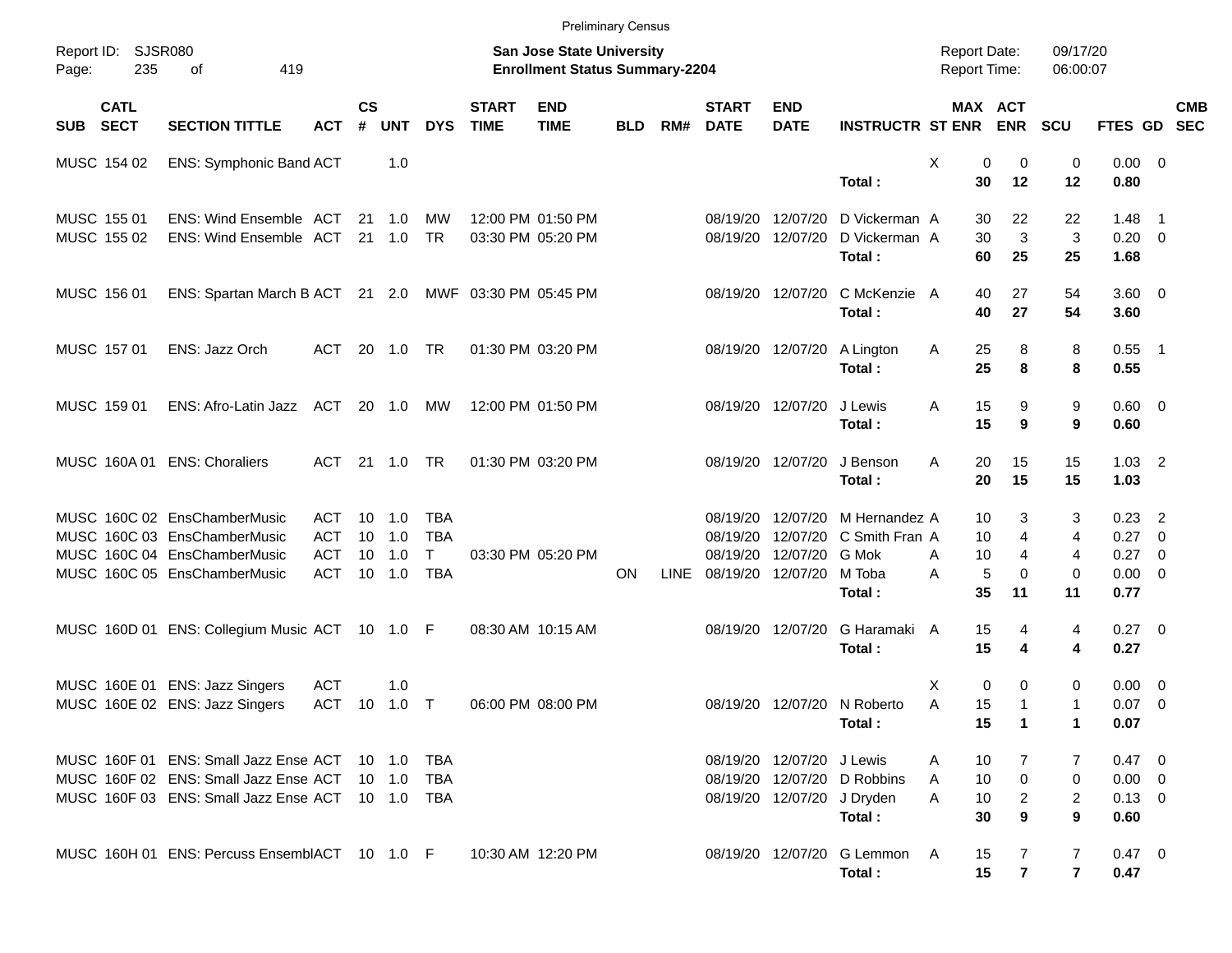|            |                                           |                                                                                          |                                        |                    |                            |                                        |                             | <b>Preliminary Census</b>                                                 |            |             |                             |                                                |                                          |                                                          |                                                  |                                                    |                                                |                          |  |
|------------|-------------------------------------------|------------------------------------------------------------------------------------------|----------------------------------------|--------------------|----------------------------|----------------------------------------|-----------------------------|---------------------------------------------------------------------------|------------|-------------|-----------------------------|------------------------------------------------|------------------------------------------|----------------------------------------------------------|--------------------------------------------------|----------------------------------------------------|------------------------------------------------|--------------------------|--|
| Page:      | Report ID: SJSR080<br>236                 | 419<br>of                                                                                |                                        |                    |                            |                                        |                             | <b>San Jose State University</b><br><b>Enrollment Status Summary-2204</b> |            |             |                             |                                                |                                          | <b>Report Date:</b><br>Report Time:                      |                                                  | 09/17/20<br>06:00:07                               |                                                |                          |  |
| <b>SUB</b> | <b>CATL</b><br><b>SECT</b>                | <b>SECTION TITTLE</b>                                                                    | <b>ACT</b>                             | $\mathsf{cs}$<br># | <b>UNT</b>                 | <b>DYS</b>                             | <b>START</b><br><b>TIME</b> | <b>END</b><br><b>TIME</b>                                                 | <b>BLD</b> | RM#         | <b>START</b><br><b>DATE</b> | <b>END</b><br><b>DATE</b>                      | <b>INSTRUCTR ST ENR</b>                  |                                                          | MAX ACT<br><b>ENR</b>                            | SCU                                                | FTES GD SEC                                    | <b>CMB</b>               |  |
|            | MUSC 160101                               | EnsJazzEnsemble                                                                          | ACT 10                                 |                    | 1.0 F                      |                                        |                             | 01:30 PM 03:20 PM                                                         |            |             |                             | 08/19/20 12/07/20                              | R Trujillo<br>Total:                     | 15<br>Α<br>15                                            | 3<br>3                                           | 3<br>3                                             | $0.20 \ 0$<br>0.20                             |                          |  |
|            |                                           | MUSC 160J 02 ENS: String Ensemble ACT<br>MUSC 160J 03 ENS: String Ensemble ACT 10 1.0 TR |                                        |                    | 1.0                        |                                        |                             | 03:30 PM 04:20 PM                                                         |            |             |                             | 08/19/20 12/07/20                              | M Toba<br>Total:                         | X<br>0<br>A<br>6<br>6                                    | 0<br>0<br>0                                      | 0<br>0<br>0                                        | $0.00 \t 0$<br>$0.00 \t 0$<br>0.00             |                          |  |
|            |                                           | MUSC 160K 01 ENS: Brass Ensemble ACT<br>MUSC 160K 02 ENS: Brass Ensemble ACT             |                                        | 10                 | 1.0<br>10 1.0              | TBA<br>-F                              |                             | 10:30 AM 12:20 PM                                                         |            |             | 08/19/20<br>08/19/20        | 12/07/20<br>12/07/20                           | J Freeman<br>T Hornig<br>Total:          | A<br>10<br>A<br>10<br>20                                 | 0<br>$\overline{c}$<br>$\mathbf{2}$              | 0<br>$\overline{c}$<br>$\mathbf{2}$                | $0.00 \t 0$<br>$0.13 \ 0$<br>0.13              |                          |  |
|            | MUSC 160L 01                              | <b>ENS: Woodwind EnsemACT</b><br>MUSC 160L02 ENS: Woodwind EnsemACT                      |                                        | 10<br>10           | 1.0<br>1.0                 | TBA<br>E                               |                             | 10:30 AM 12:20 PM                                                         |            |             | 08/19/20                    | 08/19/20 12/07/20 C Payne<br>12/07/20          | J Averett<br>Total:                      | 10<br>A<br>10<br>A<br>20                                 | 1<br>3<br>4                                      | 1<br>3<br>4                                        | 0.07<br>$0.20 \ 0$<br>0.27                     | $\overline{\phantom{0}}$ |  |
|            |                                           | MUSC 160M 01 ENS: Saxophone EnserACT 10 1.0 T                                            |                                        |                    |                            |                                        |                             | 07:00 PM 09:00 PM                                                         |            |             |                             | 08/19/20 12/07/20                              | M Hernandez A<br>Total:                  | 15<br>15                                                 | $\overline{2}$<br>$\mathbf{2}$                   | $\overline{c}$<br>$\mathbf{2}$                     | $0.13 \quad 0$<br>0.13                         |                          |  |
|            |                                           | MUSC 1600 01 Trombone Ensemble ACT 10 1.0 F                                              |                                        |                    |                            |                                        |                             | 08:30 AM 10:20 AM                                                         |            |             |                             | 08/19/20 12/07/20                              | T Hornig<br>Total:                       | 10<br>Α<br>10                                            | 5<br>$5\phantom{.0}$                             | 5<br>5                                             | $0.35$ 1<br>0.35                               |                          |  |
|            | MUSC 161 01                               | REP: Styles Interp O ACT 09 1.0                                                          |                                        |                    |                            | TBA                                    |                             |                                                                           | <b>ON</b>  | LINE        | 08/19/20 12/07/20           |                                                | S Snitkovska A<br>Total:                 | 15<br>15                                                 | $\overline{7}$<br>$\overline{7}$                 | $\overline{7}$<br>$\overline{7}$                   | $0.53$ 4<br>0.53                               |                          |  |
|            | MUSC 163 01                               | REP: Styles Intrp Op                                                                     | ACT                                    |                    | 09 1.0                     | TBA                                    |                             |                                                                           |            |             | 08/19/20                    | 12/07/20                                       | S Snitkovska A<br>Total:                 | 15<br>15                                                 | 1<br>1                                           | $\mathbf{1}$<br>$\blacktriangleleft$               | $0.07$ 0<br>0.07                               |                          |  |
|            | MUSC 167 01                               | Electro-Acoustic Mu                                                                      | SEM                                    | 04                 | 3.0                        | W                                      |                             | 03:30 PM 06:15 PM                                                         | <b>ON</b>  | <b>LINE</b> | 08/19/20                    | 12/07/20                                       | P Furman<br>Total:                       | 20<br>A<br>20                                            | 9<br>9                                           | 27<br>27                                           | 1.85<br>1.85                                   | $\overline{\phantom{1}}$ |  |
|            |                                           | MUSC 170A 01 Fund Sound Recordg SEM 04 3.0 M                                             |                                        |                    |                            |                                        |                             | 07:00 PM 09:45 PM                                                         |            |             |                             |                                                | 08/19/20 12/07/20 Y Schwyter A<br>Total: | 25<br>25                                                 | 21<br>21                                         | 63<br>63                                           | $4.25$ 1<br>4.25                               |                          |  |
|            | MUSC 180 01<br>MUSC 180 02<br>MUSC 180 03 | <b>Indiv Studies</b><br><b>Indiv Studies</b><br><b>Indiv Studies</b>                     | <b>SUP</b><br><b>SUP</b><br><b>SUP</b> |                    | 78 1.0<br>78 1.0<br>78 2.0 | <b>TBA</b><br><b>TBA</b><br><b>TBA</b> |                             |                                                                           |            |             | 08/19/20 12/07/20           | 08/19/20 12/07/20 A Cohen<br>08/19/20 12/07/20 | Total:                                   | 3<br>Α<br>5<br>Α<br>$\ensuremath{\mathsf{3}}$<br>Α<br>11 | $\overline{c}$<br>$\pmb{0}$<br>0<br>$\mathbf{2}$ | $\overline{2}$<br>0<br>$\mathbf 0$<br>$\mathbf{2}$ | $0.15$ 1<br>$0.00 \t 0$<br>$0.00 \t 0$<br>0.15 |                          |  |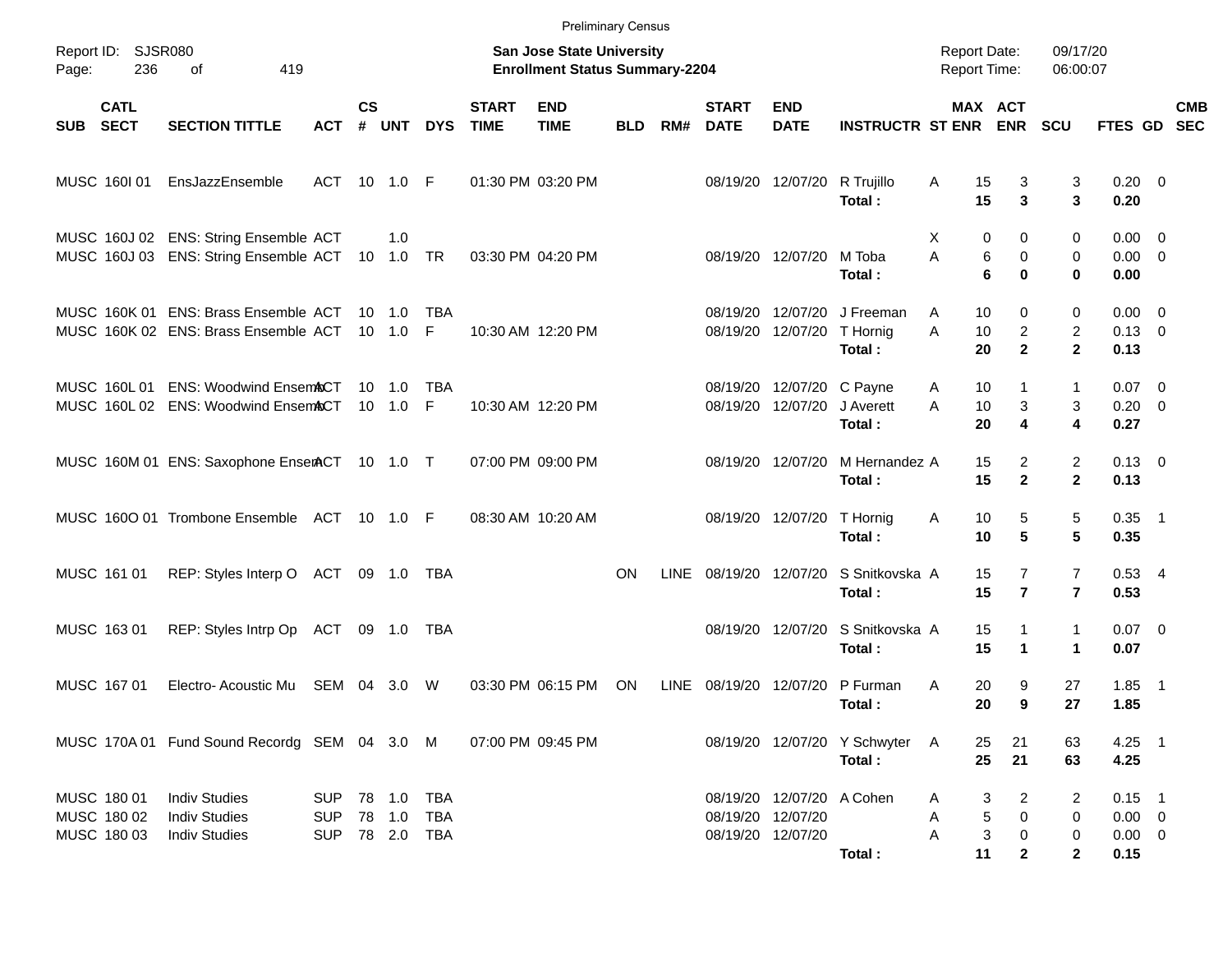| Report ID:   | SJSR080<br>237             |                          |            |                    |            |            |                             |                                                                           |            |             |                             |                               |                                   |                                     |    |                       |                      |             |                            |            |
|--------------|----------------------------|--------------------------|------------|--------------------|------------|------------|-----------------------------|---------------------------------------------------------------------------|------------|-------------|-----------------------------|-------------------------------|-----------------------------------|-------------------------------------|----|-----------------------|----------------------|-------------|----------------------------|------------|
| Page:        |                            | 419<br>οf                |            |                    |            |            |                             | <b>San Jose State University</b><br><b>Enrollment Status Summary-2204</b> |            |             |                             |                               |                                   | <b>Report Date:</b><br>Report Time: |    |                       | 09/17/20<br>06:00:07 |             |                            |            |
| <b>SUB</b>   | <b>CATL</b><br><b>SECT</b> | <b>SECTION TITTLE</b>    | <b>ACT</b> | $\mathsf{cs}$<br># | <b>UNT</b> | <b>DYS</b> | <b>START</b><br><b>TIME</b> | <b>END</b><br><b>TIME</b>                                                 | <b>BLD</b> | RM#         | <b>START</b><br><b>DATE</b> | <b>END</b><br><b>DATE</b>     | <b>INSTRUCTR ST ENR</b>           |                                     |    | MAX ACT<br><b>ENR</b> | <b>SCU</b>           | FTES GD SEC |                            | <b>CMB</b> |
| MUSC 181 01  |                            | Concert Listening II     | <b>ACT</b> |                    | 1.0        |            |                             |                                                                           |            |             |                             |                               |                                   | X                                   | 0  | 0                     | 0                    | 0.00 0      |                            |            |
|              |                            |                          |            |                    |            |            |                             |                                                                           |            |             |                             |                               | Total:                            |                                     | 0  | $\mathbf 0$           | $\mathbf 0$          | 0.00        |                            |            |
| MUSC 182 01  |                            | Senior Project           | <b>ACT</b> | 10                 | 1.0        | TBA        |                             |                                                                           | <b>ON</b>  | <b>LINE</b> | 08/19/20 12/07/20           |                               | A Cohen                           | Α                                   | 5  | 8                     | 8                    | 0.53 0      |                            |            |
|              |                            |                          |            |                    |            |            |                             |                                                                           |            |             |                             |                               | Total:                            |                                     | 5  | 8                     | 8                    | 0.53        |                            |            |
| MUSC 190A 01 |                            | <b>Honors Project</b>    | <b>SUP</b> |                    | 1.0        |            |                             |                                                                           |            |             |                             |                               |                                   | X                                   | 0  | 0                     | 0                    | $0.00 \t 0$ |                            |            |
|              |                            |                          |            |                    |            |            |                             |                                                                           |            |             |                             |                               | Total:                            |                                     | 0  | $\mathbf 0$           | $\bf{0}$             | 0.00        |                            |            |
| MUSC 200 01  |                            | Meth Mus Res Writ        | SEM        | 05                 | 3.0        | TBA        |                             |                                                                           | <b>ON</b>  | <b>LINE</b> | 08/19/20 12/07/20           |                               | E Buurman                         | A                                   | 18 | 20                    | 60                   | 5.00 20     |                            |            |
|              |                            |                          |            |                    |            |            |                             |                                                                           |            |             |                             |                               | Total:                            |                                     | 18 | 20                    | 60                   | 5.00        |                            |            |
| MUSC 203 01  |                            | Sem in Styl & Perf       | SEM 05     |                    | 3.0        | <b>TBA</b> |                             |                                                                           | <b>ON</b>  | <b>LINE</b> | 08/19/20                    | 12/07/20                      | G Haramaki A                      |                                     | 15 | 16                    | 48                   | 4.00 16     |                            |            |
|              |                            |                          |            |                    |            |            |                             |                                                                           |            |             |                             |                               | Total:                            |                                     | 15 | 16                    | 48                   | 4.00        |                            |            |
| MUSC 224 01  |                            | <b>Supv Grad Studies</b> | <b>SUP</b> | 78                 | 2.0        | <b>TBA</b> |                             |                                                                           | <b>ON</b>  | <b>LINE</b> | 08/19/20                    | 12/07/20 C Brown              |                                   | Α                                   | 6  | 3                     | 6                    | 0.50        | $_{3}$                     |            |
| MUSC 224 02  |                            | <b>Supv Grad Studies</b> | <b>SUP</b> | 78                 | 2.0        | <b>TBA</b> |                             |                                                                           | <b>ON</b>  | <b>LINE</b> | 08/19/20                    | 12/07/20 F Levy               |                                   | Α                                   | 3  | 1                     | $\overline{c}$       | 0.17        | $\overline{\phantom{0}}$ 1 |            |
| MUSC 224 03  |                            | <b>Supv Grad Studies</b> | <b>SUP</b> | 78                 | 2.0        | <b>TBA</b> |                             |                                                                           | <b>ON</b>  | <b>LINE</b> | 08/19/20                    | 12/07/20 S Lin                |                                   | A                                   | 5  | 1                     | $\overline{c}$       | 0.17        | $\overline{\phantom{0}}$ 1 |            |
| MUSC 224 04  |                            | <b>Supv Grad Studies</b> | <b>SUP</b> | 78                 | 2.0        | <b>TBA</b> |                             |                                                                           | <b>ON</b>  | <b>LINE</b> | 08/19/20                    |                               | 12/07/20 N Sultanov               | A                                   | 3  | -1                    | $\overline{c}$       | 0.17        | $\overline{\phantom{0}}$ 1 |            |
| MUSC 224 05  |                            | <b>Supv Grad Studies</b> | <b>SUP</b> | 78                 | 2.0        | <b>TBA</b> |                             |                                                                           | <b>ON</b>  | <b>LINE</b> | 08/19/20                    | 12/07/20                      | D Vickerman A                     |                                     | 3  | 2                     | $\overline{4}$       | 0.33        | $\overline{2}$             |            |
| MUSC 224 06  |                            | <b>Supv Grad Studies</b> | <b>SUP</b> | 78                 | 2.0        | <b>TBA</b> |                             |                                                                           | ON         | <b>LINE</b> | 08/19/20                    |                               | 12/07/20 D Robbins                | A                                   | 3  | 3                     | 6                    | 0.50        | 3                          |            |
| MUSC 224 07  |                            | <b>Supv Grad Studies</b> | <b>SUP</b> | 78                 | 2.0        | <b>TBA</b> |                             |                                                                           | ON         | <b>LINE</b> | 08/19/20                    |                               | 12/07/20 M Hernandez A            |                                     | 3  | 3                     | 6                    | 0.50        | 3                          |            |
| MUSC 224 08  |                            | <b>Supv Grad Studies</b> | <b>SUP</b> | 78                 | 2.0        | <b>TBA</b> |                             |                                                                           | ON         | LINE        | 08/19/20                    |                               | 12/07/20 S Bengochea A            |                                     | 5  | 1                     | 2                    | 0.17        | $\overline{\phantom{0}}$ 1 |            |
| MUSC 224 09  |                            | <b>Supv Grad Studies</b> | <b>SUP</b> |                    | 1.0        |            |                             |                                                                           |            |             |                             |                               |                                   | х                                   | 0  | 0                     | $\mathbf 0$          | 0.00        | - 0                        |            |
| MUSC 224 10  |                            | <b>Supv Grad Studies</b> | <b>SUP</b> | 78                 | 2.0        | <b>TBA</b> |                             |                                                                           | ON         | <b>LINE</b> | 08/19/20                    | 12/07/20 M Toba               |                                   | Α                                   | 3  | 1                     | 2                    | 0.17        | $\overline{\phantom{0}}$ 1 |            |
| MUSC 224 11  |                            | <b>Supv Grad Studies</b> | <b>SUP</b> | 78                 | 2.0        | <b>TBA</b> |                             |                                                                           | ON         | <b>LINE</b> | 08/19/20                    |                               | 12/07/20 P Furman                 | A                                   | 3  | 2                     | $\overline{4}$       | 0.33        | $\overline{2}$             |            |
| MUSC 224 12  |                            | <b>Supv Grad Studies</b> | <b>SUP</b> | 78                 | 2.0        | <b>TBA</b> |                             |                                                                           | ON         | <b>LINE</b> | 08/19/20                    | 12/07/20                      | J Smucker                         | Α                                   | 3  | 1                     | $\overline{c}$       | 0.17        | $\overline{\phantom{0}}$ 1 |            |
| MUSC 224 13  |                            | <b>Supv Grad Studies</b> | <b>SUP</b> | 78                 | 2.0        | <b>TBA</b> |                             |                                                                           | ON         | <b>LINE</b> | 08/19/20                    |                               | 12/07/20 C Smith Fran A           |                                     | 3  | -1                    | $\overline{c}$       | 0.17        | $\overline{\phantom{0}}$ 1 |            |
| MUSC 224 14  |                            | <b>Supv Grad Studies</b> | <b>SUP</b> | 78                 | 2.0        | <b>TBA</b> |                             |                                                                           | ON         | <b>LINE</b> | 08/19/20                    | 12/07/20                      | J Benson                          | A                                   | 3  | 6                     | 12                   | 1.00        | 6                          |            |
| MUSC 224 15  |                            | <b>Supv Grad Studies</b> | <b>SUP</b> | 78                 | 2.0        | <b>TBA</b> |                             |                                                                           | ON         | <b>LINE</b> | 08/19/20                    | 12/07/20 T Barry              |                                   | Α                                   | 3  | 6                     | 12                   | 1.00        | 6                          |            |
| MUSC 224 16  |                            | <b>Supv Grad Studies</b> | <b>SUP</b> | 78                 | 2.0        | <b>TBA</b> |                             |                                                                           | ON         |             |                             | LINE 08/19/20 12/07/20 G Mok  |                                   | A                                   | 3  | 3                     | 6                    | 0.50        | $\overline{\mathbf{3}}$    |            |
| MUSC 224 17  |                            | <b>Supv Grad Studies</b> | <b>SUP</b> | 78                 | 2.0        | <b>TBA</b> |                             |                                                                           | ON         | <b>LINE</b> |                             |                               | 08/19/20 12/07/20 J Scharlach     | A                                   | 3  |                       | 0                    | $0.17$ 1    |                            |            |
| MUSC 224 18  |                            | <b>Supv Grad Studies</b> | <b>SUP</b> |                    | 78 2.0     | TBA        |                             |                                                                           | ON         | <b>LINE</b> |                             |                               | 08/19/20 12/07/20 D Behroozi      | A                                   | 3  | -1                    | 0                    | $0.17$ 1    |                            |            |
| MUSC 224 19  |                            | <b>Supv Grad Studies</b> | <b>SUP</b> | 78 2.0             |            | TBA        |                             |                                                                           | ON         | LINE        |                             |                               | 08/19/20 12/07/20 G Haramaki A    |                                     | 3  | 2                     | 0                    | 0.33        | $\overline{\phantom{0}}$ 2 |            |
| MUSC 224 20  |                            | <b>Supv Grad Studies</b> | <b>SUP</b> | 78                 | 2.0        | TBA        |                             |                                                                           | ON         | LINE        |                             |                               | 08/19/20 12/07/20 E Buurman       | A                                   | 3  | 0                     | 0                    | $0.00 \t 0$ |                            |            |
| MUSC 224 21  |                            | <b>Supv Grad Studies</b> | <b>SUP</b> |                    | 78 2.0     | TBA        |                             |                                                                           | ON         |             |                             |                               | LINE 08/19/20 12/07/20 J Mitchell | A                                   | 3  | -1                    | 0                    | $0.17$ 1    |                            |            |
|              |                            |                          |            |                    |            |            |                             |                                                                           |            |             |                             |                               | Total:                            |                                     | 67 | 40                    | 70                   | 6.67        |                            |            |
| MUSC 230 01  |                            | GrdPianoSec              | <b>SUP</b> |                    | 36 1.0 TBA |            |                             |                                                                           | <b>ON</b>  |             |                             | LINE 08/19/20 12/07/20 F Levy |                                   | A                                   | 2  | $\mathbf{1}$          | $\mathbf{1}$         | $0.08$ 1    |                            |            |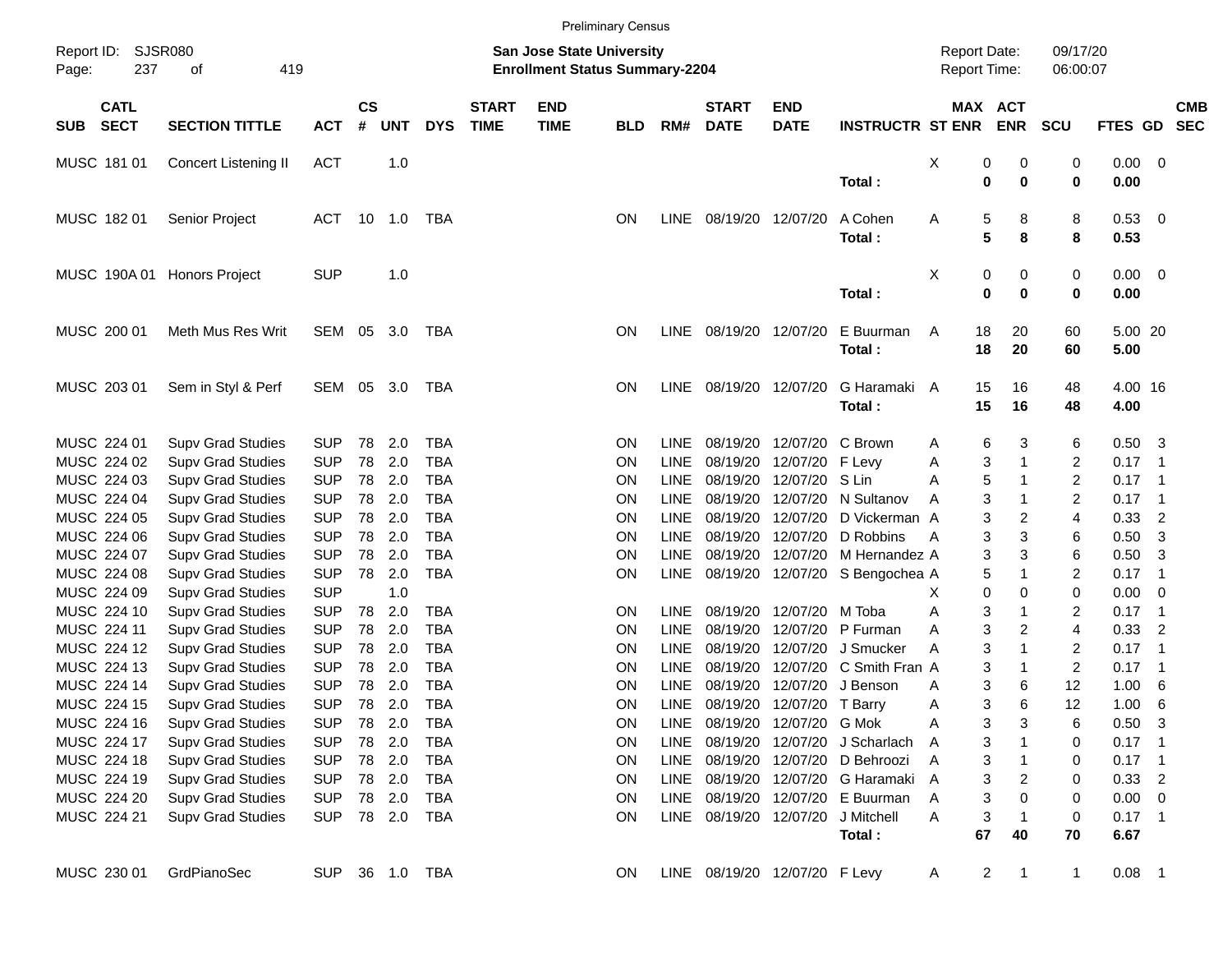|            |                                           |                                                         |                                        |                |                   |                                        |                             | <b>Preliminary Census</b>                                                 |                |                                    |                                  |                                  |                                                            |                                            |                                                 |                              |                                    |                                                                                 |
|------------|-------------------------------------------|---------------------------------------------------------|----------------------------------------|----------------|-------------------|----------------------------------------|-----------------------------|---------------------------------------------------------------------------|----------------|------------------------------------|----------------------------------|----------------------------------|------------------------------------------------------------|--------------------------------------------|-------------------------------------------------|------------------------------|------------------------------------|---------------------------------------------------------------------------------|
| Page:      | Report ID: SJSR080<br>238                 | 419<br>of                                               |                                        |                |                   |                                        |                             | <b>San Jose State University</b><br><b>Enrollment Status Summary-2204</b> |                |                                    |                                  |                                  |                                                            | <b>Report Date:</b><br><b>Report Time:</b> |                                                 | 09/17/20<br>06:00:07         |                                    |                                                                                 |
| <b>SUB</b> | <b>CATL</b><br><b>SECT</b>                | <b>SECTION TITTLE</b>                                   | <b>ACT</b>                             | <b>CS</b><br># | <b>UNT</b>        | <b>DYS</b>                             | <b>START</b><br><b>TIME</b> | <b>END</b><br><b>TIME</b>                                                 | <b>BLD</b>     | RM#                                | <b>START</b><br><b>DATE</b>      | <b>END</b><br><b>DATE</b>        | <b>INSTRUCTR ST ENR</b>                                    |                                            | MAX ACT<br><b>ENR</b>                           | <b>SCU</b>                   | <b>FTES GD</b>                     | <b>CMB</b><br><b>SEC</b>                                                        |
|            |                                           |                                                         |                                        |                |                   |                                        |                             |                                                                           |                |                                    |                                  |                                  | Total:                                                     |                                            | $\mathbf{2}$<br>-1                              | 1                            | 0.08                               |                                                                                 |
|            | MUSC 232 01<br>MUSC 232 02                | Adv Fld Exp<br>Adv Fld Exp                              | <b>SUP</b><br><b>SUP</b>               | 78<br>78       | 1.0<br>1.0        | <b>TBA</b><br><b>TBA</b>               |                             |                                                                           | ON<br>ON       | <b>LINE</b><br><b>LINE</b>         | 08/19/20 12/07/20<br>08/19/20    | 12/07/20                         | Total:                                                     | A<br>A                                     | 3<br>0<br>5<br>0<br>8<br>0                      | 0<br>0<br>$\bf{0}$           | $0.00 \t 0$<br>$0.00 \t 0$<br>0.00 |                                                                                 |
|            | MUSC 233 01<br>MUSC 233 02<br>MUSC 233 03 | <b>GrdVoiceSec</b><br><b>GrdVoiceSec</b><br>GrdVoiceSec | <b>SUP</b><br><b>SUP</b><br><b>SUP</b> | 36<br>36<br>36 | 1.0<br>1.0<br>1.0 | <b>TBA</b><br><b>TBA</b><br><b>TBA</b> |                             |                                                                           | ON<br>ON<br>ON | LINE<br><b>LINE</b><br><b>LINE</b> | 08/19/20<br>08/19/20<br>08/19/20 | 12/07/20<br>12/07/20<br>12/07/20 | P Skinner<br>J Smucker<br>J Scharlach<br>Total:            | Α<br>A<br>A                                | 3<br>1<br>3<br>3<br>3<br>$\mathbf{1}$<br>9<br>5 | 1<br>3<br>$\mathbf{1}$<br>5  | 0.08<br>0.25<br>0.08<br>0.42       | $\overline{\phantom{1}}$<br>$\overline{\mathbf{3}}$<br>$\overline{\phantom{0}}$ |
|            | MUSC 234 01                               | GrdStringSec                                            | <b>SUP</b>                             | 36             | 1.0               | <b>TBA</b>                             |                             |                                                                           | ON             | <b>LINE</b>                        | 08/19/20 12/07/20                |                                  | M Toba<br>Total:                                           | A                                          | 3<br>$\mathbf{1}$<br>3<br>$\mathbf{1}$          | $\mathbf{1}$<br>$\mathbf{1}$ | $0.08$ 1<br>0.08                   |                                                                                 |
|            | MUSC 235 01                               | GrdWoodwindSec                                          | <b>SUP</b>                             | 36             | 1.0               | <b>TBA</b>                             |                             |                                                                           | <b>ON</b>      | <b>LINE</b>                        | 08/19/20 12/07/20                |                                  | L Griffiths<br>Total:                                      | A                                          | 3<br>$\mathbf{1}$<br>3<br>$\mathbf{1}$          | 0<br>$\mathbf 0$             | $0.08$ 1<br>0.08                   |                                                                                 |
|            | MUSC 236 01                               | GrdBrassSec                                             | <b>SUP</b>                             | 36             | 1.0               | <b>TBA</b>                             |                             |                                                                           | <b>ON</b>      | LINE                               |                                  | 08/19/20 12/07/20                | T Hornig<br>Total:                                         | Α                                          | 3<br>$\mathbf{1}$<br>3<br>$\mathbf{1}$          | $\mathbf{1}$<br>$\mathbf{1}$ | $0.08$ 1<br>0.08                   |                                                                                 |
|            | MUSC 250A 01                              | GrdConcChoir                                            | <b>SUP</b>                             | 36             | 1.0               | <b>MW</b>                              |                             | 12:00 PM 01:50 PM                                                         |                |                                    |                                  | 08/19/20 12/07/20                | C Brown<br>Total:                                          | A<br>15<br>15                              | 9<br>9                                          | 9<br>9                       | $0.75$ 9<br>0.75                   |                                                                                 |
|            | MUSC 251 01<br>MUSC 251 02                | GrdUnivChorales<br>GrdUnivChorales                      | <b>ACT</b><br><b>ACT</b>               | 10<br>10       | 1.0<br>1.0        | <b>TR</b><br><b>MW</b>                 |                             | 03:30 PM 04:20 PM<br>02:00 PM 02:50 PM                                    |                |                                    | 08/19/20<br>08/19/20             | 12/07/20<br>12/07/20             | C Brown<br>J Benson<br>Total:                              | A<br>10<br>10<br>A<br>20                   | 1<br>3<br>4                                     | $\mathbf{1}$<br>3<br>4       | 0.08<br>0.25<br>0.33               | $\overline{\phantom{1}}$<br>$\overline{\mathbf{3}}$                             |
|            | MUSC 252 01                               | GrdOperaThtr                                            | ACT                                    | 21             | 1.0               | MW                                     |                             | 02:00 PM 03:50 PM                                                         |                |                                    | 08/19/20                         | 12/07/20                         | S Bengochea A<br>Total:                                    |                                            | 3<br>4<br>3<br>4                                | 4<br>4                       | 0.334<br>0.33                      |                                                                                 |
|            |                                           | MUSC 253 01 GrdUnivSymOrch                              | ACT 21 1.0 TR                          |                |                   |                                        |                             | 01:30 PM 03:20 PM                                                         |                |                                    |                                  | 08/19/20 12/07/20 A Cohen        | Total:                                                     | Α                                          | 3<br>3<br>3<br>$\mathbf{3}$                     | 3<br>3                       | $0.25$ 3<br>0.25                   |                                                                                 |
|            | MUSC 255 01<br>MUSC 255 02                | GrdWindEns<br>GrdWindEns                                | ACT 21 1.0 MW<br>ACT 21 1.0 TR         |                |                   |                                        |                             | 12:00 PM 01:50 PM<br>03:30 PM 05:20 PM                                    |                |                                    |                                  | 08/19/20 12/07/20                | D Vickerman A<br>08/19/20 12/07/20 D Vickerman A<br>Total: | 10                                         | 5<br>5<br>$\sqrt{5}$<br>5<br>10                 | 5<br>$\mathbf 5$<br>10       | 0.42 5<br>0.42 5<br>0.83           |                                                                                 |
|            | MUSC 259 01                               | GrdLatinJazzEns                                         | ACT 21 1.0 MW                          |                |                   |                                        |                             | 12:00 PM 01:50 PM                                                         |                |                                    |                                  | 08/19/20 12/07/20 J Lewis        | Total:                                                     | A                                          | 3<br>3<br>3<br>$\mathbf{3}$                     | 3<br>3                       | $0.25$ 3<br>0.25                   |                                                                                 |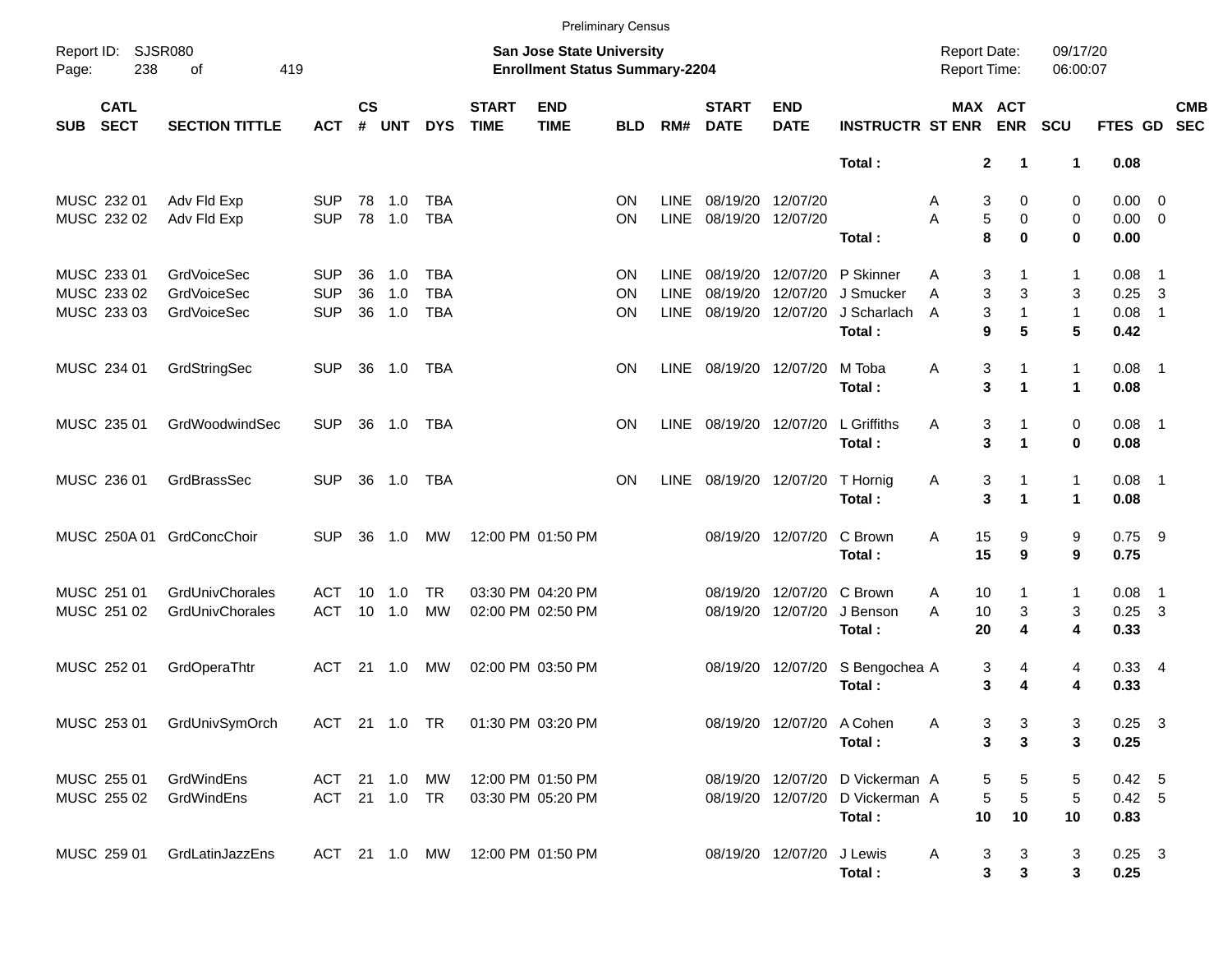|            |                                           |                                                                                                              |                                 |                       |                                 |                                                          |                             | <b>Preliminary Census</b>                                                 |            |      |                                  |                                                          |                                                                       |                                            |                                                            |                                    |                                                  |                          |
|------------|-------------------------------------------|--------------------------------------------------------------------------------------------------------------|---------------------------------|-----------------------|---------------------------------|----------------------------------------------------------|-----------------------------|---------------------------------------------------------------------------|------------|------|----------------------------------|----------------------------------------------------------|-----------------------------------------------------------------------|--------------------------------------------|------------------------------------------------------------|------------------------------------|--------------------------------------------------|--------------------------|
| Page:      | Report ID: SJSR080<br>239                 | 419<br>οf                                                                                                    |                                 |                       |                                 |                                                          |                             | <b>San Jose State University</b><br><b>Enrollment Status Summary-2204</b> |            |      |                                  |                                                          |                                                                       | <b>Report Date:</b><br><b>Report Time:</b> |                                                            | 09/17/20<br>06:00:07               |                                                  |                          |
| <b>SUB</b> | <b>CATL</b><br><b>SECT</b>                | <b>SECTION TITTLE</b>                                                                                        | <b>ACT</b>                      | $\mathsf{cs}$<br>#    | UNT                             | <b>DYS</b>                                               | <b>START</b><br><b>TIME</b> | <b>END</b><br><b>TIME</b>                                                 | <b>BLD</b> | RM#  | <b>START</b><br><b>DATE</b>      | <b>END</b><br><b>DATE</b>                                | <b>INSTRUCTR ST ENR</b>                                               | MAX ACT                                    | <b>ENR</b>                                                 | <b>SCU</b>                         | FTES GD SEC                                      | <b>CMB</b>               |
|            |                                           | MUSC 260A 01 GrdChrlrs                                                                                       | ACT                             |                       |                                 |                                                          |                             | 01:30 PM 03:20 PM                                                         |            |      |                                  | 08/19/20 12/07/20                                        | J Benson<br>Total:                                                    | Α<br>5<br>5                                | 7<br>$\overline{7}$                                        | 7<br>$\overline{7}$                | $0.58$ 7<br>0.58                                 |                          |
|            |                                           | MUSC 260C 02 GrdChmbrMsc<br>MUSC 260C 03 GrdChmbrMsc<br>MUSC 260C 04 GrdChmbrMsc<br>MUSC 260C 05 GrdChmbrMsc | ACT<br><b>ACT</b><br>ACT<br>ACT | 10<br>10 <sup>°</sup> | 10 1.0<br>1.0<br>1.0<br>10  1.0 | <b>TBA</b><br>$\mathsf{T}$<br>$\mathsf{T}$<br><b>TBA</b> |                             | 05:00 PM 07:50 PM<br>03:30 PM 05:20 PM                                    | ON         | LINE | 08/19/20<br>08/19/20<br>08/19/20 | 12/07/20 G Mok<br>08/19/20 12/07/20                      | 12/07/20 M Hernandez A<br>12/07/20 C Smith Fran A<br>M Toba<br>Total: | 3<br>10<br>10<br>A<br>5<br>A<br>28         | 1<br>$\mathbf{1}$<br>$\overline{c}$<br>$\overline{2}$<br>6 | 1<br>1<br>2<br>$\overline{c}$<br>6 | $0.08$ 1<br>0.08<br>$0.17$ 2<br>$0.17$ 2<br>0.50 | $\overline{\phantom{1}}$ |
|            |                                           | MUSC 260D 01 GrdCollegium                                                                                    | ACT 10 1.0 F                    |                       |                                 |                                                          |                             | 08:30 AM 10:15 AM                                                         |            |      |                                  | 08/19/20 12/07/20                                        | G Haramaki A<br>Total:                                                | 15<br>15                                   | 4<br>4                                                     | 4<br>4                             | 0.334<br>0.33                                    |                          |
|            |                                           | MUSC 260F 01 GrdSmJzzEns<br>MUSC 260F 02 GrdSmJzzEns<br>MUSC 260F 03 GrdSmJzzEns                             | ACT<br><b>ACT</b><br>ACT        | 10 <sup>°</sup>       | $10 \quad 1.0$<br>1.0<br>10 1.0 | TBA<br><b>TBA</b><br>TBA                                 |                             |                                                                           |            |      | 08/19/20<br>08/19/20             | 12/07/20 J Lewis<br>12/07/20<br>08/19/20 12/07/20        | D Robbins<br>J Dryden<br>Total:                                       | 3<br>Α<br>3<br>Α<br>3<br>Α<br>9            | 2<br>$\mathbf{1}$<br>$\pmb{0}$<br>3                        | 2<br>$\mathbf{1}$<br>0<br>3        | $0.17$ 2<br>0.08<br>$0.00 \t 0$<br>0.25          | - 1                      |
|            |                                           | MUSC 260H 01 GrdPercEns                                                                                      | ACT 10 1.0 F                    |                       |                                 |                                                          |                             | 10:30 AM 12:20 PM                                                         |            |      |                                  | 08/19/20 12/07/20                                        | G Lemmon<br>Total:                                                    | 3<br>A<br>3                                | 0<br>0                                                     | 0<br>0                             | $0.00 \t 0$<br>0.00                              |                          |
|            |                                           | MUSC 260J 02 GrdStringEns<br>MUSC 260J 03 GrdStringEns                                                       | <b>ACT</b><br>ACT               | 10                    | 1.0<br>1.0 TR                   |                                                          |                             | 03:30 PM 04:20 PM                                                         |            |      |                                  | 08/19/20 12/07/20                                        | M Toba<br>Total:                                                      | X<br>0<br>A<br>30<br>30                    | 0<br>0<br>0                                                | 0<br>0<br>0                        | $0.00 \t 0$<br>$0.00 \t 0$<br>0.00               |                          |
|            |                                           | MUSC 260K 01 GrdBrassEns<br>MUSC 260K 02 GrdBrassEns                                                         | ACT<br>ACT                      |                       | 10 1.0<br>10  1.0               | <b>TBA</b><br>F                                          |                             | 10:30 AM 12:20 PM                                                         |            |      | 08/19/20                         | 12/07/20<br>08/19/20 12/07/20                            | J Freeman<br>T Hornig<br>Total:                                       | 3<br>Α<br>3<br>Α<br>6                      | 0<br>$\ensuremath{\mathsf{3}}$<br>3                        | 0<br>3<br>3                        | $0.00 \t 0$<br>$0.25$ 3<br>0.25                  |                          |
|            |                                           | MUSC 260L 01 GrdEnsWdwnd<br>MUSC 260L 02 GrdEnsWdwnd                                                         | ACT 10 1.0 TBA<br>ACT 10 1.0 F  |                       |                                 |                                                          |                             | 10:30 AM 12:20 PM                                                         |            |      |                                  | 08/19/20 12/07/20 C Payne<br>08/19/20 12/07/20 J Averett | Total:                                                                | 3<br>Α<br>3<br>Α<br>6                      | 0<br>0<br>0                                                | 0<br>0<br>0                        | $0.00 \t 0$<br>$0.00 \t 0$<br>0.00               |                          |
|            |                                           | MUSC 260M 01 GrdSaxEns                                                                                       | ACT 10 1.0 T                    |                       |                                 |                                                          |                             | 07:00 PM 09:00 PM                                                         |            |      |                                  |                                                          | 08/19/20 12/07/20 M Hernandez A<br>Total:                             | 3<br>3                                     | 3<br>$\mathbf{3}$                                          | 3<br>3                             | $0.25$ 3<br>0.25                                 |                          |
|            | MUSC 298 01<br>MUSC 298 02<br>MUSC 298 03 | <b>Special Study</b><br><b>Special Study</b><br><b>Special Study</b>                                         | <b>SUP</b><br>SUP               |                       |                                 | SUP 78 2.0 TBA                                           |                             |                                                                           |            |      |                                  | 08/19/20 12/07/20<br>08/19/20 12/07/20 S Lin             | 08/19/20 12/07/20 G Haramaki                                          | 3<br>Α<br>3<br>A<br>3<br>A                 | 0<br>$\mathbf{1}$                                          | 0<br>1<br>$\overline{2}$           | $0.00 \t 0$<br>$0.08$ 1<br>$0.17$ 1              |                          |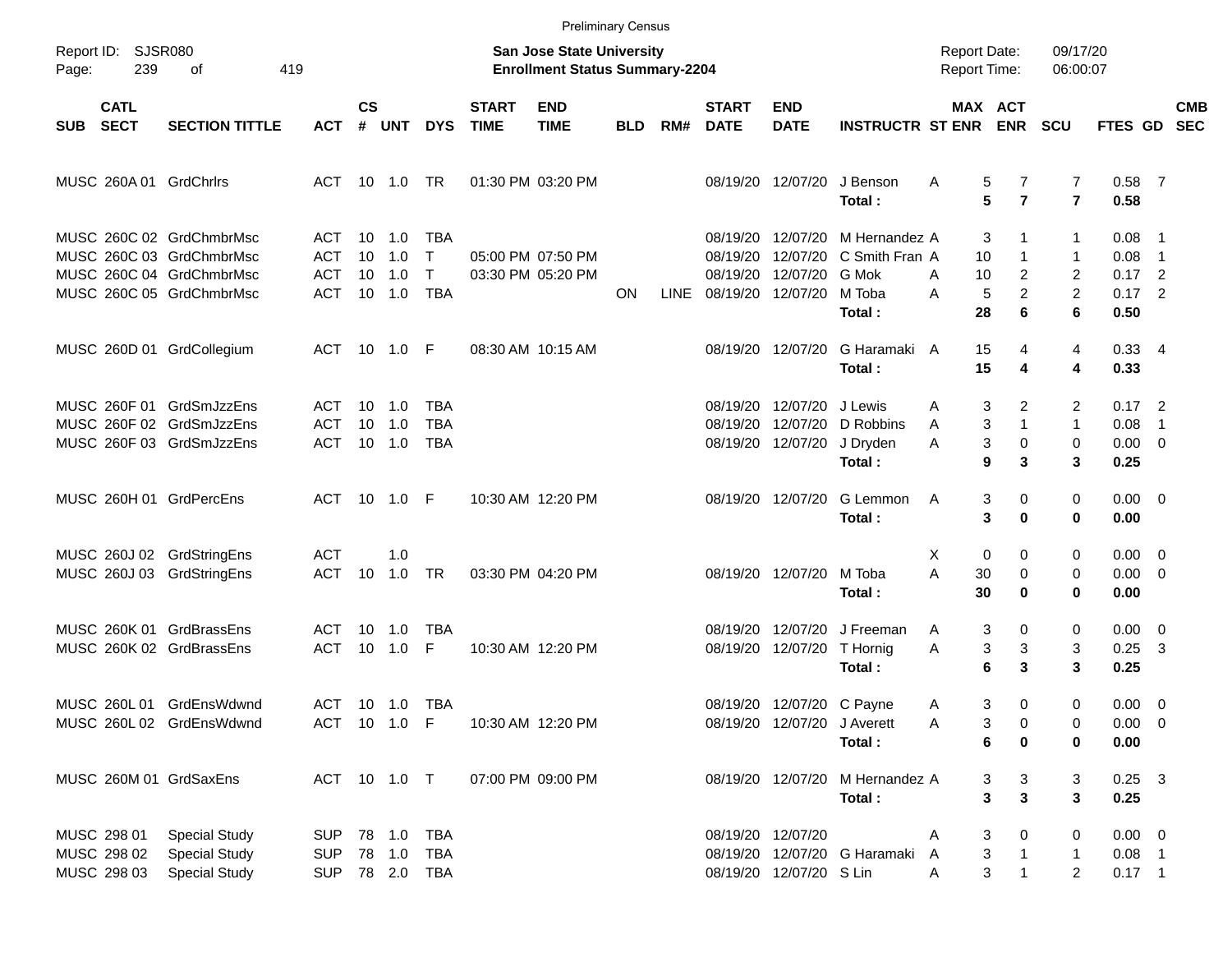|                     |                            |                                |                          |                |            |            |                             | <b>Preliminary Census</b>                                                 |            |       |                             |                                                  |                                                |                                     |                             |                             |                             |                                     |                                 |                          |
|---------------------|----------------------------|--------------------------------|--------------------------|----------------|------------|------------|-----------------------------|---------------------------------------------------------------------------|------------|-------|-----------------------------|--------------------------------------------------|------------------------------------------------|-------------------------------------|-----------------------------|-----------------------------|-----------------------------|-------------------------------------|---------------------------------|--------------------------|
| Report ID:<br>Page: | 240                        | SJSR080<br>419<br>οf           |                          |                |            |            |                             | <b>San Jose State University</b><br><b>Enrollment Status Summary-2204</b> |            |       |                             |                                                  |                                                | Report Date:<br><b>Report Time:</b> |                             |                             | 09/17/20<br>06:00:07        |                                     |                                 |                          |
| <b>SUB</b>          | <b>CATL</b><br><b>SECT</b> | <b>SECTION TITTLE</b>          | <b>ACT</b>               | <b>CS</b><br># | <b>UNT</b> | <b>DYS</b> | <b>START</b><br><b>TIME</b> | <b>END</b><br>TIME                                                        | <b>BLD</b> | RM#   | <b>START</b><br><b>DATE</b> | <b>END</b><br><b>DATE</b>                        | <b>INSTRUCTR ST ENR</b>                        |                                     | MAX                         | <b>ACT</b><br><b>ENR</b>    | <b>SCU</b>                  | FTES GD                             |                                 | <b>CMB</b><br><b>SEC</b> |
|                     | MUSC 298 04<br>MUSC 298 05 | Special Study<br>Special Study | <b>SUP</b><br><b>SUP</b> | 78<br>78       | 1.0<br>2.0 | TBA<br>TBA |                             |                                                                           | ON         | LINE. | 08/19/20<br>08/19/20        | 12/07/20<br>12/07/20                             | A Cohen<br>Total:                              | A<br>A                              | 3<br>3<br>15                | 0<br>$\overline{2}$<br>4    | 0<br>0<br>3                 | 0.00<br>0.33<br>0.58                | $\overline{\phantom{0}}$<br>- 2 |                          |
|                     | MUSC 299 01                | Mstr Ths Rct Cmp               | <b>SUP</b>               | 78             | 1.0        | TBA        |                             |                                                                           |            |       | 08/19/20                    | 12/07/20                                         | Total:                                         | A                                   | 3<br>$\mathbf{3}$           | 0<br>$\mathbf 0$            | 0<br>0                      | $0.00 \quad 0$<br>0.00              |                                 |                          |
|                     | Department :               | <b>Music &amp; Dance</b>       |                          |                |            |            |                             |                                                                           |            |       |                             | <b>Lower Division:</b><br><b>Upper Division:</b> | Department Total:<br><b>Graduate Division:</b> |                                     | 5884<br>3506<br>2063<br>315 | 3978<br>2501<br>1334<br>143 | 8925<br>5871<br>2844<br>210 | 605.85<br>393.87<br>192.10<br>19.88 |                                 |                          |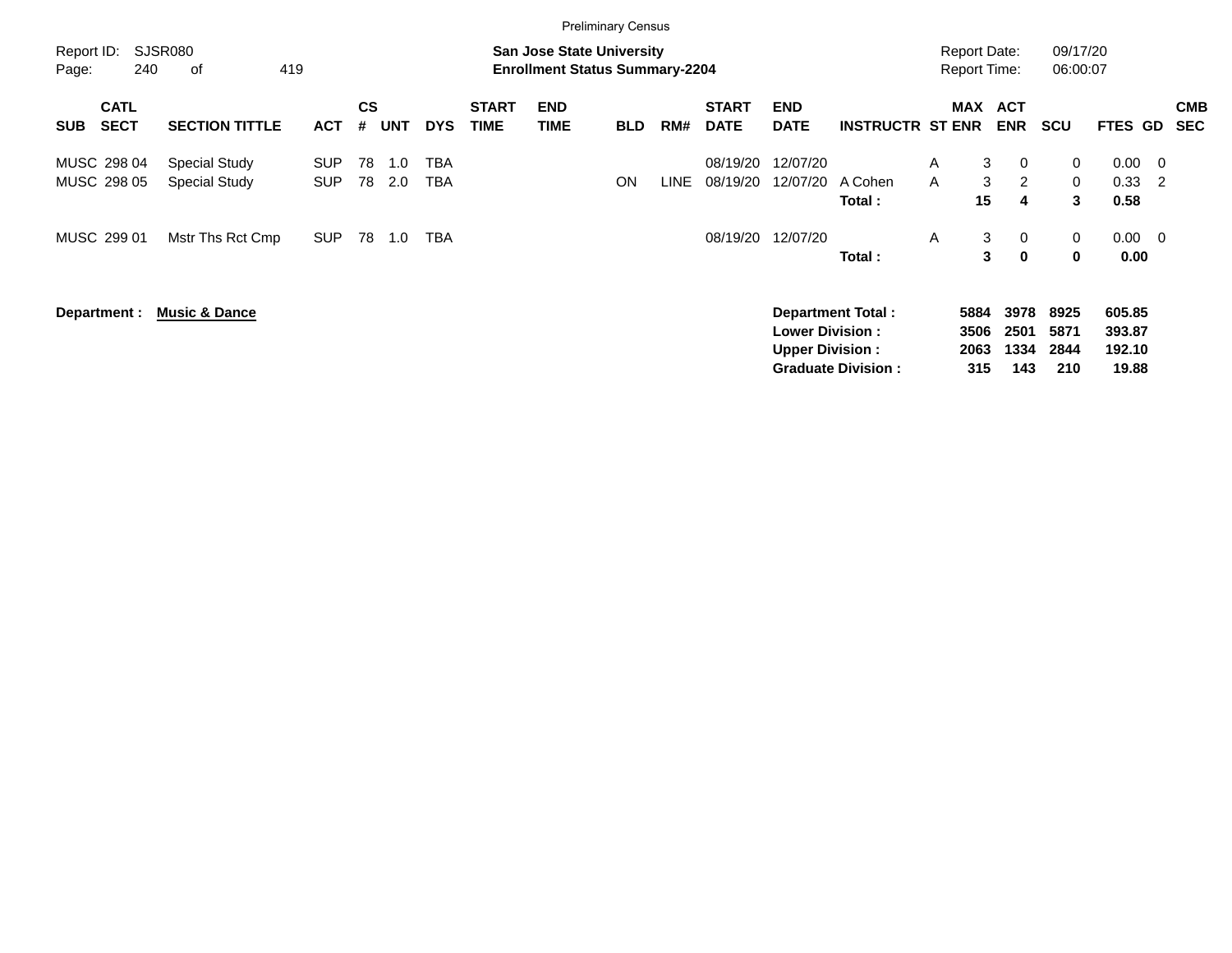|                     |                            |                                  |            |                |         |            |                             | <b>Preliminary Census</b>                                                 |            |             |                             |                                |                                  |     |                                            |             |                      |               |                            |                          |
|---------------------|----------------------------|----------------------------------|------------|----------------|---------|------------|-----------------------------|---------------------------------------------------------------------------|------------|-------------|-----------------------------|--------------------------------|----------------------------------|-----|--------------------------------------------|-------------|----------------------|---------------|----------------------------|--------------------------|
| Report ID:<br>Page: | 241                        | SJSR080<br>419<br>οf             |            |                |         |            |                             | <b>San Jose State University</b><br><b>Enrollment Status Summary-2204</b> |            |             |                             |                                |                                  |     | <b>Report Date:</b><br><b>Report Time:</b> |             | 09/17/20<br>06:00:07 |               |                            |                          |
| <b>SUB</b>          | <b>CATL</b><br><b>SECT</b> | <b>SECTION TITTLE</b>            | <b>ACT</b> | <b>CS</b><br># | UNT     | <b>DYS</b> | <b>START</b><br><b>TIME</b> | <b>END</b><br><b>TIME</b>                                                 | <b>BLD</b> | RM#         | <b>START</b><br><b>DATE</b> | <b>END</b><br><b>DATE</b>      | <b>INSTRUCTR ST ENR</b>          |     | MAX ACT                                    | <b>ENR</b>  | <b>SCU</b>           | FTES GD       |                            | <b>CMB</b><br><b>SEC</b> |
| <b>College</b>      |                            | <b>Humanities &amp; the Arts</b> |            |                |         |            |                             |                                                                           |            |             |                             |                                |                                  |     |                                            |             |                      |               |                            |                          |
|                     | Department :               | Philosophy                       |            |                |         |            |                             |                                                                           |            |             |                             |                                |                                  |     |                                            |             |                      |               |                            |                          |
| PHIL                | 901                        | Math/Logic for GE                | SEM        | 04             | 3.0     | МW         |                             | 12:00 PM 01:15 PM                                                         | <b>ON</b>  | <b>LINE</b> | 08/19/20                    | 12/07/20                       | N Friedman-B A                   |     | 35                                         | 30          | 90                   | 6.00          | - 0                        |                          |
| PHIL                | 902                        | Math/Logic for GE                | <b>SEM</b> | 04             | 3.0     | МW         |                             | 01:30 PM 02:45 PM                                                         | <b>ON</b>  | LINE        | 08/19/20                    | 12/07/20                       | N Friedman-BA                    |     | 35                                         | 28          | 84                   | 5.60          | 0                          |                          |
| PHIL                | 903                        | Math/Logic for GE                | SEM        | 04             | 3.0     | TBA        |                             |                                                                           | <b>ON</b>  | <b>LINE</b> | 08/19/20                    | 12/07/20                       | K Yrigoyen<br>Total:             | - A | 35<br>105                                  | 26<br>84    | 78<br>252            | 5.20<br>16.80 | 0                          |                          |
| <b>PHIL</b>         | 9W 01                      | Math & Logic Wkshop LEC          |            | 02             | 1.0     | $\top$     |                             | 04:30 PM 05:20 PM                                                         | <b>ON</b>  | LINE.       | 08/19/20                    | 12/07/20                       | A Delunas                        | A   | 35                                         | 17          | 17                   | 1.13          | - 0                        |                          |
| PHIL                | 9W 02                      | Math & Logic Wkshop LEC          |            | 02             | 1.0     | F          |                             | 12:30 PM 01:20 PM                                                         | ΟN         | <b>LINE</b> | 08/19/20                    | 12/07/20                       | A Delunas                        | A   | 35                                         | 14          | 14                   | 0.93          | 0                          |                          |
|                     |                            |                                  |            |                |         |            |                             |                                                                           |            |             |                             |                                | Total:                           |     | 70                                         | 31          | 31                   | 2.07          |                            |                          |
| PHIL                | 10 01                      | Intro to Phil                    | <b>LEC</b> | 03             | 3.0     | <b>MW</b>  |                             | 07:30 AM 08:45 AM                                                         | <b>ON</b>  | LINE.       | 08/19/20                    | 12/07/20                       | J Wilhelmsso A                   |     | 41                                         | 42          | 126                  | 8.40          | - 0                        |                          |
| PHIL                | 10 02                      | Intro to Phil                    | <b>LEC</b> | 03             | 3.0     | <b>MW</b>  |                             | 12:00 PM 01:15 PM                                                         | ON         | LINE        | 08/19/20                    | 12/07/20                       | T Leddy                          | A   | 41                                         | 41          | 123                  | 8.20          | $\mathbf 0$                |                          |
| PHIL                | 10 03                      | Intro to Phil                    | <b>LEC</b> | 03             | 3.0     | <b>TBA</b> |                             |                                                                           | ΟN         | <b>LINE</b> | 08/19/20                    | 12/07/20                       | A Delunas                        | A   | 41                                         | 42          | 126                  | 8.40          | $\overline{0}$             |                          |
| PHIL                | 10 04                      | Intro to Phil                    | <b>LEC</b> | 03             | 3.0     | <b>TR</b>  | 10:30 AM 11:45 AM           |                                                                           | ΟN         | <b>LINE</b> | 08/19/20                    | 12/07/20                       | K Brown                          | A   | 41                                         | 41          | 123                  | 8.20          | 0                          |                          |
| PHIL                | 10 05                      | Intro to Phil                    | <b>LEC</b> | 03             | 3.0     | <b>TR</b>  |                             | 12:00 PM 01:15 PM                                                         | ON         | <b>LINE</b> | 08/19/20                    | 12/07/20                       | A Cortez                         | A   | 41                                         | 39          | 117                  | 7.80          | $\overline{0}$             |                          |
| PHIL                | 10 06                      | Intro to Phil                    | <b>LEC</b> | 03             | 3.0     | <b>TR</b>  |                             | 03:00 PM 04:15 PM                                                         | ON         | <b>LINE</b> | 08/19/20                    | 12/07/20                       | K Brown                          | A   | 41                                         | 39          | 117                  | 7.80          | $\overline{0}$             |                          |
| PHIL                | 10 07                      | Intro to Phil                    | <b>LEC</b> |                | 3.0     |            |                             |                                                                           |            |             |                             |                                |                                  | X   | 0                                          | $\mathbf 0$ | 0                    | 0.00          | $\overline{0}$             |                          |
| PHIL                | 10 08                      | Intro to Phil                    | <b>LEC</b> | 03             | 3.0     | F          |                             | 12:30 PM 03:15 PM                                                         | <b>ON</b>  | <b>LINE</b> | 08/19/20                    | 12/07/20                       | <b>F</b> Alberts                 | A   | 35                                         | 27          | 81                   | 5.40          | $\overline{0}$             |                          |
| PHIL                | 1081                       | Intro to Phil                    | <b>LEC</b> | 03             | 3.0     | <b>TBA</b> |                             |                                                                           | ΟN         | <b>LINE</b> | 08/19/20                    | 12/07/20                       | <b>B</b> Mou                     | A   | 25                                         | 25          | 75                   | 5.00          | $\overline{0}$             |                          |
| PHIL                | 10 99                      | Intro to Phil                    | <b>LEC</b> | 03             | 3.0     | <b>TBA</b> |                             |                                                                           | ΟN         | <b>LINE</b> | 08/19/20                    | 12/07/20                       | <b>B</b> Verduzco                | A   | 25                                         | 24          | 72                   | 4.80          | 0                          |                          |
|                     |                            |                                  |            |                |         |            |                             |                                                                           |            |             |                             |                                | Total:                           |     | 331                                        | 320         | 960                  | 64.00         |                            |                          |
| PHIL                | 12 01                      | Phil of the Person               | <b>LEC</b> | 03             | 3.0     | МW         |                             | 09:00 AM 10:15 AM                                                         | <b>ON</b>  | LINE        | 08/19/20                    | 12/07/20                       | N Osborne                        | A   | 40                                         | 39          | 117                  | 7.80          | - 0                        |                          |
| PHIL                | 12 02                      | Phil of the Person               | <b>LEC</b> |                | 3.0     |            |                             |                                                                           |            |             |                             |                                |                                  | Χ   | 0                                          | 0           | 0                    | 0.00          | 0                          |                          |
| PHIL                | 12 03                      | Phil of the Person               | <b>LEC</b> |                | 3.0     |            |                             |                                                                           |            |             |                             |                                |                                  | X   | 0                                          | 0           | 0                    | 0.00          | $\overline{0}$             |                          |
| PHIL                | 1204                       | Phil of the Person               | <b>LEC</b> | 03             | 3.0     | <b>TR</b>  |                             | 01:30 PM 02:45 PM                                                         | ON         | <b>LINE</b> | 08/19/20                    | 12/07/20                       | D Williamson A                   |     | 40                                         | 39          | 117                  | 7.80          | 0                          |                          |
| PHIL                | 12 05                      | Phil of the Person               | <b>LEC</b> |                | 3.0     |            |                             |                                                                           |            |             |                             |                                |                                  | X   | 0                                          | $\mathbf 0$ | 0                    | 0.00          | 0                          |                          |
| PHIL                | 12 06                      | Phil of the Person               | <b>LEC</b> | 03             | 3.0     | W          |                             | 01:30 PM 04:15 PM                                                         | ΟN         | <b>LINE</b> | 08/19/20                    | 12/07/20                       | C Smith                          | A   | 40                                         | 20          | 60                   | 4.00          | 0                          |                          |
| <b>PHIL</b>         | 12 07                      | Phil of the Person               | <b>LEC</b> |                | 3.0     |            |                             |                                                                           |            |             |                             |                                |                                  | X   | 0                                          | $\Omega$    | $\Omega$             | 0.00          | $\mathbf 0$                |                          |
|                     |                            |                                  |            |                |         |            |                             |                                                                           |            |             |                             |                                | Total:                           |     | 120                                        | 98          | 294                  | 19.60         |                            |                          |
| PHIL                | 57 01                      | Logic & Crit Reas                | <b>SEM</b> |                | 3.0     |            |                             |                                                                           |            |             |                             |                                |                                  | X   | 0                                          | 0           | 0                    | $0.00 \t 0$   |                            |                          |
| <b>PHIL</b>         | 57 02                      | Logic & Crit Reas                | <b>SEM</b> |                | 3.0     |            |                             |                                                                           |            |             |                             |                                |                                  | X   | 0                                          | 0           | 0                    | $0.00 \t 0$   |                            |                          |
| <b>PHIL</b>         | 57 03                      | Logic & Crit Reas                | <b>SEM</b> |                | $3.0\,$ |            |                             |                                                                           |            |             |                             |                                |                                  | X   | 0                                          | 0           | 0                    | $0.00 \t 0$   |                            |                          |
| <b>PHIL</b>         | 57 04                      | Logic & Crit Reas                | <b>SEM</b> |                | 3.0     |            |                             |                                                                           |            |             |                             |                                |                                  | X   | $\mathbf 0$                                | 0           | 0                    | 0.00          | $\overline{\mathbf{0}}$    |                          |
| <b>PHIL</b>         | 57 05                      | Logic & Crit Reas                | <b>SEM</b> | 04             | 3.0     | <b>TR</b>  |                             | 12:00 PM 01:15 PM                                                         | ON         |             |                             | LINE 08/19/20 12/07/20 C Smith |                                  | A   | 35                                         | 34          | 102                  | 6.85          | $\overline{\phantom{0}}$ 1 |                          |
| <b>PHIL</b>         | 57 06                      | Logic & Crit Reas                | SEM        | 04             | 3.0     | <b>TR</b>  |                             | 01:30 PM 02:45 PM                                                         | ON.        |             |                             |                                | LINE 08/19/20 12/07/20 N Osborne | A   | 35                                         | 34          | 102                  | $6.80$ 0      |                            |                          |
| <b>PHIL</b>         | 57 07                      | Logic & Crit Reas                | <b>SEM</b> |                | 3.0     |            |                             |                                                                           |            |             |                             |                                |                                  | X   | 0                                          | $\mathbf 0$ | 0                    | $0.00 \t 0$   |                            |                          |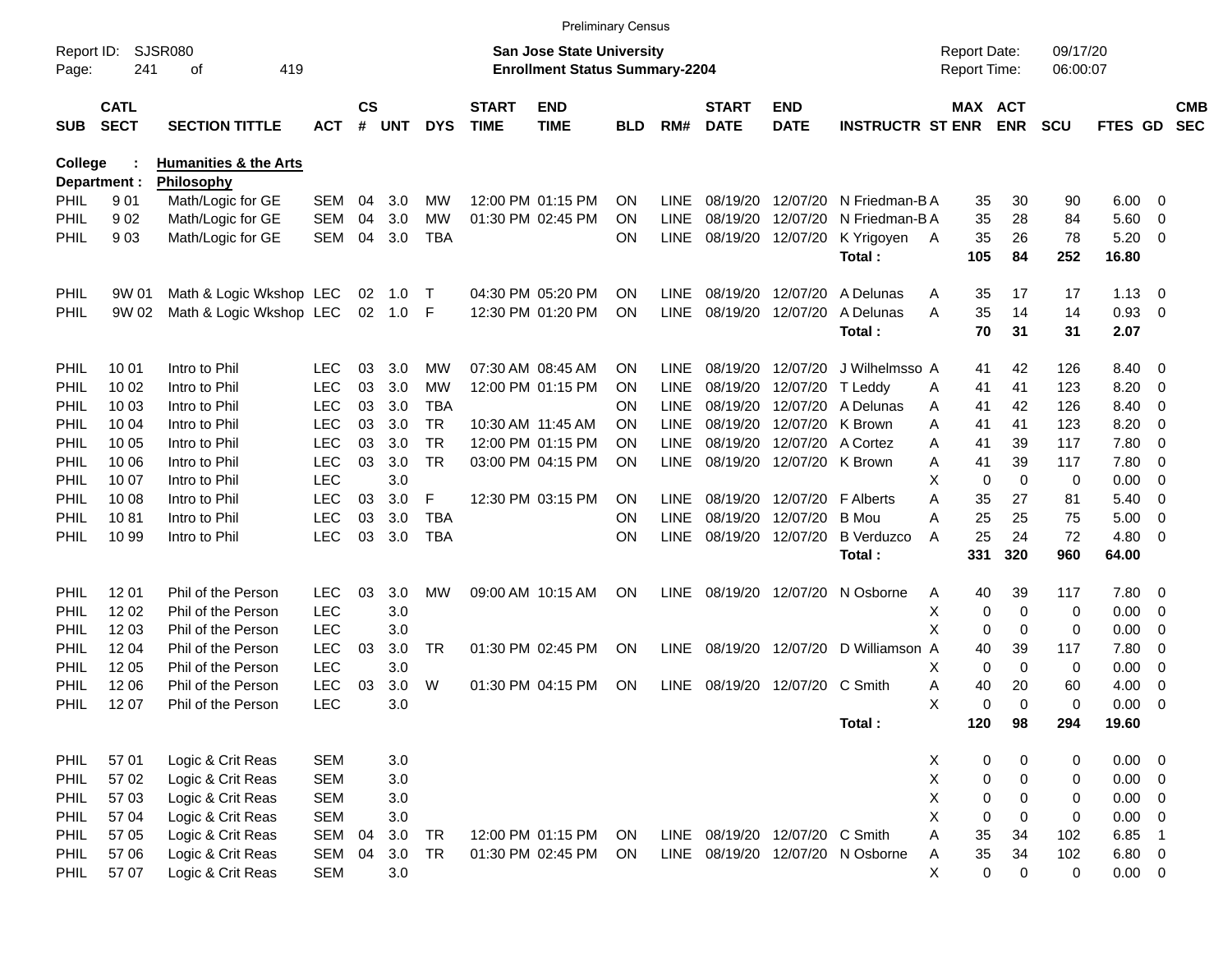|                     |                            |                             |            |                |            |              |                             |                                                                           | <b>Preliminary Census</b> |             |                             |                               |                          |                                     |                       |                      |               |                |                          |
|---------------------|----------------------------|-----------------------------|------------|----------------|------------|--------------|-----------------------------|---------------------------------------------------------------------------|---------------------------|-------------|-----------------------------|-------------------------------|--------------------------|-------------------------------------|-----------------------|----------------------|---------------|----------------|--------------------------|
| Report ID:<br>Page: | 242                        | <b>SJSR080</b><br>419<br>оf |            |                |            |              |                             | <b>San Jose State University</b><br><b>Enrollment Status Summary-2204</b> |                           |             |                             |                               |                          | <b>Report Date:</b><br>Report Time: |                       | 09/17/20<br>06:00:07 |               |                |                          |
| <b>SUB</b>          | <b>CATL</b><br><b>SECT</b> | <b>SECTION TITTLE</b>       | <b>ACT</b> | <b>CS</b><br># | <b>UNT</b> | <b>DYS</b>   | <b>START</b><br><b>TIME</b> | <b>END</b><br><b>TIME</b>                                                 | BLD                       | RM#         | <b>START</b><br><b>DATE</b> | <b>END</b><br><b>DATE</b>     | <b>INSTRUCTR ST ENR</b>  |                                     | MAX ACT<br><b>ENR</b> | <b>SCU</b>           | FTES GD       |                | <b>CMB</b><br><b>SEC</b> |
| PHIL                | 57 08                      | Logic & Crit Reas           | <b>SEM</b> | 04             | 3.0        | M            |                             | 09:00 AM 10:15 AM                                                         | <b>ON</b>                 | <b>LINE</b> | 08/19/20                    | 12/07/20                      | D Williamson A           | 35                                  | 25                    | 75                   | 5.00          | $\overline{0}$ |                          |
| PHIL                | 5709                       | Logic & Crit Reas           | <b>SEM</b> | 04             | 3.0        | W            |                             | 10:30 AM 11:45 AM                                                         | <b>ON</b>                 | LINE        | 08/19/20                    | 12/07/20                      | C Smith                  | 35<br>Α                             | 35                    | 105                  | 7.00          | $\mathbf 0$    |                          |
| PHIL                | 57 10                      | Logic & Crit Reas           | <b>SEM</b> | 04             | 3.0        | W            |                             | 03:00 PM 04:15 PM                                                         | <b>ON</b>                 | <b>LINE</b> | 08/19/20                    | 12/07/20                      | C Smith                  | 35<br>Α                             | 37                    | 111                  | 7.40          | 0              |                          |
| <b>PHIL</b>         | 57 11                      | Logic & Crit Reas           | <b>SEM</b> | 04             | 3.0        | $\mathsf{T}$ |                             | 10:30 AM 11:45 AM                                                         | <b>ON</b>                 | <b>LINE</b> | 08/19/20                    | 12/07/20                      | D Williamson A<br>Total: | 35<br>210                           | 21<br>186             | 63<br>558            | 4.20<br>37.25 | 0              |                          |
|                     |                            |                             |            |                |            |              |                             |                                                                           |                           |             |                             |                               |                          |                                     |                       |                      |               |                |                          |
| <b>PHIL</b>         | 61 01                      | <b>Moral Issues</b>         | <b>LEC</b> | 03             | 3.0        | MW           |                             | 07:30 AM 08:45 AM                                                         | <b>ON</b>                 | <b>LINE</b> | 08/19/20                    | 12/07/20                      | J Giddings               | A<br>40                             | 36                    | 108                  | 7.20          | 0              |                          |
| PHIL                | 61 02                      | <b>Moral Issues</b>         | LEC        | 03             | 3.0        | <b>TBA</b>   |                             |                                                                           | ON                        | LINE        | 08/19/20                    | 12/07/20                      | M Jordan                 | Α<br>40                             | 40                    | 120                  | 8.00          | 0              |                          |
| PHIL                | 61 03                      | <b>Moral Issues</b>         | <b>LEC</b> | 03             | 3.0        | <b>TBA</b>   |                             |                                                                           | ON                        | <b>LINE</b> | 08/19/20                    | 12/07/20                      | M Jordan                 | 45<br>Α                             | 44                    | 132                  | 8.80          | 0              |                          |
| PHIL                | 61 04                      | <b>Moral Issues</b>         | <b>LEC</b> | 03             | 3.0        | <b>TBA</b>   |                             |                                                                           | ON                        | LINE        | 08/19/20                    | 12/07/20                      | M Jordan                 | 45<br>Α                             | 44                    | 132                  | 8.80          | 0              |                          |
| PHIL                | 61 05                      | <b>Moral Issues</b>         | <b>LEC</b> | 03             | 3.0        | <b>TR</b>    |                             | 10:30 AM 11:45 AM                                                         | <b>ON</b>                 | <b>LINE</b> | 08/19/20                    | 12/07/20                      | N Osborne                | 40<br>A                             | 40                    | 120                  | 8.00          | 0              |                          |
| PHIL                | 61 06                      | <b>Moral Issues</b>         | <b>LEC</b> | 03             | 3.0        | <b>TR</b>    |                             | 03:00 PM 04:15 PM                                                         | <b>ON</b>                 | <b>LINE</b> | 08/19/20                    | 12/07/20                      | N Osborne                | 40<br>A                             | 39                    | 117                  | 7.80          | $\mathbf 0$    |                          |
| PHIL                | 61 07                      | <b>Moral Issues</b>         | <b>LEC</b> | 03             | 3.0        | <b>TR</b>    |                             | 04:30 PM 05:45 PM                                                         | <b>ON</b>                 | <b>LINE</b> | 08/19/20                    | 12/07/20                      | M Calleja Al             | 40<br>A                             | 39                    | 117                  | 7.80          | $\mathbf 0$    |                          |
| PHIL                | 61 08                      | <b>Moral Issues</b>         | <b>LEC</b> | 03             | 3.0        | F            |                             | 12:30 PM 03:15 PM                                                         | <b>ON</b>                 | <b>LINE</b> | 08/19/20                    | 12/07/20                      | K Patel                  | 35<br>A                             | 18                    | 54                   | 3.60          | $\overline{0}$ |                          |
|                     |                            |                             |            |                |            |              |                             |                                                                           |                           |             |                             |                               | Total:                   | 325                                 | 300                   | 900                  | 60.00         |                |                          |
| <b>PHIL</b>         | 66 01                      | Intro Aesthetics            | <b>LEC</b> |                | 3.0        |              |                             |                                                                           |                           |             |                             |                               |                          | X<br>0                              | 0                     | 0                    | 0.00          | 0              |                          |
| PHIL                | 66 02                      | Intro Aesthetics            | LEC        | 03             | 3.0        | <b>TBA</b>   |                             |                                                                           | ON                        | <b>LINE</b> | 08/19/20                    | 12/07/20                      | A Delunas                | A<br>41                             | 42                    | 126                  | 8.40          | 0              |                          |
| PHIL                | 66 03                      | Intro Aesthetics            | <b>LEC</b> | 03             | 3.0        | <b>TBA</b>   |                             |                                                                           | ON                        | LINE        | 08/19/20                    | 12/07/20                      | A Delunas                | 45<br>Α                             | 43                    | 129                  | 8.60          | 0              |                          |
| PHIL                | 66 04                      | Intro Aesthetics            | LEC        |                | 3.0        |              |                             |                                                                           |                           |             |                             |                               |                          | X<br>0                              | 0                     | 0                    | 0.00          | 0              |                          |
| PHIL                | 66 05                      | Intro Aesthetics            | LEC        |                | 3.0        |              |                             |                                                                           |                           |             |                             |                               |                          | X<br>0                              | 0                     | 0                    | 0.00          | $\mathbf 0$    |                          |
| PHIL                | 66 06                      | Intro Aesthetics            | <b>LEC</b> | 03             | 3.0        | M            |                             | 10:30 AM 11:45 AM                                                         | <b>ON</b>                 | <b>LINE</b> | 08/19/20                    | 12/07/20                      | T Leddy                  | 45<br>Α                             | 45                    | 135                  | 9.00          | $\mathbf 0$    |                          |
| PHIL                | 66 07                      | Intro Aesthetics            | <b>LEC</b> | 03             | 3.0        | <b>TBA</b>   |                             |                                                                           | ON                        | <b>LINE</b> | 08/19/20                    | 12/07/20                      | F Alberts                | 45<br>Α                             | 44                    | 132                  | 8.80          | $\mathbf 0$    |                          |
| PHIL                | 66 08                      | Intro Aesthetics            | <b>LEC</b> | 03             | 3.0        | <b>TBA</b>   |                             |                                                                           | ON                        | <b>LINE</b> | 08/19/20                    | 12/07/20                      | <b>F</b> Alberts         | 45<br>Α                             | 44                    | 132                  | 8.80          | $\mathbf 0$    |                          |
| PHIL                | 66 09                      | Intro Aesthetics            | LEC        | 03             | 3.0        | M            |                             | 01:30 PM 02:45 PM                                                         | ON                        | <b>LINE</b> | 08/19/20                    | 12/07/20                      | T Leddy                  | 45<br>A                             | 43                    | 129                  | 8.60          | 0              |                          |
|                     |                            |                             |            |                |            |              |                             |                                                                           |                           |             |                             |                               | Total:                   | 266                                 | 261                   | 783                  | 52.20         |                |                          |
| <b>PHIL</b>         | 70A 01                     | Ancient Philosophy          | <b>LEC</b> |                | 3.0        |              |                             |                                                                           |                           |             |                             |                               |                          | X<br>0                              | 0                     | 0                    | 0.00          | $\mathbf 0$    |                          |
| PHIL                | 70A02                      | Ancient Philosophy          | LEC        | 03             | 3.0        | M            |                             | 10:30 AM 11:45 AM                                                         | <b>ON</b>                 | <b>LINE</b> | 08/19/20                    | 12/07/20                      | D Williamson A           | 42                                  | 31                    | 93                   | 6.20          | 0              |                          |
|                     |                            |                             |            |                |            |              |                             |                                                                           |                           |             |                             |                               | Total:                   | 42                                  | 31                    | 93                   | 6.20          |                |                          |
| <b>PHIL</b>         |                            | 70B 01 Modern Philosophy    | LEC.       |                | 03 3.0     | TBA          |                             |                                                                           | ON                        |             | LINE 08/19/20 12/07/20      |                               | J Liz                    | 42<br>A                             | 39                    | 117                  | 7.80 0        |                |                          |
|                     |                            |                             |            |                |            |              |                             |                                                                           |                           |             |                             |                               | Total:                   | 42                                  | 39                    | 117                  | 7.80          |                |                          |
| <b>PHIL</b>         | 104 80                     | Asian Philosophy            | <b>LEC</b> | 02             | 3.0        | <b>TBA</b>   |                             |                                                                           | ON                        | LINE        |                             | 08/19/20 12/07/20 C Phan      |                          | 40<br>A                             | 5                     | 15                   | 1.05          | 1 C            |                          |
|                     | RELS 104 80                | Asian Philosophy            | <b>LEC</b> | 02             | 3.0        | <b>TBA</b>   |                             |                                                                           | ON                        | <b>LINE</b> |                             | 08/19/20 12/07/20             | C Phan                   | 0<br>Α                              | 3                     | 9                    | 0.60          | 0 <sup>o</sup> |                          |
|                     | ASIA 104 80                | Asian Philosophy            | <b>LEC</b> | $02\,$         | 3.0        | <b>TBA</b>   |                             |                                                                           | ON                        | LINE        |                             | 08/19/20 12/07/20             | C Phan                   | 0<br>Α                              | 31                    | 93                   | 6.20          | $0\,C$         |                          |
| <b>PHIL</b>         | 10481                      | Asian Philosophy            | <b>LEC</b> | 02             | 3.0        | <b>TBA</b>   |                             |                                                                           | ON                        | LINE        |                             | 08/19/20 12/07/20             | C Phan                   | Α<br>40                             | 9                     | 27                   | 1.80          | 0 <sup>o</sup> |                          |
|                     | RELS 104 81                | Asian Philosophy            | <b>LEC</b> |                | 02 3.0     | <b>TBA</b>   |                             |                                                                           | ON                        |             |                             | LINE 08/19/20 12/07/20 C Phan |                          | 0<br>Α                              | $\overline{2}$        | 6                    | 0.40          | $0\,C$         |                          |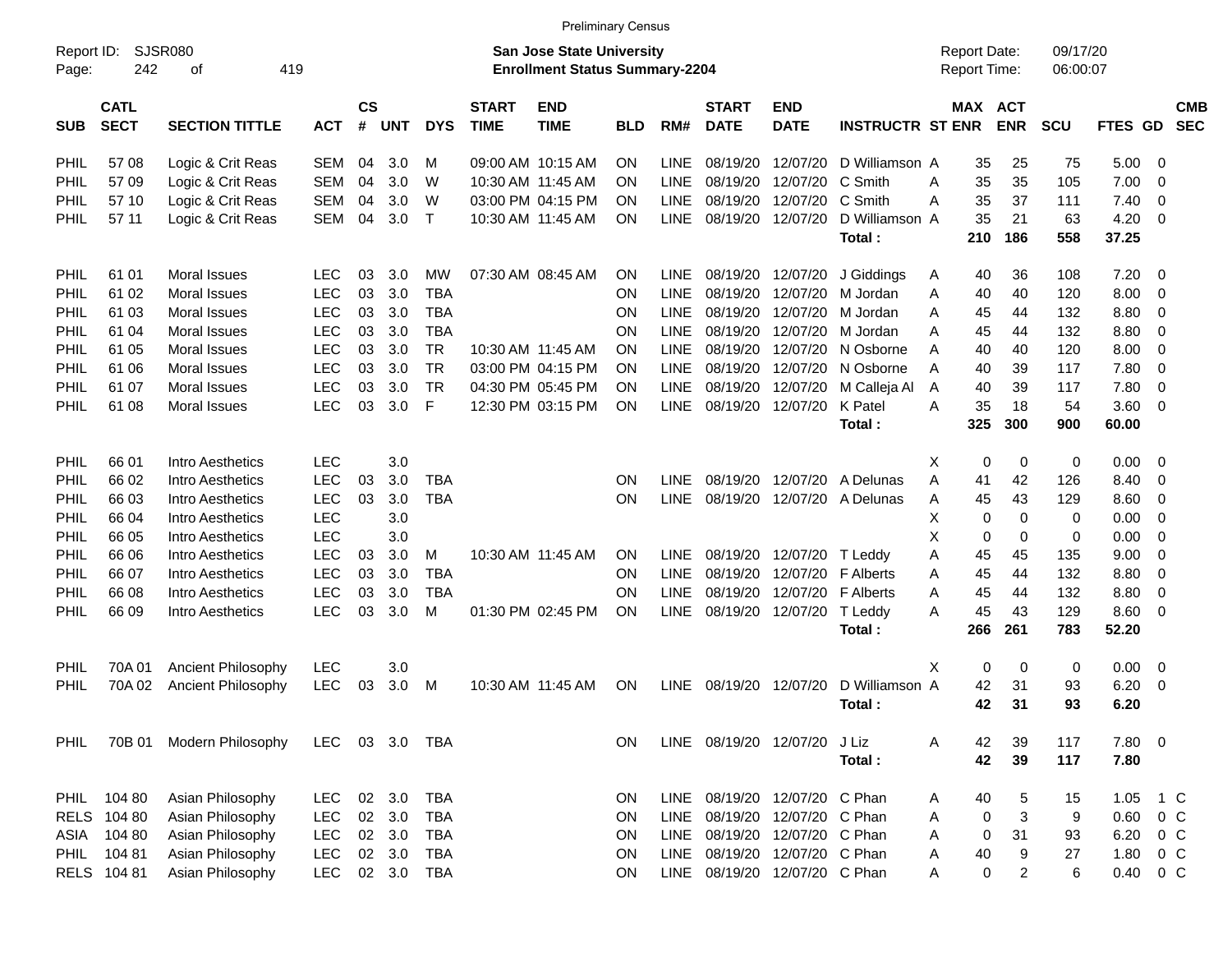|                                           |                                                     |                                                                                                                                |                                        |                       |                   |                                 |                             |                                                                           | <b>Preliminary Census</b>    |                                           |                                  |                                  |                                                                                                                                      |                                            |                         |                                 |                          |                                               |                                                      |                           |
|-------------------------------------------|-----------------------------------------------------|--------------------------------------------------------------------------------------------------------------------------------|----------------------------------------|-----------------------|-------------------|---------------------------------|-----------------------------|---------------------------------------------------------------------------|------------------------------|-------------------------------------------|----------------------------------|----------------------------------|--------------------------------------------------------------------------------------------------------------------------------------|--------------------------------------------|-------------------------|---------------------------------|--------------------------|-----------------------------------------------|------------------------------------------------------|---------------------------|
| Page:                                     | Report ID: SJSR080<br>243                           | 419<br>of                                                                                                                      |                                        |                       |                   |                                 |                             | <b>San Jose State University</b><br><b>Enrollment Status Summary-2204</b> |                              |                                           |                                  |                                  |                                                                                                                                      | <b>Report Date:</b><br><b>Report Time:</b> |                         |                                 | 09/17/20<br>06:00:07     |                                               |                                                      |                           |
| <b>SUB</b>                                | <b>CATL</b><br><b>SECT</b>                          | <b>SECTION TITTLE</b>                                                                                                          | <b>ACT</b>                             | $\mathsf{cs}$<br>$\#$ | <b>UNT</b>        | <b>DYS</b>                      | <b>START</b><br><b>TIME</b> | <b>END</b><br><b>TIME</b>                                                 | <b>BLD</b>                   | RM#                                       | <b>START</b><br><b>DATE</b>      | <b>END</b><br><b>DATE</b>        | <b>INSTRUCTR ST ENR</b>                                                                                                              |                                            |                         | MAX ACT<br><b>ENR</b>           | <b>SCU</b>               | FTES GD                                       |                                                      | <b>CMB</b><br><b>SEC</b>  |
| ASIA                                      | 104 81                                              | Asian Philosophy                                                                                                               | <b>LEC</b>                             | 02                    | 3.0               | TBA                             |                             |                                                                           | ΟN                           | <b>LINE</b>                               | 08/19/20                         | 12/07/20                         | C Phan<br>Total:                                                                                                                     | Α                                          | 0<br>80                 | 29<br>79                        | 87<br>237                | 5.80<br>15.85                                 |                                                      | 0 C                       |
| <b>PHIL</b><br><b>RELS</b>                | 109 01<br>109 01                                    | Phil of Religion<br>Phil of Religion                                                                                           | <b>LEC</b><br><b>LEC</b>               | 02<br>02              | 3.0<br>3.0        | TBA<br><b>TBA</b>               |                             |                                                                           | ON<br>ON                     | <b>LINE</b><br><b>LINE</b>                | 08/19/20                         | 08/19/20 12/07/20<br>12/07/20    | J Giddings<br>J Giddings<br>Total:                                                                                                   | A<br>Α                                     | 35<br>$\mathbf 0$<br>35 | 19<br>3<br>22                   | 57<br>9<br>66            | 3.80<br>0.60<br>4.40                          |                                                      | $0\,$ C<br>0 <sup>o</sup> |
| <b>PHIL</b><br><b>PHIL</b><br><b>PHIL</b> | 110 01<br>110 02<br>110 03                          | Sci Tech & Hum Val<br>Sci Tech & Hum Val<br>Sci Tech & Hum Val                                                                 | <b>LEC</b><br><b>LEC</b><br><b>LEC</b> | 03<br>03<br>03        | 3.0<br>3.0<br>3.0 | TBA<br><b>TBA</b><br><b>TR</b>  |                             | 12:00 PM 01:15 PM                                                         | <b>ON</b><br>ΟN<br><b>ON</b> | LINE<br><b>LINE</b><br><b>LINE</b>        | 08/19/20<br>08/19/20<br>08/19/20 | 12/07/20<br>12/07/20<br>12/07/20 | L Bernasconi A<br>K Yrigoyen<br>J Cardoza-Ko A<br>Total:                                                                             | A                                          | 45<br>45<br>45<br>135   | 44<br>45<br>42<br>131           | 132<br>135<br>126<br>393 | 8.80 0<br>9.00<br>8.45<br>26.25               | $\overline{\phantom{0}}$<br>$\overline{\phantom{1}}$ |                           |
| <b>PHIL</b><br><b>PHIL</b>                | 112 01<br>112 02                                    | American Phil<br>American Phil                                                                                                 | <b>LEC</b><br>LEC                      |                       | 3.0<br>3.0        |                                 |                             |                                                                           |                              |                                           |                                  |                                  | Total:                                                                                                                               | х<br>Χ                                     | 0<br>0<br>0             | 0<br>0<br>0                     | 0<br>0<br>0              | $0.00 \t 0$<br>$0.00 \t 0$<br>0.00            |                                                      |                           |
| PHIL                                      | 121 01<br>WOMS 121 01                               | <b>Phil and Feminism</b><br><b>Phil and Feminism</b>                                                                           | <b>LEC</b><br><b>LEC</b>               | 02<br>02              | 3.0<br>3.0        | TBA<br><b>TBA</b>               |                             |                                                                           | <b>ON</b><br><b>ON</b>       | <b>LINE</b><br><b>LINE</b>                | 08/19/20                         | 08/19/20 12/07/20<br>12/07/20    | J Giddings<br>J Giddings<br>Total:                                                                                                   | Α<br>Α                                     | 35<br>$\mathbf 0$<br>35 | 18<br>6<br>24                   | 54<br>18<br>72           | 3.65<br>1.20<br>4.85                          |                                                      | 1 C<br>0 <sup>o</sup>     |
| <b>PHIL</b>                               | 132 01                                              | <b>Ethical Theory</b>                                                                                                          | SEM                                    | 04                    | 3.0               | W                               |                             | 03:00 PM 05:45 PM                                                         | ON                           | LINE                                      | 08/19/20 12/07/20                |                                  | K Brown<br>Total:                                                                                                                    | A                                          | 35<br>35                | 20<br>20                        | 60<br>60                 | 4.05<br>4.05                                  | $\overline{\phantom{1}}$                             |                           |
| PHIL.                                     | 13301                                               | <b>Ethics in Science</b>                                                                                                       | <b>LEC</b>                             | 03                    | 3.0               | TBA                             |                             |                                                                           | OΝ                           | <b>LINE</b>                               |                                  | 08/19/20 12/07/20                | J Stemwedel A<br>Total:                                                                                                              |                                            | 45<br>45                | 49<br>49                        | 147<br>147               | 9.80 0<br>9.80                                |                                                      |                           |
| <b>PHIL</b><br>PHIL<br><b>PHIL</b>        | 134 01<br>134 80<br>134 81                          | Computers, Ethics, S LEC<br>Computers, Ethics, S LEC<br>Computers, Ethics, S LEC                                               |                                        | 02<br>02<br>02        | 3.0<br>3.0<br>3.0 | TBA<br><b>TBA</b><br><b>TBA</b> |                             |                                                                           | <b>ON</b><br>ON<br>ON        | <b>LINE</b><br><b>LINE</b><br><b>LINE</b> | 08/19/20<br>08/19/20<br>08/19/20 | 12/07/20<br>12/07/20<br>12/07/20 | É Brown<br>E Sonnier<br>E Sonnier                                                                                                    | A<br>A<br>Α                                | 45<br>42<br>42          | 45<br>41<br>41                  | 135<br>123<br>123        | $9.00 \t 0$<br>8.25<br>8.20                   | $\overline{1}$<br>$\overline{\mathbf{0}}$            |                           |
| <b>PHIL</b>                               | 134 82<br>PHIL 134 83<br>PHIL 134 84<br>PHIL 134 85 | Computers, Ethics, S LEC<br>Computers, Ethics, S LEC 02 3.0<br>Computers, Ethics, S LEC<br>Computers, Ethics, S LEC 02 3.0 TBA |                                        | 02                    | 3.0<br>02 3.0     | <b>TBA</b><br>TBA<br>TBA        |                             |                                                                           | ΟN<br>0N<br>ON<br>ON.        | <b>LINE</b>                               | 08/19/20                         |                                  | 12/07/20 E Sonnier<br>LINE 08/19/20 12/07/20 E Sonnier<br>LINE 08/19/20 12/07/20 K Yrigoyen<br>LINE 08/19/20 12/07/20 J Cardoza-Ko A | A<br>А<br>A                                | 42<br>42<br>42<br>42    | 41<br>41<br>40<br>41<br>297 290 | 123<br>123<br>120<br>123 | 8.20<br>$8.20 \ 0$<br>$8.00 \t 0$<br>$8.25$ 1 | - 0                                                  |                           |
|                                           | PHIL 155 01                                         | Phil of Law                                                                                                                    | SEM 04 3.0 TBA                         |                       |                   |                                 |                             |                                                                           | ON                           |                                           |                                  | LINE 08/19/20 12/07/20 É Brown   | Total:<br>Total:                                                                                                                     | Α                                          | 45<br>45                | 45<br>45                        | 870<br>135<br>135        | 58.10<br>$9.00 \t 0$<br>9.00                  |                                                      |                           |
|                                           | PHIL 158 80                                         | Phil of Language                                                                                                               | SEM 04 3.0 TBA                         |                       |                   |                                 |                             |                                                                           | ON.                          |                                           |                                  | LINE 08/19/20 12/07/20 B Mou     |                                                                                                                                      | A                                          | 35                      | 17                              | 51                       | 3.55 3                                        |                                                      |                           |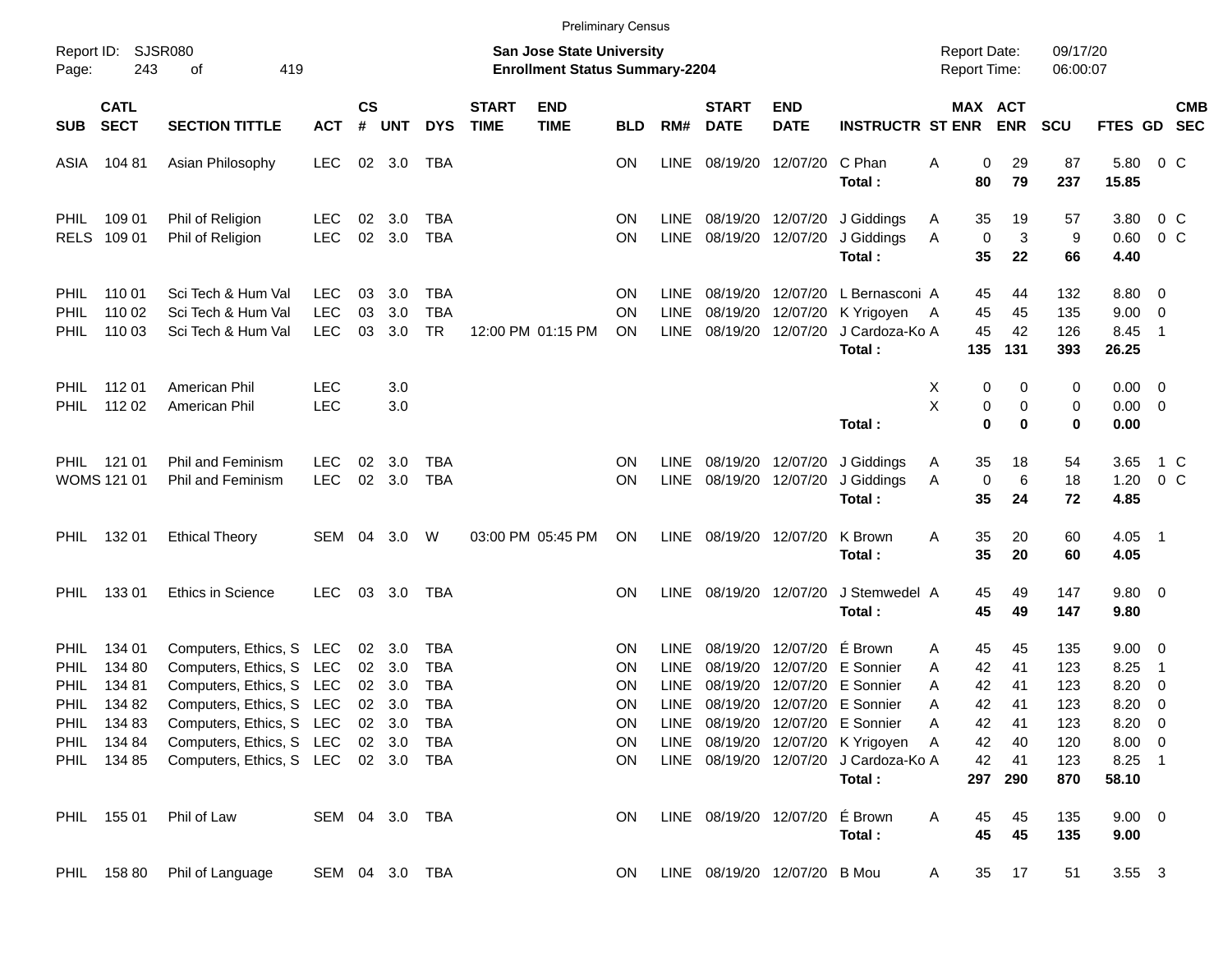|                     |                            |                        |            |                    |            |            |                             |                                                                    | <b>Preliminary Census</b> |             |                             |                                |                                  |                                     |             |                      |                |                         |                          |
|---------------------|----------------------------|------------------------|------------|--------------------|------------|------------|-----------------------------|--------------------------------------------------------------------|---------------------------|-------------|-----------------------------|--------------------------------|----------------------------------|-------------------------------------|-------------|----------------------|----------------|-------------------------|--------------------------|
| Report ID:<br>Page: | 244                        | SJSR080<br>419<br>оf   |            |                    |            |            |                             | San Jose State University<br><b>Enrollment Status Summary-2204</b> |                           |             |                             |                                |                                  | <b>Report Date:</b><br>Report Time: |             | 09/17/20<br>06:00:07 |                |                         |                          |
| <b>SUB</b>          | <b>CATL</b><br><b>SECT</b> | <b>SECTION TITTLE</b>  | <b>ACT</b> | $\mathsf{cs}$<br># | <b>UNT</b> | <b>DYS</b> | <b>START</b><br><b>TIME</b> | <b>END</b><br><b>TIME</b>                                          | <b>BLD</b>                | RM#         | <b>START</b><br><b>DATE</b> | <b>END</b><br><b>DATE</b>      | <b>INSTRUCTR ST ENR</b>          | MAX ACT                             | <b>ENR</b>  | <b>SCU</b>           | <b>FTES GD</b> |                         | <b>CMB</b><br><b>SEC</b> |
|                     |                            |                        |            |                    |            |            |                             |                                                                    |                           |             |                             |                                | Total:                           | 35                                  | 17          | 51                   | 3.55           |                         |                          |
| PHIL                | 160 01                     | Phil of Science        | <b>LEC</b> | 02                 | 3.0        | <b>TBA</b> |                             |                                                                    | ON                        | <b>LINE</b> |                             | 08/19/20 12/07/20              | J Lindahl                        | 45<br>Α                             | 48          | 144                  | 9.60           | $\overline{\mathbf{0}}$ |                          |
| PHIL                | 160 02                     | Phil of Science        | <b>LEC</b> |                    | 3.0        |            |                             |                                                                    |                           |             |                             |                                |                                  | х<br>0                              | $\mathbf 0$ | 0                    | 0.00           | 0                       |                          |
| PHIL                | 160 03                     | <b>Phil of Science</b> | <b>LEC</b> | 02                 | 3.0        | Τ          |                             | 03:00 PM 04:15 PM                                                  | ON                        | <b>LINE</b> | 08/19/20                    | 12/07/20                       | K Patel                          | А<br>45                             | 45          | 135                  | 9.00           | 0                       |                          |
| PHIL                | 160 04                     | Phil of Science        | LEC        | 02                 | 3.0        | <b>TBA</b> |                             |                                                                    | <b>ON</b>                 | <b>LINE</b> | 08/19/20                    | 12/07/20                       | J Cardoza-Ko A                   | 45                                  | 44          | 132                  | 8.80           | $\overline{\mathbf{0}}$ |                          |
|                     |                            |                        |            |                    |            |            |                             |                                                                    |                           |             |                             |                                | Total:                           | 135                                 | 137         | 411                  | 27.40          |                         |                          |
| PHIL                | 180 01                     | <b>Indiv Studies</b>   | <b>SUP</b> | 78                 | 1.0        | <b>TBA</b> |                             |                                                                    | <b>ON</b>                 | LINE        | 08/19/20                    | 12/07/20                       |                                  | 5<br>Α                              | 0           | 0                    | 0.00           | $\overline{\mathbf{0}}$ |                          |
| PHIL                | 180 02                     | <b>Indiv Studies</b>   | <b>SUP</b> | 78                 | 2.0        | <b>TBA</b> |                             |                                                                    | <b>ON</b>                 | <b>LINE</b> | 08/19/20                    | 12/07/20                       |                                  | 5<br>Α                              | 0           | 0                    | 0.00           | 0                       |                          |
| PHIL                | 180 03                     | <b>Indiv Studies</b>   | <b>SUP</b> | 78                 | 3.0        | <b>TBA</b> |                             |                                                                    | <b>ON</b>                 | <b>LINE</b> | 08/19/20                    | 12/07/20                       |                                  | 5<br>Α                              | 0           | 0                    | 0.00           | 0                       |                          |
| PHIL                | 180 04                     | <b>Indiv Studies</b>   | <b>SUP</b> | 78                 | 3.0        | <b>TBA</b> |                             |                                                                    | <b>ON</b>                 | <b>LINE</b> | 08/19/20                    | 12/07/20                       |                                  | 5<br>Α                              | 0           | 0                    | 0.00           | $\overline{\mathbf{0}}$ |                          |
|                     |                            |                        |            |                    |            |            |                             |                                                                    |                           |             |                             |                                | Total:                           | 20                                  | 0           | 0                    | 0.00           |                         |                          |
| <b>PHIL</b>         | 184 01                     | Directed Reading       | <b>SUP</b> | 78                 | 3.0        | TBA        |                             |                                                                    | <b>ON</b>                 | <b>LINE</b> |                             | 08/19/20 12/07/20              |                                  | 5<br>Α                              | 0           | 0                    | 0.00           | $\overline{\mathbf{0}}$ |                          |
| <b>PHIL</b>         | 184 02                     | Directed Reading       | <b>SUP</b> | 78                 | 3.0        | <b>TBA</b> |                             |                                                                    | <b>ON</b>                 | LINE        | 08/19/20                    | 12/07/20                       |                                  | 5<br>Α                              | 0           | 0                    | 0.00           | $\overline{\mathbf{0}}$ |                          |
|                     |                            |                        |            |                    |            |            |                             |                                                                    |                           |             |                             |                                | Total:                           | 10                                  | 0           | 0                    | 0.00           |                         |                          |
| PHIL.               | 18601                      | Prof & Bus Ethics      | <b>LEC</b> | 03                 | 3.0        | <b>TBA</b> |                             |                                                                    | <b>ON</b>                 | LINE        | 08/19/20                    | 12/07/20                       | L Bernasconi A                   | 45                                  | 21          | 63                   | 4.20           | $0\,$ C                 |                          |
| BUS3                | 18601                      | Prof & Bus Ethics      | <b>LEC</b> | 03                 | 3.0        | <b>TBA</b> |                             |                                                                    | <b>ON</b>                 | <b>LINE</b> | 08/19/20                    | 12/07/20                       | L Bernasconi A                   | 0                                   | 25          | 75                   | 5.00           | 0 <sup>o</sup>          |                          |
| PHIL                | 186 02                     | Prof & Bus Ethics      | <b>LEC</b> | 03                 | 3.0        | TBA        |                             |                                                                    | <b>ON</b>                 | <b>LINE</b> | 08/19/20                    | 12/07/20                       | L Bernasconi A                   | 45                                  | 21          | 63                   | 4.20           | 0 <sup>o</sup>          |                          |
| BUS3                | 186 02                     | Prof & Bus Ethics      | <b>LEC</b> | 03                 | 3.0        | <b>TBA</b> |                             |                                                                    | <b>ON</b>                 | <b>LINE</b> | 08/19/20                    | 12/07/20                       | L Bernasconi A                   | 0                                   | 28          | 84                   | 5.60           | 0 <sup>o</sup>          |                          |
| PHIL                | 186 03                     | Prof & Bus Ethics      | <b>LEC</b> | 03                 | 3.0        | <b>TBA</b> |                             |                                                                    | <b>ON</b>                 | <b>LINE</b> | 08/19/20                    | 12/07/20                       | J Lindahl                        | 45<br>A                             | 13          | 39                   | 2.60           | 0 <sup>o</sup>          |                          |
| BUS3                | 186 03                     | Prof & Bus Ethics      | <b>LEC</b> | 03                 | 3.0        | <b>TBA</b> |                             |                                                                    | <b>ON</b>                 | <b>LINE</b> | 08/19/20                    | 12/07/20                       | J Lindahl                        | 0<br>Α                              | 32          | 96                   | 6.40           | 0 <sup>o</sup>          |                          |
| PHIL                | 186 04                     | Prof & Bus Ethics      | <b>LEC</b> | 03                 | 3.0        | <b>TBA</b> |                             |                                                                    | ON                        | <b>LINE</b> | 08/19/20                    | 12/07/20                       | M Jordan                         | 45<br>A                             | 24          | 72                   | 4.80           | 0 <sup>o</sup>          |                          |
| BUS3                | 186 04                     | Prof & Bus Ethics      | <b>LEC</b> | 03                 | 3.0        | <b>TBA</b> |                             |                                                                    | <b>ON</b>                 | LINE        | 08/19/20                    | 12/07/20                       | M Jordan                         | 0<br>Α                              | 23          | 69                   | 4.60           | 0 <sup>o</sup>          |                          |
| PHIL                | 186 05                     | Prof & Bus Ethics      | <b>LEC</b> |                    | 3.0        |            |                             |                                                                    |                           |             |                             |                                |                                  | х<br>0                              | 0           | 0                    | 0.00           | 0                       |                          |
| BUS3                | 186 05                     | Prof & Bus Ethics      | <b>LEC</b> |                    | 3.0        |            |                             |                                                                    |                           |             |                             |                                |                                  | X<br>0                              | 0           | 0                    | 0.00           | 0                       |                          |
| PHIL                | 186 06                     | Prof & Bus Ethics      | <b>LEC</b> | 03                 | 3.0        | TR         |                             | 07:30 AM 08:45 AM                                                  | <b>ON</b>                 | LINE        | 08/19/20                    | 12/07/20                       | J Wilhelmsso A                   | 45                                  | 18          | 54                   | 3.60           | $0\,$ C                 |                          |
| BUS3                | 186 06                     | Prof & Bus Ethics      | <b>LEC</b> | 03                 | 3.0        | TR         |                             | 07:30 AM 08:45 AM                                                  | ON                        | LINE        | 08/19/20                    | 12/07/20                       | J Wilhelmsso A                   | 0                                   | 27          | 81                   | 5.40           | 0 <sup>o</sup>          |                          |
| PHIL                | 186 07                     | Prof & Bus Ethics      | <b>LEC</b> | 03                 | 3.0        | <b>TBA</b> |                             |                                                                    | <b>ON</b>                 | <b>LINE</b> |                             |                                | 08/19/20 12/07/20 L Bernasconi A | 45                                  | 23          | 69                   | 4.60           | 0 <sup>o</sup>          |                          |
|                     | BUS3 186 07                | Prof & Bus Ethics      | <b>LEC</b> | 03                 | 3.0        | <b>TBA</b> |                             |                                                                    | ON.                       | LINE        |                             |                                | 08/19/20 12/07/20 L Bernasconi A | 0                                   | 28          | 84                   | 5.60           | $0\,$ C                 |                          |
| PHIL                | 186 08                     | Prof & Bus Ethics      | <b>LEC</b> | 03                 | 3.0        | TBA        |                             |                                                                    | ON                        | LINE        | 08/19/20                    |                                | 12/07/20 L Bernasconi A          | 45                                  | 20          | 60                   | 4.00           | 0 <sup>o</sup>          |                          |
|                     | BUS3 186 08                | Prof & Bus Ethics      | <b>LEC</b> | 03                 | 3.0        | TBA        |                             |                                                                    | ON                        | LINE        |                             |                                | 08/19/20 12/07/20 L Bernasconi A | 0                                   | 24          | 72                   | 4.80           | $0\,$ C                 |                          |
| PHIL                | 186 09                     | Prof & Bus Ethics      | <b>LEC</b> |                    | 3.0        |            |                             |                                                                    |                           |             |                             |                                |                                  | X<br>0                              | 0           | 0                    | 0.00           | 0                       |                          |
|                     | BUS3 186 09                | Prof & Bus Ethics      | <b>LEC</b> |                    | 3.0        |            |                             |                                                                    |                           |             |                             |                                |                                  | Х<br>0                              | 0           | 0                    | 0.00           | 0                       |                          |
| PHIL                | 186 10                     | Prof & Bus Ethics      | <b>LEC</b> |                    | 3.0        |            |                             |                                                                    |                           |             |                             |                                |                                  | Χ<br>0                              | 0           | 0                    | 0.00           | $\overline{\mathbf{0}}$ |                          |
|                     | BUS3 186 10                | Prof & Bus Ethics      | <b>LEC</b> |                    | 3.0        |            |                             |                                                                    |                           |             |                             |                                |                                  | X<br>0                              | 0           | 0                    | 0.00           | $\mathbf 0$             |                          |
| PHIL                | 186 11                     | Prof & Bus Ethics      | <b>LEC</b> | 03                 | $3.0$ T    |            |                             | 06:00 PM 08:45 PM                                                  | ON                        |             |                             | LINE 08/19/20 12/07/20 K Patel |                                  | 45<br>Α                             | 18          | 54                   | 3.60 0 C       |                         |                          |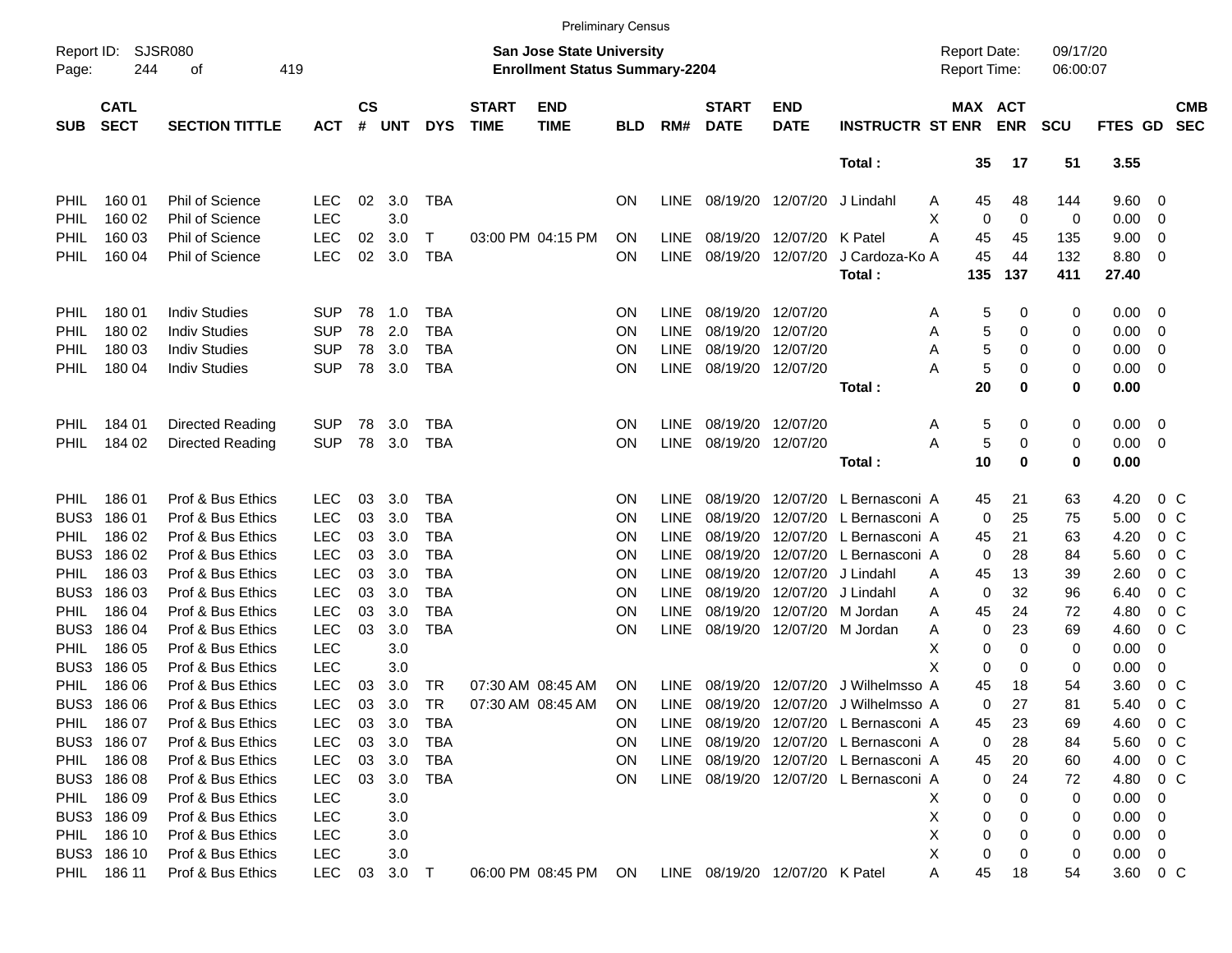|             |                                           |                       |            |                |            |                |                             |                                                                    | <b>Preliminary Census</b> |             |                                  |                           |                         |                                     |                       |                      |                  |                |                   |
|-------------|-------------------------------------------|-----------------------|------------|----------------|------------|----------------|-----------------------------|--------------------------------------------------------------------|---------------------------|-------------|----------------------------------|---------------------------|-------------------------|-------------------------------------|-----------------------|----------------------|------------------|----------------|-------------------|
| Page:       | SJSR080<br>Report ID:<br>245<br>419<br>οf |                       |            |                |            |                |                             | San Jose State University<br><b>Enrollment Status Summary-2204</b> |                           |             |                                  |                           |                         | <b>Report Date:</b><br>Report Time: |                       | 09/17/20<br>06:00:07 |                  |                |                   |
| <b>SUB</b>  | <b>CATL</b><br><b>SECT</b>                | <b>SECTION TITTLE</b> | <b>ACT</b> | <b>CS</b><br># | <b>UNT</b> | <b>DYS</b>     | <b>START</b><br><b>TIME</b> | <b>END</b><br><b>TIME</b>                                          | <b>BLD</b>                | RM#         | <b>START</b><br><b>DATE</b>      | <b>END</b><br><b>DATE</b> | <b>INSTRUCTR ST ENR</b> |                                     | MAX ACT<br><b>ENR</b> | <b>SCU</b>           | <b>FTES GD</b>   |                | CMB<br><b>SEC</b> |
| BUS3        | 186 11                                    | Prof & Bus Ethics     | LEC        | 03             | 3.0        | $\top$         |                             | 06:00 PM 08:45 PM                                                  | ΟN                        | <b>LINE</b> | 08/19/20                         | 12/07/20 K Patel          |                         | 0<br>Α                              | 27                    | 81                   | 5.40             | $0\,$ C        |                   |
| PHIL.       | 186 12                                    | Prof & Bus Ethics     | <b>LEC</b> | 03             | 3.0        | F              |                             | 09:30 AM 12:15 PM                                                  | ΟN                        | LINE        | 08/19/20                         | 12/07/20                  | J Wilhelmsso A          | 45                                  | 13                    | 39                   | 2.60             | 0 <sup>o</sup> |                   |
| BUS3        | 186 12                                    | Prof & Bus Ethics     | <b>LEC</b> | 03             | 3.0        | F              |                             | 09:30 AM 12:15 PM                                                  | ΟN                        | LINE        | 08/19/20                         | 12/07/20                  | J Wilhelmsso A          | 0                                   | 31                    | 93                   | 6.20             | 0 <sup>o</sup> |                   |
| PHIL        | 186 13                                    | Prof & Bus Ethics     | <b>LEC</b> | 03             | 3.0        | <b>TR</b>      |                             | 12:00 PM 01:15 PM                                                  | ΟN                        | LINE        | 08/19/20                         | 12/07/20                  | M Maguire               | 45<br>Α                             | 9                     | 27                   | 1.80             | 0 <sup>o</sup> |                   |
| BUS3        | 186 13                                    | Prof & Bus Ethics     | <b>LEC</b> | 03             | 3.0        | <b>TR</b>      |                             | 12:00 PM 01:15 PM                                                  | ΟN                        | LINE        | 08/19/20                         | 12/07/20                  | M Maguire               | 0<br>Α                              | 36                    | 108                  | 7.20             | 0 <sup>o</sup> |                   |
| PHIL        | 186 14                                    | Prof & Bus Ethics     | <b>LEC</b> | 03             | 3.0        | <b>TR</b>      |                             | 03:00 PM 04:15 PM                                                  | ΟN                        | LINE        | 08/19/20                         | 12/07/20                  | M Maguire               | 45<br>Α                             | 8                     | 24                   | 1.60             | 0 <sup>o</sup> |                   |
| BUS3        | 186 14                                    | Prof & Bus Ethics     | <b>LEC</b> | 03             | 3.0        | TR             |                             | 03:00 PM 04:15 PM                                                  | ΟN                        | LINE        | 08/19/20                         | 12/07/20                  | M Maguire               | 0<br>Α                              | 37                    | 111                  | 7.40             | 0 <sup>o</sup> |                   |
| PHIL        | 186 15                                    | Prof & Bus Ethics     | <b>LEC</b> | 03             | 3.0        | M              |                             | 09:00 AM 10:15 AM                                                  | ΟN                        | LINE        | 08/19/20                         | 12/07/20                  | T Johnston              | Α<br>45                             | 13                    | 39                   | 2.60             | 0 <sup>o</sup> |                   |
| BUS3        | 186 15                                    | Prof & Bus Ethics     | <b>LEC</b> | 03             | 3.0        | м              |                             | 09:00 AM 10:15 AM                                                  | ON                        | LINE        | 08/19/20                         | 12/07/20                  | T Johnston              | 0<br>Α                              | 30                    | 90                   | 6.00             | 0 <sup>o</sup> |                   |
| PHIL        | 18680                                     | Prof & Bus Ethics     | <b>LEC</b> | 03             | 3.0        | TBA            |                             |                                                                    | ON                        | LINE        | 08/19/20                         |                           | 12/07/20 J Giddings     | 45<br>Α                             | 14                    | 42                   | 2.80             | 0 <sup>o</sup> |                   |
| BUS3        | 18680                                     | Prof & Bus Ethics     | <b>LEC</b> | 03             | 3.0        | <b>TBA</b>     |                             |                                                                    | ON                        | LINE        | 08/19/20                         |                           | 12/07/20 J Giddings     | 0<br>Α                              | 29                    | 87                   | 5.80             | 0 <sup>o</sup> |                   |
| PHIL        | 18681                                     | Prof & Bus Ethics     | <b>LEC</b> | 03             | 3.0        | <b>TBA</b>     |                             |                                                                    | ON                        | LINE        | 08/19/20                         | 12/07/20                  | J Cardoza-Ko A          | 45                                  | 11                    | 33                   | 2.20             | 0 <sup>o</sup> |                   |
| BUS3        | 18681                                     | Prof & Bus Ethics     | <b>LEC</b> | 03             | 3.0        | <b>TBA</b>     |                             |                                                                    | ON                        | LINE        | 08/19/20                         | 12/07/20                  | J Cardoza-Ko A          | 0                                   | 32                    | 96                   | 6.40             | 0 <sup>o</sup> |                   |
| PHIL        | 18682                                     | Prof & Bus Ethics     | <b>LEC</b> | 03             | 3.0        | <b>TBA</b>     |                             |                                                                    | ON                        | LINE        | 08/19/20                         | 12/07/20                  | T Gullion               | 45<br>Α                             | 22                    | 66                   | 4.40             | 0 <sup>o</sup> |                   |
| BUS3        | 18682                                     | Prof & Bus Ethics     | <b>LEC</b> | 03             | 3.0        | <b>TBA</b>     |                             |                                                                    | ON                        | LINE        | 08/19/20                         | 12/07/20                  | T Gullion               | $\mathbf 0$<br>Α                    | 23                    | 69                   | 4.60             | 0 <sup>o</sup> |                   |
| PHIL        | 18683                                     | Prof & Bus Ethics     | <b>LEC</b> | 03             | 3.0        | <b>TBA</b>     |                             |                                                                    | ON                        | LINE        | 08/19/20                         |                           | 12/07/20 C Sanchez      | 45<br>Α                             | 17                    | 51                   | 3.40             | 0 <sup>o</sup> |                   |
| BUS3        | 18683                                     | Prof & Bus Ethics     | <b>LEC</b> | 03             | 3.0        | <b>TBA</b>     |                             |                                                                    | ON                        | LINE        | 08/19/20                         |                           | 12/07/20 C Sanchez      | 0<br>Α                              | 28                    | 84                   | 5.60             | 0 <sup>o</sup> |                   |
| PHIL        | 18684                                     | Prof & Bus Ethics     | <b>LEC</b> | 03             | 3.0        | <b>TBA</b>     |                             |                                                                    | ON                        | LINE        | 08/19/20                         | 12/07/20                  | T Johnston              | 45<br>Α                             | 17                    | 51                   | 3.40             | 0 <sup>o</sup> |                   |
| BUS3        | 18684                                     | Prof & Bus Ethics     | <b>LEC</b> | 03             | 3.0        | <b>TBA</b>     |                             |                                                                    | ON                        | LINE        | 08/19/20                         | 12/07/20                  | T Johnston              | 0<br>Α                              | 27                    | 81                   | 5.40             | 0 <sup>o</sup> |                   |
| PHIL        | 18685                                     | Prof & Bus Ethics     | <b>LEC</b> | 03             | 3.0        | <b>TBA</b>     |                             |                                                                    | ON                        | LINE        | 08/19/20                         |                           | 12/07/20 A Delunas      | Α<br>45                             | 15                    | 45                   | 3.00             | 0 <sup>o</sup> |                   |
| BUS3        | 18685                                     | Prof & Bus Ethics     | <b>LEC</b> | 03             | 3.0        | <b>TBA</b>     |                             |                                                                    | ON                        | LINE        | 08/19/20                         |                           | 12/07/20 A Delunas      | 0<br>Α                              | 35                    | 105                  | 7.00             | 0 <sup>o</sup> |                   |
| PHIL        | 18686                                     | Prof & Bus Ethics     | <b>LEC</b> | 03             | 3.0        | <b>TBA</b>     |                             |                                                                    | ON                        | LINE        | 08/19/20                         | 12/07/20                  | J Giddings              | 45<br>Α                             | 18                    | 54                   | 3.60             | 0 <sup>o</sup> |                   |
| BUS3        | 18686                                     | Prof & Bus Ethics     | <b>LEC</b> | 03             | 3.0        | <b>TBA</b>     |                             |                                                                    | ON                        | LINE        | 08/19/20                         | 12/07/20                  | J Giddings              | 0<br>Α                              | 28                    | 84                   | 5.60             | 0 <sup>o</sup> |                   |
| PHIL        | 18687                                     | Prof & Bus Ethics     | <b>LEC</b> | 03             | 3.0        | <b>TBA</b>     |                             |                                                                    | ON                        | LINE        | 08/19/20                         | 12/07/20                  | T Gullion               | 45<br>Α                             | 19                    | 57                   | 3.80             | 0 <sup>o</sup> |                   |
| BUS3        | 18687                                     | Prof & Bus Ethics     | <b>LEC</b> | 03             | 3.0        | <b>TBA</b>     |                             |                                                                    | ON                        | LINE        | 08/19/20                         | 12/07/20                  | T Gullion               | 0<br>Α                              | 26                    | 78                   | 5.20             | 0 <sup>o</sup> |                   |
| PHIL        | 18688                                     | Prof & Bus Ethics     | <b>LEC</b> | 03             | 3.0        | <b>TBA</b>     |                             |                                                                    | ON                        | LINE        | 08/19/20                         | 12/07/20 A Vaidya         |                         | 45<br>Α                             | 13                    | 39                   | 2.60             | 0 <sup>o</sup> |                   |
| BUS3        | 18688                                     | Prof & Bus Ethics     | <b>LEC</b> | 03             | 3.0        | <b>TBA</b>     |                             |                                                                    | ON                        | LINE        | 08/19/20                         | 12/07/20                  | A Vaidya                | 0<br>Α                              | 33                    | 99                   | 6.60             | 0 <sup>o</sup> |                   |
| PHIL        | 18689                                     | Prof & Bus Ethics     | <b>LEC</b> | 03             | 3.0        | <b>TBA</b>     |                             |                                                                    | ON                        | LINE        | 08/19/20                         | 12/07/20                  | A Vaidya                | 45<br>Α                             | 19                    | 57                   | 3.80             | 0 <sup>o</sup> |                   |
| BUS3        | 18689                                     | Prof & Bus Ethics     | <b>LEC</b> | 03             | 3.0        | TBA            |                             |                                                                    | ΟN                        | LINE        | 08/19/20                         | 12/07/20                  | A Vaidya                | 0<br>Α                              | 26                    | 78                   | 5.20             | 0 <sup>o</sup> |                   |
| <b>PHIL</b> | 186 90                                    | Prof & Bus Ethics     | <b>LEC</b> | 03             | 3.0        | $\top$         |                             | 12:00 PM 01:15 PM                                                  | ΟN                        | LINE        |                                  | 08/19/20 12/07/20 K Patel |                         | 45<br>Α                             | 12                    | 36                   | 2.40             | $0\,C$         |                   |
|             | BUS3 186 90                               | Prof & Bus Ethics     | <b>LEC</b> |                | 03 3.0     | $\top$         |                             | 12:00 PM 01:15 PM                                                  | ON                        |             | LINE 08/19/20 12/07/20 K Patel   |                           |                         | 0<br>A                              | 33                    | 99                   | 6.60 0 C         |                |                   |
|             | PHIL 186 91                               | Prof & Bus Ethics     | <b>LEC</b> |                | 03 3.0     | $\top$         |                             | 01:30 PM 02:45 PM                                                  | <b>ON</b>                 |             | LINE 08/19/20 12/07/20 K Patel   |                           |                         | 45<br>A                             | 13                    | 39                   | $2.60 \t 0 \t C$ |                |                   |
|             | BUS3 186 91                               | Prof & Bus Ethics     | <b>LEC</b> |                | 03 3.0 T   |                |                             | 01:30 PM 02:45 PM                                                  | ON.                       |             | LINE 08/19/20 12/07/20 K Patel   |                           |                         | 0<br>Α                              | 32                    | 96                   | 6.40 0 C         |                |                   |
|             | PHIL 186 92                               | Prof & Bus Ethics     | <b>LEC</b> |                | 03 3.0 TBA |                |                             |                                                                    | ON.                       |             | LINE 08/19/20 12/07/20 T Gullion |                           |                         | 45<br>Α                             | 10                    | 30                   | $2.00 \t 0 \t C$ |                |                   |
|             | BUS3 186 92                               | Prof & Bus Ethics     | <b>LEC</b> |                | 03 3.0 TBA |                |                             |                                                                    | ON                        |             | LINE 08/19/20 12/07/20 T Gullion |                           |                         | 0<br>Α                              | 34                    | 102                  | 6.80 0 C         |                |                   |
|             |                                           |                       |            |                |            |                |                             |                                                                    |                           |             |                                  |                           | Total:                  |                                     | 1125 1135             | 3405                 | 227.00           |                |                   |
|             |                                           |                       |            |                |            |                |                             |                                                                    |                           |             |                                  |                           |                         |                                     |                       |                      |                  |                |                   |
|             | PHIL 190 01                               | Sem Phil Classics     |            |                |            | SEM 05 3.0 TBA |                             |                                                                    | ON.                       |             | LINE 08/19/20 12/07/20 J Liz     |                           |                         | Α<br>25                             | 10                    | 30                   | $2.05$ 1         |                |                   |
|             |                                           |                       |            |                |            |                |                             |                                                                    |                           |             |                                  |                           | Total :                 | 25                                  | 10                    | 30                   | 2.05             |                |                   |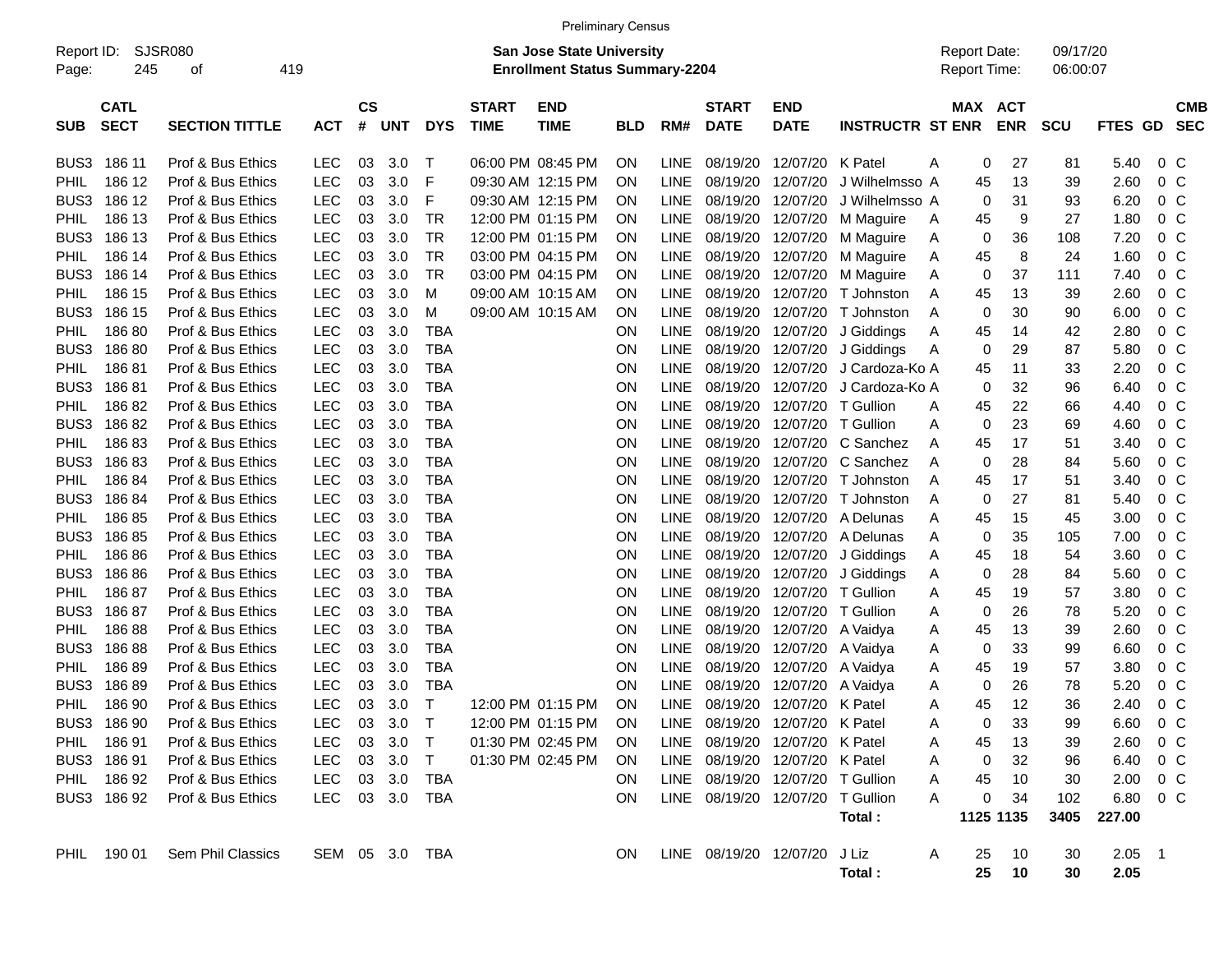|                              |                                      |                                                                                          |                                                      |                |                          |                                        |                             |                                                                           | <b>Preliminary Census</b> |                                                   |                                              |                                  |                                        |                                            |                                  |                         |                         |                                                    |                          |
|------------------------------|--------------------------------------|------------------------------------------------------------------------------------------|------------------------------------------------------|----------------|--------------------------|----------------------------------------|-----------------------------|---------------------------------------------------------------------------|---------------------------|---------------------------------------------------|----------------------------------------------|----------------------------------|----------------------------------------|--------------------------------------------|----------------------------------|-------------------------|-------------------------|----------------------------------------------------|--------------------------|
| Page:                        | Report ID: SJSR080<br>246            | 419<br>οf                                                                                |                                                      |                |                          |                                        |                             | <b>San Jose State University</b><br><b>Enrollment Status Summary-2204</b> |                           |                                                   |                                              |                                  |                                        | <b>Report Date:</b><br><b>Report Time:</b> |                                  | 09/17/20<br>06:00:07    |                         |                                                    |                          |
| <b>SUB</b>                   | <b>CATL</b><br><b>SECT</b>           | <b>SECTION TITTLE</b>                                                                    | <b>ACT</b>                                           | $\mathsf{cs}$  | # UNT                    | <b>DYS</b>                             | <b>START</b><br><b>TIME</b> | <b>END</b><br><b>TIME</b>                                                 | <b>BLD</b>                | RM#                                               | <b>START</b><br><b>DATE</b>                  | <b>END</b><br><b>DATE</b>        | <b>INSTRUCTR ST ENR</b>                | MAX ACT                                    | <b>ENR</b>                       | <b>SCU</b>              | FTES GD                 |                                                    | <b>CMB</b><br><b>SEC</b> |
| <b>PHIL</b><br>PHIL          | 289 01<br>289 02                     | Graduate Proseminar SEM<br>Graduate Proseminar SEM                                       |                                                      | 05             | 3.0<br>3.0               | T                                      |                             | 04:00 PM 05:15 PM                                                         | ON                        |                                                   | LINE 08/19/20 12/07/20                       |                                  | C Sanchez<br>Total:                    | X<br>0<br>20<br>A<br>20                    | 0<br>11<br>11                    | 0<br>33<br>33           | 0.00<br>2.70 10<br>2.70 | $\overline{0}$                                     |                          |
| <b>PHIL</b><br>PHIL          | 290 01<br>290 02                     | Adv Sem Select Philo SEM<br>Adv Sem Select Philo SEM                                     |                                                      | 05             | 3.0<br>3.0               | $\mathsf{T}$                           |                             | 06:00 PM 07:15 PM                                                         | ON                        |                                                   | LINE 08/19/20 12/07/20                       |                                  | C Sanchez<br>Total:                    | X<br>0<br>A<br>20<br>20                    | $\mathbf 0$<br>14<br>14          | $\mathbf 0$<br>42<br>42 | 0.00<br>3.45 13<br>3.45 | - 0                                                |                          |
| PHIL.<br>PHIL                | 292 01<br>292 02                     | <b>Ethics or Aestheti</b><br><b>Ethics or Aestheti</b>                                   | <b>SEM</b><br><b>SEM</b>                             |                | 3.0<br>3.0               |                                        |                             |                                                                           |                           |                                                   |                                              |                                  | Total:                                 | X<br>0<br>X<br>0<br>$\bf{0}$               | 0<br>$\mathbf 0$<br>$\mathbf 0$  | 0<br>0<br>$\bf{0}$      | 0.00<br>0.00<br>0.00    | - 0<br>- 0                                         |                          |
| <b>PHIL</b>                  | 293 80                               | Sem Logic                                                                                | <b>SEM</b>                                           |                | 3.0                      |                                        |                             |                                                                           |                           |                                                   |                                              |                                  | Total:                                 | X<br>0<br>0                                | 0<br>$\bf{0}$                    | 0<br>$\bf{0}$           | $0.00 \t 0$<br>0.00     |                                                    |                          |
| <b>PHIL</b><br>PHIL.         | 298 01<br>298 02                     | <b>Spec Studies</b><br><b>Spec Studies</b>                                               | <b>SUP</b><br><b>SUP</b>                             | 78<br>78<br>78 | 3.0<br>3.0               | <b>TBA</b><br><b>TBA</b><br><b>TBA</b> |                             |                                                                           | ON<br>ON                  | <b>LINE</b><br><b>LINE</b>                        | 08/19/20<br>08/19/20                         | 12/07/20<br>12/07/20<br>12/07/20 | J Stenberg<br>J Liz                    | Α<br>5<br>5<br>A                           | -1<br>$\mathbf 0$<br>$\mathbf 0$ | 3<br>$\mathbf 0$<br>0   | 0.25<br>0.00<br>0.00    | $\overline{1}$<br>$\overline{0}$<br>$\overline{0}$ |                          |
| PHIL<br>PHIL<br>PHIL<br>PHIL | 298 03<br>298 04<br>298 05<br>298 06 | <b>Spec Studies</b><br><b>Spec Studies</b><br><b>Spec Studies</b><br><b>Spec Studies</b> | <b>SUP</b><br><b>SUP</b><br><b>SUP</b><br><b>SUP</b> | 78<br>78<br>78 | 1.0<br>3.0<br>3.0<br>3.0 | <b>TBA</b><br><b>TBA</b><br><b>TBA</b> |                             |                                                                           | ON<br>ON<br>ON<br>ON      | LINE<br><b>LINE</b><br><b>LINE</b><br><b>LINE</b> | 08/19/20<br>08/19/20<br>08/19/20<br>08/19/20 | 12/07/20<br>12/07/20<br>12/07/20 | C Sanchez<br>T Leddy<br>N Friedman-B A | 5<br>Α<br>5<br>A<br>5<br>A<br>5            | 2<br>$\mathbf{1}$<br>$\mathbf 1$ | 6<br>3<br>$\mathbf 0$   | 0.50<br>0.25<br>0.25    | $\overline{2}$<br>$\overline{1}$<br>$\overline{1}$ |                          |
| PHIL                         | 298 07                               | <b>Spec Studies</b>                                                                      | <b>SUP</b>                                           | 78             | 3.0                      | <b>TBA</b>                             |                             |                                                                           | ON                        | <b>LINE</b>                                       | 08/19/20                                     | 12/07/20                         | É Brown<br>Total:                      | 5<br>A<br>35                               | $\mathbf{1}$<br>6                | $\mathbf 0$<br>12       | 0.25<br>1.50            | $\overline{1}$                                     |                          |
| PHIL.<br>PHIL<br>PHIL        | 299 01<br>299 02<br>299 03           | <b>Masters Thesis</b><br><b>Masters Thesis</b><br><b>Masters Thesis</b>                  | <b>SUP</b><br><b>SUP</b><br><b>SUP</b>               | 78<br>78<br>78 | 3.0<br>3.0<br>3.0        | <b>TBA</b><br><b>TBA</b><br><b>TBA</b> |                             |                                                                           | ON.<br>ON<br>ON           | <b>LINE</b><br><b>LINE</b>                        | 08/19/20<br>08/19/20<br>LINE 08/19/20        | 12/07/20<br>12/07/20<br>12/07/20 |                                        | 5<br>A<br>5<br>A<br>A<br>5                 | 0<br>$\mathbf 0$<br>$\mathbf 0$  | 0<br>0<br>$\mathbf 0$   | 0.00<br>0.00<br>0.00    | - 0<br>$\overline{0}$<br>$\overline{0}$            |                          |
|                              |                                      |                                                                                          |                                                      |                |                          |                                        |                             |                                                                           |                           |                                                   |                                              |                                  | Total:                                 | 15                                         | $\bf{0}$                         | $\bf{0}$                | 0.00                    |                                                    |                          |

**Department : Philosophy Department Total : 3658 3340 9952 665.87 Lower Division : 1511 1350 3988<br>
Upper Division : 2057 1959 5877 Upper Division : 2057 1959 5877 392.30** Graduate Division : 90 31 87